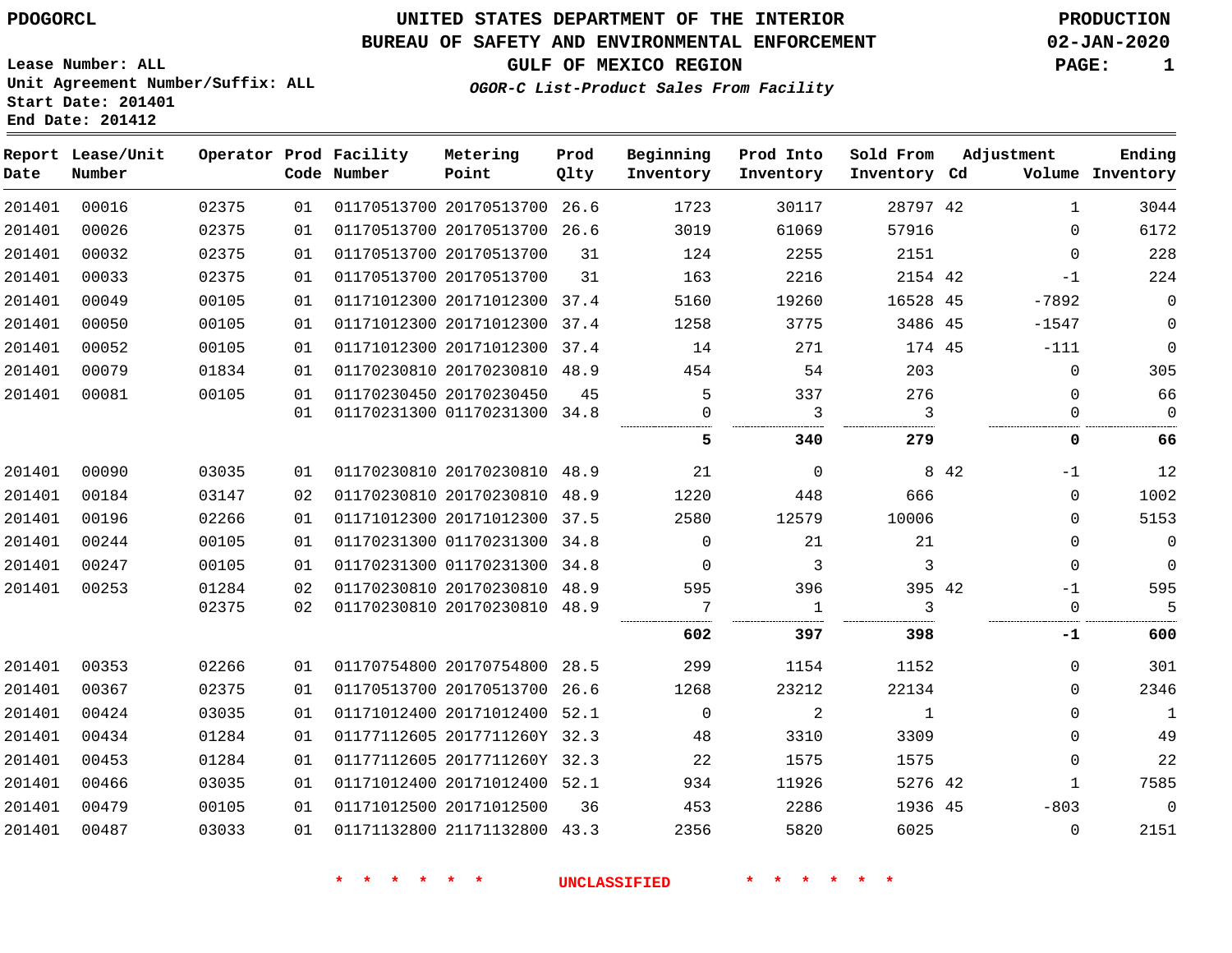754307005A

### **UNITED STATES DEPARTMENT OF THE INTERIOR PDOGORCL PRODUCTION**

#### **BUREAU OF SAFETY AND ENVIRONMENTAL ENFORCEMENT 02-JAN-2020**

**GULF OF MEXICO REGION PAGE: 2**

**Lease Number: ALL Unit Agreement Number/Suffix: ALL Start Date: 201401 End Date: 201412**

**OGOR-C List-Product Sales From Facility**

| Date   | Report Lease/Unit<br>Number |       |    | Operator Prod Facility<br>Code Number | Metering<br>Point            | Prod<br>Qlty | Beginning<br>Inventory | Prod Into<br>Inventory | Sold From<br>Inventory Cd |        | Adjustment   | Ending<br>Volume Inventory |
|--------|-----------------------------|-------|----|---------------------------------------|------------------------------|--------------|------------------------|------------------------|---------------------------|--------|--------------|----------------------------|
| 201401 | 00495                       | 03033 | 01 |                                       | 01171132800 21171132800 43.3 |              | 147                    | 561                    | 501                       |        | $\mathbf 0$  | 207                        |
| 201401 | 00518                       | 03033 | 01 |                                       | 01170230450 20170230450 45.1 |              | 23                     | 80                     | 88 42                     |        | $\mathbf{1}$ | 16                         |
| 201401 | 00526                       | 00105 | 01 |                                       | 01170230810 20170230810 48.9 |              | 558                    | 109                    | 266 45                    |        | $-401$       | $\mathsf{O}$               |
| 201401 | 00541                       | 03033 | 01 |                                       | 01170530900 20170530900 55.9 |              | 1784                   | 1                      | 78                        |        | 0            | 1707                       |
| 201401 | 00560                       | 03288 | 01 |                                       | 01171131600 20171131600      | 44           | 13                     | 427                    | 422                       |        | $\Omega$     | 18                         |
| 201401 | 00577                       | 03059 | 01 |                                       | 01171012300 20171012300 37.5 |              | 5785                   | 21814                  | 18681                     |        | $\mathbf 0$  | 8918                       |
| 201401 | 00593                       | 01834 | 01 |                                       | 01171012300 20171012300 37.5 |              | 7129                   | 9309                   | 6865 42                   |        | $-1$         | 9572                       |
|        |                             | 03033 | 01 |                                       | 01171012300 20171012300 37.5 |              | 496                    | 303                    | 675                       |        | 0            | 124                        |
|        |                             |       |    |                                       |                              |              | 7625                   | 9612                   | 7540                      |        | -1           | 9696                       |
| 201401 | 00599                       | 02899 | 01 |                                       | 01170573602 20170573602 33.6 |              | 2127                   | 680                    | 1713 42                   |        | $\mathbf{1}$ | 1095                       |
| 201401 | 00605                       | 02899 | 01 |                                       | 01170573602 20170573602 33.6 |              | 1256                   | 798                    | 1012 42                   |        | $\mathbf{1}$ | 1043                       |
| 201401 | 00680                       | 03033 | 01 |                                       | 01170230700 20170230700 43.4 |              | 649                    | 1504                   | 1412                      |        | 0            | 741                        |
| 201401 | 00691                       | 02312 | 02 |                                       | 01170754201 01170754201 37.5 |              | 1098                   | 236                    | 749                       |        | 0            | 585                        |
| 201401 | 00693                       | 02266 | 01 |                                       | 01170754800 20170754800 28.5 |              | 118                    | 392                    | 408                       |        | 0            | 102                        |
| 201401 | 00694                       | 02266 | 01 |                                       | 01170754800 20170754800 28.5 |              | 1630                   | 6408                   | 6364                      |        | $\mathbf 0$  | 1674                       |
| 201401 | 00697                       | 02266 | 01 |                                       | 01170754800 20170754800      | 28.5         | 444                    | 1696                   | 1697                      |        | $\mathbf 0$  | 443                        |
| 201401 | 00758                       | 00105 | 01 |                                       | 01170230810 20170230810 48.8 |              | 2587                   | 1206                   | 1513 45                   |        | $-2280$      | $\mathbf 0$                |
| 201401 | 00763                       | 01284 | 01 |                                       | 01170230810 20170230810 48.9 |              | 56                     | 36                     | 37                        |        | 0            | 55                         |
| 201401 | 00775                       | 01834 | 01 |                                       | 01171131600 20171131600      | 44           | 87                     | 1983                   | 1986                      |        | 0            | 84                         |
| 201401 | 00778                       | 03033 | 01 |                                       | 01171132000 20171132000      | 40.8         | 60                     | 2474                   | 2442                      |        | 0            | 92                         |
| 201401 | 00796                       | 02628 | 01 |                                       | 01171012300 20171012300 37.5 |              | 4087                   | 13026                  | 11774                     |        | 0            | 5339                       |
| 201401 | 00819                       | 00078 | 01 |                                       | 01171132800 21171132800 43.3 |              | 4                      | $\Omega$               | 3                         |        | 0            | $\overline{1}$             |
| 201401 | 00839                       | 02451 | 01 |                                       | 01170513800 20170513800      | 32.3         | 752                    | 5379                   | 5279                      |        | $\mathbf 0$  | 852                        |
|        | 201401 754302006A           | 00078 | 01 |                                       | 01170573601 20170573601 29.3 |              | 52                     | 9                      | 60                        |        | $\Omega$     | $\mathbf{1}$               |
|        | 201401 754303001A           | 00059 | 01 |                                       | 01170230811 20170230811 43.7 |              | 79                     | 1399                   | 1019 09                   |        | $-328$       | 131                        |
|        | 201401 754306012A           | 01207 | 01 |                                       | 01608128270 20608128270 25.5 |              | 130746                 | 261381                 |                           | $0$ 09 | $-253491$    | 138636                     |
|        | 201401 754306013A           | 01207 | 01 |                                       | 01608128270 20608128270 25.5 |              | 134473                 | 366962                 |                           | $0$ 09 | $-304633$    | 196802                     |

01170573601 20170573601 29.3

**\* \* \* \* \* \* UNCLASSIFIED \* \* \* \* \* \***

42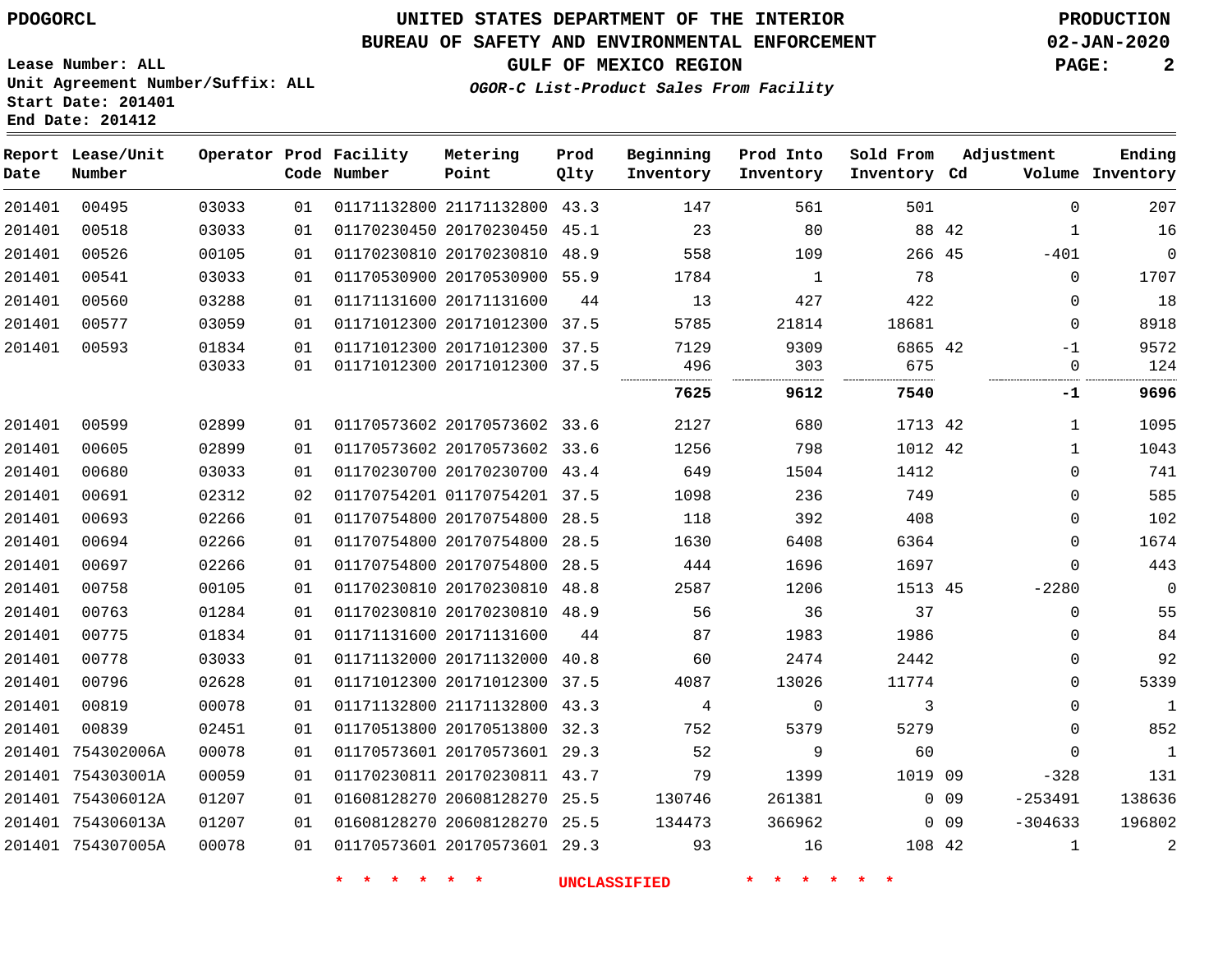### **BUREAU OF SAFETY AND ENVIRONMENTAL ENFORCEMENT 02-JAN-2020**

**GULF OF MEXICO REGION PAGE: 3**

**Lease Number: ALL Unit Agreement Number/Suffix: ALL Start Date: 201401 End Date: 201412**

**OGOR-C List-Product Sales From Facility**

| Date | Report Lease/Unit<br>Number |       |    | Operator Prod Facility<br>Code Number | Metering<br>Point            | Prod<br>Qlty | Beginning<br>Inventory | Prod Into<br>Inventory | Sold From<br>Inventory Cd | Adjustment   | Ending<br>Volume Inventory |
|------|-----------------------------|-------|----|---------------------------------------|------------------------------|--------------|------------------------|------------------------|---------------------------|--------------|----------------------------|
|      | 201401 754307017A           | 02970 | 02 |                                       | 01171132800 20170230811 43.7 |              | 383                    | 4754                   | 4693                      | $\Omega$     | 444                        |
|      | 201401 754309002A           | 00981 | 01 |                                       | 01170753850 20170753850      | $\Omega$     | 1560                   | 9                      | $\Omega$                  | $\Omega$     | 1569                       |
|      | 201401 754310009A           | 00078 | 01 |                                       | 01170573601 20170573601 28.5 |              | 658                    | 3524                   | 3849                      | $\mathbf 0$  | 333                        |
|      | 201401 754315006A           | 02266 | 01 |                                       | 01170754800 20170754800 28.5 |              | 205                    | 755                    | 763                       | $\Omega$     | 197                        |
|      | 201401 7543880060           | 00105 | 01 |                                       | 01170230450 20170230450      | 45           | 105                    | 217                    | 279 45                    | $-43$        | $\mathbf 0$                |
|      | 201401 7543890080           | 02375 | 01 |                                       | 01170513700 20170513700 36.1 |              | 126                    | 2070                   | 1987                      | $\mathbf 0$  | 209                        |
|      | 201401 7543900080           | 00105 | 01 |                                       | 01177245111 01177245111 44.2 |              | 156                    | $\mathbf 0$            | 151 45                    | $-5$         | $\mathbf 0$                |
|      | 201401 7543930100           | 03026 | 02 |                                       | 01170230450 20170230450 45.1 |              | 140                    | 1101                   | 1025                      | $\mathbf 0$  | 216                        |
|      | 201401 7543930200           | 00105 | 01 |                                       | 01171012310 20171012310      | 44           | 1097                   | 11358                  | 10736 45                  | $-1719$      | 0                          |
|      |                             | 01284 | 01 |                                       | 0117709260L 2017709260L 40.7 |              | $\mathbf 0$            | 1169                   | 1169                      | $\mathbf 0$  | $\mathbf 0$                |
|      |                             |       |    |                                       |                              |              | 1097                   | 12527                  | 11905                     | $-1719$      | 0                          |
|      | 201401 7543940080           | 03035 | 01 |                                       | 01170230811 20170230811 43.7 |              | 30                     | 375                    | 371 42                    | $\mathbf{1}$ | 35                         |
|      | 201401 754396015A           | 01284 | 01 |                                       | 01608103650 20608103650 30.7 |              | 21                     | 3548                   | 3550                      | $\mathbf 0$  | 19                         |
|      | 201401 8910020210           | 02451 | 01 |                                       | 01170513800 20170513800 32.3 |              | 16661                  | 114991                 | 113441                    | $\mathbf 0$  | 18211                      |
|      | 201401 8910024540           | 02451 | 01 |                                       | 01170513800 20170513800 32.3 |              | 13092                  | 83777                  | 83601                     | 0            | 13268                      |
|      | 201401 8910029320           | 02375 | 01 |                                       | 01170513700 20170513700      | 31           | 4265                   | 71912                  | 68909                     | $\Omega$     | 7268                       |
|      | 201401 8910034440           | 00730 | 01 |                                       | 01170513700 20170513700      | 29           | 255                    | 4753                   | 4528                      | $\mathbf 0$  | 480                        |
|      |                             | 02375 | 01 |                                       | 01170513700 20170513700 34.4 |              | 4071                   | 69042                  | 66137 42                  | 2            | 6978                       |
|      |                             |       |    |                                       |                              |              | 4326                   | 73795                  | 70665                     | $\mathbf{2}$ | 7458                       |
|      | 201401 8910039150           | 00078 | 01 |                                       | 01170573601 20170573601 28.5 |              | 6545                   | 47774                  | 49809                     | $\Omega$     | 4510                       |
|      | 201401 8910086400           | 02222 | 02 |                                       | 01171012400 20171012400 52.1 |              | 229                    | 518                    | 417 42                    | $-1$         | 329                        |
|      | 201401 8910087670           | 02312 | 01 |                                       | 01170754201 01170754201 37.5 |              | 720                    | 946                    | 490 42                    | $-1$         | 1175                       |
|      | 201401 8910087840           | 00162 | 01 |                                       | 01177122606 20177122606 44.2 |              | $\overline{0}$         | 1165                   | 1165                      | $\Omega$     | $\mathbf 0$                |
|      | 201401 8910088130           | 00078 | 01 |                                       | 01171012400 20171012400 52.1 |              | 480                    | 689                    | 730                       | $\mathbf 0$  | 439                        |
|      |                             |       | 01 |                                       | 01171132800 21171132800 43.3 |              | 17                     | 1                      | 13                        | 0            | 5                          |
|      |                             |       |    |                                       |                              |              | 497                    | 690                    | 743                       | 0            | 444                        |
|      | 201401 8910088160           | 01284 |    | 01  01171132800  21171132800  43.3    |                              |              | $\mathbf{1}$           | 5                      | 4                         | $\mathbf 0$  | $\overline{2}$             |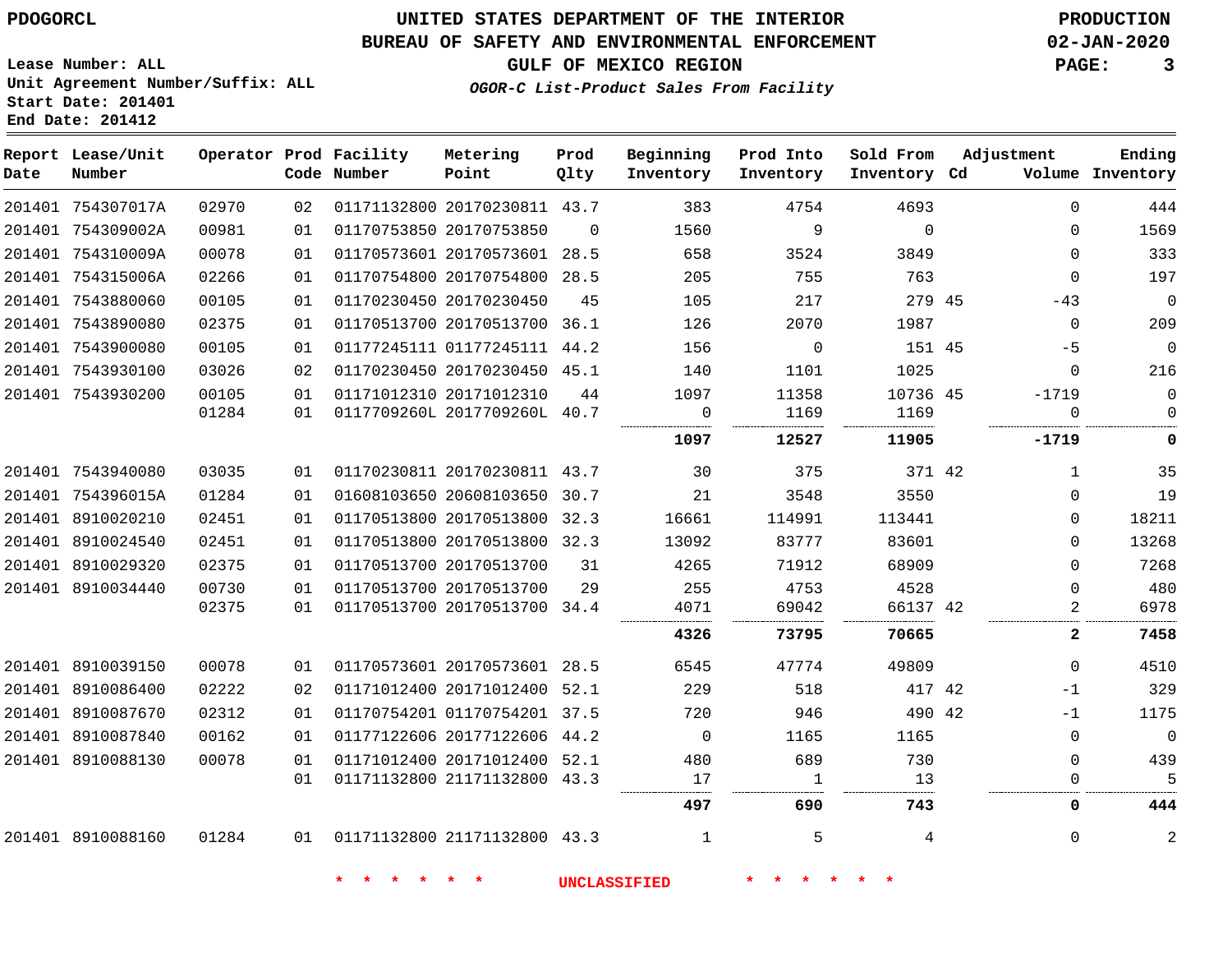### **BUREAU OF SAFETY AND ENVIRONMENTAL ENFORCEMENT 02-JAN-2020**

**GULF OF MEXICO REGION PAGE: 4**

**Lease Number: ALL Unit Agreement Number/Suffix: ALL Start Date: 201401 End Date: 201412**

**OGOR-C List-Product Sales From Facility**

| Date | Report Lease/Unit<br>Number |       |    | Operator Prod Facility<br>Code Number | Metering<br>Point            | Prod<br>Qlty | Beginning<br>Inventory | Prod Into<br>Inventory | Sold From<br>Inventory Cd | Adjustment |              | Ending<br>Volume Inventory |
|------|-----------------------------|-------|----|---------------------------------------|------------------------------|--------------|------------------------|------------------------|---------------------------|------------|--------------|----------------------------|
|      | 201401 8910089160           | 02375 | 01 |                                       | 01170513700 20170513700      | 27           | 435                    | 7606                   | 7272                      |            | $\Omega$     | 769                        |
|      | 201401 891008927AG          | 00078 | 01 |                                       | 01170230400 20170230400 52.2 |              | 283                    | 621                    | 603 42                    |            | $\mathbf{1}$ | 302                        |
|      | 201401 891008927Y           | 00078 | 01 |                                       | 01170230400 20170230400 52.2 |              | 15                     | 58                     | 45                        |            | $\Omega$     | 28                         |
|      | 201401 8910116580           | 02375 | 01 |                                       | 01170513700 20170513700      | 27           | 301                    | 5072                   | 4861 42                   |            | $\mathbf{1}$ | 513                        |
|      | 201401 8910116740           | 02375 | 01 |                                       | 01170513700 20170513700      | 27           | 438                    | 5731                   | 5590                      |            | $\Omega$     | 579                        |
|      | 201401 8910116770           | 02375 | 01 |                                       | 01170513700 20170513700      | 27           | 83                     | $\Omega$               | 83                        |            | $\Omega$     | $\mathbf 0$                |
|      | 201401 8910116790           | 02375 | 01 |                                       | 01170513700 20170513700      | 27           | 1582                   | 25384                  | 24401 42                  |            | $\mathbf 1$  | 2566                       |
|      | 201401 8910116800           | 02375 | 01 |                                       | 01170513700 20170513700      | 27           | 2040                   | 32286                  | 31064 42                  |            | $\mathbf{1}$ | 3263                       |
|      | 201401 891011687A           | 02266 | 01 |                                       | 01170754800 20170754800 28.5 |              | 81                     | 305                    | 306                       |            | 0            | 80                         |
|      | 201401 891011687C           | 02266 | 01 |                                       | 01170754800 20170754800      | 28.5         | 169                    | 690                    | 679                       |            | $\Omega$     | 180                        |
|      | 201401 891011687D           | 02266 | 01 |                                       | 01170754800 20170754800 28.5 |              | 285                    | 1056                   | 1065                      |            | $\Omega$     | 276                        |
|      | 201401 891011687E           | 02266 | 01 |                                       | 01170754800 20170754800      | 28.5         | 27                     | 135                    | 127                       |            | $\Omega$     | 35                         |
|      | 201401 8910117330           | 02266 | 01 |                                       | 01170754800 20170754800 28.5 |              | 4                      | 11                     | 12                        |            | $\Omega$     | 3                          |
|      | 201401 8910123270           | 00105 | 01 |                                       | 01177215100 20177215102      | 35           | 86                     | 3951                   | 3931 45                   |            | $-106$       | $\mathbf 0$                |
|      | 201401 8910123320           | 00105 | 01 |                                       | 01177215100 20177215102      | 35           | 118                    | 7039                   | 6969 45                   |            | $-188$       | $\mathbf 0$                |
|      | 201401 8910123330           | 00105 | 01 |                                       | 01177215100 20177215102      | 35           | 136                    | 4297                   | 4318 45                   |            | $-115$       | $\Omega$                   |
|      | 201401 8910169280           | 02628 | 01 |                                       | 01171132000 20171132000      | 40.8         | 243                    | 6791                   | 6781                      |            | $\mathbf 0$  | 253                        |
|      | 201401 8910169290           | 02628 | 01 |                                       | 01171132000 20171132000      | 40.8         | 50                     | 2459                   | 2417                      |            | $\Omega$     | 92                         |
|      | 201401 8910169300           | 02375 | 02 |                                       | 01170230810 20170230810 48.9 |              | 112                    | 210                    | 128                       |            | $\Omega$     | 194                        |
|      | 201401 8910169370           | 02628 | 01 |                                       | 01171132000 20171132000      | 40.8         | 151                    | 3647                   | 3662                      |            | $\Omega$     | 136                        |
|      | 201401 8910202350           | 00276 | 01 |                                       | 01170513700 20170513700 37.3 |              | 1290                   | 19880                  | 19163 42                  |            | 2            | 2009                       |
|      | 201401 8910202560           | 02375 | 01 |                                       | 01170513700 20170513700      | 31.6         | 232                    | 4291                   | 4089                      |            | $\Omega$     | 434                        |
|      | 201401 G00971               | 00105 | 01 |                                       | 01171132000 20171132000 40.7 |              | 1                      | 65                     | 64 45                     |            | $-2$         | $\mathbf 0$                |
|      |                             |       | 01 |                                       | 01171132000 20171132000 40.7 |              |                        | 65                     | 64                        |            | $\Omega$     | 2                          |
|      |                             |       |    |                                       |                              |              | 2                      | 130                    | 128                       |            | -2           | $\mathbf{2}$               |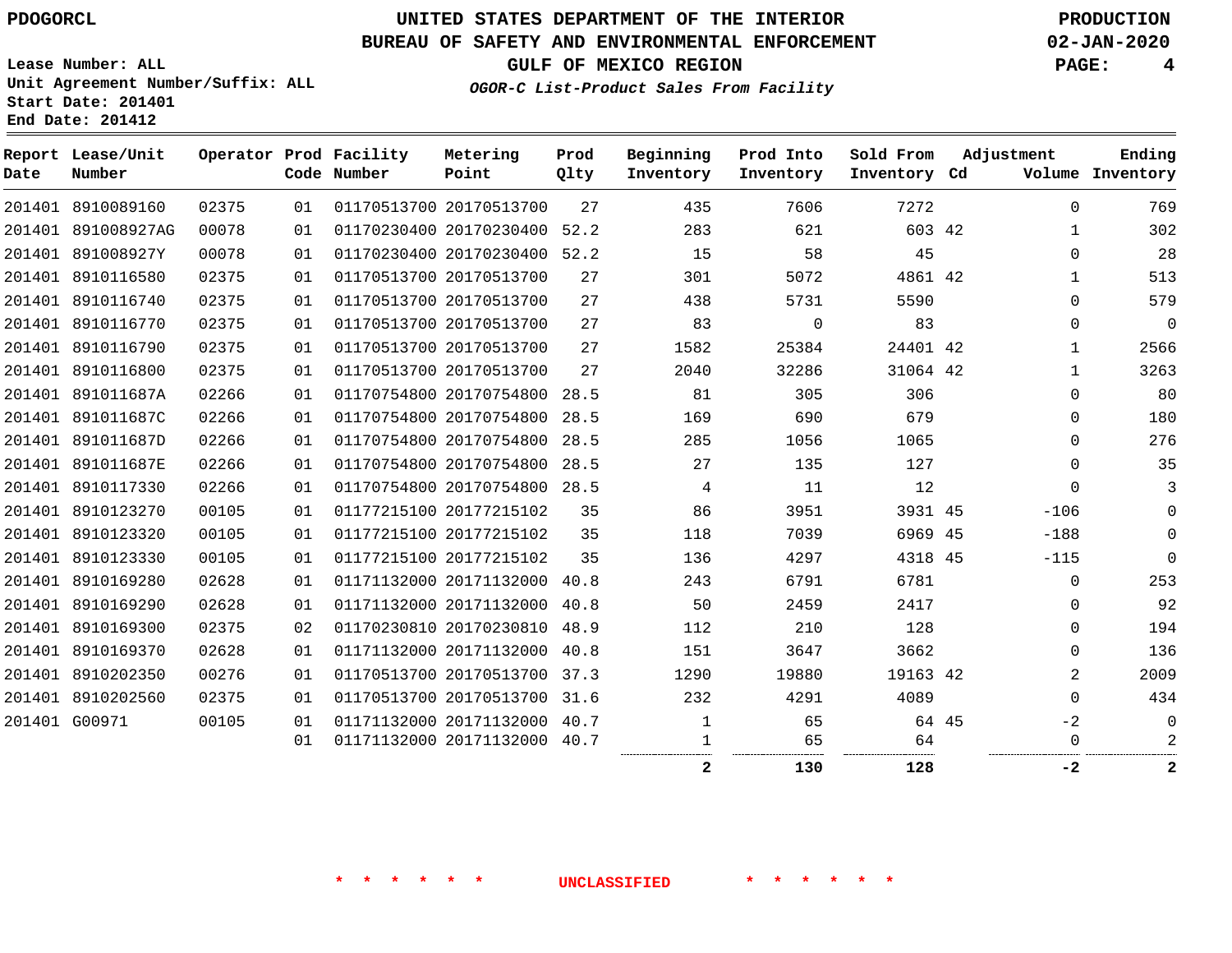### **UNITED STATES DEPARTMENT OF THE INTERIOR PDOGORCL PRODUCTION**

#### **BUREAU OF SAFETY AND ENVIRONMENTAL ENFORCEMENT 02-JAN-2020**

**Lease Number: ALL Unit Agreement Number/Suffix: ALL Start Date: 201401**

**GULF OF MEXICO REGION PAGE: 5**

**OGOR-C List-Product Sales From Facility**

| Date          | Report Lease/Unit<br>Number |       |    | Operator Prod Facility<br>Code Number | Metering<br>Point            | Prod<br>Qlty | Beginning<br>Inventory | Prod Into<br>Inventory | Sold From<br>Inventory Cd |      | Adjustment     | Ending<br>Volume Inventory |
|---------------|-----------------------------|-------|----|---------------------------------------|------------------------------|--------------|------------------------|------------------------|---------------------------|------|----------------|----------------------------|
|               | 201401 G00974               | 00105 | 01 |                                       | 01171132000 20171132000 40.8 |              | 17                     | 548                    | 545 45                    |      | $-20$          | $\mathbf 0$                |
|               |                             |       | 01 | 01171132000 20171132000 40.8          |                              |              | 17                     | 548                    | 545                       |      | $\overline{0}$ | 20                         |
|               |                             |       |    |                                       |                              |              | 34                     | 1096                   | 1090                      |      | -20            | 20                         |
|               | 201401 G00985               | 00687 | 01 |                                       | 0117709260A 2017709260A      | 36           | 385                    | 2221                   | 2230 45                   |      | $-376$         | $\overline{0}$             |
|               | 201401 G01027               | 00162 | 01 |                                       | 01177122606 20177122606 44.2 |              | $\overline{0}$         | 3590                   | 3590                      |      | $\Omega$       | $\mathbf 0$                |
|               | 201401 G01036               | 02312 | 01 |                                       | 01171092651 20171092650 52.1 |              | 2698                   | 3203                   | 3489                      |      | $\Omega$       | 2412                       |
|               | 201401 G01082               | 01284 | 01 |                                       | 01170753510 20170753510 55.6 |              | 16                     | 10                     | 6                         |      | $\Omega$       | 20                         |
|               | 201401 G01083               | 02375 | 01 |                                       | 01170513700 20170513700      | 27           | 2924                   | 47046                  | 45218 42                  |      | 3              | 4755                       |
|               |                             | 02777 | 01 |                                       | 01170753510 20170753510 45.5 |              | 0                      | $\Omega$               | $\Omega$<br>              |      | $\Omega$       | $\bigcap$                  |
|               |                             |       |    |                                       |                              |              | 2924                   | 47046                  | 45218                     |      | 3.             | 4755                       |
|               | 201401 G01084               | 02375 | 01 |                                       | 01170513700 20170513700      | 27           | 104                    | 1917                   | 1827                      |      | $\Omega$       | 194                        |
|               | 201401 G01090               | 02375 | 01 |                                       | 01170513700 20170513700      | 27           | 300                    | 5089                   | 4875                      |      | $\Omega$       | 514                        |
|               | 201401 G01091               | 02375 | 01 |                                       | 01170513700 20170513700      | 27           | 957                    | 14078                  | 13612                     |      | $\Omega$       | 1423                       |
|               | 201401 G01092               | 02375 | 01 |                                       | 01170513700 20170513700      | 27           | 378                    | 5940                   | 5719 42                   |      | $\mathbf{1}$   | 600                        |
|               | 201401 G01153               | 01834 | 01 |                                       | 01171132800 21171132800 43.3 |              | $\overline{4}$         | $\overline{0}$         |                           | 3 42 | $\mathbf{1}$   | $\overline{a}$             |
|               | 201401 G01196               | 02266 | 02 |                                       | 01171132800 21171132800 43.3 |              | $\overline{3}$         | $\overline{0}$         | 3                         |      | $\Omega$       | $\mathbf 0$                |
|               | 201401 G01198               | 00105 | 01 |                                       | 01171092651 20171092650 52.1 |              | 150                    | 137                    | 184 45                    |      | $-103$         | $\mathbf 0$                |
|               | 201401 G01208               | 00105 | 01 |                                       | 01171092651 20171092650 52.1 |              | 452                    | 537                    | 585 45                    |      | $-404$         | $\mathsf 0$                |
|               | 201401 G01210               | 02266 | 02 |                                       | 01171132800 21171132800 43.3 |              | 138                    | 303                    | 330                       |      | $\overline{0}$ | 111                        |
|               | 201401 G01220               | 00105 | 01 |                                       | 01177092600 20177092600 47.7 |              | 48                     | 3359                   | 3272 45                   |      | $-135$         | $\overline{0}$             |
|               | 201401 G01248               | 02628 | 01 |                                       | 01171012500 20171012500 36.1 |              | 3013                   | 11184                  | 10267                     |      | $\mathbf 0$    | 3930                       |
| 201401 G01261 |                             | 03033 | 01 |                                       | 01171012500 20171012500 36.1 |              | 117                    | 72                     | 163 42                    |      | $-1$           | 25                         |
|               | 201401 G01269               | 03033 | 01 |                                       | 01171012500 20171012500 36.1 |              | 10                     | $\Omega$               | 10                        |      | $\Omega$       | $\mathbf 0$                |
|               | 201401 G01351               | 00078 | 01 |                                       | 01170230400 20170230400 52.5 |              | 9                      | 2                      | 10                        |      | $\Omega$       | $\mathbf{1}$               |
|               | 201401 G01447               | 02375 | 01 |                                       | 01170513700 20170513700 26.6 |              | 15                     | 248                    | 238                       |      | 0              | 25                         |
|               | 201401 G01477               | 03026 | 02 |                                       | 01170230810 20170230810 48.9 |              | 2010                   | 960                    | 1185                      |      | 0              | 1785                       |
|               | 201401 G01497               | 02451 | 01 |                                       | 01170513800 20170513800 32.3 |              | 4658                   | 31693                  | 31332                     |      | $\Omega$       | 5019                       |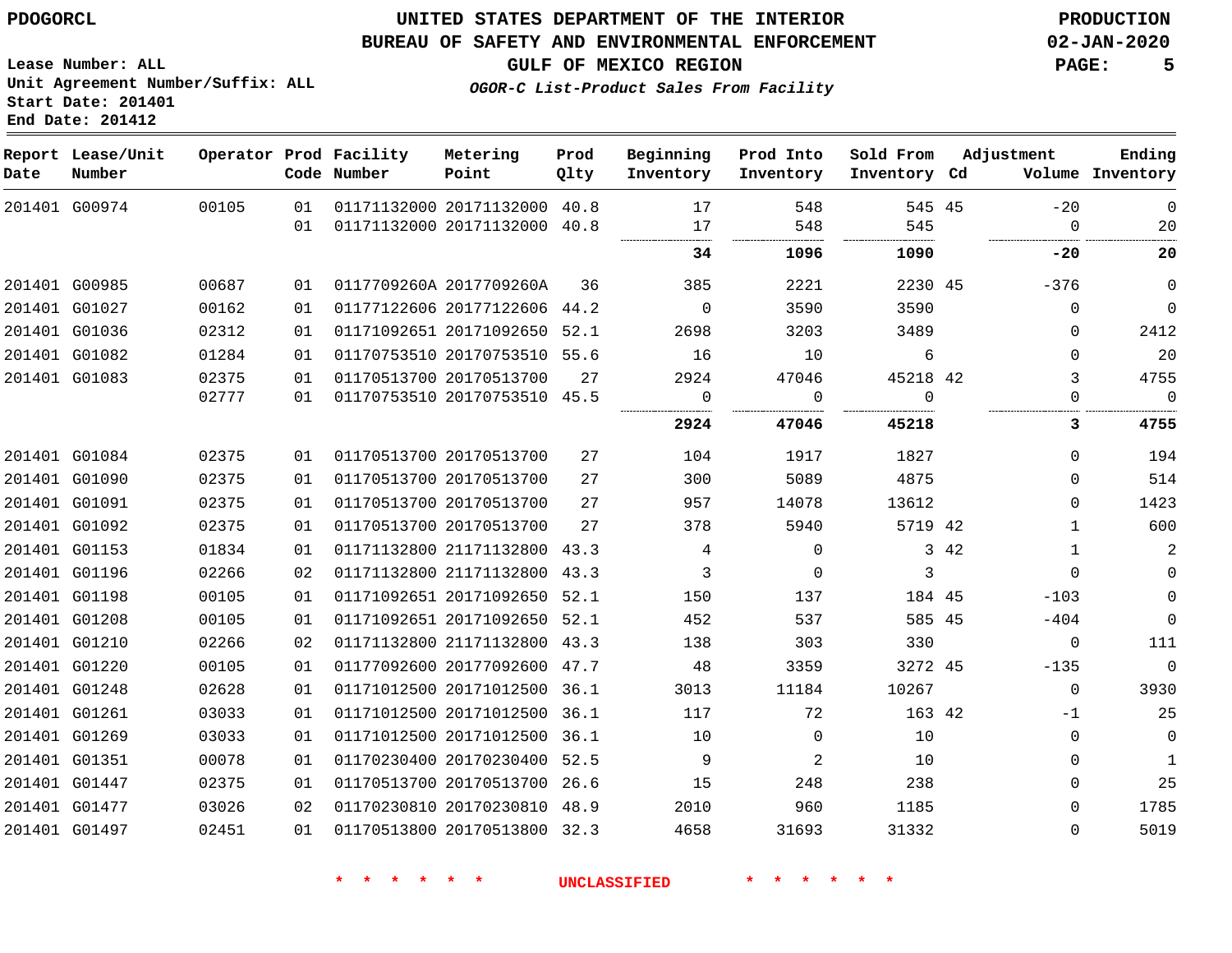### **BUREAU OF SAFETY AND ENVIRONMENTAL ENFORCEMENT 02-JAN-2020**

**GULF OF MEXICO REGION PAGE: 6**

**Lease Number: ALL Unit Agreement Number/Suffix: ALL Start Date: 201401 End Date: 201412**

**OGOR-C List-Product Sales From Facility**

| Date | Report Lease/Unit<br>Number |       |    | Operator Prod Facility<br>Code Number | Metering<br>Point            | Prod<br>Qlty | Beginning<br>Inventory | Prod Into<br>Inventory | Sold From<br>Inventory Cd | Adjustment |              | Ending<br>Volume Inventory |
|------|-----------------------------|-------|----|---------------------------------------|------------------------------|--------------|------------------------|------------------------|---------------------------|------------|--------------|----------------------------|
|      | 201401 G01498               | 02451 | 01 |                                       | 01170513800 20170513800 32.3 |              | 761                    | 5347                   | 5261                      |            | $\mathbf 0$  | 847                        |
|      | 201401 G01580               | 02451 | 01 |                                       | 01170513800 20170513800 32.3 |              | 139                    | 1012                   | 991                       |            | $\mathbf 0$  | 160                        |
|      | 201401 G01610               | 00105 | 01 |                                       | 01177215100 20177215102      | 35           | 21                     | 1582                   | 1561 45                   |            | $-42$        | $\mathbf 0$                |
|      | 201401 G01619               | 02375 | 01 |                                       | 01170513700 20170513700 36.1 |              | 1375                   | 20414                  | 19726                     |            | 0            | 2063                       |
|      | 201401 G01620               | 02375 | 01 |                                       | 01170513700 20170513700 36.1 |              | 295                    | 4441                   | 4288 42                   |            | 1            | 449                        |
|      | 201401 G01754               | 00003 | 01 |                                       | 01423210051 20423210050 69.7 |              | 16                     | 85                     | 92                        |            | $\Omega$     | 9                          |
|      | 201401 G01757               | 00003 | 01 |                                       | 01423210051 20423210050 69.7 |              | 111                    | 577                    | 624                       |            | $\mathbf{0}$ | 64                         |
|      | 201401 G01848               | 01978 | 02 |                                       | 01170230500 20170230500      | 45           | 84                     | 231                    | 116                       |            | $\Omega$     | 199                        |
|      | 201401 G01860               | 00105 | 01 |                                       | 01170231110 20170231110      | $\Omega$     | 2867                   | 1343                   |                           | 045        | $-4210$      | 0                          |
|      | 201401 G01865               | 00078 | 01 |                                       | 01171012500 20171012500      | 36.1         | 728                    | 3405                   | 2937                      |            | $\Omega$     | 1196                       |
|      | 201401 G01880               | 00105 | 01 |                                       | 01171132000 20171132000 40.7 |              | 7                      | 205                    | 204                       |            | $\mathbf 0$  | 8                          |
|      |                             |       | 01 |                                       | 01171132000 20171132000 40.7 |              | 7                      | 205                    | 204 45                    |            | -8           | 0                          |
|      |                             |       |    |                                       |                              |              | 14                     | 410                    | 408                       |            | -8           | 8                          |
|      | 201401 G01898               | 02312 | 01 |                                       | 01171012500 20171012500 36.1 |              | 1058                   | 3316                   | 3209                      |            | $\mathbf{0}$ | 1165                       |
|      | 201401 G01953               | 00105 | 01 |                                       | 01170230811 20170230811 43.6 |              | 9                      | 87                     | 88 45                     |            | $-8$         | $\mathbf 0$                |
|      | 201401 G01966               | 00105 | 01 |                                       | 01177215100 20177215102      | 35           | 65                     | 1868                   | 1883 45                   |            | $-50$        | 0                          |
|      | 201401 G01967               | 00105 | 01 |                                       | 01177215100 20177215102      | 35           | 85                     | 345                    | 421 45                    |            | $-9$         | $\mathbf 0$                |
|      | 201401 G01972               | 03033 | 01 |                                       | 01170230810 20170230810      | 48.9         | 283                    | 140                    | 169                       |            | 0            | 254                        |
|      | 201401 G01998               | 00105 | 01 |                                       | 01170230810 20170230810      | 48.9         | 126                    | $\mathbf 0$            | 50 45                     |            | $-76$        | $\mathbf 0$                |
|      | 201401 G02037               | 02222 | 01 |                                       | 01170530900 20170530900      | 52.9         | 4                      | 0                      | $\mathbf{0}$              |            | 0            | $\overline{4}$             |
|      | 201401 G02111               | 02628 | 01 |                                       | 01171132000 20171132000 40.8 |              | 4051                   | 151347                 | 149748                    |            | 0            | 5650                       |
|      | 201401 G02127               | 02312 | 01 |                                       | 01170230810 20170230810 48.9 |              | 340                    | 102                    | 176                       |            | $\mathbf 0$  | 266                        |
|      | 201401 G02161               | 00105 | 01 |                                       | 01171012500 20171012500      | 36           | 1274                   | 5122                   | 4597 45                   |            | $-1799$      | $\mathbf 0$                |
|      | 201401 G02163               | 00105 | 01 |                                       | 01171012500 20171012500      | 36           | 279                    | 995                    | 918 45                    |            | $-356$       | $\mathbf 0$                |
|      | 201401 G02317               | 00105 | 01 |                                       | 01171132000 20171132000      | 40.7         | 13                     | 350                    | 350                       |            | 0            | 13                         |
|      | 201401 G02353               | 01284 | 01 |                                       | 01170230450 20170230450 45.1 |              | 367                    | 1774                   | 1793                      |            | $\Omega$     | 348                        |
|      | 201401 G02354               | 01284 | 01 |                                       | 01170230450 20170230450 45.1 |              | 325                    | 2137                   | 2042                      |            | $\Omega$     | 420                        |
|      | 201401 G02404               | 03033 | 01 |                                       | 01170230810 20170230810 48.9 |              | 261                    | $\mathbf 0$            | 104                       |            | 0            | 157                        |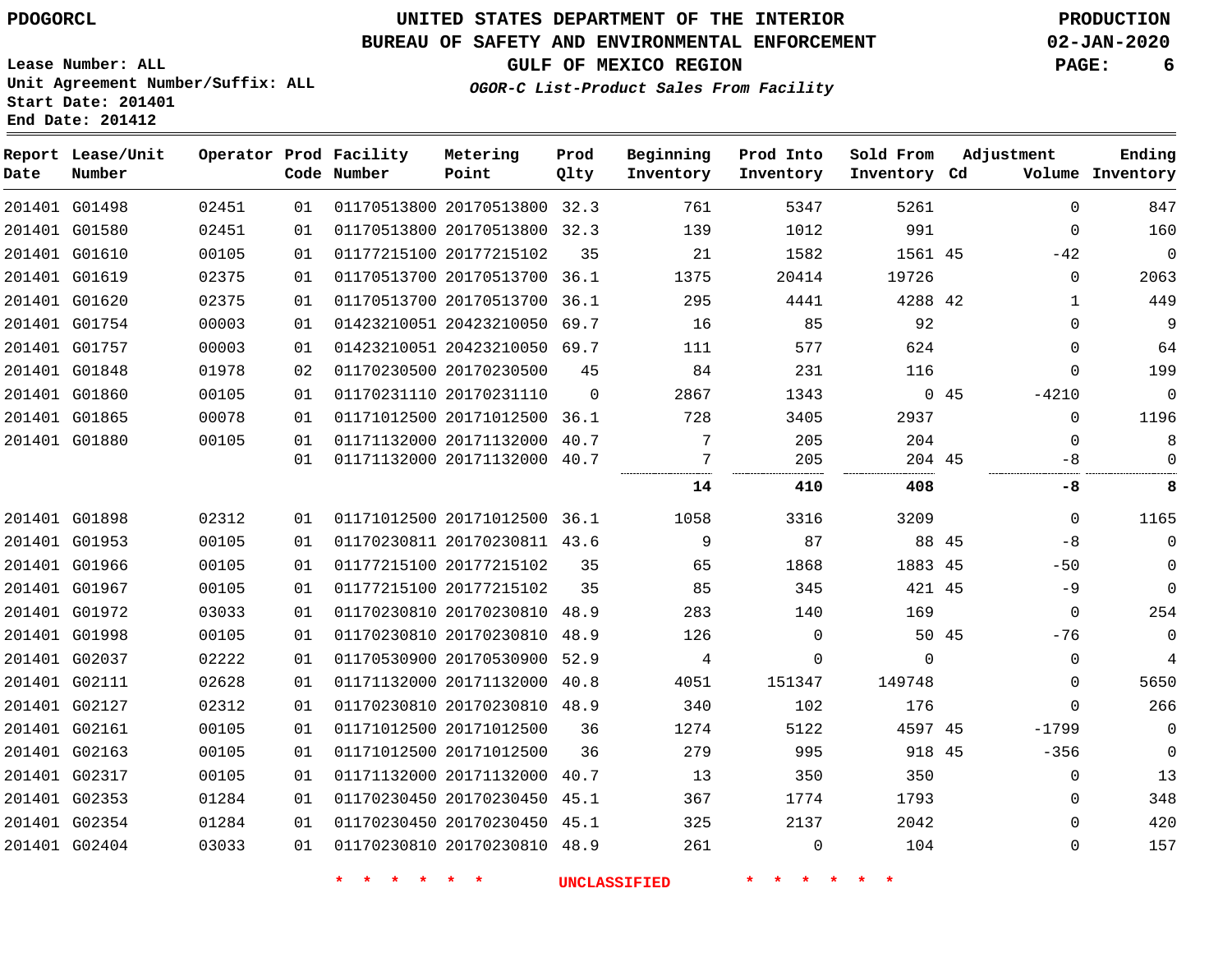#### **BUREAU OF SAFETY AND ENVIRONMENTAL ENFORCEMENT 02-JAN-2020**

**GULF OF MEXICO REGION PAGE: 7**

**Lease Number: ALL Unit Agreement Number/Suffix: ALL Start Date: 201401 End Date: 201412**

### **OGOR-C List-Product Sales From Facility**

| Ending<br>Volume Inventory | Adjustment       |       | Sold From<br>Inventory Cd | Prod Into<br>Inventory | Beginning<br>Inventory | Prod<br>Qlty | Metering<br>Point            | Operator Prod Facility<br>Code Number |          |       | Report Lease/Unit<br>Number | Date |
|----------------------------|------------------|-------|---------------------------|------------------------|------------------------|--------------|------------------------------|---------------------------------------|----------|-------|-----------------------------|------|
| 145                        | $-1$             | 96 42 |                           | 105                    | 137                    |              | 01170230811 20170230810 48.9 |                                       | 02       | 02375 | 201401 G02429               |      |
| $\overline{4}$             | 0                |       | 2                         | $\mathbf 0$            | 6                      |              | 01170230810 20170230810 48.9 |                                       | 02       | 02375 | 201401 G02433               |      |
| 122                        | $\mathbf{1}$     |       | 296 42                    | 161                    | 256                    | 52.1         | 01171092651 20171092650      |                                       | 01       | 01834 | 201401 G02601               |      |
| $\mathbf 0$                | $\Omega$         |       | $\mathbf 0$               | $\mathbf 0$            | $\Omega$               |              | 01171132000 20171132000 40.1 |                                       | 01       | 02628 | 201401 G02613               |      |
| $\mathbf 0$                | $-150$           |       | 277 45                    | 427                    | 0                      | 36.1         | 01171012500 20171012500      |                                       | 01       | 00105 | 201401 G02628               |      |
| 54                         | $\mathbf{0}$     |       | 543                       | 487                    | 110                    |              | 01423210051 20423210050 69.6 |                                       | 01       | 02451 | 201401 G02665               |      |
| 1139                       | $-1$             |       | 756 42                    | 793                    | 1103                   |              | 01170230810 20170230810 48.9 |                                       | 01       | 03035 | 201401 G02735               |      |
| $\mathbf 0$                | $-460$           |       | 268 45                    | 362                    | 366                    |              | 01170230810 20170230810 48.8 |                                       | 01       | 00105 | 201401 G02825               |      |
| 0<br>$\mathbf 0$           | $-348$<br>$-513$ | 045   | 268 45                    | 250<br>170             | 366<br>343<br>         | $\Omega$     | 01170230810 20170230810 48.8 | 01170231110 20170231110               | 01<br>01 | 00105 | 201401 G02826               |      |
| 0                          | -861             |       | 268                       | 420                    | 709                    |              |                              |                                       |          |       |                             |      |
| 130                        | -1               | 86 42 |                           | 84                     | 133                    |              | 01170230810 20170230810 48.9 |                                       | 01       | 03035 | 201401 G02870               |      |
|                            | $\Omega$         |       | 140                       | 136                    | 9                      |              | 01171132000 20171132000 40.8 |                                       | 01       | 02312 | 201401 G02885               |      |
| 89                         | $-1$             |       | 147 42                    | 119                    | 118                    |              | 01171092651 20171092650 52.1 |                                       | 02       | 02579 | 201401 G02895               |      |
| 26                         | $\mathbf 0$      |       | 69                        | 37                     | 58                     |              | 01171092651 20171092650 52.1 |                                       | 02       | 02628 |                             |      |
| 115                        | -1               |       | 216                       | 156                    | 176                    |              |                              |                                       |          |       |                             |      |
| 110                        | $\Omega$         |       | 1270                      | 1299                   | 81                     |              | 01171092930 20171092930 37.4 |                                       | 01       | 01834 | 201401 G02917               |      |
| 221                        | 348              |       | 2120 47                   | 1993                   | $\Omega$               |              | 01423210051 20423210050 69.7 |                                       | 01       | 03026 | 201401 G03061               |      |
| 16                         | $\mathbf 0$      |       | 42                        | 54                     | 4                      |              | 01171132800 21171132800 43.3 |                                       | 02       | 02266 | 201401 G03145               |      |
| $\mathsf{O}$               | $-62$            |       | 1512 45                   | 1555                   | 19                     |              | 01177092600 20177092600 47.7 |                                       | 01       | 00105 | 201401 G03152               |      |
| 17                         | 0                |       | $\mathbf{0}$              | $\overline{a}$         | 15                     |              | 01170530900 20170530900 55.9 |                                       | 02       | 01284 | 201401 G03264               |      |
| 90                         | 0                |       | 4                         | $\Omega$               | 94                     |              | 01170530900 20170530900 55.9 |                                       | 02       | 01284 | 201401 G03265               |      |
| 19                         | $\Omega$         |       | 53                        | $\mathbf 0$            | 72                     |              | 01171132800 21171132800 43.3 |                                       | 01       | 02628 | 201401 G03331               |      |
| $\mathbf 0$                | $-1325$          |       | 421 45                    | 953                    | 793                    |              | 01170753510 20170753510 55.5 |                                       | 01       | 00105 | 201401 G03414               |      |
| 9                          | 0                |       | 16                        | 25                     | 0                      |              | 01171012500 20171012500 36.1 |                                       | 01       | 03035 | 201401 G03593               |      |
| 159                        | $\Omega$         |       | 447                       | 453                    | 153                    |              | 01171012500 20171012500 36.1 |                                       | 01       | 03035 | 201401 G03793               |      |
| $\mathbf 0$                | $-2$             | 1 45  |                           | 3                      | $\Omega$               | 52           |                              | 01171092651 20171092650               | 01       | 00105 | 201401 G03811               |      |
|                            |                  |       |                           |                        |                        |              |                              |                                       |          |       |                             |      |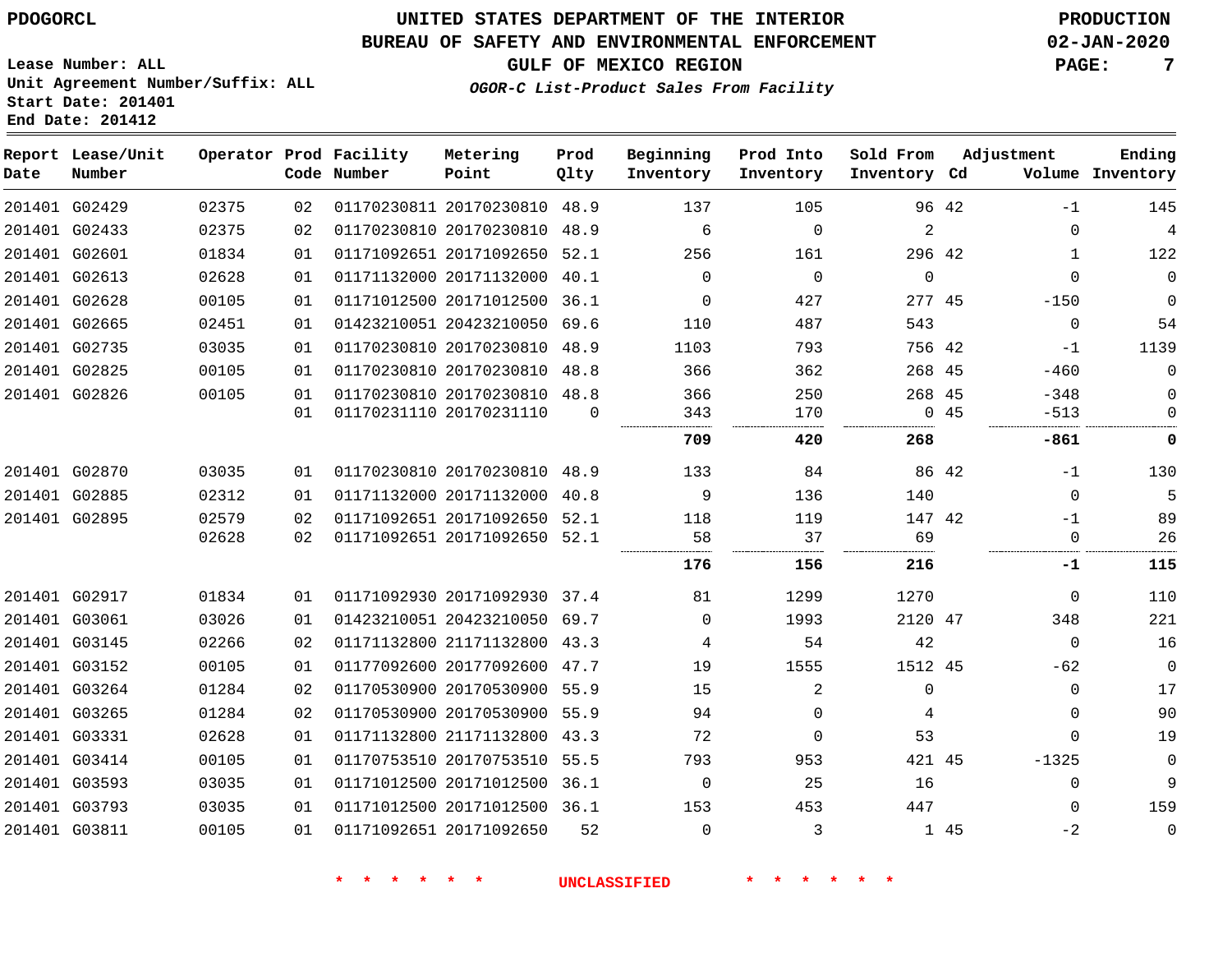### **BUREAU OF SAFETY AND ENVIRONMENTAL ENFORCEMENT 02-JAN-2020**

**GULF OF MEXICO REGION PAGE: 8**

**Lease Number: ALL Unit Agreement Number/Suffix: ALL Start Date: 201401 End Date: 201412**

**OGOR-C List-Product Sales From Facility**

| Date | Report Lease/Unit<br>Number |       |    | Operator Prod Facility<br>Code Number | Metering<br>Point            | Prod<br>Qlty | Beginning<br>Inventory | Prod Into<br>Inventory | Sold From<br>Inventory Cd |       | Adjustment | Ending<br>Volume Inventory |
|------|-----------------------------|-------|----|---------------------------------------|------------------------------|--------------|------------------------|------------------------|---------------------------|-------|------------|----------------------------|
|      | 201401 G03940               | 00105 | 01 |                                       | 01423210051 20423210050 69.7 |              | 6                      | 30                     | 33 45                     |       | $-3$       | $\mathbf 0$                |
|      | 201401 G03958               | 00105 | 01 |                                       | 01170230510 20170230510 48.3 |              | 670                    | $\Omega$               | 670                       |       | 0          | $\mathbf 0$                |
|      | 201401 G04003               | 00105 | 01 |                                       | 01171012500 20171012500      | 36           | 1523                   | 7176                   | 6185                      |       | $\Omega$   | 2514                       |
|      | 201401 G04065               | 02628 | 01 |                                       | 01423210051 20423210050 69.7 |              | 5                      | 142                    | 132                       |       | $\Omega$   | 15                         |
|      | 201401 G04081               | 03035 | 01 |                                       | 01170230450 20170230810 48.9 |              | 3975                   | 2544                   | 2601                      |       | $\Omega$   | 3918                       |
|      | 201401 G04085               | 00687 | 01 |                                       | 01170230811 20170230811 43.7 |              | 251                    | 3260                   | 3206                      |       | $\Omega$   | 305                        |
|      | 201401 G04087               | 02899 | 01 |                                       | 01177008150 01177008150      | $\Omega$     | 4318                   | 2144                   | $\Omega$                  |       | 0          | 6462                       |
|      | 201401 G04098               | 01963 | 02 |                                       | 01170230810 20170230810 49.8 |              | 2                      | $\mathbf 0$            | $\Omega$                  |       | $\Omega$   | $\overline{c}$             |
|      | 201401 G04232               | 00105 | 01 |                                       | 01171012500 20171012500      | 36           | 57                     | 458                    | 359 45                    |       | $-156$     | 0                          |
|      |                             | 00730 | 01 |                                       | 01171012500 20171012500 36.1 |              | 1687                   | 7302                   | 6424                      |       | 0          | 2565                       |
|      |                             |       |    |                                       |                              |              | 1744                   | 7760                   | 6783                      |       | $-156$     | 2565                       |
|      | 201401 G04421               | 00105 | 01 |                                       | 01171131600 20171131600      | 44           | 800                    | 23864                  | 23655 45                  |       | $-1009$    | $\mathbf 0$                |
|      | 201401 G04537               | 03033 | 01 |                                       | 01420470030 20420470030 46.2 |              | 180                    | $\Omega$               | 145                       |       | $\Omega$   | 35                         |
|      | 201401 G04800               | 03026 | 02 |                                       | 01171132800 21171132800 43.3 |              | 324                    | 250                    | 422 42                    |       | 1          | 153                        |
|      | 201401 G04818               | 03035 | 01 |                                       | 01170230500 20170230500 43.9 |              | 31                     | 156                    |                           | 53 42 | 1          | 135                        |
|      | 201401 G05006               | 01284 | 02 |                                       | 01423210051 20170230510 48.4 |              | 5                      | $\mathbf 0$            | 0                         |       | $\Omega$   | 5                          |
|      | 201401 G05283               | 01376 | 01 |                                       | 01170231300 01170231300      | $\mathbf 0$  | $\Omega$               | $\mathbf 0$            | $\mathbf 0$               |       | 0          | 0                          |
|      | 201401 G05286               | 03033 | 01 |                                       | 01170230810 20170230810 48.9 |              | 182                    | $\mathbf 0$            | 73                        |       | 0          | 109                        |
|      | 201401 G05299               | 00105 | 01 |                                       | 01170230500 20170230500      | 45           | $\Omega$               | 242                    | 33                        |       | $\Omega$   | 209                        |
|      |                             |       | 01 |                                       | 01170230500 20170230500      | 45           | $\Omega$               | 242                    |                           | 33 45 | $-209$     | $\mathbf 0$                |
|      |                             |       |    |                                       |                              |              | 0                      | 484                    | 66                        |       | $-209$     | 209                        |
|      | 201401 G05431               | 02970 | 02 |                                       | 01177062608 2017706260A 32.5 |              | 55                     | 15404                  | 15418 42                  |       | 1          | 42                         |
|      | 201401 G05504               | 00105 | 01 |                                       | 01171132800 21171132800 43.2 |              | 720                    | 1989                   | 1906 45                   |       | $-803$     | $\mathbf 0$                |
|      |                             | 00730 | 01 |                                       | 01171132800 21171132800      | 43.3         | 117                    | 315                    | 401                       |       | 0          | 31                         |
|      |                             | 02970 | 02 |                                       | 01171132800 21171132800 43.3 |              | 6044                   | 17076                  | 16983                     |       |            | 6137                       |
|      |                             |       |    |                                       |                              |              | 6881                   | 19380                  | 19290                     |       | -803       | 6168                       |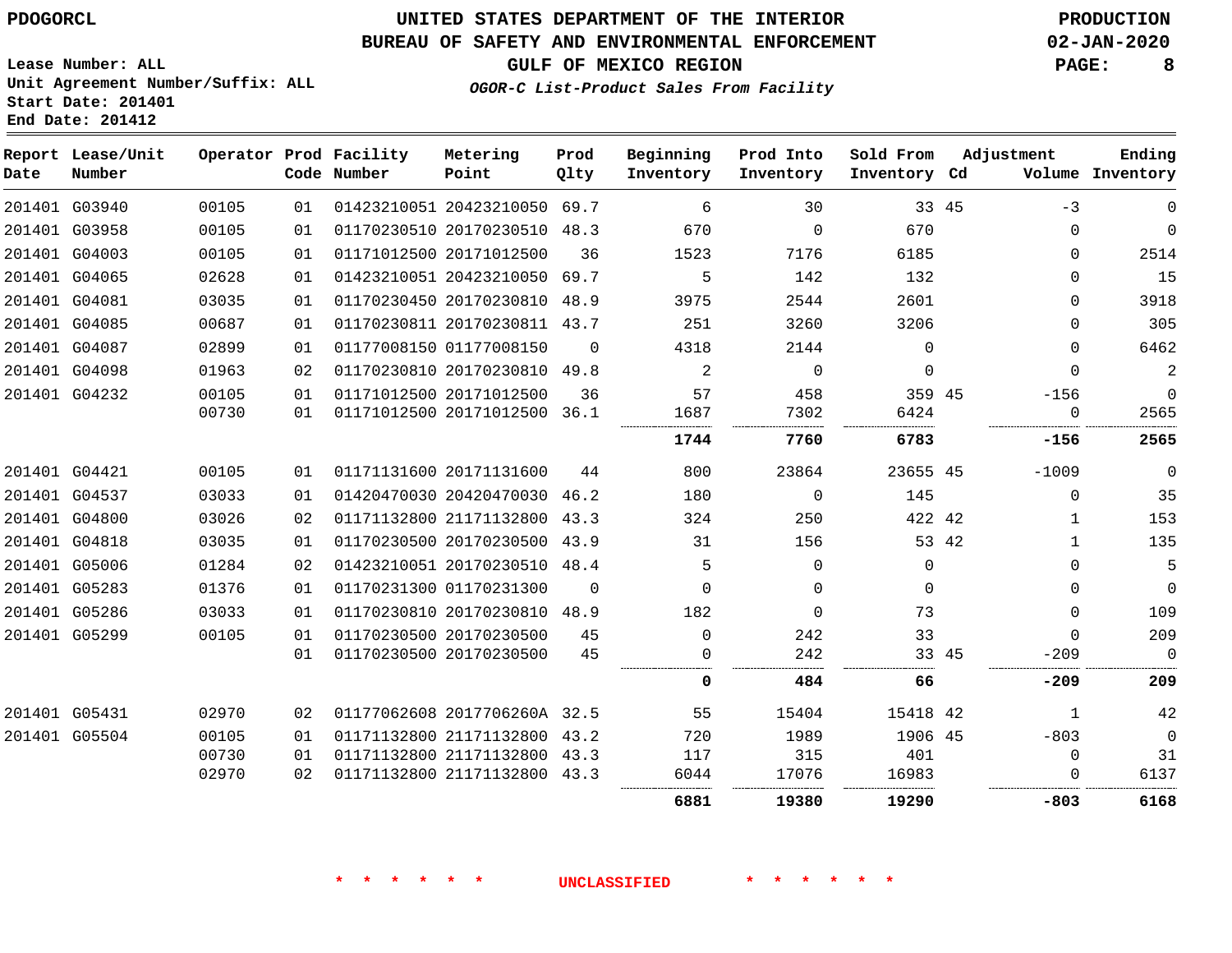#### **BUREAU OF SAFETY AND ENVIRONMENTAL ENFORCEMENT 02-JAN-2020**

**Lease Number: ALL Unit Agreement Number/Suffix: ALL Start Date: 201401 End Date: 201412**

**OGOR-C List-Product Sales From Facility**

**GULF OF MEXICO REGION PAGE: 9**

| Date | Report Lease/Unit<br>Number |       |    | Operator Prod Facility<br>Code Number | Metering<br>Point            | Prod<br>Qlty | Beginning<br>Inventory | Prod Into<br>Inventory | Sold From<br>Inventory Cd | Adjustment |              | Ending<br>Volume Inventory |
|------|-----------------------------|-------|----|---------------------------------------|------------------------------|--------------|------------------------|------------------------|---------------------------|------------|--------------|----------------------------|
|      | 201401 G05505               | 00078 | 01 |                                       | 01171132800 21171132800 43.2 |              | 2                      | $\mathbf 0$            |                           | 1 42       | $-1$         | $\overline{0}$             |
|      |                             |       | 01 |                                       | 01171012400 20171012400 52.1 |              | 66                     | 50                     |                           | 88 42      | 4            | 32                         |
|      |                             |       |    |                                       |                              |              | 68                     | 50                     | 89                        |            | 3            | 32                         |
|      | 201401 G05602               | 01834 | 01 |                                       | 01171012500 20171012500 36.1 |              | 421                    | 1115                   | 1144                      |            | $\Omega$     | 392                        |
|      | 201401 G05610               | 02312 | 01 |                                       | 01171012500 20171012500      | 36.1         | 17                     | 58                     | 55                        |            | $\Omega$     | 20                         |
|      | 201401 G05612               | 00105 | 01 |                                       | 01171012500 20171012500 36.1 |              | 864                    | 3297                   | 3003 45                   |            | $-1158$      | $\mathbf 0$                |
|      | 201401 G06069               | 00105 | 01 |                                       | 01423210051 20423210050 69.6 |              | 4                      | 46                     |                           | 45 45      | $-5$         | $\mathbf 0$                |
|      | 201401 G06105               | 03033 | 01 |                                       | 01420390110 20420390110      | $\Omega$     | 340                    | $\mathbf 0$            | $\mathbf{0}$              |            | $\mathbf 0$  | 340                        |
|      | 201401 G06156               | 00105 | 01 |                                       | 01170230810 20170230810 48.8 |              | 4147                   | 1604                   | 2278 45                   |            | $-3473$      | $\overline{0}$             |
|      | 201401 G06668               | 02375 | 01 |                                       | 01171132000 20171132000      | 40.8         | 357                    | 10341                  | 10311 42                  |            | $-1$         | 386                        |
|      | 201401 G07703               | 02266 | 02 |                                       | 01171132800 21171132800 43.3 |              | 28                     | 132                    | 112                       |            | $\Omega$     | 48                         |
|      | 201401 G07736               | 02628 | 01 |                                       | 01171132800 21171132800      | 43.3         | 17                     | $\Omega$               | 13                        |            | $\Omega$     | 4                          |
|      | 201401 G07760               | 01284 | 01 |                                       | 01177122950 20177122950      | 31.2         | 45                     | 8306                   | 8286                      |            | $\Omega$     | 65                         |
|      | 201401 G07917               | 01834 | 01 |                                       | 01170573602 20170573602 33.6 |              | 48279                  | 26042                  | 41720                     |            | $\Omega$     | 32601                      |
|      | 201401 G08120               | 02312 | 01 |                                       | 01423210051 20423210050 69.7 |              | $\Omega$               | 1                      | 1                         |            | $\Omega$     | $\mathbf 0$                |
|      | 201401 G09010               | 02266 | 01 |                                       | 01420390120 01420390120      | 55           | 44                     | $\Omega$               | $\Omega$                  |            | $\Omega$     | 44                         |
|      | 201401 G09032               | 00730 | 01 |                                       | 01170230450 20170230450 45.1 |              | 10                     | 57                     | 56                        |            | $\Omega$     | 11                         |
|      | 201401 G09631               | 01284 | 01 |                                       | 01177122950 20177122950 31.2 |              | 6                      | 1515                   | 1511                      |            | $\Omega$     | 10                         |
|      | 201401 G10487               | 00981 | 01 |                                       | 01170753850 20170753850      | $\Omega$     | 1923                   | 11                     | $\mathbf 0$               |            | $\Omega$     | 1934                       |
|      | 201401 G10794               | 03035 | 01 |                                       | 01177122950 20177122950 31.2 |              | 76                     | 13285                  | 13264 42                  |            | $\mathbf{1}$ | 98                         |
|      | 201401 G10910               | 00162 | 01 |                                       | 01177245110 2017724511G 43.1 |              | $\mathbf 0$            | 9767                   | 9767                      |            | $\Omega$     | $\overline{0}$             |
|      | 201401 G11243               | 03033 | 01 |                                       | 01420470030 20420470030 46.2 |              | 140                    | $\Omega$               | 113                       |            | $\mathbf 0$  | 27                         |
|      | 201401 G11870               | 02375 | 01 |                                       | 01171132000 20171132000 40.8 |              | 463                    | 9291                   | 9407                      |            | $\Omega$     | 347                        |
|      | 201401 G11984               | 02801 | 02 |                                       | 01171092651 20171092650 52.1 |              | 12                     | 8                      | 14                        |            | $\mathbf{0}$ | 6                          |
|      | 201401 G12020               | 03035 | 01 |                                       | 01171012500 20171012500 36.1 |              | 144                    | 610                    | 539 42                    |            | $-1$         | 214                        |
|      | 201401 G12024               | 02312 | 02 |                                       | 01171012500 20171012500 36.1 |              | 41                     | 37                     | 65                        |            | $\Omega$     | 13                         |
|      | 201401 G12355               | 03033 | 01 |                                       | 01171012300 20171012300 37.5 |              | 14421                  | 50874                  | 44449                     |            | $\Omega$     | 20846                      |
|      | 201401 G12358               | 03033 | 01 |                                       | 01171012300 20171012300 37.5 |              | 159                    | 547                    | 482                       |            | $\Omega$     | 224                        |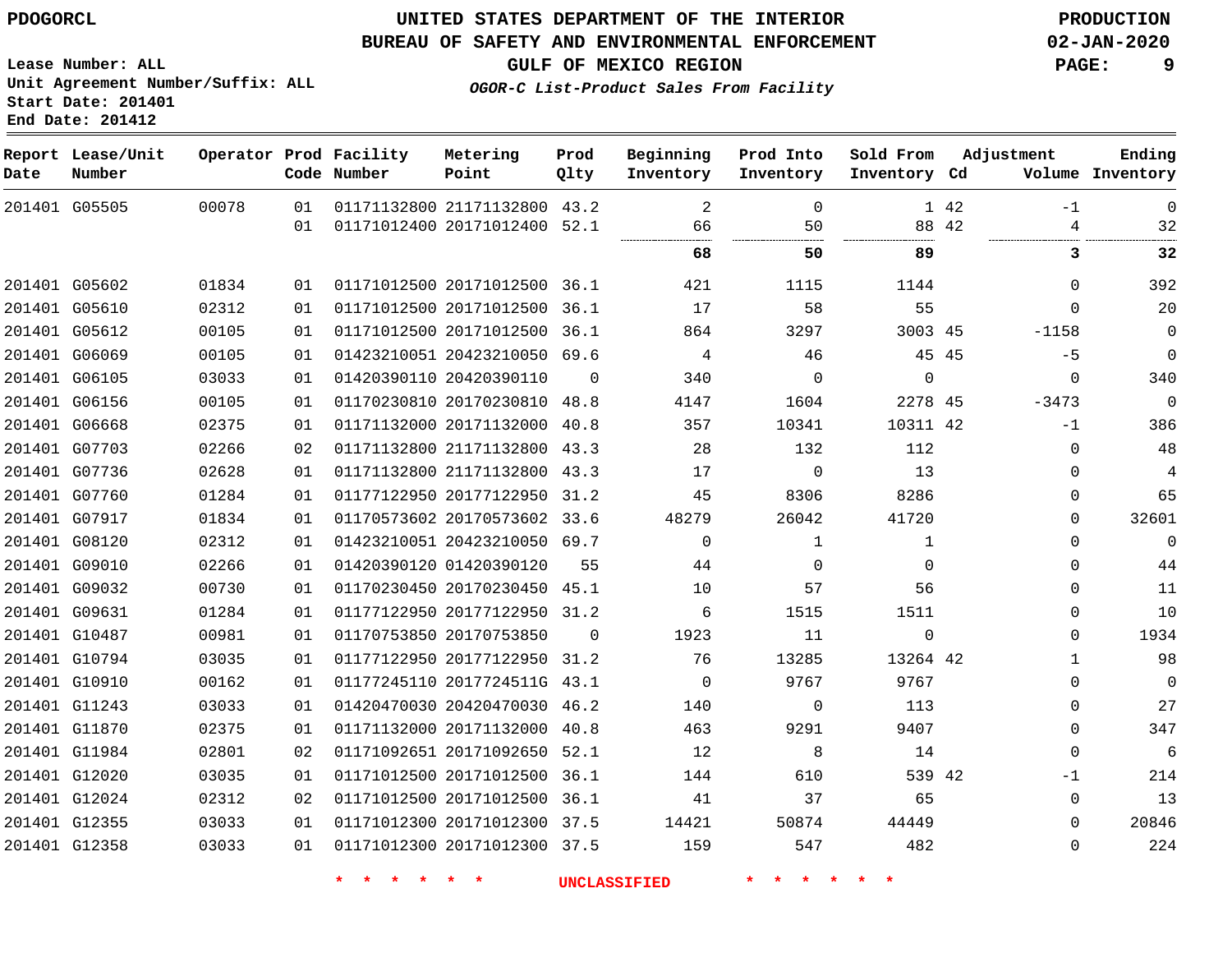**Date**

**Report Lease/Unit**

**Number**

# **UNITED STATES DEPARTMENT OF THE INTERIOR PDOGORCL PRODUCTION**

**Prod Qlty**

#### **BUREAU OF SAFETY AND ENVIRONMENTAL ENFORCEMENT 02-JAN-2020**

**Lease Number: ALL Unit Agreement Number/Suffix: ALL Start Date: 201401 End Date: 201412**

**Operator Prod Facility**

**Code Number**

**OGOR-C List-Product Sales From Facility**

**Beginning Inventory** **Prod Into Inventory** **Sold From Inventory**

**Inventory Cd Volume**

**Adjustment**

**GULF OF MEXICO REGION PAGE: 10**

**Ending**

|                                |                |          |                              |                                                              | <b>UNCLASSIFIED</b> |                |                |              |       |                          |                |
|--------------------------------|----------------|----------|------------------------------|--------------------------------------------------------------|---------------------|----------------|----------------|--------------|-------|--------------------------|----------------|
| 201401 G17912                  | 02970          | 02       | 01177062608 2017706260A 32.5 |                                                              |                     | 55             | 13185          | 13205        |       | $\mathbf{0}$             | 35             |
|                                |                |          |                              |                                                              |                     | 1802           | 10             | 78           |       | -867                     | 867            |
|                                |                | 01       | 01170530900 20170530900 55.9 |                                                              |                     | 901            | 5              | 39 45        |       | $-867$                   | $\overline{0}$ |
| 201401 G17858                  | 00105          | 01       |                              | 01170530900 20170530900 55.9                                 |                     | 901            | 5              | 39           |       | $\mathbf 0$              | 867            |
| 201401 G17789                  | 00105          | 01       | 01170230810 20170230810 48.9 |                                                              |                     | 100            | 33             | 53 45        |       | $-80$                    | $\overline{0}$ |
| 201401 G17754                  | 02375          | 02       |                              | 01170230510 20170230510 48.4                                 |                     | 711            | 3906           | 751          |       | $\mathbf{0}$             | 3866           |
| 201401 G16890                  | 00981          | 01       | 01170753850 20170753850      |                                                              | $\Omega$            | 216            | $\mathbf 0$    | $\mathbf 0$  |       | $\mathbf{0}$             | 216            |
| 201401 G16515                  | 00162          | 01       |                              | 01177245110 2017724511G 43.1                                 |                     | $\Omega$       | 20951          | 20951        |       | $\Omega$                 | $\Omega$       |
| 201401 G16469                  | 03026          | 02       |                              | 01170753510 20170753510 55.6                                 |                     | 3              | 0              | 1            |       | 0                        | 2              |
| 201401 G16353                  | 03033          | 01       |                              | 01171132000 20171132000 40.8                                 |                     | 7              | 66             | 71           |       | $\mathbf 0$              |                |
| 201401 G16325                  | 00105          | 01       |                              | 01171012400 20171012400 52.1                                 |                     | 1040           | 2235           | 1854 45      |       | $-1421$                  |                |
| 201401 G15740                  | 00105          | 01       | 01170230450 20170230450      |                                                              | 45                  | 256            | 1755           | 1666 45      |       | -345                     |                |
| 201401 G15312                  | 00105          | 01       | 01171092651 20171092650      |                                                              | 52                  | 3541           | 4309           | 4605 45      |       | $-3245$                  | 0              |
| 201401 G15277                  | 03035          | 01       | 01171012400 20171012400 52.1 |                                                              |                     | 1890           | 4330           | 3466         |       | $\overline{0}$           | 2754           |
| 201401 G15263                  | 00105          | 01       |                              | 01171132000 20171132000 40.7                                 |                     | 54             | 1546           | 1542         |       | $\mathbf 0$              | 58             |
| 201401 G15242                  | 00105          | 01       | 01171092651 20171092650      |                                                              | 50                  | 786            | 1000           | 1033 45      |       | $-753$                   | $\overline{0}$ |
| 201401 G15239                  | 02266          | 02       |                              | 01171012500 20171012500 36.1                                 |                     | 14             | 65             | 56           |       | $\Omega$                 | 23             |
| 201401 G15189                  | 02970          | 02       |                              | 01171132800 21171132800 43.3                                 |                     | $\Omega$       | 9              | 7            |       | $\Omega$                 |                |
| 201401 G15078                  | 03035          | 01       |                              | 01170230810 20170230810 48.9                                 |                     | $\overline{3}$ | $\mathbf 0$    | $\mathbf{1}$ |       | 0                        | 2              |
| 201401 G14535                  | 02628          | 01       |                              | 01171012500 20171012500 36.1                                 |                     | 1602           | 5053           | 4879         |       | 0                        | 1776           |
| 201401 G14342<br>201401 G14493 | 02628<br>01834 | 01<br>01 |                              | 01171092930 20171092930 37.4                                 |                     | 1050<br>2      | 12644<br>6     | 12512        | 8 4 2 | $\Omega$<br>$\mathbf{1}$ | 1182<br>1      |
| 201401 G13938                  | 01284          | 01       |                              | 01171012500 20171012500 36.1<br>01170230811 20170230811 43.7 |                     | 2404           | 6491           | 6622         |       | 0                        |                |
| 201401 G13897                  | 03033          | 01       |                              | 01171132000 20171132000 40.8                                 |                     | 16             | 616            | 609          |       | 0                        | 2273           |
| 201401 G13576                  | 03147          | 02       |                              | 01170230810 20170230810 48.9                                 |                     | 60             | 53             | 45           |       | $\Omega$                 | 68<br>23       |
| 201401 G13560                  | 03033          | 01       |                              | 01170230810 20170230810 48.9                                 |                     | 166            | $\overline{0}$ | 66           |       | $\Omega$                 | 100            |
| 201401 G12802                  | 02628          | 01       |                              | 01170230811 20170230811 43.7                                 |                     | 122            | 1690           | 1653         |       | $\Omega$                 | 159            |
| 201401 G12564                  | 02603          | 01       | 01170230510 20170230510 48.4 |                                                              |                     | 339            | $\mathbf 0$    | 339          |       | $\mathbf 0$              | $\mathbf 0$    |

**Metering Point**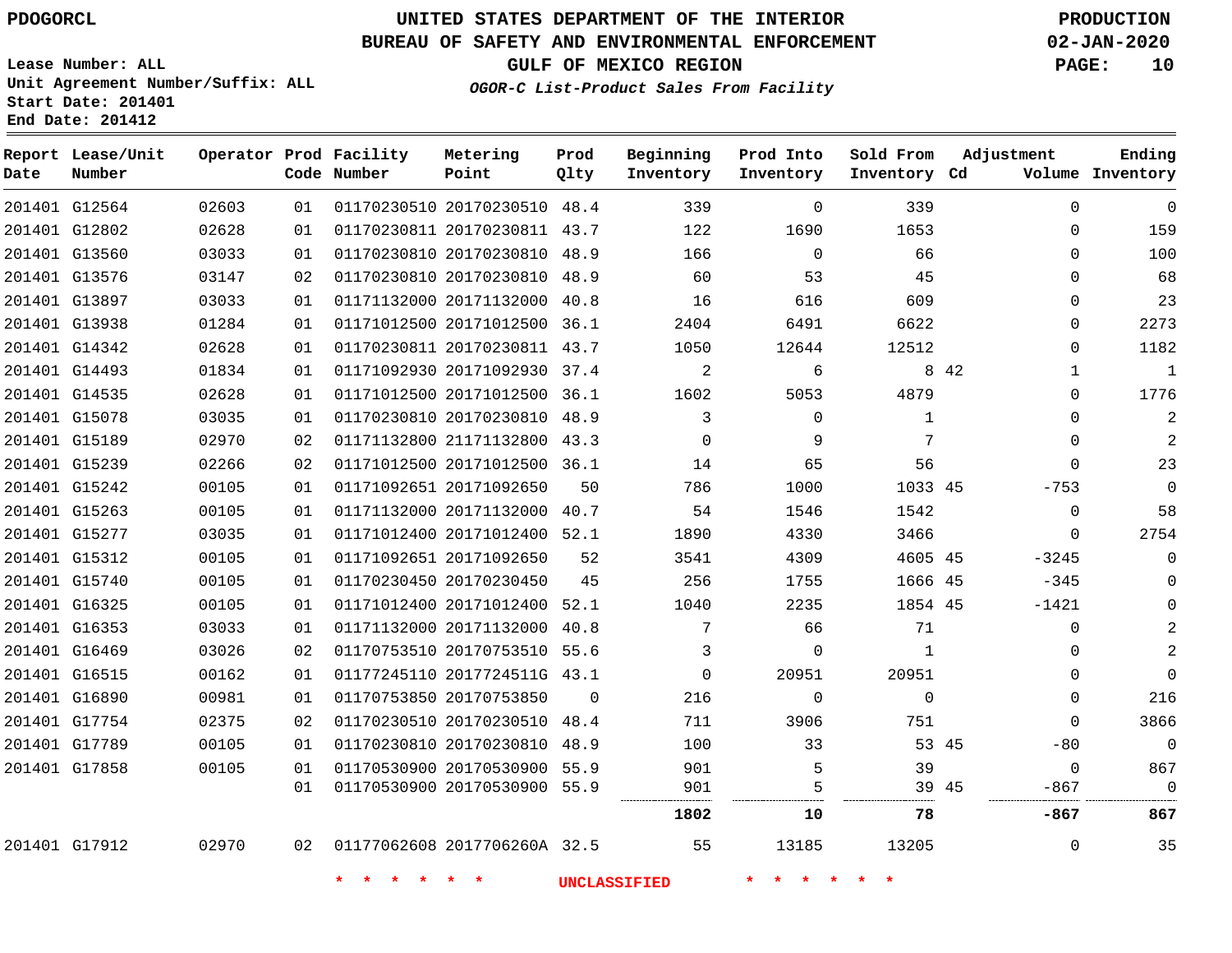## **UNITED STATES DEPARTMENT OF THE INTERIOR PDOGORCL PRODUCTION**

### **BUREAU OF SAFETY AND ENVIRONMENTAL ENFORCEMENT 02-JAN-2020**

**Lease Number: ALL Unit Agreement Number/Suffix: ALL Start Date: 201401**

**GULF OF MEXICO REGION PAGE: 11**

**OGOR-C List-Product Sales From Facility**

| Date | Report Lease/Unit<br>Number |       |    | Operator Prod Facility<br>Code Number | Metering<br>Point            | Prod<br>Qlty | Beginning<br>Inventory | Prod Into<br>Inventory | Sold From<br>Inventory Cd |             | Adjustment  | Ending<br>Volume Inventory |
|------|-----------------------------|-------|----|---------------------------------------|------------------------------|--------------|------------------------|------------------------|---------------------------|-------------|-------------|----------------------------|
|      | 201401 G17913               | 01834 | 01 |                                       | 01171132800 21171132800 43.3 |              | 374                    | 1120                   | 1098 42                   |             | 1           | 397                        |
|      | 201401 G17921               | 03026 | 01 |                                       | 01171012500 20177062959 26.6 |              | $\Omega$               | 30338                  | 30338                     |             | $\Omega$    | $\Omega$                   |
|      | 201401 G18043               | 03059 | 01 |                                       | 01171012500 20171012500 36.1 |              | 1187                   | 3461                   | 3432                      |             | 0           | 1216                       |
|      | 201401 G18577               | 00981 | 01 |                                       | 01170753850 20170753850      | $\Omega$     | 5104                   | 33                     | $\Omega$                  |             | $\Omega$    | 5137                       |
|      | 201401 G18936               | 02871 | 01 |                                       | 01422450350 20422450350 47.7 |              | 7                      | $\Omega$               | $\Omega$                  |             | $\Omega$    |                            |
|      | 201401 G19030               | 02806 | 01 |                                       | 01423210051 20423210050      | 51           | 3                      | $\Omega$               | $\Omega$                  |             | $\Omega$    | 3                          |
|      | 201401 G19839               | 02777 | 01 |                                       | 01170753510 20170753510 45.5 |              | 18                     | $\Omega$               |                           | $0\quad 42$ | $-18$       | $\Omega$                   |
|      | 201401 G20605               | 02477 | 01 |                                       | 01423550141 20423550140 27.8 |              | 631                    | 407                    | 280                       |             | $\Omega$    | 758                        |
|      | 201401 G20656               | 02266 | 02 |                                       | 01422450350 20422450350      | $\Omega$     | 198                    | $\overline{0}$         | $\Omega$                  |             | $\mathbf 0$ | 198                        |
|      | 201401 G20660               | 00105 | 01 |                                       | 01170230450 20170230450 45.1 |              | 51                     | 177                    | 193 45                    |             | $-35$       | $\Omega$                   |
|      | 201401 G21096               | 00105 | 01 |                                       | 01170230811 20170230811 43.7 |              | 12                     | 149                    | 147 45                    |             | $-14$       | $\mathbf{0}$               |
|      | 201401 G21532               | 03217 | 01 |                                       | 01170230811 20170230811 43.7 |              | 108                    | 1448                   | 1420                      |             | $\mathbf 0$ | 136                        |
|      | 201401 G21534               | 03217 | 01 |                                       | 01170230811 20170230811 43.7 |              | 51                     | $\Omega$               | 48                        |             | $\Omega$    | 3                          |
|      | 201401 G21580               | 03035 | 01 |                                       | 01170230811 20170230811 43.7 |              | 3                      | 48                     | 46                        |             | 0           |                            |
|      | 201401 G21592               | 02628 | 02 |                                       | 01171132000 20171132000      | 40.8         | 3                      | 339                    | 329                       |             | $\Omega$    | 13                         |
|      | 201401 G21652               | 01834 | 01 |                                       | 01171132800 21171132800 43.3 |              | $\mathbf 0$            | 2                      | 1                         |             | 0           | $\mathbf{1}$               |
|      | 201401 G21655               | 01834 | 01 |                                       | 01171132800 21171132800 43.3 |              | 6222                   | 16568                  | 16741                     |             | $\Omega$    | 6049                       |
|      | 201401 G21825               | 00981 | 01 |                                       | 01170753850 20170753850      | $\Omega$     | 826                    | 4                      | $\mathbf 0$               |             | $\mathbf 0$ | 830                        |
|      | 201401 G21826               | 00981 | 01 |                                       | 01170753850 20170753850      | $\Omega$     | 8                      | $\Omega$               | $\Omega$                  |             | $\mathbf 0$ | 8                          |
|      | 201401 G22219               | 03033 | 01 |                                       | 01423210051 20423210050 69.7 |              | 72                     | 439                    | 462                       |             | $\Omega$    | 49                         |
|      | 201401 G22236               | 00105 | 01 |                                       | 01170230450 20170230450 45.1 |              | 3                      | 20                     |                           | 19 45       | -4          | $\Omega$                   |
|      | 201401 G22246               | 01284 | 02 |                                       | 01423210051 20170230500      | 45           | 16                     | 7                      |                           | 16 42       | $-1$        | 6                          |
|      | 201401 G22268               | 02777 | 01 |                                       | 01170230810 2042709015I 43.8 |              | $\Omega$               | $\Omega$               | $\Omega$                  |             | $\Omega$    | $\Omega$                   |
|      | 201401 G22501               | 00078 | 01 |                                       | 01170230400 20170230400      | 52.2         | 42                     | 172                    | 130                       |             | 0           | 84                         |
|      | 201401 G22505               | 02375 | 02 |                                       | 01170230811 20170230811 43.7 |              | 245                    | 3093                   | 3049                      |             | $\Omega$    | 289                        |
|      | 201401 G22510               | 00162 | 01 |                                       | 01170230810 20170230810 48.9 |              | 4284                   | 2381                   | 2659                      |             | $\mathbf 0$ | 4006                       |
|      | 201401 G22513               | 02579 | 02 |                                       | 01170230500 20170230500      | 45           | 1677                   | 59                     | 1685                      |             | $\Omega$    | 51                         |
|      | 201401 G22549               | 02222 | 01 |                                       | 01170530900 20170530900      | 54           | 4                      | $\Omega$               | $\Omega$                  |             | $\Omega$    | 4                          |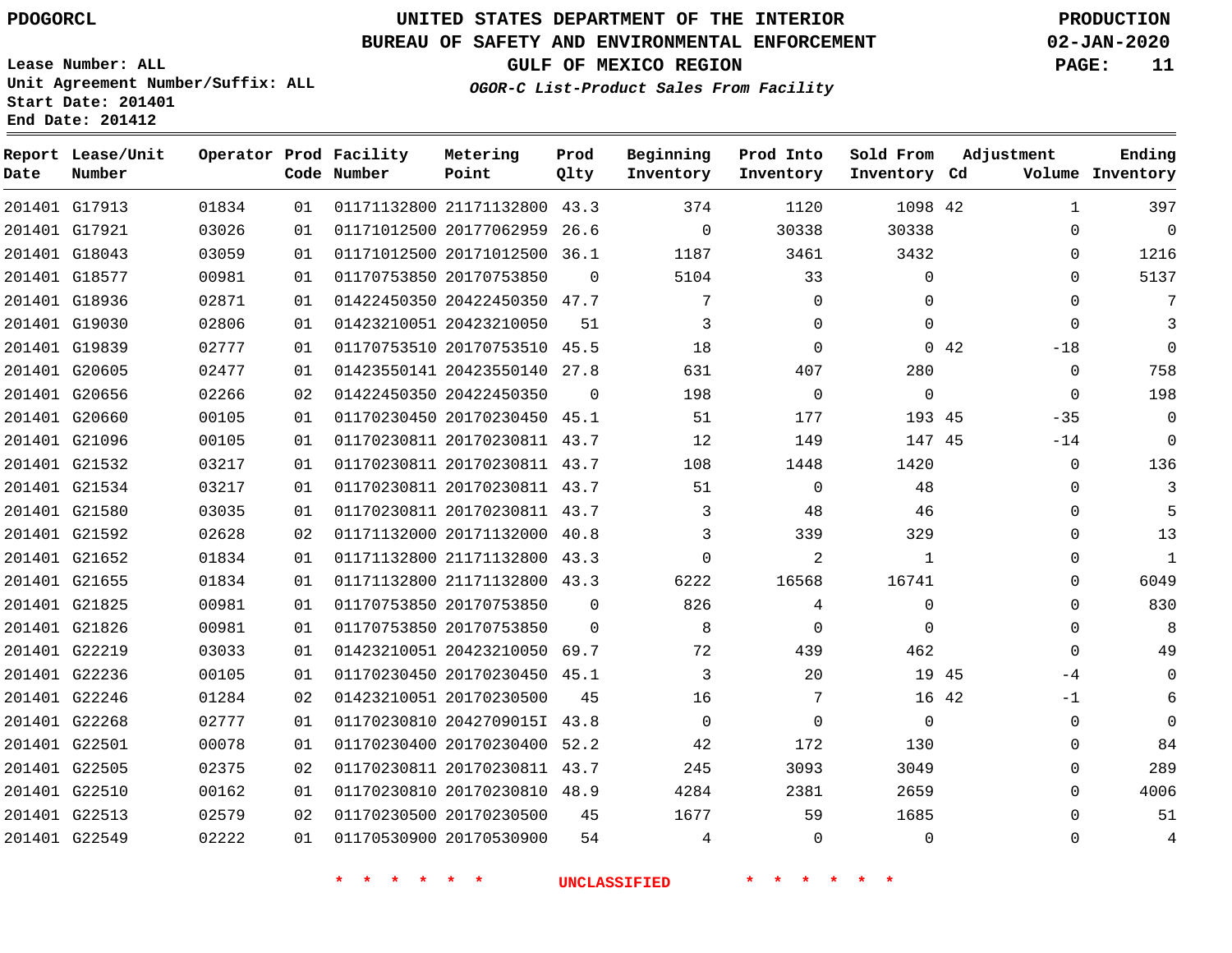### **BUREAU OF SAFETY AND ENVIRONMENTAL ENFORCEMENT 02-JAN-2020**

**OGOR-C List-Product Sales From Facility**

**GULF OF MEXICO REGION PAGE: 12**

**Lease Number: ALL Unit Agreement Number/Suffix: ALL Start Date: 201401 End Date: 201412**

| Date | Report Lease/Unit<br>Number |       |    | Operator Prod Facility<br>Code Number | Metering<br>Point            | Prod<br>Qlty | Beginning<br>Inventory | Prod Into<br>Inventory | Sold From<br>Inventory Cd | Adjustment   | Ending<br>Volume Inventory |
|------|-----------------------------|-------|----|---------------------------------------|------------------------------|--------------|------------------------|------------------------|---------------------------|--------------|----------------------------|
|      | 201401 G22605               | 01834 | 01 |                                       | 01171132800 21171132800 43.3 |              | 278                    | 311                    | 433 42                    | $\mathbf{1}$ | 157                        |
|      | 201401 G22621               | 01834 | 01 |                                       | 01171132800 21171132800 43.3 |              | 2269                   | 1530                   | 2791 42                   | $\mathbf{1}$ | 1009                       |
|      | 201401 G22660               | 02375 | 01 |                                       | 01171012310 20171012310 44.1 |              | 34                     | $\Omega$               | 34                        | $\Omega$     | $\Omega$                   |
|      | 201401 G22792               | 03035 | 01 |                                       | 01177258041 01177258041      | 29           | 540                    | 1678                   | 1029                      | $\Omega$     | 1189                       |
|      | 201401 G22840               | 00730 | 01 |                                       | 01608103650 20608103650 30.7 |              | 4                      | 905                    | 904                       | $\Omega$     | 5                          |
|      | 201401 G23181               | 01978 | 02 |                                       | 01423210051 20423210050      | 56           | $\mathbf 0$            | $\mathbf 0$            | $\mathbf{0}$              | $\mathbf 0$  | $\Omega$                   |
|      | 201401 G23199               | 00105 | 01 |                                       | 01170230450 20170230450 45.1 |              | 321                    | 2049                   | 1968 45                   | $-402$       | $\mathbf{0}$               |
|      | 201401 G23473               | 00981 | 01 |                                       | 01170753850 20170753850      | $\Omega$     | 64                     | $\Omega$               | $\mathbf{0}$              | $\mathbf 0$  | 64                         |
|      | 201401 G23480               | 00981 | 01 |                                       | 01170753850 20170753850      | $\Omega$     | 621                    | $\Omega$               | $\Omega$                  | $\mathbf 0$  | 621                        |
|      | 201401 G23481               | 00981 | 01 |                                       | 01170753850 20170753850      | $\Omega$     | 1646                   | $\Omega$               | $\Omega$                  | $\Omega$     | 1646                       |
|      | 201401 G23528               | 00981 | 01 |                                       | 01170753850 20170753850      | $\Omega$     | 1358                   | $\Omega$               | $\Omega$                  | $\Omega$     | 1358                       |
|      | 201401 G23529               | 00981 | 01 |                                       | 01170753850 20170753850      | $\Omega$     | 3537                   | $\Omega$               | $\Omega$                  | $\Omega$     | 3537                       |
|      | 201401 G23730               | 03217 | 01 |                                       | 01170230810 20170230811 43.7 |              | 12                     | 148                    | 145                       | $\Omega$     | 15                         |
|      | 201401 G23735               | 00162 | 01 |                                       | 01170230810 20170230810 48.8 |              | 0                      | 1059                   | 1059                      | $\mathbf{0}$ | $\mathbf 0$                |
|      | 201401 G23736               | 00730 | 01 |                                       | 01170230810 20170230810 48.9 |              | 0                      | 137                    | 47                        | $\Omega$     | 90                         |
|      |                             | 02312 | 02 |                                       | 01170230810 20170230810 48.9 |              | 14                     | $\Omega$               | 14                        | $\Omega$     | $\Omega$                   |
|      |                             |       |    |                                       |                              |              | 14                     | 137                    | 61                        | 0            | 90                         |
|      | 201401 G23851               | 02503 | 02 |                                       | 01171012400 20171012400 52.1 |              | 4866                   | $\Omega$               | 4866                      | $\Omega$     | $\Omega$                   |
|      | 201401 G23956               | 03217 | 01 |                                       | 01170753510 20170753510 55.6 |              | 747                    | $\Omega$               | 180                       | $\Omega$     | 567                        |
|      | 201401 G24425               | 02312 | 02 |                                       | 01170230810 20170230810 48.9 |              | 2237                   | 1146                   | 1350                      | $\Omega$     | 2033                       |
|      | 201401 G24710               | 02375 | 01 |                                       | 01170230811 20170230811 43.7 |              | 101                    | 1000                   | 1007 42                   | -1           | 93                         |
|      | 201401 G24730               | 00105 | 01 |                                       | 01170230810 20170230810 48.8 |              | 209                    | 110                    | 127 45                    | $-192$       | $\Omega$                   |
|      |                             |       | 01 |                                       | 01170230500 20170230500      | 45           | 844                    | 904                    | 966 45                    | $-782$       | 0                          |
|      |                             |       |    |                                       |                              |              | 1053                   | 1014                   | 1093                      | -974         | 0                          |
|      | 201401 G24791               | 02989 | 01 |                                       | 01171131600 20171131600      | 44           | 11                     | 313                    | 311                       | $\mathbf{0}$ | 13                         |
|      | 201401 G24878               | 02628 | 02 |                                       | 01171092651 20171092650 52.1 |              | 61                     | 344                    | 146                       | $\Omega$     | 259                        |
|      | 201401 G24883               | 02628 | 02 |                                       | 01171092651 20171092650 49.6 |              | $\Omega$               | $\Omega$               | $\Omega$                  | $\Omega$     | $\Omega$                   |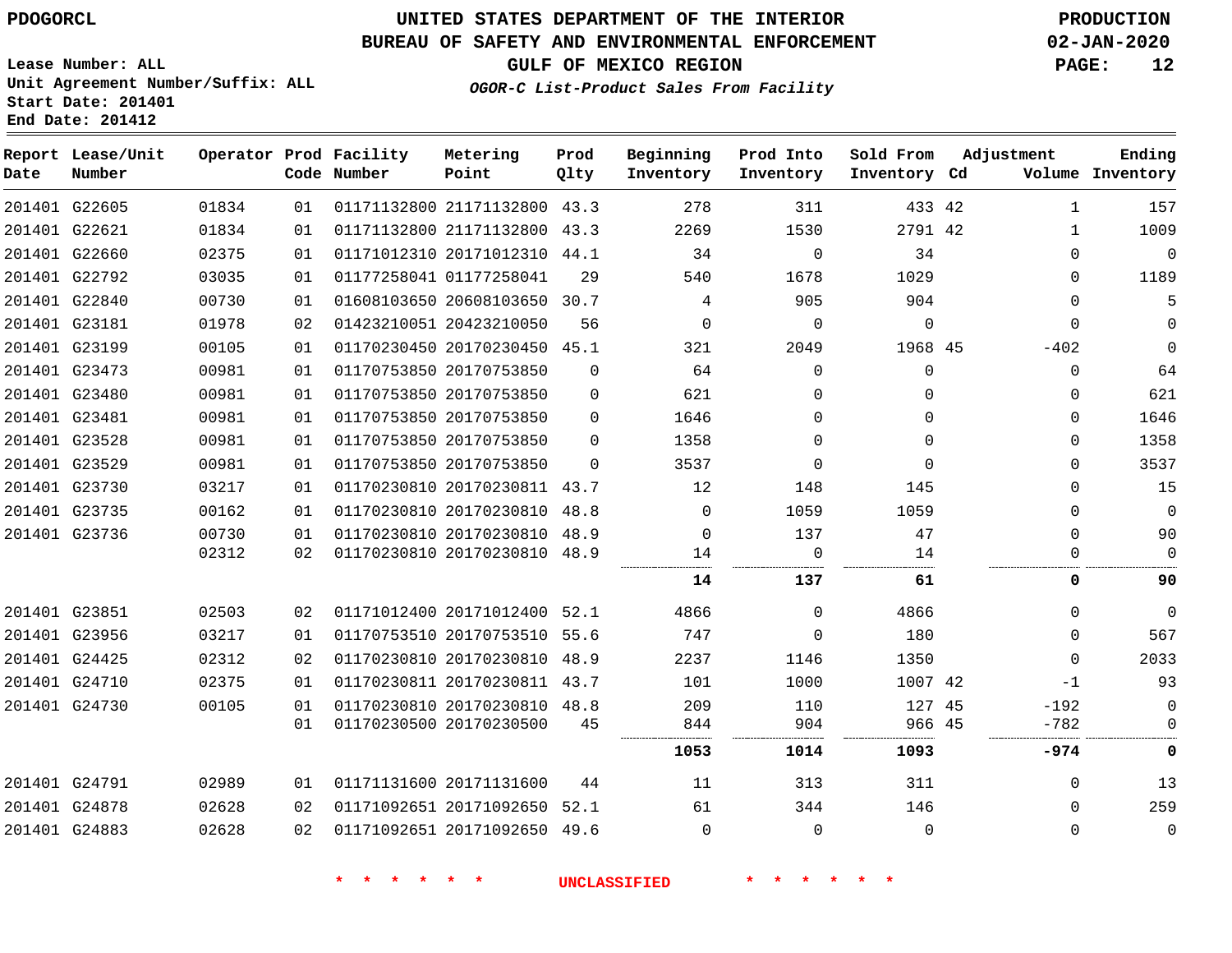#### **BUREAU OF SAFETY AND ENVIRONMENTAL ENFORCEMENT 02-JAN-2020**

**GULF OF MEXICO REGION PAGE: 13**

**Lease Number: ALL Unit Agreement Number/Suffix: ALL Start Date: 201401 End Date: 201412**

**OGOR-C List-Product Sales From Facility**

| Date | Report Lease/Unit<br>Number |       |    | Operator Prod Facility<br>Code Number | Metering<br>Point            | Prod<br>Qlty | Beginning<br>Inventory | Prod Into<br>Inventory | Sold From<br>Inventory Cd | Adjustment   | Ending<br>Volume Inventory |
|------|-----------------------------|-------|----|---------------------------------------|------------------------------|--------------|------------------------|------------------------|---------------------------|--------------|----------------------------|
|      | 201401 G24898               | 02807 | 01 |                                       | 01171012400 20171012400      | $\Omega$     | $\Omega$               | $\mathbf 0$            | $\mathbf 0$               | $\mathbf 0$  | $\mathbf 0$                |
|      |                             |       | 01 |                                       | 01171012300 20171012300 38.1 |              | 959                    | 3614                   | 3092                      | 0            | 1481                       |
|      |                             |       |    |                                       |                              |              | 959                    | 3614                   | 3092                      | 0            | 1481                       |
|      | 201401 G24910               | 00003 | 01 |                                       | 01171012400 2017709260A 34.2 |              | 34                     | $\mathbf 0$            | 34                        | $\Omega$     | 0                          |
|      | 201401 G24924               | 01834 | 01 |                                       | 01171132800 21171132800 43.3 |              | 1672                   | 4935                   | 4849                      | $\Omega$     | 1758                       |
|      | 201401 G24926               | 01834 | 01 |                                       | 01171132800 21171132800 43.3 |              | 69                     | 155                    | 169                       | $\Omega$     | 55                         |
|      | 201401 G24990               | 01284 | 01 |                                       | 01608103650 20608103650 30.7 |              | 3                      | 407                    | 407                       | $\Omega$     |                            |
|      | 201401 G25008               | 02777 | 01 |                                       | 01170753510 20170753510 45.5 |              | $\Omega$               | $\mathbf 0$            | 0                         | $\Omega$     | 0                          |
|      | 201401 G25514               | 02813 | 02 |                                       | 01423210051 20423210050      | $\Omega$     | $\Omega$               | $\mathbf 0$            | $\Omega$                  | 0            |                            |
|      | 201401 G25515               | 02813 | 02 |                                       | 01423210051 20423210050      | $\Omega$     | $\Omega$               | $\mathbf 0$            | $\Omega$                  | $\Omega$     |                            |
|      | 201401 G25524               | 00105 | 01 |                                       | 01170230450 20170230450 45.1 |              | 94                     | 546                    | 533 45                    | $-107$       | $\Omega$                   |
|      | 201401 G25561               | 02375 | 01 |                                       | 01170230450 20170230450 45.1 |              | 99                     | 716                    | 674                       | $\Omega$     | 141                        |
|      | 201401 G25579               | 00105 | 01 |                                       | 01170230810 20170230810 48.8 |              | 1                      | $\mathbf{0}$           | $\mathbf{1}$              | 0            | 0                          |
|      |                             |       | 01 |                                       | 01170230500 20170230500      | $\Omega$     | 0                      | $\Omega$               | U                         | $\Omega$     | U                          |
|      |                             |       |    |                                       |                              |              |                        | 0                      | 1                         | 0            | 0                          |
|      | 201401 G25605               | 00105 | 01 |                                       | 01170230810 20170230810 48.8 |              | 3                      | $\mathbf 0$            |                           | 1 45<br>$-2$ | $\mathbf 0$                |
|      | 201401 G25606               | 02375 | 02 |                                       | 01170230810 20170230810 48.9 |              | 747                    | 533                    | 511                       | $\Omega$     | 769                        |
|      | 201401 G25937               | 02222 | 02 |                                       | 01170230810 20170230810 48.9 |              | 2774                   | 1195                   | 1584                      | 0            | 2385                       |
|      | 201401 G26001               | 02628 | 01 |                                       | 01171132800 21171132800 43.3 |              | 8                      | $\mathbf 0$            | 6                         | $\Omega$     | 2                          |
|      | 201401 G26032               | 03059 | 01 |                                       | 01171012300 20171012300 37.5 |              | 77                     | 545                    | 389                       | $\Omega$     | 233                        |
|      | 201401 G26074               | 01284 | 01 |                                       | 01177122950 20177122950 31.2 |              | 31                     | 6637                   | 6620                      | $\Omega$     | 48                         |
|      | 201401 G26146               | 01586 | 01 |                                       | 01177258152 01177258152 44.4 |              | 192                    | $\mathbf 0$            | $\mathbf 0$               | $\Omega$     | 192                        |
|      | 201401 G26281               | 02528 | 02 |                                       | 01170753850 20170753850      | - 0          | 20                     | 0                      | $\Omega$                  | $\Omega$     | 20                         |
|      | 201401 G26480               | 01978 | 02 |                                       | 01423210051 20423210050      | 54.5         | 199                    | 742                    | 858                       | 0            | 83                         |
|      | 201401 G27070               | 03035 | 01 |                                       | 01171132800 21171132800 43.6 |              | 3768                   | 10549                  | 10517                     | $\Omega$     | 3800                       |
|      | 201401 G27100               | 01978 | 02 |                                       | 01171012310 20171012310 48.7 |              | 10                     | $\Omega$               | 10                        | $\Omega$     | $\overline{0}$             |
|      | 201401 G27169               | 01284 | 01 |                                       | 01171012500 20171012500 36.1 |              | 1822                   | 6771                   | 6222                      | $\Omega$     | 2371                       |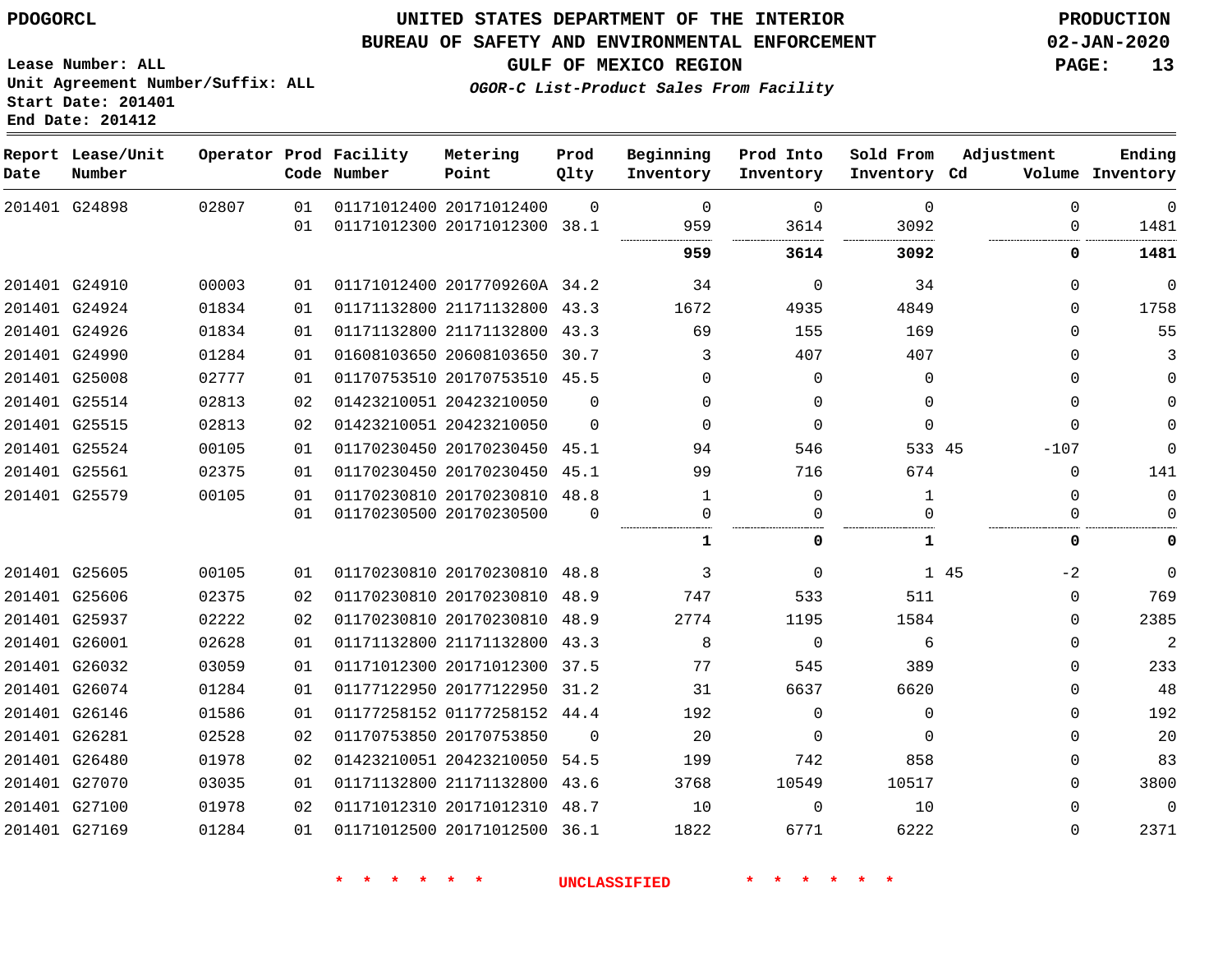G27173 G27194

**Date**

**Report Lease/Unit**

**Number**

# **UNITED STATES DEPARTMENT OF THE INTERIOR PDOGORCL PRODUCTION**

**Prod**

### **BUREAU OF SAFETY AND ENVIRONMENTAL ENFORCEMENT 02-JAN-2020**

**Lease Number: ALL Unit Agreement Number/Suffix: ALL Start Date: 201401 End Date: 201412**

**Operator Prod Facility**

**OGOR-C List-Product Sales From Facility**

**Beginning**

**GULF OF MEXICO REGION PAGE: 14**

**Inventory Cd Volume**

**Adjustment**

 

 

**Ending**

|       |    | Code Number             | Point                        | Qlty | Inventory | Inventory |
|-------|----|-------------------------|------------------------------|------|-----------|-----------|
| 00105 | 01 |                         | 01170513800 20170513800 31.7 |      | 272       | $\Omega$  |
| 01586 | 01 |                         | 01177258152 01177258152      | 44.4 | 28        | $\Omega$  |
| 02970 | 02 |                         | 01170230450 20170230450      | 45.1 | 272       | 584       |
| 02628 | 02 |                         | 01171132000 20171132000      | 40.8 | 0         | 199       |
| 02503 | 02 |                         | 01171092651 20171092650      | 52.1 | 414       | 490       |
| 02871 | 01 | 01171012500 20171012500 |                              | 36   | 61        | 89        |
| 00730 | 01 |                         | 01608103650 20608103650      | 30.7 | 251       | 40035     |
| 02777 | 02 | 01170230810 20170230810 |                              | 42   | 482       | 313       |
| 00720 |    |                         |                              |      | 111       | $\sim$    |

**Metering Point**

|        | 201401 G27509 | 02970 | 02 | 01170230450 20170230450 45.1 |          | 272         | 584      | 742         | $\Omega$     | 114            |
|--------|---------------|-------|----|------------------------------|----------|-------------|----------|-------------|--------------|----------------|
|        | 201401 G27851 | 02628 | 02 | 01171132000 20171132000 40.8 |          | $\mathbf 0$ | 199      | 192         | $\Omega$     | 7              |
|        | 201401 G27927 | 02503 | 02 | 01171092651 20171092650 52.1 |          | 414         | 490      | 535         | $\Omega$     | 369            |
|        | 201401 G27949 | 02871 | 01 | 01171012500 20171012500      | 36       | 61          | 89       | 119         | $\Omega$     | 31             |
|        | 201401 G27988 | 00730 | 01 | 01608103650 20608103650 30.7 |          | 251         | 40035    | 40081       | $\Omega$     | 205            |
|        | 201401 G30654 | 02777 | 02 | 01170230810 20170230810      | 42       | 482         | 313      | 317         | $\Omega$     | 478            |
|        | 201401 G30679 | 00730 | 01 | 01170230500 20170230810 48.9 |          | 111         | $\Omega$ | 61          | 0            | 50             |
|        | 201401 G31003 | 02579 | 02 | 01423210051 20423210050 69.7 |          | 2           | 5        | 6           | $\Omega$     | 1              |
|        | 201401 G31040 | 02375 | 01 | 01170230450 20170230450 45.1 |          | 445         | 2287     | 2283        | $\Omega$     | 449            |
|        | 201401 G31304 | 02714 | 01 | 01170230811 20170230811 43.7 |          | 66          | 897      | 879         | 0            | 84             |
|        | 201401 G31369 | 02628 | 01 | 01171012300 20171012300 37.5 |          | 11216       | 41351    | 35622       | $\Omega$     | 16945          |
|        | 201401 G32113 | 02477 | 01 | 01170230811 20170230811 43.7 |          | 431         | 4648     | 4645        | $\Omega$     | 434            |
|        | 201401 G32197 | 01284 | 02 | 01171012500 20171012500 36.1 |          | 366         | 1293     | 1200        | $\Omega$     | 459            |
|        | 201401 G32231 | 01284 | 01 | 01171012500 20171012500 36.1 |          | 564         | 1747     | 1700        | $\Omega$     | 611            |
|        | 201401 G32268 | 00105 | 01 | 01177298272 01177298272      | $\Omega$ | 3           | 48       |             | 045<br>$-51$ | $\overline{0}$ |
|        | 201401 G32744 | 01284 | 02 | 01423210051 20170230510 48.4 |          | 42          | 205      | 44          | $\Omega$     | 203            |
|        | 201401 G33112 | 02970 | 02 | 01171092651 20171092650 52.1 |          | 675         | 528      | 805         | 0            | 398            |
|        | 201401 G33388 | 02967 | 01 | 01420470030 20420470030 47.8 |          | 37          | $\Omega$ | 30          | $\Omega$     | 7              |
|        | 201401 G33407 | 02967 | 02 | 01170230810 20170230810      | 42       | 70          | 45       | 46          | $\Omega$     | 69             |
|        | 201401 G33408 | 03075 | 02 | 01422450350 20422450350 47.7 |          | 1313        | $\Omega$ | $\mathbf 0$ | $\Omega$     | 1313           |
|        | 201401 G33596 | 02503 | 02 | 01171132000 20171132000 40.8 |          | 297         | 8360     | 8346 42     | $\mathbf{1}$ | 312            |
| 201402 | 00016         | 02375 | 01 | 01170513700 20170513700 19.1 |          | 3044        | 26362    | 25703 42    | $-2$         | 3701           |
| 201402 | 00026         | 02375 | 01 | 01170513700 20170513700 19.1 |          | 6172        | 48165    | 47571 42    | $-4$         | 6762           |
| 201402 | 00032         | 02375 | 01 | 01170513700 20170513700 33.8 |          | 228         | 1898     | 1859 42     | $-1$         | 266            |
| 201402 | 00033         | 02375 | 01 | 01170513700 20170513700 33.8 |          | 224         | 1296     | 1338        | $\Omega$     | 182            |
| 201402 | 00049         | 03295 | 01 | 01171012300 20171012300      | 37       | $\Omega$    | 22995    | 20763 47    | 7892         | 10124          |

**\* \* \* \* \* \* UNCLASSIFIED \* \* \* \* \* \***

 

**Sold From Inventory**

**Prod Into**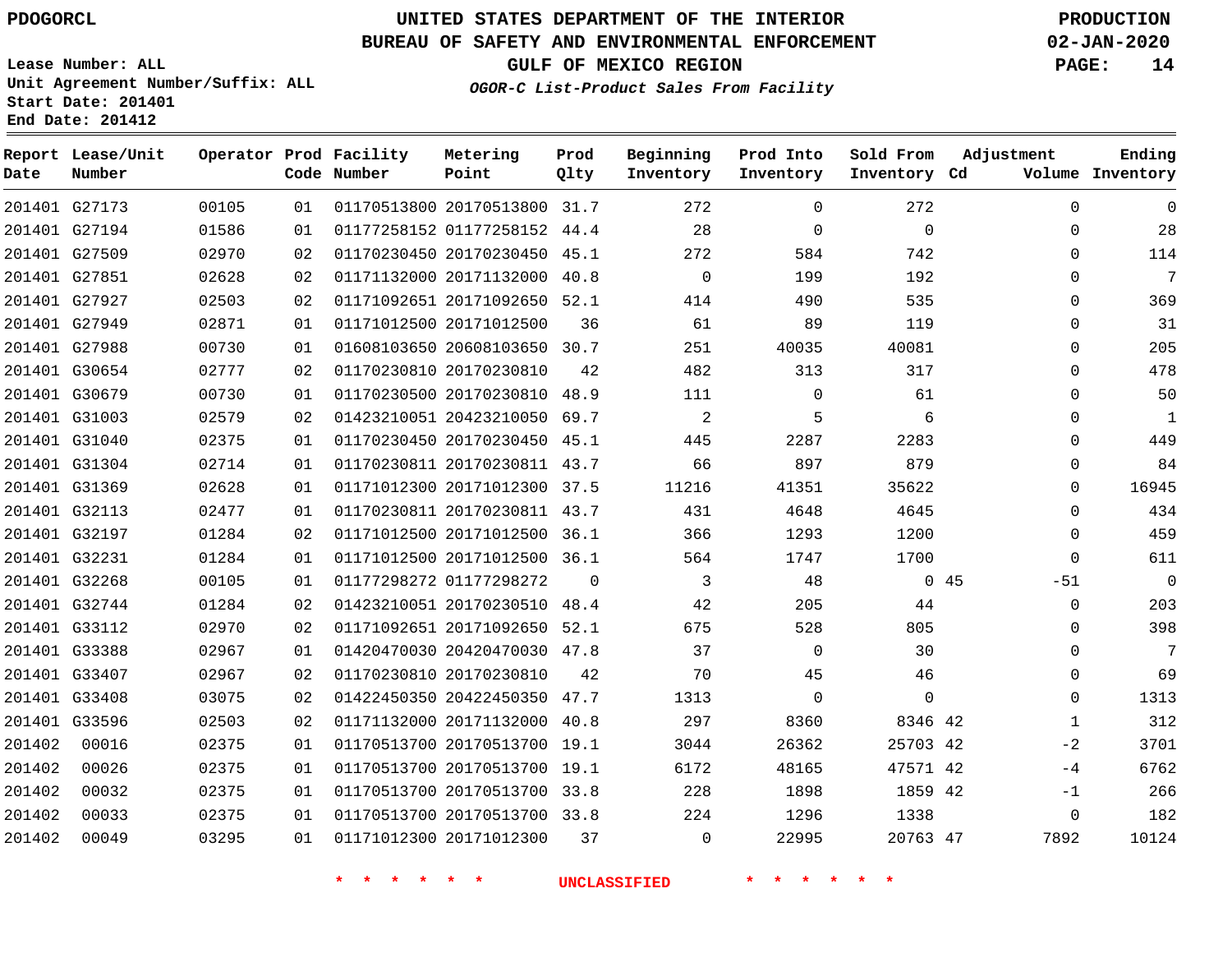**Report Lease/Unit**

**Number**

**Date**

# **UNITED STATES DEPARTMENT OF THE INTERIOR PDOGORCL PRODUCTION**

**Prod Qlty**

#### **BUREAU OF SAFETY AND ENVIRONMENTAL ENFORCEMENT 02-JAN-2020**

**Lease Number: ALL Unit Agreement Number/Suffix: ALL Start Date: 201401 End Date: 201412**

**Operator Prod Facility**

**Code Number**

20171012300

**Metering Point**

**OGOR-C List-Product Sales From Facility**

**Prod Into Inventory**

**Beginning Inventory**

**GULF OF MEXICO REGION PAGE: 15**

**Inventory Cd Volume**

**Adjustment**

. . . . . . . . . . . . . . . . . . . .

**Ending**

47

**Sold From Inventory**

| 00052 | 03295 | 01 | 01171012300 20171012300 | 37   | 0            | 2262        | 1377 47        |    |
|-------|-------|----|-------------------------|------|--------------|-------------|----------------|----|
| 00079 | 01834 | 01 | 01170230810 20170230810 | 49.4 | 305          | 157         | 75             |    |
| 00081 | 03295 | 01 | 01170230450 20170230450 | 46.3 | $\Omega$     | 169         | 191 47         |    |
| 00090 | 03035 | 01 | 01170230810 20170230810 | 48.9 | 12           | 0           | $\overline{2}$ | 45 |
| 00184 | 03147 | 02 | 01170230810 20170230810 | 49.6 | 1002         | 367         | 223            |    |
| 00196 | 02266 | 01 | 01171012300 20171012300 | 37.1 | 5153         | 14605       | 13329          |    |
| 00253 | 01284 | 02 | 01170230810 20170230810 | 49.4 | 595          | 386         | 160            |    |
|       | 02375 | 02 | 01170230810 20170230810 | 49.4 | 4            | 507         | 83             | 42 |
|       |       |    |                         |      | 599          | 893         | 243            |    |
| 00353 | 02266 | 01 | 01170754800 20170754800 | 28.5 | 301          | 1687        | 1568           |    |
| 00367 | 02375 | 01 | 01170513700 20170513700 | 19.1 | 2346         | 19807       | 19371 42       |    |
| 00424 | 03035 | 01 | 01171012400 20171012400 | 49.2 | $\mathbf{1}$ | $\mathbf 0$ | $\mathbf{1}$   |    |
| 00434 | 01284 | 01 | 01177112605 2017711260Y | 32.5 | 50           | 2845        | 2844           |    |
| 00453 | 01284 | 01 | 01177112605 2017711260Y | 32.5 | 22           | 1317        | 1317           |    |
| 00466 | 03035 | 01 | 01171012400 20171012400 | 49.2 | 7585         | 12529       | 14594 45       |    |
| 00479 | 03295 | 01 | 01171012500 20171012500 | 36.3 | $\mathbf 0$  | 3457        | 3452           | 47 |
| 00487 | 03033 | 01 | 01171132800 21171132800 | 43.3 | 2151         | 1396        | 2079           | 42 |
| 00495 | 03033 | 01 | 01171132800 21171132800 | 43.3 | 207          | 104         | 200            |    |
| 00518 | 03033 | 01 | 01170230450 20170230450 | 52.3 | 16           | 22          | 32             |    |
| 00526 | 03295 | 01 | 01170230810 20170230810 | 49.4 | 0            | 311         | 116 47         |    |
| 00541 | 03033 | 01 | 01170530900 20170530900 | 56   | 1707         | 1058        | 1782 42        |    |
| 00560 | 03288 | 01 | 01171131600 20171131600 | 44.9 | 18           | 128         | 131            |    |
| 00577 | 03059 | 01 | 01171012300 20171012300 | 37.1 | 8918         | 18765       | 19442          |    |
| 00593 | 01834 | 01 | 01171012300 20171012300 | 37.1 | 9572         | 7072        | 7773           |    |
|       | 03033 | 01 | 01171012300 20171012300 | 37.1 | 124          | 344         | 317            |    |

**\* \* \* \* \* \* UNCLASSIFIED \* \* \* \* \* \***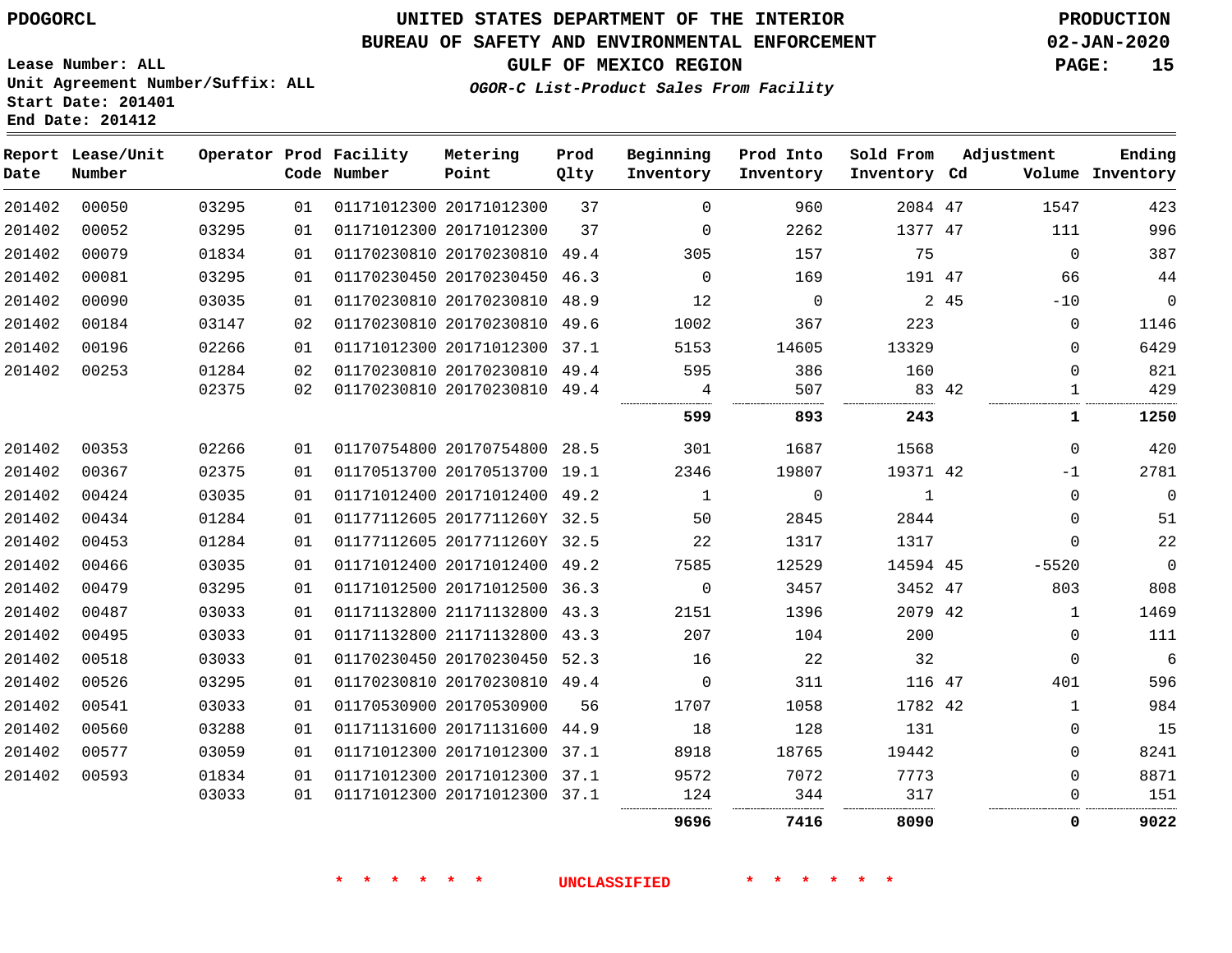**End Date: 201412**

**Report Lease/Unit**

# **UNITED STATES DEPARTMENT OF THE INTERIOR PDOGORCL PRODUCTION**

**Prod**

#### **BUREAU OF SAFETY AND ENVIRONMENTAL ENFORCEMENT 02-JAN-2020**

**Lease Number: ALL Unit Agreement Number/Suffix: ALL Start Date: 201401**

**Operator Prod Facility**

**OGOR-C List-Product Sales From Facility**

**Beginning**

**Prod Into**

**Sold From**

**GULF OF MEXICO REGION PAGE: 16**

**Adjustment**

**Ending**

| Date   | Number            |       |    | Code Number | Point                        | Qlty           | Inventory                  | Inventory      | Inventory Cd   |                 |                | Volume Inventory         |
|--------|-------------------|-------|----|-------------|------------------------------|----------------|----------------------------|----------------|----------------|-----------------|----------------|--------------------------|
| 201402 | 00599             | 02899 | 01 |             | 01170573602 20170573602 33.2 |                | 1095                       | 425            | 515            |                 | $\mathbf 0$    | 1005                     |
| 201402 | 00605             | 02899 | 01 |             | 01170573602 20170573602      | 35             | 1043                       | 463            | 491            |                 | 0              | 1015                     |
| 201402 | 00680             | 03033 | 01 |             | 01170230700 20170230700 39.9 |                | 741                        | 1154           | 1365           |                 | $\Omega$       | 530                      |
| 201402 | 00691             | 02312 | 02 |             | 01170754201 01170754201 39.2 |                | 585                        | $\overline{0}$ | 236            |                 | $\Omega$       | 349                      |
| 201402 | 00693             | 02266 | 01 |             | 01170754800 20170754800 28.5 |                | 102                        | 399            | 402            |                 | $\Omega$       | 99                       |
| 201402 | 00694             | 02266 | 01 |             | 01170754800 20170754800 28.5 |                | 1674                       | 7111           | 7015           |                 | $\mathbf 0$    | 1770                     |
| 201402 | 00697             | 02266 | 01 |             | 01170754800 20170754800      | 28.5           | 443                        | 1892           | 1864           |                 | $\mathbf 0$    | 471                      |
| 201402 | 00758             | 03295 | 01 |             | 01170230810 20170230810 49.3 |                | $\overline{0}$             | 1408           | 601 47         |                 | 2280           | 3087                     |
| 201402 | 00763             | 01284 | 01 |             | 01170230810 20170230810 49.4 |                | 55                         | $\overline{0}$ | 9              |                 | $\overline{0}$ | 46                       |
| 201402 | 00775             | 01834 | 01 |             | 01171131600 20171131600 44.9 |                | 84                         | 1495           | 1402 42        |                 | $-1$           | 176                      |
| 201402 | 00778             | 03033 | 01 |             | 01171132000 20171132000 40.7 |                | 92                         | 1107           | 1127           |                 | $\mathbf 0$    | 72                       |
| 201402 | 00796             | 02628 | 01 |             | 01171012300 20171012300 37.1 |                | 5339                       | 12843          | 12526          |                 | $\Omega$       | 5656                     |
| 201402 | 00819             | 00078 | 01 |             | 01171132800 21171132800 43.3 |                | $\overline{1}$             | $\overline{0}$ | $\overline{1}$ |                 | $\mathbf 0$    | $\overline{0}$           |
| 201402 | 00839             | 02451 | 01 |             | 01170513800 20170513800 32.2 |                | 852                        | 4239           | 4734           |                 | $\mathbf 0$    | 357                      |
|        | 201402 754302006A | 00078 | 01 |             | 01170573601 20170573601 27.9 |                | 1                          | 233            | 204            |                 | $\Omega$       | 30                       |
|        | 201402 754303001A | 00059 | 01 |             | 01170230811 20170230811 43.7 |                | 131                        | 482            | 430 09         |                 | $-139$         | 44                       |
|        | 201402 754306012A | 01207 | 01 |             | 01608128270 20608128270 25.4 |                | 138636                     | 293855         |                | $0$ 09          | $-348855$      | 83636                    |
|        | 201402 754306013A | 01207 | 01 |             | 01608128270 20608128270 23.2 |                | 196802                     | 466080         |                | $0$ 09          | $-517061$      | 145821                   |
|        | 201402 754307005A | 00078 | 01 |             | 01170573601 20170573601 27.9 |                | $\overline{\phantom{a}}^2$ | 79             |                | 70 42           | $-1$           | 10                       |
|        | 201402 754307017A | 02970 | 02 |             | 01171132800 20170230811 45.7 |                | 444                        | 5509           | 5456           |                 | $\overline{0}$ | 497                      |
|        | 201402 754309002A | 00981 | 01 |             | 01170753850 20170753850      | 27             | 1569                       | 83             |                | 0 <sub>09</sub> | $-52$          | 1600                     |
|        | 201402 754310009A | 00078 | 01 |             | 01170573601 20170573601 27.9 |                | 333                        | 2667           | 2655 42        |                 | $-1$           | 344                      |
|        | 201402 754315006A | 02266 | 01 |             | 01170754800 20170754800 28.5 |                | 197                        | 611            | 656            |                 | $\overline{0}$ | 152                      |
|        | 201402 7543880060 | 03295 | 01 |             | 01170230450 20170230450 46.3 |                | $\overline{0}$             | 72             | 96 47          |                 | 43             | 19                       |
|        | 201402 7543890080 | 02375 | 01 |             | 01170513700 20170513700 32.2 |                | 209                        | 1498           | 1497           |                 | $\overline{0}$ | 210                      |
|        | 201402 7543900080 | 03295 | 01 |             | 01177245111 01177245111      | $\overline{0}$ | $5^{\circ}$                | $\overline{0}$ |                | 0 <sub>32</sub> | $-5$           | $\overline{\phantom{0}}$ |
|        | 201402 7543930100 | 03026 | 02 |             | 01170230450 20170230450 46.4 |                | 216                        | 834            | 834 42         |                 | $\mathbf{1}$   | 217                      |
|        |                   |       |    |             |                              |                |                            |                |                |                 |                |                          |

**Metering**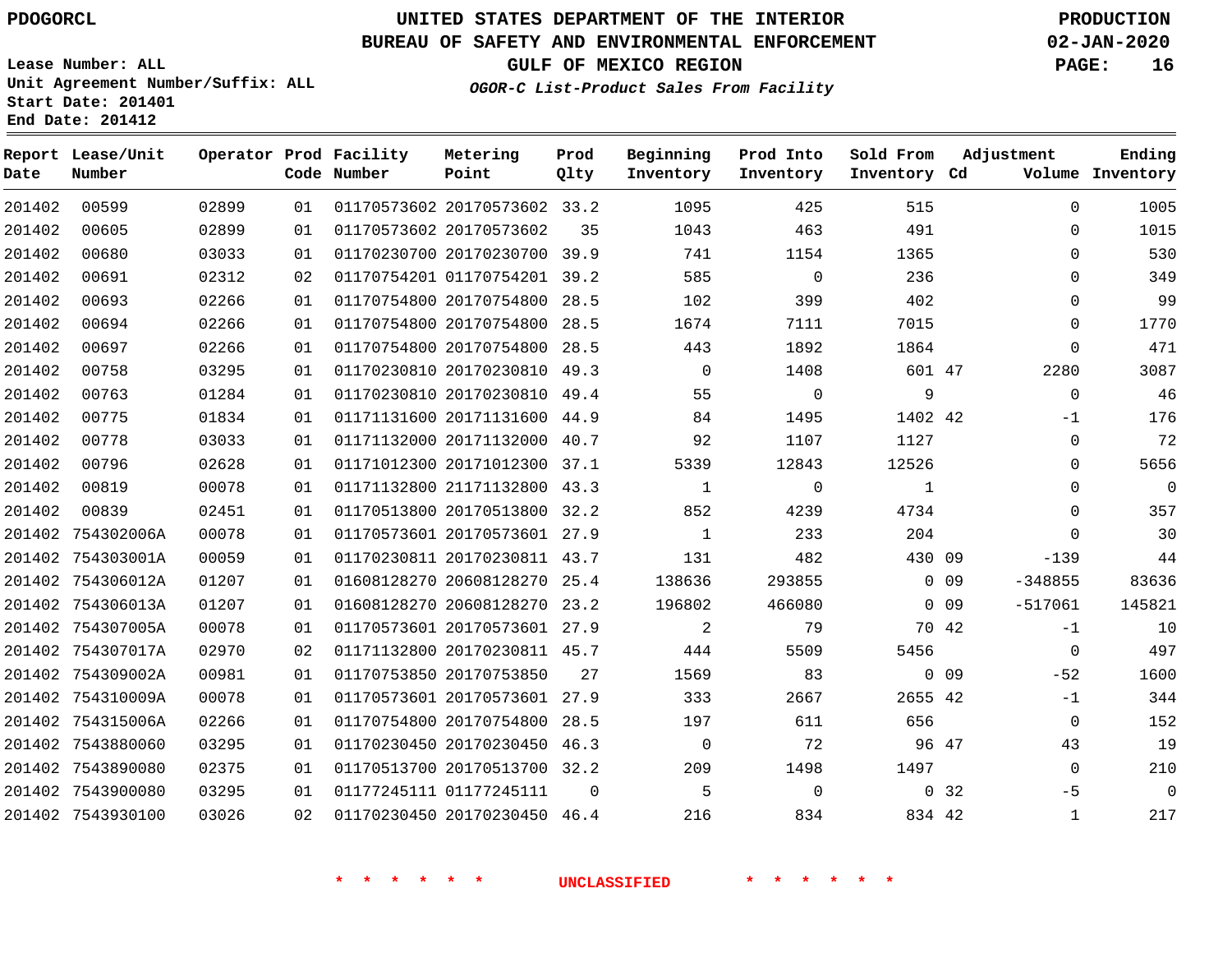#### **BUREAU OF SAFETY AND ENVIRONMENTAL ENFORCEMENT 02-JAN-2020**

**GULF OF MEXICO REGION PAGE: 17**

**Lease Number: ALL Unit Agreement Number/Suffix: ALL Start Date: 201401 End Date: 201412**

**OGOR-C List-Product Sales From Facility**

| Date | Report Lease/Unit<br>Number |       |    | Operator Prod Facility<br>Code Number | Metering<br>Point            | Prod<br>Qlty | Beginning<br>Inventory | Prod Into<br>Inventory | Sold From<br>Inventory Cd |       | Adjustment   | Ending<br>Volume Inventory |
|------|-----------------------------|-------|----|---------------------------------------|------------------------------|--------------|------------------------|------------------------|---------------------------|-------|--------------|----------------------------|
|      | 201402 7543930200           | 01284 | 01 |                                       | 0117709260L 2017709260L 40.4 |              | 0                      | 730                    | 730                       |       | $\mathbf 0$  | 0                          |
|      |                             | 03295 | 01 |                                       | 01171012310 20171012310      | 44           | 0                      | 9053                   | 9293 47                   |       | 1719         | 1479                       |
|      |                             |       |    |                                       |                              |              | 0                      | 9783                   | 10023                     |       | 1719         | 1479                       |
|      | 201402 7543940080           | 03035 | 01 |                                       | 01170230811 20170230811 45.7 |              | 35                     | 188                    | 206 45                    |       | $-17$        | $\mathbf 0$                |
|      | 201402 754396015A           | 01284 | 01 |                                       | 01608103650 20608103650 31.3 |              | 19                     | 3492                   | 3499                      |       | $\mathbf{0}$ | 12                         |
|      | 201402 8910020210           | 02451 | 01 |                                       | 01170513800 20170513800 32.2 |              | 18211                  | 123639                 | 131437                    |       | $\Omega$     | 10413                      |
|      | 201402 8910024540           | 02451 | 01 |                                       | 01170513800 20170513800 32.2 |              | 13268                  | 72655                  | 79804                     |       | $\Omega$     | 6119                       |
|      | 201402 8910029320           | 02375 | 01 |                                       | 01170513700 20170513700 33.8 |              | 7268                   | 75651                  | 72297                     |       | $\Omega$     | 10622                      |
|      | 201402 8910034440           | 00730 | 01 |                                       | 01170513700 20170513700 34.9 |              | 480                    | 6037                   | 5670 42                   |       | $\mathbf{1}$ | 848                        |
|      |                             |       | 01 |                                       | 01170513700 20170513700 34.9 |              | 480                    | 6037                   | 5670 45                   |       | $-847$       | $\mathbf 0$                |
|      |                             | 02375 | 01 |                                       | 01170513700 20170513700 34.9 |              | 6978                   | 58004                  | 56836 42                  |       | $-2$         | 8144                       |
|      |                             |       |    |                                       |                              |              | 7938                   | 70078                  | 68176                     |       | -848         | 8992                       |
|      | 201402 8910039150           | 00078 | 01 |                                       | 01170573601 20170573601 27.9 |              | 4510                   | 36237                  | 36068 42                  |       | 1            | 4680                       |
|      | 201402 8910086400           | 02222 | 02 |                                       | 01171012400 20171012400      | 49.2         | 329                    | 386                    | 545                       |       | 0            | 170                        |
|      | 201402 8910087670           | 02312 | 01 |                                       | 01170754201 01170754201 39.2 |              | 1175                   | 1025                   | 470                       |       | 0            | 1730                       |
|      | 201402 8910087840           | 00162 | 01 |                                       | 01177122606 20177122606      | 42           | $\Omega$               | 406                    | 406                       |       | 0            | $\overline{0}$             |
|      | 201402 8910088130           | 00078 | 01 |                                       | 01171132800 21171132800      | 43.3         | 5                      | 1679                   | 995                       |       | 0            | 689                        |
|      |                             |       | 01 |                                       | 01171012400 20171012400      | 49.2         | 439                    | $\Omega$               | 439                       |       | 0            | $\Omega$                   |
|      |                             |       |    |                                       |                              |              | 444                    | 1679                   | 1434                      |       | 0            | 689                        |
|      | 201402 8910088160           | 01284 | 01 |                                       | 01171132800 21171132800 43.3 |              | 2                      | 17                     | 11                        |       | $\Omega$     | 8                          |
|      | 201402 8910089160           | 02375 | 01 |                                       | 01170513700 20170513700 28.7 |              | 769                    | 2063                   | 2543 42                   |       | $\mathbf{1}$ | 290                        |
|      | 201402 891008927AG          | 00078 | 01 |                                       | 01170230400 20170230400 52.5 |              | 302                    | 1353                   | 1162 42                   |       | $-1$         | 492                        |
|      | 201402 891008927Y           | 00078 | 01 |                                       | 01170230400 20170230400      | 52.6         | 28                     | 62                     |                           | 67 42 | $-1$         | 22                         |
|      | 201402 8910116580           | 02375 | 01 |                                       | 01170513700 20170513700 28.7 |              | 513                    | 3483                   | 3507                      |       | $\mathbf{0}$ | 489                        |
|      | 201402 8910116740           | 02375 | 01 |                                       | 01170513700 20170513700 28.7 |              | 579                    | 1574                   | 1932                      |       | $\mathbf 0$  | 221                        |
|      | 201402 8910116790           | 02375 | 01 |                                       | 01170513700 20170513700 28.7 |              | 2566                   | 8118                   | 9543 42                   |       | $-1$         | 1140                       |
|      | 201402 8910116800           | 02375 | 01 |                                       | 01170513700 20170513700 28.7 |              | 3263                   | 15561                  | 16638 42                  |       | $-1$         | 2185                       |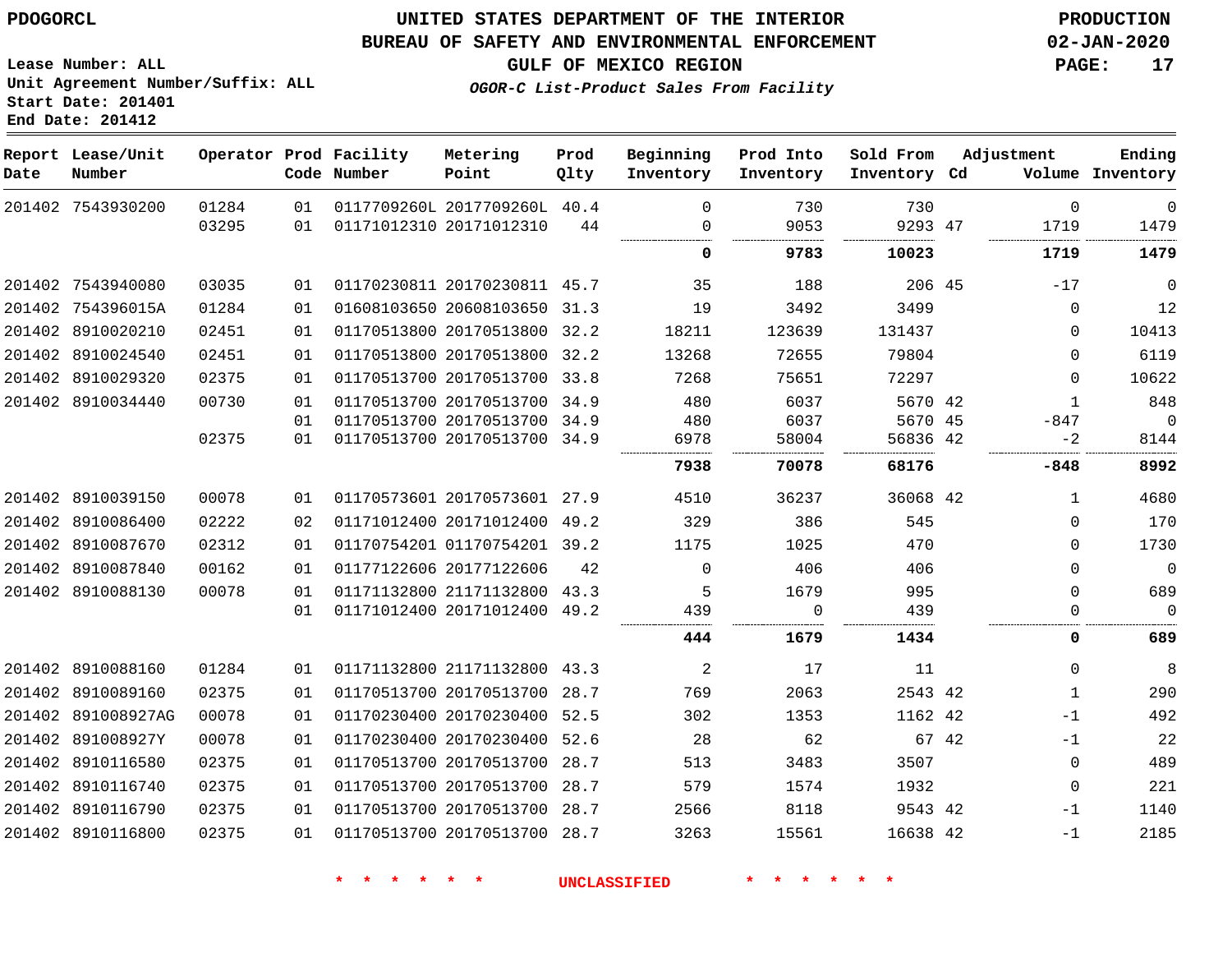#### **BUREAU OF SAFETY AND ENVIRONMENTAL ENFORCEMENT 02-JAN-2020**

**Lease Number: ALL Unit Agreement Number/Suffix: ALL Start Date: 201401**

**End Date: 201412**

 G01092 G01153     **GULF OF MEXICO REGION PAGE: 18**

**OGOR-C List-Product Sales From Facility**

  $\Omega$ 

|      | Report Lease/Unit |       |    | Operator Prod Facility<br>Code Number | Metering                     | Prod | Beginning    | Prod Into      | Sold From    | Adjustment     | Ending           |
|------|-------------------|-------|----|---------------------------------------|------------------------------|------|--------------|----------------|--------------|----------------|------------------|
| Date | Number            |       |    |                                       | Point                        | Qlty | Inventory    | Inventory      | Inventory Cd |                | Volume Inventory |
|      | 201402 891011687A | 02266 | 01 |                                       | 01170754800 20170754800      | 28.5 | 80           | 296            | 302          | $\Omega$       | 74               |
|      | 201402 891011687C | 02266 | 01 |                                       | 01170754800 20170754800 28.5 |      | 180          | 764            | 754          | 0              | 190              |
|      | 201402 891011687D | 02266 | 01 |                                       | 01170754800 20170754800      | 28.5 | 276          | 1206           | 1181         | $\Omega$       | 301              |
|      | 201402 891011687E | 02266 | 01 |                                       | 01170754800 20170754800      | 28.5 | 35           | 71             | 88           | $\Omega$       | 18               |
|      | 201402 8910117330 | 02266 | 01 |                                       | 01170754800 20170754800 28.5 |      | 3            | $\overline{4}$ | 6            | $\Omega$       | $\mathbf{1}$     |
|      | 201402 8910123270 | 03295 | 01 |                                       | 01177215100 20177215102 31.8 |      | $\mathbf{0}$ | 4944           | 4952 47      | 106            | 98               |
|      | 201402 8910123320 | 03295 | 01 |                                       | 01177215100 20177215102 31.8 |      | $\Omega$     | 9123           | 9131 47      | 188            | 180              |
|      | 201402 8910123330 | 03295 | 01 |                                       | 01177215100 20177215102 31.8 |      | $\Omega$     | 6516           | 6502 47      | 115            | 129              |
|      | 201402 8910169280 | 02628 | 01 |                                       | 01171132000 20171132000 40.7 |      | 253          | 3788           | 3796         | $\mathbf 0$    | 245              |
|      | 201402 8910169290 | 02628 | 01 |                                       | 01171132000 20171132000 40.7 |      | 92           | 1273           | 1282         | $\mathbf 0$    | 83               |
|      | 201402 8910169300 | 02375 | 02 |                                       | 01170230810 20170230810 49.4 |      | 194          | 174            | 60 42        | $-1$           | 307              |
|      | 201402 8910169370 | 02628 | 01 |                                       | 01171132000 20171132000 40.7 |      | 136          | 2311           | 2297         | 0              | 150              |
|      | 201402 8910202350 | 00276 | 01 |                                       | 01170513700 20170513700 37.3 |      | 2009         | 18510          | 17920        | $\Omega$       | 2599             |
|      | 201402 8910202560 | 02375 | 01 |                                       | 01170513700 20170513700 33.5 |      | 434          | 1709           | 1903         | $\Omega$       | 240              |
|      | 201402 G00971     | 03295 | 01 |                                       | 01171132000 20171132000 40.6 |      | $\mathbf 0$  | 29             | 29 47        | $\overline{a}$ | $\overline{c}$   |
|      | 201402 G00974     | 03295 | 01 |                                       | 01171132000 20171132000 40.7 |      | $\Omega$     | 233            | 238 47       | 20             | 15               |
|      | 201402 G00985     | 02266 | 01 |                                       | 0117709260A 2017709260A 34.9 |      | $\Omega$     | 10127          | 10127 47     | 377            | 377              |
|      | 201402 G01027     | 00162 | 01 |                                       | 01177122606 20177122606      | 42   | $\mathbf{0}$ | 4178           | 4178         | $\mathbf 0$    | $\mathbf 0$      |
|      | 201402 G01036     | 02312 | 01 |                                       | 01171092651 20171092650 50.5 |      | 2412         | 7512           | 6381         | $\Omega$       | 3543             |
|      | 201402 G01082     | 01284 | 01 |                                       | 01170753510 20170753510 54.8 |      | 20           | 2              | 10           | $\mathbf 0$    | 12               |
|      | 201402 G01083     | 02375 | 01 |                                       | 01170513700 20170513700 28.7 |      | 4755         | 19441          | 21465 42     | $-2$           | 2729             |
|      |                   | 02777 | 01 |                                       | 01170753510 20170753510 45.5 |      | 0            | 0              | $\mathbf 0$  | 0              | $\mathbf 0$      |
|      |                   |       |    |                                       |                              |      | 4755         | 19441          | 21465        | $-2$           | 2729             |
|      | 201402 G01084     | 02375 | 01 |                                       | 01170513700 20170513700 28.7 |      | 194          | 522            | 642 42       | -1             | 73               |
|      | 201402 G01090     | 02375 | 01 |                                       | 01170513700 20170513700 28.7 |      | 514          | 4024           | 3973         | $\Omega$       | 565              |
|      | 201402 G01091     | 02375 | 01 |                                       | 01170513700 20170513700 28.7 |      | 1423         | 6361           | 6890 42      | $-1$           | 893              |

**\* \* \* \* \* \* UNCLASSIFIED \* \* \* \* \* \***

 20170513700 28.7 21171132800 43.3

 

  $\Omega$  42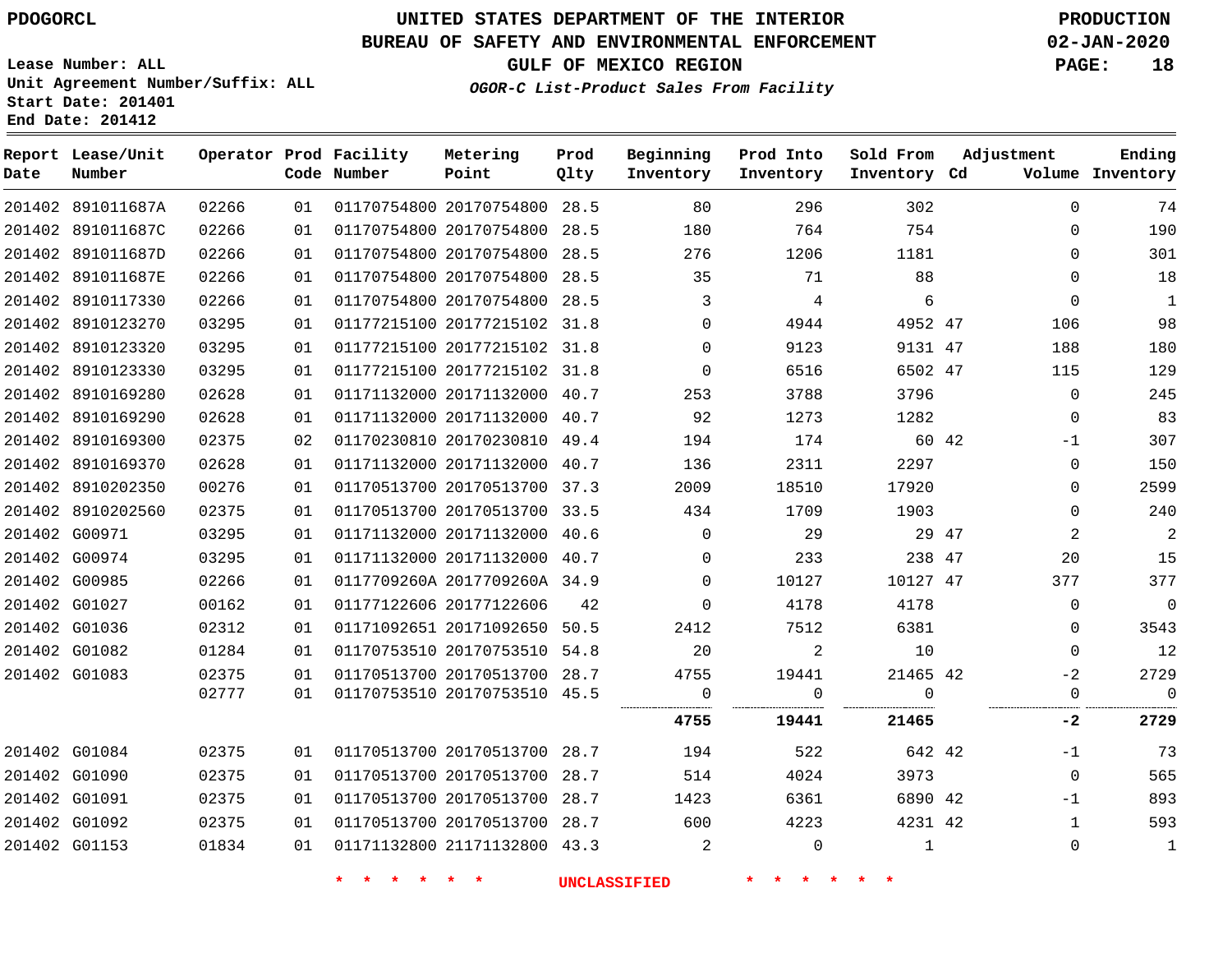### **BUREAU OF SAFETY AND ENVIRONMENTAL ENFORCEMENT 02-JAN-2020**

**Lease Number: ALL Unit Agreement Number/Suffix: ALL Start Date: 201401 End Date: 201412**

**OGOR-C List-Product Sales From Facility**

**GULF OF MEXICO REGION PAGE: 19**

| Date          | Report Lease/Unit<br>Number |       |    | Operator Prod Facility<br>Code Number | Metering<br>Point            | Prod<br>Qlty | Beginning<br>Inventory | Prod Into<br>Inventory | Sold From<br>Inventory Cd | Adjustment    | Ending<br>Volume Inventory |
|---------------|-----------------------------|-------|----|---------------------------------------|------------------------------|--------------|------------------------|------------------------|---------------------------|---------------|----------------------------|
| 201402 G01198 |                             | 03295 | 01 |                                       | 01171092651 20171092650 50.5 |              | $\Omega$               | 281                    | 252 47                    | 103           | 132                        |
| 201402 G01208 |                             | 03295 | 01 |                                       | 01171092651 20171092650 50.5 |              | $\Omega$               | 1171                   | 1023 47                   | 404           | 552                        |
| 201402 G01210 |                             | 02266 | 02 |                                       | 01171132800 21171132800 43.3 |              | 111                    | 412                    | 312                       | $\mathbf 0$   | 211                        |
| 201402 G01220 |                             | 03295 | 01 |                                       | 01177092600 20177092600 47.7 |              | $\mathbf 0$            | 3807                   | 3676 47                   | 135           | 266                        |
| 201402 G01248 |                             | 02628 | 01 |                                       | 01171012500 20171012500 36.4 |              | 3930                   | 10243                  | 11777                     | $\Omega$      | 2396                       |
| 201402 G01261 |                             | 03033 | 01 |                                       | 01171012500 20171012500 36.4 |              | 25                     | 3                      | 27                        | $\mathbf 0$   | 1                          |
| 201402 G01351 |                             | 00078 | 01 |                                       | 01170230400 20170230400 52.9 |              | 1                      | $\Omega$               | 1                         | $\Omega$      | $\mathbf 0$                |
| 201402 G01447 |                             | 02375 | 01 |                                       | 01170513700 20170513700 19.1 |              | 25                     | 242                    | 233                       | 0             | 34                         |
| 201402 G01477 |                             | 03026 | 02 |                                       | 01170230810 20170230810 49.4 |              | 1785                   | 785                    | 419                       | $\Omega$      | 2151                       |
| 201402 G01497 |                             | 02451 | 01 |                                       | 01170513800 20170513800 32.2 |              | 5019                   | 32041                  | 34361                     | 0             | 2699                       |
| 201402 G01498 |                             | 02451 | 01 |                                       | 01170513800 20170513800 32.2 |              | 847                    | 5413                   | 5804                      | $\Omega$      | 456                        |
| 201402 G01580 |                             | 02451 | 01 |                                       | 01170513800 20170513800 32.2 |              | 160                    | 930                    | 1012                      | $\Omega$      | 78                         |
| 201402 G01610 |                             | 03295 | 01 |                                       | 01177215100 20177215102 31.8 |              | $\Omega$               | 1722                   | 1730 47                   | 42            | 34                         |
| 201402 G01619 |                             | 02375 | 01 |                                       | 01170513700 20170513700 32.2 |              | 2063                   | 18038                  | 17570 42                  | 2             | 2533                       |
| 201402 G01620 |                             | 02375 | 01 |                                       | 01170513700 20170513700 32.2 |              | 449                    | 4028                   | 3911                      | $\Omega$      | 566                        |
| 201402 G01754 |                             | 00003 | 01 |                                       | 01423210051 20423210050 70.9 |              | 9                      | 12                     | 12                        | $\Omega$      | 9                          |
| 201402 G01757 |                             | 00003 | 01 |                                       | 01423210051 20423210050 70.9 |              | 64                     | 138                    |                           | 96 42<br>$-1$ | 105                        |
| 201402 G01848 |                             | 01978 | 02 |                                       | 01170230500 20170230500 44.2 |              | 199                    | 180                    | 292                       | $\mathbf{0}$  | 87                         |
| 201402 G01860 |                             | 03295 | 01 |                                       | 01170231110 20170231110      | $\Omega$     | $\mathbf 0$            | 3275                   |                           | 047<br>4210   | 7485                       |
| 201402 G01865 |                             | 00078 | 01 |                                       | 01171012500 20171012500 36.4 |              | 1196                   | 3535                   | 3904 42                   | $-1$          | 826                        |
| 201402 G01880 |                             | 03295 | 01 |                                       | 01171132000 20171132000      | 40.6         | $\mathbf 0$            | 118                    | 118 47                    | 8             | 8                          |
| 201402 G01898 |                             | 02312 | 01 |                                       | 01171012500 20171012500 36.4 |              | 1165                   | 3622                   | 3940                      | $\Omega$      | 847                        |
| 201402 G01901 |                             | 03295 | 01 |                                       | 01177215100 20177215102 31.8 |              | $\Omega$               | 190                    | 186                       | $\mathbf 0$   | $\overline{4}$             |
| 201402 G01953 |                             | 03295 | 01 |                                       | 01170230811 20170230811 45.6 |              | $\Omega$               | 115                    | 113 47                    | 8             | 10                         |
| 201402 G01966 |                             | 03295 | 01 |                                       | 01177215100 20177215102 31.8 |              | $\mathbf 0$            | 2754                   | 2750 47                   | 50            | 54                         |
| 201402 G01967 |                             | 03295 | 01 |                                       | 01177215100 20177215102 31.8 |              | $\Omega$               | 650                    | 646 47                    | 9             | 13                         |
| 201402 G01972 |                             | 03033 | 01 |                                       | 01170230810 20170230810 49.4 |              | 254                    | 233                    | 79                        | $\mathbf 0$   | 408                        |
| 201402 G01998 |                             | 03295 | 01 |                                       | 01170230810 20170230810 49.4 |              | $\Omega$               | $\Omega$               | 12 47                     | 76            | 64                         |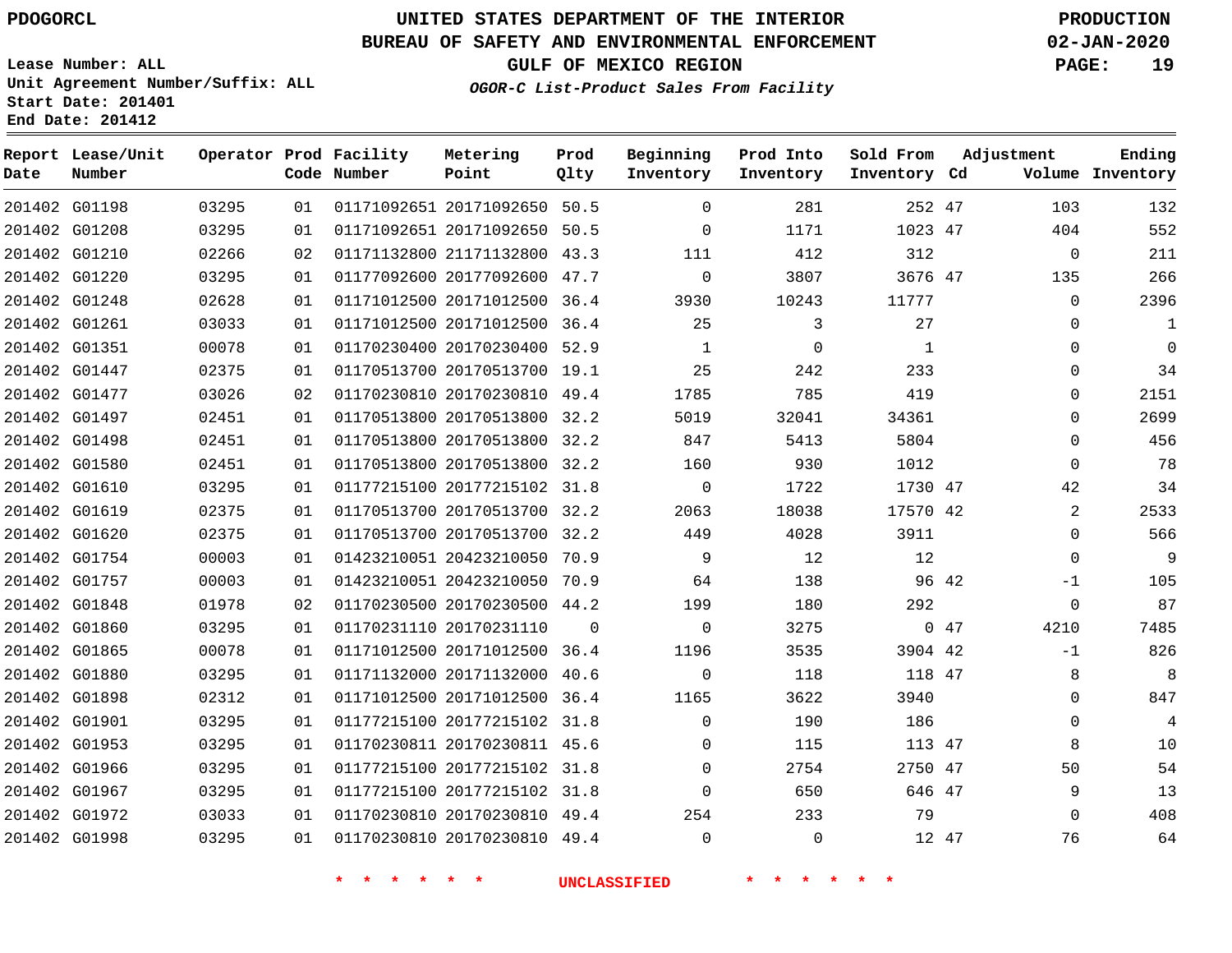**Date**

**Report Lease/Unit**

**Number**

# **UNITED STATES DEPARTMENT OF THE INTERIOR PDOGORCL PRODUCTION**

**Prod Qlty**

#### **BUREAU OF SAFETY AND ENVIRONMENTAL ENFORCEMENT 02-JAN-2020**

**Lease Number: ALL Unit Agreement Number/Suffix: ALL Start Date: 201401 End Date: 201412**

**Operator Prod Facility**

**Code Number**

**OGOR-C List-Product Sales From Facility**

**Beginning Inventory** **Prod Into Inventory** **Sold From Inventory**

**GULF OF MEXICO REGION PAGE: 20**

**Inventory Cd Volume**

**Adjustment**

> 

. . . . . . . . .

 

**Ending**

 

|               | 201402 G02037 | 02222 | 01 | 01170530900 20170530900      | 56       | 4        | 552      | 43           |       | 0            |
|---------------|---------------|-------|----|------------------------------|----------|----------|----------|--------------|-------|--------------|
|               | 201402 G02111 | 02628 | 01 | 01171132000 20171132000 40.7 |          | 5650     | 82043    | 82383        |       | $\mathbf 0$  |
| 201402 G02127 |               | 02312 | 01 | 01170230810 20170230810 49.4 |          | 266      | 147      | 67           |       | $\mathbf 0$  |
| 201402 G02161 |               | 03295 | 01 | 01171012500 20171012500      | 36.4     | $\Omega$ | 5185     | 5772 47      |       | 1799         |
| 201402 G02163 |               | 03295 | 01 | 01171012500 20171012500      | 36.3     | $\Omega$ | 854      | 1010 47      |       | 356          |
| 201402 G02317 |               | 03295 | 01 | 01171132000 20171132000      | 40.6     | $\Omega$ | 216      | 215 47       |       | 13           |
|               | 201402 G02353 | 01284 | 01 | 01170230450 20170230450 46.4 |          | 348      | 1458     | 1427         |       | $\mathbf 0$  |
|               | 201402 G02354 | 01284 | 01 | 01170230450 20170230450 46.4 |          | 420      | 1134     | 1259         |       | $\mathbf 0$  |
|               | 201402 G02404 | 03033 | 01 | 01170230810 20170230810 49.6 |          | 157      | $\Omega$ | 26           |       | $\mathbf 0$  |
| 201402 G02429 |               | 02375 | 02 | 01170230811 20170230810 49.4 |          | 145      | 98       |              | 40 42 | $1\,$        |
| 201402 G02433 |               | 02375 | 02 | 01170230810 20170230810 48.9 |          | 4        | 0        | $\mathbf{1}$ |       | $\mathbf 0$  |
| 201402 G02601 |               | 01834 | 01 | 01171092651 20171092650      | 50.5     | 122      | 368      | 316          |       | $\mathbf 0$  |
| 201402 G02613 |               | 02628 | 01 | 01171132000 20171132000 40.7 |          | $\Omega$ | $\Omega$ | $\mathbf 0$  |       | $\mathbf 0$  |
| 201402 G02628 |               | 03295 | 01 | 01171012500 20171012500      | 36.4     | $\Omega$ | 295      | 376 47       |       | 150          |
| 201402 G02665 |               | 02451 | 01 | 01423210051 20423210050      | 70.8     | 54       | 125      | 83           |       | $\mathbf 0$  |
| 201402 G02735 |               | 03035 | 01 | 01170230810 20170230810 49.4 |          | 1139     | 561      | 277 45       |       | $-1423$      |
| 201402 G02825 |               | 03295 | 01 | 01170230810 20170230810 49.3 |          | 0        | 225      | 115 47       |       | 460          |
| 201402 G02826 |               | 03295 | 01 | 01170230810 20170230810 49.3 |          | 0        | 212      |              | 87 47 | 348          |
|               |               |       | 01 | 01170231110 20170231110      | $\Omega$ | 0        | 509      |              | 0.47  | 513          |
|               |               |       |    |                              |          | 0        | 721      | 87           |       | 861          |
|               | 201402 G02870 | 03035 | 01 | 01170230810 20170230810 49.4 |          | 130      | 0        |              | 21 45 | $-109$       |
| 201402 G02885 |               | 02312 | 01 | 01171132000 20171132000 40.7 |          | 5        | 117      | 114          |       | $\mathbf 0$  |
| 201402 G02895 |               | 02579 | 02 | 01171092651 20171092650 50.5 |          | 89       | 244      | 219 42       |       | $\mathbf 1$  |
|               |               | 02628 | 02 | 01171092651 20171092650 50.5 |          | 26       | 141      | 103          |       | $\Omega$     |
|               |               |       |    |                              |          | 115      | 385      | 322          |       | 1            |
| 201402 G02917 |               | 01834 | 01 | 01171092930 20171092930 37.5 |          | 110      | 1047     | 1075 42      |       | $\mathbf{1}$ |
| 201402 G03061 |               | 03026 | 01 | 01423210051 20423210050 70.9 |          | 221      | 540      | 347 42       |       | 1            |
|               |               |       |    |                              |          |          |          |              |       |              |

**Metering Point**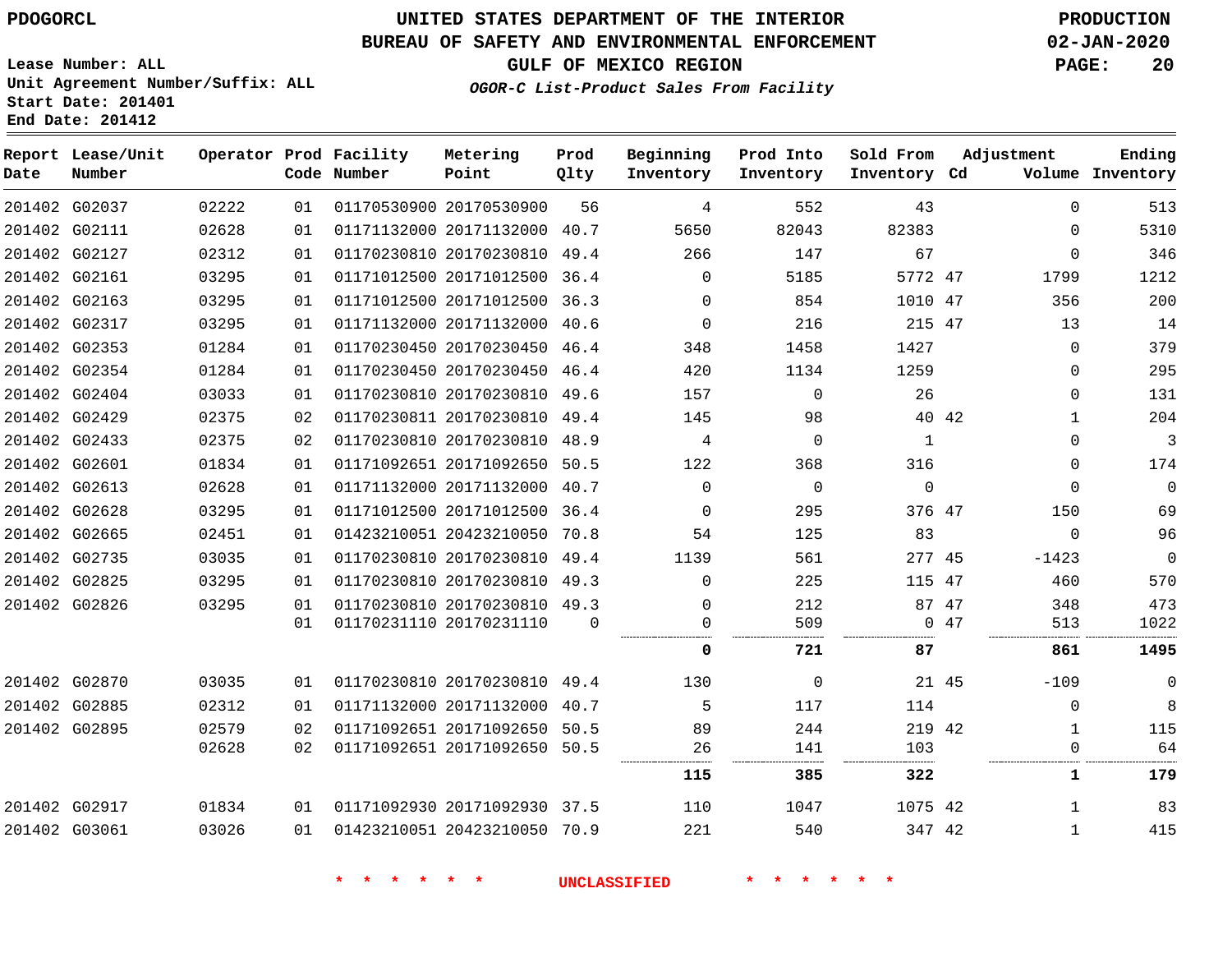# **UNITED STATES DEPARTMENT OF THE INTERIOR PDOGORCL PRODUCTION**

### **BUREAU OF SAFETY AND ENVIRONMENTAL ENFORCEMENT 02-JAN-2020**

**Lease Number: ALL Unit Agreement Number/Suffix: ALL Start Date: 201401**

**OGOR-C List-Product Sales From Facility**

**GULF OF MEXICO REGION PAGE: 21**

| Date | Report Lease/Unit<br>Number |       |    | Operator Prod Facility<br>Code Number | Metering<br>Point            | Prod<br>Qlty | Beginning<br>Inventory | Prod Into<br>Inventory | Sold From<br>Inventory Cd | Adjustment |             | Ending<br>Volume Inventory |
|------|-----------------------------|-------|----|---------------------------------------|------------------------------|--------------|------------------------|------------------------|---------------------------|------------|-------------|----------------------------|
|      | 201402 G03145               | 02266 | 02 |                                       | 01171132800 21171132800 43.3 |              | 16                     | 99                     | 68                        |            | $\Omega$    | 47                         |
|      | 201402 G03152               | 03295 | 01 |                                       | 01177092600 20177092600 47.7 |              | $\Omega$               | 2373                   | 2269 47                   |            | 62          | 166                        |
|      | 201402 G03264               | 01284 | 02 |                                       | 01170530900 20170530900      | 56           | 17                     | $\Omega$               | 17                        |            | $\Omega$    | $\mathbf 0$                |
|      | 201402 G03265               | 01284 | 02 |                                       | 01170530900 20170530900      | 56           | 90                     | $\Omega$               | 90                        |            | $\Omega$    | $\mathbf 0$                |
|      | 201402 G03331               | 02628 | 01 |                                       | 01171132800 21171132800 43.3 |              | 19                     | $\Omega$               | 11                        |            | $\Omega$    | 8                          |
|      | 201402 G03414               | 03295 | 01 |                                       | 01170753510 20170753510 54.7 |              | $\Omega$               | 663                    | 884 47                    |            | 1325        | 1104                       |
|      | 201402 G03593               | 03035 | 01 |                                       | 01171012500 20171012500 36.4 |              | 9                      | 32                     | 33 45                     |            | -8          | $\mathbf 0$                |
|      | 201402 G03793               | 03035 | 01 |                                       | 01171012500 20171012500 36.4 |              | 159                    | 721                    | 711                       |            | $\Omega$    | 169                        |
|      | 201402 G03811               | 03295 | 01 |                                       | 01171092651 20171092650 50.5 |              | $\Omega$               | $\Omega$               |                           | 2 47       | 2           | $\mathsf 0$                |
|      | 201402 G03940               | 03295 | 01 |                                       | 01423210051 20423210050 70.9 |              | $\mathbf 0$            | 8                      |                           | 5 47       | 3           | 6                          |
|      | 201402 G04003               | 03295 | 01 |                                       | 01171012500 20171012500 36.3 |              | 0                      | 6092                   | 7182 47                   |            | 2514        | 1424                       |
|      | 201402 G04065               | 02628 | 01 |                                       | 01423210051 20423210050 70.9 |              | 15                     | 38                     | 25                        |            | $\Omega$    | 28                         |
|      | 201402 G04081               | 03035 | 01 |                                       | 01170230450 20170230810 49.4 |              | 3918                   | 2344                   | 1020 45                   |            | $-5242$     | $\mathbf 0$                |
|      | 201402 G04085               | 00687 | 01 |                                       | 01170230811 20170230811 45.7 |              | 305                    | 3211                   | 3226 45                   |            | $-290$      | $\mathbf 0$                |
|      | 201402 G04087               | 02899 | 01 |                                       | 01177008150 01177008150 33.3 |              | 6462                   | 3143                   | 6553 42                   |            | $-13$       | 3039                       |
|      | 201402 G04098               | 01963 | 02 |                                       | 01170230810 20170230810 49.8 |              | 2                      | $\Omega$               | $\Omega$                  |            | $\Omega$    | 2                          |
|      | 201402 G04232               | 00730 | 01 |                                       | 01171012500 20171012500 36.4 |              | 2565                   | 8044                   | 8728                      |            | $\Omega$    | 1881                       |
|      |                             | 03295 | 01 |                                       | 01171012500 20171012500 36.3 |              | 0                      | 450                    | 501 47                    |            | 156         | 105                        |
|      |                             |       |    |                                       |                              |              | 2565                   | 8494                   | 9229                      |            | 156         | 1986                       |
|      | 201402 G04421               | 03295 | 01 |                                       | 01171131600 20171131600 44.8 |              | $\overline{0}$         | 7043                   | 7222 47                   |            | 1009        | 830                        |
|      | 201402 G04537               | 03033 | 01 |                                       | 01420470030 20420470030      | $\Omega$     | 35                     | 3133                   | $\Omega$                  |            | $\Omega$    | 3168                       |
|      | 201402 G04800               | 03026 | 02 |                                       | 01171132800 21171132800 43.3 |              | 153                    | 206                    | 212                       |            | $\Omega$    | 147                        |
|      | 201402 G04818               | 03035 | 01 |                                       | 01170230500 20170230500 44.2 |              | 135                    | 52                     | 162 45                    |            | $-25$       | $\mathbf 0$                |
|      | 201402 G05283               | 01376 | 01 |                                       | 01170231300 01170231300      | $\Omega$     | $\Omega$               | $\Omega$               | $\Omega$                  |            | $\mathbf 0$ | $\mathbf 0$                |
|      | 201402 G05286               | 03033 | 01 |                                       | 01170230810 20170230810 49.4 |              | 109                    | 1                      | 18                        |            | $\Omega$    | 92                         |
|      | 201402 G05299               | 03295 | 01 |                                       | 01170230500 20170230500 44.2 |              | $\Omega$               | 54                     | 237 47                    |            | 209         | 26                         |
|      | 201402 G05431               | 02970 | 02 |                                       | 01177062608 2017706260A 35.5 |              | 42                     | 20625                  | 20627                     |            | 0           | 40                         |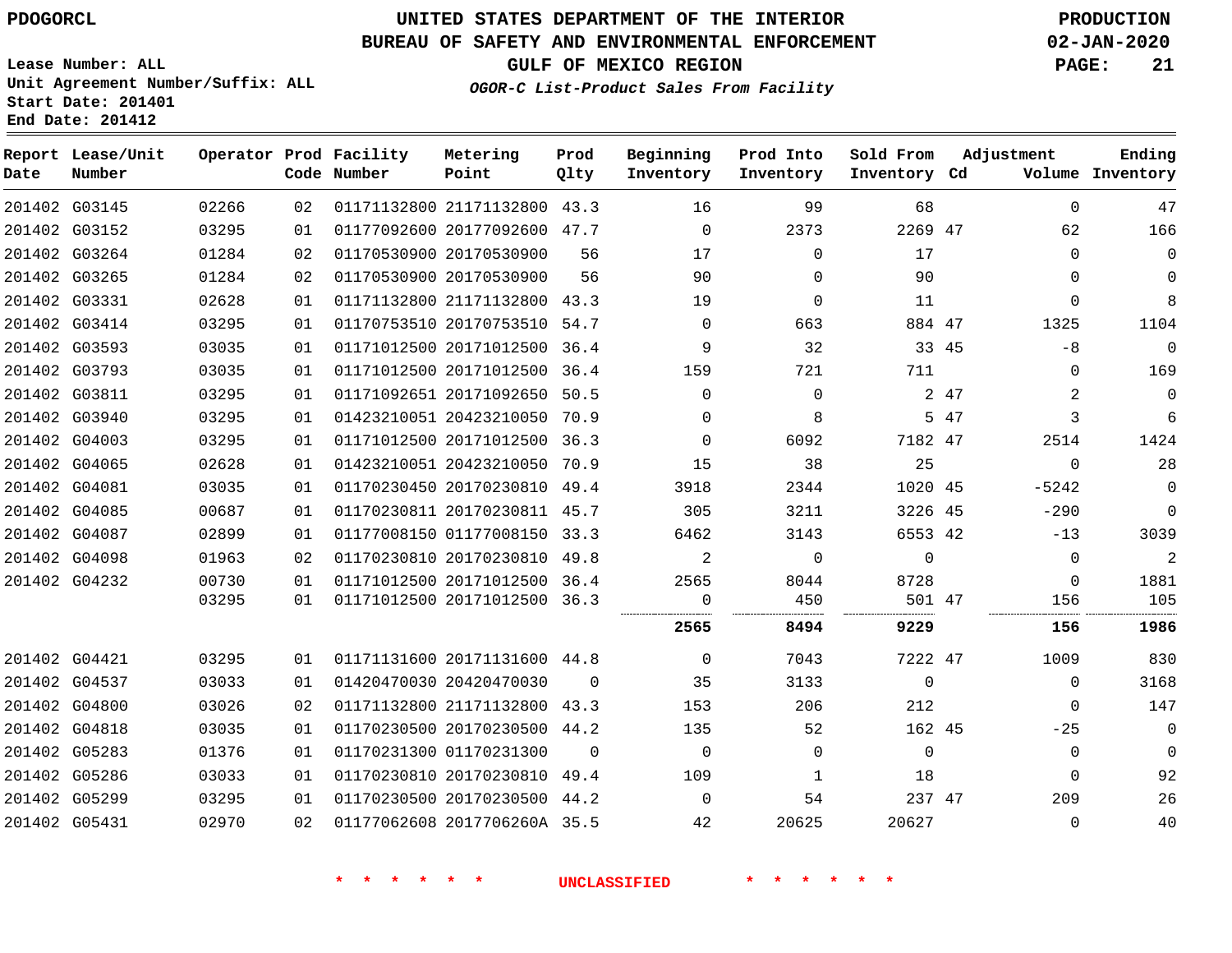#### **BUREAU OF SAFETY AND ENVIRONMENTAL ENFORCEMENT 02-JAN-2020**

**Lease Number: ALL Unit Agreement Number/Suffix: ALL Start Date: 201401 End Date: 201412**

**OGOR-C List-Product Sales From Facility**

**GULF OF MEXICO REGION PAGE: 22**

| Date | Report Lease/Unit<br>Number |       |    | Operator Prod Facility<br>Code Number | Metering<br>Point            | Prod<br>Qlty | Beginning<br>Inventory | Prod Into<br>Inventory | Sold From<br>Inventory Cd |      | Adjustment  | Ending<br>Volume Inventory |
|------|-----------------------------|-------|----|---------------------------------------|------------------------------|--------------|------------------------|------------------------|---------------------------|------|-------------|----------------------------|
|      | 201402 G05504               | 00730 | 01 |                                       | 01171132800 21171132800 43.3 |              | 31                     | 313                    | 203                       |      | $\mathbf 0$ | 141                        |
|      |                             | 02970 | 02 |                                       | 01171132800 21171132800      | 43.3         | 6137                   | 14093                  | 11948                     |      | 0           | 8282                       |
|      |                             | 03295 | 01 |                                       | 01171132800 21171132800 43.3 |              | 0                      | 1845                   | 1564 47                   |      | 803         | 1084                       |
|      |                             |       |    |                                       |                              |              | 6168                   | 16251                  | 13715                     |      | 803         | 9507                       |
|      | 201402 G05505               | 00078 | 01 |                                       | 01171012400 20171012400 49.2 |              | 32                     | $\mathbf 0$            | 32                        |      | $\mathbf 0$ | $\mathbf 0$                |
|      |                             |       | 01 |                                       | 01171132800 21171132800 43.3 |              | $\overline{0}$         | 597                    | 353 42                    |      | 1           | 245                        |
|      |                             |       |    |                                       |                              |              | 32                     | 597                    | 385                       |      | 1           | 245                        |
|      | 201402 G05602               | 01834 | 01 |                                       | 01171012500 20171012500 36.4 |              | 392                    | 1862                   | 1818 42                   |      | $-1$        | 435                        |
|      | 201402 G05610               | 02312 | 01 |                                       | 01171012500 20171012500      | 36.4         | 20                     | 80                     | 81                        |      | $\Omega$    | 19                         |
|      | 201402 G05612               | 03295 | 01 |                                       | 01171012500 20171012500 36.4 |              | $\mathbf 0$            | 4508                   | 4612 47                   |      | 1158        | 1054                       |
|      | 201402 G06069               | 03295 | 01 |                                       | 01423210051 20423210050      | 70.8         | $\mathbf 0$            | 7                      |                           | 7 47 | 5           | 5                          |
|      | 201402 G06156               | 03295 | 01 |                                       | 01170230810 20170230810 49.3 |              | $\Omega$               | 1905                   | 872 47                    |      | 3473        | 4506                       |
|      | 201402 G06668               | 02375 | 01 |                                       | 01171132000 20171132000 40.7 |              | 386                    | 6257                   | 6239 42                   |      | 1           | 405                        |
|      | 201402 G07703               | 02266 | 02 |                                       | 01171132800 21171132800      | 43.3         | 48                     | 221                    | 156                       |      | $\mathbf 0$ | 113                        |
|      | 201402 G07736               | 02628 | 01 |                                       | 01171132800 21171132800 43.3 |              | 4                      | 0                      | 3                         |      | 0           | $\mathbf{1}$               |
|      | 201402 G07760               | 01284 | 01 |                                       | 01177122950 20177122950      | 30.7         | 65                     | 7866                   | 7866                      |      | $\Omega$    | 65                         |
|      | 201402 G07917               | 01834 | 01 |                                       | 01170573602 20170573602 33.2 |              | 32601                  | 23063                  | 18501                     |      | $\Omega$    | 37163                      |
|      | 201402 G08120               | 02312 | 01 |                                       | 01423210051 20423210050 70.9 |              | $\Omega$               | 3                      | $\mathbf{1}$              |      | $\Omega$    | $\overline{2}$             |
|      | 201402 G09010               | 02266 | 01 |                                       | 01420390120 01420390120      | 55           | 44                     | 0                      | $\mathbf 0$               |      | 0           | 44                         |
|      | 201402 G09032               | 00730 | 01 |                                       | 01170230450 20170230450 46.4 |              | 11                     | 61                     | 56                        |      | $\Omega$    | 16                         |
|      | 201402 G09631               | 01284 | 01 |                                       | 01177122950 20177122950 30.7 |              | 10                     | 1359                   | 1359                      |      | 0           | 10                         |
|      | 201402 G10487               | 00981 | 01 |                                       | 01170753850 20170753850      | 27           | 1934                   | 104                    | 64                        |      | $\Omega$    | 1974                       |
|      | 201402 G10794               | 03035 | 01 |                                       | 01177122950 20177122950      | 30.7         | 98                     | 9401                   | 9428 45                   |      | $-71$       | $\mathbf 0$                |
|      | 201402 G10910               | 00162 | 01 |                                       | 01177245110 2017724511G 44.5 |              | $\mathbf{0}$           | 9061                   | 9061                      |      | 0           | 0                          |
|      | 201402 G11243               | 03033 | 01 |                                       | 01420470030 20420470030      | $\Omega$     | 27                     | 0                      | $\Omega$                  |      | $\Omega$    | 27                         |
|      | 201402 G11870               | 02375 | 01 |                                       | 01171132000 20171132000      | 40.7         | 347                    | 5032                   | 5054                      |      | $\Omega$    | 325                        |
|      | 201402 G11984               | 02801 | 02 |                                       | 01171092651 20171092650 50.5 |              | 6                      | 45                     | 30                        |      | $\Omega$    | 21                         |
|      | 201402 G12020               | 03035 | 01 |                                       | 01171012500 20171012500 36.4 |              | 214                    | 664                    | 723 45                    |      | $-155$      | $\mathbf 0$                |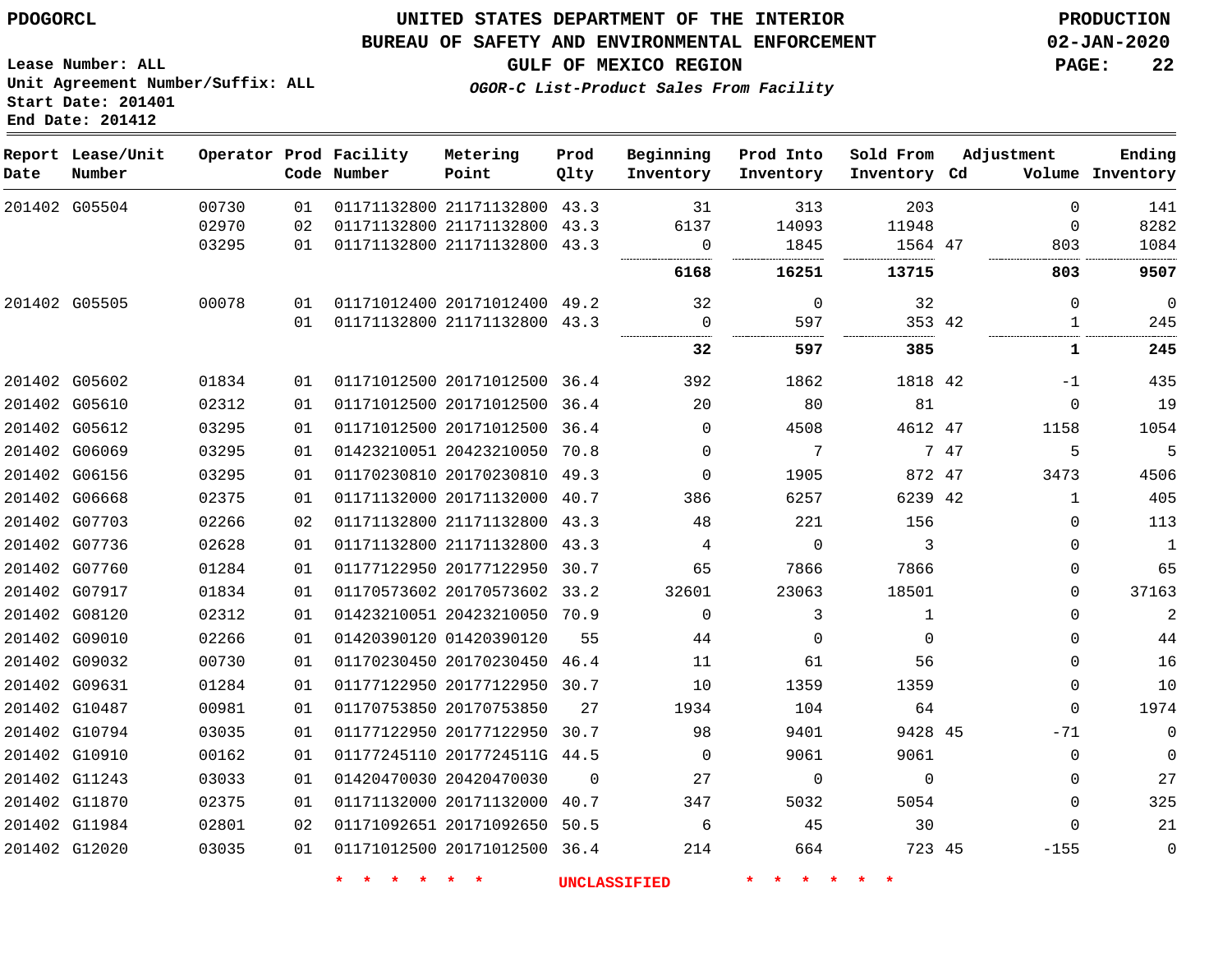### **BUREAU OF SAFETY AND ENVIRONMENTAL ENFORCEMENT 02-JAN-2020**

**Lease Number: ALL Unit Agreement Number/Suffix: ALL Start Date: 2014 End Date: 201412**

**OGOR-C List-Product Sales From Facility**

**GULF OF MEXICO REGION PAGE: 23**

| 401                      |  |  |  |
|--------------------------|--|--|--|
| $\overline{\phantom{0}}$ |  |  |  |

| Date | Report Lease/Unit<br>Number |       |    | Operator Prod Facility<br>Code Number | Metering<br>Point            | Prod<br>Qlty | Beginning<br>Inventory | Prod Into<br>Inventory | Sold From<br>Inventory Cd | Adjustment              | Ending<br>Volume Inventory |
|------|-----------------------------|-------|----|---------------------------------------|------------------------------|--------------|------------------------|------------------------|---------------------------|-------------------------|----------------------------|
|      | 201402 G12024               | 02312 | 02 |                                       | 01171012500 20171012500 36.4 |              | 13                     | $\Omega$               | 13                        | $\Omega$                | $\Omega$                   |
|      | 201402 G12355               | 03033 | 01 |                                       | 01171012300 20171012300 37.1 |              | 20845                  | 40568                  | 43553                     | $\Omega$                | 17860                      |
|      | 201402 G12358               | 03033 | 01 |                                       | 01171012300 20171012300 37.1 |              | 224                    | 618                    | 570                       | $\Omega$                | 272                        |
|      | 201402 G12564               | 02603 | 01 |                                       | 01170230510 20170230510      | $\Omega$     | $\Omega$               | $\Omega$               | $\Omega$                  | $\Omega$                | $\Omega$                   |
|      | 201402 G12802               | 02628 | 01 |                                       | 01170230811 20170230811 45.7 |              | 159                    | 1829                   | 1821                      | $\Omega$                | 167                        |
|      | 201402 G13560               | 03033 | 01 |                                       | 01170230810 20170230810 49.9 |              | 100                    | $\mathbf 0$            | 16                        | $\mathbf 0$             | 84                         |
|      | 201402 G13576               | 03147 | 02 |                                       | 01170230810 20170230810      | 49.6         | 68                     | 95                     | 27                        | $\Omega$                | 136                        |
|      | 201402 G13897               | 03033 | 01 |                                       | 01171132000 20171132000 40.7 |              | 23                     | 321                    | 323                       | $\Omega$                | 21                         |
|      | 201402 G13938               | 01284 | 01 |                                       | 01171012500 20171012500 36.4 |              | 2273                   | 5675                   | 6621                      | $\Omega$                | 1327                       |
|      | 201402 G14342               | 02628 | 01 |                                       | 01170230811 20170230811 45.7 |              | 1182                   | 9218                   | 9567                      | $\Omega$                | 833                        |
|      | 201402 G14493               | 01834 | 01 |                                       | 01171092930 20171092930 37.5 |              | 1                      | $\mathbf 0$            | 1                         | 0                       | $\overline{0}$             |
|      | 201402 G14535               | 02628 | 01 |                                       | 01171012500 20171012500 36.4 |              | 1776                   | 4398                   | 5145                      | $\Omega$                | 1029                       |
|      | 201402 G15078               | 03035 | 01 |                                       | 01170230810 20170230810 49.4 |              | 2                      | $\Omega$               |                           | 045<br>-2               | $\mathbf 0$                |
|      | 201402 G15189               | 02970 | 02 |                                       | 01171132800 21171132800 43.3 |              | $\overline{a}$         | 7                      | 5                         | $\mathbf 0$             | 4                          |
|      | 201402 G15239               | 02266 | 02 |                                       | 01171012500 20171012500 36.4 |              | 23                     | $\Omega$               | 23                        | $\Omega$                | $\Omega$                   |
|      | 201402 G15242               | 03295 | 01 |                                       | 01171092651 20171092650 50.5 |              | $\Omega$               | 1834                   | 1722 47                   | 753                     | 865                        |
|      | 201402 G15263               | 03295 | 01 |                                       | 01171132000 20171132000 40.6 |              | $\Omega$               | 926                    | 924 47                    | 58                      | 60                         |
|      | 201402 G15277               | 03035 | 01 |                                       | 01171012400 20171012400 49.2 |              | 2754                   | 4364                   | 5195 45                   | $-1923$                 | $\Omega$                   |
|      | 201402 G15312               | 03295 | 01 |                                       | 01171092651 20171092650 50.5 |              | $\Omega$               | 9410                   | 8217 47                   | 3245                    | 4438                       |
|      | 201402 G15740               | 03295 | 01 |                                       | 01170230450 20170230450 46.3 |              | $\Omega$               | 1234                   | 1258 47                   | 345                     | 321                        |
|      | 201402 G16325               | 03295 | 01 |                                       | 01171012400 20171012400 49.2 |              | 0                      | 1102                   | 2037 47                   | 1421                    | 486                        |
|      | 201402 G16353               | 03033 | 01 |                                       | 01171132000 20171132000 40.7 |              | 2                      | 2                      | 4                         | $\Omega$                | $\mathbf 0$                |
|      | 201402 G16469               | 03026 | 02 |                                       | 01170753510 20170753510 54.8 |              | 2                      | $\Omega$               | $\mathbf{1}$              | $\Omega$                | 1                          |
|      | 201402 G16515               | 00162 | 01 |                                       | 01177245110 2017724511G 44.5 |              | $\mathbf 0$            | 22002                  | 22002                     | $\Omega$                | $\mathsf{O}$               |
|      | 201402 G16890               | 00981 | 01 |                                       | 01170753850 20170753850      | 27           | 216                    | $\mathbf 0$            |                           | 0 <sub>09</sub><br>$-7$ | 209                        |
|      | 201402 G17754               | 02375 | 02 |                                       | 01170230510 20170230510 47.9 |              | 3866                   | 100                    | 1590                      | $\Omega$                | 2376                       |
|      | 201402 G17789               | 03295 | 01 |                                       | 01170230810 20170230810 49.4 |              | $\mathbf 0$            | 58                     | 22 47                     | 80                      | 116                        |
|      | 201402 G17858               | 03295 | 01 |                                       | 01170530900 20170530900      | 56           | $\mathbf 0$            | 674                    | 915 47                    | 867                     | 626                        |
|      |                             |       |    |                                       |                              |              |                        |                        |                           |                         |                            |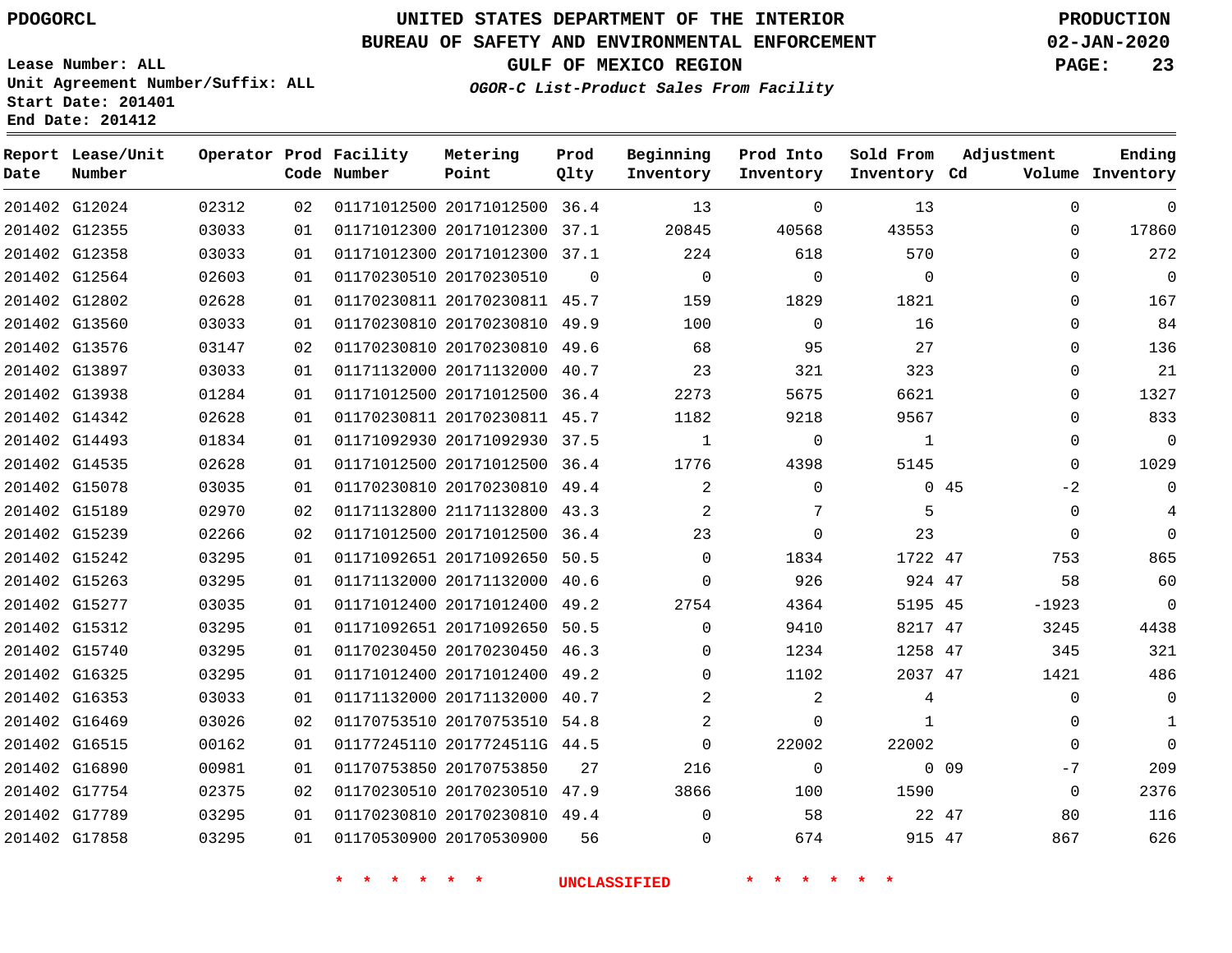**Date**

**Report Lease/Unit**

**Number**

### **UNITED STATES DEPARTMENT OF THE INTERIOR PDOGORCL PRODUCTION**

**Prod Qlty**

#### **BUREAU OF SAFETY AND ENVIRONMENTAL ENFORCEMENT 02-JAN-2020**

**Lease Number: ALL Unit Agreement Number/Suffix: ALL Start Date: 201401 End Date: 201412**

**Operator Prod Facility**

**Code Number**

**Metering Point**

**OGOR-C List-Product Sales From Facility**

**Beginning Inventory**

**Prod Into Inventory**

**Sold From Inventory**

**Inventory Cd Volume**

**Adjustment**

  $\Omega$  $\Omega$  -169  $\Omega$  $\Omega$  $\Omega$  $\Omega$  $\Omega$  -1 -3 -6  $\overline{0}$  $\Omega$   $-27$  $\Omega$ -1 -1  $\Omega$   $\Omega$ 

**GULF OF MEXICO REGION PAGE: 24**

**Ending**

| 201402 G17912 | 02970 | 02 |                         | 01177062608 2017706260A 35.5 35  |                |                | 18479          | 18479          |                 |
|---------------|-------|----|-------------------------|----------------------------------|----------------|----------------|----------------|----------------|-----------------|
| 201402 G17913 | 01834 | 01 |                         | 01171132800 21171132800 43.3     |                | 397            | 167            | 333            |                 |
| 201402 G17921 | 03026 | 01 |                         | 01171012500 20177062959 26.6     |                | $\overline{0}$ | 40600          | 40600          |                 |
| 201402 G18043 | 03059 | 01 |                         | 01171012500 20171012500 36.4     |                | 1216           | 4131           | 4381           |                 |
| 201402 G18577 | 00981 | 01 | 01170753850 20170753850 |                                  | 27             | 5137           | 318            |                | 0 <sub>09</sub> |
| 201402 G18936 | 02871 | 01 |                         | 01422450350 20422450350 47.7     |                | 7              | $\Omega$       | $\mathbf 0$    |                 |
| 201402 G19030 | 02806 | 01 | 01423210051 20423210050 |                                  | 51             | $\mathbf{3}$   | $\Omega$       | $\Omega$       |                 |
| 201402 G19839 | 02777 | 01 |                         | 01170753510 20170753510 45.5     |                | $\overline{0}$ | $\Omega$       | $\Omega$       |                 |
| 201402 G20605 | 02477 | 01 |                         | 01423550141 20423550140 27.8     |                | 758            | $\Omega$       | 133            |                 |
| 201402 G20656 | 02266 | 02 | 01422450350 20422450350 |                                  | $\Omega$       | 198            | $\overline{0}$ | $\overline{0}$ |                 |
| 201402 G20660 | 03295 | 01 |                         | 01170230450 20170230450 46.4     |                | $\overline{0}$ | 95             | 105 47         |                 |
| 201402 G21096 | 03295 | 01 |                         | 01170230811 20170230811 45.7     |                | $\overline{0}$ | 123            | 126 47         |                 |
| 201402 G21532 | 03217 | 01 |                         | 01170230811 20170230811 43.7 136 |                |                | $\Omega$       | 135 42         |                 |
| 201402 G21534 | 03217 | 01 |                         | 01170230811 20170230811 43.7     |                | $\overline{3}$ | $\overline{0}$ | $0\quad 42$    |                 |
| 201402 G21580 | 03035 | 01 |                         | 01170230811 20170230811 45.7     |                | 5 <sup>5</sup> | 53             | 52 42          |                 |
| 201402 G21592 | 02628 | 02 |                         | 01171132000 20171132000 40.7     |                | 13             | 1917           | 1806           |                 |
| 201402 G21652 | 01834 | 01 |                         | 01171132800 21171132800 43.3     |                | $\mathbf{1}$   | 10             | 3              |                 |
| 201402 G21655 | 01834 | 01 |                         | 01171132800 21171132800 43.3     |                | 6049           | 7204           | 7831 42        |                 |
| 201402 G21825 | 00981 | 01 |                         | 01170753850 20170753850          | 27             | 830            | 19             |                | $0\quad09$      |
| 201402 G21826 | 00981 | 01 |                         | 01170753850 20170753850          | $\overline{0}$ | 8 <sup>8</sup> | $\overline{0}$ | $\overline{0}$ |                 |
| 201402 G22219 | 03033 | 01 |                         | 01423210051 20423210050 70.9     |                | 49             | 83             | 68 42          |                 |
| 201402 G22236 | 03295 | 01 |                         | 01170230450 20170230450 46.4     |                | $\overline{0}$ | $\Omega$       |                | 4 47            |
| 201402 G22246 | 01284 | 02 |                         | 01423210051 20170230500 44.2     |                | 6              | 1              |                | 6 42            |
| 201402 G22268 | 02777 | 01 |                         | 01170230810 20427090151 43.8     |                | $\overline{0}$ | 102            | 102            |                 |
| 201402 G22501 | 00078 | 01 |                         | 01170230400 20170230400 52.8     |                | 84             | 76             | 132            |                 |
| 201402 G22505 | 02375 | 02 |                         | 01170230811 20170230811 45.7     |                | 289            | 3389           | 3372           |                 |
| 201402 G22510 | 00162 | 01 |                         | 01170230810 20170230810 49.4     |                | 4006           | 2374           | 1039           |                 |
| 201402 G22513 | 02579 | 02 |                         | 01170230500 20170230500 44.2     |                | 51             | $\overline{2}$ | 52             |                 |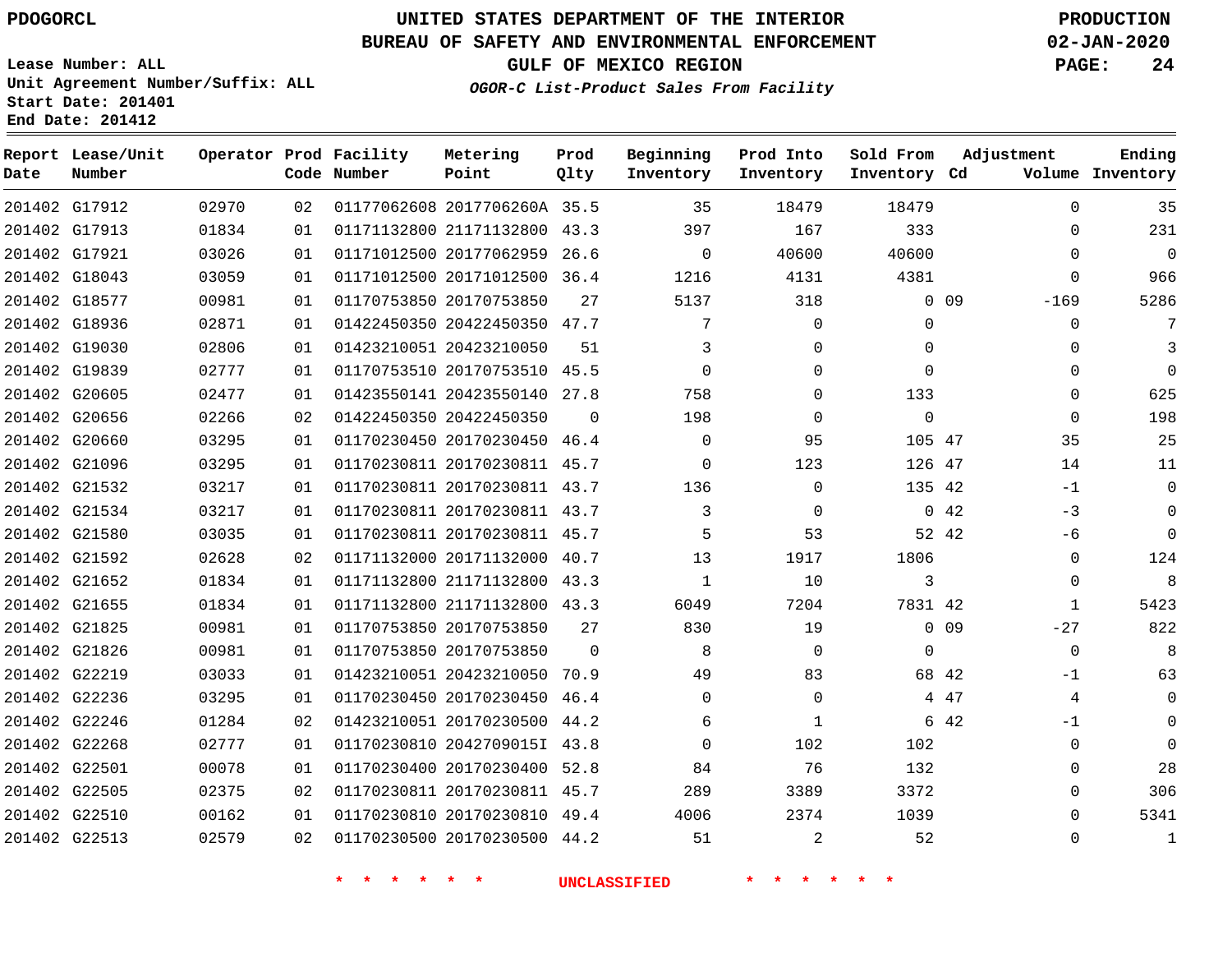## **UNITED STATES DEPARTMENT OF THE INTERIOR PDOGORCL PRODUCTION**

#### **BUREAU OF SAFETY AND ENVIRONMENTAL ENFORCEMENT 02-JAN-2020**

**Lease Number: ALL Unit Agreement Number/Suffix: ALL Start Date: 201401**

**OGOR-C List-Product Sales From Facility**

**GULF OF MEXICO REGION PAGE: 25**

**Metering Prod Beginning Prod Into**

|      | Report Lease/Unit |       |    | Operator Prod Facility | Metering                     | Prod | Beginning | Prod Into | Sold From    |       | Adjustment  | Ending           |
|------|-------------------|-------|----|------------------------|------------------------------|------|-----------|-----------|--------------|-------|-------------|------------------|
| Date | Number            |       |    | Code Number            | Point                        | Qlty | Inventory | Inventory | Inventory Cd |       |             | Volume Inventory |
|      | 201402 G22549     | 02222 | 01 |                        | 01170530900 20170530900      | 54   | 4         | $\Omega$  | $\Omega$     |       | $\mathbf 0$ | 4                |
|      | 201402 G22605     | 01834 | 01 |                        | 01171132800 21171132800 43.3 |      | 157       | $\Omega$  |              | 92 42 | $-1$        | 64               |
|      | 201402 G22621     | 01834 | 01 |                        | 01171132800 21171132800 43.3 |      | 1009      | 7671      | 5127         |       | $\Omega$    | 3553             |
|      | 201402 G22792     | 03035 | 01 |                        | 01177258041 01177258041      | 28   | 1189      | 1689      | 1564 45      |       | $-1314$     | $\Omega$         |
|      | 201402 G22840     | 00730 | 01 |                        | 01608103650 20608103650 31.3 |      | 5         | 992       | 993 42       |       | $-1$        | 3                |
|      | 201402 G23181     | 01978 | 02 |                        | 01423210051 20423210050      | 70.9 | $\Omega$  | $\Omega$  | $\Omega$     |       | $\mathbf 0$ | $\mathbf 0$      |
|      | 201402 G23199     | 03295 | 01 |                        | 01170230450 20170230450 46.4 |      | $\Omega$  | 997       | 1140 47      |       | 402         | 259              |
|      | 201402 G23473     | 00981 | 01 |                        | 01170753850 20170753850      | 27   | 64        | $\Omega$  | 2            |       | $\Omega$    | 62               |
|      | 201402 G23480     | 00981 | 01 |                        | 01170753850 20170753850      | 27   | 621       | $\Omega$  | 20           |       | 0           | 601              |
|      | 201402 G23481     | 00981 | 01 |                        | 01170753850 20170753850      | 27   | 1646      | $\Omega$  | 55           |       | $\Omega$    | 1591             |
|      | 201402 G23528     | 00981 | 01 |                        | 01170753850 20170753850      | 27   | 1358      | 0         | 45           |       | $\Omega$    | 1313             |
|      | 201402 G23529     | 00981 | 01 |                        | 01170753850 20170753850      | 27   | 3537      | $\Omega$  | 117          |       | 0           | 3420             |
|      | 201402 G23730     | 03217 | 01 |                        | 01170230810 20170230811 43.7 |      | 15        | 0         |              | 14 42 | $-1$        | $\mathbf 0$      |
|      | 201402 G23735     | 00162 | 01 |                        | 01170230810 20170230810 49.3 |      | $\Omega$  | 407       | 407          |       | $\Omega$    | $\mathbf 0$      |
|      | 201402 G23736     | 00730 | 01 |                        | 01170230810 20170230810 49.4 |      | 90        | 327       | 68           |       | 0           | 349              |
|      | 201402 G23851     | 02503 | 02 |                        | 01171012400 20171012400      | 49.2 | $\Omega$  | $\Omega$  | $\Omega$     |       | $\Omega$    | $\mathbf 0$      |
|      | 201402 G23956     | 03217 | 01 |                        | 01170753510 20170753510 54.8 |      | 567       | 501       | 475          |       | $\Omega$    | 593              |
|      | 201402 G24425     | 02312 | 02 |                        | 01170230810 20170230810      | 49.4 | 2033      | 1034      | 500          |       | $\Omega$    | 2567             |
|      | 201402 G24710     | 02375 | 01 |                        | 01170230811 20170230811 45.7 |      | 93        | 931       | 940          |       | $\Omega$    | 84               |
|      | 201402 G24730     | 03295 | 01 |                        | 01170230810 20170230810 49.3 |      | $\Omega$  | $\Omega$  |              | 31 47 | 192         | 161              |
|      |                   |       | 01 |                        | 01170230500 20170230500 44.1 |      | 0         | 1154      | 1379 47      |       | 782         | 557              |
|      |                   |       |    |                        |                              |      | 0         | 1154      | 1410         |       | 974         | 718              |
|      | 201402 G24791     | 02989 | 01 |                        | 01171131600 20171131600 44.9 |      | 13        | 47        |              | 55 42 | 1           | 6                |
|      | 201402 G24878     | 02628 | 02 |                        | 01171092651 20171092650      | 50.5 | 259       | 1299      | 946          |       | $\Omega$    | 612              |
|      | 201402 G24883     | 02628 | 02 |                        | 01171092651 20171092650 49.6 |      | $\Omega$  | $\Omega$  | $\Omega$     |       | $\Omega$    | $\mathbf 0$      |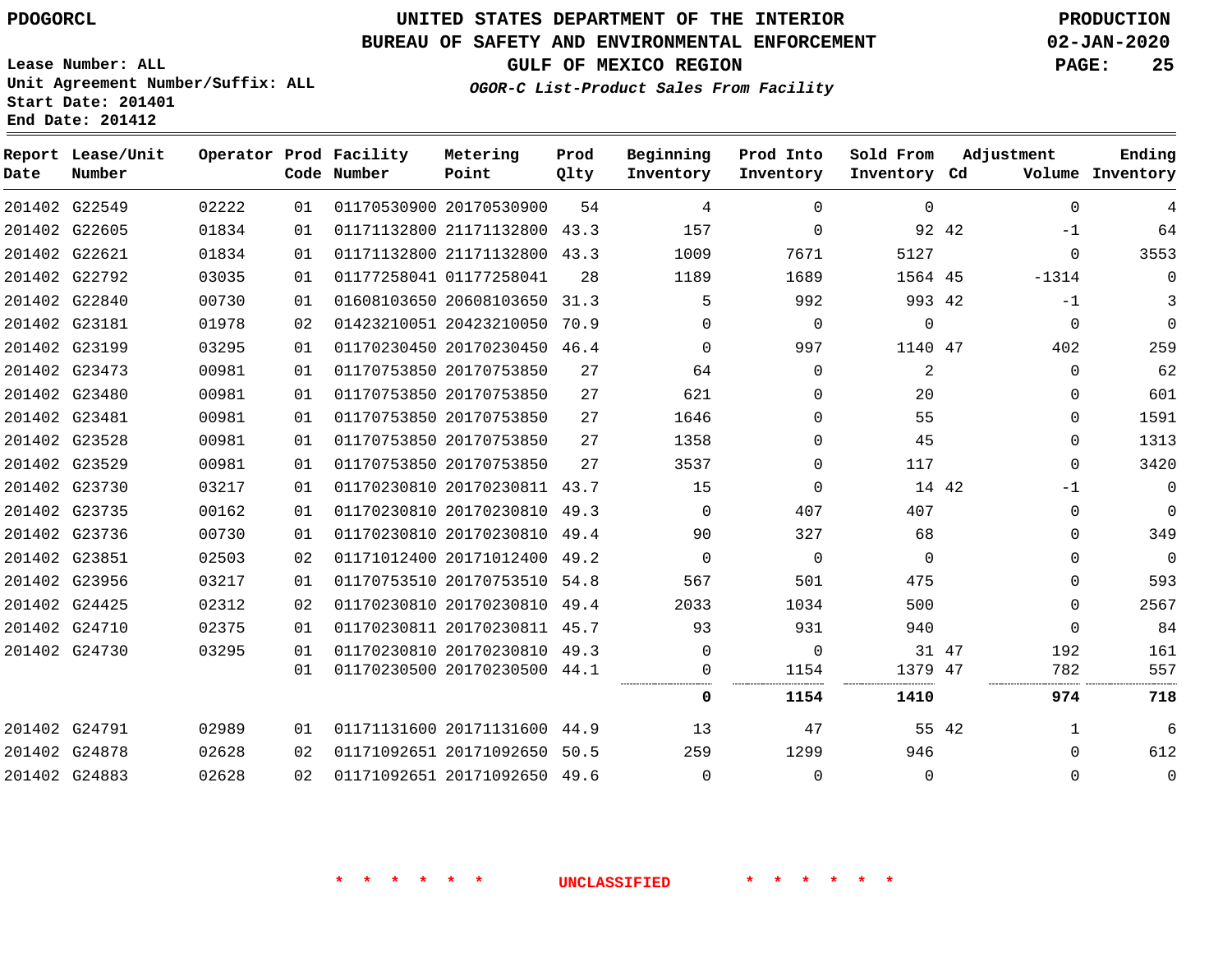### **UNITED STATES DEPARTMENT OF THE INTERIOR PDOGORCL PRODUCTION**

#### **BUREAU OF SAFETY AND ENVIRONMENTAL ENFORCEMENT 02-JAN-2020**

**Lease Number: ALL Unit Agreement Number/Suffix: ALL Start Date: 201401**

**GULF OF MEXICO REGION PAGE: 26**

**OGOR-C List-Product Sales From Facility**

| Date          | Report Lease/Unit<br>Number |       |                 | Operator Prod Facility<br>Code Number | Metering<br>Point            | Prod<br>Qlty | Beginning<br>Inventory | Prod Into<br>Inventory | Sold From<br>Inventory Cd |                 | Adjustment   | Ending<br>Volume Inventory |
|---------------|-----------------------------|-------|-----------------|---------------------------------------|------------------------------|--------------|------------------------|------------------------|---------------------------|-----------------|--------------|----------------------------|
|               | 201402 G24898               | 02807 | 01              |                                       | 01171012400 20171012400      | $\Omega$     | $\Omega$               | $\mathbf 0$            | $\Omega$                  |                 | $\Omega$     | $\overline{0}$             |
|               |                             |       | 01              |                                       | 01171012300 20171012300 38.1 |              | 1481                   | 491                    | 1756                      |                 | $\Omega$     | 216                        |
|               |                             |       |                 |                                       |                              |              | 1481                   | 491                    | 1756                      |                 | 0            | 216                        |
|               | 201402 G24924               | 01834 | 01              |                                       | 01171132800 21171132800 43.3 |              | 1758                   | 4141                   | 3461                      |                 | 0            | 2438                       |
| 201402 G24926 |                             | 01834 | 01              |                                       | 01171132800 21171132800 43.3 |              | 55                     | $\mathbf 0$            | 55                        |                 | 0            | $\mathbf 0$                |
| 201402 G24990 |                             | 01284 | 01              |                                       | 01608103650 20608103650 31.3 |              | 3                      | 357                    | 358                       |                 | $\Omega$     | 2                          |
| 201402 G25008 |                             | 02777 | 01              |                                       | 01170753510 20170753510 45.5 |              | $\Omega$               | $\mathbf 0$            | $\mathbf 0$               |                 | $\Omega$     | $\mathbf 0$                |
|               | 201402 G25524               | 03295 | 01              |                                       | 01170230450 20170230450 46.4 |              | $\Omega$               | 355                    | 370 47                    |                 | 107          | 92                         |
|               | 201402 G25561               | 02375 | 01              |                                       | 01170230450 20170230450 46.4 |              | 141                    | 334                    | 388                       |                 | $\Omega$     | 87                         |
| 201402 G25605 |                             | 03295 | 01              |                                       | 01170230810 20170230810 49.3 |              | $\mathbf 0$            | $\mathbf 0$            |                           | 1 47            | 2            | $\mathbf{1}$               |
| 201402 G25606 |                             | 02375 | 02              |                                       | 01170230810 20170230810 49.4 |              | 769                    | 438                    | 197                       |                 | 0            | 1010                       |
|               | 201402 G25937               | 02222 | 02              |                                       | 01170230810 20170230810 49.6 |              | 2385                   | 940                    | 542 42                    |                 | $\mathbf{1}$ | 2784                       |
| 201402 G26001 |                             | 02628 | 01              |                                       | 01171132800 21171132800 43.3 |              | 2                      | 586                    | 347                       |                 | $\Omega$     | 241                        |
| 201402 G26032 |                             | 03059 | 01              |                                       | 01171012300 20171012300 37.1 |              | 233                    | 246                    | 361                       |                 | 0            | 118                        |
|               | 201402 G26074               | 01284 | 01              |                                       | 01177122950 20177122950 30.7 |              | 48                     | 5766                   | 5770                      |                 | 0            | 44                         |
|               | 201402 G26146               | 01586 | 01              |                                       | 01177258152 01177258152 44.4 |              | 192                    | 3                      | $\mathbf 0$               |                 | 0            | 195                        |
| 201402 G26281 |                             | 02528 | 02              |                                       | 01170753850 20170753850      | $\Omega$     | 20                     | $\mathbf 0$            | $\Omega$                  |                 | 0            | 20                         |
|               | 201402 G26480               | 01978 | 02              |                                       | 01423210051 20423210050      | 70.9         | 82                     | 134                    | 113                       |                 | $\Omega$     | 103                        |
| 201402 G26655 |                             | 03165 | 01              |                                       | 01170230811 20170230811 45.7 |              | $\Omega$               | 118                    |                           | 0 <sub>09</sub> | $-107$       | 11                         |
|               | 201402 G27030               | 02477 | 02              |                                       | 01170530900 20170530900      | 56           | $\Omega$               | 826                    | 58                        |                 | $\Omega$     | 768                        |
|               | 201402 G27070               | 03035 | 01              |                                       | 01171132800 21171132800 43.3 |              | 3800                   | 10138                  | 8232 45                   |                 | $-5706$      | $\mathbf 0$                |
|               | 201402 G27100               | 01978 | 02              |                                       | 01171012310 20171012310      | 44           | $\mathbf 0$            | 17                     | 14                        |                 | 0            | 3                          |
| 201402 G27169 |                             | 01284 | 01              |                                       | 01171012500 20171012500 36.4 |              | 2371                   | 7546                   | 8153                      |                 | 0            | 1764                       |
| 201402 G27194 |                             | 01586 | 01              |                                       | 01177258152 01177258152 44.4 |              | 28                     | 10                     | $\mathbf 0$               |                 | 0            | 38                         |
|               | 201402 G27509               | 02970 | 02              |                                       | 01170230450 20170230450      | 46.4         | 114                    | 656                    | 600                       |                 | 0            | 170                        |
| 201402 G27851 |                             | 02628 | 02 <sub>o</sub> |                                       | 01171132000 20171132000 40.8 |              | 7                      | 111                    | 111                       |                 | $\Omega$     | 7                          |
| 201402 G27927 |                             | 02503 | 02              |                                       | 01171092651 20171092650 50.5 |              | 369                    | 1043                   | 920                       |                 | $\Omega$     | 492                        |
| 201402 G27949 |                             | 02871 | 01              |                                       | 01171012500 20171012500      | 36           | 31                     | 80                     | 93                        |                 | $\Omega$     | 18                         |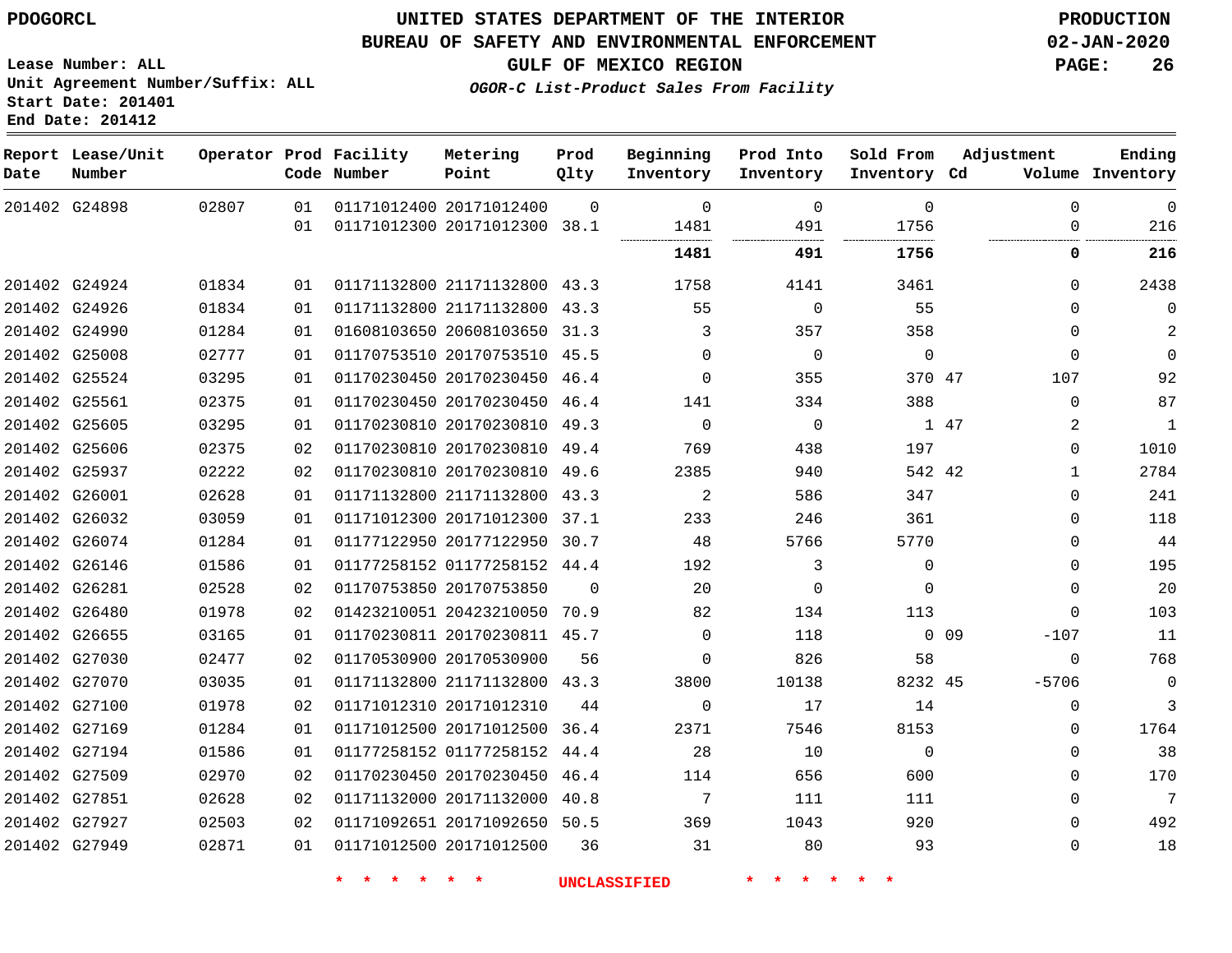G27988

**Report Lease/Unit**

**Number**

**Date**

## **UNITED STATES DEPARTMENT OF THE INTERIOR PDOGORCL PRODUCTION**

**Prod Qlty**

#### **BUREAU OF SAFETY AND ENVIRONMENTAL ENFORCEMENT 02-JAN-2020**

**Lease Number: ALL Unit Agreement Number/Suffix: ALL Start Date: 201401 End Date: 201412**

**Operator Prod Facility**

**Code Number**

20608103650 31.3

**Metering Point**

**OGOR-C List-Product Sales From Facility**

**Sold From Inventory**

**Prod Into Inventory**

**Beginning Inventory**

**GULF OF MEXICO REGION PAGE: 27**

**Inventory Cd Volume**

**Adjustment**

**Ending**

| G30654 | 02777 |    | 02   01170230810   20170230810   42.3 |  | 478                 | 266             | 121            | $\Omega$       | 623                      |
|--------|-------|----|---------------------------------------|--|---------------------|-----------------|----------------|----------------|--------------------------|
| G30679 | 00730 | 01 | 01170230500 20170230810 49.4          |  | 50                  | $\Omega$        | 12             | $\mathbf{0}$   | 38                       |
| G31003 | 02579 | 02 | 01423210051 20423210050 70.9          |  | $\overline{1}$      | $4\overline{ }$ | $1\quad 42$    | $-1$           | $\overline{\phantom{a}}$ |
| G31040 | 02375 | 01 | 01170230450 20170230450 46.4          |  | 449                 | 1450            | 1522           | $\Omega$       | 377                      |
| G31304 | 02714 | 01 | 01170230811 20170230811 45.3          |  | 84                  | 816             | 826            | $\Omega$       | 74                       |
| G31369 | 02628 | 01 | 01171012300 20171012300 37.1          |  | 16945               | 33629           | 35767          | $\Omega$       | 14807                    |
| G32113 | 02477 | 01 | 01170230811 20170230811 45.7          |  | 434                 | 4853            | 4849           | $\Omega$       | 438                      |
| G32197 | 01284 | 02 | 01171012500 20171012500 36.4          |  | 459                 | 1214            | 1389           | $\Omega$       | 284                      |
| G32231 | 01284 | 01 | 01171012500 20171012500 36.4          |  | 611                 | 2040            | 2175           | $\overline{0}$ | 476                      |
| G32268 | 03295 | 01 | 01177298272 01177298272 43.1          |  | $\overline{0}$      | 47              | 58 47          | 51             | 40                       |
| G32744 | 01284 | 02 | 01423210051 20170230510 47.9          |  | 203                 | $5^{\circ}$     | 90             | $\overline{0}$ | 118                      |
| G33112 | 02970 | 02 | 01171092651 20171092650 50.5          |  | 398                 | 1764            | 1330           | $\Omega$       | 832                      |
| G33388 | 02967 | 01 | 01420470030 20420470030 47.8          |  | $\overline{7}$      | 348             | $\overline{0}$ | $\Omega$       | 355                      |
| G33407 | 02967 | 02 | 01170230810 20170230810 42.3          |  | 69                  | 28              | 16 42          | $\mathbf{1}$   | 82                       |
| G33408 | 03075 | 02 | 01422450350 20422450350 47.7          |  | 1313                | $\overline{0}$  | $\overline{0}$ | $\Omega$       | 1313                     |
| G33596 | 02503 | 02 | 01171132000 20171132000 40.7          |  | 312                 | 4578            | 4594           | $\Omega$       | 296                      |
| G33636 | 02628 |    | 01  01171132000  20171132000  40.7    |  | $\overline{0}$      | 15730           | 14713          | $\Omega$       | 1017                     |
| 00016  | 02375 | 01 | 01170513700 20170513700 27.1          |  | 3701                | 27430           | 28613 42       | $\mathbf{1}$   | 2519                     |
|        | 03288 |    | 01  01170513700  20170513700  24.8    |  | $\overline{0}$      | 777             | 705 42         | $-1$           | 71                       |
|        |       |    |                                       |  | 3701                | 28207           | 29318          | 0              | 2590                     |
| 00026  | 02375 |    | 01 01170513700 20170513700 27.1 6762  |  |                     | 55095           | 56797          | $\Omega$       | 5060                     |
| 00032  | 02375 | 01 | 01170513700 20170513700 32.4 266      |  |                     | 2179            | 2245           | $\Omega$       | 200                      |
| 00033  | 02375 | 01 | 01170513700 20170513700 32.4          |  | 182                 | 961             | 1055           | $\Omega$       | 88                       |
| 00049  | 03295 | 01 | 01171012300 20171012300 36.9          |  | 10124               | 27966           | 24984          | $\Omega$       | 13106                    |
| 00050  | 03295 | 01 | 01171012300 20171012300 36.9          |  | 423                 | 3328            | 2191           | $\Omega$       | 1560                     |
| 00051  | 03295 | 01 | 01171012300 20171012300 36.9          |  | $\overline{0}$      | 9067            | 4818           | $\overline{0}$ | 4249                     |
| 00052  | 03295 | 01 | 01171012300 20171012300 36.9          |  | 5996                | 2189            | 2159           | $\Omega$       | 1026                     |
|        |       |    |                                       |  | <b>UNCLASSIFIED</b> |                 |                |                |                          |
|        |       |    |                                       |  |                     |                 |                |                |                          |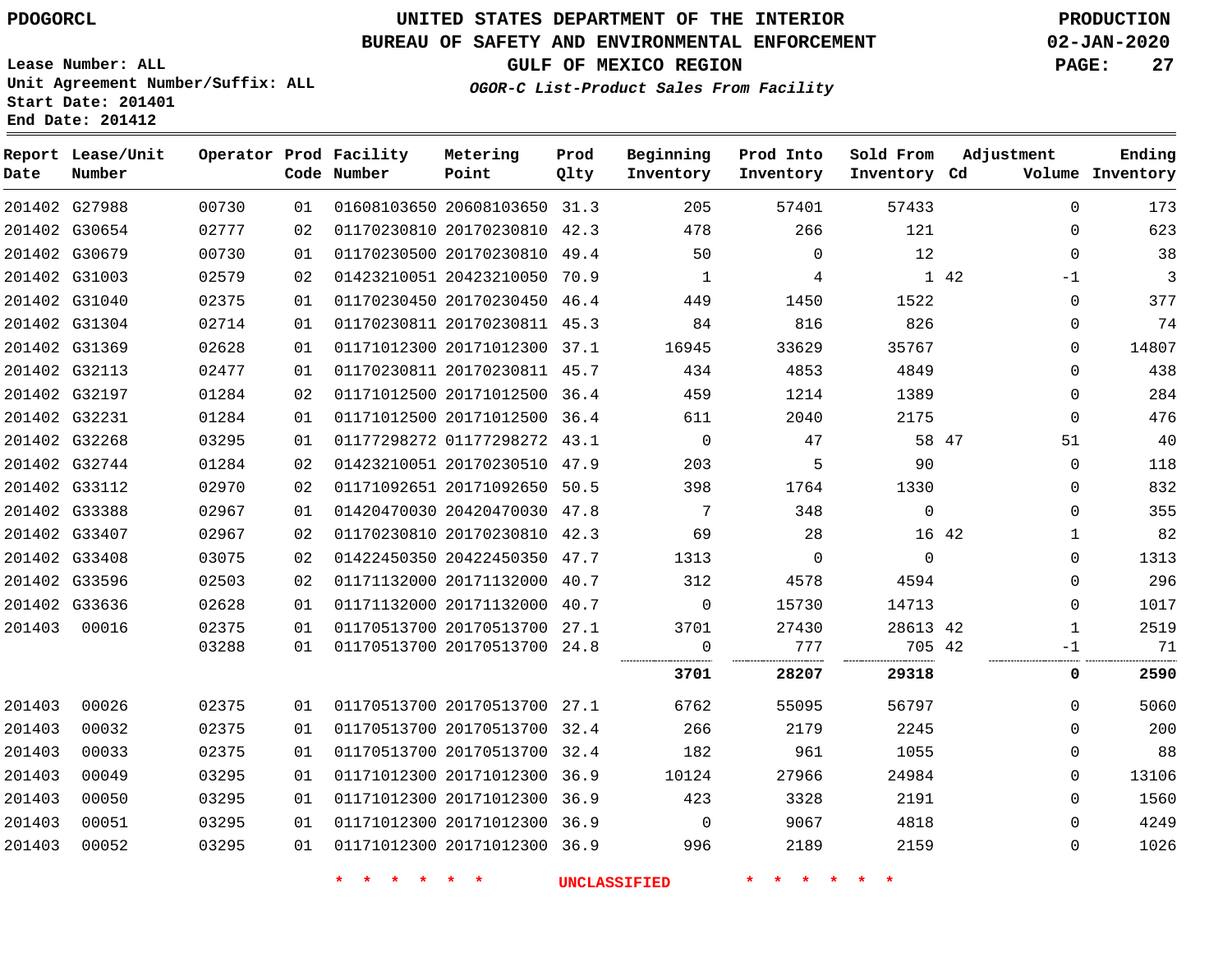# **UNITED STATES DEPARTMENT OF THE INTERIOR PDOGORCL PRODUCTION**

#### **BUREAU OF SAFETY AND ENVIRONMENTAL ENFORCEMENT 02-JAN-2020**

**Lease Number: ALL Unit Agreement Number/Suffix: ALL Start Date: 201401**

## **GULF OF MEXICO REGION PAGE: 28**

**OGOR-C List-Product Sales From Facility**

| Date   | Report Lease/Unit<br>Number |       |    | Operator Prod Facility<br>Code Number | Metering<br>Point            | Prod<br>Qlty | Beginning<br>Inventory | Prod Into<br>Inventory | Sold From<br>Inventory Cd |      | Adjustment   | Ending<br>Volume Inventory |
|--------|-----------------------------|-------|----|---------------------------------------|------------------------------|--------------|------------------------|------------------------|---------------------------|------|--------------|----------------------------|
| 201403 | 00079                       | 01834 | 01 |                                       | 01170230810 20170230810 49.8 |              | 387                    | 413                    | 360 42                    |      | $-1$         | 439                        |
| 201403 | 00081                       | 03295 | 01 |                                       | 01170230450 20170230450 46.3 |              | 44                     | 367                    | 370                       |      | $\mathsf 0$  | 41                         |
| 201403 | 00090                       | 03295 | 01 |                                       | 01170230810 20170230810 49.8 |              | $\Omega$               | 1                      |                           | 5 47 | 10           | 6                          |
| 201403 | 00137                       | 03288 | 01 |                                       | 01170513700 20170513700 24.8 |              | $\Omega$               | 188                    | 186                       |      | $\mathbf 0$  | 2                          |
| 201403 | 00138                       | 03288 | 01 |                                       | 01170513700 20170513700 24.8 |              | $\mathbf 0$            | 6125                   | 5548 42                   |      | $\mathbf{1}$ | 578                        |
| 201403 | 00184                       | 03147 | 02 |                                       | 01170230810 20170230810 49.8 |              | 1146                   | 639                    | 804                       |      | $\mathbf 0$  | 981                        |
| 201403 | 00196                       | 02266 | 01 |                                       | 01171012300 20171012300 36.9 |              | 6429                   | 24026                  | 19196                     |      | $\Omega$     | 11259                      |
| 201403 | 00253                       | 01284 | 02 |                                       | 01170230810 20170230810 49.8 |              | 821                    | 244                    | 480                       |      | $\Omega$     | 585                        |
|        |                             | 02375 | 02 |                                       | 01170230810 20170230810 49.8 |              | 429                    | $\mathbf 0$            | 193<br>.                  |      | $\mathbf 0$  | 236                        |
|        |                             |       |    |                                       |                              |              | 1250                   | 244                    | 673                       |      | 0            | 821                        |
| 201403 | 00353                       | 02266 | 01 |                                       | 01170754800 20170754800 28.5 |              | 420                    | 1465                   | 1591                      |      | $\Omega$     | 294                        |
| 201403 | 00367                       | 02375 | 01 |                                       | 01170513700 20170513700 27.1 |              | 2781                   | 22176                  | 22920 42                  |      | $-1$         | 2036                       |
| 201403 | 00434                       | 01284 | 01 |                                       | 01177112605 2017711260Y 32.6 |              | 51                     | 3351                   | 3402                      |      | $\mathbf 0$  | $\Omega$                   |
| 201403 | 00453                       | 01284 | 01 |                                       | 01177112605 2017711260Y 32.6 |              | 22                     | 1816                   | 1838                      |      | $\mathbf 0$  | $\Omega$                   |
| 201403 | 00466                       | 03295 | 01 |                                       | 01171012400 20171012400 48.9 |              | $\mathbf 0$            | 9050                   | 9095 47                   |      | 5520         | 5475                       |
| 201403 | 00479                       | 03295 | 01 |                                       | 01171012500 20171012500 35.3 |              | 808                    | 7524                   | 7494                      |      | $\mathbf 0$  | 838                        |
| 201403 | 00487                       | 03033 | 01 |                                       | 01171132800 21171132800 44.7 |              | 1469                   | $\mathbf 0$            | 640                       |      | $\mathbf 0$  | 829                        |
| 201403 | 00495                       | 03033 | 01 |                                       | 01171132800 21171132800 44.7 |              | 111                    | $\mathbf 0$            | 48                        |      | $\mathbf 0$  | 63                         |
| 201403 | 00518                       | 03033 | 01 |                                       | 01170230450 20170230450 46.4 |              | 6                      | 178                    | 164                       |      | 0            | 20                         |
| 201403 | 00526                       | 03295 | 01 |                                       | 01170230810 20170230810 49.7 |              | 596                    | 70                     | 300                       |      | $\Omega$     | 366                        |
| 201403 | 00541                       | 03033 | 01 |                                       | 01170530900 20170530900 57.2 |              | 984                    | 3                      | 52                        |      | $\Omega$     | 935                        |
| 201403 | 00560                       | 03288 | 01 |                                       | 01171131600 20171131600 44.6 |              | 15                     | 190                    | 186                       |      | $\mathbf 0$  | 19                         |
| 201403 | 00577                       | 03059 | 01 |                                       | 01171012300 20171012300 36.9 |              | 8241                   | 16816                  | 17186                     |      | $\mathbf 0$  | 7871                       |
| 201403 | 00593                       | 01834 | 01 |                                       | 01171012300 20171012300 36.9 |              | 8871                   | 8136                   | 7437 42                   |      | $\mathbf{1}$ | 9571                       |
|        |                             | 03033 | 01 |                                       | 01171012300 20171012300 36.9 |              | 151                    | 1703                   | 1057 42                   |      | $\mathbf{1}$ | 798                        |
|        |                             |       |    |                                       |                              |              | 9022                   | 9839                   | 8494                      |      | $\mathbf{2}$ | 10369                      |
| 201403 | 00599                       | 02899 | 01 |                                       | 01170573602 20170573602      | $\Omega$     | 1005                   | 1034                   | $\Omega$                  |      | $\Omega$     | 2039                       |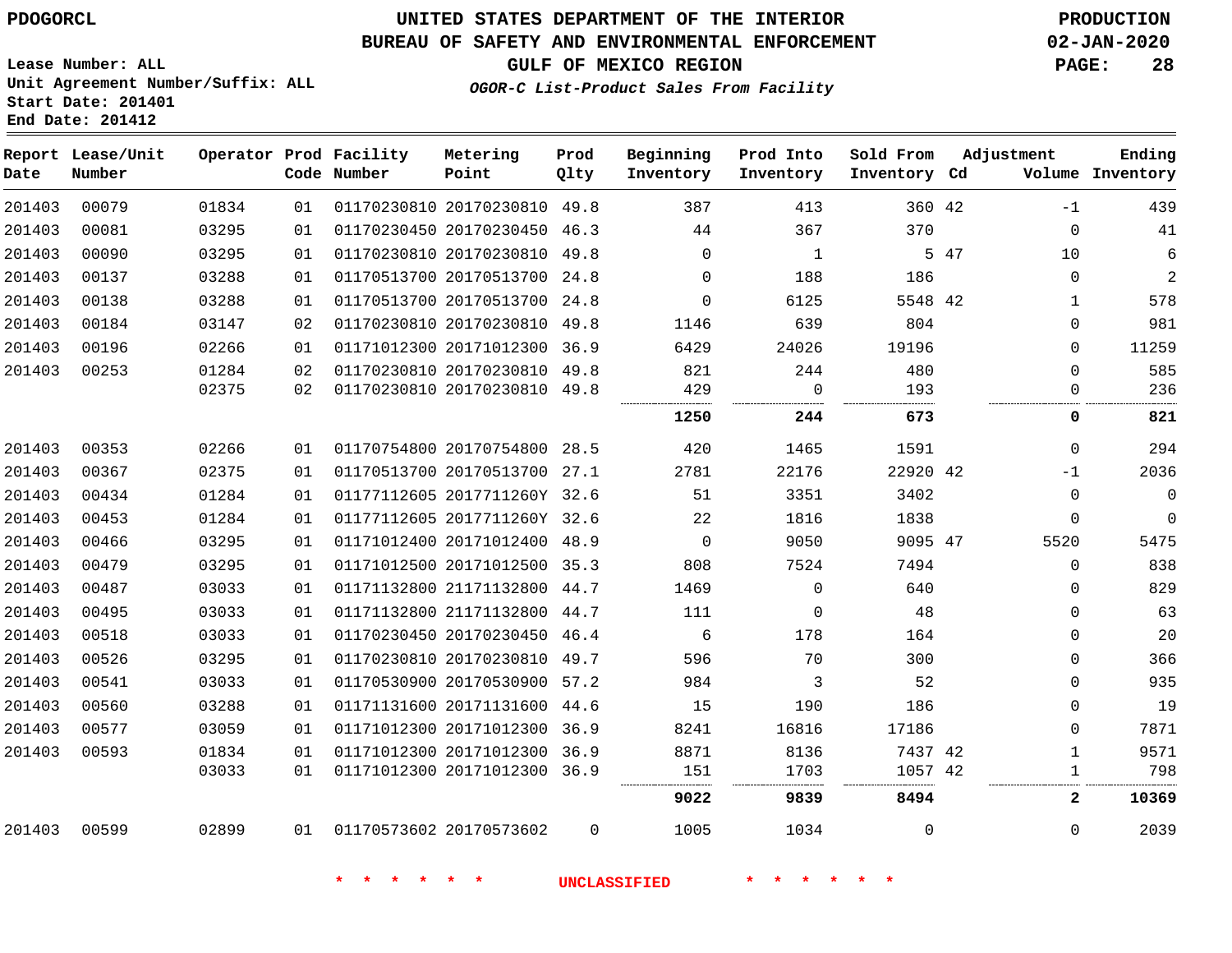### **BUREAU OF SAFETY AND ENVIRONMENTAL ENFORCEMENT 02-JAN-2020**

**Lease Number: ALL Unit Agreement Number/Suffix: ALL Start Date: 201401**

**OGOR-C List-Product Sales From Facility**

**GULF OF MEXICO REGION PAGE: 29**

**End Date: 201412**

| Date   | Report Lease/Unit<br>Number |       |    | Operator Prod Facility<br>Code Number | Metering<br>Point            | Prod<br>Qlty | Beginning<br>Inventory | Prod Into<br>Inventory | Sold From<br>Inventory Cd |                 | Adjustment   | Ending<br>Volume Inventory |
|--------|-----------------------------|-------|----|---------------------------------------|------------------------------|--------------|------------------------|------------------------|---------------------------|-----------------|--------------|----------------------------|
| 201403 | 00605                       | 02899 | 01 |                                       | 01170573602 20170573602      | $\Omega$     | 1015                   | 514                    |                           | 042             | $\mathbf{1}$ | 1530                       |
| 201403 | 00680                       | 03033 | 01 |                                       | 01170230700 20170230700 39.6 |              | 530                    | 1119                   | 951                       |                 | $\mathbf 0$  | 698                        |
| 201403 | 00691                       | 02312 | 02 |                                       | 01170754201 01170754201 43.6 |              | 349                    | 714                    | 276                       |                 | $\Omega$     | 787                        |
| 201403 | 00693                       | 02266 | 01 |                                       | 01170754800 20170754800 28.5 |              | 99                     | 402                    | 420                       |                 | $\Omega$     | 81                         |
| 201403 | 00694                       | 02266 | 01 |                                       | 01170754800 20170754800 28.5 |              | 1770                   | 7383                   | 7671                      |                 | 0            | 1482                       |
| 201403 | 00697                       | 02266 | 01 |                                       | 01170754800 20170754800 28.5 |              | 471                    | 1054                   | 1313                      |                 | $\Omega$     | 212                        |
| 201403 | 00758                       | 03295 | 01 |                                       | 01170230810 20170230810 49.7 |              | 3087                   | 1435                   | 2038                      |                 | 0            | 2484                       |
| 201403 | 00763                       | 01284 | 01 |                                       | 01170230810 20170230810 49.8 |              | 46                     | $\mathbf 0$            | 25                        |                 | $\Omega$     | 21                         |
| 201403 | 00775                       | 01834 | 01 |                                       | 01171131600 20171131600 44.6 |              | 176                    | 1649                   | 1661                      |                 | 0            | 164                        |
| 201403 | 00778                       | 03033 | 01 |                                       | 01171132000 20171132000 42.6 |              | 72                     | 199                    | 266                       |                 | $\Omega$     | 5                          |
| 201403 | 00796                       | 02628 | 01 |                                       | 01171012300 20171012300 36.9 |              | 5656                   | 11402                  | 11714                     |                 | 0            | 5344                       |
| 201403 | 00819                       | 00078 | 01 |                                       | 01171132800 21171132800 44.7 |              | $\overline{0}$         | 69                     | 30                        |                 | 0            | 39                         |
| 201403 | 00839                       | 02451 | 01 |                                       | 01170513800 20170513800 32.7 |              | 357                    | 10448                  | 8752                      |                 | $\Omega$     | 2053                       |
|        | 201403 754302006A           | 00078 | 01 |                                       | 01170573601 20170573601 26.2 |              | 30                     | 357                    | 347                       |                 | $\Omega$     | 40                         |
|        | 201403 754303001A           | 00059 | 01 |                                       | 01170230811 20170230811 45.8 |              | 44                     | 418                    | 324 09                    |                 | $-105$       | 33                         |
|        | 201403 754306012A           | 01207 | 01 |                                       | 01608128270 20608128270 25.2 |              | 83636                  | 537570                 |                           | $0$ 09          | -473644      | 147562                     |
|        | 201403 754306013A           | 01207 | 01 |                                       | 01608128270 20608128270 25.2 |              | 145821                 | 724335                 |                           | $0\quad09$      | $-669949$    | 200207                     |
|        | 201403 754307005A           | 00078 | 01 |                                       | 01170573601 20170573601 26.2 |              | 10                     | 800                    | 720 42                    |                 | $-1$         | 89                         |
|        | 201403 754307017A           | 02970 | 02 |                                       | 01171132800 20170230811 45.8 |              | 497                    | 6447                   | 6431                      |                 | 0            | 513                        |
|        | 201403 754309002A           | 00981 | 01 |                                       | 01170753850 20170753850 27.7 |              | 1600                   | $\mathbf 0$            |                           | 0 <sub>09</sub> | $-153$       | 1447                       |
|        | 201403 754310009A           | 00078 | 01 |                                       | 01170573601 20170573601 26.2 |              | 344                    | 3113                   | 3110 42                   |                 | $\mathbf{1}$ | 348                        |
|        | 201403 754315006A           | 02266 | 01 |                                       | 01170754800 20170754800 28.5 |              | 152                    | 664                    | 683                       |                 | $\Omega$     | 133                        |
|        | 201403 7543880060           | 03295 | 01 |                                       | 01170230450 20170230450 46.3 |              | 19                     | 491                    | 455                       |                 | 0            | 55                         |
|        | 201403 7543890080           | 02375 | 01 |                                       | 01170513700 20170513700 35.5 |              | 210                    | 1664                   | 1721                      |                 | $\Omega$     | 153                        |
|        | 201403 7543930100           | 03026 | 02 |                                       | 01170230450 20170230450 46.4 |              | 217                    | 1335                   | 1404                      |                 | 0            | 148                        |
|        | 201403 7543930200           | 01284 | 01 |                                       | 0117709260L 2017709260L 40.5 |              | $\mathbf 0$            | 1377                   | 1377                      |                 | $\Omega$     | $\overline{0}$             |
|        |                             | 03295 | 01 |                                       | 01171012310 20171012310 44.2 |              | 1479                   | 12359                  | 12404                     |                 | 0            | 1434                       |
|        |                             |       |    |                                       |                              |              | 1479                   | 13736                  | 13781                     |                 | 0            | 1434                       |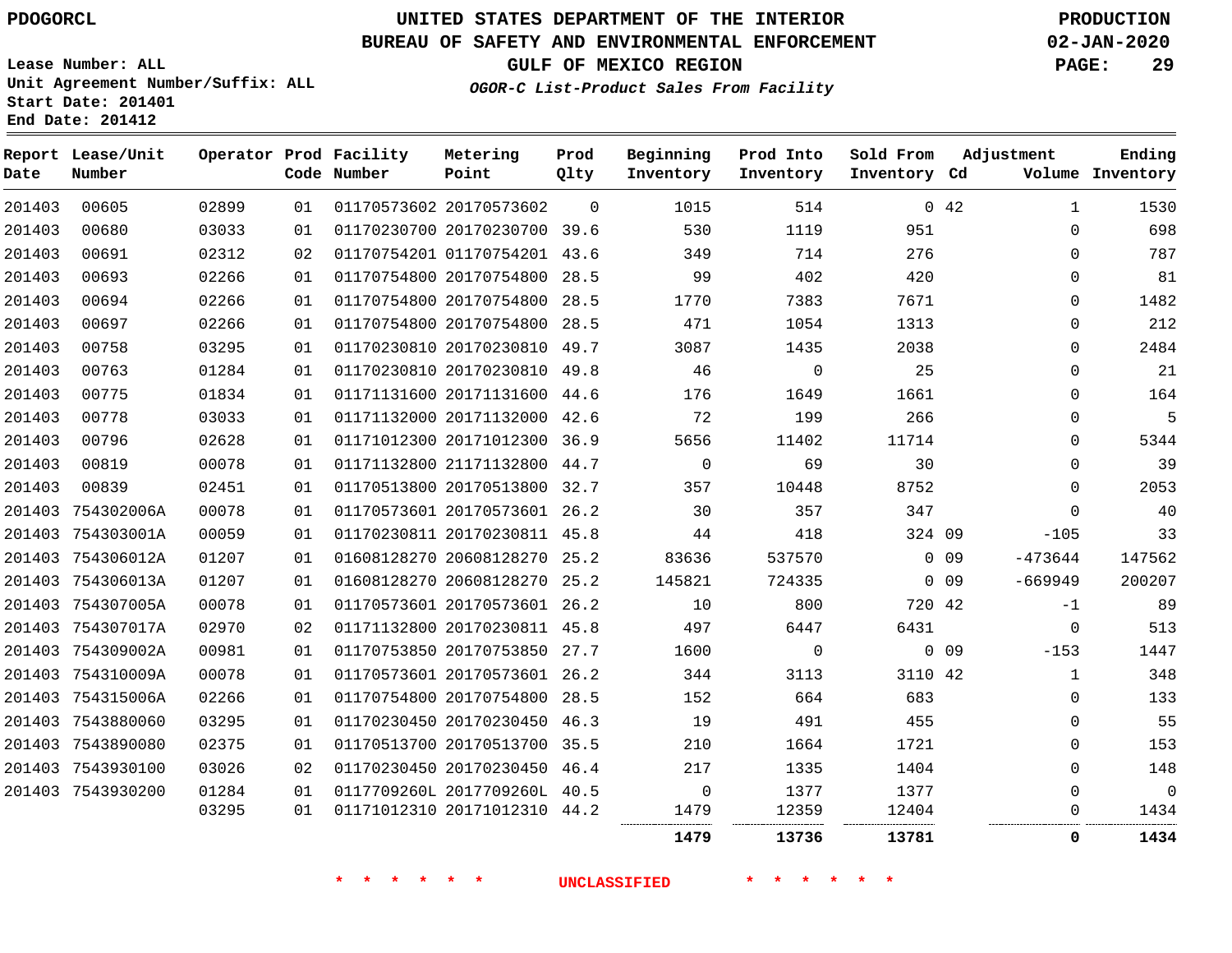**Date**

**Report Lease/Unit**

**Number**

# **UNITED STATES DEPARTMENT OF THE INTERIOR PDOGORCL PRODUCTION**

**Prod**

#### **BUREAU OF SAFETY AND ENVIRONMENTAL ENFORCEMENT 02-JAN-2020**

**Lease Number: ALL Unit Agreement Number/Suffix: ALL Start Date: 201401 End Date: 201412**

**Operator Prod Facility**

**Code Number**

**OGOR-C List-Product Sales From Facility**

**Beginning**

**Prod Into**

**Sold From Inventory**

**GULF OF MEXICO REGION PAGE: 30**

**Inventory Cd Volume**

**Adjustment**

**Ending**

| 201403 7543940080  | 03295 | 01 |                            | 01170230811 20170230811 45.7 |    | $\mathbf 0$         | 524     | 498 47   |  |
|--------------------|-------|----|----------------------------|------------------------------|----|---------------------|---------|----------|--|
| 201403 754396015A  | 01284 | 01 |                            | 01608103650 20608103650 32.8 |    | 12                  | 3460    | 3454     |  |
| 201403 8910020210  | 02451 | 01 |                            | 01170513800 20170513800 32.7 |    | 10413               | 124741  | 110647   |  |
| 201403 8910024540  | 02451 | 01 |                            | 01170513800 20170513800 32.7 |    | 6119                | 68566   | 61214    |  |
| 201403 8910029320  | 02375 | 01 |                            | 01170513700 20170513700 32.4 |    | 10622               | 80642   | 83859 42 |  |
| 201403 8910034440  | 02375 | 01 |                            | 01170513700 20170513700 34.5 |    | 8144                | 78884   | 80631 47 |  |
| 201403 8910039150  | 00078 | 01 |                            | 01170573601 20170573601 26.2 |    | 4680                | 65816   | 63140 42 |  |
| 201403 8910086400  | 02222 | 02 |                            | 01171012400 20171012400 48.9 |    | 170                 | 362     | 313      |  |
| 201403 8910087670  | 02312 | 01 |                            | 01170754201 01170754201 43.6 |    | 1730                | 754     | 1369     |  |
| 201403 8910087840  | 00162 | 01 | 01177122606 20177122606    |                              | 42 | $\mathbf 0$         | 64      | 64       |  |
| 201403 8910088130  | 00078 | 01 |                            | 01171132800 21171132800 44.7 |    | 689                 | 1633    | 1036 42  |  |
| 201403 8910088160  | 01284 | 01 |                            | 01171132800 21171132800 44.7 |    | 8                   | 37      | 19 42    |  |
| 201403 8910089160  | 02375 | 01 |                            | 01170513700 20170513700 26.8 |    | 290                 | 10821   | 10117    |  |
| 201403 891008927AG | 00078 | 01 |                            | 01170230400 20170230400 52.1 |    | 492                 | 716     | 1009 42  |  |
| 201403 891008927Y  | 00078 | 01 |                            | 01170230400 20170230400 52.1 |    | 22                  | 53      | 61 42    |  |
| 201403 8910116580  | 02375 | 01 |                            | 01170513700 20170513700 26.8 |    | 489                 | 5279    | 5284 42  |  |
| 201403 8910116740  | 02375 | 01 |                            | 01170513700 20170513700 26.8 |    | 221                 | 6022    | 5690     |  |
| 201403 8910116790  | 02375 | 01 |                            | 01170513700 20170513700 26.8 |    | 1140                | 18540   | 17976 42 |  |
| 201403 8910116800  | 02375 | 01 |                            | 01170513700 20170513700 26.8 |    | 2185                | 38246   | 36918 42 |  |
| 201403 891011687A  | 02266 | 01 |                            | 01170754800 20170754800 28.5 |    | 74                  | 359     | 361      |  |
| 201403 891011687C  | 02266 | 01 |                            | 01170754800 20170754800 28.5 |    | 190                 | 837     | 858      |  |
| 201403 891011687D  | 02266 | 01 |                            | 01170754800 20170754800 28.5 |    | 301                 | 1281    | 1324     |  |
| 201403 891011687E  | 02266 | 01 |                            | 01170754800 20170754800 28.5 |    | 18                  | 48      | 56       |  |
| 201403 8910117330  | 02266 | 01 |                            | 01170754800 20170754800 28.5 |    | $\mathbf{1}$        | 9       | 8        |  |
| 201403 8910123270  | 03295 | 01 |                            | 01177215100 20177215102      | 31 | 98                  | 4420    | 4468     |  |
| 201403 8910123320  | 03295 | 01 | 01177215100 20177215102    |                              | 31 | 180                 | 8302    | 8388     |  |
| 201403 8910123330  | 03295 | 01 | 01177215100 20177215102    |                              | 31 | 129                 | 11900   | 11894    |  |
| 201403 8910169280  | 02628 | 01 |                            | 01171132000 20171132000 42.6 |    | 245                 | 5783    | 5885     |  |
|                    |       |    | $\star$<br>$\star$ $\star$ | $\star$ $\star$              |    | <b>UNCLASSIFIED</b> | * * * * |          |  |

**Metering Point**

**Qlty Inventory Inventory**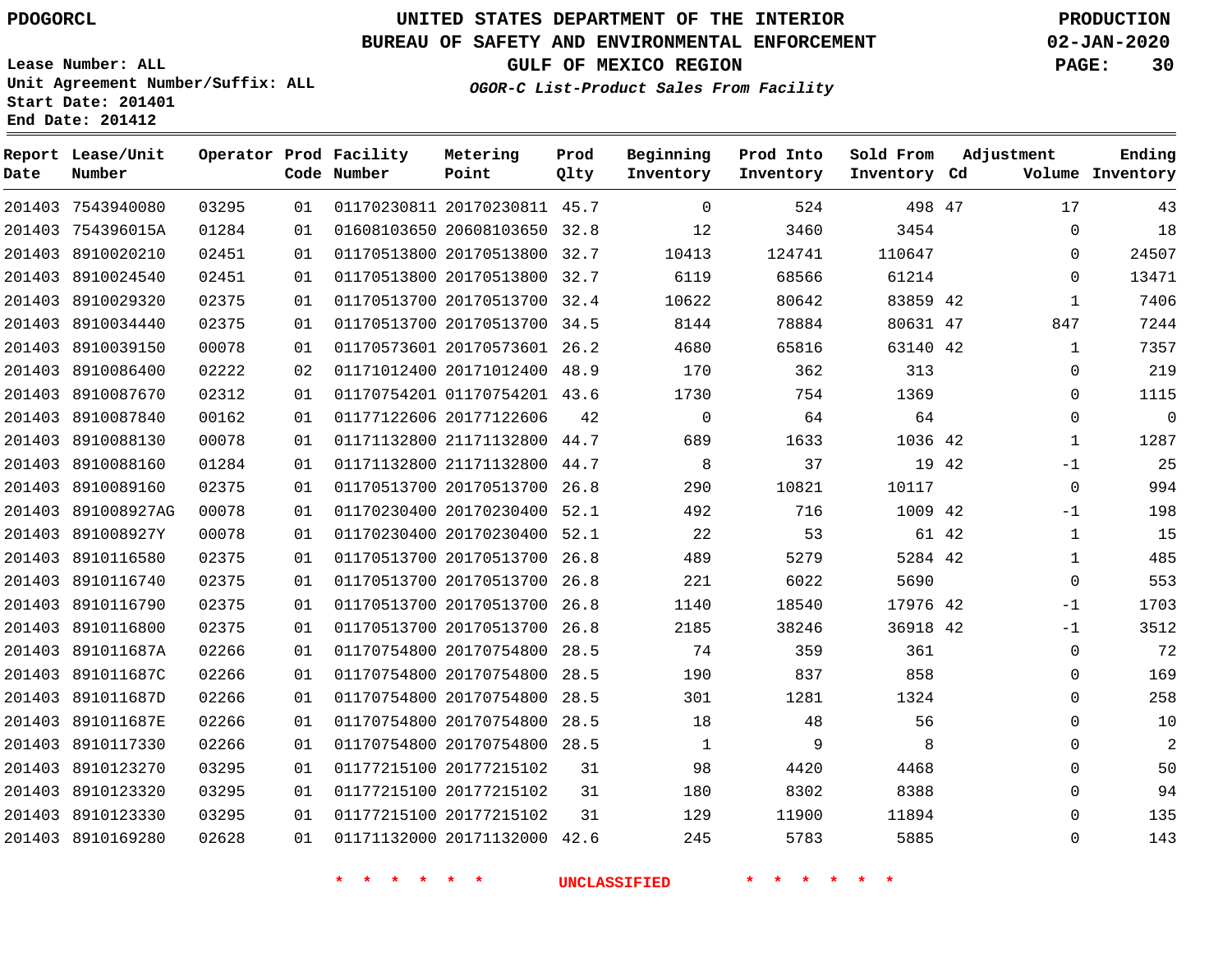# **UNITED STATES DEPARTMENT OF THE INTERIOR PDOGORCL PRODUCTION**

### **BUREAU OF SAFETY AND ENVIRONMENTAL ENFORCEMENT 02-JAN-2020**

**Lease Number: ALL Unit Agreement Number/Suffix: ALL Start Date: 201401**

**OGOR-C List-Product Sales From Facility**

**GULF OF MEXICO REGION PAGE: 31**

| OGOR-C List-Product Sales From Facility |  |  |
|-----------------------------------------|--|--|
|                                         |  |  |

| Date | Report Lease/Unit<br>Number |       |    | Operator Prod Facility<br>Code Number | Metering<br>Point            | Prod<br>Qlty | Beginning<br>Inventory | Prod Into<br>Inventory | Sold From<br>Inventory Cd | Adjustment   | Ending<br>Volume Inventory |
|------|-----------------------------|-------|----|---------------------------------------|------------------------------|--------------|------------------------|------------------------|---------------------------|--------------|----------------------------|
|      | 201403 8910169290           | 02628 | 01 |                                       | 01171132000 20171132000 42.6 |              | 83                     | 2107                   | 2138                      | $\mathbf 0$  | 52                         |
|      | 201403 8910169300           | 02375 | 02 |                                       | 01170230810 20170230810 49.8 |              | 307                    | 97                     | 182                       | $\Omega$     | 222                        |
|      | 201403 8910169370           | 02628 | 01 |                                       | 01171132000 20171132000 42.6 |              | 150                    | 2974                   | 3051                      | $\Omega$     | 73                         |
|      | 201403 8910202350           | 00276 | 01 |                                       | 01170513700 20170513700 37.4 |              | 2599                   | 21639                  | 22251                     | $\Omega$     | 1987                       |
|      | 201403 8910202560           | 02375 | 01 |                                       | 01170513700 20170513700 33.5 |              | 240                    | $\overline{0}$         | 240                       | $\Omega$     | $\mathbf 0$                |
|      | 201403 G00971               | 03295 | 01 |                                       | 01171132000 20171132000 42.5 |              | $\overline{2}$         | 33                     | 34                        | $\mathbf 0$  | $\mathbf{1}$               |
|      | 201403 G00974               | 03295 | 01 |                                       | 01171132000 20171132000 42.6 |              | 15                     | 521                    | 523                       | $\mathbf{0}$ | 13                         |
|      | 201403 G00985               | 02266 | 01 |                                       | 0117709260A 2017709260A 34.4 |              | 377                    | 9836                   | 9837                      | $\Omega$     | 376                        |
|      | 201403 G01027               | 00162 | 01 |                                       | 01177122606 20177122606      | 42           | $\Omega$               | 4418                   | 4418                      | $\Omega$     | $\mathbf 0$                |
|      | 201403 G01036               | 02312 | 01 |                                       | 01171092651 20171092650 53.9 |              | 3543                   | 3180                   | 3087                      | $\Omega$     | 3636                       |
|      | 201403 G01082               | 01284 | 01 |                                       | 01170753510 20170753510 54.5 |              | 12                     | 26                     | 2                         | $\Omega$     | 36                         |
|      | 201403 G01083               | 02375 | 01 |                                       | 01170513700 20170513700 26.8 |              | 2729                   | 41361                  | 40292                     | 0            | 3798                       |
|      |                             | 02777 | 01 |                                       | 01170753510 20170753510 45.5 |              | $\overline{0}$         | $\mathbf 0$<br>        | $\Omega$                  | $\Omega$     | $\overline{0}$             |
|      |                             |       |    |                                       |                              |              | 2729                   | 41361                  | 40292                     | 0            | 3798                       |
|      | 201403 G01084               | 02375 | 01 |                                       | 01170513700 20170513700 26.8 |              | 73                     | 2005                   | 1894                      | $\Omega$     | 184                        |
|      | 201403 G01090               | 02375 | 01 |                                       | 01170513700 20170513700 26.8 |              | 565                    | 5713                   | 5754 42                   | $\mathbf{1}$ | 525                        |
|      | 201403 G01091               | 02375 | 01 |                                       | 01170513700 20170513700 26.8 |              | 893                    | 13349                  | 13016                     | $\Omega$     | 1226                       |
|      | 201403 G01092               | 02375 | 01 |                                       | 01170513700 20170513700 26.8 |              | 593                    | 6459                   | 6458 42                   | $-1$         | 593                        |
|      | 201403 G01153               | 01834 | 01 |                                       | 01171132800 21171132800 44.7 |              | $\overline{1}$         | $\overline{0}$         | $\overline{0}$            | $\Omega$     | $\overline{1}$             |
|      | 201403 G01198               | 03295 | 01 |                                       | 01171092651 20171092650 50.3 |              | 132                    | 150                    | 111                       | 0            | 171                        |
|      | 201403 G01208               | 03295 | 01 |                                       | 01171092651 20171092650 50.3 |              | 552                    | 156                    | 530                       | $\Omega$     | 178                        |
|      | 201403 G01210               | 02266 | 02 |                                       | 01171132800 21171132800 44.7 |              | 211                    | 489                    | 241                       | $\Omega$     | 459                        |
|      | 201403 G01220               | 03295 | 01 |                                       | 01177092600 20177092600 47.7 |              | 266                    | 3127                   | 3330                      | $\Omega$     | 63                         |
|      | 201403 G01248               | 02628 | 01 |                                       | 01171012500 20171012500 35.3 |              | 2396                   | 32015                  | 30845 42                  | $-1$         | 3565                       |
|      | 201403 G01261               | 03033 | 01 |                                       | 01171012500 20171012500 35.3 |              | 1                      | $\mathbf 0$            | 1                         | $\Omega$     | $\overline{0}$             |
|      | 201403 G01351               | 00078 | 01 |                                       | 01170230400 20170230400 52.2 |              | $\Omega$               | 2528                   | 1827                      | $\Omega$     | 701                        |
|      | 201403 G01447               | 02375 | 01 |                                       | 01170513700 20170513700 27.1 |              | 34                     | 290                    | 298 42                    | 1            | 27                         |
|      | 201403 G01477               | 03026 | 02 |                                       | 01170230810 20170230810 49.8 |              | 2151                   | 836                    | 1346                      | $\Omega$     | 1641                       |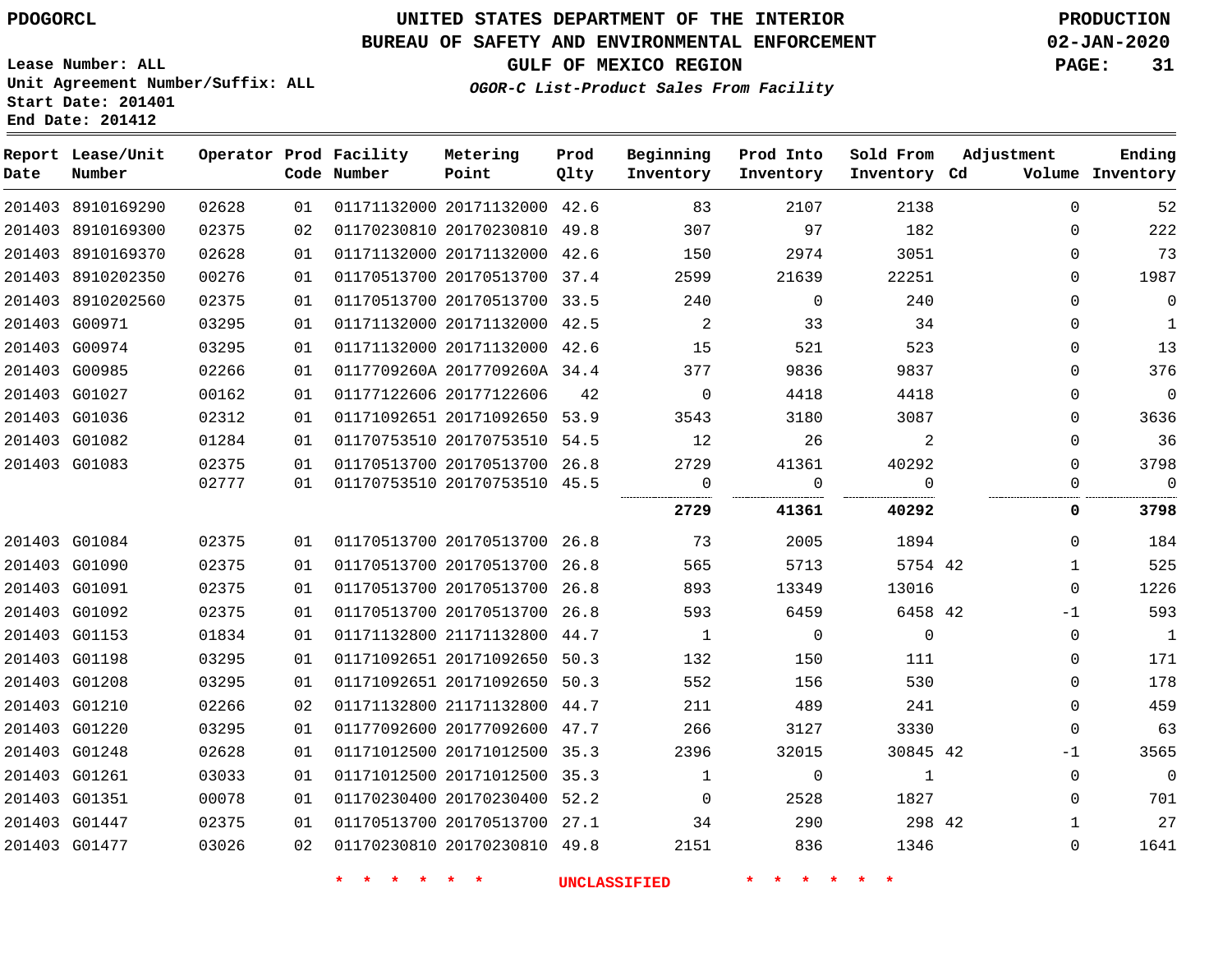G01497 G01498 G01580

**Date**

**Report Lease/Unit**

**Number**

### **UNITED STATES DEPARTMENT OF THE INTERIOR PDOGORCL PRODUCTION**

**Prod Qlty**

#### **BUREAU OF SAFETY AND ENVIRONMENTAL ENFORCEMENT 02-JAN-2020**

**Lease Number: ALL Unit Agreement Number/Suffix: ALL Start Date: 201401 End Date: 201412**

**Operator Prod Facility**

**Code Number**

**OGOR-C List-Product Sales From Facility**

**Prod Into Inventory**

**Beginning Inventory**

**GULF OF MEXICO REGION PAGE: 32**

**Inventory Cd Volume**

**Adjustment**

  $\Omega$  $\Omega$   $-2$ -1  $\Omega$   $\Omega$   $\Omega$  $\overline{0}$   $\Omega$  $\overline{0}$  $\Omega$  $\Omega$  $\Omega$  $\Omega$   $\Omega$  $\Omega$   $\Omega$   $\Omega$ 

**Ending**

 

**Sold From Inventory**

| 201403 G01610 | 03295 | 01 | 01177215100 20177215102      | 31   | 34                  | 1957        | 1969  |
|---------------|-------|----|------------------------------|------|---------------------|-------------|-------|
| 201403 G01619 | 02375 | 01 | 01170513700 20170513700 35.5 |      | 2533                | 21173       | 21760 |
| 201403 G01620 | 02375 | 01 | 01170513700 20170513700 35.5 |      | 566                 | 4030        | 4225  |
| 201403 G01754 | 00003 | 01 | 01423210051 20423210050      | 72.7 | 9                   | 56          | 58    |
| 201403 G01757 | 00003 | 01 | 01423210051 20423210050 72.7 |      | 105                 | 521         | 561   |
| 201403 G01848 | 01978 | 02 | 01170230500 20170230500      | 44.2 | 87                  | 0           | 87    |
| 201403 G01860 | 03295 | 01 | 01170231110 20170231110      | 40   | 7485                | 4785        | 9024  |
| 201403 G01865 | 00078 | 01 | 01171012500 20171012500      | 35.3 | 826                 | 8156        | 8074  |
| 201403 G01880 | 03295 | 01 | 01171132000 20171132000      | 42.5 | 8                   | 136         | 141   |
| 201403 G01898 | 02312 | 01 | 01171012500 20171012500 35.3 |      | 847                 | 11099       | 10710 |
| 201403 G01901 | 03295 | 01 | 01177215100 20177215102      | 31   | 4                   | 10          | 14    |
| 201403 G01953 | 03295 | 01 | 01170230811 20170230811      | 45.7 | 10                  | 121         | 121   |
| 201403 G01966 | 03295 | 01 | 01177215100 20177215102      | 31   | 54                  | 7326        | 7297  |
| 201403 G01967 | 03295 | 01 | 01177215100 20177215102      | 31   | 13                  | 11006       | 10894 |
| 201403 G01972 | 03033 | 01 | 01170230810 20170230810      | 49.8 | 408                 | 429         | 377   |
| 201403 G01998 | 03295 | 01 | 01170230810 20170230810 49.8 |      | 64                  | $\mathbf 0$ | 29    |
| 201403 G02037 | 02222 | 01 | 01170530900 20170530900 57.2 |      | 513                 | $\mathbf 0$ | 27    |
| 201403 G02111 | 02628 | 01 | 01171132000 20171132000      | 42.6 | 5310                | 96959       | 99882 |
| 201403 G02127 | 02312 | 02 | 01170230810 20170230810      | 49.8 | 344                 | 255         | 269   |
| 201403 G02161 | 03295 | 01 | 01171012500 20171012500      | 35.3 | 1212                | 14290       | 13911 |
| 201403 G02163 | 03295 | 01 | 01171012500 20171012500      | 35.2 | 200                 | 2114        | 2079  |
| 201403 G02317 | 03295 | 01 | 01171132000 20171132000 42.5 |      | 14                  | 204         | 213   |
| 201403 G02353 | 01284 | 01 | 01170230450 20170230450      | 46.4 | 379                 | 3329        | 3337  |
| 201403 G02354 | 01284 | 01 | 01170230450 20170230450 46.4 |      | 295                 | 1770        | 1867  |
| 201403 G02404 | 03033 | 01 | 01170230810 20170230810 49.8 |      | 131                 | 0           | 59    |
|               |       |    |                              |      | <b>UNCLASSIFIED</b> |             |       |

 20170513800 32.7 20170513800 32.7 20170513800 32.7

**Metering Point**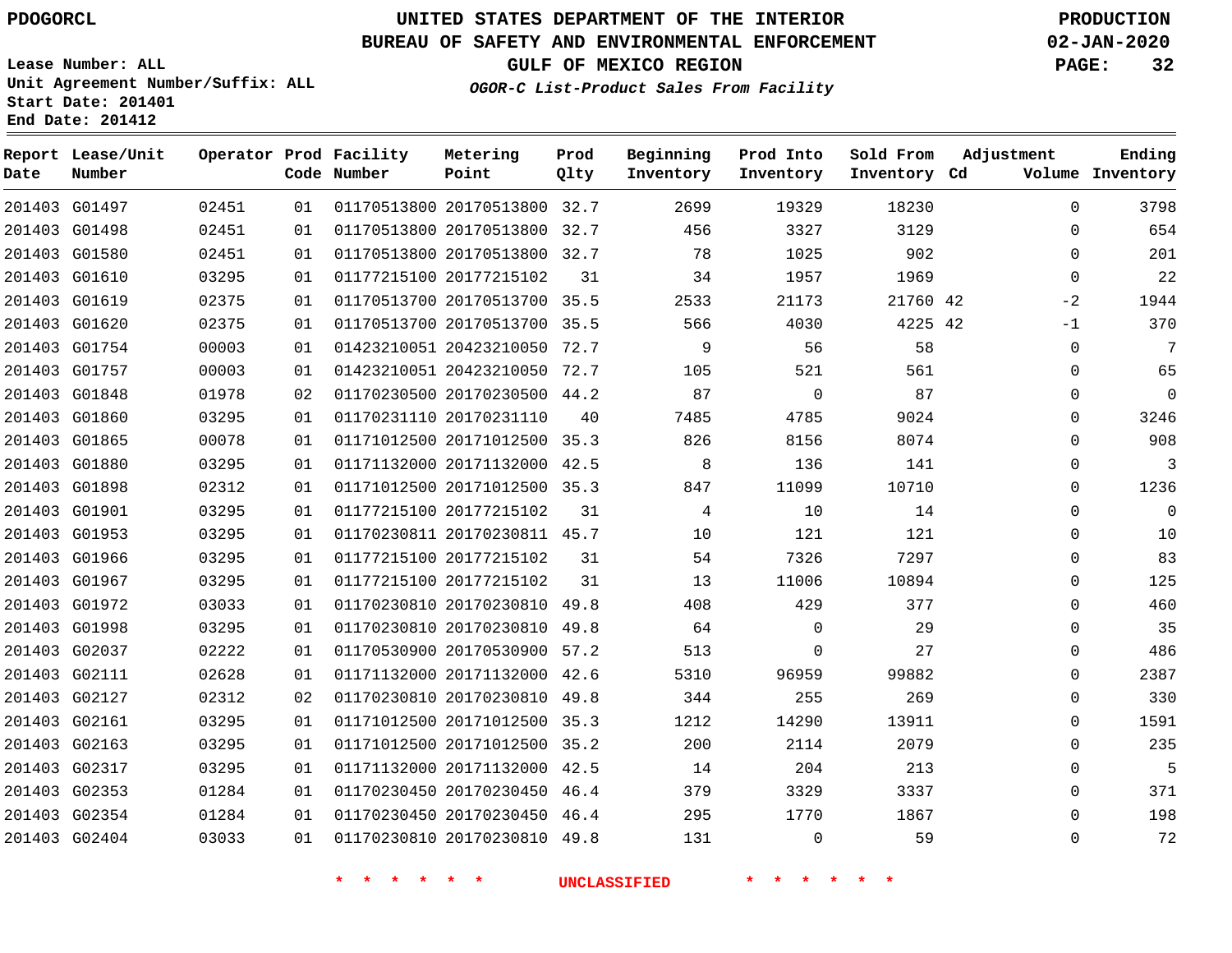**Date**

**End Date: 201412**

**Report Lease/Unit**

**Number**

 G03793 G03940

### **UNITED STATES DEPARTMENT OF THE INTERIOR PDOGORCL PRODUCTION**

#### **BUREAU OF SAFETY AND ENVIRONMENTAL ENFORCEMENT 02-JAN-2020**

**Lease Number: ALL Unit Agreement Number/Suffix: ALL Start Date: 201401**

**Operator Prod Facility**

**Code Number**

   

**Prod Qlty**

**GULF OF MEXICO REGION PAGE: 33**

**Inventory Cd Volume**

**Adjustment**

 $\cap$ 

  **Ending**

**OGOR-C List-Product Sales From Facility**

**Beginning Inventory**

**Sold From Inventory**

**Prod Into Inventory**

| 201403 G02429 | 02375 | 02  | 01170230811 20170230810 49.8 |      | 204      | 113      | 143      |       | $\Omega$ | 174            |
|---------------|-------|-----|------------------------------|------|----------|----------|----------|-------|----------|----------------|
| 201403 G02433 | 02375 | 02  | 01170230810 20170230810      | 49.8 | 3        | $\Omega$ | 1        |       | 0        | $\overline{a}$ |
| 201403 G02601 | 01834 | 01  | 01171092651 20171092650 50.3 |      | 174      | 140      |          | 67 42 | $-1$     | 246            |
|               | 02628 | 02  | 01171092651 20171092650 50.3 |      | 0        | 328      | $\Omega$ |       | $\Omega$ | 328            |
|               |       |     |                              |      | 174      | 468      | 67       |       | -1       | 574            |
| 201403 G02613 | 02628 | 01  | 01171132000 20171132000 42.6 |      | $\Omega$ | $\Omega$ | $\Omega$ |       | 0        | 0              |
| 201403 G02628 | 03295 | 01  | 01171012500 20171012500 35.2 |      | 69       | 466      | 483      |       | $\Omega$ | 52             |
| 201403 G02665 | 02451 | 01  | 01423210051 20423210050 72.6 |      | 96       | 502      | 535      |       | $\Omega$ | 63             |
| 201403 G02735 | 03295 | 01  | 01170230810 20170230810 49.7 |      | $\Omega$ | 419      | 830 47   |       | 1423     | 1012           |
| 201403 G02825 | 03295 | 01. | 01170230810 20170230810 49.7 |      | 570      | 206      | 360      |       | $\Omega$ | 416            |
| 201403 G02826 | 03295 | 01  | 01170231110 20170231110      | 40   | 1023     | 817      | 1288     |       | $\Omega$ | 552            |
|               |       | 01  | 01170230810 20170230810 49.7 |      | 473      | 213      | 299      |       | $\Omega$ | 387            |
|               |       |     |                              |      | 1496     | 1030     | 1587     |       | 0        | 939            |
| 201403 G02870 | 03295 | 01  | 01170230810 20170230810 49.7 |      | $\Omega$ | $\Omega$ |          | 49 47 | 109      | 60             |
| 201403 G02885 | 02312 | 02  | 01171132000 20171132000 42.6 |      | 8        | 205      | 207 42   |       | $-1$     | 5              |
| 201403 G02895 | 02579 | 02  | 01171092651 20171092650 50.3 |      | 115      | 57       | 44       |       | $\Omega$ | 128            |
|               | 02628 | 02  | 01171092651 20171092650 50.3 |      | 64       | 430      | 26       |       | $\Omega$ | 468            |
|               |       |     |                              |      | 179      | 487      | 70       |       | 0        | 596            |
| 201403 G02917 | 01834 | 01  | 01171092930 20171092930 37.4 |      | 83       | 1066     | 1051 42  |       | $-1$     | 97             |
| 201403 G03061 | 03026 | 01  | 01423210051 20423210050 72.7 |      | 415      | 1733     | 1931 42  |       | $-1$     | 216            |
| 201403 G03145 | 02266 | 02  | 01171132800 21171132800 44.7 |      | 47       | 61       | 47       |       | $\Omega$ | 61             |
| 201403 G03152 | 03295 | 01  | 01177092600 20177092600 47.7 |      | 166      | 8117     | 8120     |       | 0        | 163            |
| 201403 G03331 | 02628 | 01  | 01171132800 21171132800 44.7 |      | 8        | $\Omega$ | 3        |       | $\Omega$ | 5              |
| 201403 G03414 | 03295 | 01. | 01170753510 20170753510 54.5 |      | 1104     | 226      | 64       |       | $\Omega$ | 1266           |
| 201403 G03593 | 03295 | 01  | 01171012500 20171012500 35.3 |      | $\Omega$ | 146      | 138 47   |       |          | 16             |

 20171012500 35.3 20423210050 72.7

**Metering Point**

 

  47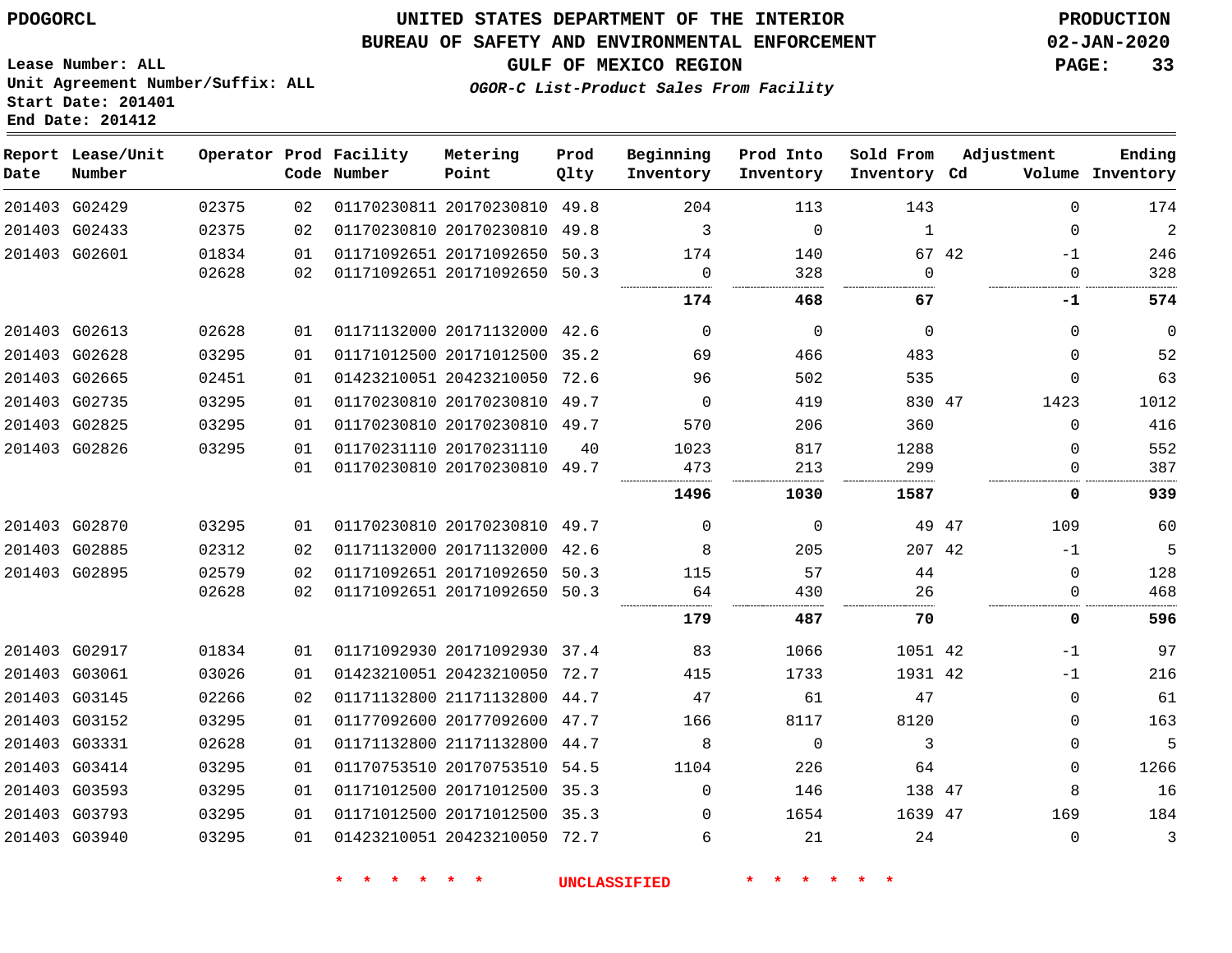### **UNITED STATES DEPARTMENT OF THE INTERIOR PDOGORCL PRODUCTION**

### **BUREAU OF SAFETY AND ENVIRONMENTAL ENFORCEMENT 02-JAN-2020**

**Lease Number: ALL Unit Agreement Number/Suffix: ALL Start Date: 201401**

**GULF OF MEXICO REGION PAGE: 34**

**OGOR-C List-Product Sales From Facility**

| Date | Report Lease/Unit<br>Number |       |    | Operator Prod Facility<br>Code Number | Metering<br>Point            | Prod<br>Qlty | Beginning<br>Inventory | Prod Into<br>Inventory | Sold From<br>Inventory Cd | Adjustment  | Ending<br>Volume Inventory  |
|------|-----------------------------|-------|----|---------------------------------------|------------------------------|--------------|------------------------|------------------------|---------------------------|-------------|-----------------------------|
|      | 201403 G03958               | 03295 | 01 |                                       | 01170230510 20170230510 48.2 |              | $\mathbf 0$            | $\mathbf{1}$           | $\Omega$                  |             | $\mathbf 0$<br>$\mathbf{1}$ |
|      | 201403 G04003               | 03295 | 01 |                                       | 01171012500 20171012500 35.2 |              | 1424                   | 14706                  | 14493                     |             | 1637<br>$\mathbf 0$         |
|      | 201403 G04065               | 02628 | 01 |                                       | 01423210051 20423210050 72.7 |              | 28                     | 62                     | 82                        |             | 8<br>$\mathbf 0$            |
|      | 201403 G04081               | 03295 | 01 |                                       | 01170230450 20170230810 49.8 |              | $\Omega$               | 2303                   | 3400 47                   | 5242        | 4145                        |
|      | 201403 G04085               | 02899 | 01 |                                       | 01170230811 20170230811 45.8 |              | $\Omega$               | 3333                   | 3357 47                   | 290         | 266                         |
|      | 201403 G04087               | 02899 | 01 |                                       | 01177008150 01177008150 34.3 |              | 3039                   | 5352                   | 6804 42                   | $-18$       | 1569                        |
|      | 201403 G04232               | 00730 | 01 |                                       | 01171012500 20171012500 35.3 |              | 1881                   | 24276                  | 23453 42                  | $-1$        | 2703                        |
|      |                             | 03295 | 01 |                                       | 01171012500 20171012500 35.2 |              | 105                    | 1152                   | 1129                      |             | 128<br>0                    |
|      |                             |       |    |                                       |                              |              | 1986                   | 25428                  | 24582                     | -1          | 2831                        |
|      | 201403 G04421               | 03295 | 01 |                                       | 01171131600 20171131600 44.5 |              | 830                    | 9664                   | 9534                      |             | 960<br>$\mathbf 0$          |
|      | 201403 G04537               | 03033 | 01 |                                       | 01420470030 20420470030      | $\Omega$     | 3168                   | $\mathbf 0$            | $\Omega$                  |             | 3168<br>$\mathbf 0$         |
|      | 201403 G04800               | 03026 | 02 |                                       | 01171132800 21171132800 44.7 |              | 147                    | 0                      | 64                        |             | 83<br>$\mathbf 0$           |
|      | 201403 G04818               | 03295 | 01 |                                       | 01170230500 20170230500 44.1 |              | $\Omega$               | 82                     |                           | 83 47<br>25 | 24                          |
|      | 201403 G05283               | 01376 | 01 |                                       | 01170231300 01170231300      | $\Omega$     | $\Omega$               | $\Omega$               | $\Omega$                  |             | $\mathbf 0$<br>$\mathbf 0$  |
|      | 201403 G05286               | 03033 | 01 |                                       | 01170230810 20170230810 49.8 |              | 92                     | 0                      | 41                        |             | 51<br>0                     |
|      | 201403 G05299               | 03295 | 01 |                                       | 01170230500 20170230500 44.1 |              | 26                     | 128                    | 117                       |             | 37<br>$\mathbf 0$           |
|      | 201403 G05431               | 02970 | 02 |                                       | 01177062608 2017706260A 35.6 |              | 41                     | 20213                  | 20217                     |             | 37<br>$\mathbf 0$           |
|      | 201403 G05504               | 00730 | 01 |                                       | 01171132800 21171132800 44.7 |              | 141                    | 258                    | 174                       |             | 225<br>$\mathbf 0$          |
|      |                             | 02970 | 02 |                                       | 01171132800 21171132800 44.7 |              | 8282                   | 15767                  | 10484                     |             | 13565<br>0                  |
|      |                             | 03295 | 01 |                                       | 01171132800 21171132800 44.7 |              | 1084                   | 1139                   | 969                       |             | 1254<br>0                   |
|      |                             |       |    |                                       |                              |              | 9507                   | 17164                  | 11627                     |             | 0<br>15044                  |
|      | 201403 G05505               | 00078 | 01 |                                       | 01171132800 21171132800 44.7 |              | 245                    | 723                    | 399                       |             | 569<br>$\mathbf 0$          |
|      | 201403 G05602               | 01834 | 01 |                                       | 01171012500 20171012500 35.3 |              | 435                    | 5107                   | 4973                      |             | 569<br>$\Omega$             |
|      | 201403 G05610               | 02312 | 02 |                                       | 01171012500 20171012500 35.3 |              | 19                     | 165                    | 165 42                    | $-1$        | 18                          |
|      | 201403 G05612               | 03295 | 01 |                                       | 01171012500 20171012500      | 35.3         | 1054                   | 11041                  | 10866                     |             | 1229<br>$\mathbf 0$         |
|      | 201403 G06069               | 03295 | 01 |                                       | 01423210051 20423210050 72.6 |              | 5                      | 10                     | 14                        |             | $\mathbf{1}$<br>$\mathbf 0$ |
|      | 201403 G06156               | 03295 | 01 |                                       | 01170230810 20170230810 49.7 |              | 4506                   | 1                      | 2031                      |             | 2476<br>0                   |
|      | 201403 G06668               | 02375 | 01 |                                       | 01171132000 20171132000 42.6 |              | 405                    | 13975                  | 14036                     |             | 344<br>0                    |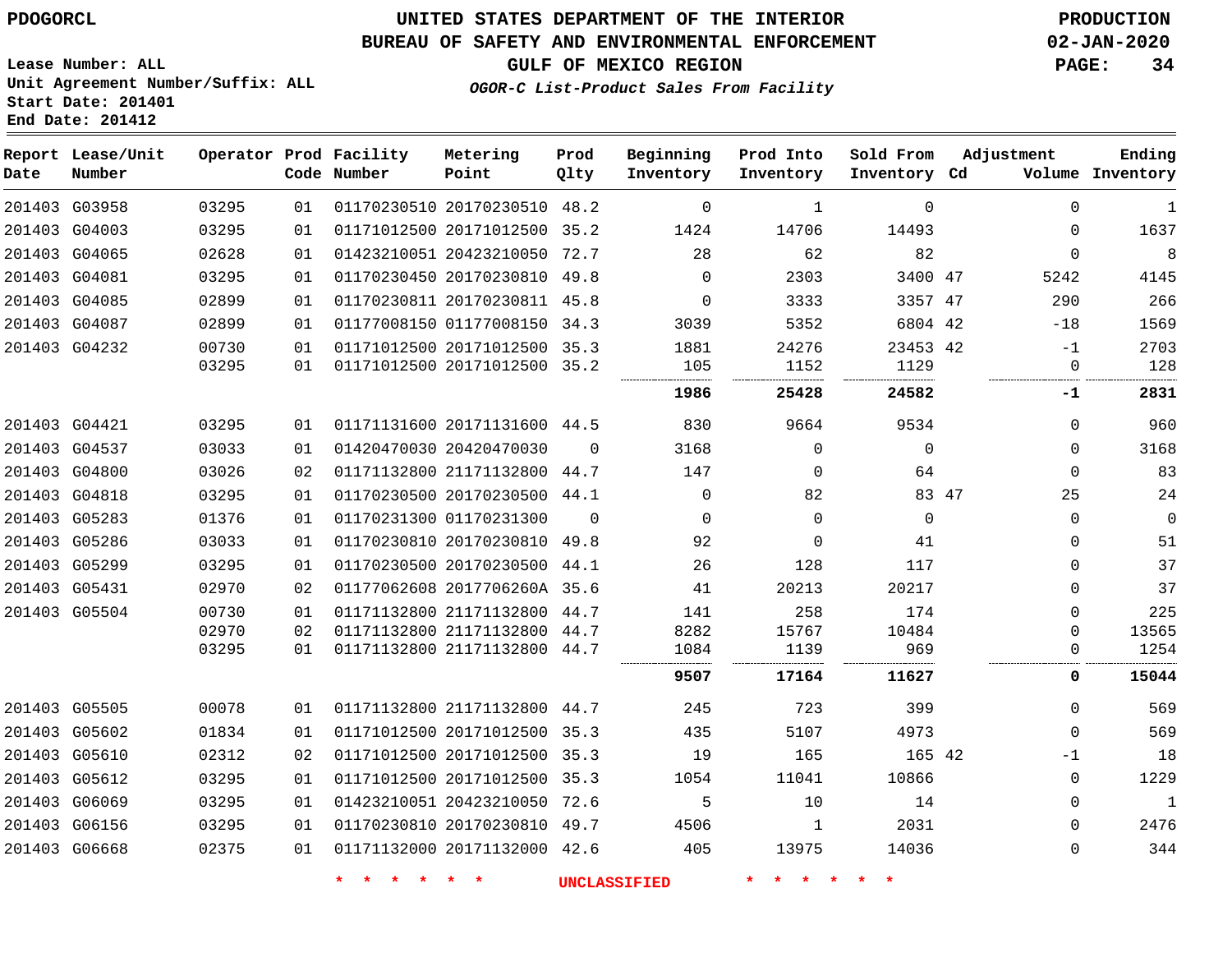G07703

**Date**

**Report Lease/Unit**

**Number**

 G14493 G14535 G15078 G15189

## **UNITED STATES DEPARTMENT OF THE INTERIOR PDOGORCL PRODUCTION**

**Prod Qlty**

#### **BUREAU OF SAFETY AND ENVIRONMENTAL ENFORCEMENT 02-JAN-2020**

**Lease Number: ALL Unit Agreement Number/Suffix: ALL Start Date: 201401 End Date: 201412**

**Operator Prod Facility**

**Code Number**

**GULF OF MEXICO REGION PAGE: 35**

**Inventory Cd Volume**

**Adjustment**

-1 -1  $\Omega$ 

**Ending**

**OGOR-C List-Product Sales From Facility**

  $\sim$ 

**Sold From Inventory**

**Prod Into Inventory**

**Beginning Inventory**

| 201403 G07736 | 02628 | 01 |                         | 01171132800 21171132800 44.7 |          |          | $\Omega$     | $\Omega$    |       | $\Omega$     |
|---------------|-------|----|-------------------------|------------------------------|----------|----------|--------------|-------------|-------|--------------|
| 201403 G07760 | 01284 | 01 |                         | 01177122950 20177122950 30.7 |          | 65       | 8706         | 8713        |       | $\Omega$     |
| 201403 G07917 | 01834 | 01 | 01170573602 20170573602 |                              | $\Omega$ | 37163    | 28296        | $\Omega$    |       | $\Omega$     |
| 201403 G08120 | 02312 | 02 |                         | 01423210051 20423210050 72.7 |          | 2        | 14           |             | 15 42 | $\mathbf{1}$ |
| 201403 G09010 | 02266 | 01 | 01420390120 01420390120 |                              | 55       | 44       | $\Omega$     | $\Omega$    |       | $\Omega$     |
| 201403 G09032 | 00730 | 01 |                         | 01170230450 20170230450 46.4 |          | 16       | 100          | 105         |       | $\Omega$     |
| 201403 G09631 | 01284 | 01 |                         | 01177122950 20177122950 30.7 |          | 10       | 1435         | 1437        |       | $\Omega$     |
| 201403 G10487 | 00981 | 01 |                         | 01170753850 20170753850 27.7 |          | 1974     | $\Omega$     | 179 42      |       | $-10$        |
| 201403 G10794 | 03295 | 01 |                         | 01177122950 20177122950 30.6 |          | $\Omega$ | 9543         | 9557 47     |       | 71           |
| 201403 G10910 | 00162 | 01 |                         | 01177245110 2017724511G 44.5 |          | $\Omega$ | 11278        | 11278       |       | $\mathbf 0$  |
| 201403 G11243 | 03033 | 01 | 01420470030 20420470030 |                              | $\Omega$ | 27       | $\Omega$     | $\mathbf 0$ |       | $\Omega$     |
| 201403 G11870 | 02375 | 01 |                         | 01171132000 20171132000 42.6 |          | 325      | 5525         | 5715 42     |       | 1            |
| 201403 G11984 | 02801 | 02 |                         | 01171092651 20171092650 50.3 |          | 21       | 7            | 20          |       | $\Omega$     |
| 201403 G12020 | 03295 | 01 |                         | 01171012500 20171012500 35.3 |          | $\Omega$ | 1718         | 1682 47     |       | 155          |
| 201403 G12355 | 03033 | 01 |                         | 01171012300 20171012300 36.9 |          | 17860    | 42696        | 40547       |       | $\Omega$     |
| 201403 G12358 | 03033 | 01 |                         | 01171012300 20171012300 36.9 |          | 272      | 634          | 609         |       | $\Omega$     |
| 201403 G12564 | 02603 | 01 |                         | 01170230510 20170230510      | 48.3     | $\Omega$ | $\mathbf{1}$ | $\mathbf 0$ |       | $\Omega$     |
| 201403 G12802 | 02628 | 01 |                         | 01170230811 20170230811 45.8 |          | 167      | 1782         | 1805        |       | $\Omega$     |
| 201403 G13560 | 03033 | 01 |                         | 01170230810 20170230810 49.8 |          | 84       | $\Omega$     | 38          |       | $\Omega$     |
| 201403 G13576 | 03147 | 02 |                         | 01170230810 20170230810      | 49.8     | 136      | 60           | 88          |       | $\Omega$     |
| 201403 G13897 | 03033 | 01 |                         | 01171132000 20171132000 42.6 |          | 21       | $\Omega$     | 21          |       | $\Omega$     |
| 201403 G13938 | 01284 | 01 |                         | 01171012500 20171012500 35.3 |          | 1327     | 16832        | 16286       |       | $\Omega$     |
| 201403 G14342 | 02628 | 01 |                         | 01170230811 20170230811 45.8 |          | 833      | 5339         | 5746        |       | 0            |

21171132800 44.7

**Metering Point**

 20171092930 37.4 20171012500 35.3 20170230810 49.8 21171132800 44.7

**\* \* \* \* \* \* UNCLASSIFIED \* \* \* \* \* \***

42 42 47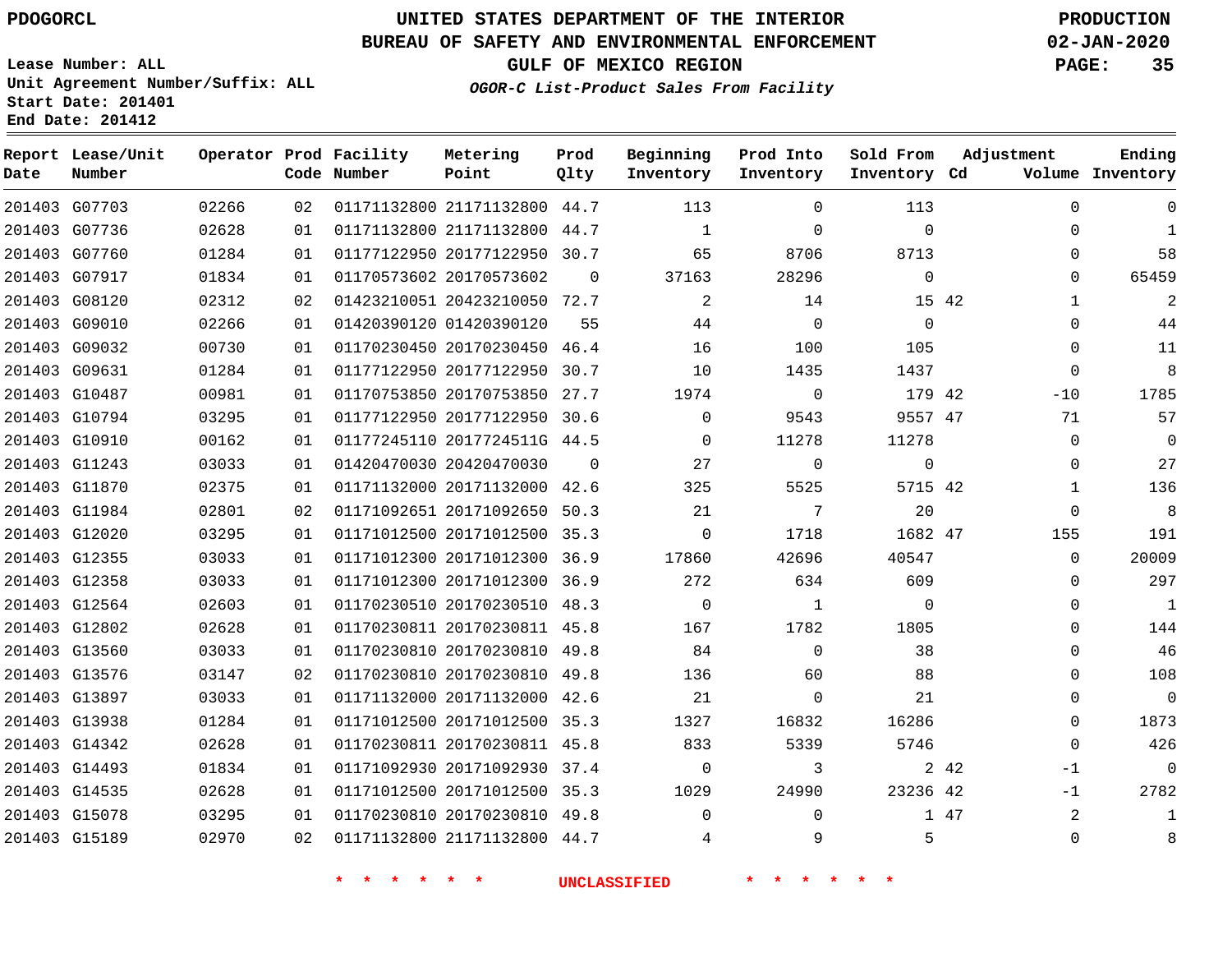**Report Lease/Unit**

**Number**

G15239

**Date**

# **UNITED STATES DEPARTMENT OF THE INTERIOR PDOGORCL PRODUCTION**

**Prod Qlty**

#### **BUREAU OF SAFETY AND ENVIRONMENTAL ENFORCEMENT 02-JAN-2020**

**Lease Number: ALL Unit Agreement Number/Suffix: ALL Start Date: 201401**

**Operator Prod Facility**

**Code Number**

20171012500 35.3

**Metering Point**

**OGOR-C List-Product Sales From Facility**

**Sold From Inventory**

**Prod Into Inventory**

**Beginning Inventory**

**GULF OF MEXICO REGION PAGE: 36**

**Inventory Cd Volume**

**Adjustment**

  $\Omega$  $\Omega$   $\Omega$  $\Omega$  $\Omega$  $\Omega$   $-20$  $\Omega$  $\overline{0}$   $\Omega$  $\overline{0}$  $\Omega$  $\Omega$ -506  $\Omega$  $\Omega$ -5  $-45$   $\Omega$ 

**Ending**

|                 | 754         | 774         | 865         |          | 01171092651 20171092650 50.3 | 01 | 03295 | 201403 G15242 |  |
|-----------------|-------------|-------------|-------------|----------|------------------------------|----|-------|---------------|--|
|                 | 923         | 885         | 60          |          | 01171132000 20171132000 42.5 | 01 | 03295 | 201403 G15263 |  |
|                 | 3343 47     | 3596        | $\Omega$    |          | 01171012400 20171012400 48.8 | 01 | 03295 | 201403 G15277 |  |
|                 | 3924        | 3590        | 4438        |          | 01171092651 20171092650 50.3 | 01 | 03295 | 201403 G15312 |  |
|                 | 2564        | 2524        | 321         |          | 01170230450 20170230450 46.3 | 01 | 03295 | 201403 G15740 |  |
|                 | 909         | 1072        | 486         |          | 01171012400 20171012400 48.9 | 01 | 03295 | 201403 G16325 |  |
|                 | 0           | 0           | 0           | $\Omega$ | 01171132000 20171132000      | 01 | 03033 | 201403 G16353 |  |
|                 | 0           | $\Omega$    | 1           |          | 01170753510 20170753510 54.5 | 02 | 03026 | 201403 G16469 |  |
|                 | 23892       | 23892       | 0           |          | 01177245110 2017724511G 44.5 | 01 | 00162 | 201403 G16515 |  |
| 0 <sub>09</sub> |             | $\Omega$    | 209         |          | 01170753850 20170753850 27.7 | 01 | 00981 | 201403 G16890 |  |
|                 | 61          | 2           | 2376        |          | 01170230510 20170230510 48.3 | 02 | 02375 | 201403 G17754 |  |
|                 | 79          | 59          | 116         |          | 01170230810 20170230810 49.8 | 01 | 03295 | 201403 G17789 |  |
|                 | 33          | 1           | 627         |          | 01170530900 20170530900 57.2 | 01 | 03295 | 201403 G17858 |  |
|                 | 20854       | 20856       | 36          |          | 01177062608 2017706260A 35.6 | 02 | 02970 | 201403 G17912 |  |
|                 | 101         | $\Omega$    | 231         |          | 01171132800 21171132800 44.7 | 01 | 01834 | 201403 G17913 |  |
|                 | 24465       | 24465       | $\mathbf 0$ |          | 01171012500 20177062959 26.6 | 01 | 03026 | 201403 G17921 |  |
|                 | 10074       | 10249       | 966         |          | 01171012500 20171012500 35.3 | 01 | 03059 | 201403 G18043 |  |
| 0.09            |             | $\Omega$    | 5286        |          | 01170753850 20170753850 27.7 | 01 | 00981 | 201403 G18577 |  |
|                 | $\mathbf 0$ | $\Omega$    | 7           |          | 01422450350 20422450350 47.7 | 01 | 02871 | 201403 G18936 |  |
|                 | 198         | 225         | 3           | 51       | 01423210051 20423210050      | 01 | 02806 | 201403 G19030 |  |
| 0 <sub>09</sub> |             | 6           | 0           |          | 01170230811 20170230811 45.8 | 01 | 03165 | 201403 G19127 |  |
|                 | 0           | 0           | $\mathbf 0$ |          | 01170753510 20170753510 45.5 | 01 | 02777 | 201403 G19839 |  |
| 0 <sub>29</sub> |             | $\Omega$    | 625         |          | 01423550141 20423550140 27.8 | 01 | 02477 | 201403 G20605 |  |
|                 | $\mathbf 0$ | $\mathbf 0$ | 198         | $\Omega$ | 01422450350 20422450350      | 02 | 02266 | 201403 G20656 |  |
|                 | 512         | 548         | 25          |          | 01170230450 20170230450 46.4 | 01 | 03295 | 201403 G20660 |  |
|                 | 154         | 155         | 11          |          | 01170230811 20170230811 45.8 | 01 | 03295 | 201403 G21096 |  |
|                 | 1357        | 1475        | 0           |          | 01170230811 20170230811 43.7 | 01 | 03217 | 201403 G21532 |  |
|                 |             |             |             |          |                              |    |       |               |  |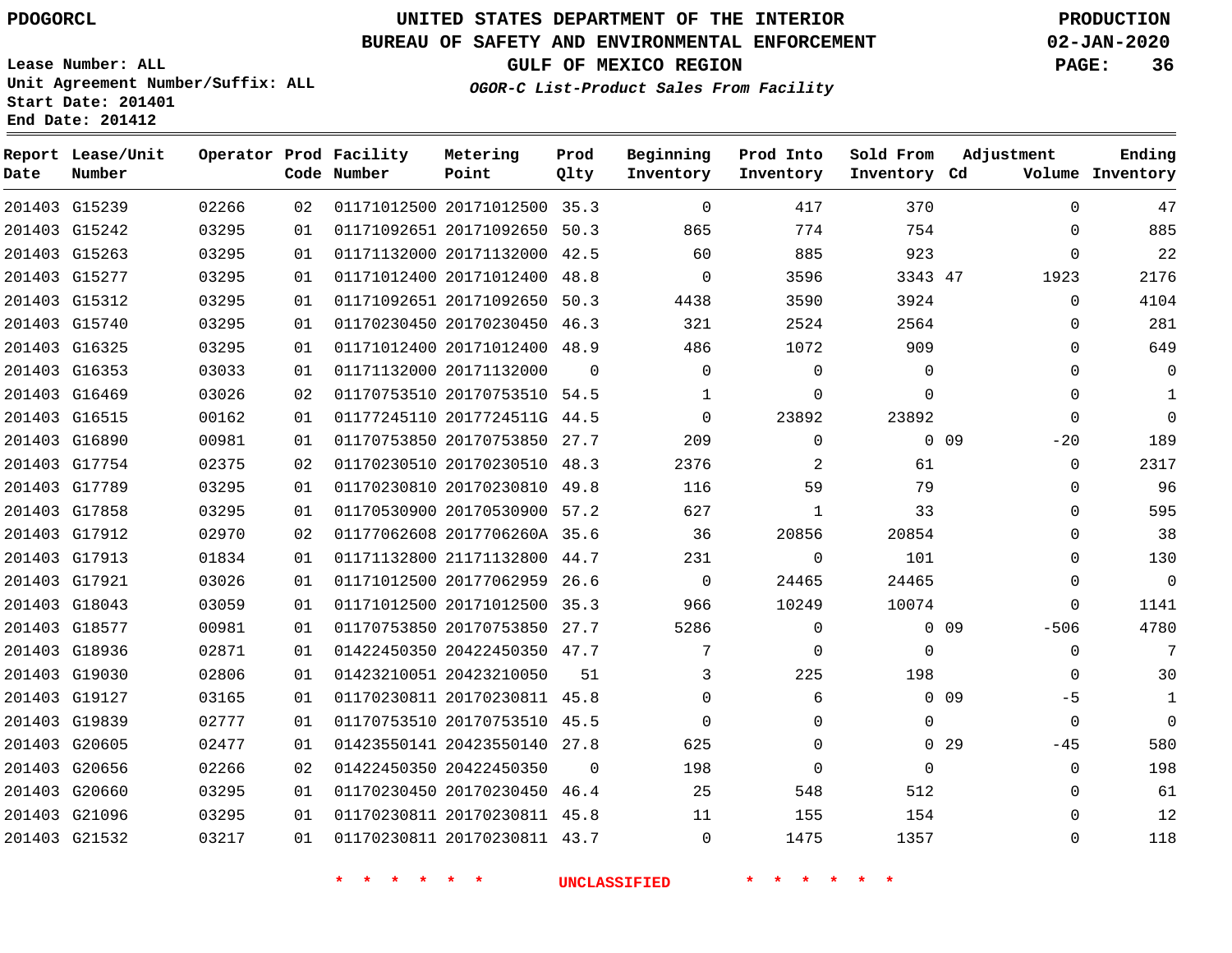#### **BUREAU OF SAFETY AND ENVIRONMENTAL ENFORCEMENT 02-JAN-2020**

**Lease Number: ALL Unit Agreement Number/Suffix: ALL Start Date: 201401**

**OGOR-C List-Product Sales From Facility**

**GULF OF MEXICO REGION PAGE: 37**

**End Date: 201412**

| Date | Report Lease/Unit<br>Number |       |    | Operator Prod Facility<br>Code Number | Metering<br>Point            | Prod<br>Qlty | Beginning<br>Inventory | Prod Into<br>Inventory | Sold From<br>Inventory Cd | Adjustment              | Ending<br>Volume Inventory |
|------|-----------------------------|-------|----|---------------------------------------|------------------------------|--------------|------------------------|------------------------|---------------------------|-------------------------|----------------------------|
|      | 201403 G21534               | 03217 | 01 |                                       | 01170230811 20170230811 43.7 |              | $\Omega$               | 327                    | 301                       | $\Omega$                | 26                         |
|      | 201403 G21580               | 03295 | 01 |                                       | 01170230811 20170230811 45.8 |              | $\Omega$               | $\Omega$               |                           | 5 47<br>5               | $\Omega$                   |
|      | 201403 G21592               | 02628 | 02 |                                       | 01171132000 20171132000      | 42.6         | 124                    | 1736                   | 1817                      | $\mathbf{0}$            | 43                         |
|      | 201403 G21652               | 01834 | 01 |                                       | 01171132800 21171132800 44.7 |              | 8                      | $\mathbf{1}$           | 8                         | $\Omega$                | $\mathbf{1}$               |
|      | 201403 G21655               | 01834 | 01 |                                       | 01171132800 21171132800      | 44.7         | 5423                   | 14465                  | 8665 42                   | -1                      | 11222                      |
|      | 201403 G21825               | 00981 | 01 |                                       | 01170753850 20170753850      | 27.7         | 822                    | $\mathbf 0$            |                           | $0$ 09<br>$-79$         | 743                        |
|      | 201403 G21826               | 00981 | 01 |                                       | 01170753850 20170753850      | 27.7         | 8                      | $\mathbf 0$            |                           | 0 <sub>09</sub><br>$-1$ | 7                          |
|      | 201403 G22219               | 03033 | 01 |                                       | 01423210051 20423210050      | 72.7         | 63                     | 399                    | 412                       | $\mathbf 0$             | 50                         |
|      | 201403 G22236               | 03295 | 01 |                                       | 01170230450 20170230450 46.4 |              | $\Omega$               | 6                      | 5                         | $\Omega$                | 1                          |
|      | 201403 G22268               | 02777 | 01 |                                       | 01170230810 2042709015I 43.8 |              | $\Omega$               | 9                      | 9                         | 0                       | $\mathbf 0$                |
|      | 201403 G22501               | 00078 | 01 |                                       | 01170230400 20170230400 52.1 |              | 28                     | 137                    | 126 42                    | $-1$                    | 38                         |
|      | 201403 G22505               | 02375 | 02 |                                       | 01170230811 20170230811 45.8 |              | 306                    | 3605                   | 3623                      | $\mathbf{0}$            | 288                        |
|      | 201403 G22510               | 00162 | 01 |                                       | 01170230810 20170230810 49.8 |              | 5341                   | 2737                   | 3640 42                   | -1                      | 4437                       |
|      | 201403 G22513               | 02579 | 02 |                                       | 01170230500 20170230500 44.2 |              | $\mathbf{1}$           | 415                    | 296                       | $\mathbf{0}$            | 120                        |
|      | 201403 G22549               | 02222 | 01 |                                       | 01170530900 20170530900      | 56           | 4                      | $\Omega$               | 4                         | $\Omega$                | $\mathbf 0$                |
|      | 201403 G22605               | 01834 | 01 |                                       | 01171132800 21171132800 44.7 |              | 64                     | $\mathbf 0$            | 28                        | $\mathbf{0}$            | 36                         |
|      | 201403 G22621               | 01834 | 01 |                                       | 01171132800 21171132800      | 44.7         | 3553                   | 7425                   | 4786 42                   | $\mathbf{1}$            | 6193                       |
|      | 201403 G22792               | 03295 | 01 |                                       | 01177258041 01177258041 28.5 |              | $\Omega$               | 230                    | 1223 47                   | 1314                    | 321                        |
|      | 201403 G22840               | 00730 | 01 |                                       | 01608103650 20608103650 32.8 |              | 3                      | 497                    | 497                       | $\mathbf{0}$            | 3                          |
|      | 201403 G23181               | 01978 | 02 |                                       | 01423210051 20423210050      | 72.7         | $\Omega$               | 2                      | 2                         | $\Omega$                | $\mathbf 0$                |
|      | 201403 G23199               | 03295 | 01 |                                       | 01170230450 20170230450      | 46.4         | 259                    | 974                    | 1125                      | $\Omega$                | 108                        |
|      | 201403 G23473               | 00981 | 01 |                                       | 01170753850 20170753850      | 27.7         | 62                     | $\Omega$               | 6                         | $\Omega$                | 56                         |
|      | 201403 G23480               | 00981 | 01 |                                       | 01170753850 20170753850      | 27.7         | 601                    | $\Omega$               |                           | 54 42<br>$-4$           | 543                        |
|      | 201403 G23481               | 00981 | 01 |                                       | 01170753850 20170753850 27.7 |              | 1591                   | $\Omega$               | 144 42                    | -8                      | 1439                       |
|      | 201403 G23528               | 00981 | 01 |                                       | 01170753850 20170753850      | 27.7         | 1313                   | $\Omega$               | 119 42                    | $-7$                    | 1187                       |
|      | 201403 G23529               | 00981 | 01 |                                       | 01170753850 20170753850 27.7 |              | 3420                   | $\mathbf 0$            | 310 42                    | $-17$                   | 3093                       |
|      | 201403 G23730               | 03217 | 01 |                                       | 01170230810 20170230811 43.7 |              | $\mathbf 0$            | 310                    | 286                       | $\mathbf{0}$            | 24                         |
|      | 201403 G23735               | 00162 | 01 |                                       | 01170230810 20170230810 49.7 |              | $\Omega$               | 1421                   | 1421                      | $\Omega$                | $\mathbf 0$                |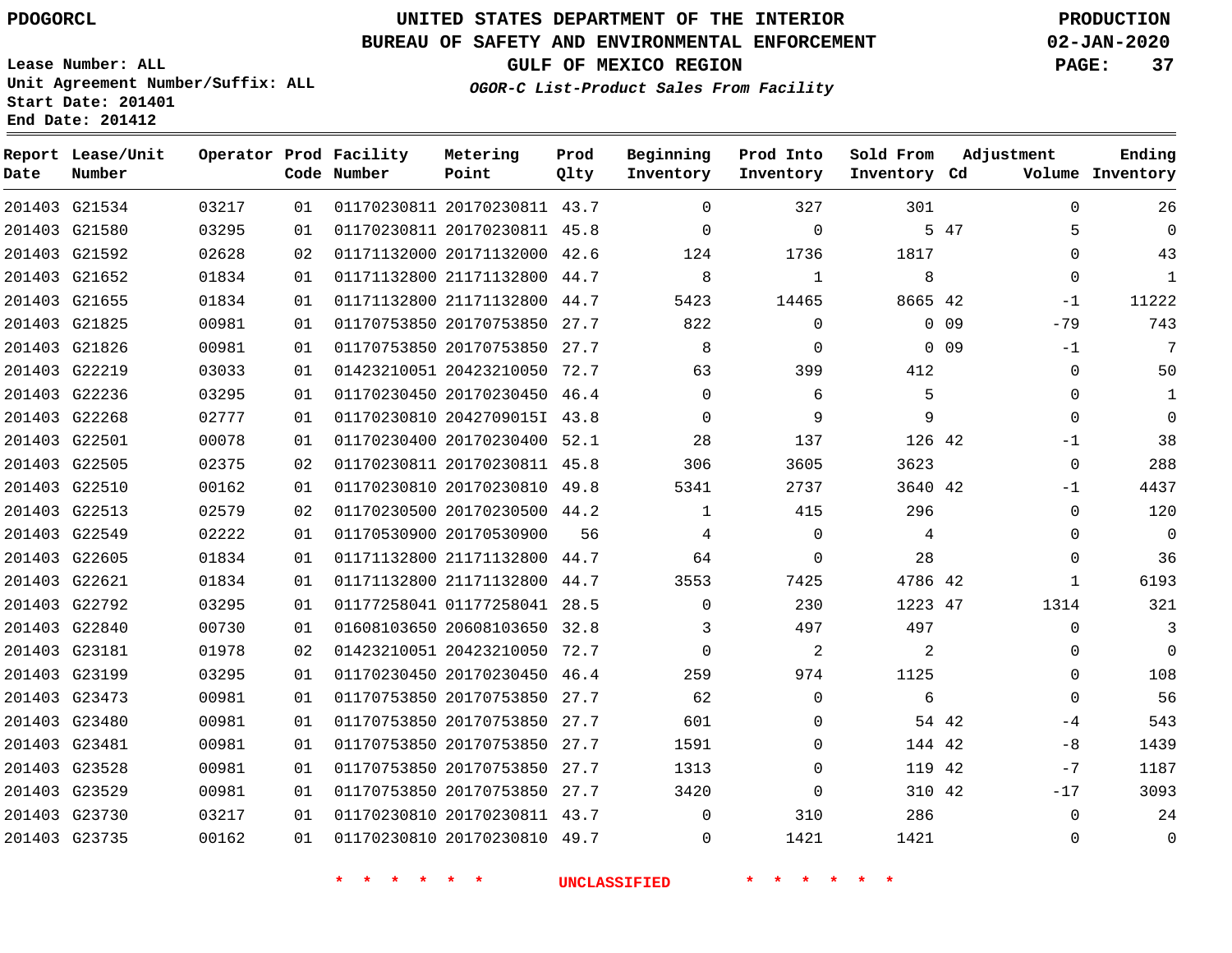## **UNITED STATES DEPARTMENT OF THE INTERIOR PDOGORCL PRODUCTION**

#### **BUREAU OF SAFETY AND ENVIRONMENTAL ENFORCEMENT 02-JAN-2020**

**Lease Number: ALL Unit Agreement Number/Suffix: ALL Start Date: 201401**

**GULF OF MEXICO REGION PAGE: 38**

**OGOR-C List-Product Sales From Facility**

| Date | Report Lease/Unit<br>Number |       |    | Operator Prod Facility<br>Code Number | Metering<br>Point            | Prod<br>Qlty | Beginning<br>Inventory | Prod Into<br>Inventory | Sold From<br>Inventory Cd | Adjustment | Ending<br>Volume Inventory |
|------|-----------------------------|-------|----|---------------------------------------|------------------------------|--------------|------------------------|------------------------|---------------------------|------------|----------------------------|
|      | 201403 G23736               | 00730 | 01 |                                       | 01170230810 20170230810 49.8 |              | 349                    | 796                    | 516                       | $\Omega$   | 629                        |
|      | 201403 G23851               | 02503 | 02 |                                       | 01171012400 20171012400 48.9 |              | $\overline{0}$         | $\mathbf 0$            | $\Omega$                  | $\Omega$   | $\mathbf 0$                |
|      | 201403 G23956               | 03217 | 01 |                                       | 01170753510 20170753510 54.5 |              | 593                    | 591                    | 57                        | $\Omega$   | 1127                       |
|      | 201403 G24425               | 02312 | 02 |                                       | 01170230810 20170230810 49.8 |              | 2567                   | 1230                   | 1711                      | $\Omega$   | 2086                       |
|      | 201403 G24710               | 02375 | 01 |                                       | 01170230811 20170230811 45.8 |              | 84                     | $\Omega$               | 84                        | $\Omega$   | $\overline{0}$             |
|      | 201403 G24730               | 03295 | 01 |                                       | 01170230500 20170230500 44.1 |              | 557                    | 3650                   | 3154                      | $\Omega$   | 1053                       |
|      |                             |       | 01 |                                       | 01170230810 20170230810 49.7 |              | 161                    | 78                     | 108                       | $\Omega$   | 131                        |
|      |                             |       |    |                                       |                              |              | 718                    | 3728                   | 3262                      | 0          | 1184                       |
|      | 201403 G24791               | 02989 | 01 |                                       | 01171131600 20171131600 44.9 |              | 6                      | 451                    | 411                       | 0          | 46                         |
|      | 201403 G24878               | 02628 | 02 |                                       | 01171092651 20171092650      | 50.3         | 612                    | 96                     | 390                       | $\Omega$   | 318                        |
|      | 201403 G24883               | 02628 | 02 |                                       | 01171092651 20171092650 50.3 |              | $\Omega$               | 572                    | $\Omega$                  | $\Omega$   | 572                        |
|      | 201403 G24898               | 02807 | 01 |                                       | 01171012400 20171012400      | $\Omega$     | $\mathbf 0$            | $\mathbf 0$            | $\Omega$                  | 0          | $\mathbf 0$                |
|      |                             |       | 01 |                                       | 01171012300 20171012300 38.1 |              | 216                    | 6801                   | 3830                      | 0          | 3187                       |
|      |                             |       |    |                                       |                              |              | 216                    | 6801                   | 3830                      | 0          | 3187                       |
|      | 201403 G24924               | 01834 | 01 |                                       | 01171132800 21171132800 44.7 |              | 2438                   | 3324                   | 2549 42                   | 1          | 3214                       |
|      | 201403 G24926               | 01834 | 01 |                                       | 01171132800 21171132800 44.7 |              | $\Omega$               | 92                     | 3                         | $\Omega$   | 89                         |
|      | 201403 G24990               | 01284 | 01 |                                       | 01608103650 20608103650 32.8 |              | 2                      | 199                    | 200                       | $\Omega$   | $\mathbf 1$                |
|      | 201403 G25008               | 02777 | 01 |                                       | 01170753510 20170753510 45.5 |              | $\Omega$               | $\overline{0}$         | $\Omega$                  | 0          | $\mathbf 0$                |
|      | 201403 G25524               | 03295 | 01 |                                       | 01170230450 20170230450 46.4 |              | 92                     | 783                    | 788                       | $\Omega$   | 87                         |
|      | 201403 G25561               | 02375 | 01 |                                       | 01170230450 20170230450 46.4 |              | 87                     | 814                    | 810                       | $\Omega$   | 91                         |
|      | 201403 G25605               | 03295 | 01 |                                       | 01170230810 20170230810 49.8 |              | 1                      | 1                      | 1                         | 0          | $\mathbf{1}$               |
|      | 201403 G25606               | 02375 | 02 |                                       | 01170230810 20170230810 49.4 |              | 1010                   | 571                    | 712                       | $\Omega$   | 869                        |
|      | 201403 G25937               | 02222 | 02 |                                       | 01170230810 20170230810 49.8 |              | 2784                   | 1080                   | 1741                      | $\Omega$   | 2123                       |
|      | 201403 G26001               | 02628 | 01 |                                       | 01171132800 21171132800 44.7 |              | 241                    | 657                    | 391                       | $\Omega$   | 507                        |
|      | 201403 G26032               | 03059 | 01 |                                       | 01171012300 20171012300 36.9 |              | 118                    | 15                     | 116                       | $\Omega$   | 17                         |
|      | 201403 G26074               | 01284 | 01 |                                       | 01177122950 20177122950 30.7 |              | 44                     | 6746                   | 6749                      | 0          | 41                         |
|      | 201403 G26146               | 01586 | 01 |                                       | 01177258152 01177258152      | 78           | 195                    | 159                    |                           | 042<br>-1  | 353                        |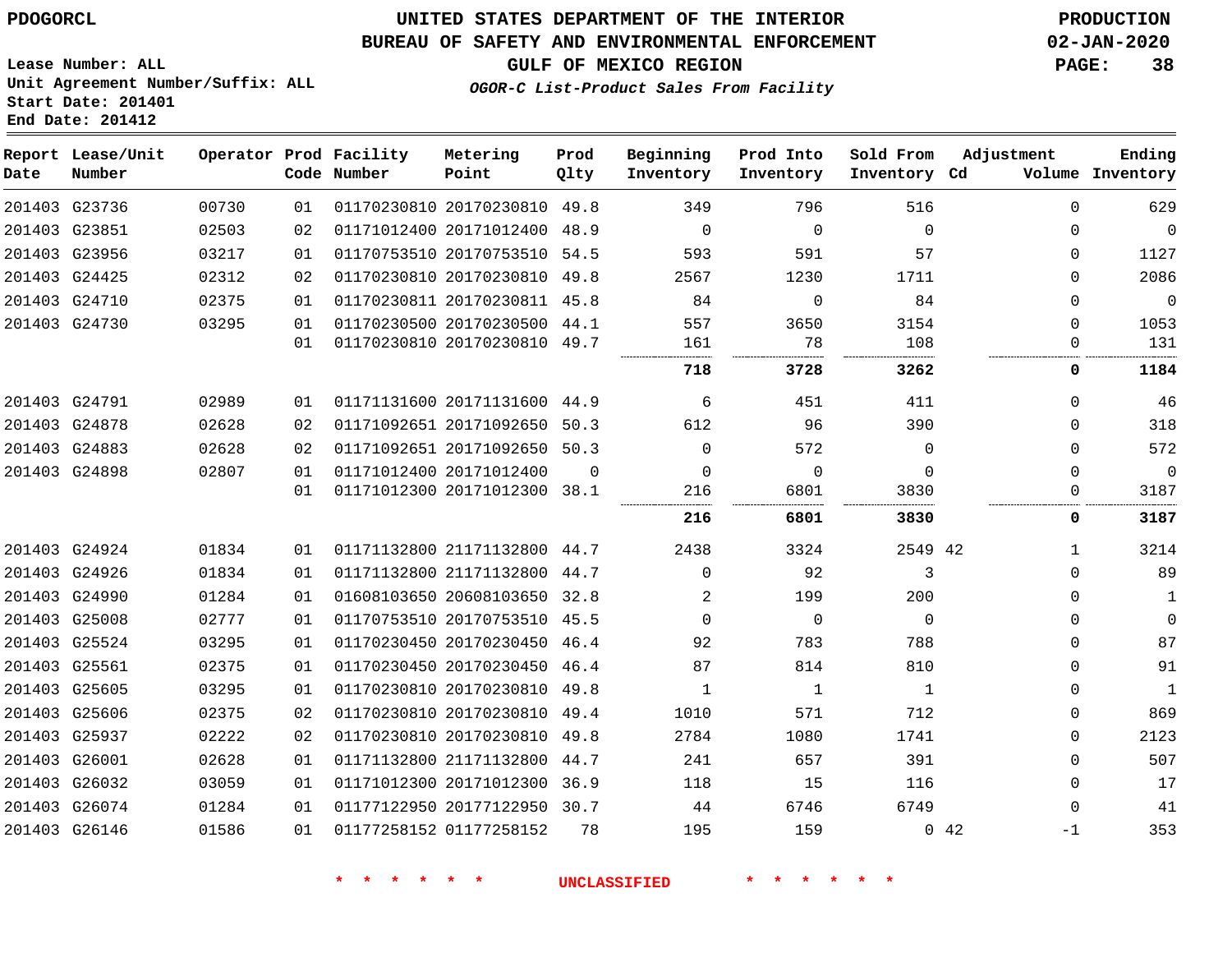**Report Lease/Unit**

**Number**

## **UNITED STATES DEPARTMENT OF THE INTERIOR PDOGORCL PRODUCTION**

**Prod Qlty**

#### **BUREAU OF SAFETY AND ENVIRONMENTAL ENFORCEMENT 02-JAN-2020**

**Lease Number: ALL Unit Agreement Number/Suffix: ALL Start Date: 201401 End Date: 201412**

**Operator Prod Facility**

**OGOR-C List-Product Sales From Facility**

**Beginning Inventory** **Prod Into Inventory**

**Sold From Inventory**

**GULF OF MEXICO REGION PAGE: 39**

**Adjustment**

**Ending**

| Date | Number        |       |    | Code Number                | Point                        | Qlty     | Inventory           | Inventory                          | Inventory Cd    |            |             | Volume Inventory |
|------|---------------|-------|----|----------------------------|------------------------------|----------|---------------------|------------------------------------|-----------------|------------|-------------|------------------|
|      | 201403 G26281 | 02528 | 02 |                            | 01170753850 20170753850      | $\Omega$ | 20                  | $\mathbf 0$                        | $\mathbf 0$     |            | $\Omega$    | 20               |
|      | 201403 G26480 | 01978 | 02 |                            | 01423210051 20423210050 72.7 |          | 103                 | 542                                | 577             |            | $\Omega$    | 68               |
|      | 201403 G26655 | 03165 | 01 |                            | 01170230811 20170230811 45.8 |          | 11                  | 6930                               |                 | $0\quad09$ | $-6388$     | 553              |
|      | 201403 G27030 | 02477 | 02 |                            | 01170530900 20170530900 57.2 |          | 768                 | 5                                  | 41              |            | $\mathbf 0$ | 732              |
|      | 201403 G27070 | 03295 | 01 |                            | 01171132800 21171132800 44.7 |          | $\Omega$            | 9963                               | 6831 47         |            | 5706        | 8838             |
|      | 201403 G27100 | 01978 | 02 |                            | 01171012310 20171012310      | 44       | 3                   | 69                                 | 64              |            | $\mathbf 0$ | 8                |
|      | 201403 G27169 | 01284 | 01 |                            | 01171012500 20171012500 35.3 |          | 1764                | 21239                              | 20640           |            | $\Omega$    | 2363             |
|      | 201403 G27194 | 01586 | 01 |                            | 01177258152 01177258152      | 78       | 38                  | $\mathbf 0$                        | $\mathbf 0$     |            | $\mathbf 0$ | 38               |
|      | 201403 G27509 | 02970 | 02 |                            | 01170230450 20170230450 46.4 |          | 170                 | 1516                               | 1518            |            | $\Omega$    | 168              |
|      | 201403 G27831 | 02795 | 02 |                            | 01170530900 20170530900 46.4 |          | $\mathbf 0$         | 29                                 | 29              |            | $\Omega$    | $\mathbf 0$      |
|      | 201403 G27851 | 02628 | 02 |                            | 01171132000 20171132000 42.6 |          | 7                   | 44                                 | 50              |            | 0           | $\mathbf{1}$     |
|      | 201403 G27927 | 02503 | 02 |                            | 01171092651 20171092650 50.3 |          | 492                 | 504                                | 420             |            | $\Omega$    | 576              |
|      | 201403 G27949 | 02871 | 01 |                            | 01171012500 20171012500      | 35       | 18                  | 132                                | 136             |            | $\mathbf 0$ | 14               |
|      | 201403 G27988 | 00730 | 01 |                            | 01608103650 20608103650 32.8 |          | 173                 | 32562                              | 32568           |            | $\Omega$    | 167              |
|      | 201403 G30654 | 02777 | 02 |                            | 01170230810 20170230810 42.3 |          | 623                 | 277                                | 405 42          |            | $-1$        | 494              |
|      | 201403 G30679 | 00730 | 01 |                            | 01170230500 20170230810 49.8 |          | 38                  | $\mathbf 0$                        | 17              |            | $\mathbf 0$ | 21               |
|      | 201403 G31003 | 02579 | 02 |                            | 01423210051 20423210050 72.7 |          | 3                   | 10                                 | 12              |            | $\Omega$    | $\mathbf 1$      |
|      | 201403 G31040 | 02375 | 01 |                            | 01170230450 20170230450 46.4 |          | 377                 | 2937                               | 2987            |            | $\Omega$    | 327              |
|      | 201403 G31304 | 02714 | 01 |                            | 01170230811 20170230811 45.8 |          | 74                  | 1197                               | 1175            |            | 0           | 96               |
|      | 201403 G31369 | 02628 | 01 |                            | 01171012300 20171012300 36.9 |          | 14807               | 22578                              | 26803           |            | $\Omega$    | 10582            |
|      | 201403 G32113 | 02477 | 01 |                            | 01170230811 20170230811 45.8 |          | 438                 | 8737                               | 8478            |            | 0           | 697              |
|      | 201403 G32197 | 01284 | 02 |                            | 01171012500 20171012500 35.3 |          | 284                 | 3016                               | 2964            |            | $\Omega$    | 336              |
|      | 201403 G32231 | 01284 | 01 |                            | 01171012500 20171012500 35.3 |          | 476                 | 5765                               | 5600            |            | $\Omega$    | 641              |
|      | 201403 G32268 | 03295 | 01 |                            | 01177298272 01177298272      | $\Omega$ | 40                  | 47                                 | $\mathbf 0$     |            | $\Omega$    | 87               |
|      | 201403 G32744 | 01284 | 02 |                            | 01423210051 20170230510 48.3 |          | 118                 | $\mathbf{1}$                       | 3               |            | $\mathbf 0$ | 116              |
|      | 201403 G33112 | 02970 | 02 |                            | 01171092651 20171092650 50.3 |          | 832                 | 531                                | 756             |            | $\Omega$    | 607              |
|      | 201403 G33388 | 02967 | 01 |                            | 01420470030 20420470030 47.8 |          | 355                 | $\mathsf{O}$                       | $\mathbf 0$     |            | 0           | 355              |
|      | 201403 G33407 | 02967 | 02 |                            | 01170230810 20170230810 42.3 |          | 82                  | 54                                 | 61              |            | 0           | 75               |
|      |               |       |    | $\star$ $\star$<br>* * * * |                              |          | <b>UNCLASSIFIED</b> | $\star$ $\star$ $\star$<br>$\star$ | $\star$ $\star$ |            |             |                  |

**Metering Point**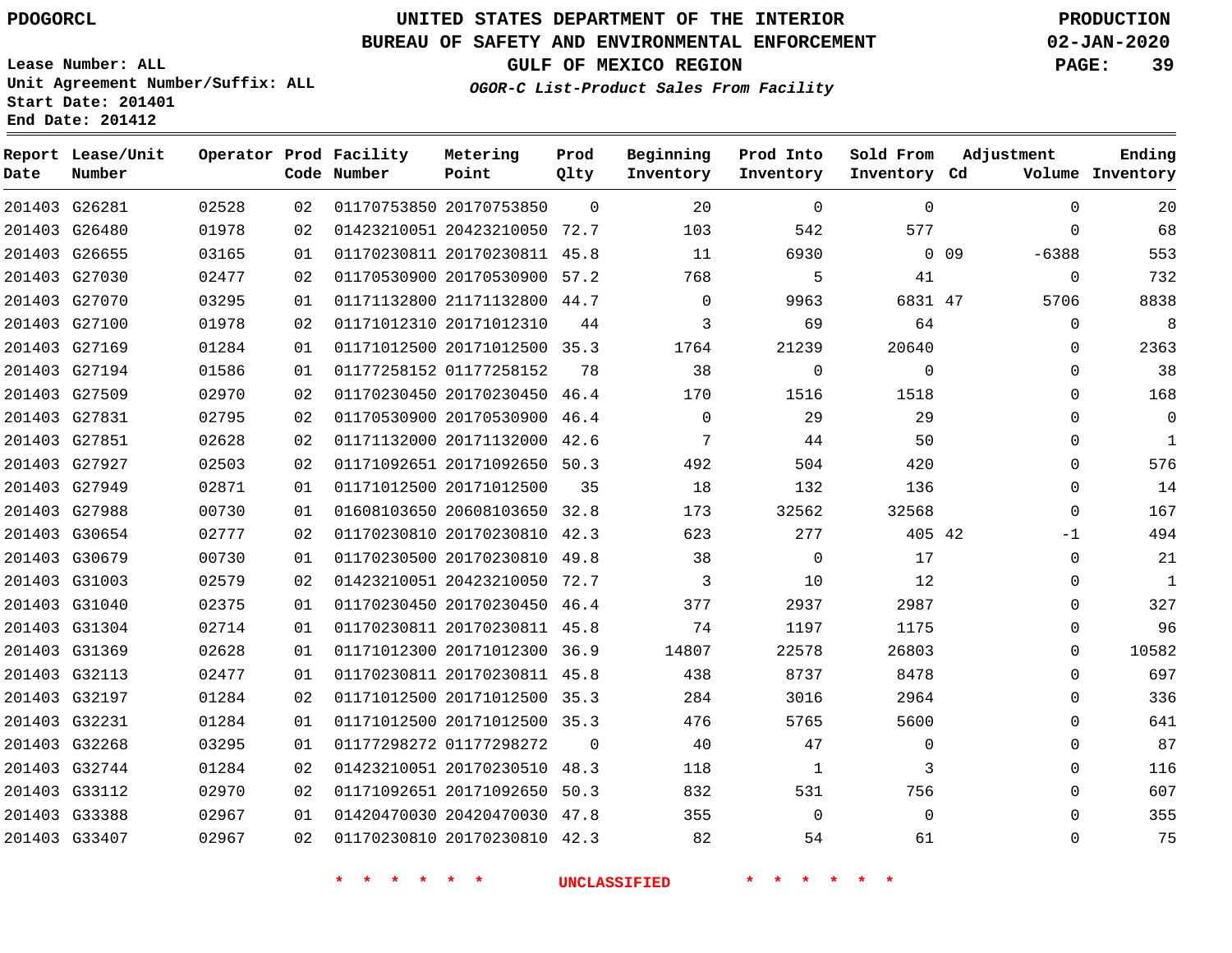**Start Date: 201401 End Date: 201412**

## **UNITED STATES DEPARTMENT OF THE INTERIOR PDOGORCL PRODUCTION**

#### **BUREAU OF SAFETY AND ENVIRONMENTAL ENFORCEMENT 02-JAN-2020**

**Lease Number: ALL Unit Agreement Number/Suffix: ALL**

**GULF OF MEXICO REGION PAGE: 40**

**OGOR-C List-Product Sales From Facility**

| Date          | Report Lease/Unit<br>Number |       |    | Operator Prod Facility<br>Code Number | Metering<br>Point            | Prod<br>Qlty | Beginning<br>Inventory | Prod Into<br>Inventory | Sold From<br>Inventory Cd | Adjustment   | Ending<br>Volume Inventory |
|---------------|-----------------------------|-------|----|---------------------------------------|------------------------------|--------------|------------------------|------------------------|---------------------------|--------------|----------------------------|
|               | 201403 G33408               | 03075 | 02 |                                       | 01422450350 20422450350 47.7 |              | 1313                   | $\Omega$               | $\mathbf 0$               | $\Omega$     | 1313                       |
| 201403 G33596 |                             | 02503 | 02 |                                       | 01171132000 20171132000 42.6 |              | 296                    | 5490                   | 5651                      | $\Omega$     | 135                        |
|               | 201403 G33636               | 02628 | 01 |                                       | 01171132000 20171132000      | 42.6         | 1017                   | 47570                  | 47418                     | $\Omega$     | 1169                       |
| 201404        | 00016                       | 02375 | 01 |                                       | 01170513700 20170513700 26.3 |              | 2519                   | 25393                  | 25888 42                  | $-1$         | 2023                       |
|               |                             | 03288 | 01 |                                       | 01170513700 20170513700 22.3 |              | 71                     | 578                    | 604 42                    | 1            | 46                         |
|               |                             |       |    |                                       |                              |              | 2590                   | 25971                  | 26492                     | 0            | 2069                       |
| 201404        | 00026                       | 02375 | 01 |                                       | 01170513700 20170513700 26.3 |              | 5060                   | 62829                  | 62882 42                  | $-1$         | 5006                       |
| 201404        | 00032                       | 02375 | 01 |                                       | 01170513700 20170513700      | 32           | 200                    | 2962                   | 2926                      | $\mathbf 0$  | 236                        |
| 201404        | 00033                       | 02375 | 01 |                                       | 01170513700 20170513700      | 32           | 88                     | 137                    | 214                       | 0            | 11                         |
| 201404        | 00049                       | 03295 | 01 |                                       | 01171012300 20171012300 37.4 |              | 13106                  | 27465                  | 30527                     | 0            | 10044                      |
| 201404        | 00050                       | 03295 | 01 |                                       | 01171012300 20171012300 37.4 |              | 1560                   | 5366                   | 4964                      | $\Omega$     | 1962                       |
| 201404        | 00051                       | 03295 | 01 |                                       | 01171012300 20171012300 37.4 |              | 4249                   | 13274                  | 12669                     | 0            | 4854                       |
| 201404        | 00052                       | 03295 | 01 |                                       | 01171012300 20171012300 37.4 |              | 1026                   | 3380                   | 3170                      | 0            | 1236                       |
| 201404        | 00079                       | 01834 | 01 |                                       | 01170230810 20170230810 34.6 |              | 439                    | 596                    | 454 42                    | $\mathbf{1}$ | 582                        |
| 201404        | 00081                       | 03295 | 01 |                                       | 01170230450 20170230450 46.8 |              | 41                     | 313                    | 305                       | 0            | 49                         |
| 201404        | 00090                       | 03295 | 01 |                                       | 01170230810 20170230810 34.6 |              | 6                      | $\overline{0}$         | 6                         | 0            | $\mathbf 0$                |
| 201404        | 00137                       | 03288 | 01 |                                       | 01170513700 20170513700 22.3 |              | 2                      | 92                     | 87                        | 0            | $7\overline{ }$            |
| 201404        | 00138                       | 03288 | 01 |                                       | 01170513700 20170513700 22.3 |              | 578                    | 8714                   | 8597                      | 0            | 695                        |
| 201404        | 00184                       | 03147 | 02 |                                       | 01170230810 20170230810 34.6 |              | 981                    | 1419                   | 1060                      | $\Omega$     | 1340                       |
| 201404        | 00196                       | 02266 | 01 |                                       | 01171012300 20171012300 37.4 |              | 11259                  | 23696                  | 26291                     | $\Omega$     | 8664                       |
| 201404        | 00253                       | 01284 | 02 |                                       | 01170230810 20170230810 34.6 |              | 585                    | 947                    | 718                       | 0            | 814                        |
|               |                             | 02375 | 02 |                                       | 01170230810 20170230810 34.6 |              | 236                    | 34                     | 126 42                    | -1           | 143                        |
|               |                             |       |    |                                       |                              |              | 821                    | 981                    | 844                       | -1           | 957                        |
| 201404        | 00317                       | 02970 | 02 |                                       | 01171012310 20171012310 44.1 |              | $\overline{0}$         | 256                    | 226                       | 0            | 30                         |
| 201404        | 00353                       | 02266 | 01 |                                       | 01170754800 20170754800      | 28.8         | 294                    | 1487                   | 1501                      | $\Omega$     | 280                        |
| 201404        | 00367                       | 02375 | 01 |                                       | 01170513700 20170513700 26.3 |              | 2036                   | 19917                  | 20366                     | $\Omega$     | 1587                       |
| 201404        | 00424                       | 03295 | 01 |                                       | 01171012400 20171012400 51.5 |              | $\Omega$               | 9                      | 4                         | $\Omega$     | 5                          |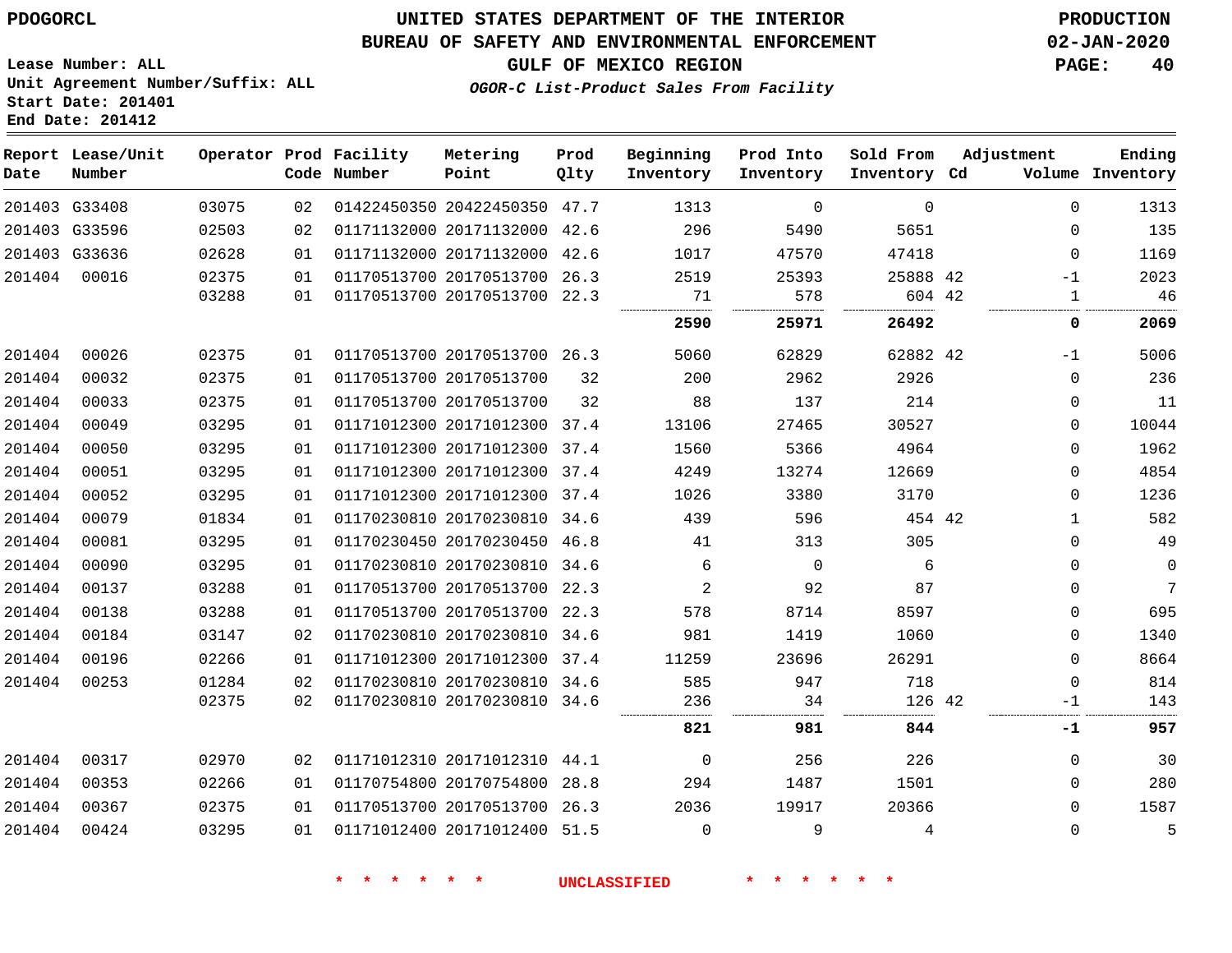## **BUREAU OF SAFETY AND ENVIRONMENTAL ENFORCEMENT 02-JAN-2020**

**OGOR-C List-Product Sales From Facility**

**GULF OF MEXICO REGION PAGE: 41**

**Lease Number: ALL Unit Agreement Number/Suffix: ALL Start Date: 201401 End Date: 201412**

| Date   | Report Lease/Unit<br>Number |       |    | Operator Prod Facility<br>Code Number | Metering<br>Point            | Prod<br>Qlty | Beginning<br>Inventory | Prod Into<br>Inventory | Sold From<br>Inventory Cd | Adjustment |             | Ending<br>Volume Inventory |
|--------|-----------------------------|-------|----|---------------------------------------|------------------------------|--------------|------------------------|------------------------|---------------------------|------------|-------------|----------------------------|
| 201404 | 00434                       | 01284 | 01 |                                       | 01177112605 2017711260Y 32.2 |              | $\Omega$               | 2451                   | 2451                      |            | $\Omega$    | $\mathbf 0$                |
| 201404 | 00453                       | 01284 | 01 |                                       | 01177112605 2017711260Y 32.2 |              | $\mathbf 0$            | 1628                   | 1628                      |            | 0           | $\mathbf{0}$               |
| 201404 | 00466                       | 03295 | 01 |                                       | 01171012400 20171012400 51.5 |              | 5475                   | 8838                   | 9149                      |            | 0           | 5164                       |
| 201404 | 00479                       | 03295 | 01 |                                       | 01171012500 20171012500 38.1 |              | 838                    | 4827                   | 4210                      |            | $\Omega$    | 1455                       |
| 201404 | 00487                       | 03033 | 01 |                                       | 01171132800 21171132800 45.1 |              | 828                    | $\mathbf 0$            | 584                       |            | $\Omega$    | 244                        |
| 201404 | 00495                       | 03033 | 01 |                                       | 01171132800 21171132800 45.1 |              | 63                     | $\Omega$               | 44                        |            | $\mathbf 0$ | 19                         |
| 201404 | 00518                       | 03033 | 01 |                                       | 01170230450 20170230450 46.9 |              | 20                     | 201                    | 189 42                    |            | $-1$        | 31                         |
| 201404 | 00526                       | 03295 | 01 |                                       | 01170230810 20170230810 34.5 |              | 366                    | $\Omega$               | 366                       |            | 0           | $\mathbf 0$                |
| 201404 | 00541                       | 03033 | 01 |                                       | 01170530900 20170530900 56.2 |              | 935                    | 22                     | 26                        |            | $\Omega$    | 931                        |
| 201404 | 00560                       | 03288 | 01 |                                       | 01171131600 20171131600 42.4 |              | 19                     | 287                    | 286                       |            | $\Omega$    | 20                         |
| 201404 | 00577                       | 03059 | 01 |                                       | 01171012300 20171012300 37.4 |              | 7871                   | 28407                  | 25889                     |            | $\Omega$    | 10389                      |
| 201404 | 00593                       | 01834 | 01 |                                       | 01171012300 20171012300 37.4 |              | 9571                   | 9084                   | 9574 42                   |            | $-1$        | 9080                       |
|        |                             | 03033 | 01 |                                       | 01171012300 20171012300 37.4 |              | 798                    | 1590                   | 1807                      |            | 0           | 581                        |
|        |                             |       |    |                                       |                              |              | 10369                  | 10674                  | 11381                     |            | -1          | 9661                       |
| 201404 | 00599                       | 02899 | 01 |                                       | 01170573602 20170573602 33.8 |              | 2039                   | 98                     | 1026                      |            | $\mathbf 0$ | 1111                       |
| 201404 | 00605                       | 02899 | 01 |                                       | 01170573602 20170573602 33.8 |              | 1530                   | 49                     | 770 42                    |            | $-1$        | 808                        |
| 201404 | 00680                       | 03033 | 01 |                                       | 01170230700 20170230700 40.4 |              | 698                    | 401                    | 539                       |            | $\mathbf 0$ | 560                        |
| 201404 | 00691                       | 02312 | 02 |                                       | 01170754201 01170754201 32.2 |              | 787                    | 879                    | 824                       |            | $\Omega$    | 842                        |
| 201404 | 00693                       | 02266 | 01 |                                       | 01170754800 20170754800 28.8 |              | 81                     | 385                    | 393                       |            | $\Omega$    | 73                         |
| 201404 | 00694                       | 02266 | 01 |                                       | 01170754800 20170754800 28.8 |              | 1482                   | 7125                   | 7267                      |            | 0           | 1340                       |
| 201404 | 00697                       | 02266 | 01 |                                       | 01170754800 20170754800      | 28.8         | 212                    | 713                    | 791                       |            | 0           | 134                        |
| 201404 | 00758                       | 03295 | 01 |                                       | 01170230810 20170230810 34.5 |              | 2484                   | 1712                   | 2526                      |            | 0           | 1670                       |
| 201404 | 00763                       | 01284 | 01 |                                       | 01170230810 20170230810 49.8 |              | 22                     | 135                    | 29                        |            | $\mathbf 0$ | 128                        |
| 201404 | 00775                       | 01834 | 01 |                                       | 01171131600 20171131600 42.4 |              | 164                    | 3140                   | 3082                      |            | $\mathbf 0$ | 222                        |
| 201404 | 00778                       | 03033 | 01 |                                       | 01171132000 20171132000 43.2 |              | 5                      | 38                     | 41 42                     |            | $-1$        | $\mathbf{1}$               |
| 201404 | 00796                       | 02628 | 01 |                                       | 01171012300 20171012300 37.4 |              | 5344                   | 12675                  | 13383                     |            | 0           | 4636                       |
| 201404 | 00819                       | 00078 | 01 |                                       | 01171132800 21171132800 45.1 |              | 39                     | 55                     | 66                        |            | 0           | 28                         |
| 201404 | 00839                       | 02451 | 01 |                                       | 01170513800 20170513800 32.7 |              | 2053                   | 21322                  | 19454                     |            | $\Omega$    | 3921                       |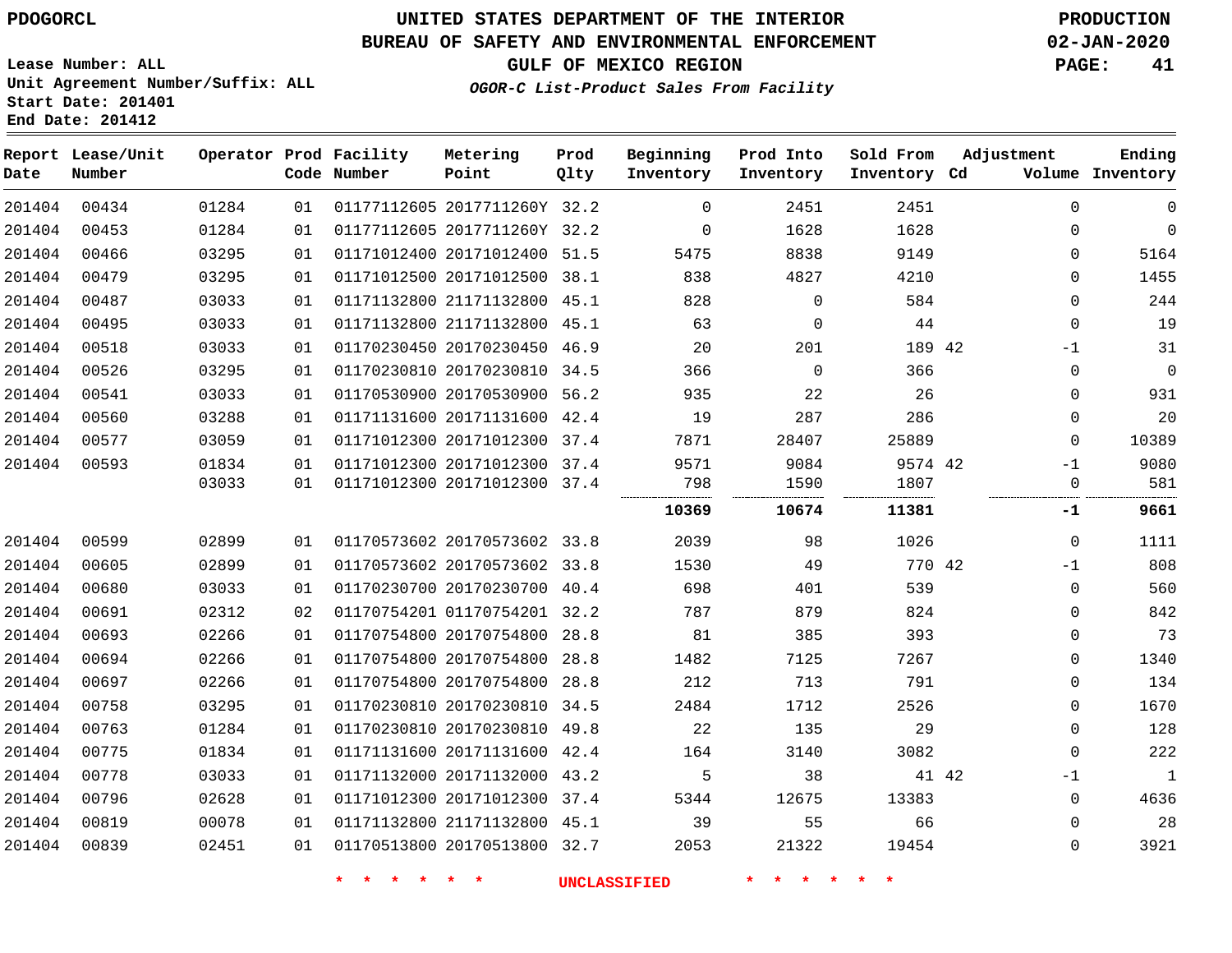## **BUREAU OF SAFETY AND ENVIRONMENTAL ENFORCEMENT 02-JAN-2020**

**Lease Number: ALL Unit Agreement Number/Suffix: ALL**

**GULF OF MEXICO REGION PAGE: 42**

**OGOR-C List-Product Sales From Facility**

|                    | onic Agleement Rumber/Dullin. A |  |
|--------------------|---------------------------------|--|
| Start Date: 201401 |                                 |  |
| End Date: 201412   |                                 |  |

| Date | Report Lease/Unit<br>Number |       |    | Operator Prod Facility<br>Code Number | Metering<br>Point            | Prod<br>Qlty | Beginning<br>Inventory | Prod Into<br>Inventory | Sold From<br>Inventory Cd | Adjustment              | Ending<br>Volume Inventory |
|------|-----------------------------|-------|----|---------------------------------------|------------------------------|--------------|------------------------|------------------------|---------------------------|-------------------------|----------------------------|
|      | 201404 754302006A           | 00078 | 01 |                                       | 01170573601 20170573601 28.9 |              | 40                     | 528                    | 521                       | $\Omega$                | 47                         |
|      | 201404 754303001A           | 00059 | 01 |                                       | 01170230811 20170230811 44.1 |              | 33                     | 241                    | 192 09                    | $-62$                   | 20                         |
|      | 201404 754306012A           | 01207 | 01 |                                       | 01608128270 20608128270 25.1 |              | 147562                 | 461632                 |                           | $0$ 09<br>$-466902$     | 142292                     |
|      | 201404 754306013A           | 01207 | 01 |                                       | 01608128270 20608128270 25.1 |              | 200207                 | 664206                 |                           | $-647025$<br>$0\quad09$ | 217388                     |
|      | 201404 754307005A           | 00078 | 01 | 01170573601 20170573601               |                              | 29           | 89                     | 583                    | 621                       | $\mathbf 0$             | 51                         |
|      | 201404 754307017A           | 02970 | 02 |                                       | 01171132800 20170230811 44.1 |              | 513                    | 3032                   | 3294                      |                         | 251<br>0                   |
|      | 201404 754309002A           | 00981 | 01 |                                       | 01170753850 20170753850 27.7 |              | 1447                   | $\mathbf 0$            |                           | $0$ 09<br>$-165$        | 1282                       |
|      | 201404 754310009A           | 00078 | 01 |                                       | 01170573601 20170573601      | 29           | 348                    | 3071                   | 3148                      |                         | 271<br>$\mathbf{0}$        |
|      | 201404 754315006A           | 02266 | 01 |                                       | 01170754800 20170754800      | 28.8         | 133                    | 679                    | 684                       |                         | 128<br>$\mathbf{0}$        |
|      | 201404 7543880060           | 03295 | 01 |                                       | 01170230450 20170230450 46.8 |              | 55                     | 538                    | 509                       |                         | 84<br>$\mathbf{0}$         |
|      | 201404 7543890080           | 02375 | 01 |                                       | 01170513700 20170513700      | 33           | 153                    | 1576                   | 1604 42                   |                         | 126<br>1                   |
|      | 201404 7543930100           | 03026 | 02 |                                       | 01170230450 20170230450 46.9 |              | 148                    | 770                    | 798                       |                         | 120<br>0                   |
|      | 201404 7543930200           | 01284 | 01 |                                       | 0117709260L 2017709260L 40.5 |              | $\Omega$               | 916                    | 916                       |                         | $\Omega$<br>$\Omega$       |
|      |                             | 03295 | 01 |                                       | 01171012310 20171012310 44.1 |              | 1434                   | 11719                  | 11733                     |                         | 1420<br>0                  |
|      |                             |       |    |                                       |                              |              | 1434                   | 12635                  | 12649                     |                         | 1420<br>0                  |
|      | 201404 7543940080           | 03295 | 01 |                                       | 01170230811 20170230811      | 44           | 43                     | 317                    | 334                       |                         | 26<br>$\Omega$             |
|      | 201404 754396015A           | 01284 | 01 |                                       | 01608103650 20608103650 32.9 |              | 18                     | 6555                   | 6532                      |                         | 41<br>$\Omega$             |
|      | 201404 8910020210           | 02451 | 01 |                                       | 01170513800 20170513800 32.7 |              | 24507                  | 122201                 | 124236                    |                         | 22472<br>$\Omega$          |
|      | 201404 8910024540           | 02451 | 01 |                                       | 01170513800 20170513800 32.7 |              | 13471                  | 92989                  | 89360                     |                         | $\mathbf{0}$<br>17100      |
|      | 201404 8910029320           | 02375 | 01 |                                       | 01170513700 20170513700      | 32           | 7406                   | 72603                  | 74224                     |                         | 5785<br>$\mathbf{0}$       |
|      | 201404 8910034440           | 02375 | 01 |                                       | 01170513700 20170513700 35.2 |              | 7244                   | 71871                  | 73388                     | $\mathbf 0$             | 5727                       |
|      | 201404 8910039150           | 00078 | 01 |                                       | 01170573601 20170573601      | 29           | 7357                   | 64553                  | 66209 42                  | -4                      | 5697                       |
|      | 201404 8910086400           | 02222 | 02 |                                       | 01171012400 20171012400 51.5 |              | 219                    | 336                    | 358 42                    | -1                      | 196                        |
|      | 201404 8910087670           | 02312 | 01 |                                       | 01170754201 01170754201 42.2 |              | 1115                   | 442                    | 1134 42                   |                         | 424<br>1                   |
|      | 201404 8910087840           | 00162 | 01 |                                       | 01177122606 20177122606      | 42           | $\Omega$               | 23                     | 23                        |                         | $\mathbf 0$<br>$\Omega$    |
|      | 201404 8910088130           | 00078 | 01 |                                       | 01171132800 21171132800      | 45.1         | 1287                   | $\mathbf 0$            | 1287                      |                         | $\mathbf 0$<br>0           |
|      | 201404 8910088160           | 01284 | 01 |                                       | 01171132800 21171132800 45.1 |              | 25                     | 127                    | 107                       |                         | 45<br>$\mathbf{0}$         |
|      | 201404 8910089160           | 02375 | 01 |                                       | 01170513700 20170513700 23.7 |              | 994                    | 7304                   | 7716                      |                         | 582<br>0                   |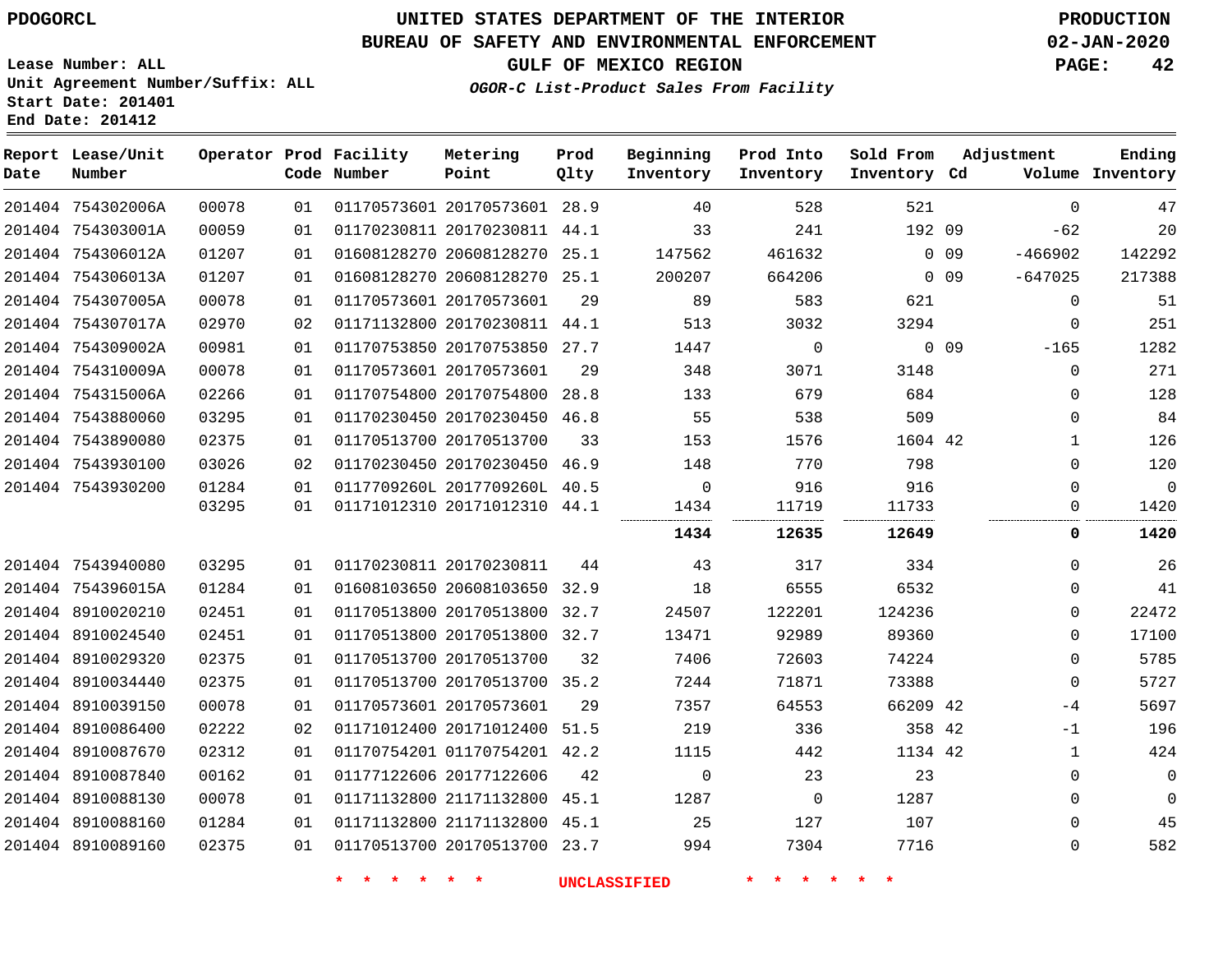# **UNITED STATES DEPARTMENT OF THE INTERIOR PDOGORCL PRODUCTION**

## **BUREAU OF SAFETY AND ENVIRONMENTAL ENFORCEMENT 02-JAN-2020**

**Lease Number: ALL Unit Agreement Number/Suffix: ALL Start Date: 201401**

**OGOR-C List-Product Sales From Facility**

**GULF OF MEXICO REGION PAGE: 43**

| Date | Report Lease/Unit<br>Number |       |    | Operator Prod Facility<br>Code Number | Metering<br>Point            | Prod<br>Qlty | Beginning<br>Inventory | Prod Into<br>Inventory | Sold From<br>Inventory Cd | Adjustment          | Ending<br>Volume Inventory |
|------|-----------------------------|-------|----|---------------------------------------|------------------------------|--------------|------------------------|------------------------|---------------------------|---------------------|----------------------------|
|      | 201404 891008927AG          | 00078 | 01 |                                       | 01170230400 20170230400      | 51.5         | 198                    | 147                    | 308                       | 0                   | 37                         |
|      | 201404 891008927Y           | 00078 | 01 |                                       | 01170230400 20170230400      | 51.4         | 15                     | 71                     | 68                        | $\Omega$            | 18                         |
|      | 201404 8910116580           | 02375 | 01 |                                       | 01170513700 20170513700 23.7 |              | 485                    | 4974                   | 5063                      | 0                   | 396                        |
|      | 201404 8910116740           | 02375 | 01 |                                       | 01170513700 20170513700      | 23.7         | 553                    | 4103                   | 4329                      | 0                   | 327                        |
|      | 201404 8910116790           | 02375 | 01 |                                       | 01170513700 20170513700 23.7 |              | 1703                   | 20181                  | 20275 42                  | $-1$                | 1608                       |
|      | 201404 8910116800           | 02375 | 01 |                                       | 01170513700 20170513700      | 23.7         | 3512                   | 35841                  | 36498                     | - 42<br>$\mathbf 1$ | 2856                       |
|      | 201404 891011687A           | 02266 | 01 |                                       | 01170754800 20170754800      | 28.8         | 72                     | 367                    | 369                       | 0                   | 70                         |
|      | 201404 891011687C           | 02266 | 01 |                                       | 01170754800 20170754800      | 28.8         | 169                    | 847                    | 856                       | 0                   | 160                        |
|      | 201404 891011687D           | 02266 | 01 |                                       | 01170754800 20170754800      | 28.8         | 258                    | 925                    | 1009                      | 0                   | 174                        |
|      | 201404 891011687E           | 02266 | 01 |                                       | 01170754800 20170754800      | 28.8         | 10                     | 190                    | 164                       | 0                   | 36                         |
|      | 201404 8910117330           | 02266 | 01 |                                       | 01170754800 20170754800      | 28.8         | 2                      | 56                     | 47                        | $\Omega$            | 11                         |
|      | 201404 8910123270           | 03295 | 01 |                                       | 01177215100 20177215102      | 31           | 50                     | 4146                   | 4146                      | 0                   | 50                         |
|      | 201404 8910123320           | 03295 | 01 |                                       | 01177215100 20177215102      | 31           | 94                     | 8553                   | 8543                      | 0                   | 104                        |
|      | 201404 8910123330           | 03295 | 01 |                                       | 01177215100 20177215102      | 31           | 135                    | 11464                  | 11460                     | 0                   | 139                        |
|      | 201404 8910169280           | 02628 | 01 |                                       | 01171132000 20171132000      | 43.2         | 143                    | 4772                   | 4782                      | 0                   | 133                        |
|      | 201404 8910169290           | 02628 | 01 |                                       | 01171132000 20171132000      | 43.2         | 52                     | 1806                   | 1808                      | 0                   | 50                         |
|      | 201404 8910169300           | 02375 | 02 |                                       | 01170230810 20170230810      | 34.6         | 222                    | 80                     | 224                       | 0                   | 78                         |
|      | 201404 8910169370           | 02628 | 01 |                                       | 01171132000 20171132000 43.2 |              | 73                     | 2483                   | 2488                      | 0                   | 68                         |
|      | 201404 8910202350           | 00276 | 01 |                                       | 01170513700 20170513700      | 37.6         | 1987                   | 10977                  | 12089                     | 0                   | 875                        |
|      | 201404 G00971               | 03295 | 01 |                                       | 01171132000 20171132000 43.2 |              | 1                      | 34                     | 34                        | 0                   | 1                          |
|      | 201404 G00974               | 03295 | 01 |                                       | 01171132000 20171132000      | 43.2         | 13                     | 348                    | 351                       | 0                   | 10                         |
|      | 201404 G00985               | 02266 | 01 |                                       | 0117709260A 2017709260A 35.5 |              | 376                    | 8960                   | 8960                      | $\Omega$            | 376                        |
|      | 201404 G01027               | 00162 | 01 |                                       | 01177122606 20177122606      | 42           | 0                      | 3715                   | 3715                      | 0                   | $\mathbf 0$                |
|      | 201404 G01036               | 02312 | 02 |                                       | 01171092651 20171092650      | 53.9         | 3636                   | 3697                   | 5415                      | 0                   | 1918                       |
|      | 201404 G01082               | 01284 | 01 |                                       | 01170753510 20170753510      | 54.5         | 36                     | 1                      | $\mathbf{1}$              | $\Omega$            | 36                         |
|      | 201404 G01083               | 02375 | 01 |                                       | 01170513700 20170513700      | 23.7         | 3798                   | 31047                  | 32370 42                  | -1                  | 2474                       |
|      |                             | 02777 | 01 |                                       | 01170753510 20170753510      | 45.5         | 0                      | $\mathbf 0$            | $\Omega$<br>              | 0                   | $\mathbf{0}$               |
|      |                             |       |    |                                       |                              |              | 3798                   | 31047                  | 32370                     | -1                  | 2474                       |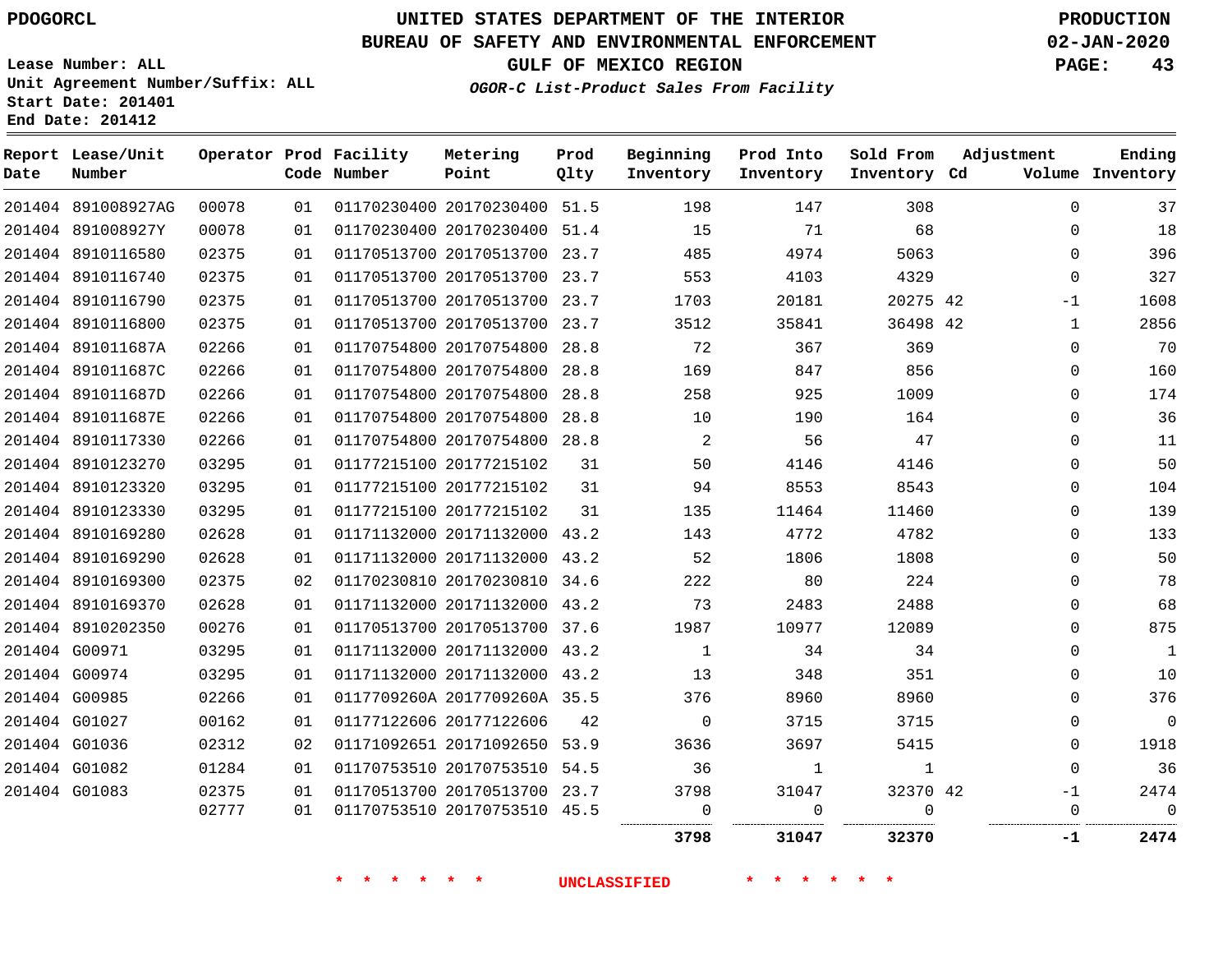G01084 G01090 G01091

**Date**

**Report Lease/Unit**

**Number**

# **UNITED STATES DEPARTMENT OF THE INTERIOR PDOGORCL PRODUCTION**

**Prod Qlty**

#### **BUREAU OF SAFETY AND ENVIRONMENTAL ENFORCEMENT 02-JAN-2020**

**Lease Number: ALL Unit Agreement Number/Suffix: ALL Start Date: 201401 End Date: 201412**

> 

**Operator Prod Facility**

**Code Number**

 20170513700 23.7 20170513700 23.7 20170513700 23.7

**Metering Point**

  **OGOR-C List-Product Sales From Facility**

 

 

 

**Sold From Inventory**

**Prod Into Inventory**

**Beginning Inventory**

**GULF OF MEXICO REGION PAGE: 44**

**Inventory Cd Volume**

**Adjustment**

 -1  $\Omega$  $\Omega$  $\Omega$   $\Omega$   $\Omega$ -1  $\Omega$  $\overline{0}$  $\Omega$  $\Omega$  $\Omega$  $\Omega$ -1  $\overline{0}$   $\Omega$ 

**Ending**

| 201404 G01092 | 02375 | 01 | 01170513700 20170513700 23.7 |                     | 593            | 6397     | 6479 42      |  |
|---------------|-------|----|------------------------------|---------------------|----------------|----------|--------------|--|
| 201404 G01196 | 02266 | 02 | 01171132800 21171132800 45.1 |                     | $\overline{0}$ | 11       | 6            |  |
| 201404 G01198 | 03295 | 01 | 01171092651 20171092650 53.9 |                     | 171            | 145      | 241          |  |
| 201404 G01208 | 03295 | 01 | 01171092651 20171092650 53.9 |                     | 178            | 132      | 242          |  |
| 201404 G01210 | 02266 | 02 | 01171132800 21171132800 45.1 |                     | 459            | 981      | 1016         |  |
| 201404 G01220 | 03295 | 01 | 01177092600 20177092600 46.2 |                     | 63             | 4027     | 3919         |  |
| 201404 G01248 | 02628 | 01 | 01171012500 20171012500 38.1 |                     | 3565           | 18259    | 16320        |  |
| 201404 G01351 | 00078 | 01 | 01170230400 20170230400 51.4 |                     | 701            | 2384     | 2489         |  |
| 201404 G01447 | 02375 | 01 | 01170513700 20170513700 26.3 |                     | 27             | 290      | 294          |  |
| 201404 G01477 | 03026 | 02 | 01170230810 20170230810 34.6 |                     | 1641           | 1071     | 1667 42      |  |
| 201404 G01497 | 02451 | 01 | 01170513800 20170513800 32.7 |                     | 3798           | 32304    | 30161        |  |
| 201404 G01498 | 02451 | 01 | 01170513800 20170513800 32.7 |                     | 654            | 5336     | 5009         |  |
| 201404 G01580 | 02451 | 01 | 01170513800 20170513800 32.7 |                     | 201            | 1041     | 1051         |  |
| 201404 G01610 | 03295 | 01 | 01177215100 20177215102      | 31                  | 22             | 1280     | 1286         |  |
| 201404 G01619 | 02375 | 01 | 01170513700 20170513700      | 33                  | 1944           | 21407    | 21645        |  |
| 201404 G01620 | 02375 | 01 | 01170513700 20170513700      | 33                  | 370            | 4423     | 4441         |  |
| 201404 G01754 | 00003 | 01 | 01423210051 20423210050 56.2 |                     | 7              | 107      | 107          |  |
| 201404 G01757 | 00003 | 01 | 01423210051 20423210050 56.2 |                     | 65             | 948      | 950 42       |  |
| 201404 G01848 | 01978 | 02 | 01170230500 20170230500      | $\Omega$            | $\Omega$       | $\Omega$ | $\mathbf 0$  |  |
| 201404 G01860 | 03295 | 01 | 01170231110 20170231110      | $\Omega$            | 3246           | 6050     | $\mathsf{O}$ |  |
| 201404 G01865 | 00078 | 01 | 01171012500 20171012500 38.1 |                     | 908            | 3542     | 3383 42      |  |
| 201404 G01880 | 03295 | 01 | 01171132000 20171132000 43.2 |                     | 3              | 122      | 122          |  |
| 201404 G01898 | 02312 | 01 | 01171012500 20171012500 38.1 |                     | 1236           | 4738     | 4546         |  |
| 201404 G01953 | 03295 | 01 | 01170230811 20170230811 44.1 |                     | 10             | 247      | 237          |  |
| 201404 G01966 | 03295 | 01 | 01177215100 20177215102      | 31                  | 83             | 6464     | 6469         |  |
|               |       |    |                              | <b>UNCLASSIFIED</b> |                |          |              |  |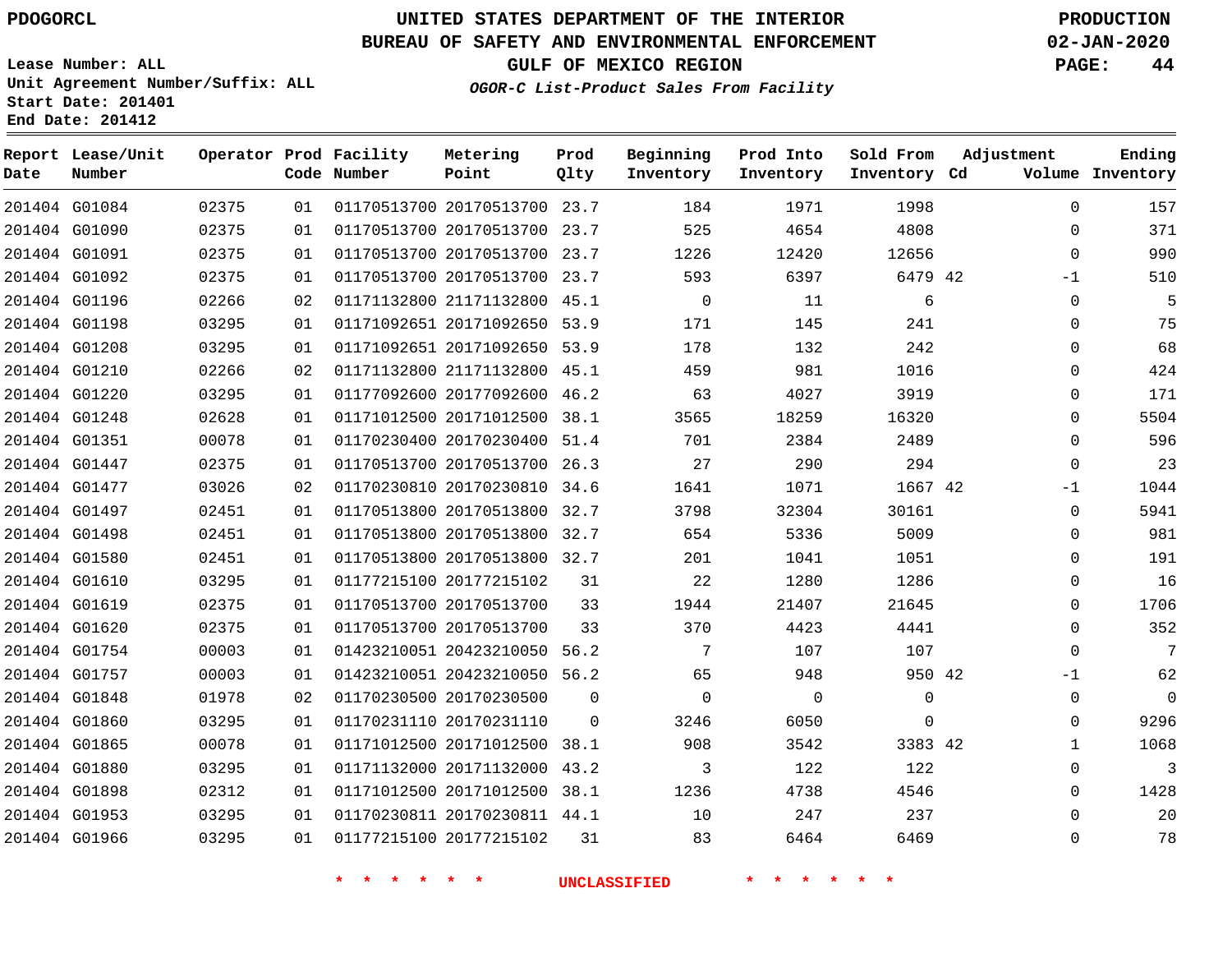## **BUREAU OF SAFETY AND ENVIRONMENTAL ENFORCEMENT 02-JAN-2020**

**OGOR-C List-Product Sales From Facility**

**GULF OF MEXICO REGION PAGE: 45**

**Lease Number: ALL Unit Agreement Number/Suffix: ALL Start Date: 201401 End Date: 201412**

| Date          | Report Lease/Unit<br>Number |       |    | Operator Prod Facility<br>Code Number | Metering<br>Point            | Prod<br>Qlty | Beginning<br>Inventory | Prod Into<br>Inventory | Sold From<br>Inventory Cd | Adjustment   | Ending<br>Volume Inventory |
|---------------|-----------------------------|-------|----|---------------------------------------|------------------------------|--------------|------------------------|------------------------|---------------------------|--------------|----------------------------|
| 201404 G01967 |                             | 03295 | 01 |                                       | 01177215100 20177215102      | 31           | 125                    | 10180                  | 10181                     | $\Omega$     | 124                        |
|               | 201404 G01972               | 03033 | 01 |                                       | 01170230810 20170230810 34.6 |              | 460                    | 387                    | 469                       | $\mathbf 0$  | 378                        |
| 201404 G01998 |                             | 03295 | 01 |                                       | 01170230810 20170230810 34.6 |              | 35                     | $\Omega$               | 35                        | $\Omega$     | $\mathbf 0$                |
| 201404 G02037 |                             | 02222 | 01 |                                       | 01170530900 20170530900 56.2 |              | 486                    | 1                      | 13                        | $\mathbf{0}$ | 474                        |
| 201404 G02111 |                             | 02628 | 01 |                                       | 01171132000 20171132000 43.2 |              | 2387                   | 69322                  | 69794                     | $\Omega$     | 1915                       |
| 201404 G02127 |                             | 02312 | 02 |                                       | 01170230810 20170230810 34.6 |              | 330                    | 159                    | 334                       | $\mathbf{0}$ | 155                        |
| 201404 G02161 |                             | 03295 | 01 |                                       | 01171012500 20171012500 38.1 |              | 1591                   | 4320                   | 4609                      | $\Omega$     | 1302                       |
| 201404 G02163 |                             | 03295 | 01 |                                       | 01171012500 20171012500      | 38           | 235                    | 873                    | 845                       | $\Omega$     | 263                        |
| 201404 G02317 |                             | 03295 | 01 |                                       | 01171132000 20171132000 43.1 |              | 5                      | 135                    | 136                       | $\Omega$     | $\overline{4}$             |
| 201404 G02353 |                             | 01284 | 01 |                                       | 01170230450 20170230450 46.9 |              | 371                    | 1626                   | 1742                      | $\Omega$     | 255                        |
|               | 201404 G02354               | 01284 | 01 |                                       | 01170230450 20170230450 46.9 |              | 198                    | 1561                   | 1514                      | $\Omega$     | 245                        |
|               | 201404 G02404               | 03033 | 01 |                                       | 01170230810 20170230810 34.6 |              | 72                     | $\mathbf 0$            | 72                        | $\Omega$     | $\overline{0}$             |
| 201404 G02429 |                             | 02375 | 02 |                                       | 01170230811 20170230810 34.6 |              | 174                    | 117                    | 177                       | $\Omega$     | 114                        |
| 201404 G02433 |                             | 02375 | 02 |                                       | 01170230810 20170230810 34.6 |              | 2                      | 66                     | 41                        | $\mathbf 0$  | 27                         |
| 201404 G02601 |                             | 01834 | 01 |                                       | 01171092651 20171092650 53.9 |              | 246                    | 43                     | 267                       | $\Omega$     | 22                         |
|               |                             | 02628 | 02 |                                       | 01171092651 20171092650 53.9 |              | 328                    | 873                    | 748                       | 0            | 453                        |
|               |                             |       |    |                                       |                              |              | 574                    | 916                    | 1015                      | 0            | 475                        |
|               | 201404 G02613               | 02628 | 01 |                                       | 01171132000 20171132000 43.2 |              | $\mathbf 0$            | $\mathbf 0$            | $\mathbf 0$               | $\mathbf 0$  | $\mathbf 0$                |
| 201404 G02628 |                             | 03295 | 01 |                                       | 01171012500 20171012500      | 38           | 52                     | 1353                   | 997                       | $\Omega$     | 408                        |
|               | 201404 G02665               | 02451 | 01 |                                       | 01423210051 20423210050 56.1 |              | 63                     | 1014                   | 1010                      | $\Omega$     | 67                         |
| 201404 G02735 |                             | 03295 | 01 |                                       | 01170230810 20170230810 34.5 |              | 1012                   | 452                    | 1023                      | $\Omega$     | 441                        |
| 201404 G02825 |                             | 03295 | 01 |                                       | 01170230810 20170230810 34.5 |              | 416                    | 181                    | 421                       | $\Omega$     | 176                        |
| 201404 G02826 |                             | 03295 | 01 |                                       | 01170230810 20170230810 34.5 |              | 387                    | 267                    | 394                       | $\Omega$     | 260                        |
|               |                             |       | 01 |                                       | 01170231110 20170231110      | $\Omega$     | 552                    | 849                    | $\Omega$                  | $\Omega$     | 1401                       |
|               |                             |       |    |                                       |                              |              | 939                    | 1116                   | 394                       | 0            | 1661                       |
| 201404 G02870 |                             | 03295 | 01 |                                       | 01170230810 20170230810 34.5 |              | 60                     | $\Omega$               | 60                        | $\Omega$     | $\Omega$                   |
| 201404 G02885 |                             | 02312 | 02 |                                       | 01171132000 20171132000 43.2 |              | 5                      | 163                    | 164 42                    | $\mathbf{1}$ | 5                          |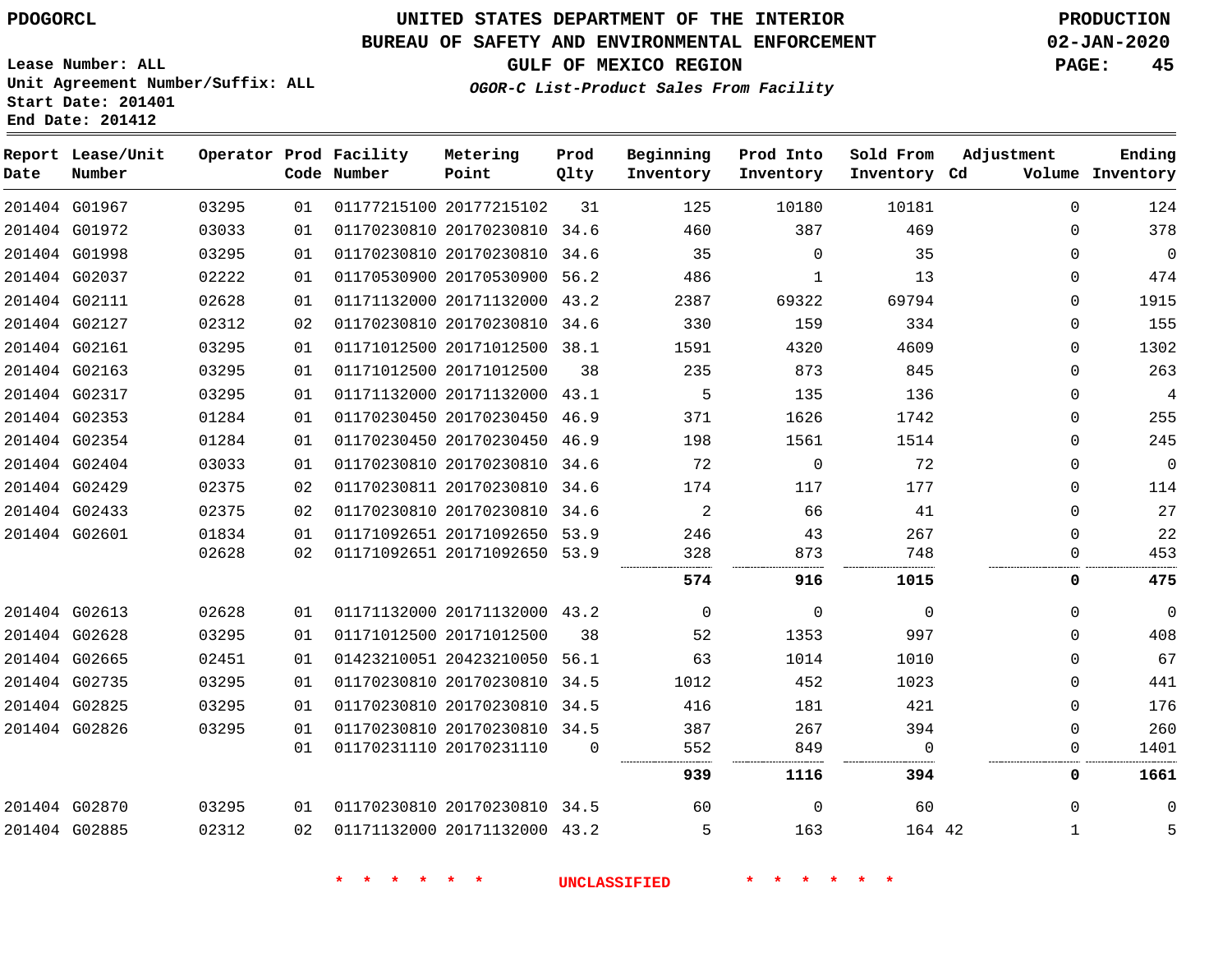**Lease Number: ALL**

**Start Date: 201401 End Date: 201412**

## **UNITED STATES DEPARTMENT OF THE INTERIOR PDOGORCL PRODUCTION**

#### **BUREAU OF SAFETY AND ENVIRONMENTAL ENFORCEMENT 02-JAN-2020**

**Unit Agreement Number/Suffix: ALL**

**GULF OF MEXICO REGION PAGE: 46**

**OGOR-C List-Product Sales From Facility**

| Date          | Report Lease/Unit<br>Number |       |    | Operator Prod Facility<br>Code Number | Metering<br>Point            | Prod<br>Qlty | Beginning<br>Inventory | Prod Into<br>Inventory | Sold From<br>Inventory Cd | Adjustment | Ending<br>Volume Inventory |
|---------------|-----------------------------|-------|----|---------------------------------------|------------------------------|--------------|------------------------|------------------------|---------------------------|------------|----------------------------|
| 201404 G02895 |                             | 02579 | 02 |                                       | 01171092651 20171092650 53.9 |              | 128                    | 36                     | 145                       | 0          | 19                         |
|               |                             | 02628 | 02 |                                       | 01171092651 20171092650      | 53.9         | 468                    | 1074                   | 988                       | 0          | 554                        |
|               |                             |       |    |                                       |                              |              | 596                    | 1110                   | 1133                      | 0          | 573                        |
|               | 201404 G02917               | 01834 | 01 |                                       | 01171092930 20171092930 37.4 |              | 97                     | 1058                   | 1086                      | 0          | 69                         |
|               | 201404 G03061               | 03026 | 01 |                                       | 01423210051 20423210050 56.2 |              | 216                    | 3042                   | 3059 42                   | 1          | 200                        |
|               | 201404 G03145               | 02266 | 02 |                                       | 01171132800 21171132800 45.1 |              | 61                     | 121                    | 130                       | 0          | 52                         |
|               | 201404 G03152               | 03295 | 01 |                                       | 01177092600 20177092600 46.2 |              | 163                    | 6853                   | 6725                      | 0          | 291                        |
|               | 201404 G03331               | 02628 | 01 |                                       | 01171132800 21171132800 45.1 |              | 5                      | $\mathbf 0$            | 4                         | 0          | 1                          |
|               | 201404 G03414               | 03295 | 01 |                                       | 01170753510 20170753510 54.5 |              | 1266                   | 72                     | 33                        | 0          | 1305                       |
|               | 201404 G03593               | 03295 | 01 |                                       | 01171012500 20171012500 38.1 |              | 16                     | 269                    | 204                       | 0          | 81                         |
|               | 201404 G03793               | 03295 | 01 |                                       | 01171012500 20171012500 38.1 |              | 182                    | 670                    | 650                       | 0          | 202                        |
|               | 201404 G03811               | 03295 | 01 |                                       | 01171092651 20171092650 53.9 |              | 0                      | 25                     | 12                        | 0          | 13                         |
|               | 201404 G03940               | 03295 | 01 |                                       | 01423210051 20423210050 56.2 |              | 3                      | 0                      | 3                         | 0          | $\mathbf 0$                |
|               | 201404 G03958               | 03295 | 01 |                                       | 01170230510 20170230510 48.7 |              | 1                      | 1010                   | 209                       | 0          | 802                        |
|               | 201404 G04003               | 03295 | 01 |                                       | 01171012500 20171012500      | 38           | 1637                   | 6547                   | 6211                      | 0          | 1973                       |
|               | 201404 G04065               | 02628 | 01 |                                       | 01423210051 20423210050 56.2 |              | 8                      | 122                    | 122                       | 0          | 8                          |
|               | 201404 G04081               | 03295 | 01 |                                       | 01170230450 20170230810 34.6 |              | 4145                   | 3402                   | 4229                      | 0          | 3318                       |
|               | 201404 G04085               | 02899 | 01 |                                       | 01170230811 20170230811 44.1 |              | 266                    | 1725                   | 1848                      | 0          | 143                        |
| 201404 G04087 |                             | 02899 | 01 |                                       | 01177008150 01177008150 34.3 |              | 1569                   | 7560                   | 6079 42                   | -3         | 3047                       |
| 201404 G04232 |                             | 00730 | 01 |                                       | 01171012500 20171012500 38.1 |              | 2703                   | 8315                   | 8512                      | 0          | 2506                       |
|               |                             | 03295 | 01 |                                       | 01171012500 20171012500      | 38           | 128                    | 588                    | 539                       | 0          | 177                        |
|               |                             |       |    |                                       |                              |              | 2831                   | 8903                   | 9051                      | 0          | 2683                       |
| 201404 G04421 |                             | 03295 | 01 |                                       | 01171131600 20171131600 42.3 |              | 960                    | 18804                  | 18435                     | 0          | 1329                       |
|               | 201404 G04433               | 02312 | 02 |                                       | 01177082950 20177082956      | 26.7         | 0                      | 70                     | 68                        | 0          | $\overline{c}$             |
|               | 201404 G04537               | 03033 | 01 |                                       | 01420470030 20420470030 43.7 |              | 3168                   | 0                      | 168                       | 0          | 3000                       |
|               | 201404 G04800               | 03026 | 02 |                                       | 01171132800 21171132800 45.1 |              | 83                     | 925                    | 711                       | 0          | 297                        |
|               | 201404 G04809               | 02312 | 02 |                                       | 01177082950 20177082956 26.7 |              | 0                      | 12425                  | 12089                     | 0          | 336                        |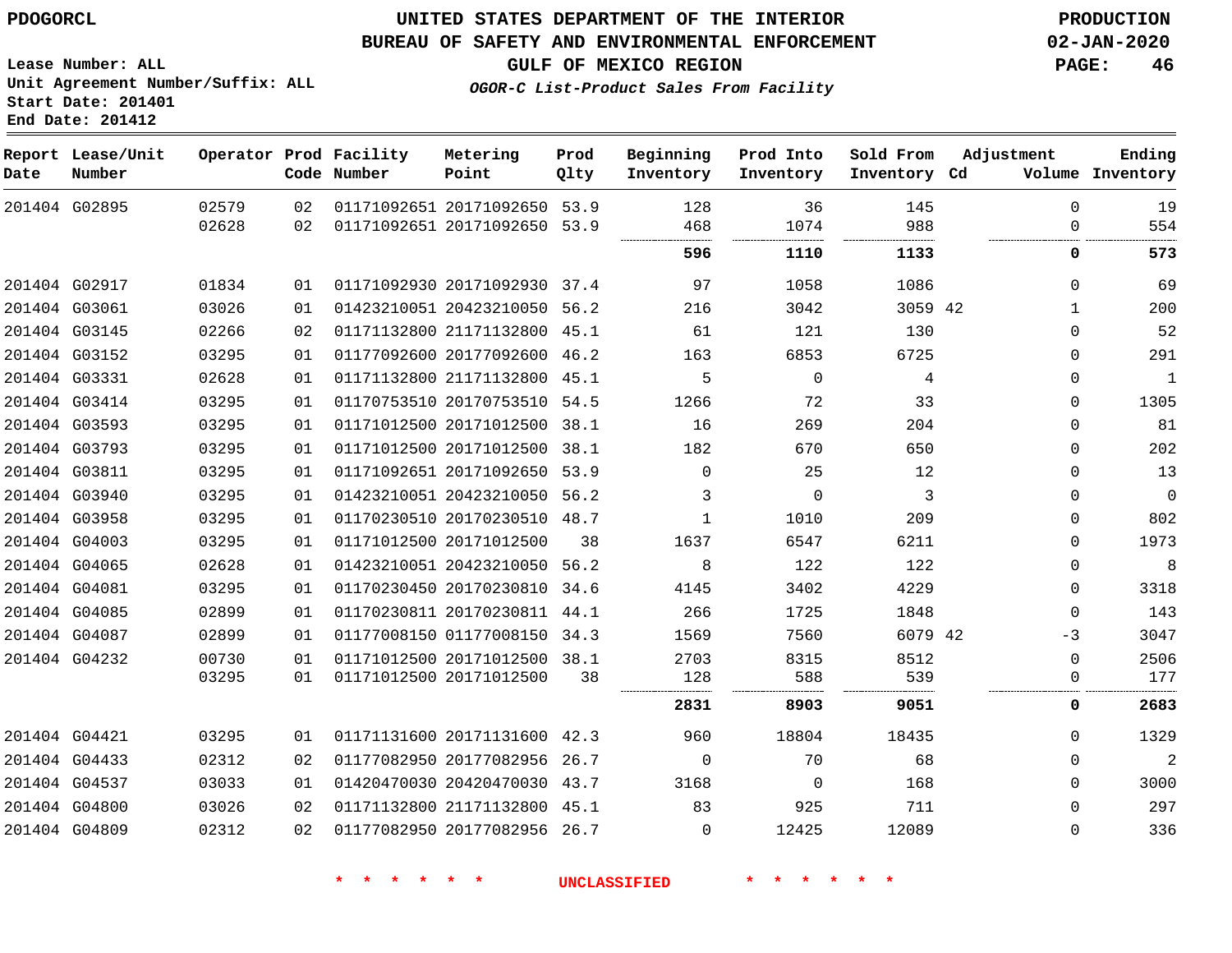**Date**

**Report Lease/Unit**

**Number**

## **UNITED STATES DEPARTMENT OF THE INTERIOR PDOGORCL PRODUCTION**

#### **BUREAU OF SAFETY AND ENVIRONMENTAL ENFORCEMENT 02-JAN-2020**

**GULF OF MEXICO REGION PAGE: 47**

**Ending**

**Lease Number: ALL Unit Agreement Number/Suffix: ALL Start Date: 201401 End Date: 201412**

|  | Operator Prod Facility<br>Code Number | Metering<br>Point | Prod<br>Olty | Beginning<br>Inventory | Prod Into<br>Inventory | Sold From Adjustment<br>Inventory Cd |  | Ending<br>Volume Inventory |
|--|---------------------------------------|-------------------|--------------|------------------------|------------------------|--------------------------------------|--|----------------------------|
|  |                                       |                   |              |                        |                        |                                      |  |                            |

**OGOR-C List-Product Sales From Facility**

| 7              | $\Omega$    |       | 62           | 45       | 24       |          | 01170230500 20170230500 45.1 |                         | 01 | 03295 | 201404 G04818 |  |
|----------------|-------------|-------|--------------|----------|----------|----------|------------------------------|-------------------------|----|-------|---------------|--|
| 119            | 0           |       | 31           | 150      | $\Omega$ |          | 01423210051 20170230510 48.8 |                         | 02 | 01284 | 201404 G05006 |  |
| $\Omega$       | $\Omega$    |       | $\mathbf 0$  | $\Omega$ | $\Omega$ | $\Omega$ |                              | 01170231300 01170231300 | 01 | 01376 | 201404 G05283 |  |
| $\mathbf 0$    | -1          | 50 42 |              | $\Omega$ | 51       | 34.6     | 01170230810 20170230810      |                         | 01 | 03033 | 201404 G05286 |  |
| 11             | $\Omega$    |       | 97           | 71       | 37       | 45.1     | 01170230500 20170230500      |                         | 01 | 03295 | 201404 G05299 |  |
| 50             | $\Omega$    |       | 8307         | 8319     | 38       | 36.3     | 01177062608 2017706260A      |                         | 02 | 02970 | 201404 G05431 |  |
| 189            |             |       | 453 42       | 416      | 225      | 45.1     | 01171132800 21171132800      |                         | 01 | 00730 | 201404 G05504 |  |
| 11777          | $\Omega$    |       | 28204        | 26416    | 13565    | 45.1     | 01171132800 21171132800      |                         | 02 | 02970 |               |  |
| 763            | 0           |       | 1827         | 1336     | 1254     | 45.1     | 01171132800 21171132800      |                         | 01 | 03295 |               |  |
| 12729          | 1           |       | 30484        | 28168    | 15044    |          |                              |                         |    |       |               |  |
| 853            | 0           |       | 756          | 1040     | 569      |          | 01171132800 21171132800 45.1 |                         | 01 | 00078 | 201404 G05505 |  |
| 658            | $\Omega$    |       | 2095         | 2179     | 574      | 38.1     | 01171012500 20171012500      |                         | 01 | 01834 | 201404 G05602 |  |
| 33             | $\Omega$    |       | 95           | 110      | 18       | 38.1     | 01171012500 20171012500      |                         | 02 | 02312 | 201404 G05610 |  |
| 1481           | 0           |       | 4661         | 4913     | 1229     | 38.1     |                              | 01171012500 20171012500 | 01 | 03295 | 201404 G05612 |  |
| 1              | $\Omega$    |       | 16           | 16       | 1        | 56.1     | 01423210051 20423210050      |                         | 01 | 03295 | 201404 G06069 |  |
| $\mathbf 0$    | $\Omega$    |       | 2476         | $\Omega$ | 2476     | 34.5     | 01170230810 20170230810      |                         | 01 | 03295 | 201404 G06156 |  |
| 309            | $-1$        |       | 11235 42     | 11201    | 344      | 43.2     | 01171132000 20171132000      |                         | 01 | 02375 | 201404 G06668 |  |
| $\overline{0}$ | $\mathbf 0$ |       | $\mathbf{1}$ | 0        | 1        | 44.7     | 01171132800 21171132800      |                         | 01 | 02628 | 201404 G07736 |  |
| 120            | -6          |       | 8151 03      | 8219     | 58       | 30.8     | 01177122950 20177122950      |                         | 01 | 01284 | 201404 G07760 |  |
| 46561          | 1           |       | 43518 42     | 24619    | 65459    | 33.8     | 01170573602 20170573602      |                         | 01 | 01834 | 201404 G07917 |  |
| $\Omega$       | $\Omega$    |       | 2            | $\Omega$ | 2        |          | 01423210051 20423210050 56.2 |                         | 02 | 02312 | 201404 G08120 |  |
| 44             | $\Omega$    |       | $\Omega$     | $\Omega$ | 44       | 55       | 01420390120 01420390120      |                         | 01 | 02266 | 201404 G09010 |  |
| 7              | $\Omega$    |       | 48           | 44       | 11       | 46.9     | 01170230450 20170230450      |                         | 01 | 00730 | 201404 G09032 |  |
| 19             | $\Omega$    |       | 1293         | 1304     | 8        | 30.8     | 01177122950 20177122950      |                         | 01 | 01284 | 201404 G09631 |  |
| 1581           | $-12$       |       | 192 42       | 0        | 1785     | 27.7     | 01170753850 20170753850      |                         | 01 | 00981 | 201404 G10487 |  |
| 115            | $\Omega$    |       | 7795         | 7853     | 57       | 30.7     | 01177122950 20177122950      |                         | 01 | 03295 | 201404 G10794 |  |
| $\Omega$       | $\Omega$    |       | 9136         | 9136     | 0        | 44.5     | 01177245110 2017724511G      |                         | 01 | 00162 | 201404 G10910 |  |
| 26             | $\Omega$    |       | $\mathbf 1$  | 0        | 27       |          | 01420470030 20420470030 43.7 |                         | 01 | 03033 | 201404 G11243 |  |
|                |             |       |              |          |          |          |                              |                         |    |       |               |  |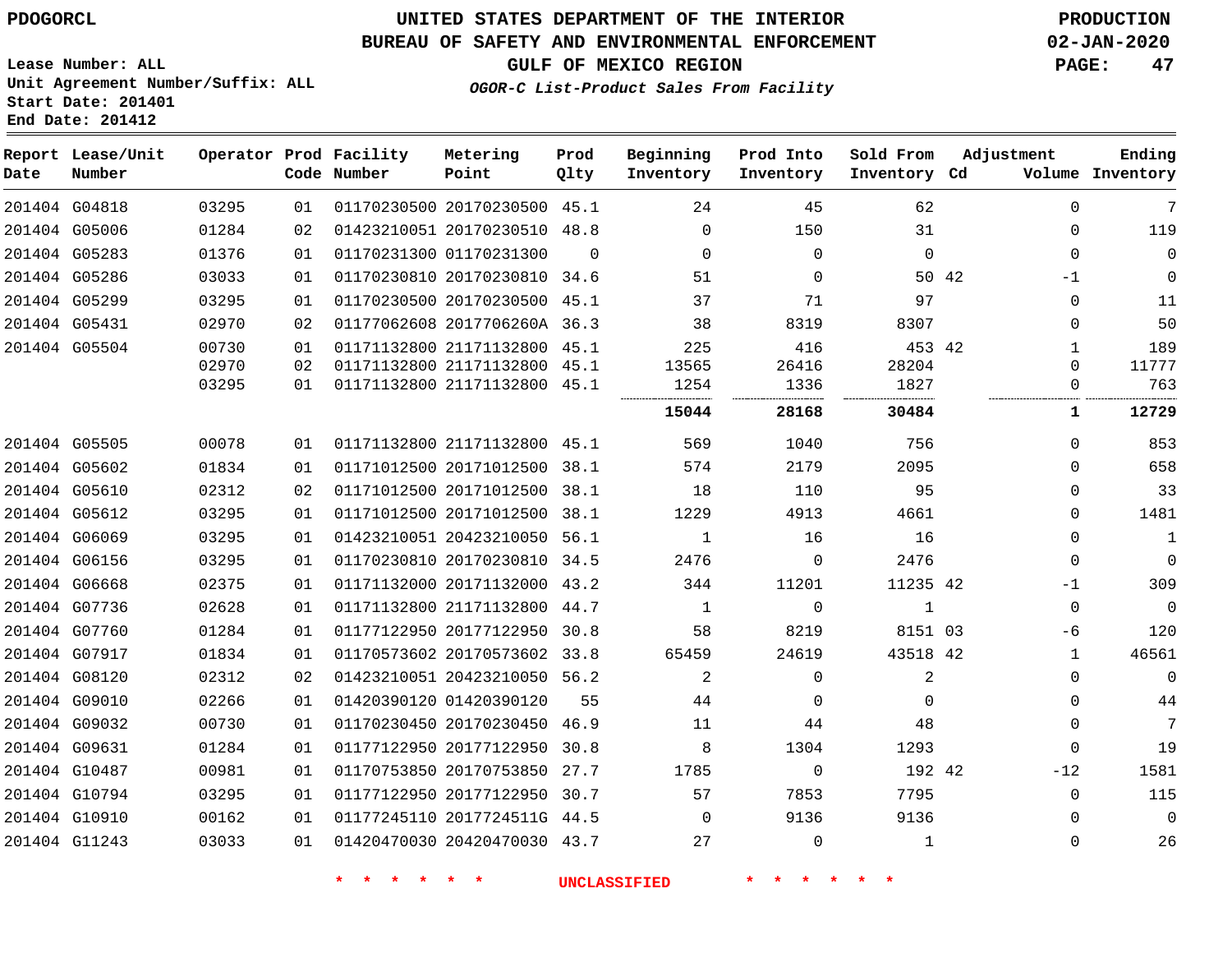# **UNITED STATES DEPARTMENT OF THE INTERIOR PDOGORCL PRODUCTION**

## **BUREAU OF SAFETY AND ENVIRONMENTAL ENFORCEMENT 02-JAN-2020**

**Lease Number: ALL Unit Agreement Number/Suffix: ALL Start Date: 201401**

**GULF OF MEXICO REGION PAGE: 48**

**OGOR-C List-Product Sales From Facility**

| Date | Report Lease/Unit<br>Number |       |    | Operator Prod Facility<br>Code Number | Metering<br>Point            | Prod<br>Qlty | Beginning<br>Inventory | Prod Into<br>Inventory | Sold From<br>Inventory Cd | Adjustment      | Ending<br>Volume Inventory |
|------|-----------------------------|-------|----|---------------------------------------|------------------------------|--------------|------------------------|------------------------|---------------------------|-----------------|----------------------------|
|      | 201404 G11870               | 02375 | 01 |                                       | 01171132000 20171132000 43.2 |              | 136                    | 5818                   | 5793                      |                 | $\Omega$<br>161            |
|      | 201404 G11984               | 02801 | 02 |                                       | 01171092651 20171092650 53.9 |              | 8                      | 52                     | 33                        |                 | 27<br>$\Omega$             |
|      | 201404 G12020               | 03295 | 01 |                                       | 01171012500 20171012500 38.1 |              | 191                    | 568                    | 588                       |                 | $\Omega$<br>171            |
|      | 201404 G12355               | 03033 | 01 |                                       | 01171012300 20171012300 37.4 |              | 20009                  | 40487                  | 45691 42                  |                 | 14806<br>$\mathbf{1}$      |
|      | 201404 G12358               | 03033 | 01 |                                       | 01171012300 20171012300 37.4 |              | 297                    | 653                    | 712 42                    |                 | 239<br>$\mathbf{1}$        |
|      | 201404 G12564               | 02603 | 01 |                                       | 01170230510 20170230510 48.3 |              | $\mathbf{1}$           | 455                    | 94                        |                 | 362<br>$\Omega$            |
|      | 201404 G12802               | 02628 | 01 |                                       | 01170230811 20170230811 44.1 |              | 144                    | 1205                   | 1247                      |                 | 102<br>$\Omega$            |
|      | 201404 G13560               | 03033 | 01 |                                       | 01170230810 20170230810 34.6 |              | 46                     | $\Omega$               | 46                        |                 | $\Omega$<br>$\Omega$       |
|      | 201404 G13563               | 03033 | 01 |                                       | 01170230811 20170230811 44.1 |              | $\Omega$               | 444                    | 407                       |                 | 37<br>0                    |
|      | 201404 G13576               | 03147 | 02 |                                       | 01170230810 20170230810 34.6 |              | 108                    | 37                     | 64                        |                 | 81<br>0                    |
|      | 201404 G13938               | 01284 | 01 |                                       | 01171012500 20171012500      | 38.1         | 1873                   | 7227                   | 6921                      |                 | 2179<br>$\Omega$           |
|      | 201404 G14342               | 02628 | 01 |                                       | 01170230811 20170230811 44.1 |              | 426                    | 3347                   | 3495                      |                 | 278<br>0                   |
|      | 201404 G14535               | 02628 | 01 |                                       | 01171012500 20171012500 38.1 |              | 2782                   | 22241                  | 18320                     |                 | 6703<br>$\Omega$           |
|      | 201404 G15078               | 03295 | 01 |                                       | 01170230810 20170230810 34.6 |              | $\mathbf{1}$           | $\mathbf 0$            | 1                         |                 | $\Omega$<br>$\Omega$       |
|      | 201404 G15189               | 02970 | 02 |                                       | 01171132800 21171132800 45.1 |              | 8                      | $\mathbf 0$            | 5                         |                 | $\mathbf 0$<br>3           |
|      | 201404 G15239               | 02266 | 02 |                                       | 01171012500 20171012500 38.1 |              | 47                     | 204                    | 189                       |                 | 62<br>0                    |
|      | 201404 G15242               | 03295 | 01 |                                       | 01171092651 20171092650 53.9 |              | 885                    | 985                    | 1359                      |                 | 511<br>$\Omega$            |
|      | 201404 G15263               | 03295 | 01 |                                       | 01171132000 20171132000 43.1 |              | 22                     | 436                    | 446                       |                 | 12<br>$\Omega$             |
|      | 201404 G15277               | 03295 | 01 |                                       | 01171012400 20171012400 51.5 |              | 2176                   | 4076                   | 3870                      |                 | 2382<br>0                  |
|      | 201404 G15312               | 03295 | 01 |                                       | 01171092651 20171092650 53.9 |              | 4104                   | 3846                   | 5955                      |                 | 1995<br>$\Omega$           |
|      | 201404 G15740               | 03295 | 01 |                                       | 01170230450 20170230450 46.8 |              | 281                    | 2093                   | 2047                      |                 | 327<br>$\Omega$            |
|      | 201404 G16121               | 02899 | 01 |                                       | 01170230811 20170230811 44.1 |              | $\Omega$               | 765                    | 701 42                    |                 | 63<br>$-1$                 |
|      | 201404 G16325               | 03295 | 01 |                                       | 01171012400 20171012400 51.5 |              | 649                    | 1001                   | 1065                      |                 | 585<br>0                   |
|      | 201404 G16469               | 03026 | 02 |                                       | 01170753510 20170753510 54.5 |              | $\mathbf{1}$           | $\mathbf 0$            | $\Omega$                  |                 | $\Omega$<br>1              |
|      | 201404 G16515               | 00162 | 01 |                                       | 01177245110 2017724511G 44.5 |              | $\Omega$               | 23966                  | 23966                     |                 | $\mathbf{0}$<br>$\Omega$   |
|      | 201404 G16890               | 00981 | 01 |                                       | 01170753850 20170753850      | 27.7         | 189                    | $\mathbf 0$            |                           | $0$ 09<br>$-21$ | 168                        |
|      | 201404 G17754               | 02375 | 02 |                                       | 01170230510 20170230510 48.8 |              | 2317                   | 2398                   | 2811                      |                 | 1904<br>$\Omega$           |
|      | 201404 G17789               | 03295 | 01 |                                       | 01170230810 20170230810 34.6 |              | 96                     | 47                     | 97                        |                 | 46<br>$\Omega$             |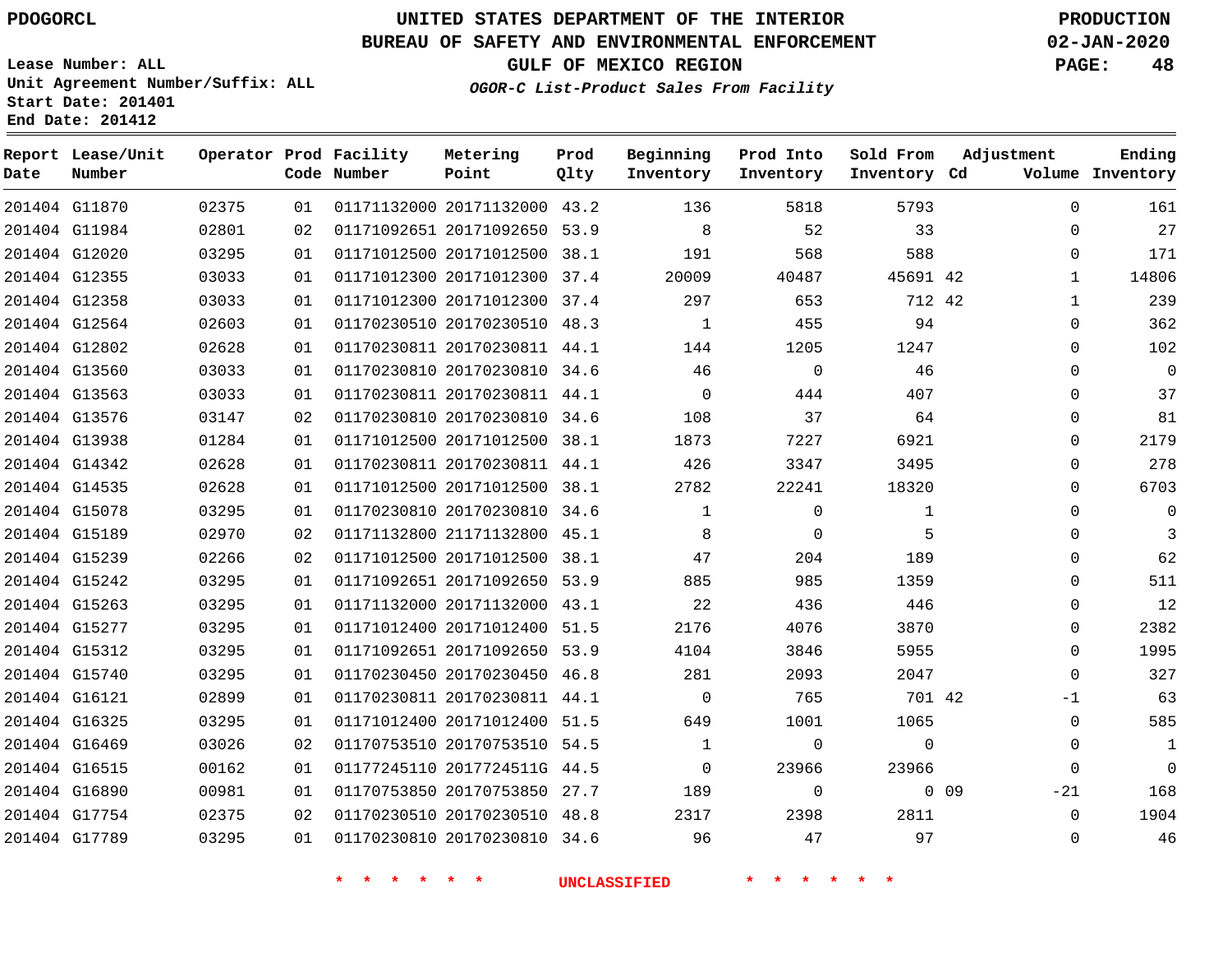#### **BUREAU OF SAFETY AND ENVIRONMENTAL ENFORCEMENT 02-JAN-2020**

**Lease Number: ALL Unit Agreement Number/Suffix: ALL Start Date: 201401 End Date: 201412**

**GULF OF MEXICO REGION PAGE: 49**

**OGOR-C List-Product Sales From Facility**

| Date | Report Lease/Unit<br>Number |       |    | Operator Prod Facility<br>Code Number | Metering<br>Point            | Prod<br>Qlty | Beginning<br>Inventory | Prod Into<br>Inventory | Sold From<br>Inventory Cd | Adjustment              | Ending<br>Volume Inventory |
|------|-----------------------------|-------|----|---------------------------------------|------------------------------|--------------|------------------------|------------------------|---------------------------|-------------------------|----------------------------|
|      | 201404 G17858               | 03295 | 01 |                                       | 01170530900 20170530900 56.2 |              | 595                    | 4                      | 16                        | $\Omega$                | 583                        |
|      | 201404 G17912               | 02970 | 02 |                                       | 01177062608 2017706260A 36.3 |              | 38                     | 8328                   | 8317                      | 0                       | 49                         |
|      | 201404 G17913               | 01834 | 01 |                                       | 01171132800 21171132800 45.1 |              | 130                    | $\Omega$               | 92                        | $\mathbf 0$             | 38                         |
|      | 201404 G17921               | 03026 | 01 |                                       | 01171012500 20177062959 25.4 |              | $\overline{0}$         | 42087                  | 42087                     | 0                       | $\overline{0}$             |
|      | 201404 G18043               | 03059 | 01 |                                       | 01171012500 20171012500 38.1 |              | 1141                   | 4260                   | 4117                      | 0                       | 1284                       |
|      | 201404 G18577               | 00981 | 01 |                                       | 01170753850 20170753850 27.7 |              | 4780                   | $\mathbf 0$            |                           | $0\quad09$<br>$-545$    | 4235                       |
|      | 201404 G18936               | 02871 | 01 |                                       | 01422450350 20422450350 47.7 |              | $7\phantom{.0}$        | $\Omega$               | $\Omega$                  | $\Omega$                | 7                          |
|      | 201404 G19030               | 02806 | 01 |                                       | 01423210051 20423210050      | 51           | 30                     | 341                    | 347                       | 0                       | 24                         |
|      | 201404 G19839               | 02777 | 01 |                                       | 01170753510 20170753510 45.5 |              | $\mathbf 0$            | $\Omega$               | $\mathbf 0$               | $\Omega$                | $\overline{0}$             |
|      | 201404 G20605               | 02477 | 01 |                                       | 01423550141 20423550140 28.9 |              | 580                    | $\Omega$               | 120 32                    | $-21$                   | 439                        |
|      | 201404 G20656               | 02266 | 02 |                                       | 01422450350 20422450350      | $\Omega$     | 198                    | $\Omega$               | $\mathbf 0$               | $\mathbf 0$             | 198                        |
|      | 201404 G20660               | 03295 | 01 |                                       | 01170230450 20170230450 46.9 |              | 61                     | 382                    | 383                       | $\Omega$                | 60                         |
|      | 201404 G21096               | 03295 | 01 |                                       | 01170230811 20170230811 44.1 |              | 12                     | 180                    | 177                       | $\Omega$                | 15                         |
|      | 201404 G21532               | 03217 | 01 |                                       | 01170230811 20170230811 44.1 |              | 118                    | 418                    | 501                       | 0                       | 35                         |
|      | 201404 G21534               | 03217 | 01 |                                       | 01170230811 20170230811 44.1 |              | 26                     | 718                    | 685                       | $\Omega$                | 59                         |
|      | 201404 G21580               | 03295 | 01 |                                       | 01170230811 20170230811 44.1 |              | $\mathbf 0$            | 7                      | 6                         | $\Omega$                | $\mathbf{1}$               |
|      | 201404 G21592               | 02628 | 02 |                                       | 01171132000 20171132000 43.2 |              | 43                     | 2843                   | 2807                      | 0                       | 79                         |
|      | 201404 G21652               | 01834 | 01 |                                       | 01171132800 21171132800 45.1 |              | $\mathbf{1}$           | $\Omega$               | $\mathbf{1}$              | 0                       | $\Omega$                   |
|      | 201404 G21655               | 01834 | 01 |                                       | 01171132800 21171132800 45.1 |              | 11222                  | 21108                  | 22807                     | $\Omega$                | 9523                       |
|      | 201404 G21825               | 00981 | 01 |                                       | 01170753850 20170753850      | 27.7         | 743                    | $\Omega$               |                           | $0$ 09<br>$-85$         | 658                        |
|      | 201404 G21826               | 00981 | 01 |                                       | 01170753850 20170753850 27.7 |              | 7                      | $\Omega$               |                           | 0 <sub>09</sub><br>$-1$ | 6                          |
|      | 201404 G22219               | 03033 | 01 |                                       | 01423210051 20423210050 56.2 |              | 50                     | 472                    | 491                       | $\Omega$                | 31                         |
|      | 201404 G22236               | 03295 | 01 |                                       | 01170230450 20170230450 46.9 |              | 1                      | 13                     | 12                        | $\mathbf 0$             | 2                          |
|      | 201404 G22246               | 01284 | 02 |                                       | 01423210051 20170230500 45.1 |              | $\Omega$               | 209                    | 176                       | $\mathbf 0$             | 33                         |
|      | 201404 G22268               | 02777 | 01 |                                       | 01170230810 2042709015I 43.8 |              | $\Omega$               | $\Omega$               | $\mathbf 0$               | 0                       | $\Omega$                   |
|      | 201404 G22501               | 00078 | 01 |                                       | 01170230400 20170230400 51.5 |              | 38                     | 76                     | 95                        | 0                       | 19                         |
|      | 201404 G22505               | 02375 | 02 |                                       | 01170230811 20170230811 44.1 |              | 288                    | 2170                   | 2278                      | $\mathbf 0$             | 180                        |
|      | 201404 G22510               | 00162 | 01 |                                       | 01170230810 20170230810 34.6 |              | 4437                   | 2780                   | 4506                      | 0                       | 2711                       |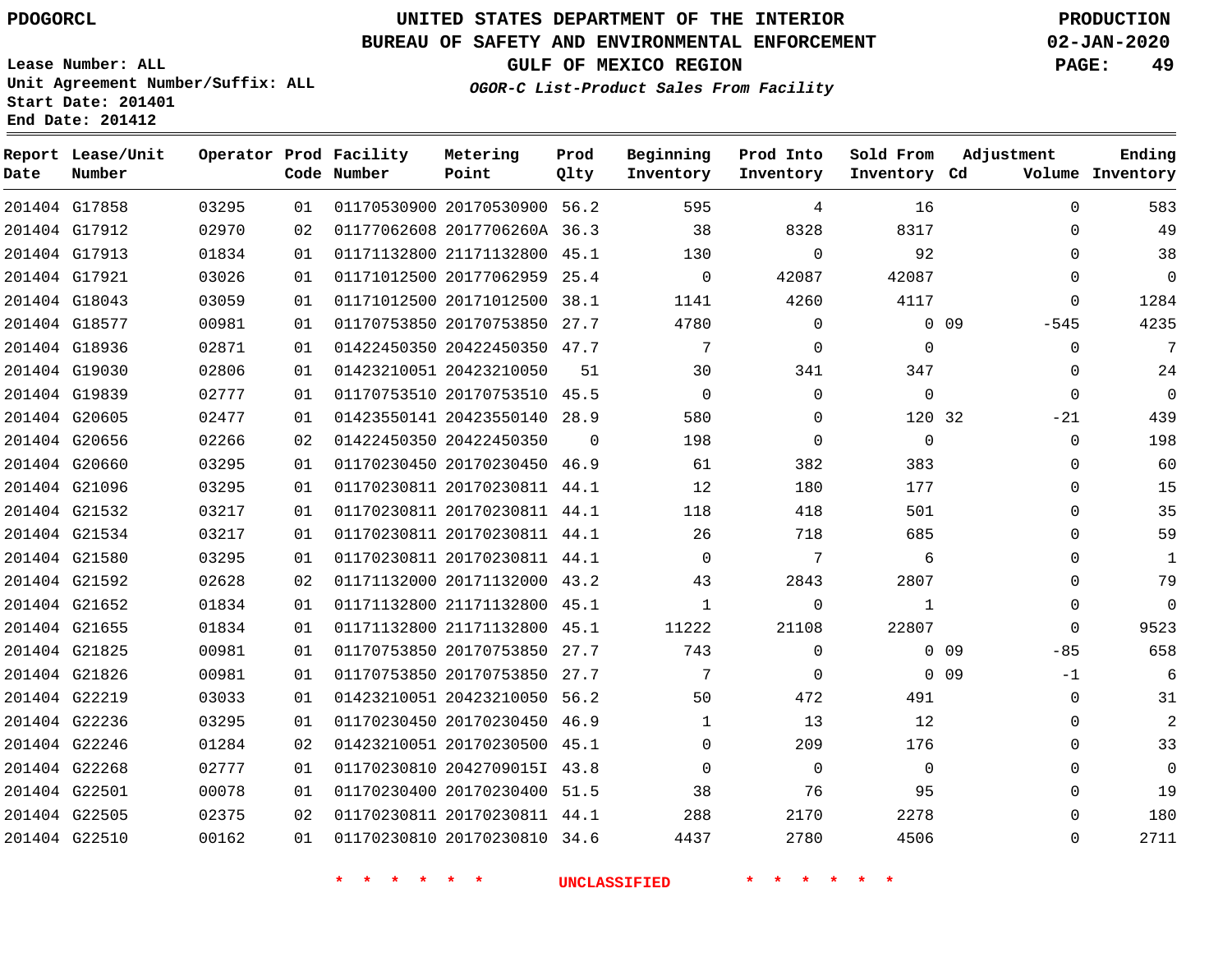#### **BUREAU OF SAFETY AND ENVIRONMENTAL ENFORCEMENT 02-JAN-2020**

**Lease Number: ALL Unit Agreement Number/Suffix: ALL Start Date: 201401**

**End Date: 201412**

**GULF OF MEXICO REGION PAGE: 50**

**OGOR-C List-Product Sales From Facility**

| Date | Report Lease/Unit<br>Number |       |    | Operator Prod Facility<br>Code Number | Metering<br>Point            | Prod<br>Qlty | Beginning<br>Inventory | Prod Into<br>Inventory | Sold From<br>Inventory Cd | Adjustment |             | Ending<br>Volume Inventory |
|------|-----------------------------|-------|----|---------------------------------------|------------------------------|--------------|------------------------|------------------------|---------------------------|------------|-------------|----------------------------|
|      | 201404 G22513               | 02579 | 02 |                                       | 01170230500 20170230500 45.2 |              | 120                    | 493                    | 536                       |            | $\Omega$    | 77                         |
|      | 201404 G22605               | 01834 | 01 |                                       | 01171132800 21171132800 45.1 |              | 36                     | $\Omega$               | 25                        |            | 0           | 11                         |
|      | 201404 G22621               | 01834 | 01 |                                       | 01171132800 21171132800 45.1 |              | 6193                   | 11725                  | 12640                     |            | $\mathbf 0$ | 5278                       |
|      | 201404 G22792               | 03295 | 01 |                                       | 01177258041 01177258041      | $\Omega$     | 321                    | 109                    | $\mathbf 0$               |            | $\Omega$    | 430                        |
|      | 201404 G22840               | 00730 | 01 |                                       | 01608103650 20608103650 32.9 |              | 3                      | 1174                   | 1169 42                   |            | $-1$        | 7                          |
|      | 201404 G23181               | 01978 | 02 |                                       | 01423210051 20423210050 56.2 |              | $\mathbf 0$            | 2                      | $\overline{a}$            |            | $\mathbf 0$ | $\mathbf 0$                |
|      | 201404 G23199               | 03295 | 01 |                                       | 01170230450 20170230450 46.9 |              | 108                    | 249                    | 318                       |            | $\mathbf 0$ | 39                         |
|      | 201404 G23473               | 00981 | 01 |                                       | 01170753850 20170753850 27.7 |              | 56                     | $\Omega$               | 6                         |            | $\Omega$    | 50                         |
|      | 201404 G23480               | 00981 | 01 |                                       | 01170753850 20170753850 27.7 |              | 543                    | $\Omega$               |                           | 58 42      | -4          | 481                        |
|      | 201404 G23481               | 00981 | 01 |                                       | 01170753850 20170753850 27.7 |              | 1439                   | $\Omega$               | 154 42                    |            | $-10$       | 1275                       |
|      | 201404 G23528               | 00981 | 01 |                                       | 01170753850 20170753850 27.7 |              | 1187                   | $\Omega$               | 127 42                    |            | -8          | 1052                       |
|      | 201404 G23529               | 00981 | 01 |                                       | 01170753850 20170753850 27.7 |              | 3093                   | $\Omega$               | 332 42                    |            | $-21$       | 2740                       |
|      | 201404 G23730               | 03217 | 01 |                                       | 01170230810 20170230811 44.1 |              | 24                     | 147                    | 160                       |            | $\Omega$    | 11                         |
|      | 201404 G23735               | 00162 | 01 |                                       | 01170230810 20170230810 34.5 |              | $\mathbf 0$            | 1761                   | 1761                      |            | 0           | $\mathbf 0$                |
|      | 201404 G23736               | 00730 | 01 |                                       | 01170230810 20170230810 34.6 |              | 629                    | $\Omega$               | 629                       |            | $\Omega$    | $\mathbf 0$                |
|      | 201404 G23851               | 02503 | 02 |                                       | 01171012400 20171012400 51.5 |              | $\Omega$               | $\Omega$               | $\Omega$                  |            | $\Omega$    | $\Omega$                   |
|      | 201404 G23956               | 03217 | 01 |                                       | 01170753510 20170753510 54.5 |              | 1127                   | 524                    | 73                        |            | $\Omega$    | 1578                       |
|      | 201404 G24425               | 02312 | 02 |                                       | 01170230810 20170230810 34.6 |              | 2086                   | 1437                   | 2122                      |            | 0           | 1401                       |
|      | 201404 G24730               | 03295 | 01 |                                       | 01170230810 20170230810 34.5 |              | 131                    | 123                    | 134                       |            | $\mathbf 0$ | 120                        |
|      |                             |       | 01 |                                       | 01170230500 20170230500 45.1 |              | 1053                   | 3610                   | 4103                      |            | 0           | 560                        |
|      |                             |       |    |                                       |                              |              | 1184                   | 3733                   | 4237                      |            | 0           | 680                        |
|      | 201404 G24791               | 02989 | 01 |                                       | 01171131600 20171131600 42.4 |              | 45                     | 300                    | 324                       |            | 0           | 21                         |
|      | 201404 G24878               | 02628 | 02 |                                       | 01171092651 20171092650 53.9 |              | 318                    | 541                    | 578                       |            | $\mathbf 0$ | 281                        |
|      | 201404 G24883               | 02628 | 02 |                                       | 01171092651 20171092650 53.9 |              | 572                    | 508                    | 817                       |            | $\mathbf 0$ | 263                        |
|      | 201404 G24898               | 02807 | 01 |                                       | 01171012400 20171012400      | $\Omega$     | $\mathbf 0$            | $\mathbf 0$            | $\mathbf 0$               |            | $\mathbf 0$ | $\Omega$                   |
|      |                             |       | 01 |                                       | 01171012300 20171012300 38.1 |              | 3187                   | 15202                  | 12830                     |            | 0           | 5559                       |
|      |                             |       |    |                                       |                              |              | 3187                   | 15202                  | 12830                     |            | 0           | 5559                       |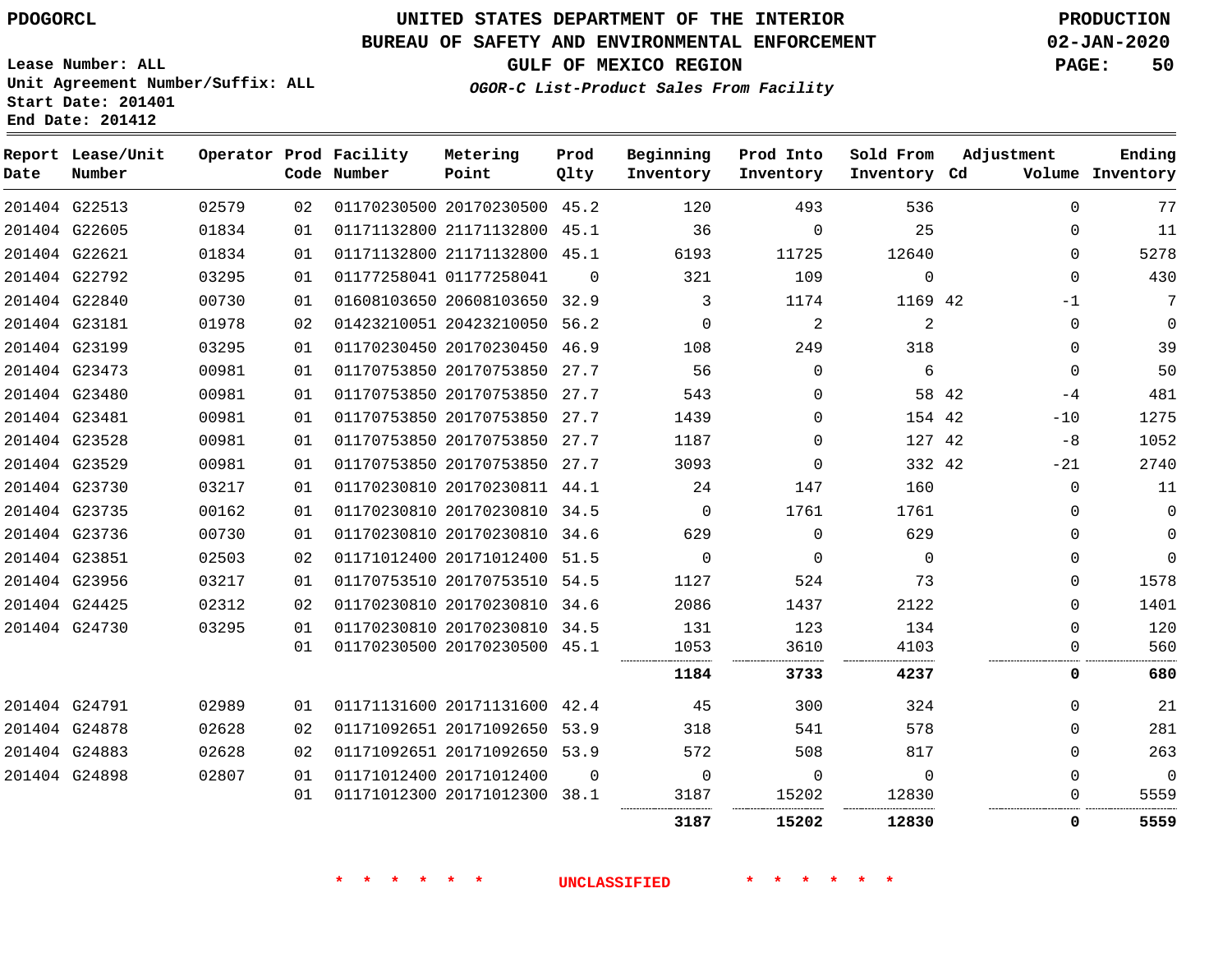**Prod Qlty**

#### **BUREAU OF SAFETY AND ENVIRONMENTAL ENFORCEMENT 02-JAN-2020**

**Lease Number: ALL Unit Agreement Number/Suffix: ALL Start Date: 201401**

**Operator Prod Facility**

**Code Number**

21171132800 45.1

**Metering Point**

**End Date: 201412**

**Report Lease/Unit**

**Number**

G24924

**Date**

**OGOR-C List-Product Sales From Facility**

**Sold From Inventory**

**Prod Into Inventory**

**Beginning Inventory**

**GULF OF MEXICO REGION PAGE: 51**

**Inventory Cd Volume**

**Adjustment**

**Ending**

|               | 201404 G24926 | 01834 | 01 |       | 01171132800 21171132800 45.1 |          | 89                  | $\mathbf{0}$   | 89             | 0                     |
|---------------|---------------|-------|----|-------|------------------------------|----------|---------------------|----------------|----------------|-----------------------|
|               | 201404 G24990 | 01284 | 01 |       | 01608103650 20608103650 32.9 |          | 1                   | 238            | 237            | 0                     |
|               | 201404 G25008 | 02777 | 01 |       | 01170753510 20170753510 45.5 |          | $\Omega$            | $\Omega$       | $\overline{0}$ | 0                     |
|               | 201404 G25524 | 03295 | 01 |       | 01170230450 20170230450 46.9 |          | 87                  | 874            | 825            | $\mathbf 0$           |
|               | 201404 G25561 | 02375 | 01 |       | 01170230450 20170230450 46.9 |          | 91                  | 555            | 559            | 0                     |
|               | 201404 G25605 | 03295 | 01 |       | 01170230810 20170230810 34.5 |          | $\overline{1}$      | $\overline{0}$ | $\blacksquare$ | 0                     |
|               | 201404 G25606 | 02375 | 02 |       | 01170230810 20170230810 34.6 |          | 869                 | 524            | 844            | $\mathbf 0$           |
|               | 201404 G25937 | 02222 | 02 |       | 01170230810 20170230810 34.6 |          | 2123                | 1775           | 2167           | 0                     |
|               | 201404 G26001 | 02628 | 01 |       | 01171132800 21171132800 45.1 |          | 507                 | 830            | 943            | $\mathbf 0$           |
|               | 201404 G26032 | 03059 | 01 |       | 01171012300 20171012300 37.4 |          | 17                  | 73             | 53             | $\mathbf 0$           |
|               | 201404 G26074 | 01284 | 01 |       | 01177122950 20177122950 30.8 |          | 41                  | 6376           | 6323           | $\mathbf 0$           |
|               | 201404 G26146 | 01586 | 01 |       | 01177258152 01177258152 31.9 |          | 353                 | $\Omega$       | $\overline{0}$ | $\mathbf 0$           |
|               | 201404 G26281 | 02528 | 02 |       | 01170753850 20170753850      | $\Omega$ | 20                  | $\mathbf{0}$   | $\overline{0}$ | $\mathbf 0$           |
|               | 201404 G26480 | 01978 | 02 |       | 01423210051 20423210050 56.2 |          | 68                  | 1139           | 1132           | $\mathbf 0$           |
| 201404 G26655 |               | 03165 | 01 |       | 01170230811 20170230811 44.1 |          | 553                 | 4937           |                | $0\quad09$<br>$-5081$ |
|               | 201404 G27030 | 02477 | 02 |       | 01170530900 20170530900 56.2 |          | 732                 | $\overline{7}$ | 20             | $\mathbf 0$           |
|               | 201404 G27070 | 03295 | 01 |       | 01171132800 21171132800 45.1 |          | 8838                | 18139          | 19031          | $\mathbf 0$           |
|               | 201404 G27100 | 01978 | 02 |       | 01171012310 20171012310 44.1 |          | 8 <sup>8</sup>      | 49             | 51             | $\mathbf 0$           |
|               | 201404 G27169 | 01284 | 01 |       | 01171012500 20171012500 38.1 |          | 2363                | 8870           | 8560           | $\mathbf 0$           |
|               | 201404 G27173 | 03295 | 01 |       | 01170513800 20170513800 32.8 |          | $\overline{0}$      | 525            | 428            | $\mathbf 0$           |
|               | 201404 G27194 | 01586 | 01 |       | 01177258152 01177258152 31.9 |          | 38                  | $\overline{0}$ | $\overline{0}$ | $\mathbf 0$           |
|               | 201404 G27509 | 02970 | 02 |       | 01170230450 20170230450 46.9 |          | 168                 | 1633           | 1546           | 0                     |
|               | 201404 G27831 | 02795 | 02 |       | 01170530900 20170530900 46.4 |          | $\Omega$            | 14             | 14             | $\mathbf 0$           |
| 201404 G27851 |               | 02628 | 02 |       | 01171132000 20171132000 43.2 |          | 1                   | 36             | 36             | $\mathbf 0$           |
|               | 201404 G27927 | 02503 | 02 |       | 01171092651 20171092650 53.9 |          | 576                 | 736            | 930            | 0                     |
|               | 201404 G27949 | 02871 | 01 |       | 01171012500 20171012500 38   |          | 14                  | 230            | 175            | $\mathbf 0$           |
|               | 201404 G27988 | 00730 | 01 |       | 01608103650 20608103650 32.9 |          | 167                 | 62990          | 62766          | $\mathbf 0$           |
|               |               |       |    | * * * | $\star$<br><b>水</b>          |          | <b>UNCLASSIFIED</b> | * * * *        |                |                       |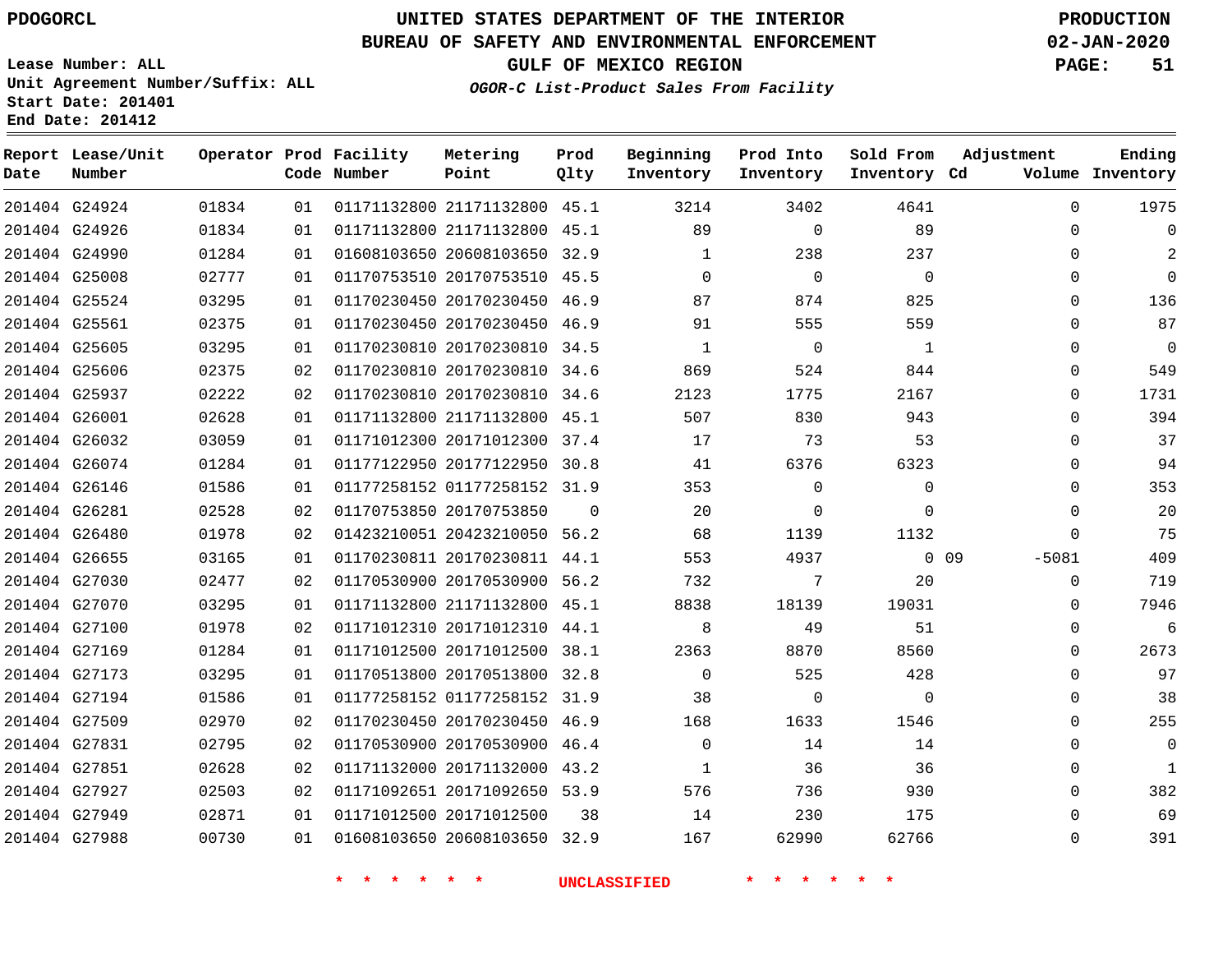# **UNITED STATES DEPARTMENT OF THE INTERIOR PDOGORCL PRODUCTION**

## **BUREAU OF SAFETY AND ENVIRONMENTAL ENFORCEMENT 02-JAN-2020**

**Lease Number: ALL Unit Agreement Number/Suffix: ALL Start Date: 201401**

**OGOR-C List-Product Sales From Facility**

**GULF OF MEXICO REGION PAGE: 52**

| __ ___ __ |  |  |
|-----------|--|--|
|           |  |  |
|           |  |  |

| Date   | Report Lease/Unit<br>Number |       |    | Operator Prod Facility<br>Code Number | Metering<br>Point            | Prod<br>Qlty | Beginning<br>Inventory | Prod Into<br>Inventory | Sold From<br>Inventory Cd | Adjustment   | Ending<br>Volume Inventory |
|--------|-----------------------------|-------|----|---------------------------------------|------------------------------|--------------|------------------------|------------------------|---------------------------|--------------|----------------------------|
|        | 201404 G30654               | 02777 | 02 |                                       | 01170230810 20170230810 42.6 |              | 494                    | 411                    | 495                       | $\Omega$     | 410                        |
|        | 201404 G30679               | 00730 | 01 |                                       | 01170230500 20170230810 34.6 |              | 21                     | 0                      | 21                        | 0            | $\mathbf 0$                |
|        | 201404 G31003               | 02579 | 02 |                                       | 01423210051 20423210050 56.2 |              | $\mathbf{1}$           | 276                    | 259                       | $\mathbf 0$  | 18                         |
|        | 201404 G31040               | 02375 | 01 |                                       | 01170230450 20170230450 46.9 |              | 327                    | 2267                   | 2240                      | $\mathbf 0$  | 354                        |
|        | 201404 G31304               | 02714 | 01 |                                       | 01170230811 20170230811 44.1 |              | 97                     | 547                    | 598                       | 0            | 46                         |
|        | 201404 G31369               | 02628 | 01 |                                       | 01171012300 20171012300 37.4 |              | 10582                  | 20517                  | 23595                     | $\mathbf{0}$ | 7504                       |
|        | 201404 G32113               | 02477 | 01 |                                       | 01170230811 20170230811 44.1 |              | 697                    | 4865                   | 5159                      | $\Omega$     | 403                        |
|        | 201404 G32197               | 01284 | 02 |                                       | 01171012500 20171012500 38.1 |              | 336                    | 1326                   | 1262                      | $\mathbf{0}$ | 400                        |
|        | 201404 G32231               | 01284 | 01 |                                       | 01171012500 20171012500 38.1 |              | 641                    | 2284                   | 2237                      | $\mathbf{0}$ | 688                        |
|        | 201404 G32268               | 03295 | 01 |                                       | 01177298272 01177298272 43.7 |              | 87                     | 36                     | 99                        | 0            | 24                         |
|        | 201404 G32744               | 01284 | 02 |                                       | 01423210051 20170230510 48.8 |              | 115                    | 126                    | 141                       | $\mathbf 0$  | 100                        |
|        | 201404 G33088               | 03026 | 01 |                                       | 01171012500 20177062959 25.4 |              | $\mathbf 0$            | 467                    | 467                       | $\mathbf{0}$ | $\overline{0}$             |
|        | 201404 G33112               | 02970 | 02 |                                       | 01171092651 20171092650 53.9 |              | 607                    | 637                    | 914                       | $\mathbf 0$  | 330                        |
|        | 201404 G33388               | 02967 | 01 |                                       | 01420470030 20420470030 47.8 |              | 355                    | $\mathbf 0$            | 18 42                     | $-1$         | 336                        |
|        | 201404 G33407               | 02967 | 02 |                                       | 01170230810 20170230810 42.6 |              | 75                     | 82                     | 86                        | $\mathsf 0$  | 71                         |
|        | 201404 G33408               | 03075 | 02 |                                       | 01422450350 20422450350 47.7 |              | 1313                   | $\mathbf 0$            | $\Omega$                  | $\mathbf{0}$ | 1313                       |
|        | 201404 G33596               | 02503 | 02 |                                       | 01171132000 20171132000 43.2 |              | 135                    | 4999                   | 4996                      | $\mathbf{0}$ | 138                        |
|        | 201404 G33636               | 02628 | 01 |                                       | 01171132000 20171132000      | 43.2         | 1169                   | 59298                  | 58832                     | $\mathbf{0}$ | 1635                       |
| 201405 | 00016                       | 02375 | 01 |                                       | 01170513700 20170513700 24.1 |              | 2023                   | 27196                  | 27672                     | $\Omega$     | 1547                       |
|        |                             | 03288 | 01 |                                       | 01170513700 20170513700 23.2 |              | 46                     | 1454                   | 1423                      | 0            | 77                         |
|        |                             |       |    |                                       |                              |              | 2069                   | 28650                  | 29095                     | 0            | 1624                       |
| 201405 | 00026                       | 02375 | 01 |                                       | 01170513700 20170513700 24.1 |              | 5006                   | 60636                  | 62194 42                  | 2            | 3450                       |
| 201405 | 00032                       | 02375 | 01 |                                       | 01170513700 20170513700 32.7 |              | 235                    | 3583                   | 3630                      | $\Omega$     | 188                        |
| 201405 | 00033                       | 02375 | 01 |                                       | 01170513700 20170513700 32.7 |              | 11                     | $\Omega$               | 11                        | 0            | $\Omega$                   |
| 201405 | 00049                       | 03295 | 01 |                                       | 01171012300 20171012300 37.1 |              | 10044                  | 27562                  | 29229                     | $\Omega$     | 8377                       |
| 201405 | 00050                       | 03295 | 01 |                                       | 01171012300 20171012300 37.1 |              | 1962                   | 7097                   | 6902                      | $\mathbf 0$  | 2157                       |
| 201405 | 00051                       | 03295 | 01 |                                       | 01171012300 20171012300 37.1 |              | 4854                   | 12236                  | 13371                     | $\mathbf{0}$ | 3719                       |
| 201405 | 00052                       | 03295 | 01 |                                       | 01171012300 20171012300 37.1 |              | 1236                   | 3539                   | 3699                      | 0            | 1076                       |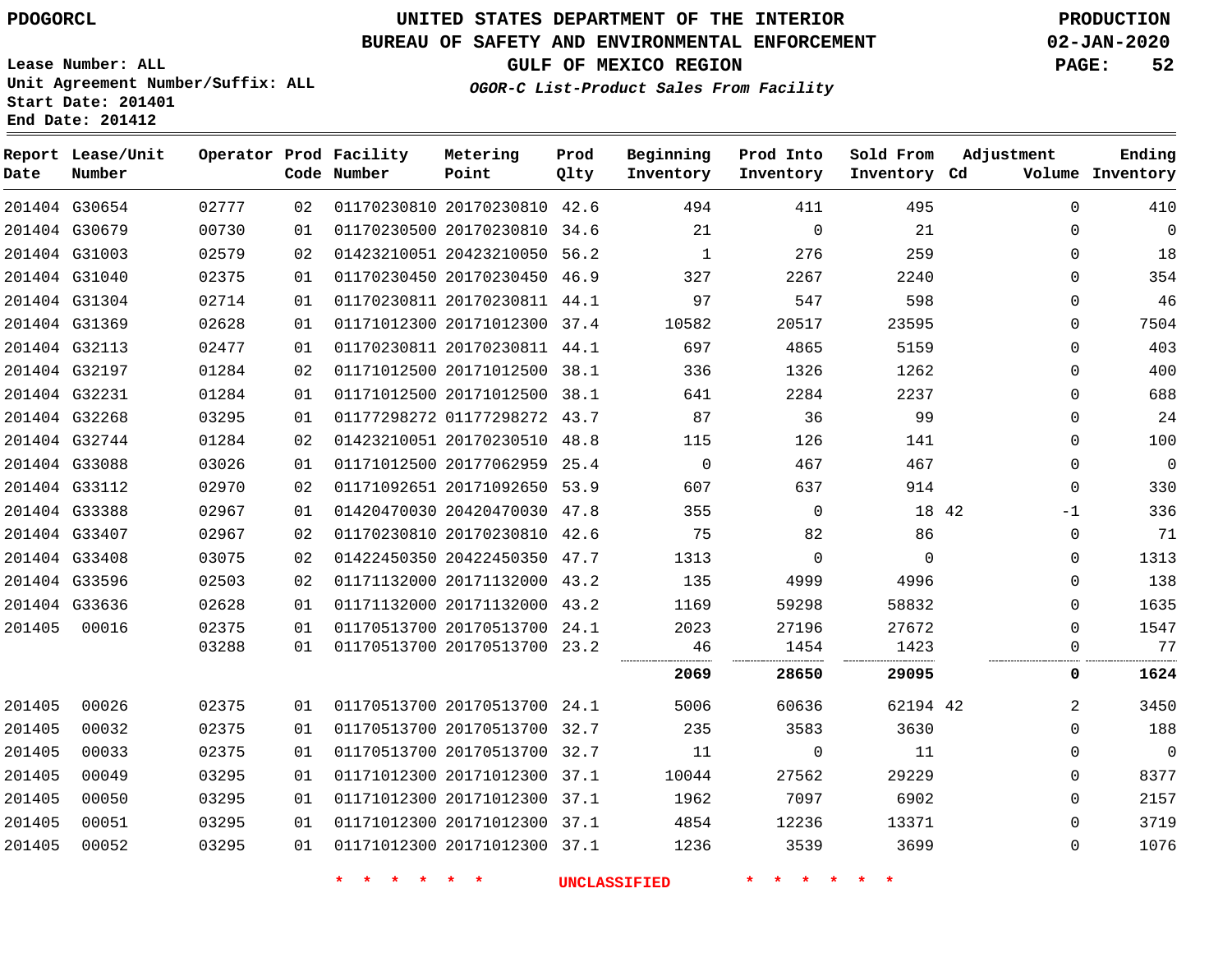**Date**

**End Date: 201412**

**Report Lease/Unit**

**Number**

## **UNITED STATES DEPARTMENT OF THE INTERIOR PDOGORCL PRODUCTION**

**Prod Qlty**

#### **BUREAU OF SAFETY AND ENVIRONMENTAL ENFORCEMENT 02-JAN-2020**

**Lease Number: ALL Unit Agreement Number/Suffix: ALL Start Date: 201401**

**Operator Prod Facility**

**Code Number**

**OGOR-C List-Product Sales From Facility**

**Beginning Inventory** **Prod Into Inventory** **Sold From Inventory**

**Inventory Cd Volume**

**Adjustment**

-1  $\Omega$   $\Omega$  $\Omega$   $\overline{0}$ 

**GULF OF MEXICO REGION PAGE: 53**

**Ending**

| 201405 | 00079 | 01834 | 01 |                              | 01170230810 20170230810 50.1 | 582                 | 458         | 289 42  |  |
|--------|-------|-------|----|------------------------------|------------------------------|---------------------|-------------|---------|--|
| 201405 | 00081 | 03295 | 01 |                              | 01170230450 20170230450 45.3 | 49                  | 386         | 363     |  |
| 201405 | 00137 | 03288 | 01 |                              | 01170513700 20170513700 23.2 | 7                   | 765         | 734     |  |
| 201405 | 00138 | 03288 | 01 |                              | 01170513700 20170513700 23.2 | 695                 | 7771        | 8055    |  |
| 201405 | 00184 | 03147 | 02 |                              | 01170230810 20170230810 50.1 | 1340                | 78          | 395     |  |
| 201405 | 00196 | 02266 | 01 |                              | 01171012300 20171012300 37.1 | 8664                | 23731       | 25182   |  |
| 201405 | 00253 | 01284 | 02 |                              | 01170230810 20170230810 50.1 | 814                 | 709         | 424     |  |
|        |       | 02375 | 02 |                              | 01170230810 20170230810 50.1 | 143<br>             | $\Omega$    | 40      |  |
|        |       |       |    |                              |                              | 957                 | 709         | 464     |  |
| 201405 | 00317 | 02970 | 02 | 01171012310 20171012310 44.6 |                              | 30                  | 396         | 378     |  |
| 201405 | 00353 | 02266 | 01 |                              | 01170754800 20170754800 28.8 | 280                 | 1474        | 1489    |  |
| 201405 | 00367 | 02375 | 01 |                              | 01170513700 20170513700 24.1 | 1587                | 4735        | 6049 42 |  |
| 201405 | 00424 | 03295 | 01 |                              | 01171012400 20171012400 48.4 | 5                   | $\mathbf 0$ | 5       |  |
| 201405 | 00434 | 01284 | 01 |                              | 01177112605 2017711260Y 31.9 | $\overline{0}$      | 2391        | 2334    |  |
| 201405 | 00453 | 01284 | 01 |                              | 01177112605 2017711260Y 31.9 | 0                   | 445         | 434     |  |
| 201405 | 00466 | 03295 | 01 |                              | 01171012400 20171012400 48.4 | 5164                | 5355        | 5083    |  |
| 201405 | 00479 | 03295 | 01 |                              | 01171012500 20171012500 36.4 | 1455                | 431         | 481     |  |
| 201405 | 00487 | 03033 | 01 |                              | 01171132800 21171132800 46.3 | 244                 | $\mathbf 0$ | 199     |  |
| 201405 | 00495 | 03033 | 01 |                              | 01171132800 21171132800 46.3 | 19                  | $\mathbf 0$ | 15      |  |
| 201405 | 00518 | 03033 | 01 |                              | 01170230450 20170230450 45.4 | 31                  | 179         | 177     |  |
| 201405 | 00541 | 03033 | 01 |                              | 01170530900 20170530900 55.9 | 931                 | 2           | 22      |  |
| 201405 | 00560 | 03288 | 01 |                              | 01171131600 20171131600 42.5 | 20                  | 281         | 275     |  |
| 201405 | 00577 | 03059 | 01 |                              | 01171012300 20171012300 37.1 | 10389               | 31439       | 32272   |  |
| 201405 | 00593 | 01834 | 01 |                              | 01171012300 20171012300 37.1 | 9080                | 8093        | 8955    |  |
|        |       | 03033 | 01 |                              | 01171012300 20171012300 37.1 | 581                 | 1338        | 1513 42 |  |
|        |       |       |    |                              |                              | 9661                | 9431        | 10468   |  |
| 201405 | 00599 | 02899 | 01 | 01170573602 20170573602 33.5 |                              | 1111                | 0           | 248     |  |
|        |       |       |    | * * * * *                    |                              | <b>UNCLASSIFIED</b> |             |         |  |
|        |       |       |    |                              |                              |                     |             |         |  |

**Metering Point**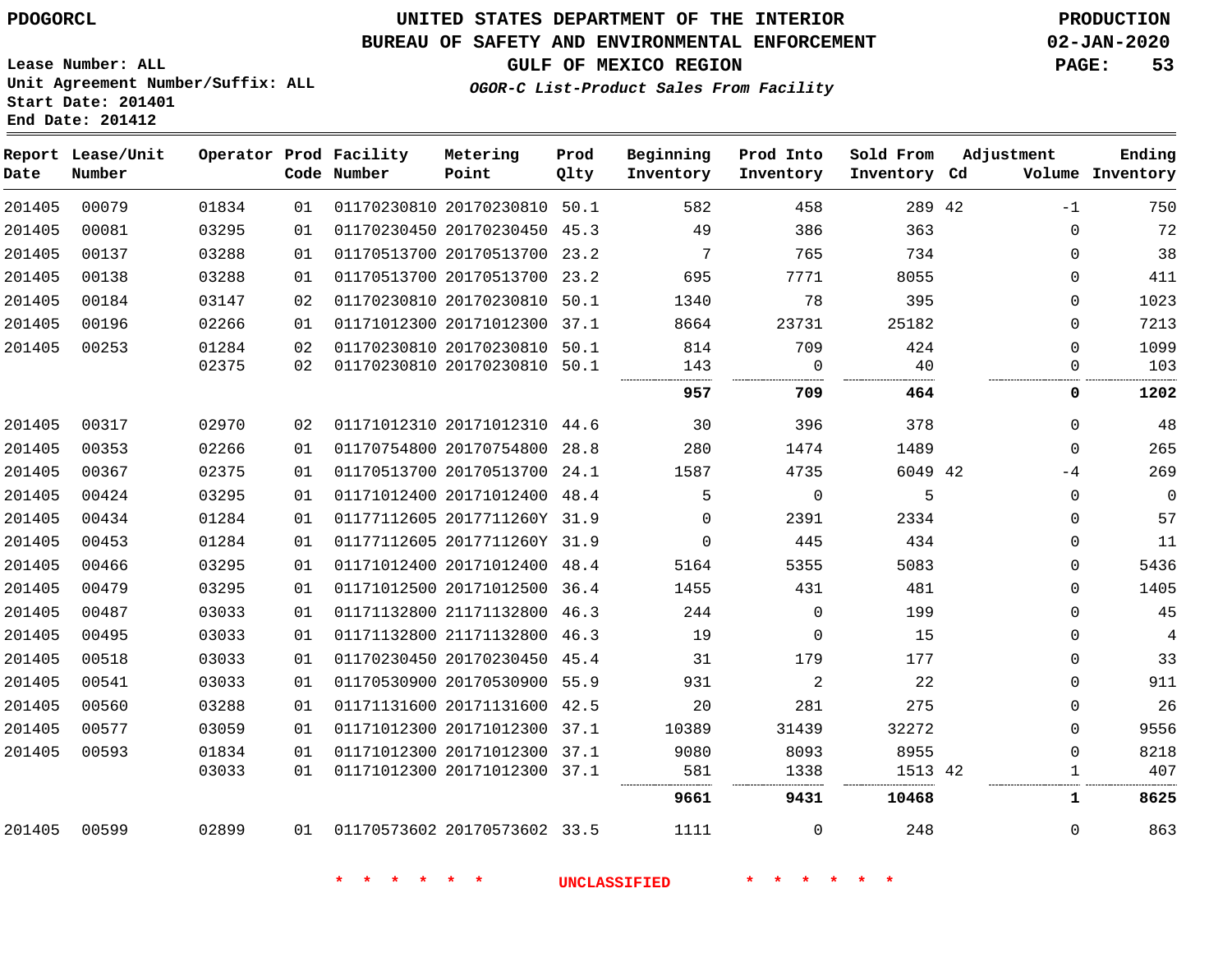**Prod**

**Metering**

## **BUREAU OF SAFETY AND ENVIRONMENTAL ENFORCEMENT 02-JAN-2020**

**Lease Number: ALL Unit Agreement Number/Suffix: ALL Start Date: 201401**

**Operator Prod Facility**

**End Date: 201412**

**Report Lease/Unit**

**GULF OF MEXICO REGION PAGE: 54**

**Adjustment**

**Ending**

**OGOR-C List-Product Sales From Facility**

**Beginning Prod Into Sold From**

| Date   | Number            |       |    | Code Number | Point                        | Qlty | Inventory | Inventory   | Inventory Cd |                 |              | Volume Inventory |
|--------|-------------------|-------|----|-------------|------------------------------|------|-----------|-------------|--------------|-----------------|--------------|------------------|
| 201405 | 00605             | 02899 | 01 |             | 01170573602 20170573602 33.5 |      | 808       | $\mathbf 0$ | 181          |                 | $\Omega$     | 627              |
| 201405 | 00680             | 03033 | 01 |             | 01170230700 20170230700 40.3 |      | 560       | 628         | 107 42       |                 | $\mathbf{1}$ | 1082             |
| 201405 | 00691             | 02312 | 02 |             | 01170754201 01170754201 38.7 |      | 842       | $\mathbf 0$ | 652 08       |                 | $-190$       | $\overline{0}$   |
| 201405 | 00693             | 02266 | 01 |             | 01170754800 20170754800      | 28.8 | 73        | 515         | 495          |                 | 0            | 93               |
| 201405 | 00694             | 02266 | 01 |             | 01170754800 20170754800 28.8 |      | 1340      | 7344        | 7363         |                 | 0            | 1321             |
| 201405 | 00697             | 02266 | 01 |             | 01170754800 20170754800 28.8 |      | 134       | 151         | 258          |                 | 0            | 27               |
| 201405 | 00758             | 03295 | 01 |             | 01170230810 20170230810      | 50   | 1670      | 1277        | 821          |                 | 0            | 2126             |
| 201405 | 00763             | 01284 | 01 |             | 01170230810 20170230810 50.1 |      | 128       | $\mathbf 0$ | 36           |                 | 0            | 92               |
| 201405 | 00775             | 01834 | 01 |             | 01171131600 20171131600 42.5 |      | 222       | 2325        | 2334 42      |                 | $-1$         | 212              |
| 201405 | 00778             | 03033 | 01 |             | 01171132000 20171132000 45.1 |      | 1         | 0           | 1            |                 | 0            | $\mathbf 0$      |
| 201405 | 00796             | 02628 | 01 |             | 01171012300 20171012300 37.1 |      | 4636      | 11671       | 12758        |                 | 0            | 3549             |
| 201405 | 00819             | 00078 | 01 |             | 01171132800 21171132800 46.3 |      | 28        | 30          |              | 47 42           | $-1$         | 10               |
| 201405 | 00839             | 02451 | 01 |             | 01170513800 20170513800 32.3 |      | 3921      | 19373       | 18843        |                 | $\Omega$     | 4451             |
|        | 201405 754302006A | 00078 | 01 |             | 01170573601 20170573601 28.3 |      | 47        | 406         | 424          |                 | $\Omega$     | 29               |
| 201405 | 754303001A        | 00059 | 01 |             | 01170230811 20170230811 44.1 |      | 20        | 82          | 20 09        |                 | $-7$         | 75               |
|        | 201405 754306012A | 01207 | 01 |             | 01608128270 20608128270 25.2 |      | 142292    | 455650      |              | $0\quad09$      | $-475052$    | 122890           |
|        | 201405 754306013A | 01207 | 01 |             | 01608128270 20608128270 25.2 |      | 217388    | 654543      |              | $0$ 09          | $-684979$    | 186952           |
|        | 201405 754307005A | 00078 | 01 |             | 01170573601 20170573601 28.3 |      | 51        | 321         | 350 42       |                 | $\mathbf{1}$ | 23               |
|        | 201405 754307017A | 02970 | 02 |             | 01171132800 20170230811 41.7 |      | 251       | 901         | 327          |                 | $\Omega$     | 825              |
|        | 201405 754309002A | 00981 | 01 |             | 01170753850 20170753850      | 29   | 1282      | 26          |              | 0 <sub>09</sub> | $-31$        | 1277             |
|        | 201405 754310009A | 00078 | 01 |             | 01170573601 20170573601 28.3 |      | 271       | 4466        | 4421         |                 | 0            | 316              |
|        | 201405 754315006A | 02266 | 01 |             | 01170754800 20170754800 28.8 |      | 128       | 709         | 709          |                 | $\Omega$     | 128              |
|        | 201405 7543880060 | 03295 | 01 |             | 01170230450 20170230450 45.3 |      | 84        | 267         | 301          |                 | 0            | 50               |
|        | 201405 7543890080 | 02375 | 01 |             | 01170513700 20170513700 32.9 |      | 126       | 1763        | 1796         |                 | $\Omega$     | 93               |
|        | 201405 7543930100 | 03026 | 02 |             | 01170230450 20170230450 45.4 |      | 120       | 373         | 424 42       |                 | $\mathbf{1}$ | 70               |
|        | 201405 7543930200 | 01284 | 01 |             | 0117709260L 2017709260L 40.4 |      | 0         | 1412        | 1412         |                 | $\Omega$     | $\mathbf 0$      |
|        |                   | 03295 | 01 |             | 01171012310 20171012310 44.6 |      | 1420      | 12111       | 12048<br>    |                 | 0            | 1483<br>.        |

**\* \* \* \* \* \* UNCLASSIFIED \* \* \* \* \* \***

**13523 13460 0 1483**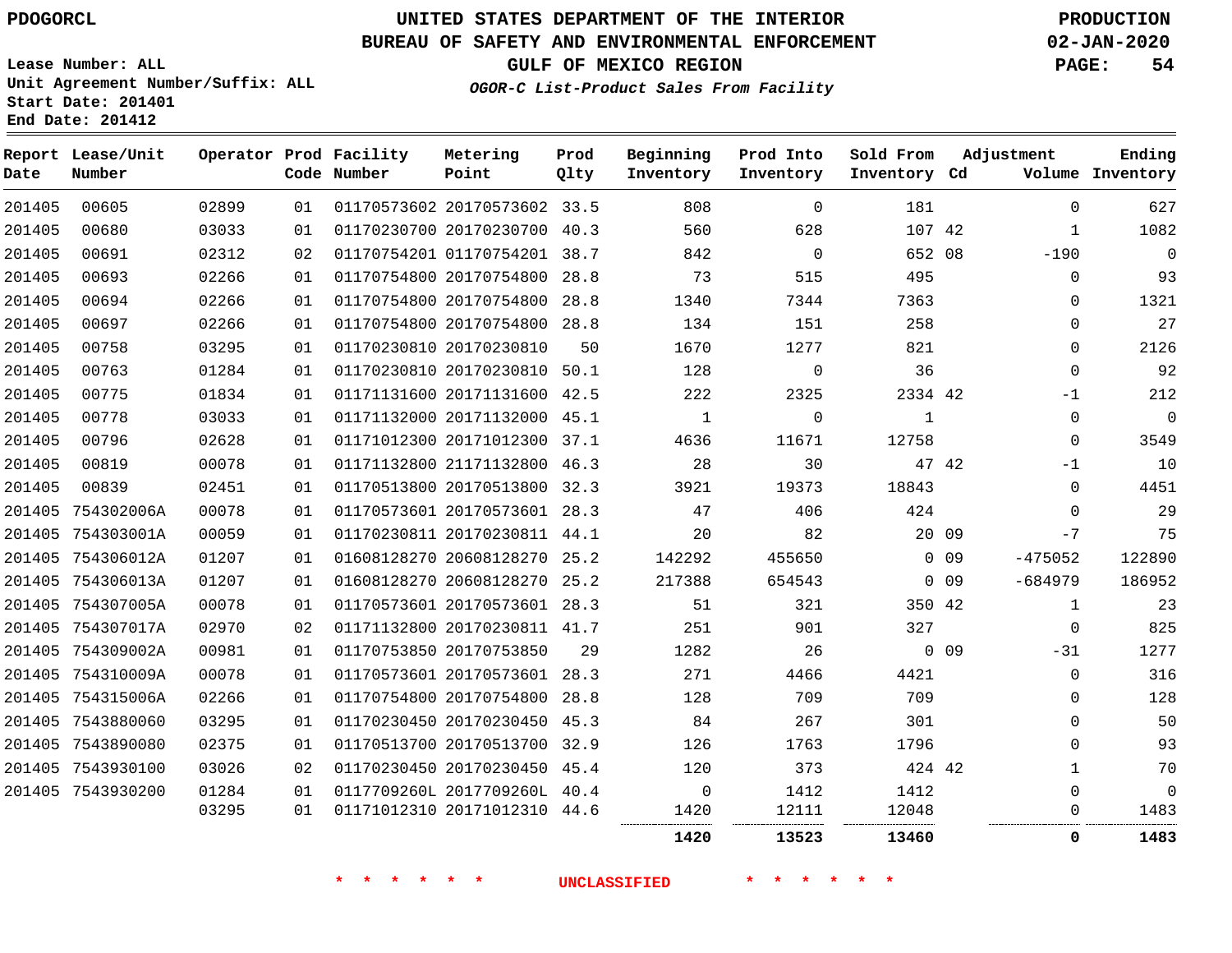**Date**

# **UNITED STATES DEPARTMENT OF THE INTERIOR PDOGORCL PRODUCTION**

#### **BUREAU OF SAFETY AND ENVIRONMENTAL ENFORCEMENT 02-JAN-2020**

**Lease Number: ALL Unit Agreement Number/Suffix: ALL Start Date: 201401 End Date: 201412**

#### **OGOR-C List-Product Sales From Facility**

**GULF OF MEXICO REGION PAGE: 55**

  $\Omega$  $\Omega$  $\Omega$  $\Omega$ -1  $-2$  $\Omega$  $-81$  $\Omega$  $-1$  -1 -1  $\Omega$  $\overline{0}$ -1  $\Omega$  $\Omega$  $\Omega$   $\Omega$  $\Omega$   $\Omega$   $\Omega$  $\Omega$ 

| Date   | Report Lease/Unit<br>Number |       |    | Operator Prod Facility<br>Code Number | Metering<br>Point            | Prod<br>Qlty | Beginning<br>Inventory | Prod Into<br>Inventory | Sold From<br>Inventory Cd | Adjustment<br>Volume | Ending<br>Inventory |
|--------|-----------------------------|-------|----|---------------------------------------|------------------------------|--------------|------------------------|------------------------|---------------------------|----------------------|---------------------|
| 201405 | 7543940080                  | 03295 | 01 |                                       | 01170230811 20170230811      | 41.6         | 26                     | 62                     | 31                        | $\Omega$             | 57                  |
| 201405 | 754396015A                  | 01284 | 01 |                                       | 01608103650 20608103650      | 31.3         | 41                     | 6269                   | 6289                      | 0                    | 21                  |
| 201405 | 8910020210                  | 02451 | 01 |                                       | 01170513800 20170513800      | 32.3         | 22472                  | 116218                 | 111991                    | $\Omega$             | 26699               |
| 201405 | 8910024540                  | 02451 | 01 |                                       | 01170513800 20170513800      | 32.3         | 17100                  | 100117                 | 94217                     | $\Omega$             | 23000               |
| 201405 | 8910029320                  | 02375 | 01 |                                       | 01170513700 20170513700      | 32.7         | 5785                   | 82211                  | 83670                     | $\Omega$             | 4326                |
| 201405 | 8910034440                  | 02375 | 01 |                                       | 01170513700 20170513700      | 30.8         | 5727                   | 72382                  | 74299 42                  | $-1$                 | 3809                |
| 201405 | 8910039150                  | 00078 | 01 |                                       | 01170573601 20170573601      | 28.3         | 5697                   | 59290                  | 60786 42                  | $-2$                 | 4199                |
| 201405 | 8910086400                  | 02222 | 02 |                                       | 01171012400 20171012400      | 48.4         | 196                    | 306                    | 243                       | $\mathbf 0$          | 259                 |
| 201405 | 8910087670                  | 02312 | 02 |                                       | 01170754201 01170754201      | 38.7         | 361                    | $\mathbf 0$            | 280 08                    | $-81$                | - 0                 |
| 201405 | 8910087840                  | 00162 | 01 |                                       | 01177122606 20177122606      | 40.8         | $\Omega$               | 134                    | 134                       | $\mathbf 0$          | $\mathbf 0$         |
| 201405 | 8910088160                  | 01284 | 01 |                                       | 01171132800 21171132800      | 46.3         | 45                     | 1                      | 37 42                     | $-1$                 | 8                   |
| 201405 | 8910089160                  | 02375 | 01 |                                       | 01170513700 20170513700      | 27.3         | 582                    | 7560                   | 7745 42                   | 1                    | 398                 |
| 201405 | 891008927AG                 | 00078 | 01 |                                       | 01170230400 20170230400      | 51.4         | 37                     | 77                     | 93                        | 42<br>$-1$           | 20                  |
| 201405 | 891008927Y                  | 00078 | 01 |                                       | 01170230400 20170230400      | 51.3         | 18                     | 91                     | 84 42                     | $-1$                 | 24                  |
| 201405 | 8910116580                  | 02375 | 01 |                                       | 01170513700 20170513700      | 27.3         | 396                    | 4210                   | 4384                      | $\Omega$             | 222                 |
| 201405 | 8910116740                  | 02375 | 01 |                                       | 01170513700 20170513700      | 27.3         | 327                    | 6362                   | 6354                      | $\Omega$             | 335                 |
| 201405 | 8910116790                  | 02375 | 01 |                                       | 01170513700 20170513700      | 27.3         | 1608                   | 20035                  | 20588 42                  | $-1$                 | 1054                |
| 201405 | 8910116800                  | 02375 | 01 |                                       | 01170513700 20170513700      | 27.3         | 2856                   | 35418                  | 36410                     | $\Omega$             | 1864                |
|        | 201405 891011687A           | 02266 | 01 |                                       | 01170754800 20170754800 28.8 |              | 70                     | 381                    | 382                       | $\Omega$             | 69                  |

**\* \* \* \* \* \* UNCLASSIFIED \* \* \* \* \* \***

 20170754800 28.8 20170754800 28.8 20170754800 28.8 20170754800 28.8 20177215102 30.6 20177215102 30.6 20177215102 30.6 20171132000 45.1 20171132000 45.1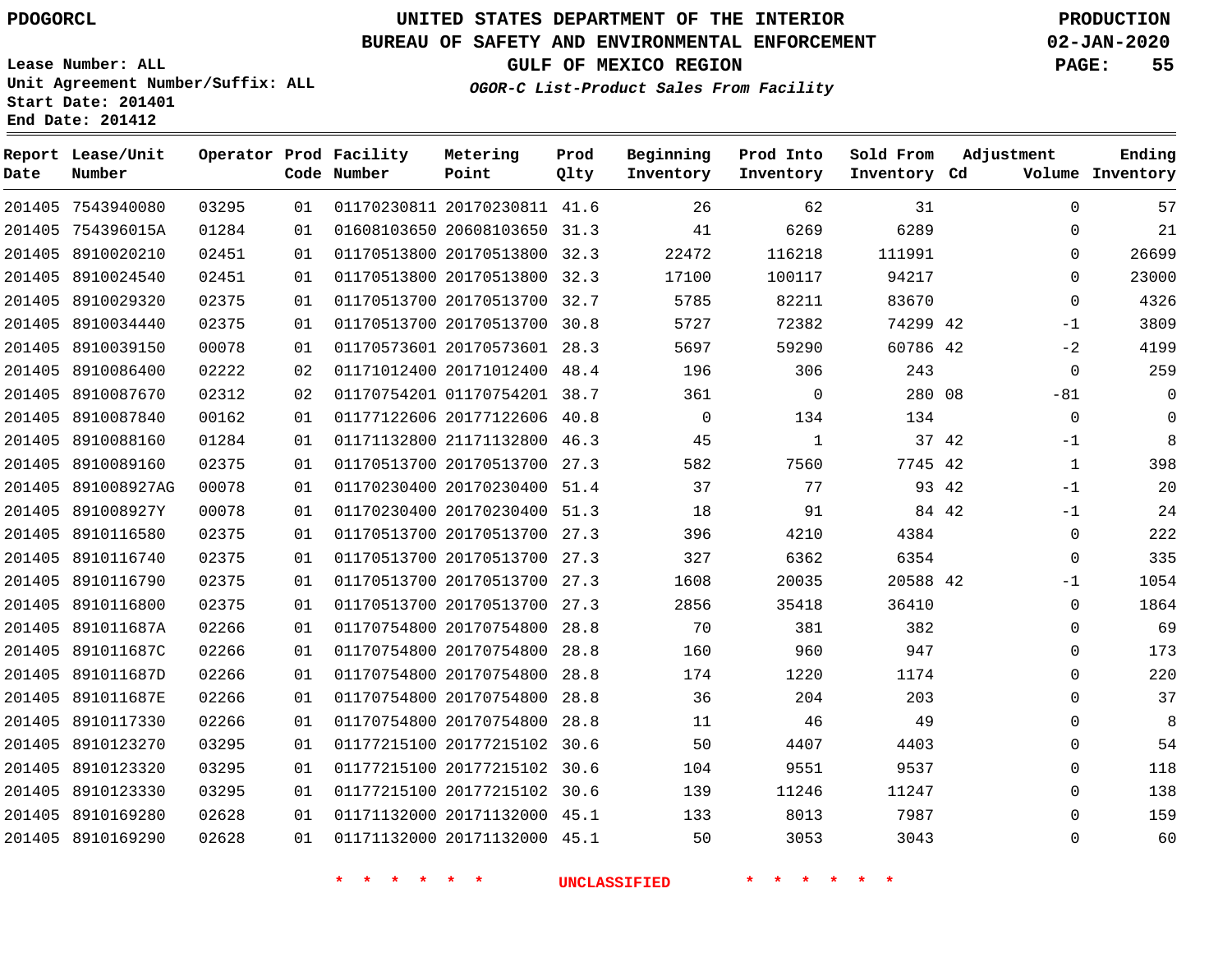# **UNITED STATES DEPARTMENT OF THE INTERIOR PDOGORCL PRODUCTION**

## **BUREAU OF SAFETY AND ENVIRONMENTAL ENFORCEMENT 02-JAN-2020**

**Lease Number: ALL Unit Agreement Number/Suffix: ALL Start Date: 201401**

**GULF OF MEXICO REGION PAGE: 56**

**OGOR-C List-Product Sales From Facility**

| Date | Report Lease/Unit<br>Number |       |    | Operator Prod Facility<br>Code Number | Metering<br>Point            | Prod<br>Qlty | Beginning<br>Inventory | Prod Into<br>Inventory | Sold From<br>Inventory Cd | Adjustment |              | Ending<br>Volume Inventory |
|------|-----------------------------|-------|----|---------------------------------------|------------------------------|--------------|------------------------|------------------------|---------------------------|------------|--------------|----------------------------|
|      | 201405 8910169300           | 02375 | 02 |                                       | 01170230810 20170230810 50.1 |              | 78                     | 34                     | 31                        |            | $\Omega$     | 81                         |
|      | 201405 8910169370           | 02628 | 01 |                                       | 01171132000 20171132000 45.1 |              | 68                     | 4339                   | 4322                      |            | $\mathbf 0$  | 85                         |
|      | 201405 8910202350           | 00276 | 01 |                                       | 01170513700 20170513700 37.4 |              | 875                    | 16126                  | 16152                     |            | $\Omega$     | 849                        |
|      | 201405 G00971               | 03295 | 01 |                                       | 01171132000 20171132000      | 45           | 1                      | 17                     | 18                        |            | $\Omega$     | 0                          |
|      | 201405 G00974               | 03295 | 01 |                                       | 01171132000 20171132000 45.1 |              | 10                     | 305                    | 309                       |            | $\Omega$     | 6                          |
|      | 201405 G00985               | 02266 | 01 |                                       | 0117709260A 2017709260A 34.7 |              | 376                    | 10030                  | 10030                     |            | 0            | 376                        |
|      | 201405 G01027               | 00162 | 01 |                                       | 01177122606 20177122606 40.8 |              | $\mathbf 0$            | 2190                   | 2190                      |            | 0            | $\mathbf 0$                |
|      | 201405 G01036               | 02312 | 02 |                                       | 01171092651 20171092650 57.5 |              | 1918                   | 2025                   | 2770 42                   |            | $-1$         | 1172                       |
|      | 201405 G01082               | 01284 | 01 |                                       | 01170753510 20170753510 48.1 |              | 36                     | 2                      | 4                         |            | $\Omega$     | 34                         |
|      | 201405 G01083               | 02375 | 01 |                                       | 01170513700 20170513700 27.3 |              | 2474                   | 32541                  | 33303 42                  |            | $\mathbf{1}$ | 1713                       |
|      |                             | 02777 | 01 |                                       | 01170753510 20170753510 45.5 |              | $\mathbf 0$            | $\mathbf 0$            | $\Omega$                  |            | $\Omega$     | $\mathbf 0$                |
|      |                             |       |    |                                       |                              |              | 2474                   | 32541                  | 33303                     |            | 1            | 1713                       |
|      | 201405 G01084               | 02375 | 01 |                                       | 01170513700 20170513700 27.3 |              | 157                    | 1544                   | 1620                      |            | $\mathbf 0$  | 81                         |
|      | 201405 G01090               | 02375 | 01 |                                       | 01170513700 20170513700 27.3 |              | 371                    | 5064                   | 5168 42                   |            | $-1$         | 266                        |
|      | 201405 G01091               | 02375 | 01 |                                       | 01170513700 20170513700 27.3 |              | 990                    | 10547                  | 10981 42                  |            | $-1$         | 555                        |
|      | 201405 G01092               | 02375 | 01 |                                       | 01170513700 20170513700 27.3 |              | 510                    | 5640                   | 5853                      |            | $\Omega$     | 297                        |
|      | 201405 G01196               | 02266 | 02 |                                       | 01171132800 21171132800 46.3 |              | 5                      | 52                     | 41                        |            | $\Omega$     | 16                         |
|      | 201405 G01198               | 03295 | 01 |                                       | 01171092651 20171092650 57.5 |              | 75                     | 80                     | 109                       |            | $\Omega$     | 46                         |
|      | 201405 G01208               | 03295 | 01 |                                       | 01171092651 20171092650 57.5 |              | 68                     | 56                     | 92                        |            | 0            | 32                         |
|      | 201405 G01210               | 02266 | 02 |                                       | 01171132800 21171132800 46.3 |              | 424                    | 304                    | 595                       |            | 0            | 133                        |
|      | 201405 G01220               | 03295 | 01 |                                       | 01177092600 20177092600 45.2 |              | 171                    | 4141                   | 4177                      |            | 0            | 135                        |
|      | 201405 G01248               | 02628 | 01 |                                       | 01171012500 20171012500 36.4 |              | 5504                   | 897                    | 1632                      |            | $\Omega$     | 4769                       |
|      | 201405 G01351               | 00078 | 01 |                                       | 01170230400 20170230400 51.3 |              | 596                    | 2088                   | 2132                      |            | $\Omega$     | 552                        |
|      | 201405 G01447               | 02375 | 01 |                                       | 01170513700 20170513700 24.1 |              | 23                     | 268                    | 276                       |            | 0            | 15                         |
|      | 201405 G01477               | 03026 | 02 |                                       | 01170230810 20170230810 50.1 |              | 1044                   | 755                    | 501                       |            | $\Omega$     | 1298                       |
|      | 201405 G01497               | 02451 | 01 |                                       | 01170513800 20170513800 32.3 |              | 5941                   | 31370                  | 30104                     |            | 0            | 7207                       |
|      | 201405 G01498               | 02451 | 01 |                                       | 01170513800 20170513800 32.3 |              | 981                    | 5660                   | 5341                      |            | $\Omega$     | 1300                       |
|      | 201405 G01580               | 02451 | 01 |                                       | 01170513800 20170513800 32.3 |              | 191                    | 797                    | 805                       |            | $\Omega$     | 183                        |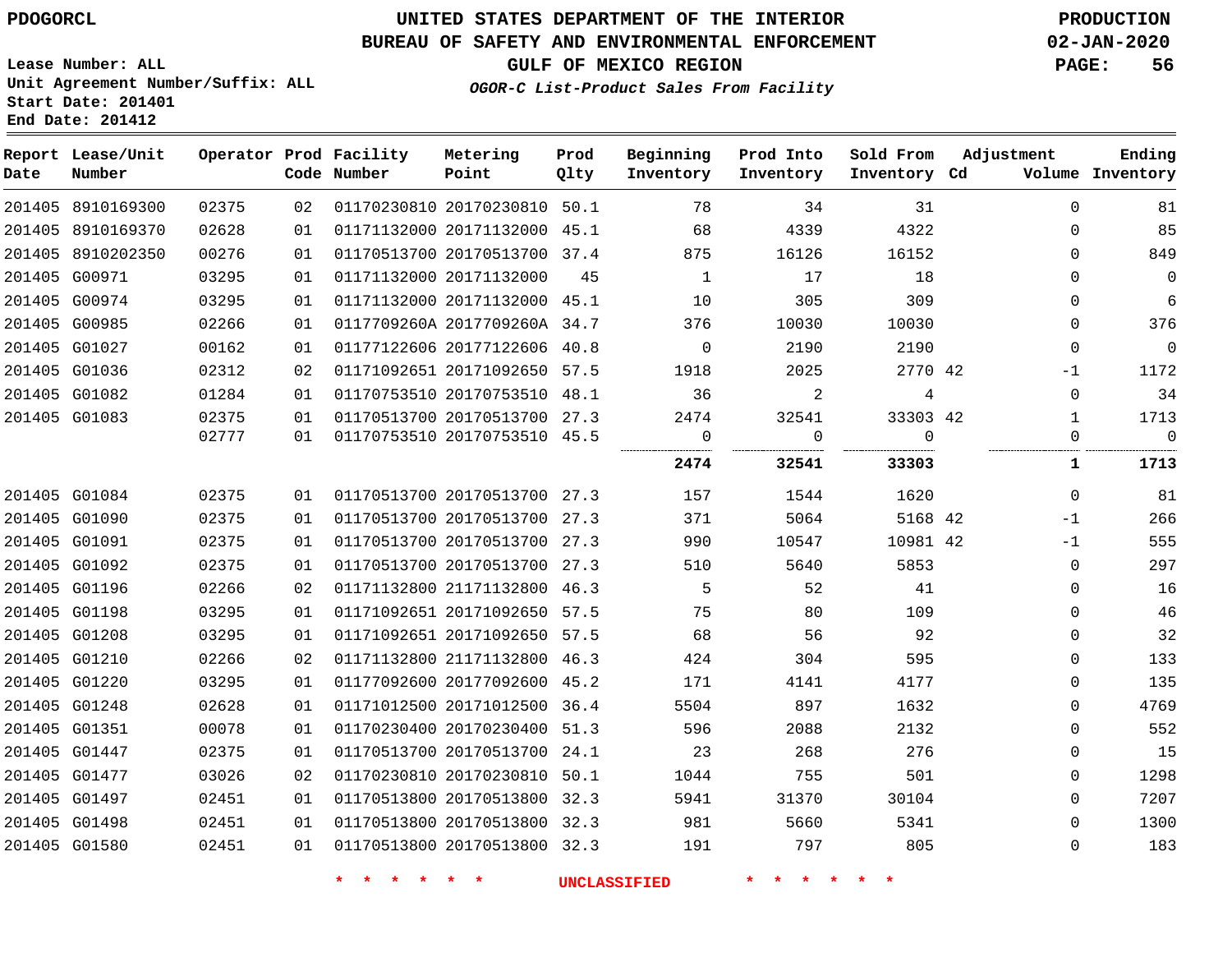## **BUREAU OF SAFETY AND ENVIRONMENTAL ENFORCEMENT 02-JAN-2020**

**GULF OF MEXICO REGION PAGE: 57**

**OGOR-C List-Product Sales From Facility**

**Lease Number: ALL Unit Agreement Number/Suffix: ALL Start Date: 201401 End Date: 201412**

| Date | Report Lease/Unit<br>Number |       |    | Operator Prod Facility<br>Code Number | Metering<br>Point            | Prod<br>Qlty | Beginning<br>Inventory | Prod Into<br>Inventory | Sold From<br>Inventory Cd | Adjustment     | Ending<br>Volume Inventory |
|------|-----------------------------|-------|----|---------------------------------------|------------------------------|--------------|------------------------|------------------------|---------------------------|----------------|----------------------------|
|      | 201405 G01610               | 03295 | 01 |                                       | 01177215100 20177215102 30.6 |              | 16                     | 1110                   | 1112                      | $\Omega$       | 14                         |
|      | 201405 G01619               | 02375 | 01 |                                       | 01170513700 20170513700 32.9 |              | 1706                   | 18593                  | 19322 42                  | $\overline{2}$ | 979                        |
|      | 201405 G01620               | 02375 | 01 |                                       | 01170513700 20170513700 32.9 |              | 352                    | 4675                   | 4782 42                   | $\mathbf{1}$   | 246                        |
|      | 201405 G01754               | 00003 | 01 |                                       | 01423210051 20423210050 53.8 |              | 7                      | 87                     | 87                        | $\Omega$       | 7                          |
|      | 201405 G01757               | 00003 | 01 |                                       | 01423210051 20423210050 53.8 |              | 62                     | 715                    | 718 42                    | $\mathbf 1$    | 60                         |
|      | 201405 G01848               | 01978 | 02 |                                       | 01170230500 20170230500 45.1 |              | $\Omega$               | 290                    | 276                       | $\Omega$       | 14                         |
|      | 201405 G01860               | 03295 | 01 |                                       | 01170231110 20170231110      | $\Omega$     | 9296                   | 6485                   | $\Omega$                  | $\mathbf{0}$   | 15781                      |
|      | 201405 G01865               | 00078 | 01 |                                       | 01171012500 20171012500 36.4 |              | 1068                   | 380                    | 369 42                    | $-1$           | 1078                       |
|      | 201405 G01880               | 03295 | 01 |                                       | 01171132000 20171132000      | 45           | 3                      | 69                     | 71                        | $\Omega$       | $\mathbf{1}$               |
|      | 201405 G01898               | 02312 | 01 |                                       | 01171012500 20171012500 36.4 |              | 1331                   | 319                    | 421 42                    | $\mathbf{1}$   | 1230                       |
|      |                             |       | 02 |                                       | 01171012500 20171012500 36.4 |              | 97                     | 31                     | 33                        | $\mathbf{0}$   | 95                         |
|      |                             |       |    |                                       |                              |              | 1428                   | 350                    | 454                       | 1              | 1325                       |
|      | 201405 G01901               | 03295 | 01 |                                       | 01177215100 20177215102 30.6 |              | $\Omega$               | 101                    | 100                       | $\Omega$       | 1                          |
|      | 201405 G01953               | 03295 | 01 |                                       | 01170230811 20170230811 41.6 |              | 20                     | 73                     | 27                        | $\Omega$       | 66                         |
|      | 201405 G01966               | 03295 | 01 |                                       | 01177215100 20177215102 30.6 |              | 78                     | 5147                   | 5162                      | $\Omega$       | 63                         |
|      | 201405 G01967               | 03295 | 01 |                                       | 01177215100 20177215102 30.6 |              | 124                    | 9960                   | 9961                      | $\Omega$       | 123                        |
|      | 201405 G01972               | 03033 | 01 |                                       | 01170230810 20170230810 50.1 |              | 378                    | 518                    | 250                       | $\Omega$       | 646                        |
|      | 201405 G02037               | 02222 | 01 |                                       | 01170530900 20170530900 55.9 |              | 474                    | $\Omega$               | 11                        | $\Omega$       | 463                        |
|      | 201405 G02111               | 02628 | 01 |                                       | 01171132000 20171132000 45.1 |              | 1915                   | 84187                  | 84449                     | $\Omega$       | 1653                       |
|      | 201405 G02127               | 02312 | 02 |                                       | 01170230810 20170230810 50.1 |              | 155                    | 106                    | 73                        | $\mathbf 0$    | 188                        |
|      | 201405 G02161               | 03295 | 01 |                                       | 01171012500 20171012500 36.4 |              | 1302                   | 379                    | 429                       | $\Omega$       | 1252                       |
|      | 201405 G02163               | 03295 | 01 |                                       | 01171012500 20171012500 36.3 |              | 263                    | 67                     | 82                        | $\Omega$       | 248                        |
|      | 201405 G02317               | 03295 | 01 |                                       | 01171132000 20171132000      | 45           | 4                      | 219                    | 219                       | $\mathbf 0$    | $\overline{4}$             |
|      | 201405 G02353               | 01284 | 01 |                                       | 01170230450 20170230450 45.4 |              | 255                    | 2200                   | 2042                      | $\Omega$       | 413                        |
|      | 201405 G02354               | 01284 | 01 |                                       | 01170230450 20170230450 45.4 |              | 245                    | 1506                   | 1468                      | $\Omega$       | 283                        |
|      | 201405 G02429               | 02375 | 02 |                                       | 01170230811 20170230810 50.1 |              | 114                    | 79                     | 54                        | $\Omega$       | 139                        |
|      | 201405 G02433               | 02375 | 02 |                                       | 01170230810 20170230810 50.1 |              | 27                     | 30                     | 16                        | $\mathbf 0$    | 41                         |
|      |                             |       |    |                                       |                              |              |                        |                        |                           |                |                            |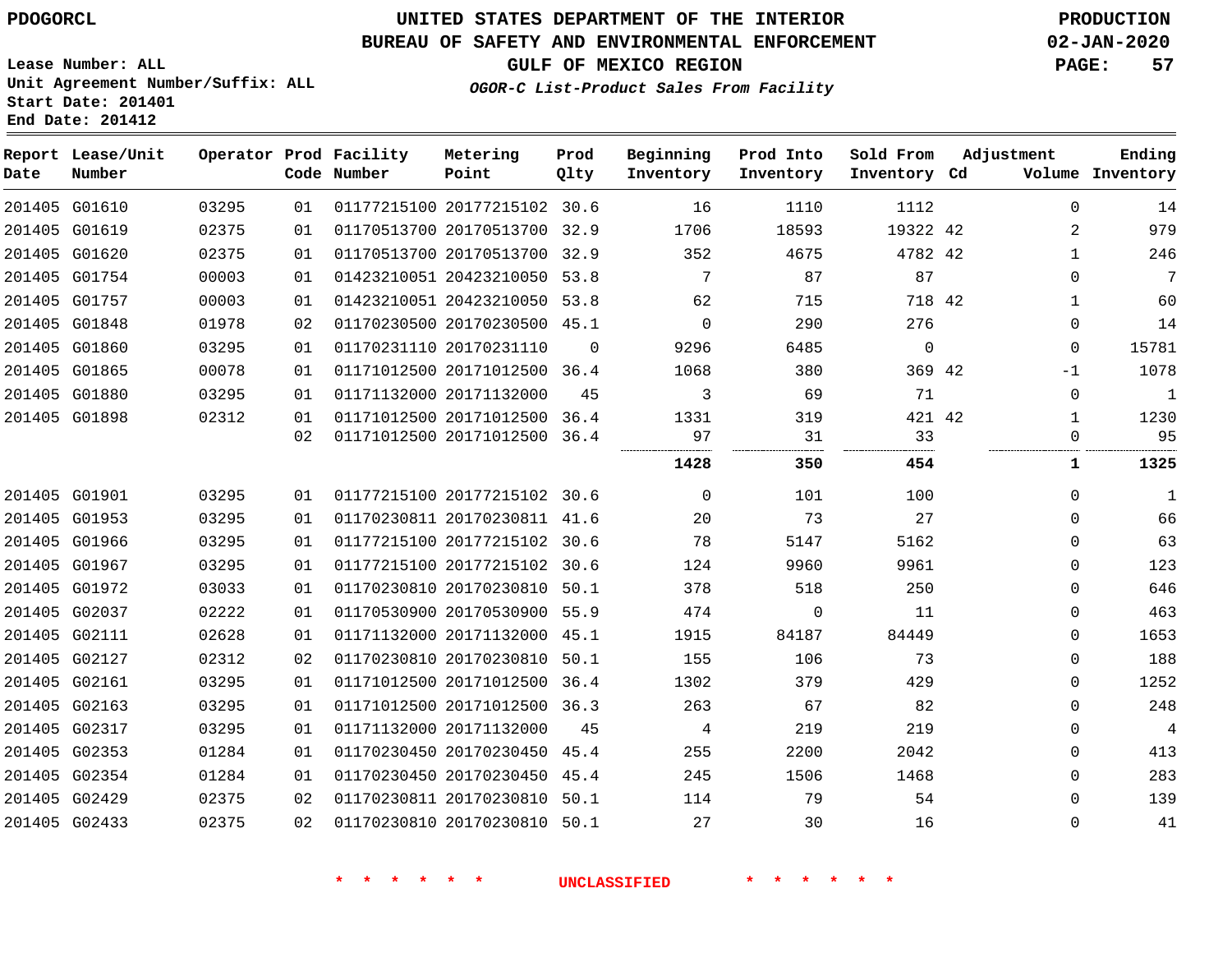#### **BUREAU OF SAFETY AND ENVIRONMENTAL ENFORCEMENT 02-JAN-2020**

**GULF OF MEXICO REGION PAGE: 58**

**Lease Number: ALL Unit Agreement Number/Suffix: ALL Start Date: 201401 End Date: 201412**

**OGOR-C List-Product Sales From Facility**

| Date | Report Lease/Unit<br>Number |       |    | Operator Prod Facility<br>Code Number | Metering<br>Point            | Prod<br>Qlty | Beginning<br>Inventory | Prod Into<br>Inventory | Sold From<br>Inventory Cd | Adjustment  | Ending<br>Volume Inventory |
|------|-----------------------------|-------|----|---------------------------------------|------------------------------|--------------|------------------------|------------------------|---------------------------|-------------|----------------------------|
|      | 201405 G02601               | 01834 | 01 |                                       | 01171092651 20171092650 57.5 |              | 22                     | $\mathbf 0$            | 22                        | $\Omega$    | $\mathbf 0$                |
|      |                             | 02628 | 02 |                                       | 01171092651 20171092650 57.5 |              | 453                    | 466                    | 649                       | $\Omega$    | 270                        |
|      |                             |       |    |                                       |                              |              | 475                    | 466                    | 671                       | 0           | 270                        |
|      | 201405 G02613               | 02628 | 01 |                                       | 01171132000 20171132000 45.1 |              | $\mathbf 0$            | $\Omega$               | $\mathbf 0$               | $\mathbf 0$ | $\mathbf{0}$               |
|      | 201405 G02628               | 03295 | 01 |                                       | 01171012500 20171012500 36.4 |              | 408                    | 27                     | 111                       | $\Omega$    | 324                        |
|      | 201405 G02665               | 02451 | 01 |                                       | 01423210051 20423210050      | 53.7         | 67                     | 728                    | 734                       | $\Omega$    | 61                         |
|      | 201405 G02735               | 03295 | 01 |                                       | 01170230810 20170230810 50.1 |              | 441                    | 280                    | 201                       | $\Omega$    | 520                        |
|      | 201405 G02825               | 03295 | 01 |                                       | 01170230810 20170230810      | 50           | 176                    | 98                     | 84                        | $\Omega$    | 190                        |
|      | 201405 G02826               | 03295 | 01 |                                       | 01170230810 20170230810      | 50           | 260                    | 210                    | 124                       | $\Omega$    | 346                        |
|      |                             |       | 01 |                                       | 01170231110 20170231110      | $\Omega$     | 1401                   | 584                    | $\Omega$                  | 0           | 1985                       |
|      |                             |       |    |                                       |                              |              | 1661                   | 794                    | 124                       | 0           | 2331                       |
|      | 201405 G02870               | 03295 | 01 |                                       | 01170230810 20170230810 50.1 |              | $\Omega$               | 15                     | 4                         | $\Omega$    | 11                         |
|      | 201405 G02885               | 02312 | 02 |                                       | 01171132000 20171132000      | 45.1         | 5                      | 120                    | 122 42                    | $-1$        | $\sqrt{2}$                 |
|      | 201405 G02895               | 02579 | 02 |                                       | 01171092651 20171092650 57.5 |              | 19                     | 59                     | 44                        | $\Omega$    | 34                         |
|      |                             | 02628 | 02 |                                       | 01171092651 20171092650 57.5 |              | 554                    | 38                     | 573                       | $\Omega$    | 19                         |
|      |                             |       |    |                                       |                              |              | 573                    | 97                     | 617                       | 0           | 53                         |
|      | 201405 G02917               | 01834 | 01 |                                       | 01171092930 20171092930 37.1 |              | 69                     | 624                    | 652 42                    | 1           | 42                         |
|      | 201405 G03061               | 03026 | 01 |                                       | 01423210051 20423210050 53.8 |              | 200                    | 2051                   | 2080                      | $\Omega$    | 171                        |
|      | 201405 G03145               | 02266 | 02 |                                       | 01171132800 21171132800 46.3 |              | 52                     | 29                     | 72                        | $\Omega$    | 9                          |
|      | 201405 G03152               | 03295 | 01 |                                       | 01177092600 20177092600 45.2 |              | 291                    | 9802                   | 9773                      | $\Omega$    | 320                        |
|      | 201405 G03331               | 02628 | 01 |                                       | 01171132800 21171132800 45.1 |              | $\mathbf{1}$           | $\mathbf 0$            | $\mathbf{1}$              | $\Omega$    | $\Omega$                   |
|      | 201405 G03414               | 03295 | 01 |                                       | 01170753510 20170753510      | 48           | 1305                   | 177                    | 153                       | $\Omega$    | 1329                       |
|      | 201405 G03593               | 03295 | 01 |                                       | 01171012500 20171012500      | 36.4         | 81                     | 4                      | 22                        | $\Omega$    | 63                         |
|      | 201405 G03793               | 03295 | 01 |                                       | 01171012500 20171012500 36.4 |              | 202                    | 53                     | 65                        | $\Omega$    | 190                        |
|      | 201405 G03811               | 03295 | 01 |                                       | 01171092651 20171092650 57.5 |              | 13                     | 117                    | 62                        | $\Omega$    | 68                         |
|      | 201405 G03958               | 03295 | 01 |                                       | 01170230510 20170230510 48.6 |              | 802                    | 1101                   | 658                       | $\Omega$    | 1245                       |
|      | 201405 G04003               | 03295 | 01 |                                       | 01171012500 20171012500 36.3 |              | 1973                   | 439                    | 617                       | $\Omega$    | 1795                       |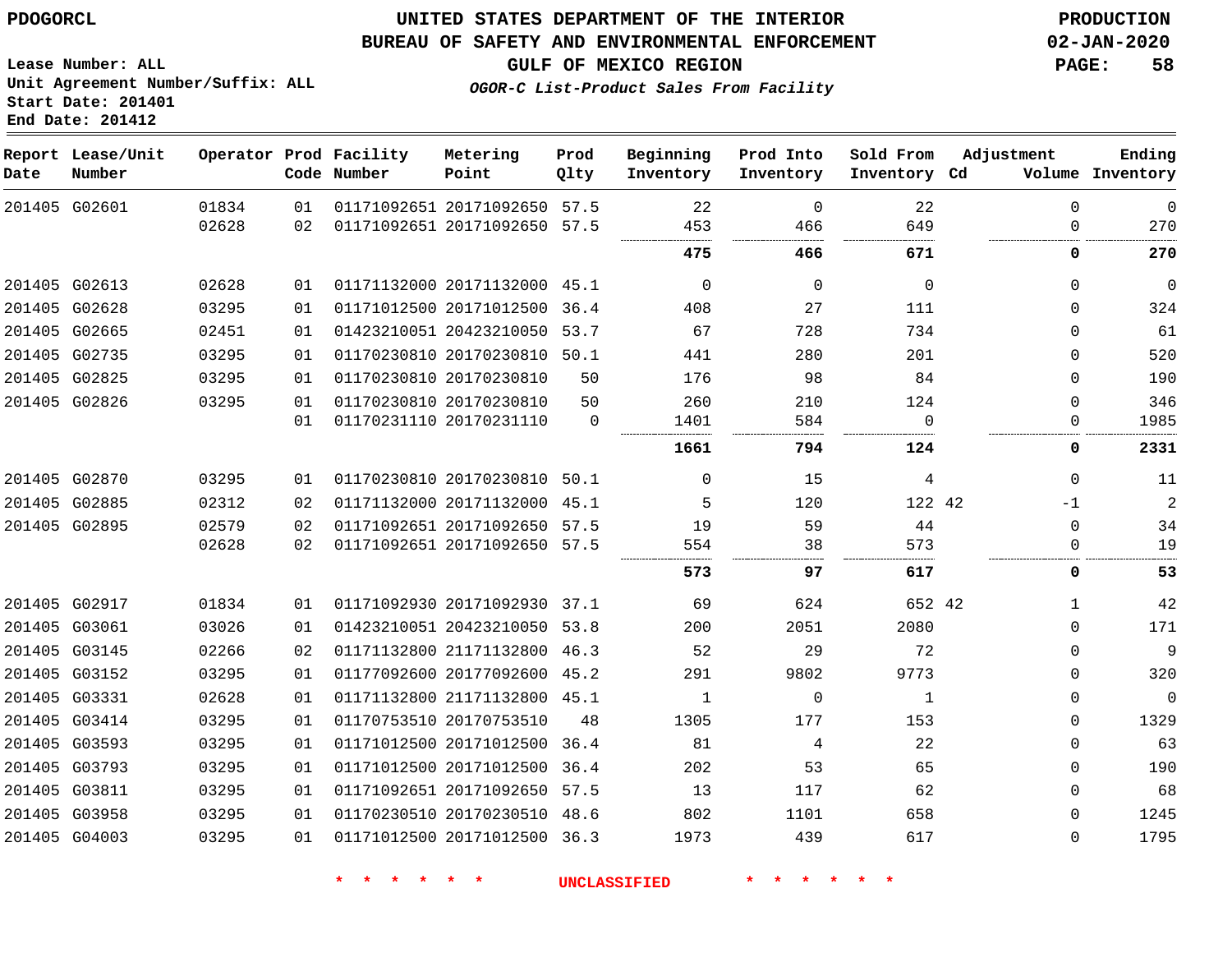## **UNITED STATES DEPARTMENT OF THE INTERIOR PDOGORCL PRODUCTION**

#### **BUREAU OF SAFETY AND ENVIRONMENTAL ENFORCEMENT 02-JAN-2020**

**Lease Number: ALL Unit Agreement Number/Suffix: ALL Start Date: 201401**

**GULF OF MEXICO REGION PAGE: 59**

**OGOR-C List-Product Sales From Facility**

| Date | Report Lease/Unit<br>Number |                |          | Operator Prod Facility<br>Code Number | Metering<br>Point                                       | Prod<br>Qlty | Beginning<br>Inventory | Prod Into<br>Inventory | Sold From<br>Inventory Cd | Adjustment           | Ending<br>Volume Inventory |
|------|-----------------------------|----------------|----------|---------------------------------------|---------------------------------------------------------|--------------|------------------------|------------------------|---------------------------|----------------------|----------------------------|
|      | 201405 G04065               | 02628          | 01       |                                       | 01423210051 20423210050 53.8                            |              | 8                      | 53                     | 57                        | $\Omega$             | 4                          |
|      | 201405 G04081               | 03295          | 01       |                                       | 01170230450 20170230810 50.1                            |              | 3318                   | 2058                   | 1498                      | $\Omega$             | 3878                       |
|      | 201405 G04085               | 02899          | 01       |                                       | 01170230811 20170230811 41.7                            |              | 143                    | 783                    | 209                       | 0                    | 717                        |
|      | 201405 G04087               | 02899          | 01       |                                       | 01177008150 01177008150 34.1                            |              | 3047                   | 6474                   | 6164 42                   | -3                   | 3354                       |
|      | 201405 G04232               | 00730          | 01       |                                       | 01171012500 20171012500 36.4                            |              | 2506                   | 723                    | 824 42                    | $\mathbf{1}$         | 2406                       |
|      |                             | 03295          | 01       |                                       | 01171012500 20171012500 36.3                            |              | 177<br>                | 48                     | 57                        | $\Omega$             | 168                        |
|      |                             |                |          |                                       |                                                         |              | 2683                   | 771                    | 881                       | 1                    | 2574                       |
|      | 201405 G04421               | 03295          | 01       |                                       | 01171131600 20171131600 42.4                            |              | 1329                   | 15276                  | 15209                     | $\Omega$             | 1396                       |
|      | 201405 G04433               | 02312          | 02       |                                       | 01177082950 20177082956 26.7                            |              | 2                      | 38                     | 37                        | $\Omega$             | 3                          |
|      | 201405 G04537               | 03033          | 01       |                                       | 01420470030 20420470030                                 | $\Omega$     | 3000                   | $\Omega$               | $\Omega$                  | $\Omega$             | 3000                       |
|      | 201405 G04800               | 03026          | 02       |                                       | 01171132800 21171132800 46.3                            |              | 297                    | 499                    | 650 42                    | $-1$                 | 145                        |
|      | 201405 G04809               | 02312          | 02       |                                       | 01177082950 20177082956 26.7                            |              | 336                    | 7271                   | 7102                      | $\Omega$             | 505                        |
|      | 201405 G04818               | 03295          | 01       |                                       | 01170230500 20170230500                                 | 45           | 7                      | 36                     | 41                        | $\Omega$             | $\overline{2}$             |
|      | 201405 G05006               | 01284          | 02       |                                       | 01423210051 20170230510 48.7                            |              | 119                    | 115                    | 105                       | $\Omega$             | 129                        |
|      | 201405 G05299               | 03295          | 01       |                                       | 01170230500 20170230500                                 | 45           | 11                     | 37                     | 46                        | $\Omega$             | $\overline{2}$             |
|      | 201405 G05431               | 02970          | 02       |                                       | 01177062608 2017706260A 36.4                            |              | 50                     | 18299                  | 18317                     | $\Omega$             | 32                         |
|      | 201405 G05504               | 00730          | 01       |                                       | 01171132800 21171132800 46.3                            |              | 189                    | $\Omega$               | 154                       | $\Omega$             | 35                         |
|      |                             | 02970<br>03295 | 02<br>01 |                                       | 01171132800 21171132800<br>01171132800 21171132800 46.3 | 46.3         | 11777<br>763           | 11487<br>694           | 19010<br>1191             | $\Omega$<br>$\Omega$ | 4254<br>266                |
|      |                             |                |          |                                       |                                                         |              |                        |                        |                           |                      |                            |
|      |                             |                |          |                                       |                                                         |              | 12729                  | 12181                  | 20355                     | 0                    | 4555                       |
|      | 201405 G05505               | 00078          | 01       |                                       | 01171012400 20171012400 48.4                            |              | 0                      | 413                    | 200                       | U                    | 213                        |
|      |                             |                | 01       |                                       | 01171132800 21171132800 46.3                            |              | 853                    | 159                    | 827                       | 0                    | 185                        |
|      |                             |                |          |                                       |                                                         |              | 853                    | 572                    | 1027                      | 0                    | 398                        |
|      | 201405 G05602               | 01834          | 01       |                                       | 01171012500 20171012500 36.4                            |              | 658                    | 202                    | 220 42                    | $\mathbf{1}$         | 641                        |
|      | 201405 G05610               | 02312          | 02       |                                       | 01171012500 20171012500 36.4                            |              | 33                     | 9                      | 11                        | $\Omega$             | 31                         |
|      | 201405 G05612               | 03295          | 01       |                                       | 01171012500 20171012500 36.4                            |              | 1481                   | 420                    | 485                       | $\Omega$             | 1416                       |
|      | 201405 G06069               | 03295          | 01       |                                       | 01423210051 20423210050 53.7                            |              | $\mathbf{1}$           | 26                     | 25                        | $\Omega$             | $\overline{2}$             |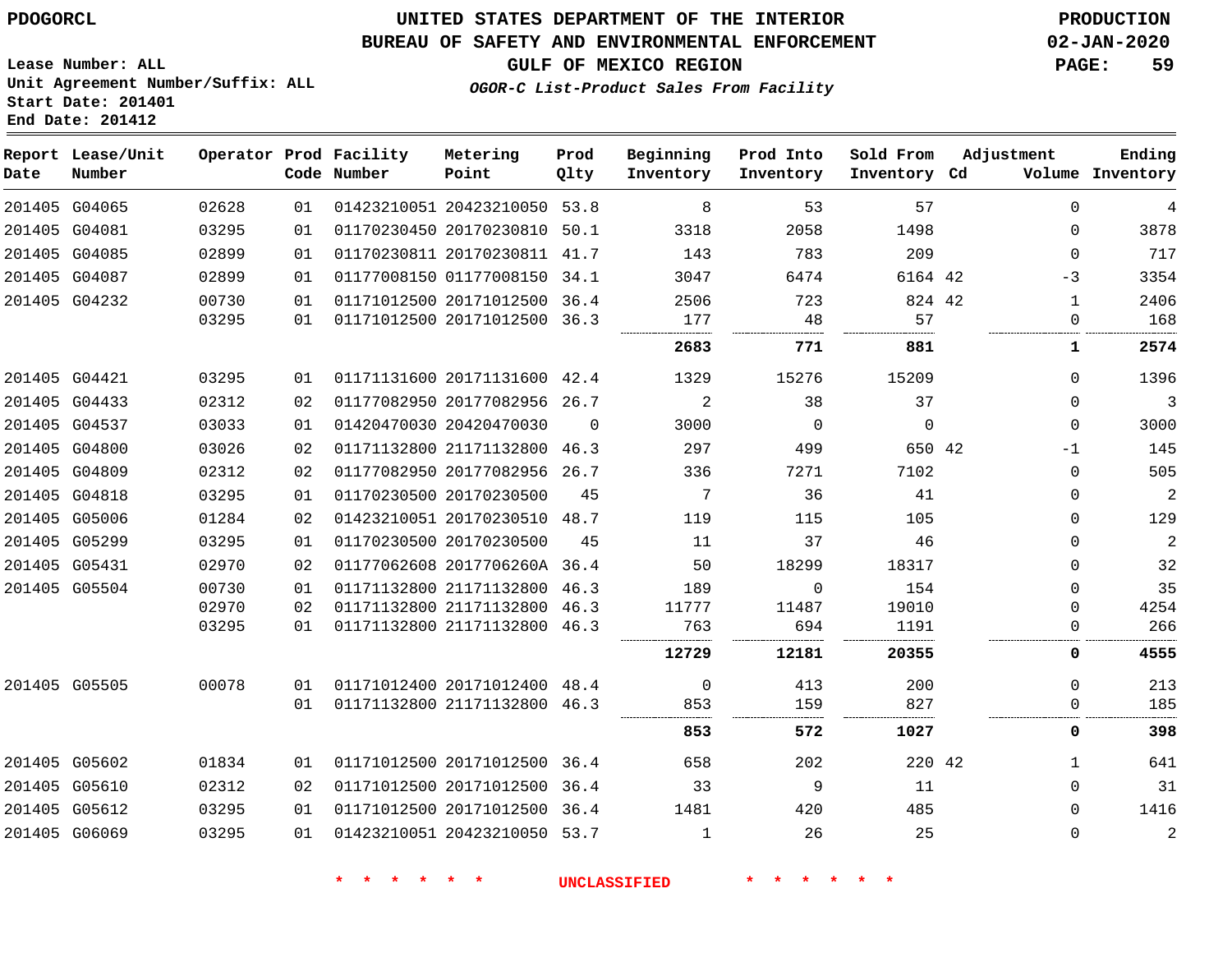**Date**

**Report Lease/Unit**

**Number**

G15189

# **UNITED STATES DEPARTMENT OF THE INTERIOR PDOGORCL PRODUCTION**

**Prod Qlty**

#### **BUREAU OF SAFETY AND ENVIRONMENTAL ENFORCEMENT 02-JAN-2020**

**Lease Number: ALL Unit Agreement Number/Suffix: ALL Start Date: 201401 End Date: 201412**

**Operator Prod Facility**

**Code Number**

**Metering Point**

**OGOR-C List-Product Sales From Facility**

**Beginning Inventory**

**Prod Into Inventory** **Sold From Inventory**

**GULF OF MEXICO REGION PAGE: 60**

**Inventory Cd Volume**

**Adjustment**

  $\Omega$  $\Omega$   $-1$  $\Omega$  $\Omega$  $\Omega$  $\Omega$  $\Omega$  $\Omega$  $\Omega$ -1  $\Omega$ -1  $\Omega$  $\Omega$  $\Omega$  $\Omega$  $\Omega$  $\Omega$  $\Omega$   $\Omega$ 

**Ending**

| 201405 G06668 | 02375 | 01              | 01171132000 20171132000 45.1       |                | 309            | 15128                                                                                                                                                                                                                                       | 15141 42       |  |
|---------------|-------|-----------------|------------------------------------|----------------|----------------|---------------------------------------------------------------------------------------------------------------------------------------------------------------------------------------------------------------------------------------------|----------------|--|
| 201405 G07736 | 02628 | 01              | 01171132800 21171132800 44.7       |                | $\overline{0}$ | $\Omega$                                                                                                                                                                                                                                    | $\mathbf 0$    |  |
| 201405 G07760 | 01284 | 01              | 01177122950 20177122950 30.9       |                | 120            | 7543                                                                                                                                                                                                                                        | 7578           |  |
| 201405 G07917 | 01834 | 01              | 01170573602 20170573602 33.5 46561 |                |                | 26431                                                                                                                                                                                                                                       | 20902 42       |  |
| 201405 G08120 | 02312 | 02 <sub>o</sub> | 01423210051 20423210050 53.8       |                | $\Omega$       | 17                                                                                                                                                                                                                                          | 15 42          |  |
| 201405 G09010 | 02266 | 01              | 01420390120 01420390120            | 55             | 44             | $\overline{0}$                                                                                                                                                                                                                              | $\overline{0}$ |  |
| 201405 G09032 | 00730 | 01              | 01170230450 20170230450 45.4       |                | $\overline{7}$ | 52                                                                                                                                                                                                                                          | 49             |  |
| 201405 G09631 | 01284 | 01              | 01177122950 20177122950 30.9       |                | 19             | 1370                                                                                                                                                                                                                                        | 1374           |  |
| 201405 G10487 | 00981 | 01              | 01170753850 20170753850            |                | 29<br>1581     | 13                                                                                                                                                                                                                                          | 38             |  |
| 201405 G10794 | 03295 | 01              | 01177122950 20177122950 30.8       |                | 115            | 8016                                                                                                                                                                                                                                        | 8042           |  |
| 201405 G10910 | 00162 | 01              | 01177245110 2017724511G 44.2       |                | $\overline{0}$ | 8359                                                                                                                                                                                                                                        | 8359           |  |
| 201405 G11243 | 03033 | 01              | 01420470030 20420470030            | $\overline{0}$ | 26             | $\overline{0}$                                                                                                                                                                                                                              | $\mathsf{O}$   |  |
| 201405 G11870 | 02375 | 01              | 01171132000 20171132000 45.1       |                |                | 161 — 161 — 162 — 162 — 162 — 162 — 162 — 162 — 162 — 162 — 162 — 162 — 162 — 162 — 162 — 162 — 162 — 162 — 162 — 162 — 162 — 162 — 162 — 162 — 162 — 162 — 162 — 162 — 162 — 162 — 162 — 162 — 162 — 162 — 162 — 162 — 162 — 1<br>6006 700 | 6048 42        |  |
| 201405 G11984 | 02801 | 02 <sub>o</sub> | 01171092651 20171092650 57.5 27    |                |                | 75                                                                                                                                                                                                                                          | 59             |  |
| 201405 G12020 | 03295 | 01              | 01171012500 20171012500 36.4       |                | 171            | 53                                                                                                                                                                                                                                          | 57             |  |
| 201405 G12355 | 03033 | 01              | 01171012300 20171012300 37.1 14806 |                |                | 45347                                                                                                                                                                                                                                       | 46370 42       |  |
| 201405 G12358 | 03033 | 01              | 01171012300 20171012300 37.1       |                | 239            | 685                                                                                                                                                                                                                                         | 716            |  |
| 201405 G12564 | 02603 | 01              | 01170230510 20170230510 48.7       |                | 362            | 358                                                                                                                                                                                                                                         | 297            |  |
| 201405 G12802 | 02628 | 01              | 01170230811 20170230811 41.7       |                | 102            | 285                                                                                                                                                                                                                                         | 125            |  |
| 201405 G13563 | 03033 | 01              | 01170230811 20170230811 41.7       |                | 37             | 69                                                                                                                                                                                                                                          | 42             |  |
| 201405 G13576 | 03147 | 02              | 01170230810 20170230810 50.1 81    |                |                | 379                                                                                                                                                                                                                                         | 128            |  |
| 201405 G13938 | 01284 | 01              | 01171012500 20171012500 36.4       |                | 2179           | 788                                                                                                                                                                                                                                         | 725            |  |
| 201405 G14342 | 02628 | 01              | 01170230811 20170230811 41.7       |                | 278            | 1133                                                                                                                                                                                                                                        | 376            |  |
| 201405 G14428 | 02871 | 01              |                                    |                | $\overline{0}$ | $\overline{0}$                                                                                                                                                                                                                              | $\overline{0}$ |  |
| 201405 G14493 | 01834 | 01              | 01171092930 20171092930 37.1       |                | $\overline{0}$ | 396                                                                                                                                                                                                                                         | 370 42         |  |
| 201405 G14535 | 02628 | 01              | 01171012500 20171012500 36.4       |                |                | 6703 — 100<br>1013                                                                                                                                                                                                                          | 1968           |  |
| 201405 G14864 | 02871 |                 | 02 01170230450 20170230450 45.4    |                | $\Omega$       | 5825                                                                                                                                                                                                                                        | 4734           |  |
|               |       |                 |                                    |                |                |                                                                                                                                                                                                                                             |                |  |

**\* \* \* \* \* \* UNCLASSIFIED \* \* \* \* \* \***

21171132800 46.3

 $\Omega$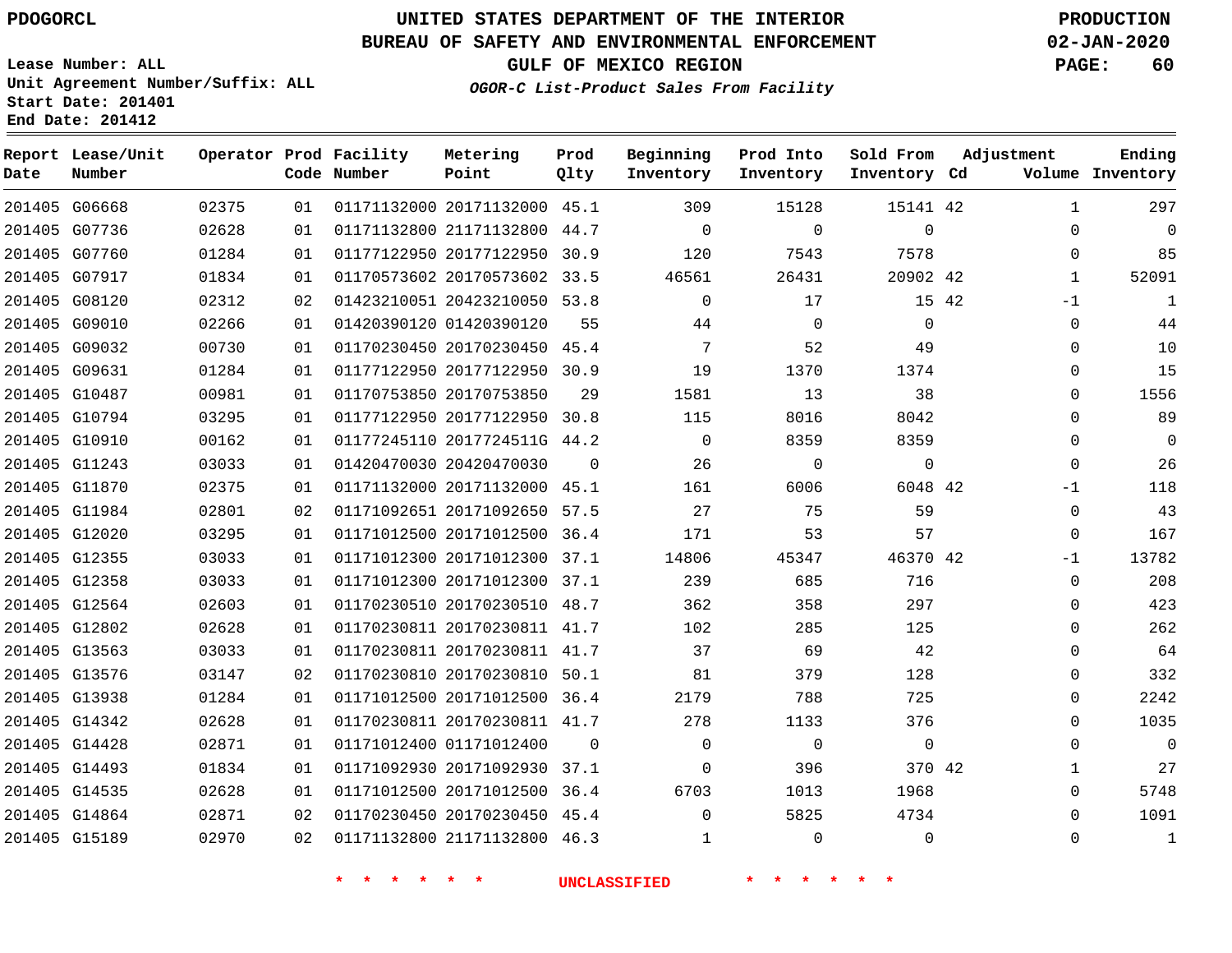# **UNITED STATES DEPARTMENT OF THE INTERIOR PDOGORCL PRODUCTION**

## **BUREAU OF SAFETY AND ENVIRONMENTAL ENFORCEMENT 02-JAN-2020**

**Lease Number: ALL Unit Agreement Number/Suffix: ALL Start Date: 201401**

**GULF OF MEXICO REGION PAGE: 61**

**OGOR-C List-Product Sales From Facility**

| Date | Report Lease/Unit<br>Number |       |     | Operator Prod Facility<br>Code Number | Metering<br>Point            | Prod<br>Qlty | Beginning<br>Inventory | Prod Into<br>Inventory | Sold From<br>Inventory Cd | Adjustment              | Ending<br>Volume Inventory |
|------|-----------------------------|-------|-----|---------------------------------------|------------------------------|--------------|------------------------|------------------------|---------------------------|-------------------------|----------------------------|
|      | 201405 G15239               | 02266 | 02  |                                       | 01171012500 20171012500 36.4 |              | 62                     | 8                      | 18                        | $\Omega$                | 52                         |
|      | 201405 G15242               | 03295 | 01  |                                       | 01171092651 20171092650 57.5 |              | 511                    | 515                    | 728                       | 0                       | 298                        |
|      | 201405 G15263               | 03295 | 01  |                                       | 01171132000 20171132000      | 45           | 12                     | 929                    | 923                       | $\Omega$                | 18                         |
|      | 201405 G15277               | 03295 | 01  |                                       | 01171012400 20171012400 48.3 |              | 2382                   | 952                    | 1612                      | $\Omega$                | 1722                       |
|      | 201405 G15312               | 03295 | 01  |                                       | 01171092651 20171092650 57.5 |              | 1995                   | 2609                   | 3094                      | $\mathbf{0}$            | 1510                       |
|      | 201405 G15740               | 03295 | 01  |                                       | 01170230450 20170230450 45.3 |              | 327                    | 1605                   | 1631                      | $\Omega$                | 301                        |
|      | 201405 G16121               | 02899 | 01  |                                       | 01170230811 20170230811 41.7 |              | 63                     | 95                     | 71                        | $\mathbf{0}$            | 87                         |
|      | 201405 G16325               | 03295 | 01  |                                       | 01171012400 20171012400 48.4 |              | 585                    | 785                    | 662                       | $\mathbf{0}$            | 708                        |
|      | 201405 G16469               | 03026 | 02  |                                       | 01170753510 20170753510 48.1 |              | $\mathbf{1}$           | $\mathbf{1}$           | $\Omega$                  | $\mathbf{0}$            | 2                          |
|      | 201405 G16515               | 00162 | 01  |                                       | 01177245110 2017724511G 44.2 |              | $\Omega$               | 24546                  | 24546                     | $\mathbf{0}$            | $\mathbf 0$                |
|      | 201405 G16890               | 00981 | 01  |                                       | 01170753850 20170753850      | 29           | 168                    | $\mathbf 0$            |                           | 0 <sub>09</sub><br>$-5$ | 163                        |
|      | 201405 G17754               | 02375 | 02  |                                       | 01170230510 20170230510 48.7 |              | 1904                   | 1476                   | 1692                      | $\Omega$                | 1688                       |
|      | 201405 G17789               | 03295 | 0 1 |                                       | 01170230810 20170230810 50.1 |              | 46                     | 47                     | 26                        | $\Omega$                | 67                         |
|      | 201405 G17858               | 03295 | 01  |                                       | 01170530900 20170530900 55.9 |              | 583                    | 1                      | 14                        | $\Omega$                | 570                        |
|      | 201405 G17912               | 02970 | 02  |                                       | 01177062608 2017706260A 36.4 |              | 49                     | 23747                  | 23754                     | $\Omega$                | 42                         |
|      | 201405 G17913               | 01834 | 01  |                                       | 01171132800 21171132800 46.3 |              | 38                     | $\Omega$               | 31                        | $\Omega$                | 7                          |
|      | 201405 G17921               | 03026 | 01  |                                       | 01171012500 20177062959      | 25.4         | $\mathbf 0$            | 14138                  | 14138                     | $\Omega$                | $\mathbf 0$                |
|      | 201405 G18043               | 03059 | 01  |                                       | 01171012500 20171012500 36.4 |              | 1284                   | 422                    | 435                       | $\Omega$                | 1271                       |
|      | 201405 G18577               | 00981 | 01  |                                       | 01170753850 20170753850      | 29           | 4235                   | 90                     |                           | $0\quad09$<br>$-104$    | 4221                       |
|      | 201405 G18936               | 02871 | 01  |                                       | 01422450350 20422450350 47.7 |              | 7                      | $\mathbf 0$            | $\mathbf 0$               | $\mathbf 0$             | $7\phantom{.0}$            |
|      | 201405 G19030               | 02806 | 01  |                                       | 01423210051 20423210050      | 51           | 24                     | 343                    | 337                       | $\Omega$                | 30                         |
|      | 201405 G19127               | 03165 | 01  |                                       | 01170230811 20170230811 41.7 |              | 1                      | 5                      |                           | 0 <sub>09</sub><br>$-2$ | 4                          |
|      | 201405 G19839               | 02777 | 01  |                                       | 01170753510 20170753510 45.5 |              | $\Omega$               | $\Omega$               | $\Omega$                  | $\Omega$                | $\Omega$                   |
|      | 201405 G20605               | 02477 | 01  |                                       | 01423550141 20423550140      | 28.9         | 439                    | $\mathbf{0}$           | 86                        | 0                       | 353                        |
|      | 201405 G20656               | 02266 | 02  |                                       | 01422450350 20422450350      | $\Omega$     | 198                    | $\mathbf{0}$           | $\Omega$                  | $\mathbf{0}$            | 198                        |
|      | 201405 G20660               | 03295 | 01  |                                       | 01170230450 20170230450 45.4 |              | 60                     | 342                    | 338                       | $\Omega$                | 64                         |
|      | 201405 G21096               | 03295 | 01  |                                       | 01170230811 20170230811 41.7 |              | 15                     | 29                     | 17                        | $\Omega$                | 27                         |
|      | 201405 G21532               | 03217 | 0 1 |                                       | 01170230811 20170230811 41.7 |              | 35                     | 1060                   | 123 42                    | $-1$                    | 971                        |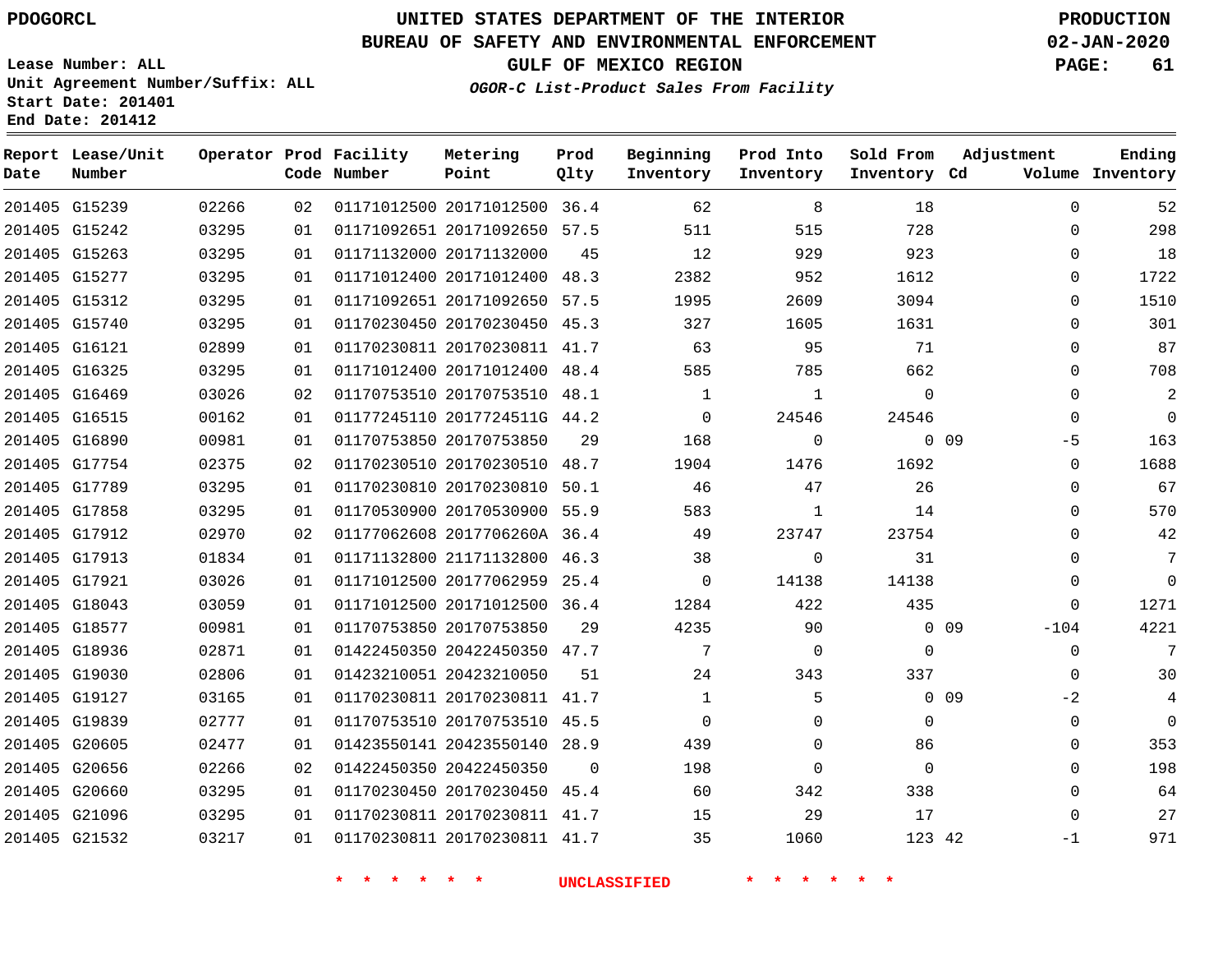**Start Date: 201401 End Date: 201412**

## **UNITED STATES DEPARTMENT OF THE INTERIOR PDOGORCL PRODUCTION**

#### **BUREAU OF SAFETY AND ENVIRONMENTAL ENFORCEMENT 02-JAN-2020**

**Lease Number: ALL Unit Agreement Number/Suffix: ALL**

**GULF OF MEXICO REGION PAGE: 62**

**OGOR-C List-Product Sales From Facility**

| Date | Report Lease/Unit<br>Number |       |    | Operator Prod Facility<br>Code Number | Metering<br>Point            | Prod<br>Qlty | Beginning<br>Inventory | Prod Into<br>Inventory | Sold From<br>Inventory Cd | Adjustment               | Ending<br>Volume Inventory |
|------|-----------------------------|-------|----|---------------------------------------|------------------------------|--------------|------------------------|------------------------|---------------------------|--------------------------|----------------------------|
|      | 201405 G21534               | 03217 | 01 |                                       | 01170230811 20170230811 41.7 |              | 59                     | 49                     |                           | 62 42<br>$-1$            | 45                         |
|      | 201405 G21580               | 03295 | 01 |                                       | 01170230811 20170230811      | 41.7         | $\mathbf 1$            | 4                      | $\mathbf{1}$              | $\mathbf 0$              | $\overline{4}$             |
|      | 201405 G21592               | 02628 | 02 |                                       | 01171132000 20171132000      | 45.1         | 79                     | 6622                   | 6570                      | $\Omega$                 | 131                        |
|      | 201405 G21655               | 01834 | 01 |                                       | 01171132800 21171132800      | 46.3         | 9523                   | 5315                   | 12125                     | $\mathbf 0$              | 2713                       |
|      | 201405 G21825               | 00981 | 01 |                                       | 01170753850 20170753850      | 29           | 658                    | 0                      |                           | 0 <sub>09</sub><br>$-16$ | 642                        |
|      | 201405 G21826               | 00981 | 01 |                                       | 01170753850 20170753850      | $\Omega$     | 6                      | $\Omega$               | $\mathbf 0$               | $\mathbf 0$              | 6                          |
|      | 201405 G22219               | 03033 | 01 |                                       | 01423210051 20423210050      | 53.8         | 31                     | 537                    | 523                       | $\Omega$                 | 45                         |
|      | 201405 G22236               | 03295 | 01 |                                       | 01170230450 20170230450 45.4 |              | 2                      | 13                     | 13                        | $\Omega$                 | $\overline{2}$             |
|      | 201405 G22246               | 01284 | 02 |                                       | 01423210051 20170230500      | 45.1         | 33                     | 396                    | 411                       | $\mathbf 0$              | 18                         |
|      | 201405 G22501               | 00078 | 01 |                                       | 01170230400 20170230400 51.3 |              | 19                     | 136                    | 119                       | $\Omega$                 | 36                         |
|      | 201405 G22505               | 02375 | 02 |                                       | 01170230811 20170230811 41.7 |              | 180                    | 718                    | 240                       | $\Omega$                 | 658                        |
|      | 201405 G22510               | 00162 | 01 |                                       | 01170230810 20170230810 50.1 |              | 2711                   | 2168                   | 1359                      | $\mathbf 0$              | 3520                       |
|      | 201405 G22513               | 02579 | 02 |                                       | 01170230500 20170230500 45.1 |              | 77                     | 1985                   | 1968                      | $\Omega$                 | 94                         |
|      | 201405 G22605               | 01834 | 01 |                                       | 01171132800 21171132800 46.3 |              | 11                     | 25                     | 29                        | $\Omega$                 | 7                          |
|      | 201405 G22621               | 01834 | 01 |                                       | 01171132800 21171132800      | 46.3         | 5278                   | 6119                   | 9313                      | $\mathbf{0}$             | 2084                       |
|      | 201405 G22792               | 03295 | 01 |                                       | 01177258041 01177258041      | $\Omega$     | 430                    | 71                     | $\mathbf 0$               | $\mathbf 0$              | 501                        |
|      | 201405 G22840               | 00730 | 01 |                                       | 01608103650 20608103650      | 31.3         | 7                      | 747                    | 752                       | $\Omega$                 | 2                          |
|      | 201405 G23181               | 01978 | 02 |                                       | 01423210051 20423210050 56.2 |              | $\Omega$               | $\mathbf 0$            | $\Omega$                  | $\mathbf{0}$             | $\Omega$                   |
|      | 201405 G23199               | 03295 | 01 |                                       | 01170230450 20170230450 45.4 |              | 39                     | $\mathbf 0$            | 39                        | $\mathbf 0$              | $\Omega$                   |
|      | 201405 G23473               | 00981 | 01 |                                       | 01170753850 20170753850      | 29           | 50                     | $\mathbf 0$            |                           | 1 42<br>$-1$             | 48                         |
|      | 201405 G23480               | 00981 | 01 |                                       | 01170753850 20170753850      | 29           | 481                    | $\Omega$               |                           | 12 42<br>$\mathbf{1}$    | 470                        |
|      | 201405 G23481               | 00981 | 01 |                                       | 01170753850 20170753850      | 29           | 1275                   | $\mathbf 0$            | 31                        | 0                        | 1244                       |
|      | 201405 G23528               | 00981 | 01 |                                       | 01170753850 20170753850      | 29           | 1052                   | $\mathbf 0$            | 26                        | $\mathbf 0$              | 1026                       |
|      | 201405 G23529               | 00981 | 01 |                                       | 01170753850 20170753850      | 2.9          | 2740                   | $\Omega$               | 67                        | $\Omega$                 | 2673                       |
|      | 201405 G23730               | 03217 | 01 |                                       | 01170230810 20170230811      | 41.7         | 11                     | 65                     |                           | 17 42<br>$\mathbf{1}$    | 60                         |
|      | 201405 G23735               | 00162 | 01 |                                       | 01170230810 20170230810      | 50.1         | $\Omega$               | 428                    | 428                       | $\Omega$                 | $\Omega$                   |
|      | 201405 G23851               | 02503 | 02 |                                       | 01171012400 20171012400      | 48.4         | $\Omega$               | $\mathbf 0$            | $\mathbf 0$               | $\mathbf 0$              | $\Omega$                   |
|      | 201405 G23956               | 03217 | 01 |                                       | 01170753510 20170753510 48.1 |              | 1578                   | 625                    | 229 42                    | 18                       | 1992                       |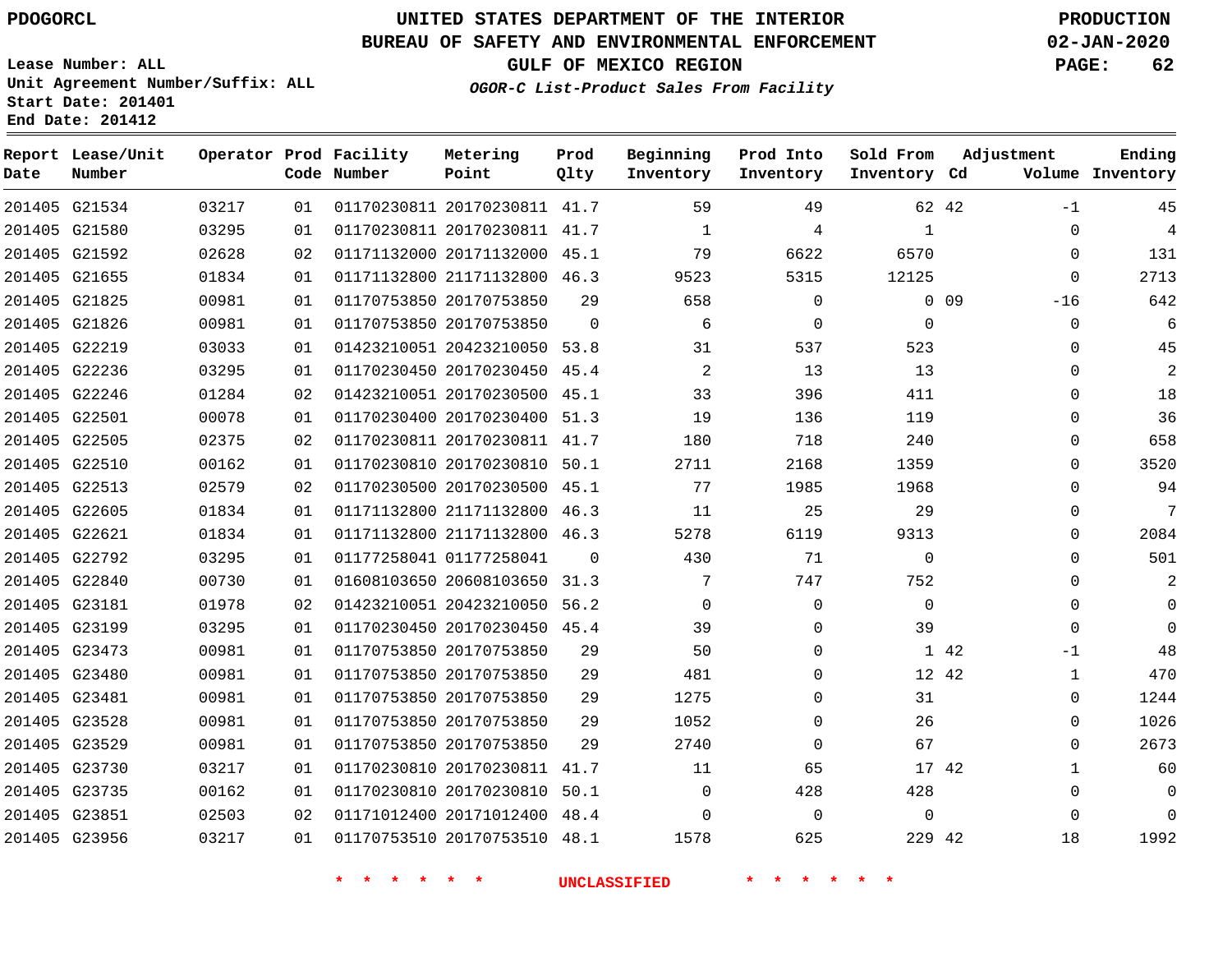## **UNITED STATES DEPARTMENT OF THE INTERIOR PDOGORCL PRODUCTION**

#### **BUREAU OF SAFETY AND ENVIRONMENTAL ENFORCEMENT 02-JAN-2020**

**Lease Number: ALL Unit Agreement Number/Suffix: ALL Start Date: 201401**

**GULF OF MEXICO REGION PAGE: 63**

**OGOR-C List-Product Sales From Facility**

| Date | Report Lease/Unit<br>Number |       |     | Operator Prod Facility<br>Code Number | Metering<br>Point            | Prod<br>Qlty | Beginning<br>Inventory | Prod Into<br>Inventory | Sold From<br>Inventory Cd | Adjustment                | Ending<br>Volume Inventory |
|------|-----------------------------|-------|-----|---------------------------------------|------------------------------|--------------|------------------------|------------------------|---------------------------|---------------------------|----------------------------|
|      | 201405 G24425               | 02312 | 02  |                                       | 01170230810 20170230810 50.1 |              | 1401                   | 665                    | 576                       | $\Omega$                  | 1490                       |
|      | 201405 G24710               | 02375 | 01  |                                       | 01170230811 20170230811 41.7 |              | $\mathbf 0$            | 341                    | 29                        | $\Omega$                  | 312                        |
|      | 201405 G24730               | 03295 | 01  | 01170230810 20170230810               |                              | 50           | 120                    | 129                    | 69                        | $\Omega$                  | 180                        |
|      |                             |       | 01  |                                       | 01170230500 20170230500      | 45           | 560                    | 2051                   | 2514                      | 0                         | 97                         |
|      |                             |       |     |                                       |                              |              | 680                    | 2180                   | 2583                      | 0                         | 277                        |
|      | 201405 G24791               | 02989 | 01  |                                       | 01171131600 20171131600 42.5 |              | 21                     | 218                    | 219                       | $\Omega$                  | 20                         |
|      | 201405 G24878               | 02628 | 02  |                                       | 01171092651 20171092650 57.5 |              | 281                    | 175                    | 354                       | $\Omega$                  | 102                        |
|      | 201405 G24883               | 02628 | 02  |                                       | 01171092651 20171092650 57.5 |              | 263                    | 287                    | 385                       | $\Omega$                  | 165                        |
|      | 201405 G24898               | 02807 | 01  | 01171012300 20171012300               |                              | 35           | 5559                   | 10384                  | 12787                     | $\Omega$                  | 3156                       |
|      | 201405 G24924               | 01834 | 01  |                                       | 01171132800 21171132800 46.3 |              | 1975                   | 1306                   | 2681                      | $\mathbf 0$               | 600                        |
|      | 201405 G24990               | 01284 | 01  |                                       | 01608103650 20608103650 31.3 |              | 2                      | 72                     | 73                        | $\mathbf 0$               | $\mathbf{1}$               |
|      | 201405 G25008               | 02777 | 01  |                                       | 01170753510 20170753510 45.5 |              | $\mathbf 0$            | $\mathbf 0$            | $\Omega$                  | $\mathbf 0$               | $\mathsf 0$                |
|      | 201405 G25524               | 03295 | 01  |                                       | 01170230450 20170230450 45.4 |              | 136                    | 803                    | 789                       | $\Omega$                  | 150                        |
|      | 201405 G25561               | 02375 | 01  |                                       | 01170230450 20170230450 45.4 |              | 87                     | 615                    | 587                       | $\Omega$                  | 115                        |
|      | 201405 G25605               | 03295 | 01  |                                       | 01170230810 20170230810 50.1 |              | 0                      | $\mathbf 0$            | $\overline{0}$            | $\mathbf 0$               | $\overline{0}$             |
|      | 201405 G25606               | 02375 | 02  |                                       | 01170230810 20170230810 50.1 |              | 549                    | 154                    | 196                       | $\Omega$                  | 507                        |
|      | 201405 G25937               | 02222 | 02  |                                       | 01170230810 20170230810 50.1 |              | 1731                   | 1117                   | 793                       | $\Omega$                  | 2055                       |
|      | 201405 G26001               | 02628 | 01  |                                       | 01171132800 21171132800      | 46           | 394                    | 367                    | 622                       | $\Omega$                  | 139                        |
|      | 201405 G26032               | 03059 | 01  |                                       | 01171012300 20171012300 37.1 |              | 37                     | 124                    | 113                       | $\mathbf 0$               | 48                         |
|      | 201405 G26074               | 01284 | 01  |                                       | 01177122950 20177122950 30.9 |              | 94                     | 3678                   | 3731                      | $\mathbf 0$               | 41                         |
|      | 201405 G26146               | 01586 | 01  |                                       | 01177258152 01177258152 31.9 |              | 353                    | $\Omega$               | $\mathbf 0$               | $\Omega$                  | 353                        |
|      | 201405 G26480               | 01978 | 02  |                                       | 01423210051 20423210050 53.8 |              | 75                     | 1157                   | 1135 45                   | $-97$                     | $\overline{0}$             |
|      | 201405 G26655               | 03165 | 01  |                                       | 01170230811 20170230811 41.7 |              | 408                    | 1478                   |                           | 0 <sub>09</sub><br>$-531$ | 1355                       |
|      | 201405 G27030               | 02477 | 02  |                                       | 01170530900 20170530900 55.9 |              | 719                    | 0                      | 17                        | 0                         | 702                        |
|      | 201405 G27070               | 03295 | 01  |                                       | 01171132800 21171132800 46.3 |              | 7946                   | 7747                   | 12824                     | $\Omega$                  | 2869                       |
|      | 201405 G27169               | 01284 | 01  |                                       | 01171012500 20171012500 36.4 |              | 2673                   | 749                    | 894                       | $\mathbf 0$               | 2528                       |
|      | 201405 G27173               | 03295 | 01  |                                       | 01170513800 20170513800 32.3 |              | 97                     | 22526                  | 17448                     | $\Omega$                  | 5175                       |
|      | 201405 G27194               | 01586 | 0 1 |                                       | 01177258152 01177258152 31.9 |              | 38                     | $\Omega$               | $\Omega$                  | $\Omega$                  | 38                         |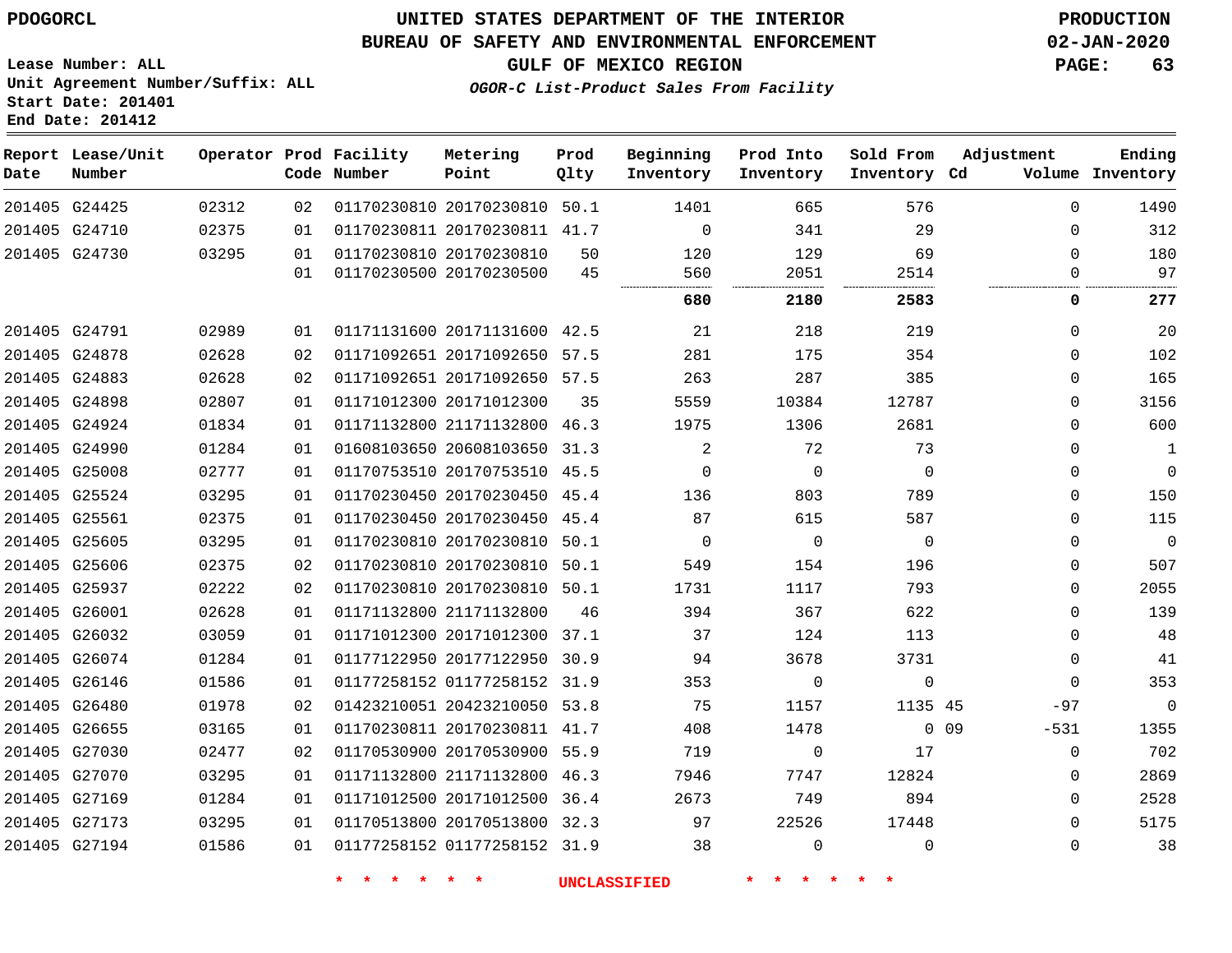**Report Lease/Unit**

**Number**

**Date**

# **UNITED STATES DEPARTMENT OF THE INTERIOR PDOGORCL PRODUCTION**

**Prod Qlty**

#### **BUREAU OF SAFETY AND ENVIRONMENTAL ENFORCEMENT 02-JAN-2020**

**Lease Number: ALL Unit Agreement Number/Suffix: ALL Start Date: 201401 End Date: 201412**

**Operator Prod Facility**

**Code Number**

**OGOR-C List-Product Sales From Facility**

**Beginning Inventory** **Prod Into Inventory** **Sold From Inventory**

**GULF OF MEXICO REGION PAGE: 64**

**Inventory Cd Volume**

**Adjustment**

**Ending**

|        |                                |                |          |                                    |                                                              |          | <b>UNCLASSIFIED</b> | $\star$ $\star$ |             |               |              |
|--------|--------------------------------|----------------|----------|------------------------------------|--------------------------------------------------------------|----------|---------------------|-----------------|-------------|---------------|--------------|
| 201406 | 00026                          | 02375          |          | 01  01170513700  20170513700  26.7 |                                                              |          | 3450                | 51777           | 52343       | 0             | 2884         |
|        |                                |                |          |                                    |                                                              |          | 1624                | 24439           | 24718       | 0             | 1345         |
|        |                                | 03288          | 01       |                                    | 01170513700 20170513700 23.3                                 |          | 77                  | 2136            | 2109 42     | -1            | 103          |
| 201406 | 00016                          | 02375          | 01       |                                    | 01170513700 20170513700 26.7                                 |          | 1547                | 22303           | 22609 42    | 1             | 1242         |
|        | 201405 G33636                  | 02628          | 01       |                                    | 01171132000 20171132000 45.1                                 |          | 1635                | 103855          | 103455      | 0             | 2035         |
|        | 201405 G33596                  | 02503          | 02       |                                    | 01171132000 20171132000 45.1                                 |          | 138                 | 6224            | 6240        | 0             | 122          |
|        | 201405 G33408                  | 03075          | 02       |                                    | 01422450350 20422450350 47.7                                 |          | 1313                | $\mathbf 0$     | $\Omega$    | $\Omega$      | 1313         |
|        | 201405 G33407                  | 02967          | 02       |                                    | 01170230810 20170230810 42.5                                 |          | 71                  | 60              | 36          | $\Omega$      | 95           |
|        | 201405 G33388                  | 02967          | 01       |                                    | 01420470030 20420470030 47.8                                 |          | 336                 | 0               | 0           | 0             | 336          |
|        | 201405 G33112                  | 02970          | 02       |                                    | 01171092651 20171092650 57.5                                 |          | 330                 | 328             | 469         | 0             | 189          |
|        | 201405 G33088                  | 03026          | 01       |                                    | 01171012500 20177062959 25.4                                 |          | $\overline{0}$      | 759             | 759         | 0             | 0            |
|        | 201405 G32744                  | 01284          | 02       |                                    | 01423210051 20170230510 48.7                                 |          | 100                 | 65              | 88          | $\Omega$      | 77           |
|        | 201405 G32268                  | 03295          | 01       |                                    | 01177298272 01177298272                                      | 0        | 24                  | 40              | 0           | 0             | 64           |
|        | 201405 G32267                  | 03295          | 01       |                                    | 01177298272 01177298272                                      | $\Omega$ | $\Omega$            | 15              | $\Omega$    | $\Omega$      | 15           |
|        | 201405 G32231                  | 01284          | 01       |                                    | 01171012500 20171012500 36.4                                 |          | 688                 | 176             | 231         | $\Omega$      | 633          |
|        | 201405 G32197                  | 01284          | 02       |                                    | 01171012500 20171012500 36.4                                 |          | 400                 | 100             | 128         | $\Omega$      | 372          |
|        | 201405 G32113                  | 02477          | 01       |                                    | 01170230811 20170230811 41.7                                 |          | 403                 | 1499            | 529         | 0             | 1373         |
|        | 201405 G31369                  | 02628          | 01       |                                    | 01171012300 20171012300 37.1                                 |          | 7504                | 17697           | 19821       | 0             | 5380         |
|        | 201405 G31304                  | 02714          | 01       |                                    | 01170230811 20170230811 41.7                                 |          | 47                  | 170             | 60          | 0             | 157          |
|        | 201405 G31040                  | 02375          | 01       |                                    | 01170230450 20170230450 45.4                                 |          | 354                 | 1186            | 1318        | 0             | 222          |
|        | 201405 G31003                  | 02579          | 02       |                                    | 01423210051 20423210050 53.8                                 |          | 18                  | 152             | 157         | 0             | 13           |
|        | 201405 G30654                  | 02777          | 02       |                                    | 01170230810 20170230810 42.5                                 |          | 410                 | 241             | 181         | $\Omega$      | 470          |
|        | 201405 G27949<br>201405 G27988 | 00730          | 01<br>01 |                                    | 01608103650 20608103650 32.9                                 | 36       | 391                 | 4<br>49796      | 19<br>50022 | $\Omega$      | 165          |
|        | 201405 G27927                  | 02503<br>02871 | 02       |                                    | 01171012500 20171012500                                      |          | 382<br>69           | 319             | 516         | 0<br>$\Omega$ | 185<br>54    |
|        | 201405 G27851                  | 02628          | 02       |                                    | 01171132000 20171132000 45.1<br>01171092651 20171092650 57.5 |          | 1                   | 82              | 82          | 0             | $\mathbf{1}$ |
|        | 201405 G27831                  | 02795          | 02       |                                    | 01170530900 20170530900 46.4                                 |          | $\Omega$            | 12              | 12          | 0             | 0            |
|        | 201405 G27509                  | 02970          | 02       |                                    | 01170230450 20170230450 45.4                                 |          | 255                 | 1848            | 1757        | 0             | 346          |
|        |                                |                |          |                                    |                                                              |          |                     |                 |             |               |              |

**Metering Point**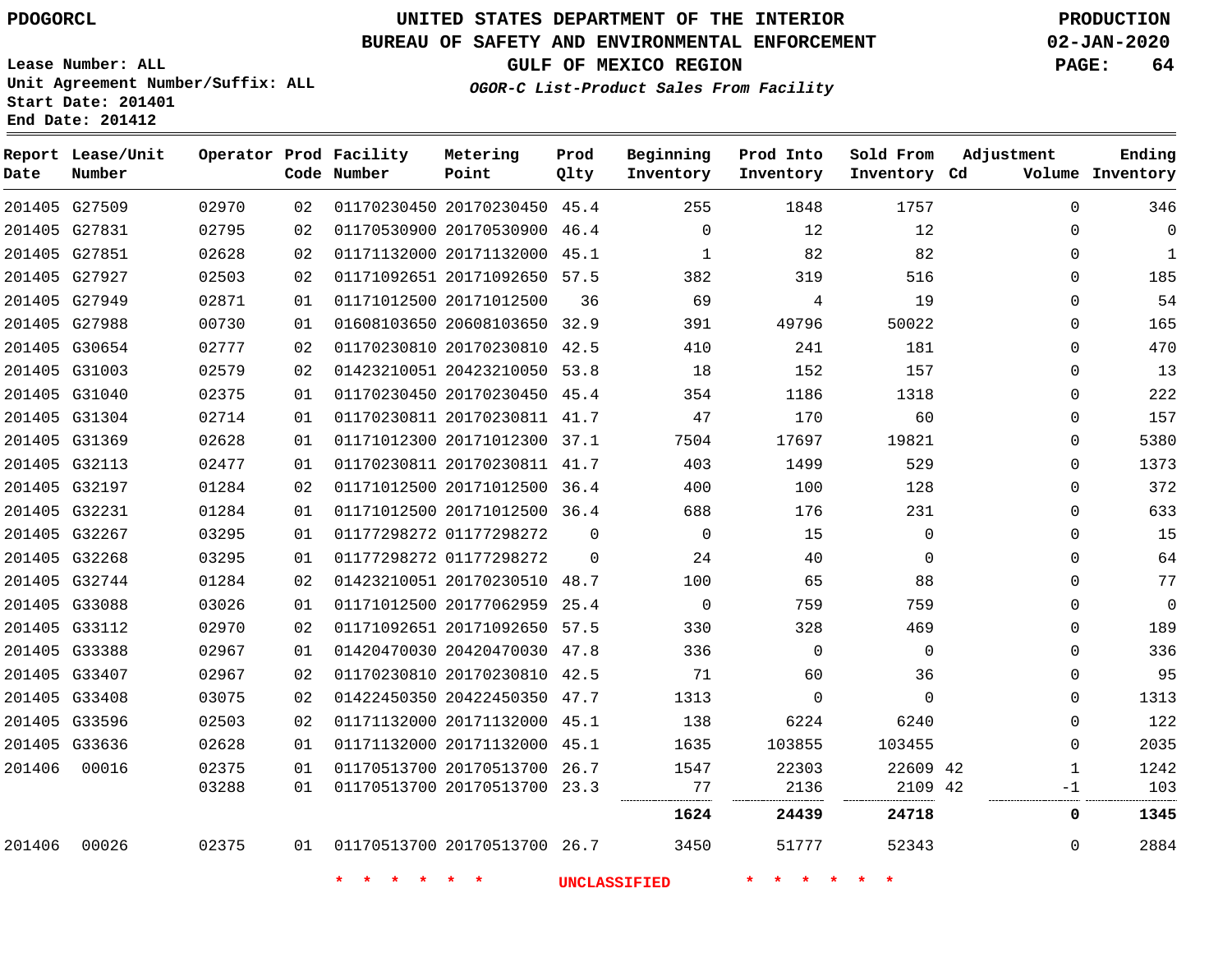## **BUREAU OF SAFETY AND ENVIRONMENTAL ENFORCEMENT 02-JAN-2020**

**OGOR-C List-Product Sales From Facility**

**GULF OF MEXICO REGION PAGE: 65**

**Lease Number: ALL Unit Agreement Number/Suffix: ALL Start Date: 201401 End Date: 201412**

| Date   | Report Lease/Unit<br>Number |       |    | Operator Prod Facility<br>Code Number | Metering<br>Point            | Prod<br>Qlty   | Beginning<br>Inventory | Prod Into<br>Inventory | Sold From<br>Inventory Cd | Adjustment |              | Ending<br>Volume Inventory |
|--------|-----------------------------|-------|----|---------------------------------------|------------------------------|----------------|------------------------|------------------------|---------------------------|------------|--------------|----------------------------|
| 201406 | 00032                       | 02375 | 01 |                                       | 01170513700 20170513700 32.2 |                | 188                    | 4507                   | 4466 42                   |            | $\mathbf{1}$ | 230                        |
| 201406 | 00049                       | 03295 | 01 |                                       | 01171012300 20171012300 37.3 |                | 8377                   | 17951                  | 18500                     |            | $\mathbf 0$  | 7828                       |
| 201406 | 00050                       | 03295 | 01 |                                       | 01171012300 20171012300 37.3 |                | 2157                   | 6668                   | 5917                      |            | $\mathbf 0$  | 2908                       |
| 201406 | 00051                       | 03295 | 01 |                                       | 01171012300 20171012300 37.3 |                | 3719                   | 12945                  | 11019                     |            | $\mathbf 0$  | 5645                       |
| 201406 | 00052                       | 03295 | 01 |                                       | 01171012300 20171012300 37.3 |                | 1076                   | 2817                   | 2664                      |            | $\mathbf 0$  | 1229                       |
| 201406 | 00079                       | 01834 | 01 |                                       | 01170230810 20170230810 51.9 |                | 750                    | 93                     | 159 42                    |            | $-1$         | 683                        |
| 201406 | 00081                       | 03295 | 01 |                                       | 01170230450 20170230450 44.6 |                | 72                     | 329                    | 362                       |            | $\Omega$     | 39                         |
| 201406 | 00137                       | 03288 | 01 |                                       | 01170513700 20170513700 23.3 |                | 38                     | 1316                   | 1292                      |            | $\Omega$     | 62                         |
| 201406 | 00138                       | 03288 | 01 |                                       | 01170513700 20170513700 23.3 |                | 411                    | 7706                   | 7745                      |            | $\mathbf 0$  | 372                        |
| 201406 | 00184                       | 03147 | 02 |                                       | 01170230810 20170230810 51.9 |                | 1023                   | 48                     | 202                       |            | $\Omega$     | 869                        |
| 201406 | 00196                       | 02266 | 01 |                                       | 01171012300 20171012300 37.3 |                | 7213                   | 22640                  | 19980                     |            | $\Omega$     | 9873                       |
| 201406 | 00253                       | 01284 | 02 |                                       | 01170230810 20170230810 51.9 |                | 1099                   | 119                    | 230                       |            | $\Omega$     | 988                        |
|        |                             | 02375 | 02 |                                       | 01170230810 20170230810 51.9 |                | 103                    | $\overline{0}$         |                           | 20 42      | 1            | 84                         |
|        |                             |       |    |                                       |                              |                | 1202                   | 119                    | 250                       |            | 1            | 1072                       |
| 201406 | 00317                       | 02970 | 02 |                                       | 01171012310 20171012310      | 44             | 48                     | 28                     | 69                        |            | $\mathbf 0$  | 7                          |
| 201406 | 00353                       | 02266 | 01 |                                       | 01170754800 20170754800 28.2 |                | 265                    | 1381                   | 1374                      |            | $\Omega$     | 272                        |
| 201406 | 00367                       | 02375 | 01 |                                       | 01170513700 20170513700 26.7 |                | 269                    | 14176                  | 13656 42                  |            | $\mathbf{1}$ | 790                        |
| 201406 | 00424                       | 03295 | 01 |                                       | 01171012400 20171012400 49.1 |                | $\overline{0}$         | 12                     | 4                         |            | $\mathbf 0$  | 8                          |
| 201406 | 00434                       | 01284 | 01 |                                       | 01177112605 2017711260Y 30.8 |                | 57                     | 2953                   | 3010                      |            | $\Omega$     | $\mathbf 0$                |
| 201406 | 00453                       | 01284 | 01 |                                       | 01177112605 2017711260Y 30.8 |                | 11                     | 821                    | 831                       |            | $\mathbf 0$  | $\mathbf{1}$               |
| 201406 | 00466                       | 03295 | 01 |                                       | 01171012400 20171012400 49.1 |                | 5436                   | 5196                   | 7017                      |            | $\Omega$     | 3615                       |
| 201406 | 00479                       | 03295 | 01 |                                       | 01171012500 20171012500      | 36             | 1405                   | 1746                   | 2631                      |            | $\mathbf 0$  | 520                        |
| 201406 | 00487                       | 03033 | 01 |                                       | 01171132800 21171132800      | 46             | 45                     | $\mathbf 0$            | 45                        |            | 0            | $\mathbf 0$                |
| 201406 | 00495                       | 03033 | 01 |                                       | 01171132800 21171132800      | $\overline{0}$ | $\overline{4}$         | 0                      | $\mathbf 0$               |            | $\mathbf 0$  | $\overline{4}$             |
| 201406 | 00518                       | 03033 | 01 |                                       | 01170230450 20170230450 44.7 |                | 34                     | 115                    | 134 42                    |            | $-1$         | 14                         |
| 201406 | 00541                       | 03033 | 01 |                                       | 01170530900 20170530900 55.8 |                | 911                    | 5                      | 35                        |            | $\mathbf 0$  | 881                        |
| 201406 | 00560                       | 03288 | 01 |                                       | 01171131600 20171131600 42.9 |                | 26                     | 436                    | 432                       |            | $\mathbf 0$  | 30                         |
| 201406 | 00577                       | 03059 | 01 |                                       | 01171012300 20171012300 37.3 |                | 9556                   | 33450                  | 28419                     |            | $\mathbf 0$  | 14587                      |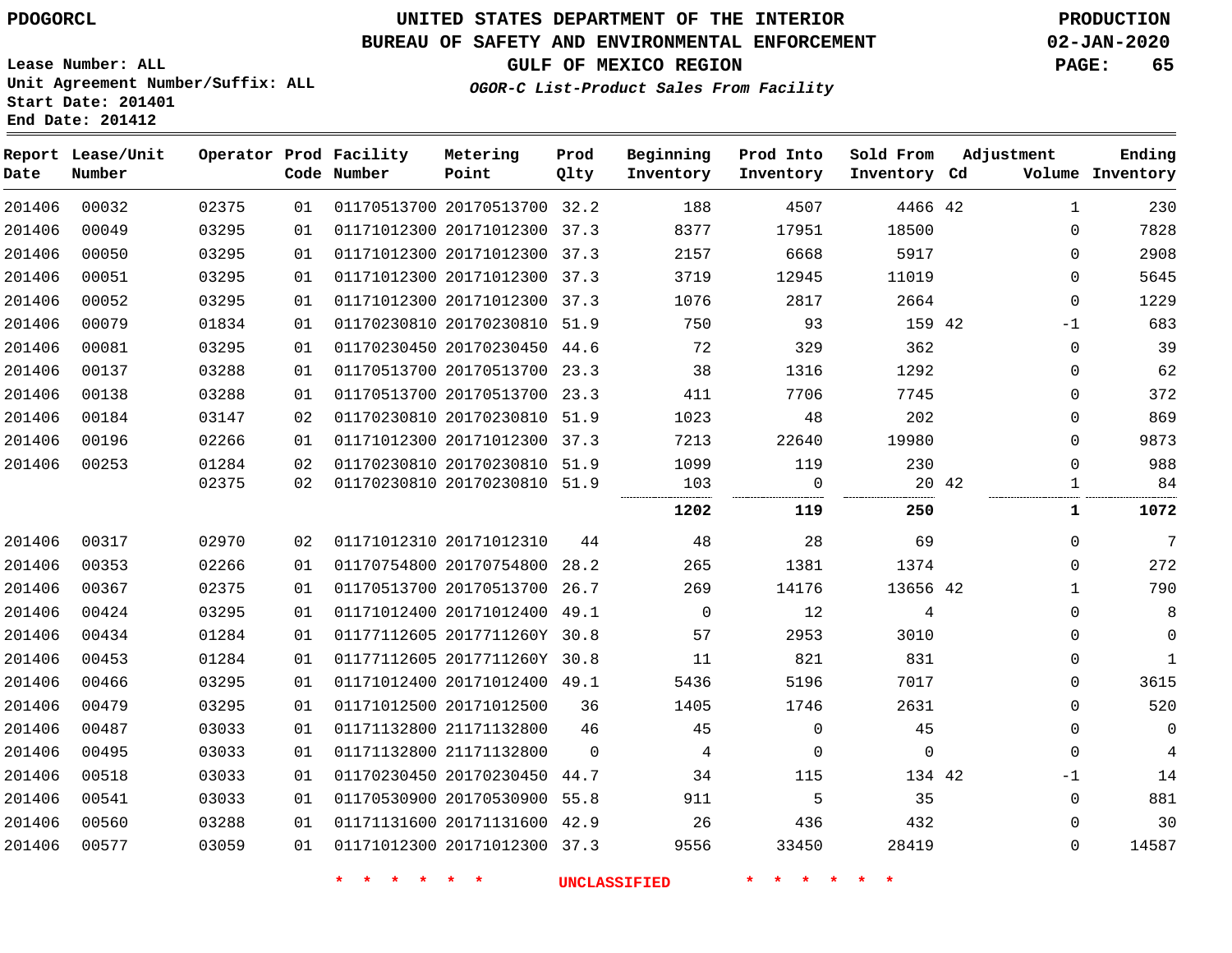#### **BUREAU OF SAFETY AND ENVIRONMENTAL ENFORCEMENT 02-JAN-2020**

**GULF OF MEXICO REGION PAGE: 66**

**Lease Number: ALL Unit Agreement Number/Suffix: ALL Start Date: 201401 End Date: 201412**

**OGOR-C List-Product Sales From Facility**

| Date   | Report Lease/Unit<br>Number |       |                 | Operator Prod Facility<br>Code Number | Metering<br>Point            | Prod<br>Qlty | Beginning<br>Inventory | Prod Into<br>Inventory | Sold From<br>Inventory Cd |                 | Adjustment   | Ending<br>Volume Inventory |
|--------|-----------------------------|-------|-----------------|---------------------------------------|------------------------------|--------------|------------------------|------------------------|---------------------------|-----------------|--------------|----------------------------|
| 201406 | 00593                       | 01834 | 01              |                                       | 01171012300 20171012300 37.3 |              | 8218                   | 7793                   | 6854 42                   |                 | $-1$         | 9156                       |
|        |                             | 03033 | 01              |                                       | 01171012300 20171012300 37.3 |              | 406                    | 761                    | 835                       |                 | $\mathbf 0$  | 332                        |
|        |                             |       |                 |                                       |                              |              | 8624                   | 8554                   | 7689                      |                 | -1           | 9488                       |
| 201406 | 00599                       | 02899 | 01              |                                       | 01170573602 20170573602 33.5 |              | 863                    | $\Omega$               | 79                        |                 | 0            | 784                        |
| 201406 | 00605                       | 02899 | 01              |                                       | 01170573602 20170573602 33.5 |              | 627                    | $\mathbf 0$            | 58                        |                 | $\mathbf 0$  | 569                        |
| 201406 | 00680                       | 03033 | 01              |                                       | 01170230700 20170230700 40.8 |              | 1082                   | 86                     | 503                       |                 | $\Omega$     | 665                        |
| 201406 | 00693                       | 02266 | 01              |                                       | 01170754800 20170754800      | 28.2         | 93                     | 446                    | 451                       |                 | 0            | 88                         |
| 201406 | 00694                       | 02266 | 01              |                                       | 01170754800 20170754800 28.2 |              | 1321                   | 6030                   | 6164                      |                 | $\Omega$     | 1187                       |
| 201406 | 00697                       | 02266 | 02              |                                       | 01170754800 20170754800      | 28.2         | 27                     | 158                    | 154                       |                 | 0            | 31                         |
| 201406 | 00758                       | 03295 | 01              |                                       | 01170230810 20170230810 51.8 |              | 2126                   | 254                    | 449                       |                 | 0            | 1931                       |
| 201406 | 00763                       | 01284 | 01              |                                       | 01170230810 20170230810 51.9 |              | 92                     | $\mathbf 0$            | 17                        |                 | 0            | 75                         |
| 201406 | 00775                       | 01834 | 01              |                                       | 01171131600 20171131600 42.9 |              | 212                    | 2017                   | 2097 42                   |                 | $\mathbf 1$  | 133                        |
| 201406 | 00796                       | 02628 | 01              |                                       | 01171012300 20171012300 37.3 |              | 3549                   | 9831                   | 9090                      |                 | $\Omega$     | 4290                       |
| 201406 | 00819                       | 00078 | 01              |                                       | 01171132800 21171132800      | 46           | 10                     | 35                     | 25                        |                 | 0            | 20                         |
| 201406 | 00839                       | 02451 | 01              |                                       | 01170513800 20170513800 32.2 |              | 4451                   | 14742                  | 16397                     |                 | 0            | 2796                       |
| 201406 | 754302003A                  | 00078 | 01              |                                       | 01170573601 20170573601 28.8 |              | $\mathbf 0$            | 8546                   | 7685 42                   |                 | $\mathbf{1}$ | 862                        |
|        | 201406 754302006A           | 00078 | 01              |                                       | 01170573601 20170573601 28.5 |              | 29                     | $\mathbf 0$            | 29                        |                 | 0            | $\mathsf 0$                |
|        | 201406 754303001A           | 00059 | 01              |                                       | 01170230811 20170230811 44.7 |              | 75                     | 1432                   | 1106 09                   |                 | $-356$       | 45                         |
|        | 201406 754306012A           | 01207 | 01              |                                       | 01608128270 20608128270 25.1 |              | 122890                 | 411364                 |                           | 0 <sub>09</sub> | $-469654$    | 64600                      |
|        | 201406 754306013A           | 01207 | 01              |                                       | 01608128270 20608128270      | 25.1         | 186952                 | 605241                 |                           | $0\quad09$      | $-687069$    | 105124                     |
|        | 201406 754307005A           | 00078 | 01              |                                       | 01170573601 20170573601 28.8 |              | 23                     | 225                    | 225                       |                 | 0            | 23                         |
|        | 201406 754307017A           | 02970 | 02              |                                       | 01171132800 20170230811 45.3 |              | 825                    | 11062                  | 11543                     |                 | $\Omega$     | 344                        |
|        | 201406 754309002A           | 00981 | 01              |                                       | 01170753850 20170753850      | $\Omega$     | 1277                   | 837                    | $\Omega$                  |                 | $\Omega$     | 2114                       |
|        | 201406 754310009A           | 00078 | 01              |                                       | 01170573601 20170573601      | 28.8         | 316                    | 5170                   | 4965                      |                 | 0            | 521                        |
|        | 201406 754315006A           | 02266 | 01              |                                       | 01170754800 20170754800      | 28.2         | 128                    | 704                    | 693                       |                 | 0            | 139                        |
|        | 201406 7543880060           | 03295 | 01              |                                       | 01170230450 20170230450 44.6 |              | 50                     | 142                    | 175                       |                 | $\mathbf 0$  | 17                         |
|        | 201406 7543890080           | 02375 | 01              |                                       | 01170513700 20170513700 32.5 |              | 93                     | 1504                   | 1520                      |                 | $\mathbf 0$  | 77                         |
|        | 201406 7543930100           | 03026 | 02 <sub>o</sub> |                                       | 01170230450 20170230450 44.7 |              | 70                     | 23                     | 90                        |                 | 0            | 3                          |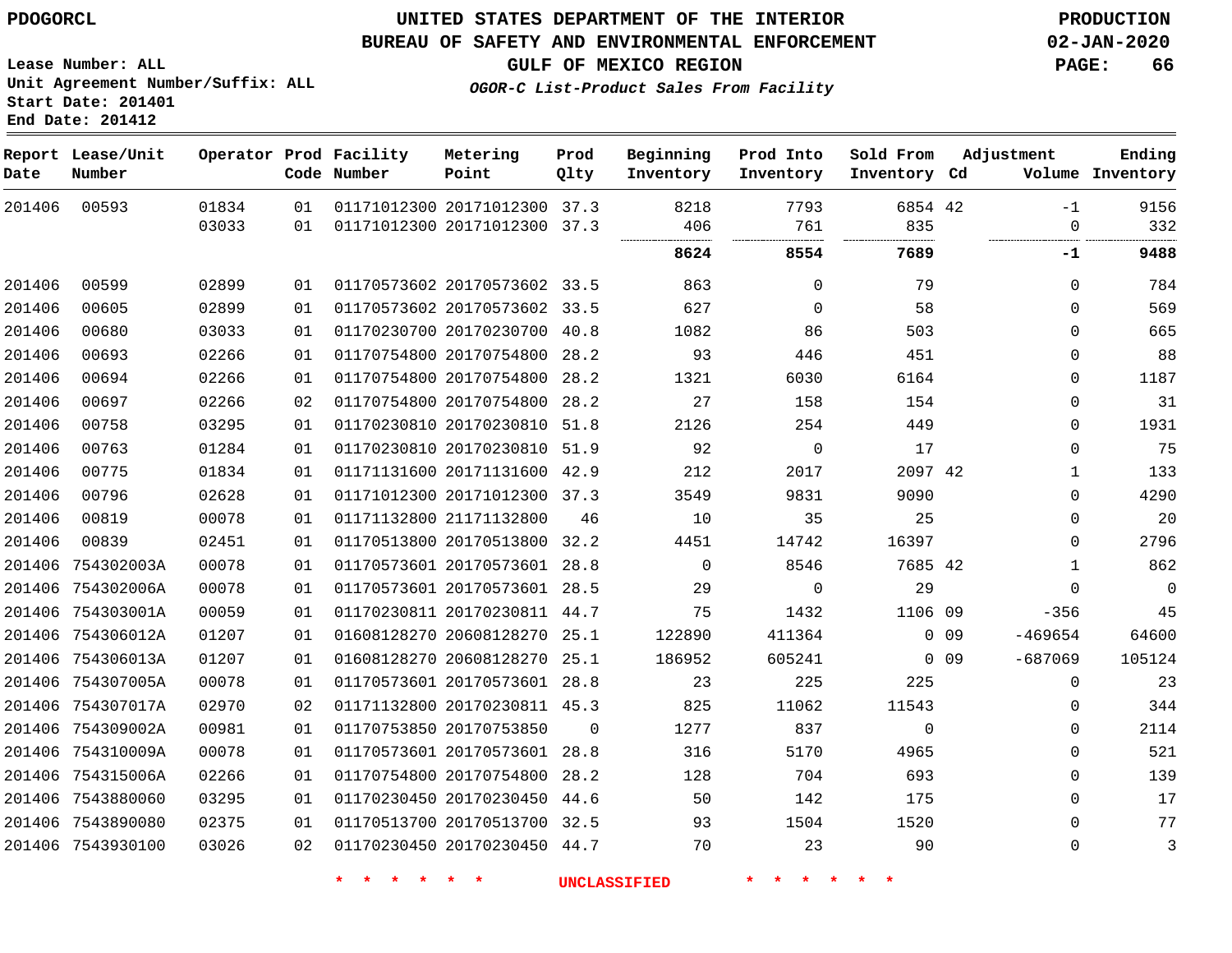#### **BUREAU OF SAFETY AND ENVIRONMENTAL ENFORCEMENT 02-JAN-2020**

**GULF OF MEXICO REGION PAGE: 67**

**Lease Number: ALL Unit Agreement Number/Suffix: ALL Start Date: 201401 End Date: 201412**

**OGOR-C List-Product Sales From Facility**

| Date   | Report Lease/Unit<br>Number |                |          | Operator Prod Facility<br>Code Number | Metering<br>Point            | Prod<br>Qlty | Beginning<br>Inventory | Prod Into<br>Inventory | Sold From<br>Inventory Cd | Adjustment              | Ending<br>Volume Inventory |
|--------|-----------------------------|----------------|----------|---------------------------------------|------------------------------|--------------|------------------------|------------------------|---------------------------|-------------------------|----------------------------|
|        | 201406 7543930200           | 01284<br>03295 | 01<br>01 | 01171012310 20171012310               | 0117709260L 2017709260L 40.3 | 44           | $\mathbf 0$<br>1483    | 2347<br>10779          | 2347<br>10744             | $\mathbf 0$<br>$\Omega$ | $\mathbf 0$<br>1518        |
|        |                             |                |          |                                       |                              |              | <br>1483               | <br><br>13126          | <br>13091                 | 0                       | 1518                       |
| 201406 | 7543940080                  | 03295          | 01       |                                       | 01170230811 20170230811 45.2 |              | 57                     | 697                    | 732                       | $\Omega$                | 22                         |
|        | 201406 754396015A           | 01284          | 01       |                                       | 01608103650 20608103650 32.2 |              | 21                     | 4296                   | 4306                      | $\Omega$                | 11                         |
|        | 201406 8910020210           | 02451          | 01       |                                       | 01170513800 20170513800 32.2 |              | 26699                  | 109816                 | 115689                    | $\Omega$                | 20826                      |
|        | 201406 8910024540           | 02451          | 01       |                                       | 01170513800 20170513800 32.2 |              | 23000                  | 96977                  | 101586                    | $\Omega$                | 18391                      |
|        | 201406 8910029320           | 02375          | 01       |                                       | 01170513700 20170513700 32.2 |              | 4326                   | 83662                  | 83712                     | $\Omega$                | 4276                       |
| 201406 | 8910034440                  | 02375          | 01       |                                       | 01170513700 20170513700 32.8 |              | 3809                   | 74730                  | 74721 42                  | $\mathbf{1}$            | 3819                       |
|        | 201406 8910039150           | 00078          | 01       |                                       | 01170573601 20170573601 28.8 |              | 4199                   | 54601                  | 53294 42                  | $-2$                    | 5504                       |
| 201406 | 8910086400                  | 02222          | 02       |                                       | 01171012400 20171012400      | 49.1         | 259                    | 353                    | 367 42                    | $\mathbf{1}$            | 246                        |
|        | 201406 8910087840           | 00162          | 01       |                                       | 01177122606 20177122606      | 40           | $\Omega$               | 780                    | 780                       | $\Omega$                | $\mathbf 0$                |
| 201406 | 8910088160                  | 01284          | 01       |                                       | 01171132800 21171132800      | 46           | 9                      | $\mathbf 0$            | 9                         | $\Omega$                | $\mathbf 0$                |
|        | 201406 8910089160           | 02375          | 01       |                                       | 01170513700 20170513700 24.7 |              | 398                    | 5892                   | 5989                      | $\Omega$                | 301                        |
|        | 201406 891008927AG          | 00078          | 01       |                                       | 01170230400 20170230400 50.4 |              | 20                     | 63                     | 68                        | $\mathbf 0$             | 15                         |
|        | 201406 891008927Y           | 00078          | 01       | 01170230400 20170230400               |                              | 51           | 24                     | 1                      | 25                        | $\mathbf 0$             | $\overline{0}$             |
|        | 201406 8910116580           | 02375          | 01       |                                       | 01170513700 20170513700 24.7 |              | 222                    | 3785                   | 3813 42                   | $-1$                    | 193                        |
| 201406 | 8910116740                  | 02375          | 01       |                                       | 01170513700 20170513700      | 24.7         | 335                    | 7156                   | 7124 42                   | $-1$                    | 366                        |
|        | 201406 8910116770           | 02375          | 01       |                                       | 01170513700 20170513700 24.7 |              | $\mathbf 0$            | 1203                   | 1141 42                   | $-1$                    | 61                         |
|        | 201406 8910116790           | 02375          | 01       |                                       | 01170513700 20170513700      | 24.7         | 1054                   | 20622                  | 20622                     | $\mathbf 0$             | 1054                       |
|        | 201406 8910116800           | 02375          | 01       |                                       | 01170513700 20170513700 24.7 |              | 1864                   | 33715                  | 33855 42                  | $-1$                    | 1723                       |
|        | 201406 891011687A           | 02266          | 01       |                                       | 01170754800 20170754800      | 28.2         | 69                     | 405                    | 394                       | $\mathbf 0$             | 80                         |
|        | 201406 891011687C           | 02266          | 01       |                                       | 01170754800 20170754800      | 28.2         | 173                    | 760                    | 783                       | $\mathbf 0$             | 150                        |
|        | 201406 891011687D           | 02266          | 01       |                                       | 01170754800 20170754800      | 28.2         | 220                    | 898                    | 941                       | $\mathbf 0$             | 177                        |
| 201406 | 891011687E                  | 02266          | 01       |                                       | 01170754800 20170754800      | 28.2         | 37                     | 150                    | 158                       | $\mathbf 0$             | 29                         |
|        | 201406 8910117330           | 02266          | 01       |                                       | 01170754800 20170754800 28.2 |              | 8                      | 25                     | 28                        | $\Omega$                | 5                          |
|        | 201406 8910123270           | 03295          | 01       |                                       | 01177215100 20177215102      | 30.8         | 54                     | 2558                   | 2562                      | $\Omega$                | 50                         |
|        | 201406 8910123320           | 03295          | 01       |                                       | 01177215100 20177215102 30.8 |              | 118                    | 5721                   | 5727                      | $\Omega$                | 112                        |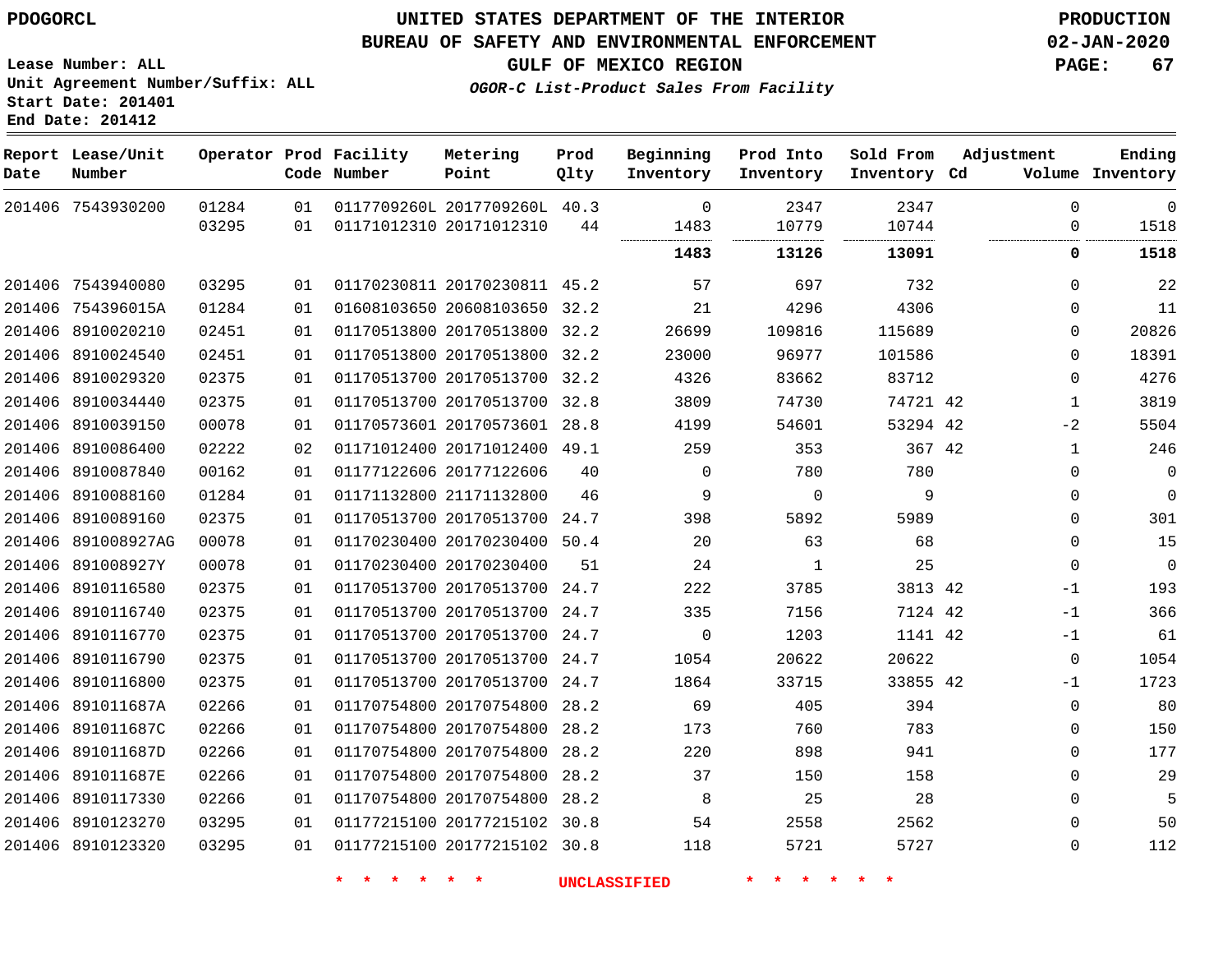# **UNITED STATES DEPARTMENT OF THE INTERIOR PDOGORCL PRODUCTION**

## **BUREAU OF SAFETY AND ENVIRONMENTAL ENFORCEMENT 02-JAN-2020**

**Lease Number: ALL Unit Agreement Number/Suffix: ALL Start Date: 201401**

**GULF OF MEXICO REGION PAGE: 68**

**OGOR-C List-Product Sales From Facility**

| Date | Report Lease/Unit<br>Number |       |    | Operator Prod Facility<br>Code Number | Metering<br>Point            | Prod<br>Qlty | Beginning<br>Inventory | Prod Into<br>Inventory | Sold From<br>Inventory Cd | Adjustment  | Ending<br>Volume Inventory |
|------|-----------------------------|-------|----|---------------------------------------|------------------------------|--------------|------------------------|------------------------|---------------------------|-------------|----------------------------|
|      | 201406 8910123330           | 03295 | 01 |                                       | 01177215100 20177215102 30.8 |              | 138                    | 6690                   | 6697                      | $\Omega$    | 131                        |
|      | 201406 8910169280           | 02628 | 01 |                                       | 01171132000 20171132000 42.4 |              | 159                    | 4346                   | 4394                      | $\mathbf 0$ | 111                        |
|      | 201406 8910169290           | 02628 | 01 |                                       | 01171132000 20171132000 42.4 |              | 60                     | 1978                   | 1988                      | $\Omega$    | 50                         |
|      | 201406 8910169300           | 02375 | 02 |                                       | 01170230810 20170230810 51.9 |              | 81                     | 7                      | 17                        | $\Omega$    | 71                         |
|      | 201406 8910169370           | 02628 | 01 |                                       | 01171132000 20171132000 42.4 |              | 85                     | 2835                   | 2849                      | $\Omega$    | 71                         |
|      | 201406 8910202350           | 00276 | 01 |                                       | 01170513700 20170513700 36.7 |              | 849                    | 14605                  | 14708                     | $\Omega$    | 746                        |
|      | 201406 G00971               | 03295 | 01 |                                       | 01171132000 20171132000 42.4 |              | $\Omega$               | $\mathbf 0$            | $\Omega$                  | $\Omega$    | $\mathbf 0$                |
|      | 201406 G00974               | 03295 | 01 |                                       | 01171132000 20171132000 42.4 |              | 6                      | 252                    | 252                       | $\Omega$    | 6                          |
|      | 201406 G00985               | 02266 | 01 |                                       | 0117709260A 2017709260A 33.5 |              | 376                    | 10453                  | 10451                     | $\Omega$    | 378                        |
|      | 201406 G01027               | 00162 | 01 |                                       | 01177122606 20177122606      | 40           | $\Omega$               | 1232                   | 1232                      | $\Omega$    | $\mathbf 0$                |
|      | 201406 G01036               | 02312 | 02 |                                       | 01171092651 20171092650 55.3 |              | 1172                   | 3434                   | 2709                      | $\mathbf 0$ | 1897                       |
|      | 201406 G01082               | 01284 | 01 |                                       | 01170753510 20170753510 51.4 |              | 34                     | 4                      | 3                         | $\mathbf 0$ | 35                         |
|      | 201406 G01083               | 02375 | 01 |                                       | 01170513700 20170513700 24.7 |              | 1713                   | 38035                  | 37803 42                  | $-1$        | 1944                       |
|      |                             | 02777 | 01 |                                       | 01170753510 20170753510 45.5 |              | $\mathbf 0$<br>        | 0                      | $\Omega$<br>.             | $\mathbf 0$ | $\mathbf 0$                |
|      |                             |       |    |                                       |                              |              | 1713                   | 38035                  | 37803                     | -1          | 1944                       |
|      | 201406 G01084               | 02375 | 01 |                                       | 01170513700 20170513700 24.7 |              | 81                     | 1665                   | 1661                      | $\Omega$    | 85                         |
|      | 201406 G01090               | 02375 | 01 |                                       | 01170513700 20170513700 24.7 |              | 266                    | 5404                   | 5394                      | $\Omega$    | 276                        |
|      | 201406 G01091               | 02375 | 01 |                                       | 01170513700 20170513700 24.7 |              | 555                    | 12241                  | 12170                     | $\mathbf 0$ | 626                        |
|      | 201406 G01092               | 02375 | 01 |                                       | 01170513700 20170513700 24.7 |              | 297                    | 4995                   | 5036 42                   | $-1$        | 255                        |
|      | 201406 G01196               | 02266 | 02 |                                       | 01171132800 21171132800      | 46           | 16                     | $\overline{0}$         | 16                        | $\Omega$    | $\overline{0}$             |
|      | 201406 G01198               | 03295 | 01 |                                       | 01171092651 20171092650 55.3 |              | 46                     | 113                    | 97                        | $\Omega$    | 62                         |
|      | 201406 G01208               | 03295 | 01 |                                       | 01171092651 20171092650 55.3 |              | 32                     | 71                     | 64                        | $\Omega$    | 39                         |
|      | 201406 G01210               | 02266 | 02 |                                       | 01171132800 21171132800      | 47           | 133                    | 462                    | 351 45                    | -244        | $\overline{0}$             |
|      | 201406 G01220               | 03295 | 01 |                                       | 01177092600 20177092600 45.1 |              | 135                    | 3219                   | 3234                      | $\mathbf 0$ | 120                        |
|      | 201406 G01248               | 02628 | 01 |                                       | 01171012500 20171012500      | 36           | 4769                   | 8087                   | 10446                     | $\Omega$    | 2410                       |
|      | 201406 G01351               | 00078 | 01 |                                       | 01170230400 20170230400      | 50.4         | 552                    | 1473                   | 1666 42                   | $-1$        | 358                        |
|      | 201406 G01447               | 02375 | 01 |                                       | 01170513700 20170513700 26.7 |              | 15                     | 254                    | 255                       | $\mathbf 0$ | 14                         |
|      | 201406 G01477               | 03026 | 02 |                                       | 01170230810 20170230810 51.9 |              | 1298                   | 55                     | 255                       | $\mathbf 0$ | 1098                       |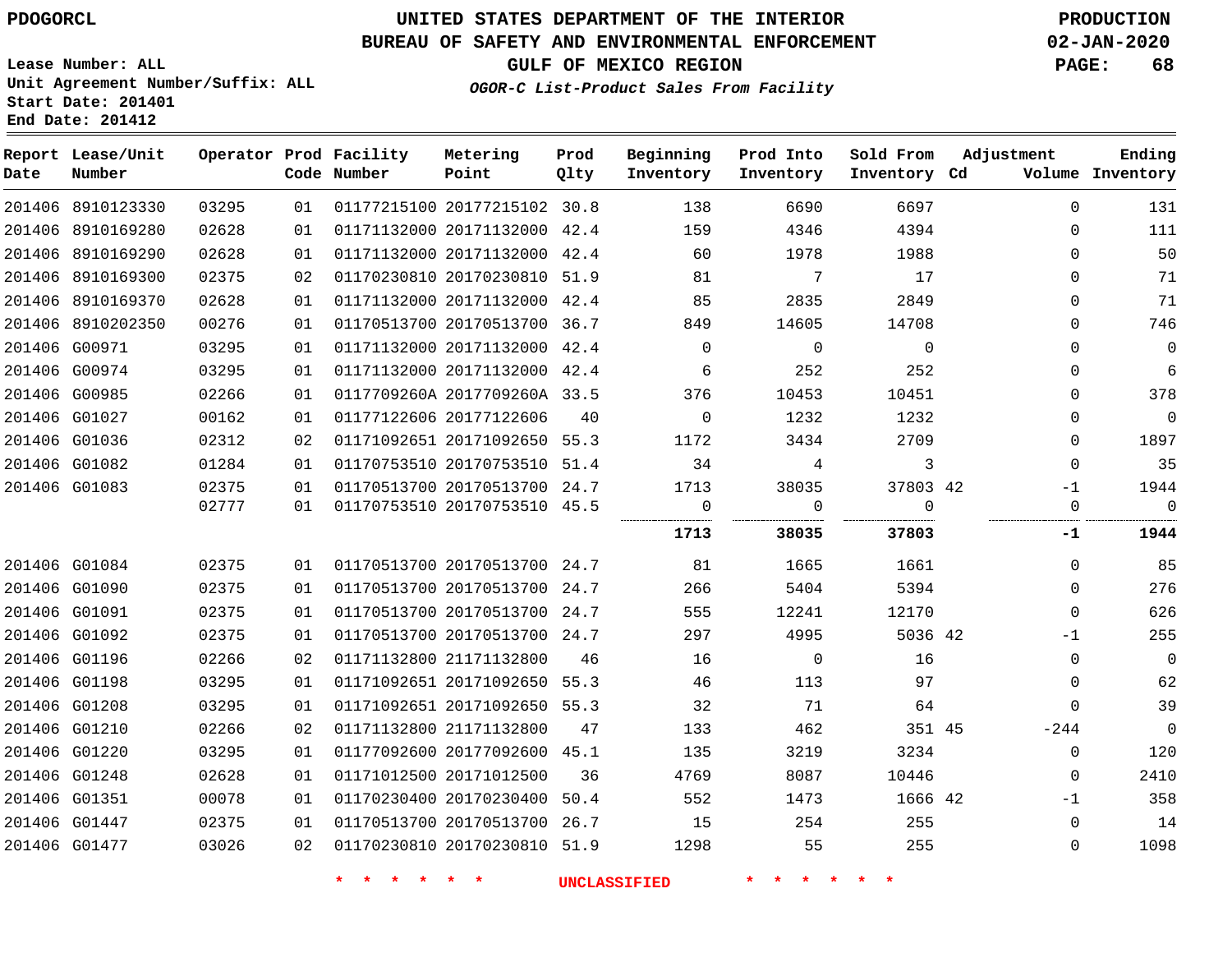#### **BUREAU OF SAFETY AND ENVIRONMENTAL ENFORCEMENT 02-JAN-2020**

**Lease Number: ALL Unit Agreement Number/Suffix: ALL Start Date: 201401**

**End Date: 201412**

**GULF OF MEXICO REGION PAGE: 69**

**OGOR-C List-Product Sales From Facility**

| Date | Report Lease/Unit<br>Number |       |    | Operator Prod Facility<br>Code Number | Metering<br>Point            | Prod<br>Qlty | Beginning<br>Inventory | Prod Into<br>Inventory | Sold From<br>Inventory Cd | Adjustment  | Ending<br>Volume Inventory |
|------|-----------------------------|-------|----|---------------------------------------|------------------------------|--------------|------------------------|------------------------|---------------------------|-------------|----------------------------|
|      | 201406 G01497               | 02451 | 01 |                                       | 01170513800 20170513800 32.2 |              | 7207                   | 30808                  | 32172                     | $\Omega$    | 5843                       |
|      | 201406 G01498               | 02451 | 01 |                                       | 01170513800 20170513800 32.2 |              | 1300                   | 5394                   | 5671                      | $\mathbf 0$ | 1023                       |
|      | 201406 G01580               | 02451 | 01 |                                       | 01170513800 20170513800 32.2 |              | 183                    | 405                    | 511                       | $\mathbf 0$ | 77                         |
|      | 201406 G01610               | 03295 | 01 |                                       | 01177215100 20177215102 30.8 |              | 14                     | 1101                   | 1093                      | $\mathbf 0$ | 22                         |
|      | 201406 G01619               | 02375 | 01 |                                       | 01170513700 20170513700 32.5 |              | 979                    | 18006                  | 18063 42                  | $-2$        | 920                        |
|      | 201406 G01620               | 02375 | 01 |                                       | 01170513700 20170513700 32.5 |              | 246                    | 4491                   | 4507                      | $\mathbf 0$ | 230                        |
|      | 201406 G01754               | 00003 | 01 |                                       | 01423210051 20423210050 50.8 |              | 7                      | 199                    | 198                       | $\mathbf 0$ | 8                          |
|      | 201406 G01757               | 00003 | 01 |                                       | 01423210051 20423210050 50.8 |              | 60                     | 1965                   | 1949 42                   | 1           | 77                         |
|      | 201406 G01848               | 01978 | 02 |                                       | 01170230500 20170230500      | 44.2         | 14                     | 1744                   | 1661                      | $\mathbf 0$ | 97                         |
|      | 201406 G01860               | 03295 | 01 |                                       | 01170231110 20170231110 41.2 |              | 15781                  | 5473                   | 17458                     | 0           | 3796                       |
|      | 201406 G01865               | 00078 | 01 |                                       | 01171012500 20171012500      | 36           | 1078                   | 3602                   | 3607                      | 0           | 1073                       |
|      | 201406 G01880               | 03295 | 01 |                                       | 01171132000 20171132000 42.3 |              | $\mathbf{1}$           | 37                     | 37                        | $\mathbf 0$ | $\mathbf{1}$               |
|      | 201406 G01898               | 02312 | 02 |                                       | 01171012500 20171012500      | 36           | 95                     | 60                     | 137                       | $\Omega$    | 18                         |
|      |                             |       | 01 |                                       | 01171012500 20171012500      | 36           | 1230                   | 5377                   | 5005                      | 0           | 1602                       |
|      |                             |       |    |                                       |                              |              | 1325                   | 5437                   | 5142                      | 0           | 1620                       |
|      | 201406 G01901               | 03295 | 01 |                                       | 01177215100 20177215102 30.8 |              | 1                      | 35                     | 35                        | $\mathbf 0$ | 1                          |
|      | 201406 G01953               | 03295 | 01 |                                       | 01170230811 20170230811 45.2 |              | 66                     | 987                    | 1022                      | $\mathbf 0$ | 31                         |
|      | 201406 G01966               | 03295 | 01 |                                       | 01177215100 20177215102 30.8 |              | 63                     | 3277                   | 3276                      | $\Omega$    | 64                         |
|      | 201406 G01967               | 03295 | 01 |                                       | 01177215100 20177215102 30.8 |              | 123                    | 6620                   | 6613                      | $\mathbf 0$ | 130                        |
|      | 201406 G01972               | 03033 | 01 |                                       | 01170230810 20170230810 51.9 |              | 646                    | 77                     | 136                       | $\mathbf 0$ | 587                        |
|      | 201406 G02037               | 02222 | 01 |                                       | 01170530900 20170530900 55.8 |              | 463                    | $\mathbf 0$            | 18                        | $\mathbf 0$ | 445                        |
|      | 201406 G02111               | 02628 | 01 |                                       | 01171132000 20171132000 42.4 |              | 1653                   | 59082                  | 59252                     | $\mathbf 0$ | 1483                       |
|      | 201406 G02127               | 02312 | 02 |                                       | 01170230810 20170230810 51.9 |              | 188                    | 33                     | 42                        | $\mathbf 0$ | 179                        |
|      | 201406 G02161               | 03295 | 01 |                                       | 01171012500 20171012500      | 36           | 1252                   | 4980                   | 4748                      | $\mathbf 0$ | 1484                       |
|      | 201406 G02163               | 03295 | 01 |                                       | 01171012500 20171012500      | 36           | 248                    | 943                    | 910                       | $\mathbf 0$ | 281                        |
|      | 201406 G02317               | 03295 | 01 |                                       | 01171132000 20171132000      | 42.3         | 4                      | 89                     | 91                        | $\mathbf 0$ | $\overline{a}$             |
|      | 201406 G02353               | 01284 | 01 |                                       | 01170230450 20170230450 44.7 |              | 413                    | 2698                   | 2788                      | $\mathbf 0$ | 323                        |
|      | 201406 G02354               | 01284 | 01 |                                       | 01170230450 20170230450 44.7 |              | 283                    | 1501                   | 1604                      | $\mathbf 0$ | 180                        |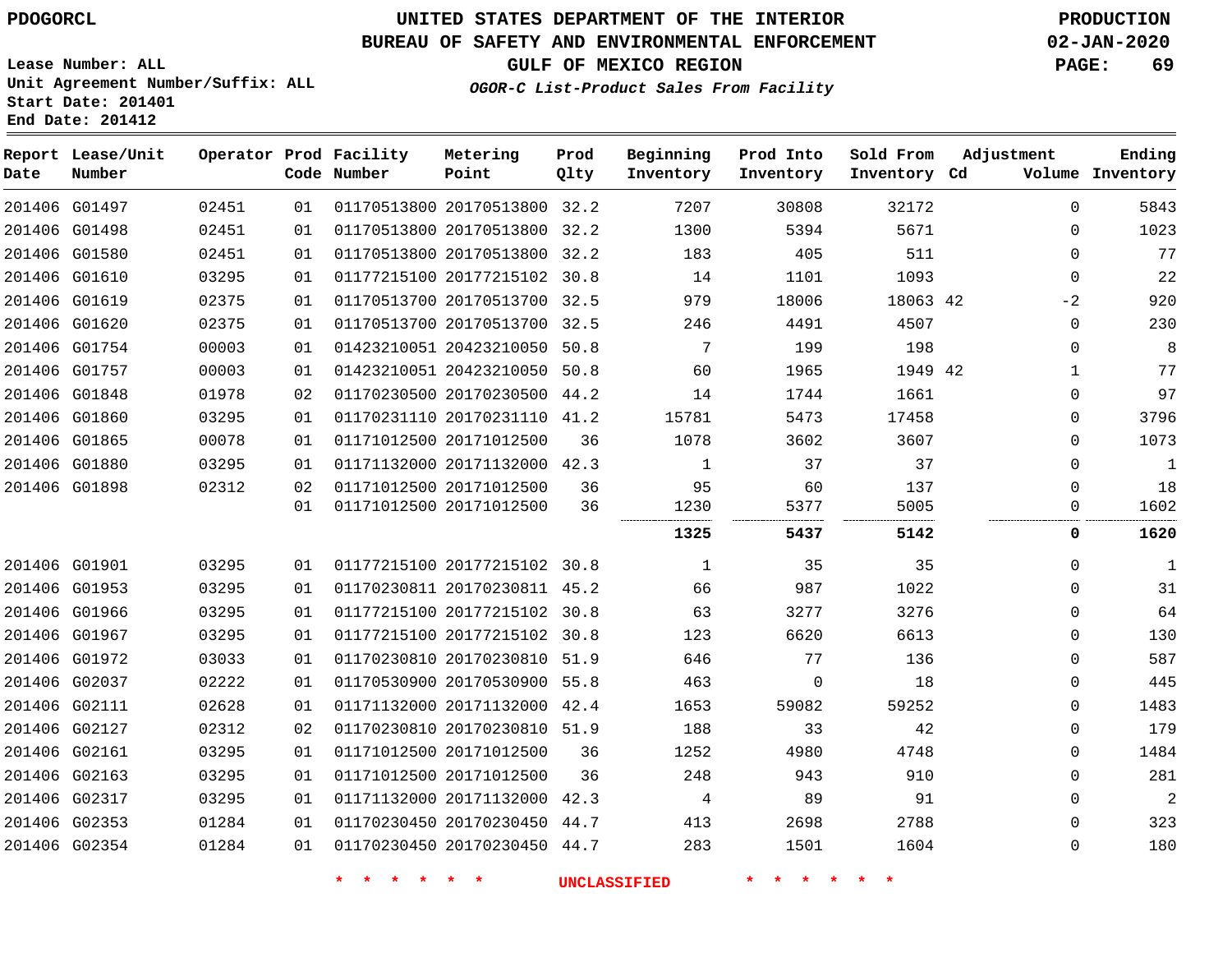**Lease Number: ALL**

# **UNITED STATES DEPARTMENT OF THE INTERIOR PDOGORCL PRODUCTION**

## **BUREAU OF SAFETY AND ENVIRONMENTAL ENFORCEMENT 02-JAN-2020**

**GULF OF MEXICO REGION PAGE: 70**

**Ending**

|      | Unit Agreement Number/Suffix: ALL<br>Start Date: 201401<br>End Date: 201412 |  |                                       | OGOR-C List-Product Sales From Facility |              |                        |                        |                           |                    |  |  |
|------|-----------------------------------------------------------------------------|--|---------------------------------------|-----------------------------------------|--------------|------------------------|------------------------|---------------------------|--------------------|--|--|
| Date | Report Lease/Unit<br>Number                                                 |  | Operator Prod Facility<br>Code Number | Metering<br>Point                       | Prod<br>Olty | Beginning<br>Inventory | Prod Into<br>Inventory | Sold From<br>Inventory Cd | Adjustment<br>Volt |  |  |
|      |                                                                             |  |                                       |                                         |              |                        |                        |                           |                    |  |  |

| Date          | Number        |       |    | Code Number | Point                        | Qlty | Inventory   | Inventory | Inventory Cd |       |             | Volume Inventory |
|---------------|---------------|-------|----|-------------|------------------------------|------|-------------|-----------|--------------|-------|-------------|------------------|
|               | 201406 G02429 | 02375 | 02 |             | 01170230811 20170230810      | 51.9 | 139         | 29        | 32           |       | $\Omega$    | 136              |
|               | 201406 G02433 | 02375 | 02 |             | 01170230810 20170230810      | 51.9 | 41          | 5         | 9            |       | $\Omega$    | 37               |
|               | 201406 G02439 | 02375 | 01 |             | 01171132000 20171132000      | 42.4 | $\mathbf 0$ | 5         | 5            |       | $\Omega$    | $\mathbf 0$      |
|               | 201406 G02601 | 02628 | 02 |             | 01171092651 20171092650      | 55.3 | 270         | 683       | 575          |       | $\Omega$    | 378              |
|               | 201406 G02613 | 02628 | 01 |             | 01171132000 20171132000 45.1 |      | 0           | 0         | $\mathbf 0$  |       | 0           | $\mathbf 0$      |
|               | 201406 G02628 | 03295 | 01 |             | 01171012500 20171012500      | 36   | 324         | 8         | 330          |       | 0           | 2                |
|               | 201406 G02665 | 02451 | 01 |             | 01423210051 20423210050      | 50.7 | 61          | 2216      | 2191         |       | 0           | 86               |
|               | 201406 G02735 | 03295 | 01 |             | 01170230810 20170230810      | 51.9 | 520         | 4         | 99           |       | $\Omega$    | 425              |
|               | 201406 G02825 | 03295 | 01 |             | 01170230810 20170230810      | 51.8 | 190         | 19        | 40           |       | $\Omega$    | 169              |
|               | 201406 G02826 | 03295 | 01 |             | 01170230810 20170230810      | 51.8 | 346         | 47        | 73           |       | 0           | 320              |
|               |               |       | 01 |             | 01170231110 20170231110 41.2 |      | 1985        | 562       | 2125         |       | 0           | 422              |
|               |               |       |    |             |                              |      | 2331        | 609       | 2198         |       | 0           | 742              |
|               | 201406 G02870 | 03295 | 01 |             | 01170230810 20170230810 51.9 |      | 11          | 9         | 4            |       | $\Omega$    | 16               |
|               | 201406 G02885 | 02312 | 02 |             | 01171132000 20171132000      | 42.4 | 2           | 59        | 60           |       | $\mathbf 0$ | 1                |
|               | 201406 G02895 | 02579 | 02 |             | 01171092651 20171092650      | 55.3 | 34          | 79        |              | 70 42 |             | 44               |
|               |               | 02628 | 02 |             | 01171092651 20171092650      | 55.3 | 19          | 0         | 19           |       | $\Omega$    | $\mathbf 0$      |
|               |               |       |    |             |                              |      | 53          | 79        | 89           |       | 1           | 44               |
|               | 201406 G02917 | 01834 | 01 |             | 01171092930 20171092930      | 36.8 | 42          | 428       | 444 42       |       | $\mathbf 1$ | 27               |
|               | 201406 G03061 | 03026 | 01 |             | 01423210051 20423210050 50.8 |      | 171         | 6891      | 6794 42      |       |             | 269              |
|               | 201406 G03145 | 02266 | 02 |             | 01171132800 21171132800      | 46   | 9           | 78        |              | 41 45 | $-46$       | $\mathbf 0$      |
|               | 201406 G03152 | 03295 | 01 |             | 01177092600 20177092600      | 45.1 | 320         | 8551      | 8552         |       | $\Omega$    | 319              |
|               | 201406 G03331 | 02628 | 01 |             | 01171132800 21171132800      | 45.1 | 1           | 0         | 1            |       | $\Omega$    | $\mathbf 0$      |
|               | 201406 G03414 | 03295 | 01 |             | 01170753510 20170753510      | 51.4 | 1329        | 232       | 120          |       | 0           | 1441             |
|               | 201406 G03593 | 03295 | 01 |             | 01171012500 20171012500      | 36   | 63          | 94        | 129          |       | 0           | 28               |
|               | 201406 G03793 | 03295 | 01 |             | 01171012500 20171012500      | 36   | 190         | 657       | 651          |       | $\Omega$    | 196              |
| 201406 G03811 |               | 03295 | 01 |             | 01171092651 20171092650      | 55.3 | 68          | 164       | 141          |       | $\Omega$    | 91               |
|               | 201406 G03958 | 03295 | 01 |             | 01170230510 20170230510      | 48.5 | 1245        | 24        | 26           |       | $\Omega$    | 1243             |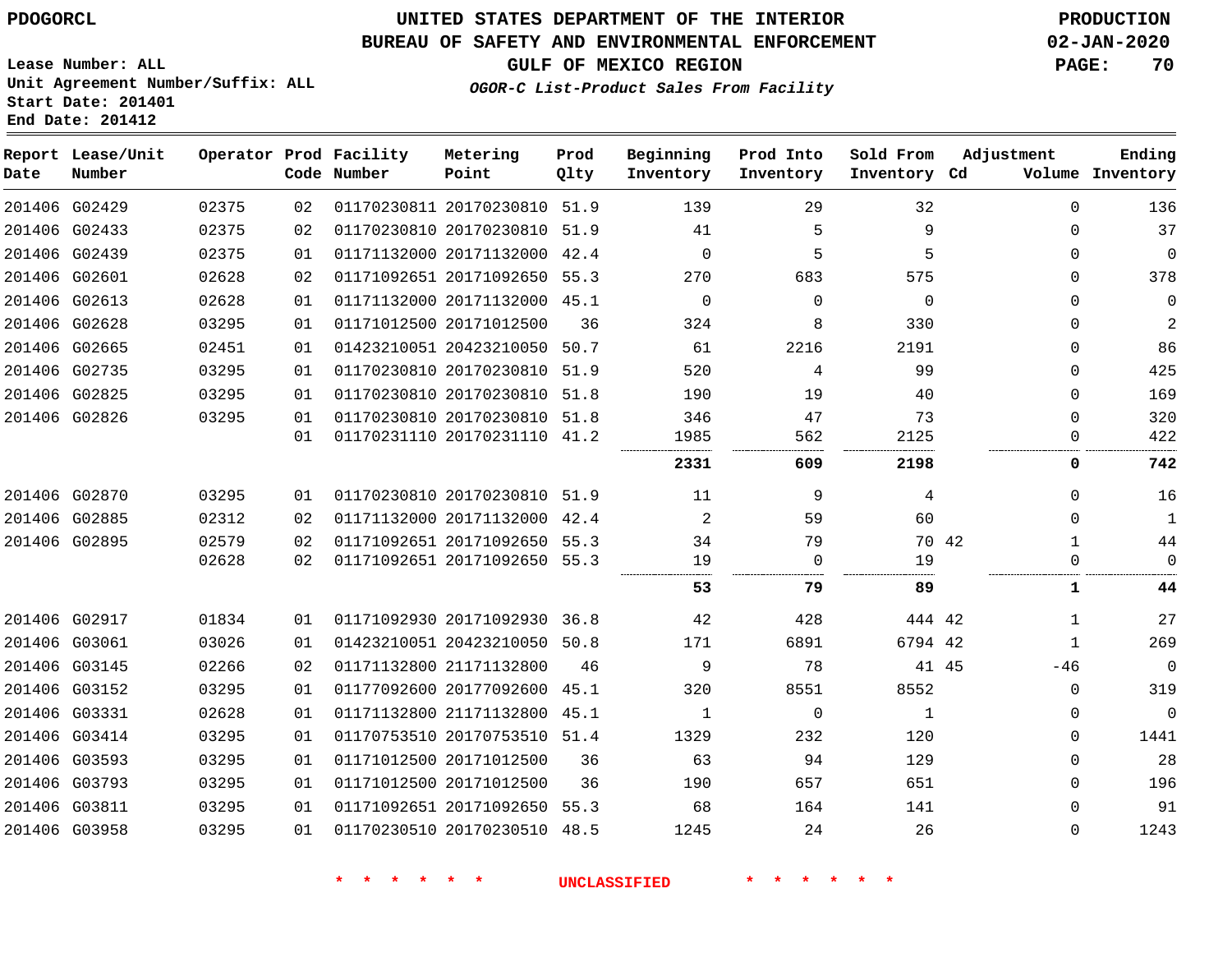**Report Lease/Unit**

G06069

## **UNITED STATES DEPARTMENT OF THE INTERIOR PDOGORCL PRODUCTION**

**Prod**

#### **BUREAU OF SAFETY AND ENVIRONMENTAL ENFORCEMENT 02-JAN-2020**

**OGOR-C List-Product Sales From Facility**

**Beginning Prod Into Sold From Adjustment**

**GULF OF MEXICO REGION PAGE: 71**

**Ending Inventory**

**Lease Number: ALL Unit Agreement Number/Suffix: ALL Start Date: 201401 End Date: 201412**

**Operator Prod Facility Metering**

| Date | Number        |       |    | Code Number | Point                        | Qlty     | Inventory | Inventory    | Inventory Cd |             | Volume Inventory |
|------|---------------|-------|----|-------------|------------------------------|----------|-----------|--------------|--------------|-------------|------------------|
|      | 201406 G04003 | 03295 | 01 |             | 01171012500 20171012500      | 36       | 1795      | 5097         | 5373         | $\Omega$    | 1519             |
|      | 201406 G04065 | 02628 | 01 |             | 01423210051 20423210050 53.8 |          | 4         | 1455         | 1402         | $\mathbf 0$ | 57               |
|      | 201406 G04081 | 03295 | 01 |             | 01170230450 20170230810 51.9 |          | 3878      | 423          | 812          | $\mathbf 0$ | 3489             |
|      | 201406 G04085 | 02899 | 01 |             | 01170230811 20170230811 45.3 |          | 717       | 12448        | 12778        | $\Omega$    | 387              |
|      | 201406 G04087 | 02899 | 01 |             | 01177008150 01177008150 33.4 |          | 3354      | 5327         | 6007 42      | $-3$        | 2671             |
|      | 201406 G04232 | 00730 | 01 |             | 01171012500 20171012500      | 36       | 2406      | 8801         | 8584 42      | $-1$        | 2622             |
|      |               | 03295 | 01 |             | 01171012500 20171012500      | 36       | 168       | 605          | 593          | $\mathbf 0$ | 180              |
|      |               |       |    |             |                              |          | 2574      | 9406         | 9177         | -1          | 2802             |
|      | 201406 G04421 | 03295 | 01 |             | 01171131600 20171131600 42.8 |          | 1396      | 12394        | 12974        | $\mathbf 0$ | 816              |
|      | 201406 G04537 | 03033 | 01 |             | 01420470030 20420470030      | $\Omega$ | 3000      | $\Omega$     | $\Omega$     | $\mathbf 0$ | 3000             |
|      | 201406 G04800 | 03026 | 02 |             | 01171132800 21171132800      | 46       | 145       | 211          | 197          | $\Omega$    | 159              |
|      | 201406 G04809 | 02312 | 02 |             | 01177082950 20177082956 26.7 |          | 505       | $\Omega$     | $\Omega$     | $\Omega$    | 505              |
|      | 201406 G04818 | 03295 | 01 |             | 01170230500 20170230500 44.2 |          | 2         | 26           | 27           | 0           | 1                |
|      | 201406 G05006 | 01284 | 02 |             | 01423210051 20170230510      | 48       | 129       | 12           | 3            | $\Omega$    | 138              |
|      | 201406 G05299 | 03295 | 01 |             | 01170230500 20170230500 44.2 |          | 2         | 29           | 29           | $\mathbf 0$ | $\overline{2}$   |
|      | 201406 G05431 | 02970 | 02 |             | 01177062608 2017706260A 37.1 |          | 32        | 16479        | 16449        | $\mathbf 0$ | 62               |
|      | 201406 G05504 | 00730 | 01 |             | 01171132800 21171132800      | 46       | 35        | 143          | 99           | $\Omega$    | 79               |
|      |               | 02970 | 02 |             | 01171132800 21171132800      | 46       | 4254      | 21405        | 14227        | $\Omega$    | 11432            |
|      |               | 03295 | 01 |             | 01171132800 21171132800      | 46       | 266       | 2598         | 1588         | 0           | 1276             |
|      |               |       |    |             |                              |          | 4555      | 24146        | 15914        | $\mathbf 0$ | 12787            |
|      | 201406 G05505 | 00078 | 01 |             | 01171132800 21171132800      | 46       | 185       | $\mathbf{1}$ | 103          | $\Omega$    | 83               |
|      |               |       | 01 |             | 01171012400 20171012400 49.1 |          | 213       | 651          | 411          | 0           | 453              |
|      |               |       |    |             |                              |          | 398       | 652          | 514          | 0           | 536              |
|      | 201406 G05602 | 01834 | 01 |             | 01171012500 20171012500      | 36       | 641       | 2030         | 2066         | $\mathbf 0$ | 605              |
|      | 201406 G05610 | 02312 | 02 |             | 01171012500 20171012500      | 36       | 31        | 86           | 91           | $\Omega$    | 26               |
|      | 201406 G05612 | 03295 | 01 |             | 01171012500 20171012500      | 36       | 1416      | 4859         | 4827         | $\Omega$    | 1448             |

**\* \* \* \* \* \* UNCLASSIFIED \* \* \* \* \* \***

01423210051 20423210050 50.7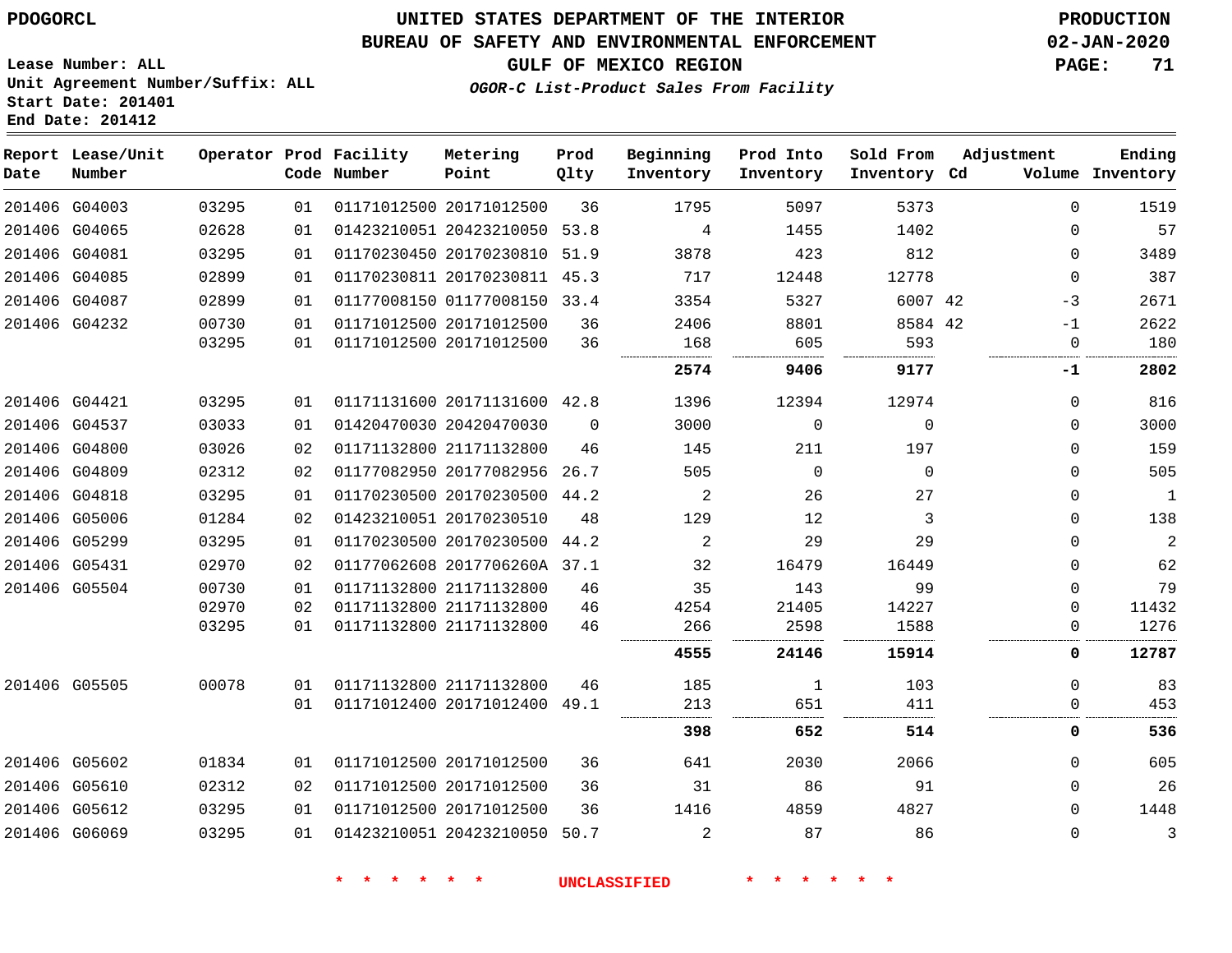**Date**

 G15239 G15242    

# **UNITED STATES DEPARTMENT OF THE INTERIOR PDOGORCL PRODUCTION**

#### **BUREAU OF SAFETY AND ENVIRONMENTAL ENFORCEMENT 02-JAN-2020**

**Lease Number: ALL Unit Agreement Number/Suffix: ALL Start Date: 201401 End Date: 201412**

**OGOR-C List-Product Sales From Facility**

**GULF OF MEXICO REGION PAGE: 72**

**Ending Inventory**

| Date | Report Lease/Unit<br>Number |       |    | Operator Prod Facility<br>Code Number | Metering<br>Point            | Prod<br>Qlty | Beginning<br>Inventory | Prod Into<br>Inventory | Sold From<br>Inventory Cd | Adjustment<br>Volume |
|------|-----------------------------|-------|----|---------------------------------------|------------------------------|--------------|------------------------|------------------------|---------------------------|----------------------|
|      | 201406 G06668               | 02375 | 01 |                                       | 01171132000 20171132000      | 42.4         | 297                    | 8772                   | 8848 42                   | $-1$                 |
|      | 201406 G07736               | 02628 | 01 |                                       | 01171132800 21171132800      | 44.7         | 0                      | 0                      | $\mathbf{0}$              | $\mathbf{0}$         |
|      | 201406 G07760               | 01284 | 01 |                                       | 01177122950 20177122950      | 30.6         | 85                     | 8312                   | 8226                      | $\mathbf 0$          |
|      | 201406 G07917               | 01834 | 01 |                                       | 01170573602 20170573602      | 33.5         | 52091                  | 20297                  | 10057                     | $\mathbf 0$          |
|      | 201406 G08120               | 02312 | 02 |                                       | 01423210051 20423210050      | 50.8         | $\mathbf{1}$           | 14                     | 14                        | $\mathbf 0$          |
|      | 201406 G09010               | 02266 | 01 |                                       | 01420390120 01420390120      | 55           | 44                     | $\mathbf 0$            | $\mathbf 0$               | $\mathbf{0}$         |
|      | 201406 G09032               | 00730 | 01 |                                       | 01170230450 20170230450      | 44.7         | 10                     | 80                     | 80                        | $\mathbf 0$          |
|      | 201406 G09631               | 01284 | 01 |                                       | 01177122950 20177122950      | 30.6         | 15                     | 1364                   | 1351                      | $\Omega$             |
|      | 201406 G10487               | 00981 | 01 |                                       | 01170753850 20170753850      | $\Omega$     | 1556                   | 912                    | $\Omega$                  | $\Omega$             |
|      | 201406 G10794               | 03295 | 01 |                                       | 01177122950 20177122950 30.5 |              | 89                     | 6045                   | 6011                      | $\Omega$             |
|      | 201406 G10910               | 00162 | 01 |                                       | 01177245110 2017724511G      | 44           | $\Omega$               | 9249                   | 9249                      | $\Omega$             |
|      | 201406 G11243               | 03033 | 01 |                                       | 01420470030 20420470030      | $\Omega$     | 26                     | $\mathbf 0$            | $\mathbf 0$               | $\Omega$             |
|      | 201406 G11870               | 02375 | 01 |                                       | 01171132000 20171132000      | 42.4         | 118                    | 3709                   | 3734                      | $\Omega$             |
|      | 201406 G11984               | 02801 | 02 |                                       | 01171092651 20171092650 55.3 |              | 43                     | 97                     | 87                        | $\Omega$             |
|      | 201406 G12020               | 03295 | 01 |                                       | 01171012500 20171012500      | 36           | 167                    | 692                    | 653                       | $\Omega$             |
|      | 201406 G12355               | 03033 | 01 |                                       | 01171012300 20171012300      | 37.3         | 13781                  | 38289                  | 35374                     | $\mathbf 0$          |
|      | 201406 G12358               | 03033 | 01 |                                       | 01171012300 20171012300      | 37.3         | 209                    | 634                    | 566                       | $\Omega$             |
|      | 201406 G12564               | 02603 | 01 |                                       | 01170230510 20170230510      | 48.6         | 423                    | 4                      | 9                         | $\mathbf 0$          |
|      | 201406 G12802               | 02628 | 01 |                                       | 01170230811 20170230811 45.3 |              | 262                    | 2488                   | 2671                      | $\mathbf{0}$         |
|      | 201406 G13563               | 03033 | 01 |                                       | 01170230811 20170230811 45.3 |              | 62                     | 2145                   | 2140                      | $\Omega$             |
|      | 201406 G13576               | 03147 | 02 |                                       | 01170230810 20170230810      | 51.9         | 332                    | 34                     | 69                        | $\Omega$             |
|      | 201406 G13938               | 01284 | 01 |                                       | 01171012500 20171012500      | 36           | 2242                   | 8700                   | 8356                      | $\mathbf 0$          |
|      | 201406 G14342               | 02628 | 01 |                                       | 01170230811 20170230811 41.7 |              | 1035                   | 10470                  | 11182                     | $\Omega$             |
|      | 201406 G14493               | 01834 | 01 |                                       | 01171092930 20171092930 36.8 |              | 27                     | 803                    | 779                       | $\mathbf{0}$         |
|      | 201406 G14535               | 02628 | 01 |                                       | 01171012500 20171012500      | 36           | 5748                   | 5740                   | 9778                      | $\mathbf 0$          |
|      | 201406 G14864               | 02871 | 02 |                                       | 01170230450 20170230450      | 44.7         | 1091                   | 14145                  | 13550                     | $\mathbf 0$          |

**\* \* \* \* \* \* UNCLASSIFIED \* \* \* \* \* \***

20171092650 55.3

20171012500

 

    $\Omega$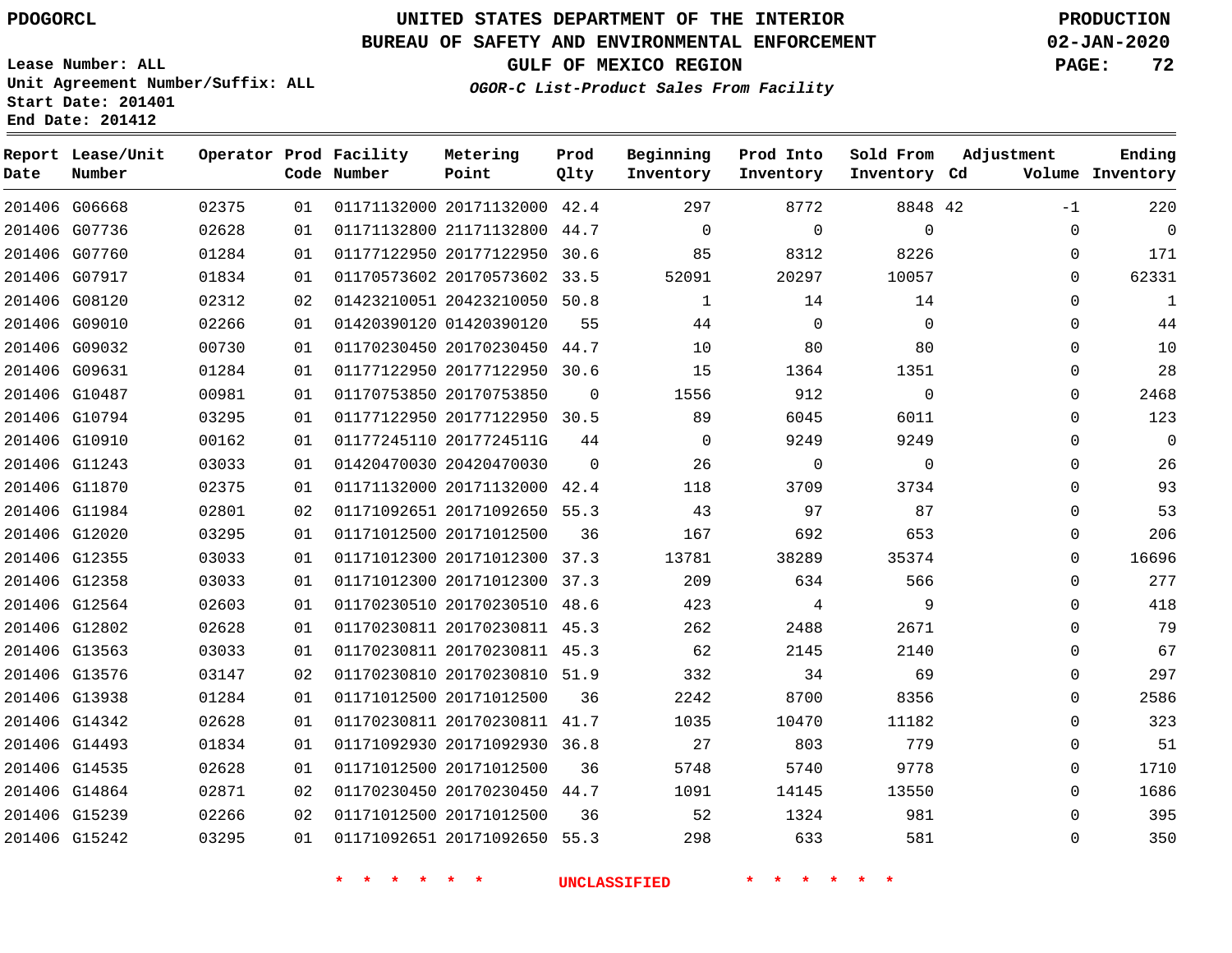**Report Lease/Unit**

**Number**

# **UNITED STATES DEPARTMENT OF THE INTERIOR PDOGORCL PRODUCTION**

**Prod Qlty**

#### **BUREAU OF SAFETY AND ENVIRONMENTAL ENFORCEMENT 02-JAN-2020**

**Lease Number: ALL Unit Agreement Number/Suffix: ALL Start Date: 201401 End Date: 201412**

**Operator Prod Facility**

**Code Number**

**OGOR-C List-Product Sales From Facility**

**Sold From Inventory**

**Prod Into Inventory**

**Beginning Inventory**

**GULF OF MEXICO REGION PAGE: 73**

**Inventory Cd Volume**

**Adjustment**

  $\Omega$  $\Omega$   $\Omega$  $\Omega$  $\Omega$  $\Omega$  $\Omega$  $\Omega$   $\Omega$  $\overline{0}$  $\overline{0}$  $\Omega$  $\overline{0}$  $\Omega$  $\Omega$  $\Omega$ -82  $\Omega$ 

**Ending**

| 201406 G15263 |               | 03295 | 01 |                         | 01171132000 20171132000 42.3 |                | 18              | 456            | 463         |        |
|---------------|---------------|-------|----|-------------------------|------------------------------|----------------|-----------------|----------------|-------------|--------|
| 201406 G15277 |               | 03295 | 01 |                         | 01171012400 20171012400      | 49             | 1722            | 5533           | 3405        |        |
| 201406 G15312 |               | 03295 | 01 |                         | 01171092651 20171092650 55.3 |                | 1510            | 2629           | 2687        |        |
| 201406 G15740 |               | 03295 | 01 |                         | 01170230450 20170230450 44.6 |                | 301             | 1792           | 1879        |        |
| 201406 G16121 |               | 02899 | 01 |                         | 01170230811 20170230811 45.3 |                | 87              | 441            | 514         |        |
| 201406 G16325 |               | 03295 | 01 |                         | 01171012400 20171012400 49.1 |                | 708             | 870            | 972         |        |
| 201406 G16469 |               | 03026 | 02 |                         | 01170753510 20170753510 51.4 |                | 2               | $\Omega$       | 0           |        |
| 201406 G16515 |               | 00162 | 01 |                         | 01177245110 2017724511G      | 44             | $\mathbf 0$     | 19977          | 19977       |        |
| 201406 G16890 |               | 00981 | 01 |                         | 01170753850 20170753850      | $\mathbf{0}$   | 163             | $\overline{0}$ | 0           |        |
| 201406 G17754 |               | 02375 | 02 |                         | 01170230510 20170230510 48.6 |                | 1688            | 25             | 35          |        |
| 201406 G17789 |               | 03295 | 01 |                         | 01170230810 20170230810 51.9 |                | 67              | $\overline{4}$ | 13          |        |
| 201406 G17858 |               | 03295 | 01 |                         | 01170530900 20170530900 55.8 |                | 570             | $\mathbf{1}$   | 22          |        |
| 201406 G17912 |               | 02970 | 02 |                         | 01177062608 2017706260A 37.1 |                | 42              | 19112          | 19081       |        |
| 201406 G17913 |               | 01834 | 01 | 01171132800 21171132800 |                              | 46             | $7\overline{ }$ | $\Omega$       | 7           |        |
| 201406 G17921 |               | 03026 | 01 |                         | 01171012500 20177062959 25.4 |                | $\overline{0}$  | 16908          | 16908       |        |
| 201406 G18043 |               | 03059 | 01 |                         | 01171012500 20171012500      | 36             | 1271            | 4907           | 4716        |        |
|               | 201406 G18577 | 00981 | 01 |                         | 01170753850 20170753850      | $\mathbf{0}$   | 4221            | 2936           | 0           |        |
| 201406 G18936 |               | 02871 | 01 |                         | 01422450350 20422450350 47.7 |                | $7\overline{ }$ | $\overline{0}$ | 0           |        |
| 201406 G19030 |               | 02806 | 01 |                         | 01423210051 20423210050      | 51             | 30              | 615            | 620         |        |
| 201406 G19127 |               | 03165 | 01 |                         | 01170230811 20170230811 45.3 |                | 4               | 80             |             | $0$ 09 |
| 201406 G19839 |               | 02777 | 01 |                         | 01170753510 20170753510 45.5 |                | $\overline{0}$  | $\Omega$       | $\Omega$    |        |
| 201406 G20605 |               | 02477 | 01 |                         | 01423550141 20423550140 33.3 |                | 353             | 0              | 80          |        |
| 201406 G20656 |               | 02266 | 02 |                         | 01422450350 20422450350      | $\overline{0}$ | 198             | $\overline{0}$ | $\mathbf 0$ |        |
| 201406 G20660 |               | 03295 | 01 |                         | 01170230450 20170230450 44.7 |                | 64              | 406            | 422         |        |
| 201406 G21096 |               | 03295 | 01 |                         | 01170230811 20170230811 45.3 |                | 27              | 297            | 315         |        |
| 201406 G21532 |               | 03217 | 01 |                         | 01170230811 20170230811 45.3 |                | 971             | 11833          | 12436       |        |
|               | 201406 G21534 | 03217 | 01 |                         | 01170230811 20170230811 45.3 |                | 45              | 2633           | 2595        |        |
| 201406 G21580 |               | 03295 | 01 |                         | 01170230811 20170230811 45.3 |                | 4               | 173            | 172         |        |
|               |               |       |    |                         |                              |                |                 |                |             |        |

**Metering Point**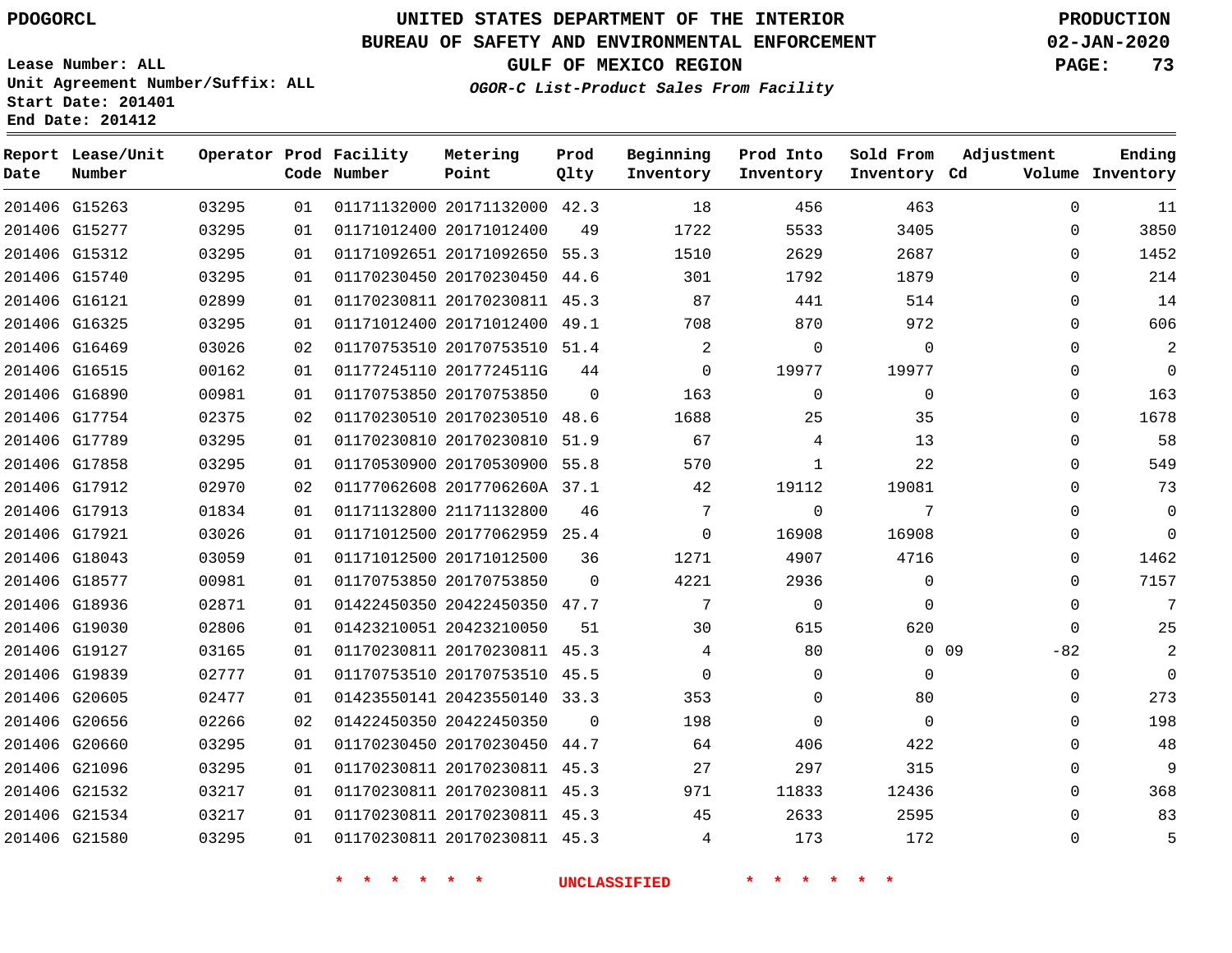**Lease Number: ALL**

**Report Lease/Unit**

**Number**

 G24425 G24710    

# **UNITED STATES DEPARTMENT OF THE INTERIOR PDOGORCL PRODUCTION**

**Prod Qlty**

#### **BUREAU OF SAFETY AND ENVIRONMENTAL ENFORCEMENT 02-JAN-2020**

**GULF OF MEXICO REGION PAGE: 74**

**Metering Point**

**Operator Prod Facility**

**Code Number**

**Inventory Cd Volume**

**Adjustment**

**Ending**

 

 

**Unit Agreement Number/Suffix: ALL Start Date: 201401 End Date: 201412**

**OGOR-C List-Product Sales From Facility**

**Beginning Inventory** **Prod Into Inventory** **Sold From Inventory**

| 3        | 0        | 177         | 49          | 131      |          | 01171132000 20171132000 42.4 | 02 | 02628 | 201406 G21592 |  |
|----------|----------|-------------|-------------|----------|----------|------------------------------|----|-------|---------------|--|
| 6224     | 0        | 7746        | 11257       | 2713     | 46       | 01171132800 21171132800      | 01 | 01834 | 201406 G21655 |  |
| 642      | 0        | $\Omega$    | $\Omega$    | 642      | $\Omega$ | 01170753850 20170753850      | 01 | 00981 | 201406 G21825 |  |
| 6        | 0        | $\Omega$    | $\mathbf 0$ | 6        | $\Omega$ | 01170753850 20170753850      | 01 | 00981 | 201406 G21826 |  |
| 62       | 0        | 1575        | 1592        | 45       | 50.8     | 01423210051 20423210050      | 01 | 03033 | 201406 G22219 |  |
| $\Omega$ | 0        | 2           | $\Omega$    | 2        | 44.7     | 01170230450 20170230450      | 01 | 03295 | 201406 G22236 |  |
| 5        | 0        | 108         | 95          | 18       | 44.2     | 01423210051 20170230500      | 02 | 01284 | 201406 G22246 |  |
| $\Omega$ | 0        | 0           | 0           | $\Omega$ | 43.8     | 01170230810 2042709015I      | 01 | 02777 | 201406 G22268 |  |
| 11       | 0        | 71          | 46          | 36       | 50.6     | 01170230400 20170230400      | 01 | 00078 | 201406 G22501 |  |
| 225      | $\Omega$ | 7670        | 7237        | 658      |          | 01170230811 20170230811 45.3 | 02 | 02375 | 201406 G22505 |  |
| 3228     | 0        | 751         | 459         | 3520     |          | 01170230810 20170230810 51.9 | 01 | 00162 | 201406 G22510 |  |
| 96       | $\Omega$ | 1730        | 1732        | 94       | 44.2     | 01170230500 20170230500      | 02 | 02579 | 201406 G22513 |  |
| 308      | $-1$     | 384 42      | 686         | 7        | 46       | 01171132800 21171132800      | 01 | 01834 | 201406 G22605 |  |
| 6006     | $-1$     | 7475 42     | 11398       | 2084     | 46       | 01171132800 21171132800      | 01 | 01834 | 201406 G22621 |  |
| $\Omega$ | $-5$     | 496 32      | $\Omega$    | 501      | 29       | 01177258041 01177258041      | 01 | 03295 | 201406 G22792 |  |
| 3        | 0        | 974         | 975         | 2        | 32.2     | 01608103650 20608103650      | 01 | 00730 | 201406 G22840 |  |
| 48       | 0        | 0           | $\Omega$    | 48       | $\Omega$ | 01170753850 20170753850      | 01 | 00981 | 201406 G23473 |  |
| 470      | $\Omega$ | $\Omega$    | $\Omega$    | 470      | $\Omega$ | 01170753850 20170753850      | 01 | 00981 | 201406 G23480 |  |
| 1244     | 0        | $\Omega$    | $\Omega$    | 1244     | $\Omega$ | 01170753850 20170753850      | 01 | 00981 | 201406 G23481 |  |
| 1026     | $\Omega$ | $\Omega$    | $\Omega$    | 1026     | $\Omega$ | 01170753850 20170753850      | 01 | 00981 | 201406 G23528 |  |
| 2673     | $\Omega$ | 0           | $\Omega$    | 2673     | $\Omega$ | 01170753850 20170753850      | 01 | 00981 | 201406 G23529 |  |
| 24       | $-2$     | 810 42      | 776         | 60       | 45.3     | 01170230810 20170230811      | 01 | 03217 | 201406 G23730 |  |
| $\Omega$ | 0        | 221         | 221         | $\Omega$ | 51.9     | 01170230810 20170230810      | 01 | 00162 | 201406 G23735 |  |
| $\Omega$ | 0        | $\mathbf 0$ | $\mathbf 0$ | $\Omega$ | 49.1     | 01171012400 20171012400      | 02 | 02503 | 201406 G23851 |  |
| 3735     | 0        | 311         | 2054        | 1992     |          | 01170753510 20170753510 51.4 | 01 | 03217 | 201406 G23956 |  |
|          |          |             |             |          |          |                              |    |       |               |  |

**\* \* \* \* \* \* UNCLASSIFIED \* \* \* \* \* \***

 20170230810 51.9 20170230811 45.3

 

 

42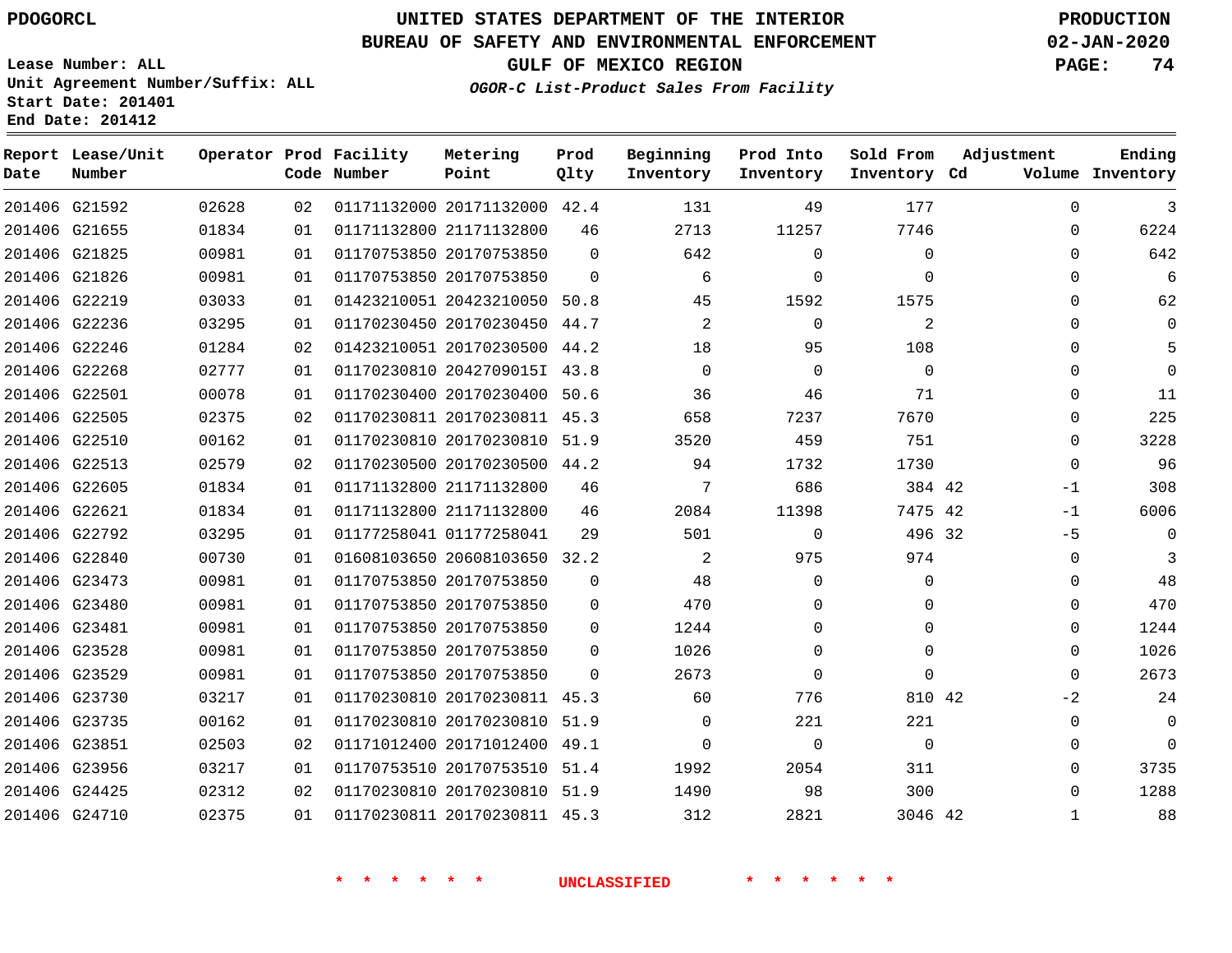G24730

**Date**

**Report Lease/Unit**

**Number**

### **UNITED STATES DEPARTMENT OF THE INTERIOR PDOGORCL PRODUCTION**

**Prod Qlty**

#### **BUREAU OF SAFETY AND ENVIRONMENTAL ENFORCEMENT 02-JAN-2020**

**Lease Number: ALL Unit Agreement Number/Suffix: ALL Start Date: 201401 End Date: 201412**

**Operator Prod Facility**

**Code Number**

**OGOR-C List-Product Sales From Facility**

**Inventory Cd Volume**

**Adjustment**

  $\Omega$ 

**GULF OF MEXICO REGION PAGE: 75**

 

**Ending**

|               |       | 01  | 01170230810 20170230810 51.8 |    | 180            | 5           | 35          | 0                 | 150            |
|---------------|-------|-----|------------------------------|----|----------------|-------------|-------------|-------------------|----------------|
|               |       |     |                              |    | 277            | 1286        | 1342        | 0                 | 221            |
| 201406 G24791 | 02989 | 01  | 01171131600 20171131600 42.9 |    | 20             | 182         | 190         | $\Omega$          | 12             |
| 201406 G24878 | 02628 | 02  | 01171092651 20171092650 55.3 |    | 102            | 174         | 179         | $\Omega$          | 97             |
| 201406 G24883 | 02628 | 02  | 01171092651 20171092650 55.3 |    | 165            | 414         | 351         | $\Omega$          | 228            |
| 201406 G24898 | 02807 | 01  | 01171012300 20171012300      | 32 | 3156           | 9261        | 8379        | $\Omega$          | 4038           |
| 201406 G24924 | 01834 | 01  | 01171132800 21171132800      | 46 | 600            | 5314        | 3279        | $\Omega$          | 2635           |
| 201406 G25008 | 02777 | 01  | 01170753510 20170753510 45.5 |    | $\overline{0}$ | $\mathbf 0$ | $\mathbf 0$ | 0                 | 0              |
| 201406 G25524 | 03295 | 01  | 01170230450 20170230450 44.7 |    | 150            | 881         | 926         | 0                 | 105            |
| 201406 G25561 | 02375 | 01  | 01170230450 20170230450 44.7 |    | 115            | 648         | 686         | $\Omega$          | 77             |
| 201406 G25605 | 03295 | 01  | 01170230810 20170230810 51.8 |    | $\Omega$       | 2           | $\Omega$    | $\Omega$          | $\overline{2}$ |
| 201406 G25606 | 02375 | 02  | 01170230810 20170230810 51.9 |    | 507            | 34          | 102         | 0                 | 439            |
| 201406 G25937 | 02222 | 02  | 01170230810 20170230810 51.9 |    | 2055           | 248         | 435         | $\Omega$          | 1868           |
| 201406 G26001 | 02628 | O 1 | 01171132800 21171132800      | 46 | 139            | 722         | 478         | $\Omega$          | 383            |
| 201406 G26032 | 03059 | 01  | 01171012300 20171012300 37.3 |    | 48             | 163         | 130         | $\Omega$          | 81             |
| 201406 G26074 | 01284 | 01  | 01177122950 20177122950 30.6 |    | 41             | 1507        | 1517        | $\Omega$          | 31             |
| 201406 G26146 | 01586 | 01  | 01177258152 01177258152 31.9 |    | 353            | 0           | 0           | $\Omega$          | 353            |
| 201406 G26480 | 02740 | 02  | 01423210051 20423210050 56.2 |    | 0              | 2688        | 2679 47     | 97                | 106            |
| 201406 G26655 | 03165 | 01. | 01170230811 20170230811 45.3 |    | 1355           | 17332       |             | 0 0 9<br>$-18147$ | 540            |
| 201406 G27030 | 02477 | 02  | 01170530900 20170530900 55.8 |    | 702            | 0           | 27          | 0                 | 675            |
| 201406 G27070 | 03295 | 01  | 01171132800 21171132800      | 46 | 2869           | 13601       | 9132        | $\Omega$          | 7338           |
| 201406 G27100 | 01978 | 02  | 01171012310 20171012310 45.5 |    | $\mathbf 0$    | 50          | 43          | 0                 | 7              |
| 201406 G27169 | 01284 | 01  | 01171012500 20171012500      | 36 | 2528           | 7856        | 8049        | 0                 | 2335           |
| 201406 G27173 | 03295 | 01  | 01170513800 20170513800 32.2 |    | 5175           | 20522       | 21805       | $\Omega$          | 3892           |
| 201406 G27194 | 01586 | 01  | 01177258152 01177258152 31.9 |    | 38             | $\mathbf 0$ | $\Omega$    | $\Omega$          | 38             |
| 201406 G27509 | 02970 | 02  | 01170230450 20170230450 44.7 |    | 338            | 1789        | 1913        | $\Omega$          | 214            |
| 201406 G27851 | 02628 | 02  | 01171132000 20171132000 45.1 |    | 1              | 25          | 25          | 0                 | $\mathbf 1$    |
|               |       |     |                              |    |                |             |             |                   |                |

20170230500 44.2

**Metering Point**

**Beginning Inventory**

**Sold From Inventory**

**Prod Into Inventory**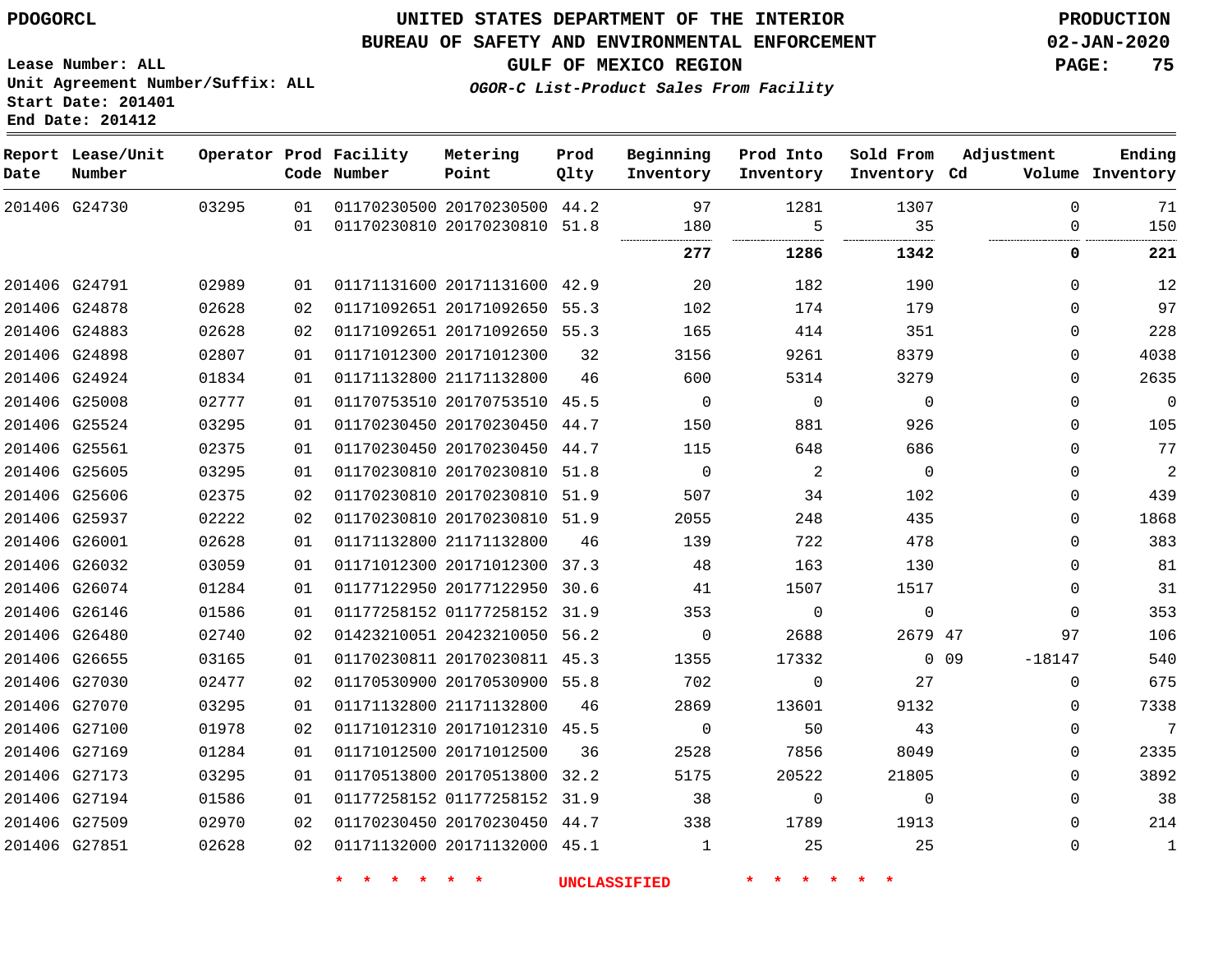**Date**

# **UNITED STATES DEPARTMENT OF THE INTERIOR PDOGORCL PRODUCTION**

#### **BUREAU OF SAFETY AND ENVIRONMENTAL ENFORCEMENT 02-JAN-2020**

**Lease Number: ALL Unit Agreement Number/Suffix: ALL Start Date: 201401 End Date: 201412**

**OGOR-C List-Product Sales From Facility**

**GULF OF MEXICO REGION PAGE: 76**

| Date   | Report Lease/Unit<br>Number |       |    | Operator Prod Facility<br>Code Number                                                                         | Metering<br>Point            | Prod<br>Qlty | Beginning<br>Inventory | Prod Into<br>Inventory | Sold From<br>Inventory Cd | Adjustment    | Ending<br>Volume Inventory |
|--------|-----------------------------|-------|----|---------------------------------------------------------------------------------------------------------------|------------------------------|--------------|------------------------|------------------------|---------------------------|---------------|----------------------------|
|        | 201406 G27927               | 02503 | 02 |                                                                                                               | 01171092651 20171092650 55.3 |              | 185                    | 444                    | 383                       | $\Omega$      | 246                        |
|        | 201406 G27949               | 02871 | 01 |                                                                                                               | 01171012500 20171012500      | 36           | 54                     | 30                     | 75                        | $\Omega$      | 9                          |
|        | 201406 G27988               | 00730 | 01 |                                                                                                               | 01608103650 20608103650 32.2 |              | 165                    | 49880                  | 49875                     | $\mathbf 0$   | 170                        |
|        | 201406 G30654               | 02777 | 02 |                                                                                                               | 01170230810 20170230810 42.5 |              | 470                    | 47                     | 98                        | $\mathbf 0$   | 419                        |
|        | 201406 G31003               | 02579 | 02 |                                                                                                               | 01423210051 20423210050 50.8 |              | 13                     | 572                    | 562 42                    | $-1$          | 22                         |
|        | 201406 G31040               | 02375 | 01 |                                                                                                               | 01170230450 20170230450 44.7 |              | 222                    | 670                    | 813 42                    | $\mathbf{1}$  | 80                         |
|        | 201406 G31304               | 02714 | 01 |                                                                                                               | 01170230811 20170230811 45.3 |              | 157                    | 1765                   | 1867                      | $\Omega$      | 55                         |
|        | 201406 G31369               | 02628 | 01 |                                                                                                               | 01171012300 20171012300 37.3 |              | 5380                   | 16363                  | 14606                     | $\Omega$      | 7137                       |
|        | 201406 G32113               | 02477 | 01 |                                                                                                               | 01170230811 20170230811 45.3 |              | 1373                   | 15976                  | 16852                     | $\Omega$      | 497                        |
|        | 201406 G32197               | 01284 | 02 |                                                                                                               | 01171012500 20171012500      | 36           | 372                    | 880                    | 990                       | $\Omega$      | 262                        |
|        | 201406 G32231               | 01284 | 01 |                                                                                                               | 01171012500 20171012500      | 36           | 633                    | 1919                   | 1982                      | $\Omega$      | 570                        |
|        | 201406 G32267               | 03295 | 01 |                                                                                                               | 01177298272 01177298272 43.7 |              | 15                     | 16                     | 15                        | $\Omega$      | 16                         |
|        | 201406 G32268               | 03295 | 01 |                                                                                                               | 01177298272 01177298272 43.7 |              | 64                     | 34                     | 64                        | 0             | 34                         |
|        | 201406 G32744               | 01284 | 02 |                                                                                                               | 01423210051 20170230510 48.6 |              | 77                     | 4                      | 2                         | $\Omega$      | 79                         |
|        | 201406 G33088               | 03026 | 01 |                                                                                                               | 01171012500 20177062959 25.4 |              | $\overline{0}$         | 191                    | 191                       | $\mathbf 0$   | 0                          |
|        | 201406 G33112               | 02970 | 02 |                                                                                                               | 01171092651 20171092650 55.3 |              | 190                    | 240                    | 297                       | $\Omega$      | 133                        |
|        | 201406 G33388               | 02967 | 01 |                                                                                                               | 01420470030 20420470030 47.8 |              | 336                    | $\mathbf{0}$           | $\mathbf{0}$              | $\mathbf{0}$  | 336                        |
|        | 201406 G33407               | 02967 | 02 |                                                                                                               | 01170230810 20170230810 42.5 |              | 95                     | 14                     |                           | 20 42<br>$-1$ | 88                         |
|        | 201406 G33408               | 03075 | 02 |                                                                                                               | 01422450350 20422450350 47.7 |              | 1313                   | $\mathbf 0$            | $\mathbf{0}$              | $\mathbf 0$   | 1313                       |
|        | 201406 G33596               | 02503 | 02 |                                                                                                               | 01171132000 20171132000 42.4 |              | 122                    | 3665                   | 3695                      | $\Omega$      | 92                         |
|        | 201406 G33636               | 02628 | 01 |                                                                                                               | 01171132000 20171132000 42.4 |              | 2035                   | 84931                  | 84835                     | $\Omega$      | 2131                       |
| 201407 | 00016                       | 02375 | 01 |                                                                                                               | 01170513700 20170513700 25.7 |              | 1242                   | 21417                  | 20924                     | $\Omega$      | 1735                       |
|        |                             | 03288 | 01 |                                                                                                               | 01170513700 20170513700 22.9 |              | 103                    | 1814                   | 1783                      | $\Omega$      | 134                        |
|        |                             |       |    |                                                                                                               |                              |              | 1345                   | 23231                  | 22707                     | 0             | 1869                       |
|        |                             |       |    | a da a badan da a badan badan badan bada da a bada da bada da bada da bada da bada da bada da bada da bada da |                              |              | .                      | .                      |                           | $\sim$        | -----                      |

| 00026 | 02375 | . N 1    |  | 2884                                                                                                                         | 45131 | 44359 | 3656  |
|-------|-------|----------|--|------------------------------------------------------------------------------------------------------------------------------|-------|-------|-------|
| 00032 | 02375 | . N 1    |  | 230                                                                                                                          | 4152  | 4077  | 305   |
| 00049 | 03295 | 01       |  | 7828                                                                                                                         | 26392 | 22290 | 11930 |
| 00050 | 03295 | $\cap$ 1 |  | 2908                                                                                                                         | 5803  | 6088  | 2623  |
|       |       |          |  | 01170513700 20170513700 25.7<br>01170513700 20170513700 32.8<br>01171012300 20171012300 37.2<br>01171012300 20171012300 37.2 |       |       |       |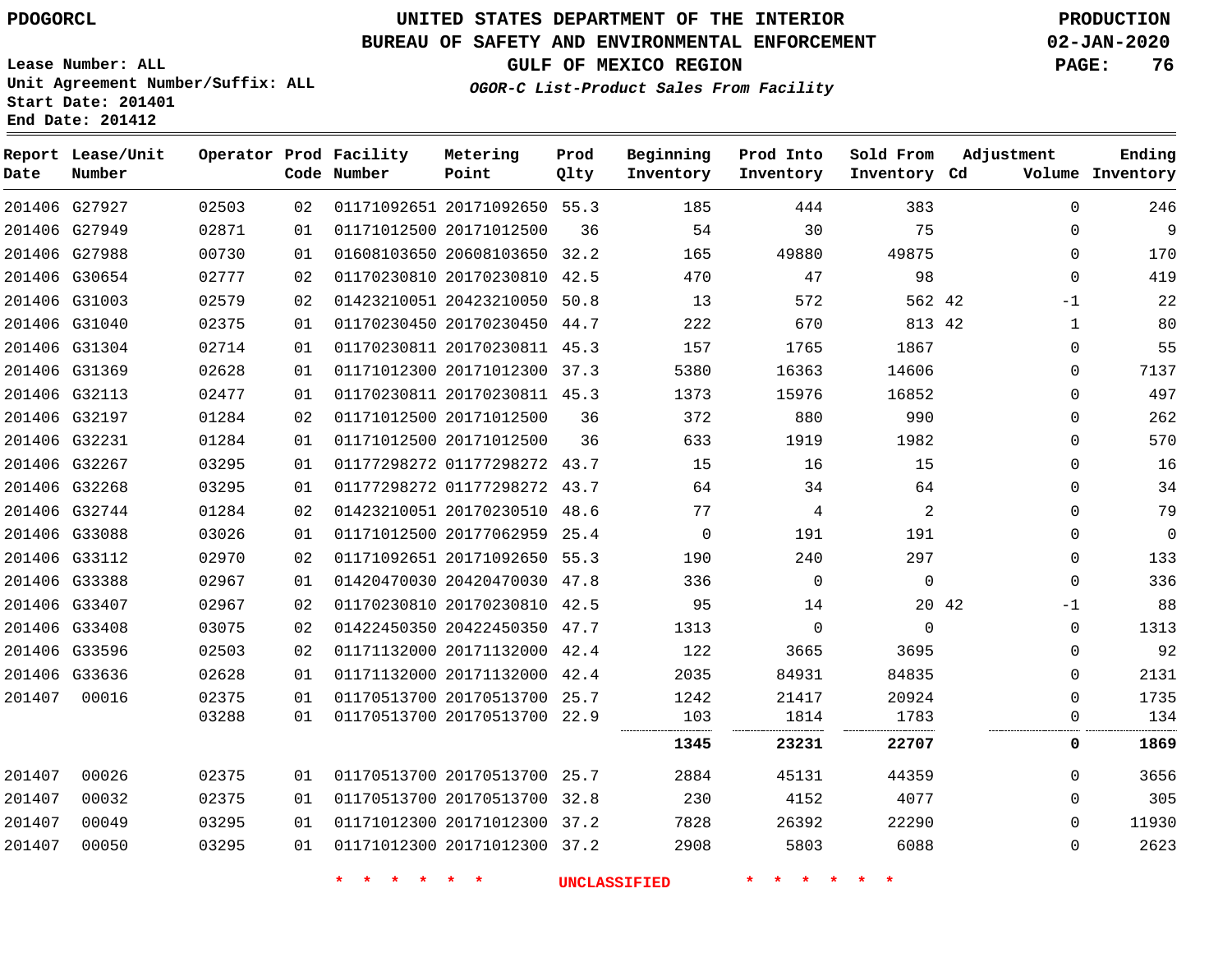**Start Date: 201401 End Date: 201412**

### **UNITED STATES DEPARTMENT OF THE INTERIOR PDOGORCL PRODUCTION**

### **BUREAU OF SAFETY AND ENVIRONMENTAL ENFORCEMENT 02-JAN-2020**

**Lease Number: ALL Unit Agreement Number/Suffix: ALL**

**GULF OF MEXICO REGION PAGE: 77**

**OGOR-C List-Product Sales From Facility**

| Ending<br>Volume Inventory | Adjustment  | Sold From<br>Inventory Cd | Prod Into<br>Inventory | Beginning<br>Inventory | Prod<br>Qlty | Metering<br>Point            | Operator Prod Facility<br>Code Number |                 |       | Report Lease/Unit<br>Number | Date   |
|----------------------------|-------------|---------------------------|------------------------|------------------------|--------------|------------------------------|---------------------------------------|-----------------|-------|-----------------------------|--------|
| 3808                       | $\Omega$    | 10261                     | 8424                   | 5645                   |              | 01171012300 20171012300 37.2 |                                       | 01              | 03295 | 00051                       | 201407 |
| 871                        | $\Omega$    | 2284                      | 1926                   | 1229                   |              | 01171012300 20171012300 37.2 |                                       | 01              | 03295 | 00052                       | 201407 |
| 605                        | $\Omega$    | 383                       | 305                    | 683                    |              | 01170230810 20170230810 48.1 |                                       | 01              | 01834 | 00079                       | 201407 |
| 43                         | $\Omega$    | 297                       | 301                    | 39                     | 44           |                              | 01170230450 20170230450               | 01              | 03295 | 00081                       | 201407 |
| 81                         | 0           | 1084                      | 1103                   | 62                     |              | 01170513700 20170513700 22.9 |                                       | 01              | 03288 | 00137                       | 201407 |
| 430                        | 0           | 5797                      | 5855                   | 372                    |              | 01170513700 20170513700 22.9 |                                       | 01              | 03288 | 00138                       | 201407 |
| 796                        | $\Omega$    | 505                       | 432                    | 869                    |              | 01170230810 20170230810 48.1 |                                       | 02              | 03147 | 00184                       | 201407 |
| 10061                      | 0           | 22072                     | 22260                  | 9873                   |              | 01171012300 20171012300 37.2 |                                       | 01              | 02266 | 00196                       | 201407 |
| 918                        | $\Omega$    | 582                       | 512                    | 988                    |              | 01170230810 20170230810 48.1 |                                       | 02              | 01284 | 00253                       | 201407 |
| 51                         | $\Omega$    | 33                        | $\overline{0}$         | 84                     |              | 01170230810 20170230810 48.1 |                                       | 02 <sub>o</sub> | 02375 |                             |        |
| 969                        | 0           | 615                       | 512                    | 1072                   |              |                              |                                       |                 |       |                             |        |
| 3                          | $\mathbf 0$ | 21                        | 17                     | $7\phantom{.0}$        |              |                              | 01171012310 20171012310 44.1          | 02              | 02970 | 00317                       | 201407 |
| 234                        | $\Omega$    | 1278                      | 1240                   | 272                    |              | 01170754800 20170754800 28.6 |                                       | 01              | 02266 | 00353                       | 201407 |
| 975                        | $\Omega$    | 11850                     | 12035                  | 790                    |              | 01170513700 20170513700 25.7 |                                       | 01              | 02375 | 00367                       | 201407 |
| 3                          | 0           | 10                        | 5                      | 8                      |              | 01171012400 20171012400 50.8 |                                       | 01              | 03295 | 00424                       | 201407 |
| 48                         | $\Omega$    | 3090                      | 3138                   | $\Omega$               |              | 01177112605 2017711260Y 31.8 |                                       | 01              | 01284 | 00434                       | 201407 |
| 21                         | 0           | 1306                      | 1326                   | $\mathbf{1}$           |              | 01177112605 2017711260Y 31.8 |                                       | 01              | 01284 | 00453                       | 201407 |
| 3018                       | 0           | 5512                      | 4915                   | 3615                   |              | 01171012400 20171012400 50.8 |                                       | 01              | 03295 | 00466                       | 201407 |
| 512                        | $\mathbf 0$ | 1387                      | 1379                   | 520                    |              | 01171012500 20171012500 35.4 |                                       | 01              | 03295 | 00479                       | 201407 |
| 4                          | $\Omega$    | $\Omega$                  | $\Omega$               | 4                      | $\Omega$     |                              | 01171132800 21171132800               | 01              | 03033 | 00495                       | 201407 |
| 14                         | 0           | 95                        | 95                     | 14                     |              | 01170230450 20170230450 44.1 |                                       | 01              | 03033 | 00518                       | 201407 |
| 867                        | 1           | 36 42                     | 21                     | 881                    |              | 01170530900 20170530900 55.3 |                                       | 01              | 03033 | 00541                       | 201407 |
| 57                         | 0           | 666                       | 693                    | 30                     |              | 01171131600 20171131600 42.2 |                                       | 01              | 03288 | 00560                       | 201407 |
| 14247                      | 0           | 31860                     | 31520                  | 14587                  |              | 01171012300 20171012300 37.2 |                                       | 01              | 03059 | 00577                       | 201407 |
| 6668                       | $\Omega$    | 4501                      | 2013                   | 9156                   |              | 01171012300 20171012300 37.2 |                                       | 01              | 01834 | 00593                       | 201407 |
| $\mathbf 0$                | $\Omega$    | 332                       | $\Omega$               | 332                    |              | 01171012300 20171012300 37.2 |                                       | 01              | 03033 |                             |        |
| 6668                       | 0           | 4833                      | 2013                   | 9488                   |              |                              |                                       |                 |       |                             |        |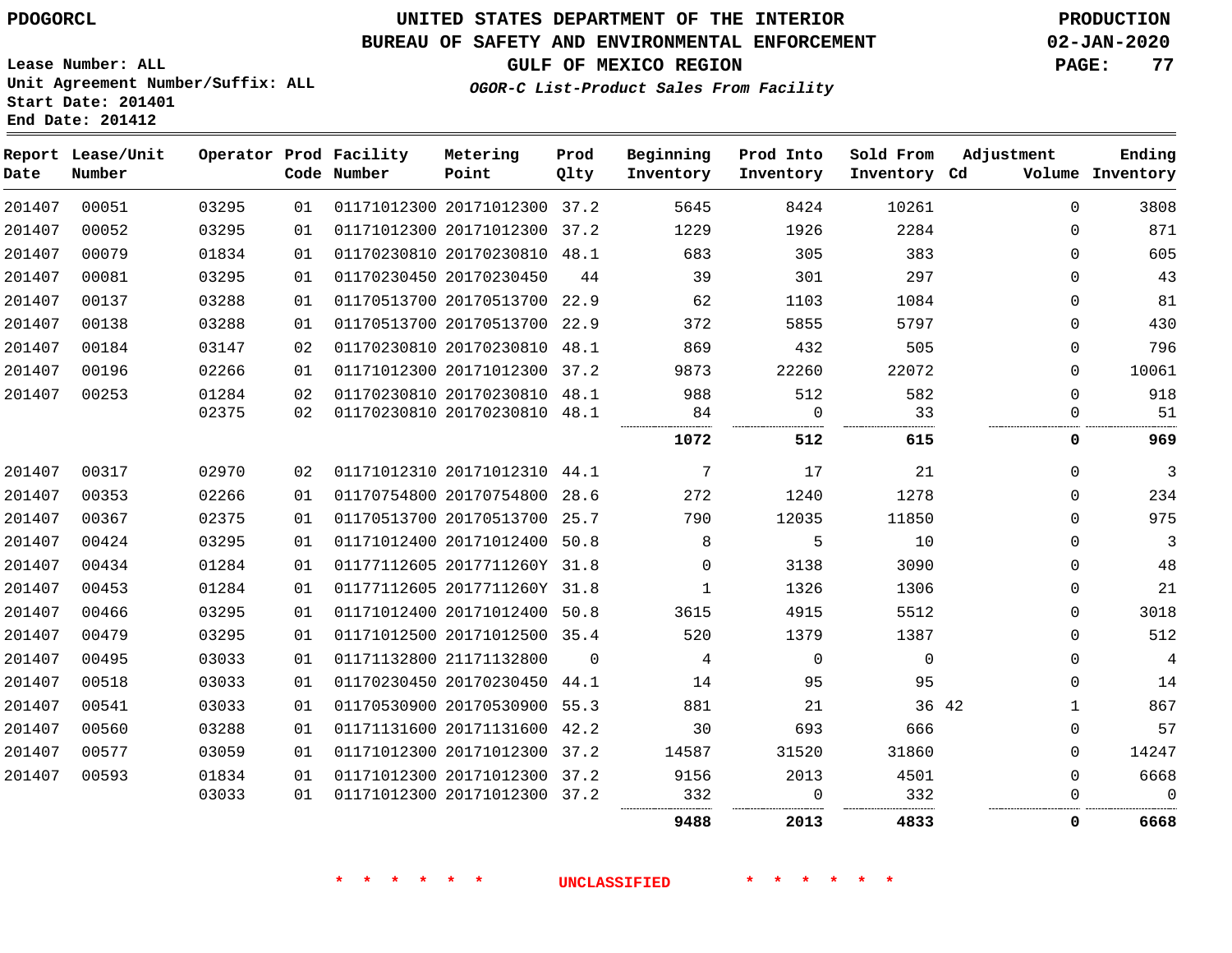### **BUREAU OF SAFETY AND ENVIRONMENTAL ENFORCEMENT 02-JAN-2020**

**Lease Number: ALL Unit Agreement Number/Suffix: ALL Start Date: 201401**

**End Date: 201412**

**GULF OF MEXICO REGION PAGE: 78**

**OGOR-C List-Product Sales From Facility**

| Date   | Report Lease/Unit<br>Number |       |    | Operator Prod Facility<br>Code Number | Metering<br>Point            | Prod<br>Qlty | Beginning<br>Inventory | Prod Into<br>Inventory | Sold From<br>Inventory Cd |                 | Adjustment   | Ending<br>Volume Inventory |
|--------|-----------------------------|-------|----|---------------------------------------|------------------------------|--------------|------------------------|------------------------|---------------------------|-----------------|--------------|----------------------------|
| 201407 | 00599                       | 02899 | 01 |                                       | 01170573602 20170573602 33.2 |              | 784                    | 970                    | 1231 42                   |                 | $-1$         | 522                        |
| 201407 | 00605                       | 02899 | 01 |                                       | 01170573602 20170573602 33.2 |              | 569                    | 1380                   | 1207 42                   |                 | $\mathbf{1}$ | 743                        |
| 201407 | 00680                       | 03033 | 01 |                                       | 01170230700 20170230700      | $\Omega$     | 665                    | $\Omega$               | $\Omega$                  |                 | 0            | 665                        |
| 201407 | 00691                       | 02312 | 02 |                                       | 01170754201 01170754201      | $\mathbf 0$  | $\mathbf 0$            | 1131                   | $\mathbf 0$               |                 | 0            | 1131                       |
| 201407 | 00693                       | 02266 | 01 |                                       | 01170754800 20170754800 28.6 |              | 88                     | 322                    | 349                       |                 | 0            | 61                         |
| 201407 | 00694                       | 02266 | 01 |                                       | 01170754800 20170754800 28.6 |              | 1187                   | 6965                   | 6836                      |                 | 0            | 1316                       |
| 201407 | 00697                       | 02266 | 02 |                                       | 01170754800 20170754800 28.6 |              | 31                     | 219                    | 209                       |                 | 0            | 41                         |
| 201407 | 00758                       | 03295 | 01 |                                       | 01170230810 20170230810      | 48           | 1931                   | 908                    | 1101                      |                 | 0            | 1738                       |
| 201407 | 00763                       | 01284 | 01 |                                       | 01170230810 20170230810 51.9 |              | 75                     | $\Omega$               | 29                        |                 | $\Omega$     | 46                         |
| 201407 | 00775                       | 01834 | 01 |                                       | 01171131600 20171131600 42.2 |              | 133                    | 2432                   | 2367                      |                 | 0            | 198                        |
| 201407 | 00796                       | 02628 | 01 |                                       | 01171012300 20171012300 37.2 |              | 4290                   | 8158                   | 8757                      |                 | $\Omega$     | 3691                       |
| 201407 | 00819                       | 00078 | 01 |                                       | 01171132800 21171132800 48.4 |              | 20                     | 7                      |                           | 14 42           | $-1$         | 12                         |
| 201407 | 00839                       | 02451 | 01 |                                       | 01170513800 20170513800 32.2 |              | 2796                   | 13087                  | 13955                     |                 | $\mathbf 0$  | 1928                       |
| 201407 | 754302003A                  | 00078 | 01 |                                       | 01170573601 20170573601 28.1 |              | 862                    | 6063                   | 6334 42                   |                 | $-1$         | 590                        |
|        | 201407 754303001A           | 00059 | 01 |                                       | 01170230811 20170230811 40.2 |              | 45                     | 117                    | 110 09                    |                 | $-36$        | 16                         |
|        | 201407 754306012A           | 01207 | 01 |                                       | 01608128270 20608128270 25.1 |              | 64600                  | 404751                 |                           | 0 <sub>09</sub> | $-353840$    | 115511                     |
|        | 201407 754306013A           | 01207 | 01 |                                       | 01608128270 20608128270 25.1 |              | 105124                 | 610676                 |                           | 0 <sub>09</sub> | $-530281$    | 185519                     |
|        | 201407 754307005A           | 00078 | 01 |                                       | 01170573601 20170573601 28.1 |              | 23                     | 136                    | 146                       |                 | 0            | 13                         |
|        | 201407 754307017A           | 02970 | 02 |                                       | 01171132800 20170230811 40.2 |              | 344                    | 5425                   | 5038                      |                 | $\mathbf 0$  | 731                        |
|        | 201407 754309002A           | 00981 | 01 |                                       | 01170753850 20170753850      | $\Omega$     | 2114                   | 244                    |                           | 0.42            | $-1$         | 2357                       |
|        | 201407 754310009A           | 00078 | 01 |                                       | 01170573601 20170573601 28.1 |              | 521                    | 4457                   | 4544                      |                 | 0            | 434                        |
|        | 201407 754315006A           | 02266 | 01 |                                       | 01170754800 20170754800 28.6 |              | 138                    | 715                    | 718                       |                 | $\Omega$     | 135                        |
|        | 201407 7543880060           | 03295 | 01 | 01170230450 20170230450               |                              | 44           | 17                     | 28                     | 41                        |                 | 0            | $\overline{\mathbf{4}}$    |
|        | 201407 7543890080           | 02375 | 01 |                                       | 01170513700 20170513700 27.8 |              | 77                     | 1509                   | 1475                      |                 | 0            | 111                        |
|        | 201407 7543930100           | 03026 | 02 |                                       | 01170230450 20170230450 44.1 |              | 3                      | 339                    | 293 42                    |                 | $-1$         | 48                         |
|        | 201407 7543930200           | 01284 | 01 |                                       | 0117709260L 2017709260L 40.4 |              | $\mathbf 0$            | 1738                   | 1738                      |                 | 0            | $\mathbf 0$                |
|        |                             | 03295 | 01 |                                       | 01171012310 20171012310 44.1 |              | 1518                   | 11265                  | 11338                     |                 | 0            | 1445                       |
|        |                             |       |    |                                       |                              |              | 1518                   | 13003                  | 13076                     |                 | 0            | 1445                       |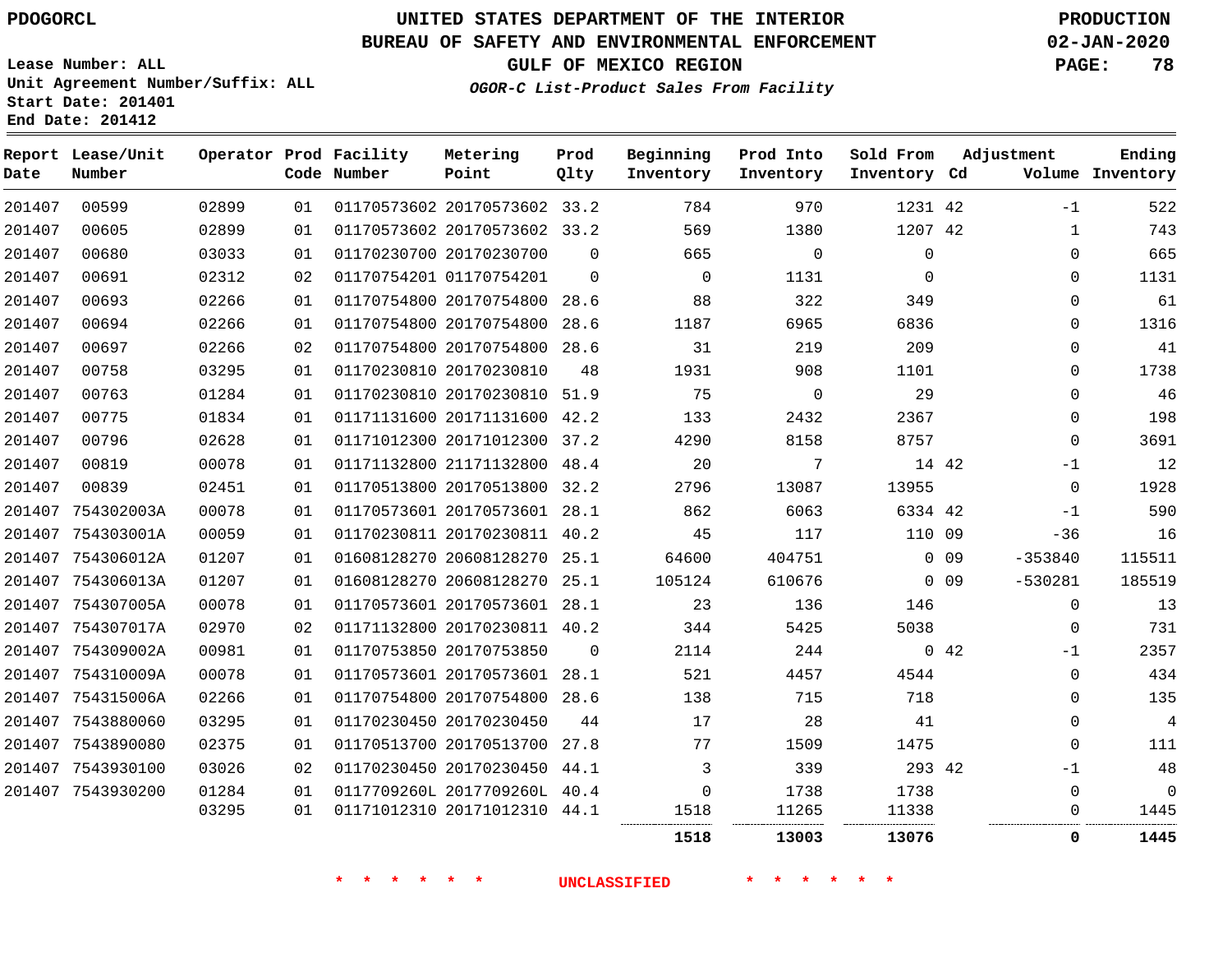**Report Date**

# **UNITED STATES DEPARTMENT OF THE INTERIOR PDOGORCL PRODUCTION**

#### **BUREAU OF SAFETY AND ENVIRONMENTAL ENFORCEMENT 02-JAN-2020**

**Lease Number: ALL Unit Agreement Number/Suffix: ALL Start Date: 201401 End Date: 201412**

**OGOR-C List-Product Sales From Facility**

**GULF OF MEXICO REGION PAGE: 79**

| Lease/Unit<br>Number |       |    | Operator Prod Facility<br>Code Number | Metering<br>Point            | Prod<br>Qlty | Beginning<br>Inventory | Prod Into<br>Inventory | Sold From<br>Inventory Cd | Adjustment  | Ending<br>Volume Inventory |
|----------------------|-------|----|---------------------------------------|------------------------------|--------------|------------------------|------------------------|---------------------------|-------------|----------------------------|
| 7543940080           | 03295 | 01 |                                       | 01170230811 20170230811 40.1 |              | 22                     | 482                    | 439                       | $\Omega$    | 65                         |
| 754396015A           | 01284 | 01 |                                       | 01608103650 20608103650      | 32           | 11                     | 4941                   | 4925                      | 0           | 27                         |
| 8910020210           | 02451 | 01 |                                       | 01170513800 20170513800 32.2 |              | 20826                  | 97349                  | 103833                    | 0           | 14342                      |
| 8910024540           | 02451 | 01 |                                       | 01170513800 20170513800      | 32.2         | 18391                  | 81797                  | 88137                     | $\Omega$    | 12051                      |
| 8910029320           | 02375 | 01 |                                       | 01170513700 20170513700 32.8 |              | 4276                   | 86150                  | 84096                     | $\mathbf 0$ | 6330                       |
| 8910034440           | 02375 | 01 |                                       | 01170513700 20170513700      | 34.5         | 3819                   | 82696                  | 80438 42                  | $-1$        | 6076                       |
| 8910039150           | 00078 | 01 |                                       | 01170573601 20170573601 28.1 |              | 5504                   | 40970                  | 42487 42                  | 2           | 3989                       |
| 8910086400           | 02222 | 02 |                                       | 01171012400 20171012400 50.8 |              | 246                    | 388                    | 395 42                    | $-1$        | 238                        |
| 8910087670           | 02312 | 01 |                                       | 01170754201 01170754201      | $\Omega$     | $\mathbf 0$            | 545                    | $\mathbf 0$               | $\mathbf 0$ | 545                        |
| 8910087840           | 00162 | 01 |                                       | 01177122606 20177122606 40.4 |              | $\Omega$               | 359                    | 359                       | $\mathbf 0$ | $\mathbf 0$                |
| 8910088160           | 01284 | 01 |                                       | 01171132800 21171132800      | 48.4         | $\Omega$               | $\mathbf 0$            | $\mathsf 0$               | $\mathbf 0$ | 0                          |
| 8910089160           | 02375 | 01 |                                       | 01170513700 20170513700      | 26.8         | 301                    | 5207                   | 5126 42                   | 1           | 383                        |
| 891008927AG          | 00078 | 01 |                                       | 01170230400 20170230400      | 50.3         | 15                     | 59                     | 50                        | $\mathbf 0$ | 24                         |
| 8910116580           | 02375 | 01 |                                       | 01170513700 20170513700      | 26.8         | 193                    | 4711                   | 4558                      | $\Omega$    | 346                        |
| 8910116740           | 02375 | 01 |                                       | 01170513700 20170513700      | 26.8         | 366                    | 7367                   | 7191 42                   | $-1$        | 541                        |
| 8910116770           | 02375 | 01 |                                       | 01170513700 20170513700      | 26.8         | 61                     | 1235                   | 1206 42                   | $\mathbf 1$ | 91                         |
| 8910116790           | 02375 | 01 |                                       | 01170513700 20170513700      | 26.8         | 1054                   | 22469                  | 21873 42                  | 1           | 1651                       |
| 8910116800           | 02375 | 01 |                                       | 01170513700 20170513700 26.8 |              | 1723                   | 33540                  | 32797 42                  | $-2$        | 2464                       |
| 891011687A           | 02266 | 01 |                                       | 01170754800 20170754800      | 28.6         | 80                     | 471                    | 462                       | $\mathbf 0$ | 89                         |
| 891011687C           | 02266 | 01 |                                       | 01170754800 20170754800      | 28.6         | 150                    | 781                    | 783                       | 0           | 148                        |
| 891011687D           | 02266 | 01 |                                       | 01170754800 20170754800      | 28.6         | 177                    | 841                    | 859                       | $\Omega$    | 159                        |
| 891011687E           | 02266 | 01 |                                       | 01170754800 20170754800      | 28.6         | 29                     | 136                    | 139                       | $\mathbf 0$ | 26                         |
| 8910117330           | 02266 | 01 |                                       | 01170754800 20170754800 28.6 |              | 5                      | 20                     | 21                        | $\mathbf 0$ | $\overline{4}$             |
| 8910123270           | 03295 | 01 |                                       | 01177215100 20177215102      | $\mathbf 0$  | 50                     | $\mathbf 0$            | 0                         | 0           | 50                         |
| 8910123320           | 03295 | 01 |                                       | 01177215100 20177215102      | $\mathbf 0$  | 112                    | $\mathbf 0$            | $\mathbf 0$               | $\mathbf 0$ | 112                        |
| 8910123330           | 03295 | 01 |                                       | 01177215100 20177215102      | $\Omega$     | 131                    | $\Omega$               | $\Omega$                  | $\Omega$    | 131                        |
| 8910169280           | 02628 | 01 |                                       | 01171132000 20171132000 41.4 |              | 111                    | 3112                   | 3115 42                   | -3          | 105                        |
| 8910169290           | 02628 | 01 |                                       | 01171132000 20171132000      | 41.4         | 50                     | 1283                   | 1289                      | $\Omega$    | 44                         |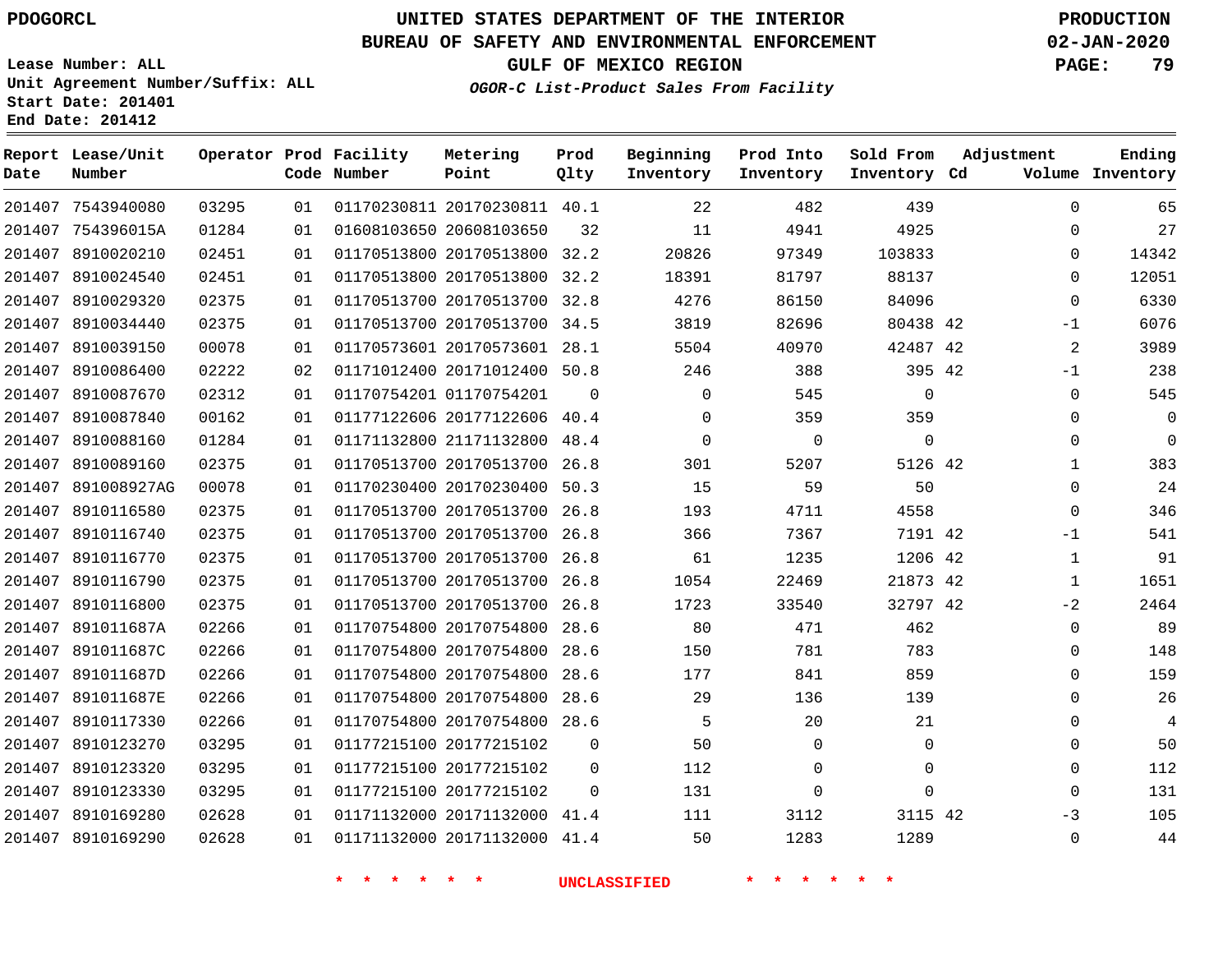# **UNITED STATES DEPARTMENT OF THE INTERIOR PDOGORCL PRODUCTION**

### **BUREAU OF SAFETY AND ENVIRONMENTAL ENFORCEMENT 02-JAN-2020**

**Lease Number: ALL Unit Agreement Number/Suffix: ALL Start Date: 201401**

**GULF OF MEXICO REGION PAGE: 80**

**OGOR-C List-Product Sales From Facility**

| Date | Report Lease/Unit<br>Number |       |    | Operator Prod Facility<br>Code Number | Metering<br>Point            | Prod<br>Qlty | Beginning<br>Inventory | Prod Into<br>Inventory | Sold From<br>Inventory Cd | Adjustment |              | Ending<br>Volume Inventory |
|------|-----------------------------|-------|----|---------------------------------------|------------------------------|--------------|------------------------|------------------------|---------------------------|------------|--------------|----------------------------|
|      | 201407 8910169300           | 02375 | 02 |                                       | 01170230810 20170230810 48.1 |              | 71                     | 40                     | 43                        |            | $\mathbf 0$  | 68                         |
|      | 201407 8910169370           | 02628 | 01 |                                       | 01171132000 20171132000 41.4 |              | 71                     | 1922                   | 1928                      |            | 0            | 65                         |
|      | 201407 8910202350           | 00276 | 01 |                                       | 01170513700 20170513700 36.7 |              | 746                    | 17642                  | 17093 42                  |            | $\mathbf{1}$ | 1296                       |
|      | 201407 8910202560           | 02375 | 01 |                                       | 01170513700 20170513700 33.5 |              | 0                      | 552                    | 512 42                    |            | 1            | 41                         |
|      | 201407 G00900               | 02986 | 01 |                                       | 01170230811 20170230811 40.2 |              | $\Omega$               | 6                      | - 5                       |            | 0            | $\mathbf{1}$               |
|      | 201407 G00974               | 03295 | 01 |                                       | 01171132000 20171132000 41.4 |              | 6                      | 447                    | 438                       |            | 0            | 15                         |
|      | 201407 G00985               | 02266 | 01 |                                       | 0117709260A 2017709260A 33.6 |              | 378                    | 9610                   | 9610                      |            | 0            | 378                        |
|      | 201407 G01027               | 00162 | 01 |                                       | 01177122606 20177122606 40.4 |              | $\overline{0}$         | 2181                   | 2181                      |            | 0            | $\mathbf 0$                |
|      | 201407 G01036               | 02312 | 02 |                                       | 01171092651 20171092650 58.7 |              | 1897                   | 4694                   | 2107                      |            | 0            | 4484                       |
|      | 201407 G01082               | 01284 | 01 |                                       | 01170753510 20170753510 54.4 |              | 35                     | $-1$                   | 15                        |            | 0            | 19                         |
|      | 201407 G01083               | 02375 | 01 |                                       | 01170513700 20170513700 26.8 |              | 1944                   | 40525                  | 39492 42                  |            | $\mathbf{1}$ | 2978                       |
|      |                             | 02777 | 01 |                                       | 01170753510 20170753510 45.5 |              | 0<br>                  | $\Omega$               | $\Omega$<br>              |            | 0            | $\Omega$                   |
|      |                             |       |    |                                       |                              |              | 1944                   | 40525                  | 39492                     |            | 1            | 2978                       |
|      | 201407 G01084               | 02375 | 01 |                                       | 01170513700 20170513700 26.8 |              | 85                     | 1422                   | 1403 42                   |            | $\mathbf{1}$ | 105                        |
|      | 201407 G01090               | 02375 | 01 |                                       | 01170513700 20170513700 26.8 |              | 276                    | 5515                   | 5386                      |            | $\Omega$     | 405                        |
|      | 201407 G01091               | 02375 | 01 |                                       | 01170513700 20170513700 26.8 |              | 626                    | 13298                  | 12946 42                  |            | $-1$         | 977                        |
|      | 201407 G01092               | 02375 | 01 |                                       | 01170513700 20170513700 26.8 |              | 255                    | 5086                   | 4968 42                   |            | $\mathbf{1}$ | 374                        |
|      | 201407 G01196               | 02266 | 02 |                                       | 01171132800 21171132800      | $\Omega$     | $\Omega$               | 8                      | $\mathbf 0$               |            | 0            | 8                          |
|      | 201407 G01198               | 03295 | 01 |                                       | 01171092651 20171092650 58.7 |              | 62                     | 85                     | 66                        |            | $\Omega$     | 81                         |
|      | 201407 G01208               | 03295 | 01 |                                       | 01171092651 20171092650 58.7 |              | 39                     | $\mathbf{1}$           | 39                        |            | 0            | $\mathbf{1}$               |
|      | 201407 G01210               | 02375 | 02 |                                       | 01171132800 21171132800 48.4 |              | $\Omega$               | 36                     | 151 47                    |            | 244          | 129                        |
|      | 201407 G01220               | 03295 | 01 |                                       | 01177092600 20177092600 45.5 |              | 120                    | 3055                   | 3099                      |            | 0            | 76                         |
|      | 201407 G01248               | 02628 | 01 |                                       | 01171012500 20171012500 35.4 |              | 2410                   | 3495                   | 4607                      |            | 0            | 1298                       |
|      | 201407 G01351               | 00078 | 01 |                                       | 01170230400 20170230400      | 50.4         | 358                    | 20                     | 370                       |            | 0            | 8                          |
|      | 201407 G01447               | 02375 | 01 |                                       | 01170513700 20170513700 25.7 |              | 14                     | 245                    | 240 42                    |            | 1            | 20                         |
|      | 201407 G01477               | 03026 | 02 |                                       | 01170230810 20170230810 48.1 |              | 1098                   | 358                    | 565                       |            | 0            | 891                        |
|      | 201407 G01497               | 02451 | 01 |                                       | 01170513800 20170513800 32.2 |              | 5843                   | 28619                  | 30245                     |            | 0            | 4217                       |
|      | 201407 G01498               | 02451 | 01 |                                       | 01170513800 20170513800 32.2 |              | 1023                   | 4916                   | 5215                      |            | $\Omega$     | 724                        |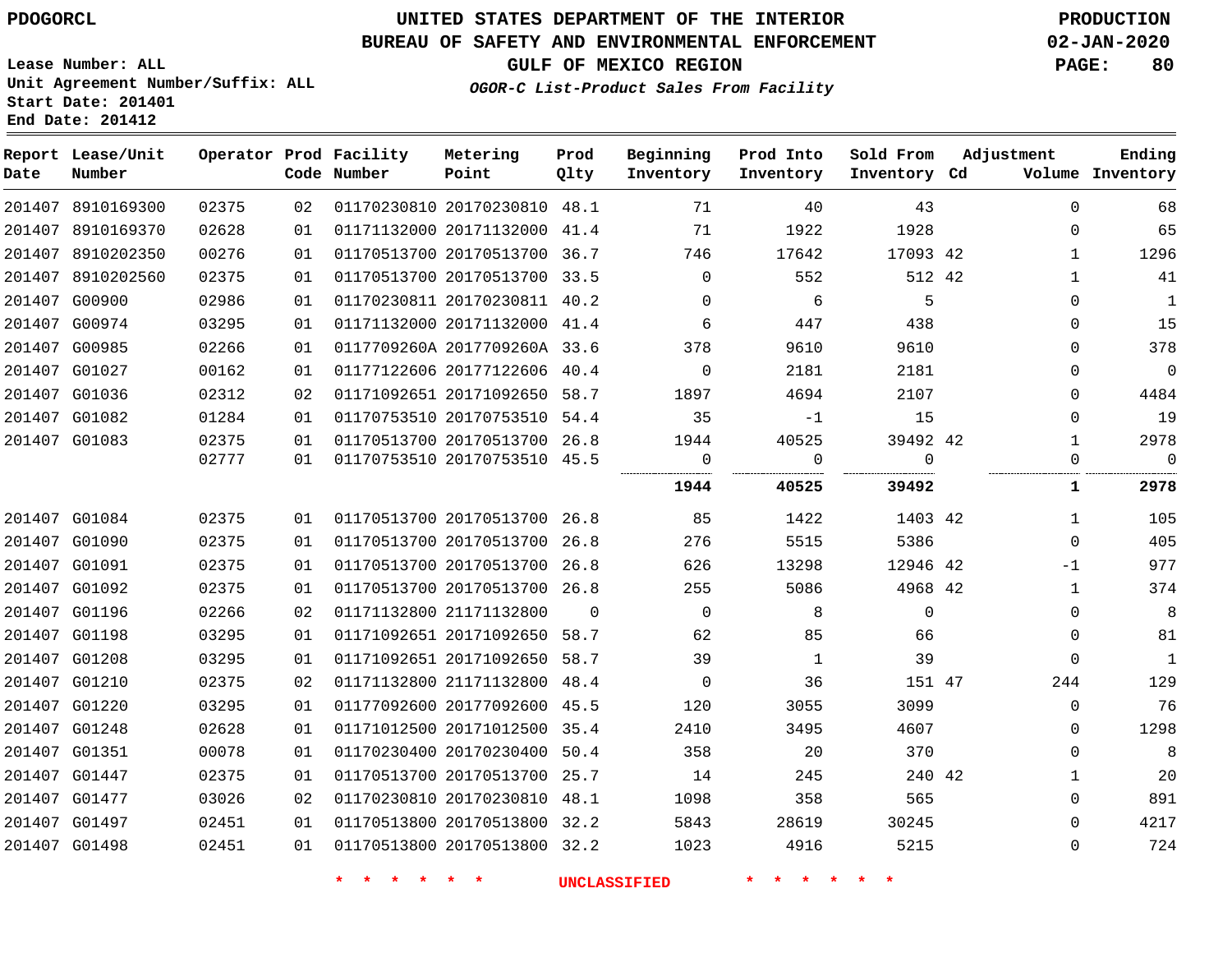#### **BUREAU OF SAFETY AND ENVIRONMENTAL ENFORCEMENT 02-JAN-2020**

**Lease Number: ALL Unit Agreement Number/Suffix: ALL Start Date: 201401 End Date: 201412**

**OGOR-C List-Product Sales From Facility**

**Ending**

**GULF OF MEXICO REGION PAGE: 81**

| Date   | Report Lease/Unit<br>Number |       |    | Operator Prod Facility<br>Code Number | Metering<br>Point            | Prod<br>01ty | Beginning<br>Inventory | Prod Into<br>Inventory | Sold From<br>Inventory Cd | Adjustment   | Ending<br>Volume Inventory |
|--------|-----------------------------|-------|----|---------------------------------------|------------------------------|--------------|------------------------|------------------------|---------------------------|--------------|----------------------------|
|        | 201407 G01580               | 02451 | 01 |                                       | 01170513800 20170513800 32.2 |              | 77                     | 97                     | 160                       | $\Omega$     | 14                         |
|        | 201407 G01610               | 03295 | 01 |                                       | 01177215100 20177215102      | $\Omega$     | 22                     | $\Omega$               | $\Omega$                  | $\Omega$     | 22                         |
|        | 201407 G01619               | 02375 | 01 |                                       | 01170513700 20170513700 27.8 |              | 920                    | 16083                  | 15821                     | $\Omega$     | 1182                       |
|        | 201407 G01620               | 02375 | 01 |                                       | 01170513700 20170513700      | 27.8         | 230                    | 4434                   | 4337 42                   | $-1$         | 326                        |
|        | 201407 G01754               | 00003 | 01 |                                       | 01423210051 20423210050 53.9 |              | 8                      | 101                    | 100                       | $\mathbf 0$  | 9                          |
| 201407 | G01757                      | 00003 | 01 |                                       | 01423210051 20423210050 53.9 |              | 77                     | 846                    | 845 42                    | $-1$         | 77                         |
|        | 201407 G01848               | 01978 | 02 |                                       | 01170230500 20170230500 44.8 |              | 125                    | 1217                   | 1327                      | 0            | 15                         |
|        | 201407 G01860               | 03295 | 01 |                                       | 01170231110 20170231110      | $\Omega$     | 3796                   | 6051                   | $\mathbf 0$               | 0            | 9847                       |
|        | 201407 G01865               | 00078 | 01 |                                       | 01171012500 20171012500 35.4 |              | 1073                   | 2348                   | 2550 42                   | $\mathbf{1}$ | 872                        |
|        | 201407 G01880               | 03295 | 01 |                                       | 01171132000 20171132000 41.3 |              | $\mathbf{1}$           | 57                     | 56                        | 0            | $\overline{2}$             |
|        | 201407 G01898               | 02312 | 01 |                                       | 01171012500 20171012500 35.4 |              | 1620                   | 2610                   | 3261                      | $\Omega$     | 969                        |
|        | 201407 G01901               | 03295 | 01 |                                       | 01177215100 20177215102      | 0            | $\mathbf{1}$           | $\mathbf 0$            | $\mathbf 0$               | 0            | $\mathbf{1}$               |
|        | 201407 G01953               | 03295 | 01 |                                       | 01170230811 20170230811 40.1 |              | 31                     | 290                    | 282                       | 0            | 39                         |
|        | 201407 G01966               | 03295 | 01 |                                       | 01177215100 20177215102      | $\Omega$     | 64                     | $\Omega$               | $\Omega$                  | $\Omega$     | 64                         |
|        | 201407 G01967               | 03295 | 01 |                                       | 01177215100 20177215102      | $\Omega$     | 130                    | $\Omega$               | $\Omega$                  | $\Omega$     | 130                        |
| 201407 | G01972                      | 03033 | 01 |                                       | 01170230810 20170230810      | 48.1         | 587                    | 207                    | 308                       | $\Omega$     | 486                        |
|        | 201407 G02037               | 02222 | 01 |                                       | 01170530900 20170530900 55.3 |              | 445                    | 1                      | 18                        | $\Omega$     | 428                        |
| 201407 | G02111                      | 02628 | 01 |                                       | 01171132000 20171132000 41.4 |              | 1483                   | 49891                  | 49688                     | $\mathbf{0}$ | 1686                       |
|        | 201407 G02127               | 02312 | 02 |                                       | 01170230810 20170230810 48.1 |              | 179                    | 176                    | 138                       | 0            | 217                        |
| 201407 | G02161                      | 03295 | 01 |                                       | 01171012500 20171012500      | 35.4         | 1484                   | 5454                   | 4913                      | $\mathbf{0}$ | 2025                       |
|        | 201407 G02163               | 03295 | 01 |                                       | 01171012500 20171012500 35.3 |              | 281                    | 932                    | 867                       | 0            | 346                        |
| 201407 | G02317                      | 03295 | 01 |                                       | 01171132000 20171132000 41.3 |              | $\overline{a}$         | 329                    | 320                       | 0            | 11                         |
|        | 201407 G02353               | 01284 | 01 |                                       | 01170230450 20170230450 44.1 |              | 323                    | 1821                   | 1884                      | 0            | 260                        |
| 201407 | G02354                      | 01284 | 01 |                                       | 01170230450 20170230450      | 44.1         | 180                    | 0                      | 180                       | 0            | $\mathbf 0$                |
|        | 201407 G02429               | 02375 | 02 |                                       | 01170230811 20170230810 48.1 |              | 136                    | 89                     | 87                        | 0            | 138                        |
|        | 201407 G02433               | 02375 | 02 |                                       | 01170230810 20170230810 48.1 |              | 37                     | 7                      | 17                        | 0            | 27                         |
|        | 201407 G02439               | 02375 | 01 |                                       | 01171132000 20171132000 41.4 |              | $\mathbf 0$            | 7                      | 7                         | $\Omega$     | $\mathbf 0$                |
|        | 201407 G02601               | 02628 | 02 |                                       | 01171092651 20171092650 58.7 |              | 378                    | 1210                   | 431                       | $\Omega$     | 1157                       |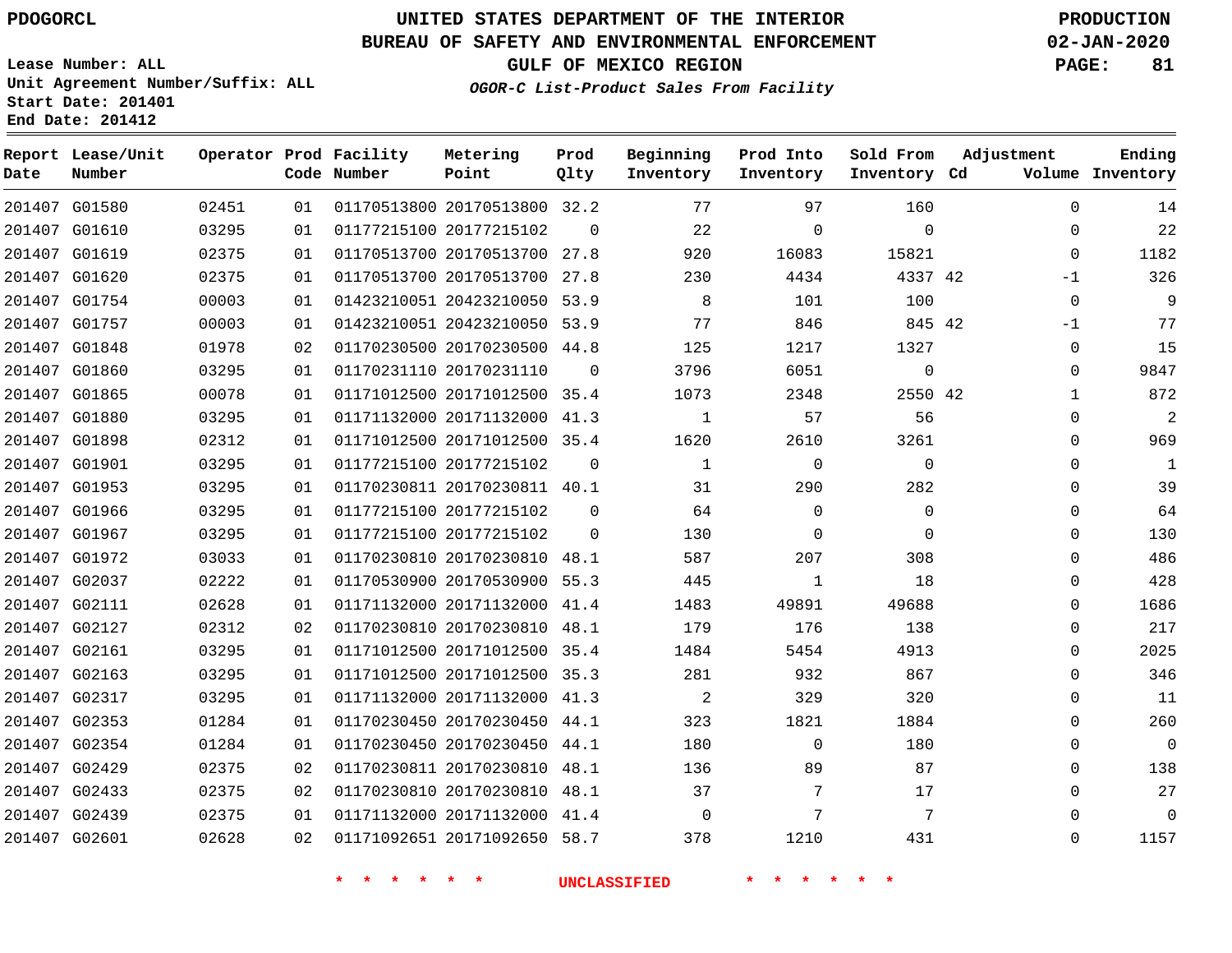### **BUREAU OF SAFETY AND ENVIRONMENTAL ENFORCEMENT 02-JAN-2020**

**Lease Number: ALL Unit Agreement Number/Suffix: ALL Start Date: 201401 End Date: 201412**

**GULF OF MEXICO REGION PAGE: 82**

**OGOR-C List-Product Sales From Facility**

| Date | Report Lease/Unit<br>Number |       |    | Operator Prod Facility<br>Code Number | Metering<br>Point            | Prod<br>Qlty | Beginning<br>Inventory | Prod Into<br>Inventory | Sold From<br>Inventory Cd | Adjustment  | Ending<br>Volume Inventory |
|------|-----------------------------|-------|----|---------------------------------------|------------------------------|--------------|------------------------|------------------------|---------------------------|-------------|----------------------------|
|      | 201407 G02613               | 02628 | 01 |                                       | 01171132000 20171132000 45.1 |              | $\Omega$               | $\Omega$               | $\Omega$                  | $\Omega$    | $\mathbf 0$                |
|      | 201407 G02628               | 03295 | 01 |                                       | 01171012500 20171012500 35.4 |              | 2                      | $\Omega$               | 2                         | $\Omega$    | $\Omega$                   |
|      | 201407 G02665               | 02451 | 01 |                                       | 01423210051 20423210050 53.8 |              | 86                     | 952                    | 951                       | $\Omega$    | 87                         |
|      | 201407 G02735               | 03295 | 01 |                                       | 01170230810 20170230810 48.1 |              | 425                    | $\Omega$               | 165                       | $\Omega$    | 260                        |
|      | 201407 G02825               | 03295 | 01 |                                       | 01170230810 20170230810      | 48           | 169                    | 71                     | 107                       | $\Omega$    | 133                        |
|      | 201407 G02826               | 03295 | 01 |                                       | 01170230810 20170230810      | 48           | 320                    | 236                    | 202                       | $\Omega$    | 354                        |
|      |                             |       | 01 |                                       | 01170231110 20170231110      | $\Omega$     | 422                    | 754                    | $\Omega$                  | $\Omega$    | 1176                       |
|      |                             |       |    |                                       |                              |              | 742                    | 990                    | 202                       | 0           | 1530                       |
|      | 201407 G02870               | 03295 | 01 |                                       | 01170230810 20170230810 48.1 |              | 16                     | 77                     | 36                        | 0           | 57                         |
|      | 201407 G02895               | 02579 | 02 |                                       | 01171092651 20171092650 58.7 |              | 44                     | 147                    | 50                        | $\Omega$    | 141                        |
|      |                             | 02628 | 02 |                                       | 01171092651 20171092650 55.3 |              | 0                      | $\mathbf 0$            | $\Omega$                  | $\Omega$    | $\mathbf 0$                |
|      |                             |       |    |                                       |                              |              | 44                     | 147                    | 50                        | 0           | 141                        |
|      | 201407 G02917               | 01834 | 01 |                                       | 01171092930 20171092930 36.7 |              | 27                     | 431                    | 418                       | $\Omega$    | 40                         |
|      | 201407 G03061               | 03026 | 01 |                                       | 01423210051 20423210050 53.9 |              | 269                    | 3035                   | 3026                      | $\Omega$    | 278                        |
|      | 201407 G03145               | 02375 | 02 |                                       | 01171132800 21171132800 48.4 |              | 0                      | 1                      | 30 47                     | 46          | 17                         |
|      | 201407 G03152               | 03295 | 01 |                                       | 01177092600 20177092600 45.5 |              | 319                    | 3812                   | 4036                      | $\mathbf 0$ | 95                         |
|      | 201407 G03331               | 02628 | 01 |                                       | 01171132800 21171132800 45.1 |              | $\mathbf{1}$           | $\Omega$               | $\mathbf{1}$              | $\Omega$    | $\mathbf{0}$               |
|      | 201407 G03414               | 03295 | 01 |                                       | 01170753510 20170753510 54.4 |              | 1441                   | 413                    | 831                       | $\Omega$    | 1023                       |
|      | 201407 G03593               | 03295 | 01 |                                       | 01171012500 20171012500 35.4 |              | 28                     | 16                     | 38                        | $\Omega$    | 6                          |
|      | 201407 G03793               | 03295 | 01 |                                       | 01171012500 20171012500 35.4 |              | 196                    | 450                    | 479                       | $\Omega$    | 167                        |
|      | 201407 G03811               | 03295 | 01 |                                       | 01171092651 20171092650 58.7 |              | 91                     | 178                    | 99                        | $\Omega$    | 170                        |
|      | 201407 G03958               | 03295 | 01 |                                       | 01170230510 20170230510      | 48           | 1243                   | 120                    | 261                       | $\Omega$    | 1102                       |
|      | 201407 G04003               | 03295 | 01 |                                       | 01171012500 20171012500 35.3 |              | 1519                   | 4763                   | 4514                      | $\Omega$    | 1768                       |
|      | 201407 G04065               | 02628 | 01 |                                       | 01423210051 20423210050 53.9 |              | 57                     | 31                     | 85                        | $\Omega$    | $\overline{3}$             |
|      | 201407 G04081               | 03295 | 01 |                                       | 01170230450 20170230810 48.1 |              | 3489                   | 1857                   | 2074                      | $\Omega$    | 3272                       |
|      | 201407 G04085               | 02899 | 01 |                                       | 01170230811 20170230811 40.2 |              | 386                    | 7276                   | 6682                      | $\Omega$    | 980                        |
|      | 201407 G04087               | 02899 | 01 |                                       | 01177008150 01177008150      | $\Omega$     | 2671                   | 2935                   | $\Omega$                  | $\Omega$    | 5606                       |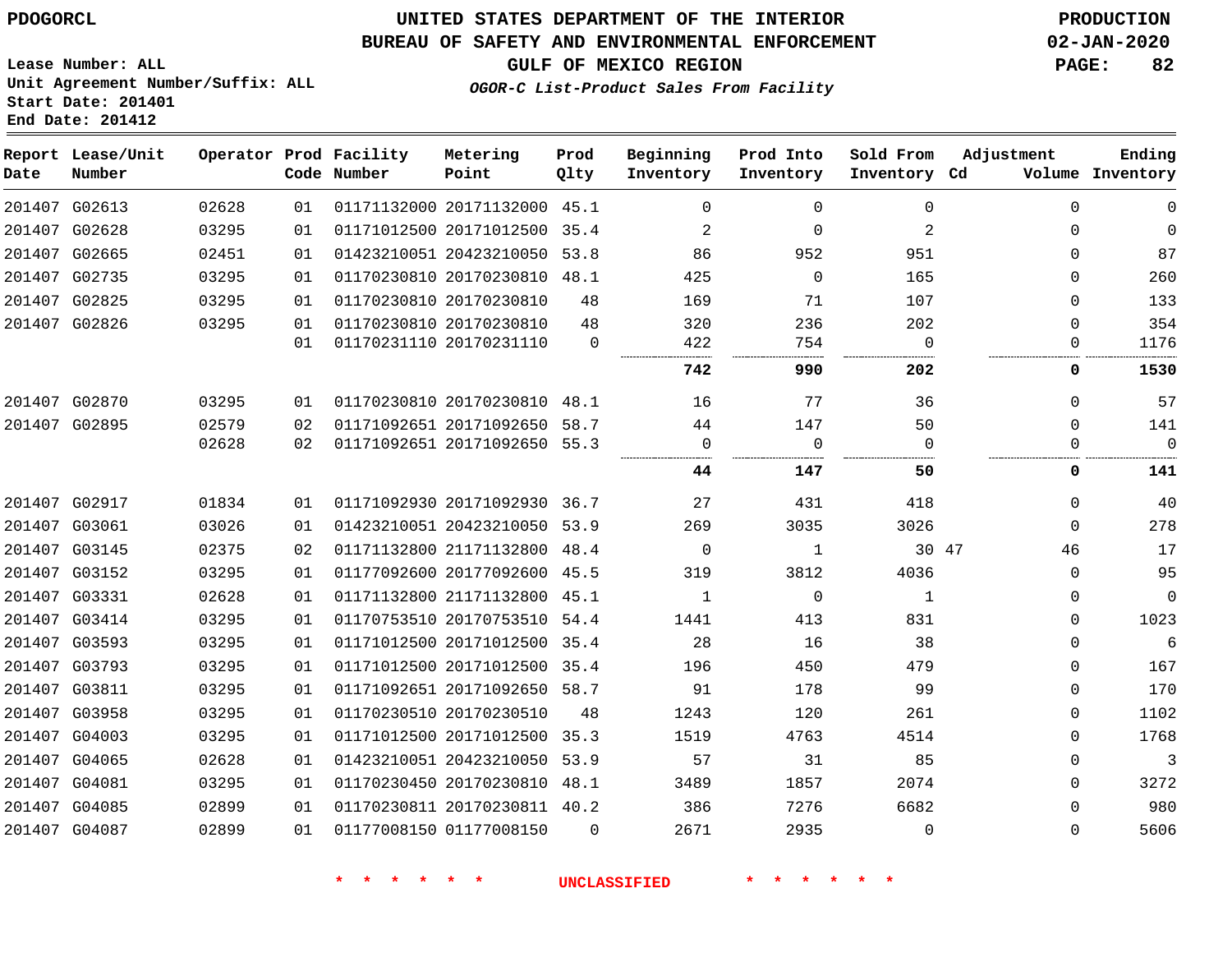#### **BUREAU OF SAFETY AND ENVIRONMENTAL ENFORCEMENT 02-JAN-2020**

**GULF OF MEXICO REGION PAGE: 83**

**Lease Number: ALL Unit Agreement Number/Suffix: ALL Start Date: 201401 End Date: 201412**

**OGOR-C List-Product Sales From Facility**

| Date | Report Lease/Unit<br>Number |                |          | Operator Prod Facility<br>Code Number | Metering<br>Point                                       | Prod<br>Qlty | Beginning<br>Inventory | Prod Into<br>Inventory | Sold From<br>Inventory Cd | Adjustment           | Ending<br>Volume Inventory |
|------|-----------------------------|----------------|----------|---------------------------------------|---------------------------------------------------------|--------------|------------------------|------------------------|---------------------------|----------------------|----------------------------|
|      | 201407 G04232               | 00730<br>03295 | 01<br>01 |                                       | 01171012500 20171012500 35.4<br>01171012500 20171012500 | 35.3         | 2622<br>180            | 8427<br>604            | 7921<br>560               | $\Omega$<br>$\Omega$ | 3128<br>224                |
|      |                             |                |          |                                       |                                                         |              | 2802                   | 9031                   | 8481                      | 0                    | 3352                       |
|      | 201407 G04421               | 03295          | 01       |                                       | 01171131600 20171131600 42.2                            |              | 816                    | 13817                  | 13509                     | $\Omega$             | 1124                       |
|      | 201407 G04433               | 02312          | 01       |                                       | 01177082950 01177082950 25.9                            |              | 3                      | 75                     |                           | 75 42<br>$-1$        | $\overline{a}$             |
|      | 201407 G04537               | 03033          | 01       |                                       | 01420470030 20420470030 43.8                            |              | 3000                   | $\Omega$               | 166                       | $\mathbf 0$          | 2834                       |
|      | 201407 G04800               | 03026          | 02       |                                       | 01171132800 21171132800 48.4                            |              | 159                    | 0                      | 86                        | 0                    | 73                         |
|      | 201407 G04809               | 02312          | 01       |                                       | 01177082950 20177082956 25.9                            |              | 505                    | 11649                  | 11772 42                  | $-2$                 | 380                        |
|      | 201407 G04818               | 03295          | 01       |                                       | 01170230500 20170230500 44.8                            |              | 1                      | 29                     | 30                        | $\mathbf 0$          | $\mathbf 0$                |
|      | 201407 G05006               | 01284          | 02       |                                       | 01423210051 20170230510                                 | 48           | 137                    | 48                     | 33                        | $\Omega$             | 152                        |
|      | 201407 G05299               | 03295          | 01       |                                       | 01170230500 20170230500                                 | 44.8         | 2                      | 29                     | 31                        | $\Omega$             | $\mathbf 0$                |
|      | 201407 G05431               | 02970          | 02       |                                       | 01177062608 2017706260A 36.4                            |              | 62                     | 1409                   | 1439                      | $\Omega$             | 32                         |
|      | 201407 G05504               | 00730          | 01       |                                       | 01171132800 21171132800                                 | 48.4         | 79                     | 24                     |                           | 56 42<br>1           | 48                         |
|      |                             | 02970          | 02       |                                       | 01171132800 21171132800                                 | 48.4         | 11432                  | 936                    | 6673                      | $\Omega$             | 5695                       |
|      |                             | 03295          | 01       |                                       | 01171132800 21171132800                                 | 48.4         | 1276                   | 121                    | 754                       | $\mathbf 0$          | 643                        |
|      |                             |                |          |                                       |                                                         |              | 12787                  | 1081                   | 7483                      | 1                    | 6386                       |
|      | 201407 G05505               | 00078          | 01       |                                       | 01171132800 21171132800 48.4                            |              | 83                     | 44                     |                           | 69 42<br>1           | 59                         |
|      |                             |                | 01       |                                       | 01171012400 20171012400 50.8                            |              | 453<br>                | 142                    | 508                       | $\Omega$             | 87                         |
|      |                             |                |          |                                       |                                                         |              | 536                    | 186                    | 577                       | $\mathbf 1$          | 146                        |
|      | 201407 G05602               | 01834          | 01       |                                       | 01171012500 20171012500 35.4                            |              | 605                    | 1972                   | 1845                      | $\Omega$             | 732                        |
|      | 201407 G05610               | 02312          | 02       |                                       | 01171012500 20171012500 35.4                            |              | 26                     | 21                     | 39                        | $\Omega$             | 8                          |
|      | 201407 G05612               | 03295          | 01       |                                       | 01171012500 20171012500 35.4                            |              | 1448                   | 4585                   | 4331                      | $\Omega$             | 1702                       |
|      | 201407 G06069               | 03295          | 01       |                                       | 01423210051 20423210050 53.8                            |              | 3                      | 24                     | 25                        | $\mathbf 0$          | $\overline{a}$             |
|      | 201407 G06668               | 02375          | 01       |                                       | 01171132000 20171132000 41.4                            |              | 220                    | 14521                  | 14250                     | $\Omega$             | 491                        |
|      | 201407 G07736               | 02628          | 01       |                                       | 01171132800 21171132800 44.7                            |              | $\Omega$               | $\mathbf{0}$           | $\Omega$                  | $\mathbf 0$          | $\mathbf 0$                |
|      | 201407 G07760               | 01284          | 01       |                                       | 01177122950 20177122950 31.1                            |              | 171                    | 9039                   | 9097                      | $\Omega$             | 113                        |
|      | 201407 G07917               | 01834          | 01       |                                       | 01170573602 20170573602 33.2                            |              | 62331                  | 22806                  | 56052                     | $\Omega$             | 29085                      |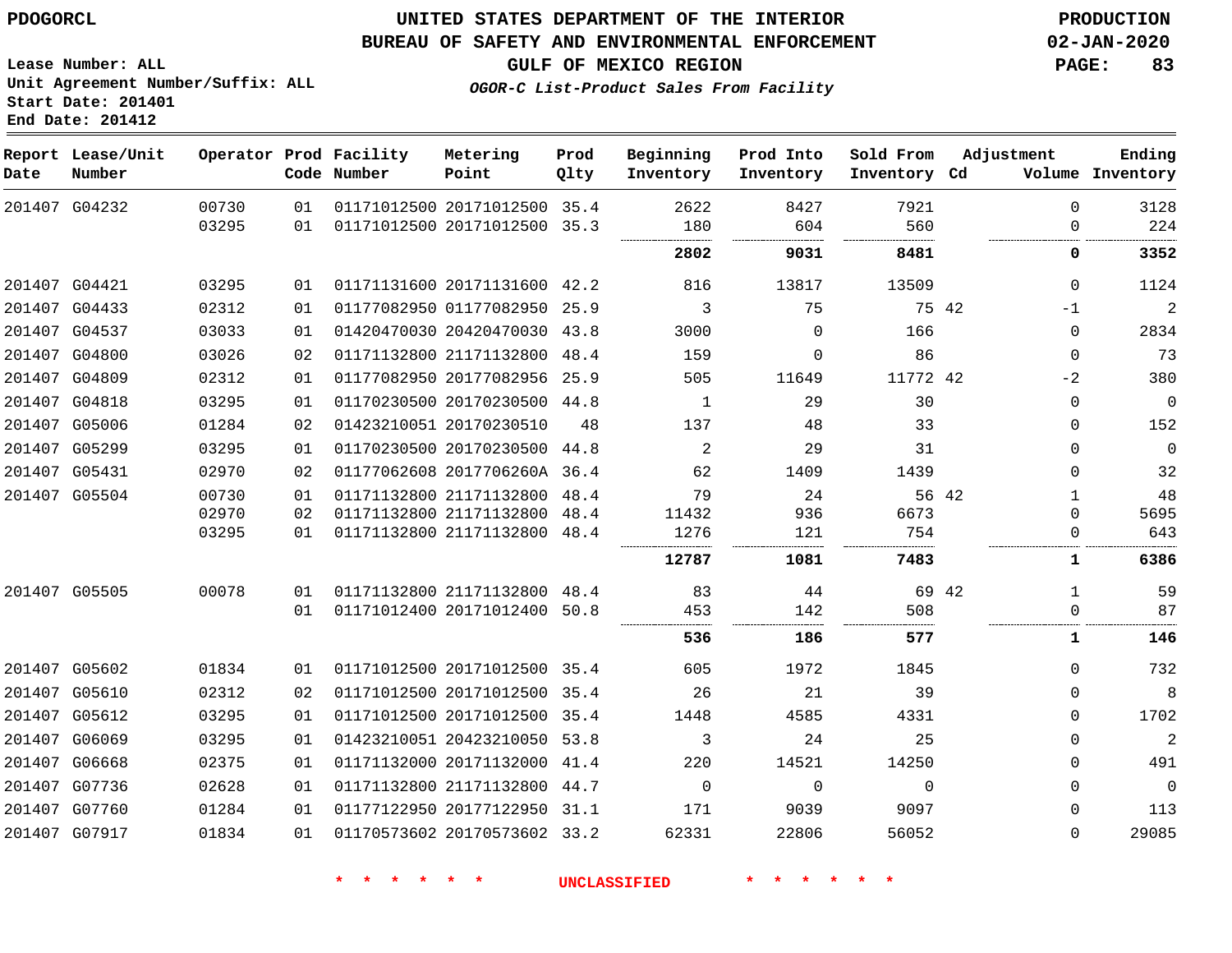# **UNITED STATES DEPARTMENT OF THE INTERIOR PDOGORCL PRODUCTION**

### **BUREAU OF SAFETY AND ENVIRONMENTAL ENFORCEMENT 02-JAN-2020**

**Lease Number: ALL Unit Agreement Number/Suffix: ALL Start Date: 201401**

**OGOR-C List-Product Sales From Facility**

**GULF OF MEXICO REGION PAGE: 84**

**Adjustment**

**Ending**

#### **Operator Prod Facility Metering Prod Beginning Prod Into Sold From**

| Date | Report Lease/Unit<br>Number |       |    | Operator Prod Facility<br>Code Number | Metering<br>Point            | Prod<br>Qlty | Beginning<br>Inventory | Prod Into<br>Inventory | Sold From<br>Inventory Cd |       | Adjustment  | Ending<br>Volume Inventory |
|------|-----------------------------|-------|----|---------------------------------------|------------------------------|--------------|------------------------|------------------------|---------------------------|-------|-------------|----------------------------|
|      | 201407 G08120               | 02312 | 02 |                                       | 01423210051 20423210050 53.9 |              | 1                      | 16                     |                           | 15 42 | $-1$        | 1                          |
|      | 201407 G09010               | 02266 | 01 |                                       | 01420390120 01420390120      | 55           | 44                     | $\mathbf 0$            | $\mathbf 0$               |       | $\mathbf 0$ | 44                         |
|      | 201407 G09032               | 00730 | 01 |                                       | 01170230450 20170230450 44.1 |              | 10                     | 77                     |                           | 75 42 | $-1$        | 11                         |
|      | 201407 G09631               | 01284 | 01 |                                       | 01177122950 20177122950      | 31.1         | 28                     | 1726                   | 1732                      |       | $\mathbf 0$ | 22                         |
|      | 201407 G10487               | 00981 | 01 |                                       | 01170753850 20170753850      | $\mathbf 0$  | 2468                   | 264                    |                           | 0.42  | 1           | 2733                       |
|      | 201407 G10794               | 03295 | 01 |                                       | 01177122950 20177122950      | 31           | 123                    | 5414                   | 5471                      |       | $\Omega$    | 66                         |
|      | 201407 G10910               | 00162 | 01 |                                       | 01177245110 2017724511G      | 44           | $\mathbf 0$            | 9779                   | 9779                      |       | $\Omega$    | $\Omega$                   |
|      | 201407 G11243               | 03033 | 01 |                                       | 01420470030 20420470030 43.8 |              | 26                     | $\Omega$               |                           | 1 42  | $-1$        | 24                         |
|      | 201407 G11870               | 02375 | 01 |                                       | 01171132000 20171132000      | 41.4         | 93                     | 4995                   | 4919                      |       | 0           | 169                        |
|      | 201407 G11984               | 02801 | 02 |                                       | 01171092651 20171092650      | 58.7         | 54                     | 0                      | 54                        |       | 0           | $\mathbf 0$                |
|      | 201407 G12020               | 03295 | 01 |                                       | 01171012500 20171012500 35.4 |              | 206                    | 609                    | 589                       |       | $\Omega$    | 226                        |
|      | 201407 G12355               | 03033 | 01 |                                       | 01171012300 20171012300      | 37.2         | 16696                  | 35528                  | 36164 45                  |       | $-16060$    | $\mathbf 0$                |
|      | 201407 G12358               | 03033 | 01 |                                       | 01171012300 20171012300 37.2 |              | 277                    | 489                    | 544 45                    |       | $-222$      | $\mathbf 0$                |
|      | 201407 G12564               | 02603 | 01 |                                       | 01170230510 20170230510      | 48           | 418                    | 8                      | 88                        |       | $\mathbf 0$ | 338                        |
|      | 201407 G12802               | 02628 | 01 |                                       | 01170230811 20170230811 40.2 |              | 79                     | 1380                   | 1272                      |       | $\Omega$    | 187                        |
|      | 201407 G13563               | 03033 | 01 |                                       | 01170230811 20170230811 40.2 |              | 67                     | $\Omega$               | 67                        |       | $\mathbf 0$ | $\overline{0}$             |
|      | 201407 G13576               | 03147 | 02 |                                       | 01170230810 20170230810 48.1 |              | 297                    | 2                      | 116                       |       | $\Omega$    | 183                        |
|      | 201407 G13938               | 01284 | 01 |                                       | 01171012500 20171012500 35.4 |              | 2586                   | 8734                   | 8086                      |       | $\Omega$    | 3234                       |
|      | 201407 G14342               | 02628 | 01 |                                       | 01170230811 20170230811 40.2 |              | 326                    | 5212                   | 4836                      |       | $\mathbf 0$ | 702                        |
|      | 201407 G14493               | 01834 | 01 |                                       | 01171092930 20171092930      | 36.7         | 51                     | 816                    | 792                       |       | 0           | 75                         |
|      | 201407 G14535               | 02628 | 01 |                                       | 01171012500 20171012500 35.4 |              | 1710                   | 15599                  | 11519                     |       | 0           | 5790                       |
|      | 201407 G14864               | 02871 | 02 |                                       | 01170230450 20170230450 44.1 |              | 1686                   | 9212                   | 9589 42                   |       | 1           | 1310                       |
|      | 201407 G15050               | 03295 | 01 |                                       | 01170231110 20170231110      | $\mathbf 0$  | 0                      | 179                    | $\mathbf 0$               |       | $\mathbf 0$ | 179                        |
|      | 201407 G15239               | 02266 | 02 |                                       | 01171012500 20171012500      | 35.4         | 395                    | 1527                   | 1355                      |       | $\mathbf 0$ | 567                        |
|      | 201407 G15242               | 03295 | 01 |                                       | 01171092651 20171092650      | 58.7         | 350                    | 941                    | 392                       |       | $\Omega$    | 899                        |
|      | 201407 G15263               | 03295 | 01 |                                       | 01171132000 20171132000      | 41.3         | 11                     | 1078                   | 1053                      |       | $\Omega$    | 36                         |
|      | 201407 G15277               | 03295 | 01 |                                       | 01171012400 20171012400      | 50.7         | 3850                   | 4986                   | 5774                      |       | $\Omega$    | 3062                       |
|      | 201407 G15312               | 03295 | 01 |                                       | 01171092651 20171092650 58.7 |              | 1452                   | 6014                   | 1721                      |       | $\Omega$    | 5745                       |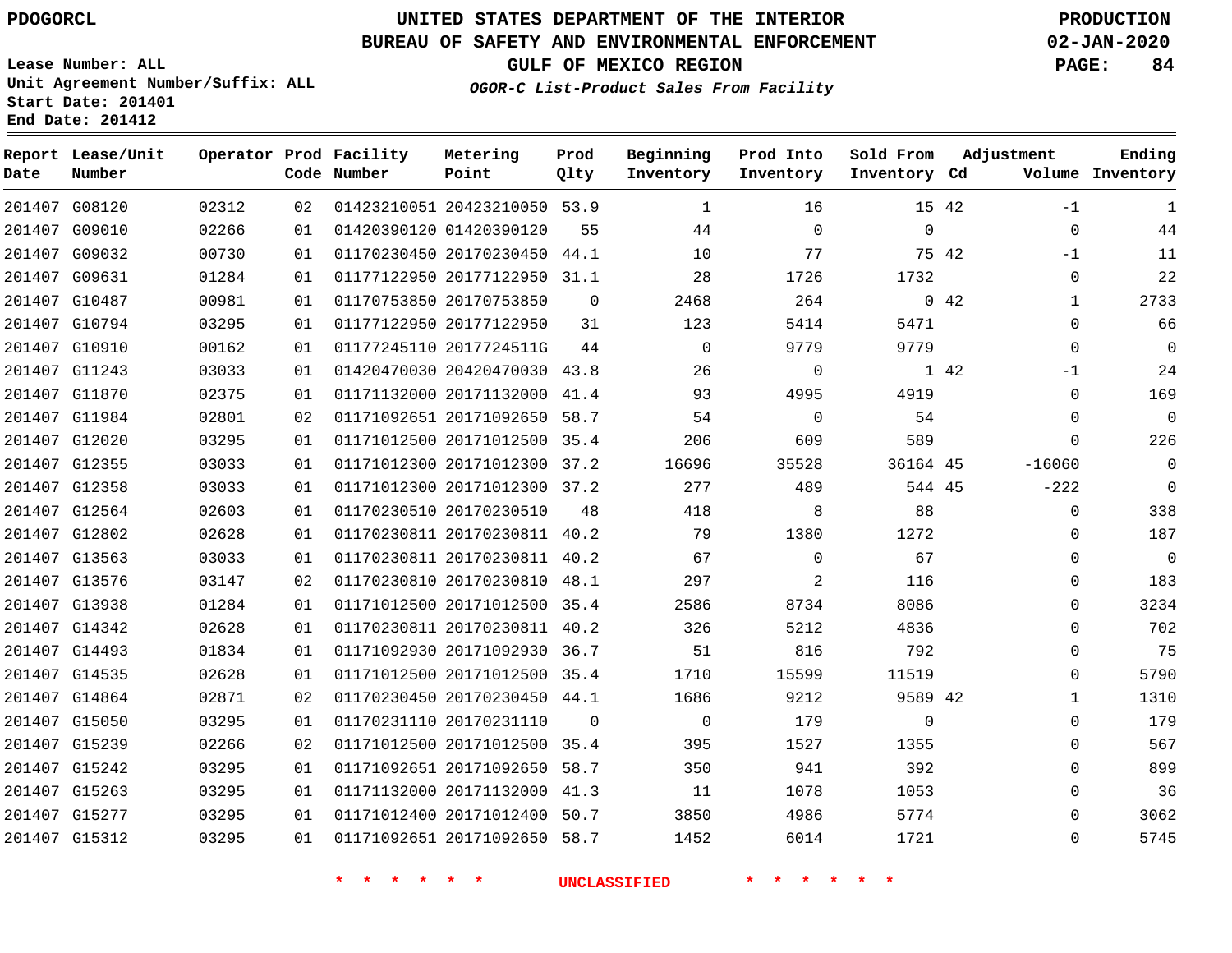G20605 G20656 G20660 G21096 G21532 G21534 G21580 G21592 G21655 G21825 G21826

# **UNITED STATES DEPARTMENT OF THE INTERIOR PDOGORCL PRODUCTION**

#### **BUREAU OF SAFETY AND ENVIRONMENTAL ENFORCEMENT 02-JAN-2020**

**Lease Number: ALL Unit Agreement Number/Suffix: ALL Start Date: 201401**

**OGOR-C List-Product Sales From Facility**

**GULF OF MEXICO REGION PAGE: 85**

 -1  $\Omega$  $\Omega$  $\Omega$  $\Omega$  $\Omega$  $\Omega$  $\Omega$  $\Omega$  $\Omega$  $\Omega$  $\Omega$   $\Omega$  $-25$  $\Omega$  $\Omega$  $\Omega$  $\Omega$   $\Omega$  $\Omega$   $\Omega$   $\Omega$ 

| Date   | Report Lease/Unit<br>Number |       |    | Operator Prod Facility<br>Code Number | Metering<br>Point            | Prod<br>Qlty | Beginning<br>Inventory | Prod Into<br>Inventory | Sold From<br>Inventory Cd | Adjustment<br>Volume     | Ending<br>Inventory |
|--------|-----------------------------|-------|----|---------------------------------------|------------------------------|--------------|------------------------|------------------------|---------------------------|--------------------------|---------------------|
|        | 201407 G15740               | 03295 | 01 |                                       | 01170230450 20170230450      | 44           | 214                    | 1876                   | 1823                      | $\Omega$                 | 267                 |
|        | 201407 G16121               | 02899 | 01 |                                       | 01170230811 20170230811      | 40.2         | 14                     | 767                    | 677 42                    | $-1$                     | 103                 |
|        | 201407 G16325               | 03295 | 01 |                                       | 01171012400 20171012400      | 50.8         | 606                    | 822                    | 923                       | $\Omega$                 | 505                 |
| 201407 | G16469                      | 03026 | 02 |                                       | 01170753510 20170753510 54.4 |              | $\overline{2}$         | 0                      |                           | $\Omega$                 | 1                   |
|        | 201407 G16515               | 00162 | 01 |                                       | 01177245110 2017724511G      | 44           | $\Omega$               | 19385                  | 19385                     | $\Omega$                 | 0                   |
|        | 201407 G16890               | 00981 | 01 |                                       | 01170753850 20170753850      | $\Omega$     | 163                    | 0                      | 0                         | $\Omega$                 | 163                 |
|        | 201407 G17754               | 02375 | 02 |                                       | 01170230510 20170230510      | 48           | 1678                   | 230                    | 372                       | $\Omega$                 | 1536                |
|        | 201407 G17789               | 03295 | 01 |                                       | 01170230810 20170230810      | 48.1         | 58                     | 12                     | 27                        | $\Omega$                 | 43                  |
|        | 201407 G17858               | 03295 | 01 |                                       | 01170530900 20170530900 55.3 |              | 549                    | 17                     | 22                        | $\Omega$                 | 544                 |
|        | 201407 G17912               | 02970 | 02 |                                       | 01177062608 2017706260A 36.4 |              | 73                     | 2629                   | 2639                      | $\Omega$                 | 63                  |
|        | 201407 G17921               | 03026 | 01 |                                       | 01171012500 20177062959 25.9 |              | $\Omega$               | 59233                  | 59233                     | $\Omega$                 | 0                   |
|        | 201407 G18043               | 03059 | 01 |                                       | 01171012500 20171012500 35.4 |              | 1462                   | 4740                   | 4442                      | $\Omega$                 | 1760                |
|        | 201407 G18577               | 00981 | 01 |                                       | 01170753850 20170753850      | $\Omega$     | 7157                   | 873                    | 0                         | $\Omega$                 | 8030                |
|        | 201407 G18936               | 02871 | 01 |                                       | 01422450350 20422450350      | 47.7         |                        | 0                      | O                         | $\Omega$                 | 7                   |
|        | 201407 G19030               | 02806 | 01 |                                       | 01423210051 20423210050 53.9 |              | 25                     | 293                    | 291                       | $\Omega$                 | 27                  |
|        | 201407 G19127               | 03165 | 01 |                                       | 01170230811 20170230811 40.2 |              | $\overline{2}$         | 27                     |                           | 0 <sub>09</sub><br>$-25$ |                     |
|        | 201407 G19839               | 02777 | 01 |                                       | 01170753510 20170753510 45.5 |              |                        | 0                      | 0                         | $\Omega$                 | 0                   |

 20423550140 34.2 20422450350 47.7 20170230450 44.1 20170230811 40.2 20170230811 40.2 20170230811 40.2 20170230811 40.2 20171132000 41.4 21171132800 48.4

 20170753850 20170753850

**\* \* \* \* \* \* UNCLASSIFIED \* \* \* \* \* \***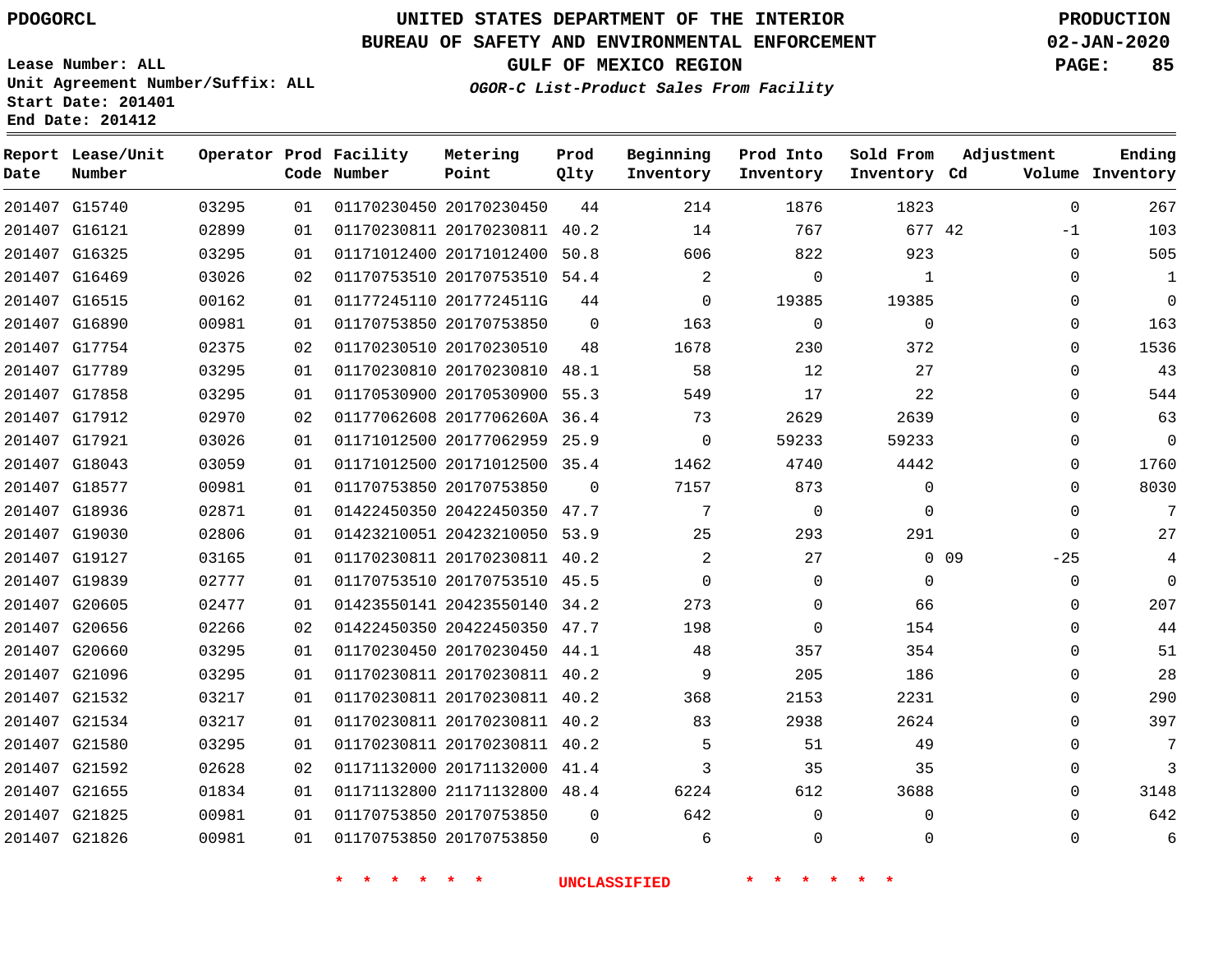#### **BUREAU OF SAFETY AND ENVIRONMENTAL ENFORCEMENT 02-JAN-2020**

**Lease Number: ALL Unit Agreement Number/Suffix: ALL Start Date: 201401**

**Operator Prod Facility Metering**

**End Date: 201412**

**Report Lease/Unit**

**GULF OF MEXICO REGION PAGE: 86**

**Prod**

**OGOR-C List-Product Sales From Facility**

**Beginning Prod Into Sold From**

**Adjustment**

**Ending Inventory**

| Date | Number        |       |    | Code Number        | Point                        | Qlty     | Inventory           | Inventory      | Inventory Cd |       |              | Volume Inventory |
|------|---------------|-------|----|--------------------|------------------------------|----------|---------------------|----------------|--------------|-------|--------------|------------------|
|      | 201407 G22219 | 03033 | 01 |                    | 01423210051 20423210050 53.9 |          | 62                  | 589            | 597          |       | 0            | 54               |
|      | 201407 G22236 | 03295 | 01 |                    | 01170230450 20170230450 44.1 |          | $\Omega$            | 85             | 73           |       | $\Omega$     | 12               |
|      | 201407 G22246 | 01284 | 02 |                    | 01423210051 20170230500 44.9 |          | 5                   | 0              | 5            |       | 0            | 0                |
|      | 201407 G22268 | 02777 | 01 |                    | 01170230810 2042709015I 51.5 |          | $\Omega$            | 179            | 179          |       | $\Omega$     | $\mathbf 0$      |
|      | 201407 G22501 | 00078 | 01 |                    | 01170230400 20170230400 50.3 |          | 11                  | 41             |              | 36 42 | $\mathbf 1$  | 17               |
|      | 201407 G22505 | 02375 | 02 |                    | 01170230811 20170230811 40.2 |          | 225                 | 4519           | 4135         |       | 0            | 609              |
|      | 201407 G22510 | 00162 | 01 |                    | 01170230810 20170230810 48.1 |          | 3228                | 2163           | 2092 42      |       | $\mathbf 1$  | 3300             |
|      | 201407 G22513 | 02579 | 02 |                    | 01170230500 20170230500 44.9 |          | 96                  | 1559           | 1665 42      |       | 10           | $\mathbf 0$      |
|      | 201407 G22605 | 01834 | 01 |                    | 01171132800 21171132800 48.4 |          | 308                 | 30             | 182          |       | 0            | 156              |
|      | 201407 G22621 | 01834 | 01 |                    | 01171132800 21171132800 48.4 |          | 6006                | 500            | 3510         |       | 0            | 2996             |
|      | 201407 G22840 | 00730 | 01 |                    | 01608103650 20608103650      | 32       | 3                   | $\mathbf 0$    | 3            |       | $\mathbf{0}$ | $\mathbf 0$      |
|      | 201407 G23473 | 00981 | 01 |                    | 01170753850 20170753850      | $\Omega$ | 48                  | $\Omega$       | $\Omega$     |       | $\Omega$     | 48               |
|      | 201407 G23480 | 00981 | 01 |                    | 01170753850 20170753850      | $\Omega$ | 470                 | 0              | $\Omega$     |       | 0            | 470              |
|      | 201407 G23481 | 00981 | 01 |                    | 01170753850 20170753850      | $\Omega$ | 1244                | 0              | $\Omega$     |       | $\mathbf{0}$ | 1244             |
|      | 201407 G23528 | 00981 | 01 |                    | 01170753850 20170753850      | $\Omega$ | 1026                | 0              | 0            |       | 0            | 1026             |
|      | 201407 G23529 | 00981 | 01 |                    | 01170753850 20170753850      | $\Omega$ | 2673                | $\Omega$       | $\Omega$     |       | $\Omega$     | 2673             |
|      | 201407 G23730 | 03217 | 01 |                    | 01170230810 20170230811 40.2 |          | 24                  | 247            | 238          |       | 0            | 33               |
|      | 201407 G23735 | 00162 | 01 |                    | 01170230810 20170230810      | 48       | $\Omega$            | 467            | 467          |       | $\Omega$     | $\mathbf 0$      |
|      | 201407 G23736 | 00730 | 01 |                    | 01170230810 20170230810      | 48.1     | $\Omega$            | 791            | 307          |       | $\Omega$     | 484              |
|      | 201407 G23851 | 02503 | 02 |                    | 01171012400 20171012400 50.8 |          | $\Omega$            | 901            | 348          |       | 0            | 553              |
|      | 201407 G23956 | 03217 | 01 |                    | 01170753510 20170753510 54.4 |          | 3735                | 1736           | 2453         |       | $\mathbf{0}$ | 3018             |
|      | 201407 G24425 | 02312 | 02 |                    | 01170230810 20170230810 48.1 |          | 1288                | 62             | 524          |       | $\Omega$     | 826              |
|      | 201407 G24710 | 02375 | 01 |                    | 01170230811 20170230811 40.2 |          | 88                  | 999            | 952          |       | 0            | 135              |
|      | 201407 G24730 | 03295 | 01 |                    | 01170230810 20170230810      | 48       | 150                 | 126            | 107          |       | 0            | 169              |
|      |               |       | 01 |                    | 01170230500 20170230500 44.8 |          | 71                  | 1636           | 1629         |       | $\mathbf{0}$ | 78               |
|      |               |       |    |                    |                              |          | 221                 | 1762           | 1736         |       | 0            | 247              |
|      | 201407 G24767 | 02628 | 02 |                    | 01170530900 20170230811 40.2 |          | $\mathbf 0$         | 5              | 4            |       | 0            | 1                |
|      | 201407 G24791 | 02989 | 01 |                    | 01171131600 20171131600 42.2 |          | 12                  | 184            | 181          |       | $\Omega$     | 15               |
|      |               |       |    | $\star$<br>$\star$ | $\star$<br>$\star$           |          | <b>UNCLASSIFIED</b> | 一大<br><b>水</b> | $*$ $*$      |       |              |                  |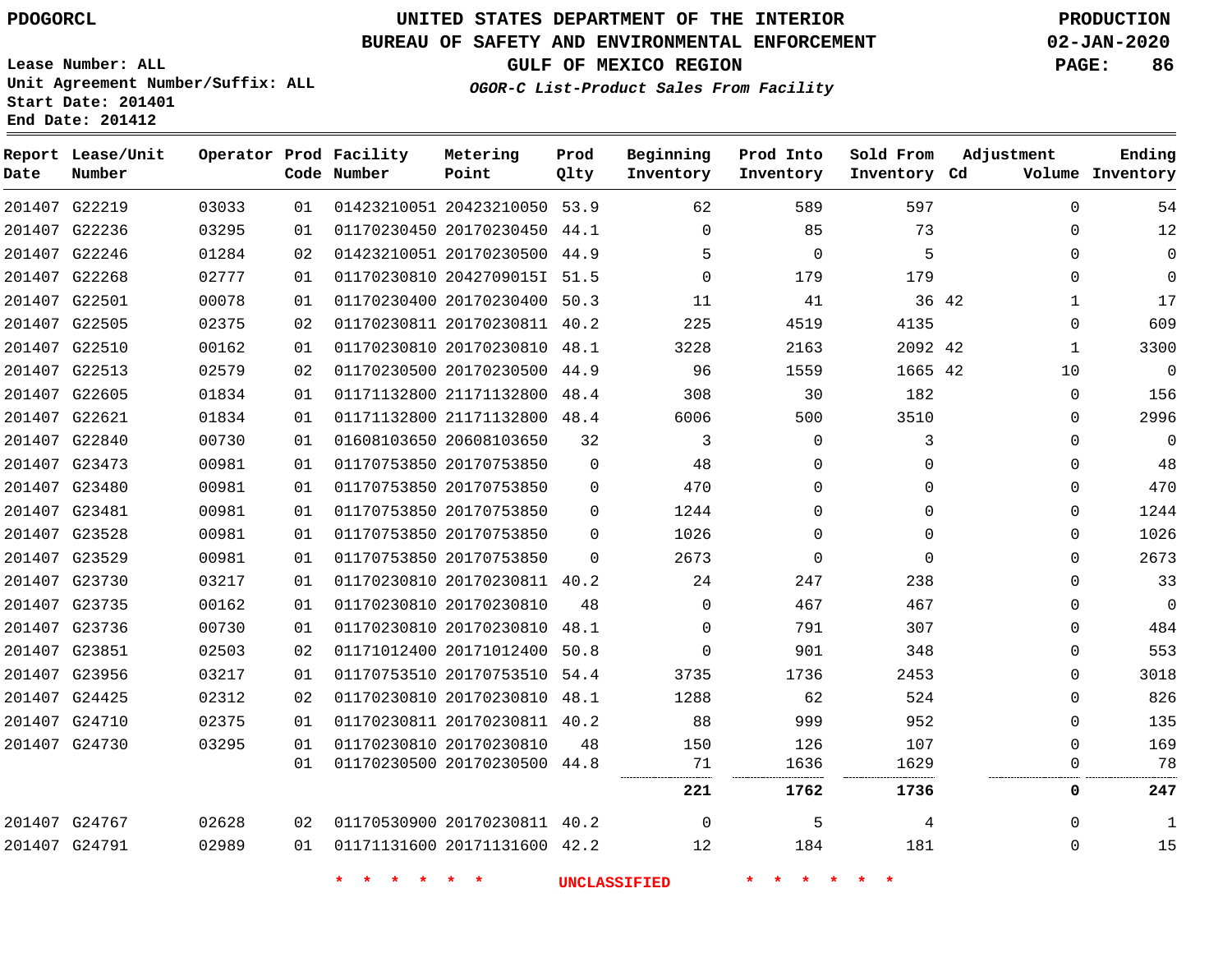### **BUREAU OF SAFETY AND ENVIRONMENTAL ENFORCEMENT 02-JAN-2020**

**Lease Number: ALL Unit Agreement Number/Suffix: ALL Start Date: 201401 End Date: 201412**

**OGOR-C List-Product Sales From Facility**

**GULF OF MEXICO REGION PAGE: 87**

|  | OGOR-C LISL-PIOQUCL SAIES |  |
|--|---------------------------|--|
|  |                           |  |
|  |                           |  |

| Date          | Report Lease/Unit<br>Number |       |    | Operator Prod Facility<br>Code Number | Metering<br>Point            | Prod<br>Qlty | Beginning<br>Inventory | Prod Into<br>Inventory | Sold From<br>Inventory Cd | Adjustment       | Ending<br>Volume Inventory |
|---------------|-----------------------------|-------|----|---------------------------------------|------------------------------|--------------|------------------------|------------------------|---------------------------|------------------|----------------------------|
|               | 201407 G24878               | 02628 | 02 |                                       | 01171092651 20171092650 58.7 |              | 97                     | 507                    | 119                       | $\Omega$         | 485                        |
|               | 201407 G24883               | 02628 | 02 |                                       | 01171092651 20171092650      | 58.7         | 228                    | 543                    | 253                       | $\Omega$         | 518                        |
|               | 201407 G24898               | 02807 | 01 |                                       | 01171012300 20171012300      | 37.2         | 4038                   | 8897                   | 8914 42                   | $\mathbf{1}$     | 4022                       |
|               | 201407 G24924               | 01834 | 01 |                                       | 01171132800 21171132800      | 48.4         | 2635                   | 228                    | 1545                      | $\mathbf 0$      | 1318                       |
|               | 201407 G25008               | 02777 | 01 |                                       | 01170753510 20170753510      | 45.5         | $\mathbf 0$            | $\Omega$               | $\Omega$                  | $\mathbf 0$      | $\mathbf 0$                |
|               | 201407 G25524               | 03295 | 01 |                                       | 01170230450 20170230450 44.1 |              | 105                    | 687                    | 694                       | $\mathbf 0$      | 98                         |
| 201407 G25561 |                             | 02375 | 01 |                                       | 01170230450 20170230450 44.1 |              | 77                     | 595                    | 587                       | $\mathbf 0$      | 85                         |
|               | 201407 G25605               | 03295 | 01 |                                       | 01170230810 20170230810      | 48           | 2                      | 1                      | 1                         | $\Omega$         | $\overline{2}$             |
|               | 201407 G25606               | 02375 | 02 |                                       | 01170230810 20170230810 48.1 |              | 439                    | 141                    | 225                       | $\mathbf 0$      | 355                        |
|               | 201407 G25937               | 02222 | 02 |                                       | 01170230810 20170230810 48.1 |              | 1868                   | 921                    | 1082                      | $\mathbf 0$      | 1707                       |
|               | 201407 G26001               | 02628 | 01 |                                       | 01171132800 21171132800      | 46           | 383                    | 31                     | 224                       | $\Omega$         | 190                        |
|               | 201407 G26032               | 03059 | 01 |                                       | 01171012300 20171012300 37.2 |              | 81                     | 142                    | 149                       | $\Omega$         | 74                         |
|               | 201407 G26074               | 01284 | 01 |                                       | 01177122950 20177122950 31.1 |              | 31                     | 1907                   | 1915                      | $\mathbf 0$      | 23                         |
|               | 201407 G26146               | 01586 | 01 |                                       | 01177258152 01177258152 31.9 |              | 353                    | $\Omega$               | $\Omega$                  | $\Omega$         | 353                        |
|               | 201407 G26480               | 02740 | 02 |                                       | 01423210051 20423210050 56.2 |              | 106                    | 1257                   | 1247                      | $\Omega$         | 116                        |
|               | 201407 G26655               | 03165 | 01 |                                       | 01170230811 20170230811 40.2 |              | 540                    | 11003                  |                           | 0.09<br>$-10061$ | 1482                       |
|               | 201407 G27030               | 02477 | 02 |                                       | 01170530900 20170530900      | 55.3         | 675                    | 6                      | 27                        | $\Omega$         | 654                        |
|               | 201407 G27070               | 03295 | 01 |                                       | 01171132800 21171132800      | 48.4         | 7338                   | 739                    | 4358                      | $\mathbf 0$      | 3719                       |
|               | 201407 G27100               | 01978 | 02 |                                       | 01171012310 20171012310      | 44.1         | 7                      | 70                     | 68                        | $\Omega$         | 9                          |
|               | 201407 G27169               | 01284 | 01 |                                       | 01171012500 20171012500      | 35.4         | 2335                   | 7247                   | 6899                      | $\Omega$         | 2683                       |
|               | 201407 G27173               | 03295 | 01 |                                       | 01170513800 20170513800      | 32.2         | 3892                   | 15186                  | 16840                     | $\mathbf 0$      | 2238                       |
|               | 201407 G27194               | 01586 | 01 |                                       | 01177258152 01177258152 31.9 |              | 38                     | $\Omega$               | $\Omega$                  | $\Omega$         | 38                         |
|               | 201407 G27509               | 02970 | 02 |                                       | 01170230450 20170230450 44.7 |              | 214                    | 910                    | 994                       | $\mathbf 0$      | 130                        |
|               | 201407 G27851               | 02628 | 02 |                                       | 01171132000 20171132000      | 41.4         | $\mathbf{1}$           | 29                     | 29                        | $\mathbf 0$      | $\overline{1}$             |
|               | 201407 G27927               | 02503 | 02 |                                       | 01171092651 20171092650 58.7 |              | 245                    | 806                    | 282                       | $\Omega$         | 769                        |
|               | 201407 G27949               | 02871 | 01 |                                       | 01171012500 20171012500      | 35           | 9                      | 156                    | 107                       | $\Omega$         | 58                         |
|               | 201407 G27988               | 00730 | 01 |                                       | 01608103650 20608103650      | 32           | 170                    | 65854                  | 65630                     | $\Omega$         | 394                        |
|               | 201407 G30654               | 02777 | 02 |                                       | 01170230810 20170230810 42.2 |              | 419                    | 193                    | 237                       | $\Omega$         | 375                        |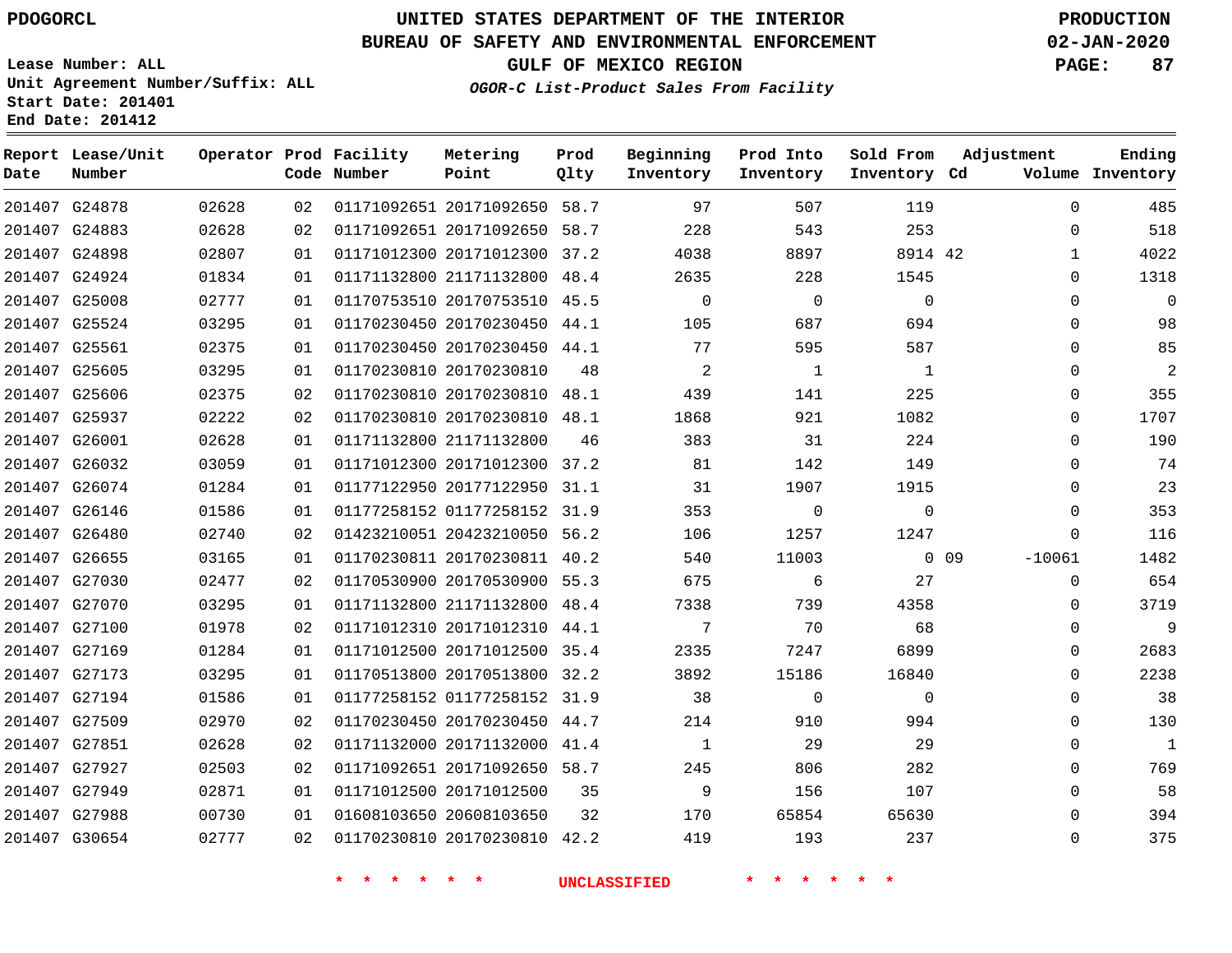# **UNITED STATES DEPARTMENT OF THE INTERIOR PDOGORCL PRODUCTION**

### **BUREAU OF SAFETY AND ENVIRONMENTAL ENFORCEMENT 02-JAN-2020**

**Lease Number: ALL Unit Agreement Number/Suffix: ALL Start Date: 201401**

**GULF OF MEXICO REGION PAGE: 88**

**OGOR-C List-Product Sales From Facility**

| Date   | Report Lease/Unit<br>Number |       |    | Operator Prod Facility<br>Code Number | Metering<br>Point            | Prod<br>Qlty | Beginning<br>Inventory | Prod Into<br>Inventory | Sold From<br>Inventory Cd | Adjustment  | Ending<br>Volume Inventory |
|--------|-----------------------------|-------|----|---------------------------------------|------------------------------|--------------|------------------------|------------------------|---------------------------|-------------|----------------------------|
|        | 201407 G31003               | 02579 | 02 |                                       | 01423210051 20423210050 53.9 |              | 22                     | 174                    | 180                       | $\Omega$    | 16                         |
|        | 201407 G31040               | 02375 | 01 |                                       | 01170230450 20170230450 44.1 |              | 80                     | 524                    | 529 42                    | $-1$        | 74                         |
|        | 201407 G31304               | 02714 | 01 |                                       | 01170230811 20170230811      | 40.2         | 55                     | 1095                   | 1003                      | $\mathbf 0$ | 147                        |
|        | 201407 G31369               | 02628 | 01 |                                       | 01171012300 20171012300 37.2 |              | 7137                   | 12861                  | 14183                     | $\mathbf 0$ | 5815                       |
|        | 201407 G32113               | 02477 | 01 |                                       | 01170230811 20170230811 40.2 |              | 497                    | 10622                  | 9688                      | $\Omega$    | 1431                       |
|        | 201407 G32197               | 01284 | 02 |                                       | 01171012500 20171012500 35.4 |              | 262                    | 1103                   | 956                       | $\mathbf 0$ | 409                        |
|        | 201407 G32231               | 01284 | 01 |                                       | 01171012500 20171012500 35.4 |              | 570                    | 1949                   | 1798                      | $\Omega$    | 721                        |
|        | 201407 G32267               | 03295 | 01 |                                       | 01177298272 01177298272      | 41           | 16                     | 21                     | 34                        | $\mathbf 0$ | 3                          |
|        | 201407 G32268               | 03295 | 01 |                                       | 01177298272 01177298272      | 41           | 34                     | 30                     | 60                        | $\mathbf 0$ | 4                          |
|        | 201407 G32744               | 01284 | 02 |                                       | 01423210051 20170230510      | 48           | 79                     | 4                      | 19                        | $\mathbf 0$ | 64                         |
|        | 201407 G33088               | 03026 | 01 |                                       | 01171012500 20177062959      | 25.9         | $\Omega$               | 1537                   | 1537                      | $\Omega$    | $\Omega$                   |
|        | 201407 G33112               | 02970 | 02 |                                       | 01171092651 20171092650      | 58.7         | 133                    | 396                    | 150                       | $\mathbf 0$ | 379                        |
|        | 201407 G33388               | 02967 | 01 |                                       | 01420470030 20420470030      | 43.8         | 336                    | $\Omega$               | 18                        | $\Omega$    | 318                        |
|        | 201407 G33407               | 02967 | 02 |                                       | 01170230810 20170230810 42.2 |              | 88                     | 38                     | 49                        | $\mathbf 0$ | 77                         |
|        | 201407 G33408               | 03075 | 02 |                                       | 01422450350 20422450350 47.7 |              | 1313                   | 0                      | 1016                      | 0           | 297                        |
|        | 201407 G33596               | 02503 | 02 |                                       | 01171132000 20171132000 41.4 |              | 92                     | 5987                   | 5876                      | $\mathbf 0$ | 203                        |
|        | 201407 G33636               | 02628 | 01 |                                       | 01171132000 20171132000      | 41.4         | 2131                   | 118272                 | 116405                    | $\mathbf 0$ | 3998                       |
| 201408 | 00016                       | 02375 | 01 |                                       | 01170513700 20170513700 23.7 |              | 1735                   | 20168                  | 20687 42                  | -1          | 1215                       |
|        |                             | 03288 | 01 |                                       | 01170513700 20170513700 22.7 |              | 134                    | 1385                   | 1438                      | $\mathbf 0$ | 81                         |
|        |                             |       |    |                                       |                              |              | 1869                   | 21553                  | 22125                     | -1          | 1296                       |
| 201408 | 00026                       | 02375 | 01 |                                       | 01170513700 20170513700 23.7 |              | 3656                   | 42947                  | 44017 42                  | 1           | 2587                       |
| 201408 | 00032                       | 02375 | 01 |                                       | 01170513700 20170513700 31.9 |              | 305                    | 2880                   | 3018 42                   | $\mathbf 1$ | 168                        |
| 201408 | 00049                       | 03295 | 01 |                                       | 01171012300 20171012300      | 37           | 11930                  | 28782                  | 26718                     | $\mathbf 0$ | 13994                      |
| 201408 | 00050                       | 03295 | 01 |                                       | 01171012300 20171012300      | 37           | 2623                   | 5255                   | 5323                      | 0           | 2555                       |
| 201408 | 00051                       | 03295 | 01 |                                       | 01171012300 20171012300      | 37           | 3808                   | 7944                   | 7890                      | $\Omega$    | 3862                       |
| 201408 | 00052                       | 03295 | 01 |                                       | 01171012300 20171012300      | 37           | 871                    | 3065                   | 2446                      | $\mathbf 0$ | 1490                       |
| 201408 | 00079                       | 01834 | 01 |                                       | 01170230810 20170230810 48.4 |              | 605                    | 282                    | 262 42                    | $-2$        | 623                        |
| 201408 | 00081                       | 03295 | 01 |                                       | 01170230450 20170230450      | 43           | 43                     | 372                    | 327                       | 0           | 88                         |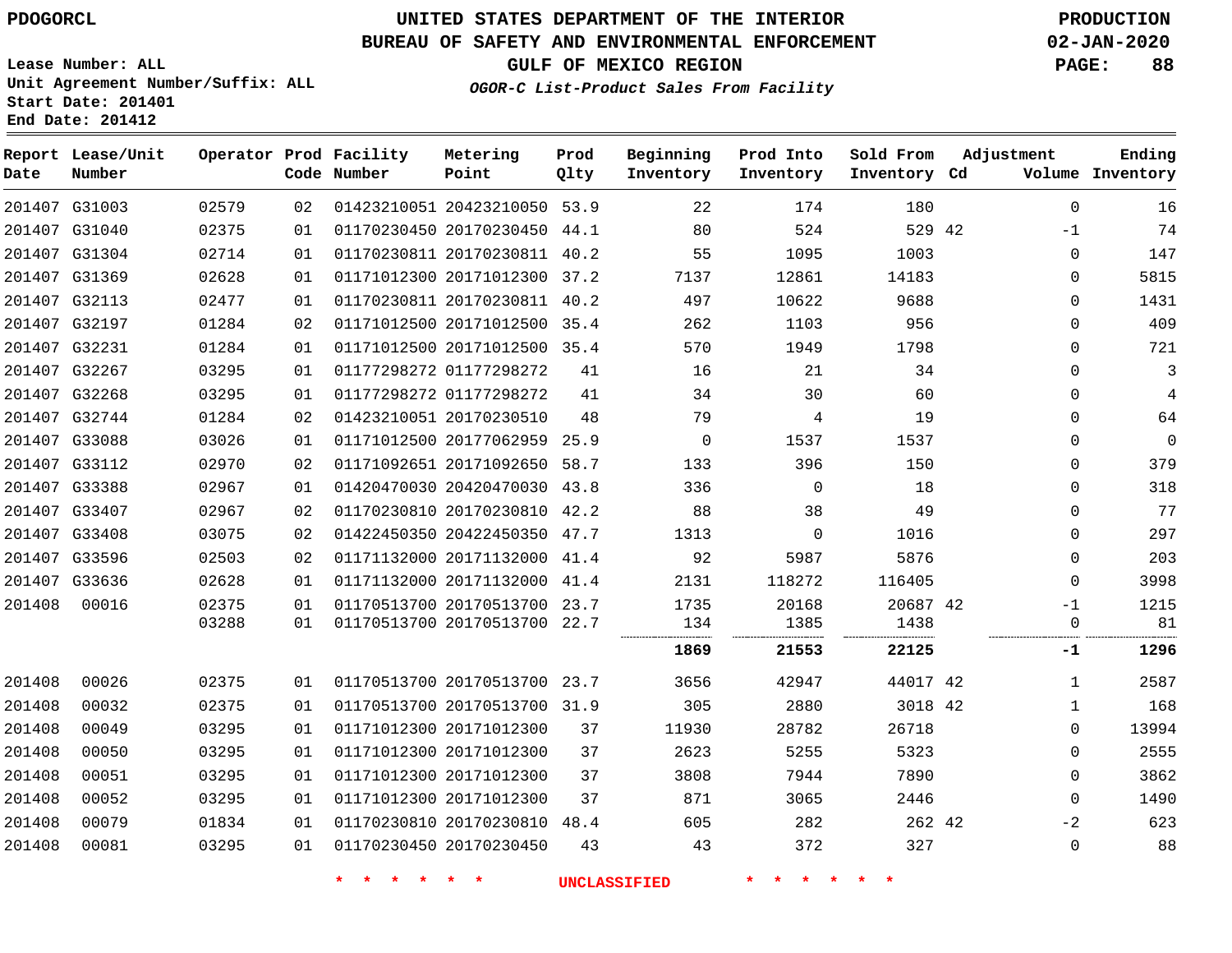### **BUREAU OF SAFETY AND ENVIRONMENTAL ENFORCEMENT 02-JAN-2020**

**GULF OF MEXICO REGION PAGE: 89**

**Lease Number: ALL Unit Agreement Number/Suffix: ALL Start Date: 201401 End Date: 201412**

**OGOR-C List-Product Sales From Facility**

| Date   | Report Lease/Unit<br>Number |       |                 | Operator Prod Facility<br>Code Number | Metering<br>Point            | Prod<br>Qlty | Beginning<br>Inventory | Prod Into<br>Inventory | Sold From<br>Inventory Cd | Adjustment    | Ending<br>Volume Inventory |
|--------|-----------------------------|-------|-----------------|---------------------------------------|------------------------------|--------------|------------------------|------------------------|---------------------------|---------------|----------------------------|
| 201408 | 00137                       | 03288 | 01              |                                       | 01170513700 20170513700 22.7 |              | 81                     | 861                    | 892                       | $\Omega$      | 50                         |
| 201408 | 00138                       | 03288 | 01              |                                       | 01170513700 20170513700      | 22.7         | 430                    | 4536                   | 4702                      | $\Omega$      | 264                        |
| 201408 | 00184                       | 03147 | 02 <sub>o</sub> |                                       | 01170230810 20170230810 48.4 |              | 796                    | 129                    | 274                       | 0             | 651                        |
| 201408 | 00196                       | 02266 | 01              |                                       | 01171012300 20171012300      | 37           | 10061                  | 21400                  | 21057                     | $\Omega$      | 10404                      |
| 201408 | 00253                       | 01284 | 02              |                                       | 01170230810 20170230810 48.4 |              | 918                    | 307                    | 363                       | $\Omega$      | 862                        |
|        |                             | 02375 | 02              |                                       | 01170230810 20170230810      | 48.4         | 51                     | $\mathbf 0$            | 15                        | $\Omega$      | 36                         |
|        |                             |       |                 |                                       |                              |              | 969                    | 307                    | 378                       | 0             | 898                        |
| 201408 | 00317                       | 02970 | 02              |                                       | 01171012310 20171012310 55.1 |              | 2                      | $\mathbf 0$            | 2                         | 0             | $\overline{0}$             |
| 201408 | 00353                       | 02266 | 01              |                                       | 01170754800 20170754800 28.7 |              | 234                    | 1451                   | 1401                      | $\mathbf 0$   | 284                        |
| 201408 | 00367                       | 02375 | 01              |                                       | 01170513700 20170513700 23.7 |              | 975                    | 7439                   | 7965 42                   | $-1$          | 448                        |
| 201408 | 00424                       | 03295 | 01              |                                       | 01171012400 20171012400 51.5 |              | 3                      | 10                     | 10                        | 0             | $\mathbf{3}$               |
| 201408 | 00434                       | 01284 | 01              |                                       | 01177112605 2017711260Y 31.2 |              | 48                     | 3079                   | 3077                      | 0             | 50                         |
| 201408 | 00453                       | 01284 | 01              |                                       | 01177112605 2017711260Y 31.2 |              | 21                     | 1188                   | 1190                      | 0             | 19                         |
| 201408 | 00466                       | 03295 | 01              |                                       | 01171012400 20171012400 51.5 |              | 3018                   | 3953                   | 5819                      | $\Omega$      | 1152                       |
| 201408 | 00479                       | 03295 | 01              |                                       | 01171012500 20171012500 36.1 |              | 512                    | 1670                   | 1797                      | $\mathbf 0$   | 385                        |
| 201408 | 00518                       | 03033 | 01              |                                       | 01170230450 20170230450 43.1 |              | 14                     | 12                     |                           | 22 42<br>$-1$ | $\overline{3}$             |
| 201408 | 00541                       | 03033 | 01              |                                       | 01170530900 20170530900 53.5 |              | 867                    | 1                      | 40                        | 0             | 828                        |
| 201408 | 00560                       | 03288 | 01              |                                       | 01171131600 20171131600 42.5 |              | 57                     | 834                    | 856                       | 0             | 35                         |
| 201408 | 00577                       | 03059 | 01              |                                       | 01171012300 20171012300      | 37           | 14247                  | 33674                  | 31550                     | $\Omega$      | 16371                      |
| 201408 | 00593                       | 01834 | 01              |                                       | 01171012300 20171012300      | 37           | 6668                   | 4865                   | 3409 42                   | $-1$          | 8123                       |
|        |                             | 03209 | 01              |                                       | 01171012300 20171012300      | $\Omega$     | 0                      | $\mathbf 0$            | $\Omega$                  | $\mathbf 0$   | $\overline{0}$             |
|        |                             |       |                 |                                       |                              |              | 6668                   | 4865                   | 3409                      | -1            | 8123                       |
| 201408 | 00599                       | 02899 | 01              |                                       | 01170573602 20170573602 33.1 |              | 522                    | 447                    | 237                       | $\Omega$      | 732                        |
| 201408 | 00605                       | 02899 | 01              |                                       | 01170573602 20170573602 33.1 |              | 743                    | 494                    | 337                       | $\mathbf 0$   | 900                        |
| 201408 | 00680                       | 03033 | 01              |                                       | 01170230700 20170230700      | $\mathbf 0$  | 665                    | 0                      | $\mathbf 0$               | 0             | 665                        |
| 201408 | 00691                       | 02312 | 02              |                                       | 01170754201 01170754201 36.7 |              | 1131                   | 1134                   | 1429 42                   | $\mathbf{1}$  | 837                        |
| 201408 | 00693                       | 02266 | 01              |                                       | 01170754800 20170754800 28.7 |              | 61                     | 364                    | 354                       | $\mathbf 0$   | 71                         |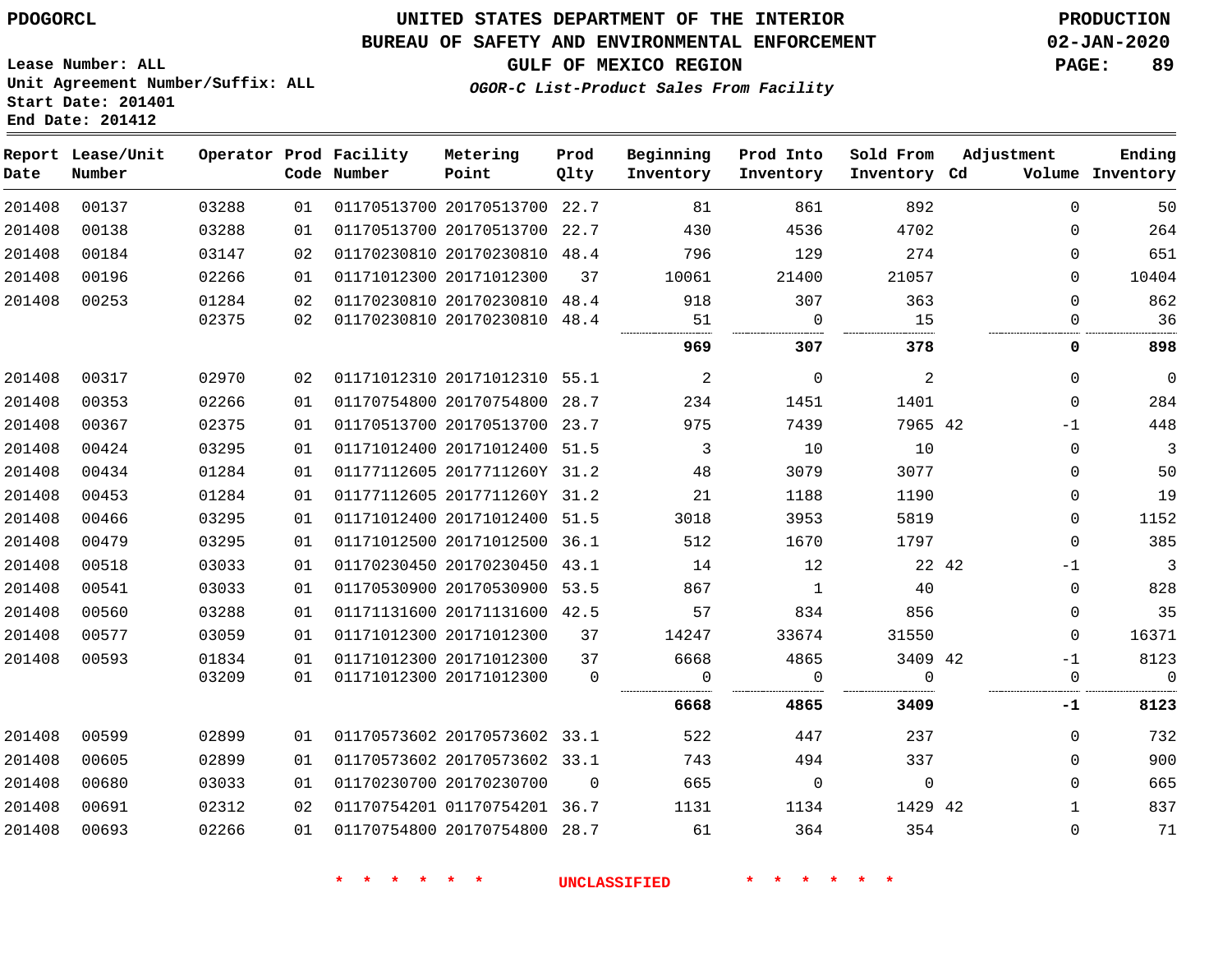# **UNITED STATES DEPARTMENT OF THE INTERIOR PDOGORCL PRODUCTION**

### **BUREAU OF SAFETY AND ENVIRONMENTAL ENFORCEMENT 02-JAN-2020**

**Lease Number: ALL Unit Agreement Number/Suffix: ALL Start Date: 201401**

**GULF OF MEXICO REGION PAGE: 90**

**OGOR-C List-Product Sales From Facility**

| Date   | Report Lease/Unit<br>Number |       |    | Operator Prod Facility<br>Code Number | Metering<br>Point            | Prod<br>Qlty | Beginning<br>Inventory | Prod Into<br>Inventory | Sold From<br>Inventory Cd | Adjustment                   | Ending<br>Volume Inventory |
|--------|-----------------------------|-------|----|---------------------------------------|------------------------------|--------------|------------------------|------------------------|---------------------------|------------------------------|----------------------------|
| 201408 | 00694                       | 02266 | 01 |                                       | 01170754800 20170754800 28.7 |              | 1316                   | 8198                   | 7908                      | $\mathbf 0$                  | 1606                       |
| 201408 | 00697                       | 02266 | 01 |                                       | 01170754800 20170754800 28.7 |              | 41                     | 590                    | 515                       | $\Omega$                     | 116                        |
| 201408 | 00758                       | 03295 | 01 |                                       | 01170230810 20170230810      | 48.3         | 1738                   | 659                    | 710                       | $\Omega$                     | 1687                       |
| 201408 | 00763                       | 01284 | 01 |                                       | 01170230810 20170230810 48.4 |              | 46                     | $\overline{0}$         | 13                        | $\mathbf 0$                  | 33                         |
| 201408 | 00775                       | 01834 | 01 |                                       | 01171131600 20171131600 42.5 |              | 198                    | 3411                   | 3466                      | $\Omega$                     | 143                        |
| 201408 | 00796                       | 02628 | 01 |                                       | 01171012300 20171012300 37.2 |              | 3691                   | 10672                  | 9172                      | $\mathbf 0$                  | 5191                       |
| 201408 | 00819                       | 00078 | 01 |                                       | 01171132800 21171132800 43.2 |              | 12                     | $\mathbf 0$            | 12                        | $\mathbf 0$                  | $\mathbf 0$                |
| 201408 | 00839                       | 02451 | 01 |                                       | 01170513800 20170513800 31.9 |              | 1928                   | 15343                  | 15123                     | $\mathbf 0$                  | 2148                       |
|        | 201408 754302003A           | 00078 | 01 |                                       | 01170573601 20170573601      | 27           | 590                    | 4249                   | 4353                      | $\mathbf 0$                  | 486                        |
|        | 201408 754303001A           | 00059 | 01 |                                       | 01170230811 20170230811 40.9 |              | 16                     | 1272                   | 753 09                    | $-244$                       | 291                        |
|        | 201408 754306012A           | 01207 | 01 |                                       | 01608128270 20608128270 25.1 |              | 115511                 | 361869                 |                           | 0 <sub>09</sub><br>$-438601$ | 38779                      |
|        | 201408 754306013A           | 01207 | 01 |                                       | 01608128270 20608128270 25.1 |              | 185519                 | 588105                 |                           | $0$ 09<br>$-697244$          | 76380                      |
|        | 201408 754307005A           | 00078 | 01 |                                       | 01170573601 20170573601 27.1 |              | 13                     | 372                    | 342                       | $\Omega$                     | 43                         |
|        | 201408 754307017A           | 02970 | 02 |                                       | 01171132800 20170230811 40.9 |              | 731                    | 4485                   | 4189                      | 0                            | 1027                       |
|        | 201408 754309002A           | 00981 | 01 |                                       | 01170753850 20170753850      | $\Omega$     | 2357                   | $\mathbf 0$            | $\Omega$                  | $\Omega$                     | 2357                       |
|        | 201408 754310009A           | 00078 | 01 |                                       | 01170573601 20170573601 27.1 |              | 434                    | 5003                   | 4865                      | $\Omega$                     | 572                        |
|        | 201408 754315006A           | 02266 | 01 |                                       | 01170754800 20170754800 28.7 |              | 135                    | 659                    | 665                       | $\mathbf 0$                  | 129                        |
|        | 201408 7543880060           | 03295 | 01 |                                       | 01170230450 20170230450      | 43           | $\overline{4}$         | 70                     | 57                        | $\mathbf 0$                  | 17                         |
|        | 201408 7543890080           | 02375 | 01 |                                       | 01170513700 20170513700 32.4 |              | 111                    | 1631                   | 1647                      | $\mathbf 0$                  | 95                         |
|        | 201408 7543930100           | 03026 | 02 |                                       | 01170230450 20170230450 43.1 |              | 48                     | 349                    | 314                       | $\mathbf 0$                  | 83                         |
|        | 201408 7543930200           | 01284 | 01 |                                       | 0117709260L 2017709260L 40.1 |              | $\mathbf 0$            | 1901                   | 1901                      | $\mathbf 0$                  | $\mathbf 0$                |
|        |                             | 03295 | 01 |                                       | 01171012310 20171012310 43.7 |              | 1445                   | 8182                   | 8223                      | $\mathbf 0$                  | 1404                       |
|        |                             |       |    |                                       |                              |              | 1445                   | 10083                  | 10124                     | 0                            | 1404                       |
|        | 201408 7543940080           | 03295 | 01 |                                       | 01170230811 20170230811 40.8 |              | 65                     | 293                    | 291                       | $\mathbf 0$                  | 67                         |
|        | 201408 754396015A           | 01284 | 01 |                                       | 01608103650 20608103650      | 32           | 27                     | 3780                   | 3798                      | $\mathbf 0$                  | 9                          |
|        | 201408 8910020210           | 02451 | 01 |                                       | 01170513800 20170513800 31.9 |              | 14342                  | 112347                 | 110961                    | $\mathbf 0$                  | 15728                      |
|        | 201408 8910024540           | 02451 | 01 |                                       | 01170513800 20170513800      | 31.9         | 12051                  | 56294                  | 60464                     | $\mathbf 0$                  | 7881                       |
|        | 201408 8910029320           | 02375 | 01 |                                       | 01170513700 20170513700 31.9 |              | 6330                   | 92379                  | 93335                     | $\mathbf 0$                  | 5374                       |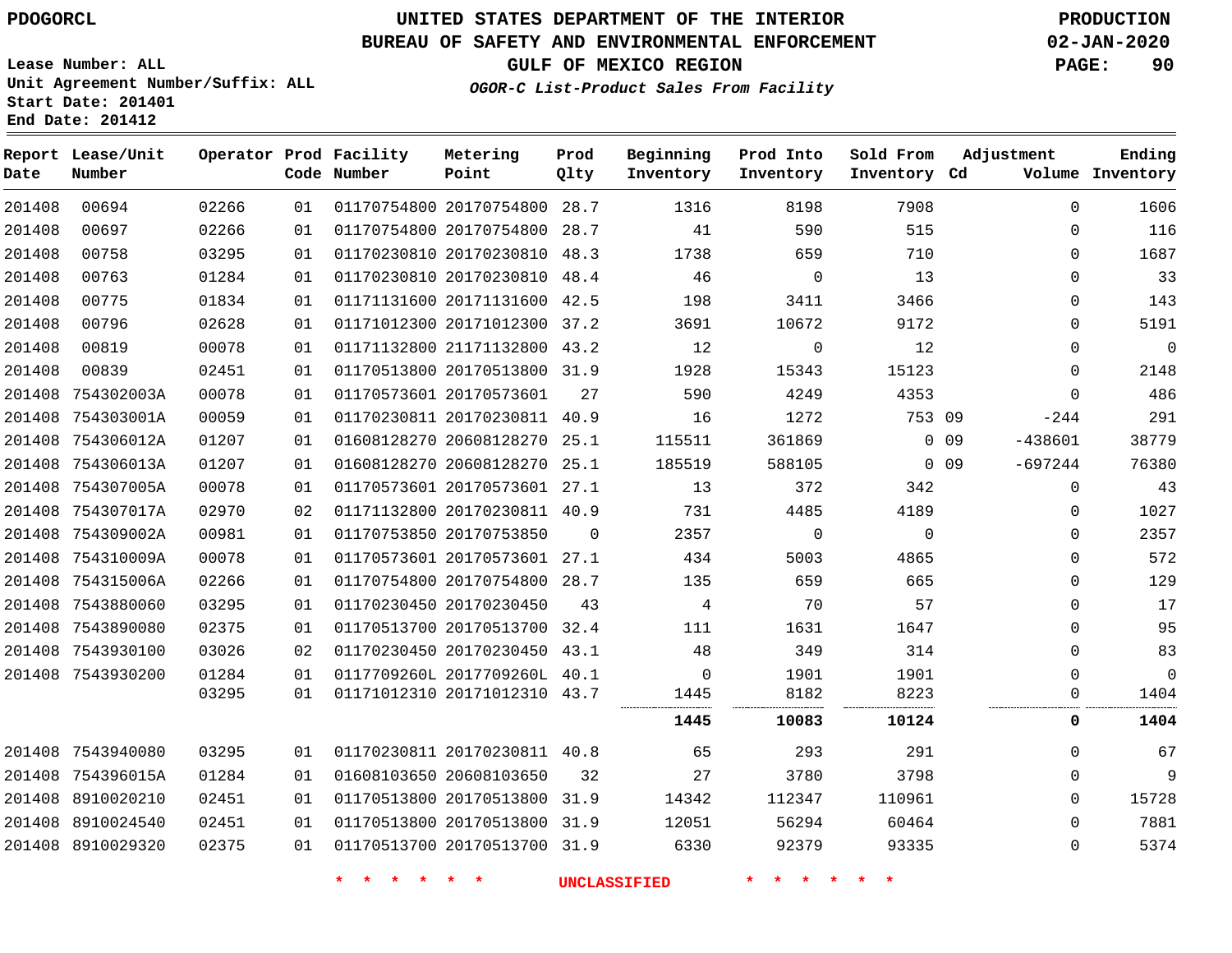### **BUREAU OF SAFETY AND ENVIRONMENTAL ENFORCEMENT 02-JAN-2020**

**Lease Number: ALL Unit Agreement Number/Suffix: ALL Start Date: 201401 End Date: 201412**

**OGOR-C List-Product Sales From Facility**

**GULF OF MEXICO REGION PAGE: 91**

| Date   | Report Lease/Unit<br>Number |       |    | Operator Prod Facility<br>Code Number | Metering<br>Point            | Prod<br>Qlty | Beginning<br>Inventory | Prod Into<br>Inventory | Sold From<br>Inventory Cd | Adjustment  | Ending<br>Volume Inventory |
|--------|-----------------------------|-------|----|---------------------------------------|------------------------------|--------------|------------------------|------------------------|---------------------------|-------------|----------------------------|
|        | 201408 8910034440           | 02375 | 01 |                                       | 01170513700 20170513700 32.8 |              | 6076                   | 75306                  | 77003 42                  | 2           | 4381                       |
| 201408 | 8910039150                  | 00078 | 01 |                                       | 01170573601 20170573601      | 27           | 3989                   | 36804                  | 36580 42                  | $-3$        | 4210                       |
| 201408 | 8910086400                  | 02222 | 02 |                                       | 01171012400 20171012400      | 51.5         | 238                    | 439                    | 549                       | $\mathbf 0$ | 128                        |
|        | 201408 8910087670           | 02312 | 01 |                                       | 01170754201 01170754201 36.7 |              | 545                    | 420                    | 655 42                    | $-1$        | 309                        |
|        | 201408 8910087840           | 00162 | 01 |                                       | 01177122606 20177122606      | 38.7         | $\mathbf 0$            | 349                    | 349                       | $\mathbf 0$ | $\overline{0}$             |
|        | 201408 8910088160           | 01284 | 01 |                                       | 01171132800 21171132800      | 48.4         | $\mathbf 0$            | 0                      | $\mathbf 0$               | $\Omega$    | $\Omega$                   |
| 201408 | 8910089160                  | 02375 | 01 |                                       | 01170513700 20170513700      | 25.7         | 383                    | 7260                   | 7220 42                   | $-1$        | 422                        |
|        | 201408 891008927AG          | 00078 | 01 |                                       | 01170230400 20170230400 50.3 |              | 24                     | 21                     | 36                        | $\mathbf 0$ | 9                          |
|        | 201408 8910116580           | 02375 | 01 |                                       | 01170513700 20170513700      | 25.7         | 346                    | 4811                   | 4877                      | 0           | 280                        |
|        | 201408 8910116740           | 02375 | 01 |                                       | 01170513700 20170513700 25.7 |              | 541                    | 6758                   | 6906                      | 0           | 393                        |
|        | 201408 8910116770           | 02375 | 01 |                                       | 01170513700 20170513700      | 25.7         | 91                     | 1360                   | 1372                      | $\Omega$    | 79                         |
|        | 201408 8910116790           | 02375 | 01 |                                       | 01170513700 20170513700 25.7 |              | 1651                   | 18720                  | 19282                     | $\Omega$    | 1089                       |
|        | 201408 8910116800           | 02375 | 01 |                                       | 01170513700 20170513700      | 25.7         | 2464                   | 41492                  | 41542                     | 0           | 2414                       |
|        | 201408 891011687A           | 02266 | 01 |                                       | 01170754800 20170754800      | 28.7         | 89                     | 508                    | 498                       | $\Omega$    | 99                         |
|        | 201408 891011687C           | 02266 | 01 |                                       | 01170754800 20170754800      | 28.7         | 148                    | 872                    | 849                       | 0           | 171                        |
|        | 201408 891011687D           | 02266 | 01 |                                       | 01170754800 20170754800      | 28.7         | 159                    | 933                    | 909                       | $\Omega$    | 183                        |
|        | 201408 891011687E           | 02266 | 01 |                                       | 01170754800 20170754800      | 28.7         | 26                     | 128                    | 129                       | 0           | 25                         |
|        | 201408 8910117330           | 02266 | 01 |                                       | 01170754800 20170754800 28.7 |              | 4                      | 19                     | 19                        | 0           | $\overline{4}$             |
| 201408 | 8910123270                  | 03295 | 01 |                                       | 01177215100 20177215102      | $\mathbf 0$  | 50                     | $\mathbf 0$            | $\mathbf 0$               | $\mathbf 0$ | 50                         |
| 201408 | 8910123320                  | 03295 | 01 |                                       | 01177215100 20177215102      | 0            | 112                    | 0                      | 0                         | 0           | 112                        |
| 201408 | 8910123330                  | 03295 | 01 |                                       | 01177215100 20177215102      | $\Omega$     | 131                    | $\Omega$               | $\Omega$                  | $\Omega$    | 131                        |
| 201408 | 8910169280                  | 02628 | 01 |                                       | 01171132000 20171132000      | 43.1         | 105                    | 3062                   | 3067                      | 0           | 100                        |
| 201408 | 8910169290                  | 02628 | 01 |                                       | 01171132000 20171132000      | 43.1         | 44                     | 1115                   | 1122                      | $\Omega$    | 37                         |
| 201408 | 8910169300                  | 02375 | 02 |                                       | 01170230810 20170230810      | 48.4         | 68                     | 12                     | 24                        | 0           | 56                         |
| 201408 | 8910169370                  | 02628 | 01 |                                       | 01171132000 20171132000      | 43.1         | 65                     | 2198                   | 2191                      | $\Omega$    | 72                         |
|        | 201408 8910202350           | 00276 | 01 |                                       | 01170513700 20170513700      | 36.5         | 1296                   | 13172                  | 13702                     | $\mathbf 0$ | 766                        |
|        | 201408 8910202560           | 02375 | 01 |                                       | 01170513700 20170513700      | 28.9         | 41                     | 6950                   | 6586 42                   | $-1$        | 404                        |
|        | 201408 G00900               | 02986 | 01 |                                       | 01170230811 20170230811 40.9 |              | $\mathbf{1}$           | $\mathbf{1}$           | 2                         | $\Omega$    | $\Omega$                   |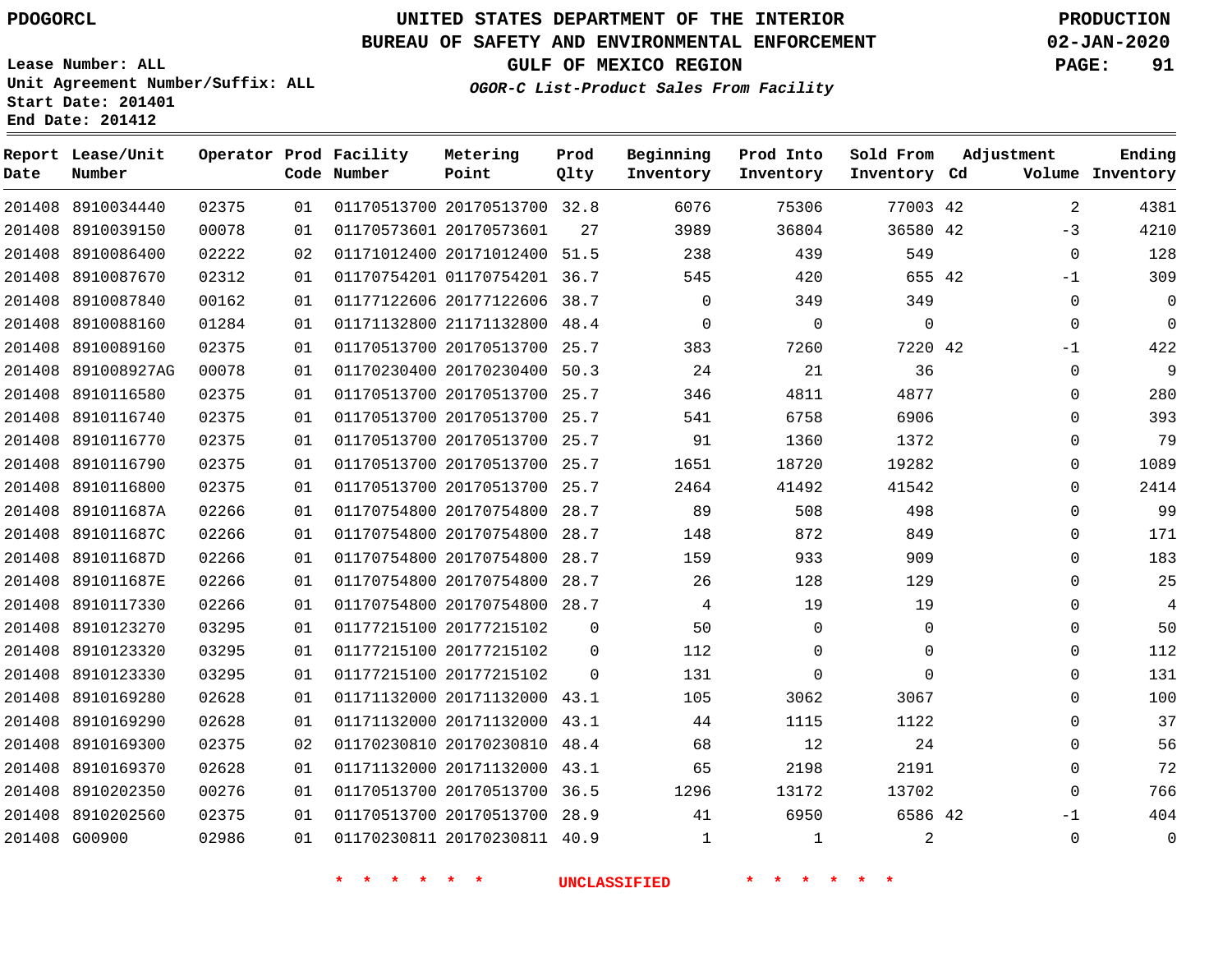### **UNITED STATES DEPARTMENT OF THE INTERIOR PDOGORCL PRODUCTION**

**Prod Qlty**

**Metering Point**

#### **BUREAU OF SAFETY AND ENVIRONMENTAL ENFORCEMENT 02-JAN-2020**

**Lease Number: ALL Unit Agreement Number/Suffix: ALL Start Date: 201401**

**Operator Prod Facility**

**End Date: 201412**

**Report Lease/Unit**

**Number**

**GULF OF MEXICO REGION PAGE: 92**

**Adjustment**

**Ending**

**OGOR-C List-Product Sales From Facility**

**Beginning Inventory**

**Prod Into Inventory**

**Sold From Inventory**

| Date | Number        |       |    | Code Number | Point                        | Qlty     | Inventory    | Inventory    | Inventory Cd |              | Volume Inventory |
|------|---------------|-------|----|-------------|------------------------------|----------|--------------|--------------|--------------|--------------|------------------|
|      | 201408 G00974 | 03295 | 01 |             | 01171132000 20171132000 43.1 |          | 15           | 181          | 190          | $\Omega$     | 6                |
|      | 201408 G00985 | 02266 | 01 |             | 0117709260A 2017709260A 33.6 |          | 378          | 10114        | 10115        | 0            | 377              |
|      | 201408 G01027 | 00162 | 01 |             | 01177122606 20177122606 38.7 |          | $\mathbf 0$  | 3838         | 3838         | 0            | $\mathbf 0$      |
|      | 201408 G01036 | 02312 | 02 |             | 01171092651 20171092650      | 56       | 4484         | 4725         | 7601         | $\Omega$     | 1608             |
|      | 201408 G01082 | 01284 | 01 |             | 01170753510 20170753510 54.6 |          | 19           | 15           | 27           | $\Omega$     | 7                |
|      | 201408 G01083 | 02375 | 01 |             | 01170513700 20170513700 25.7 |          | 2978         | 32797        | 33867        | 0            | 1908             |
|      |               | 02777 | 01 |             | 01170753510 20170753510 45.5 |          | 0            | $\mathbf{0}$ | $\Omega$     | 0            | $\mathbf 0$      |
|      |               |       |    |             |                              |          | 2978         | 32797        | 33867        | 0            | 1908             |
|      | 201408 G01084 | 02375 | 01 |             | 01170513700 20170513700 25.7 |          | 105          | 817          | 874          | $\Omega$     | 48               |
|      | 201408 G01090 | 02375 | 01 |             | 01170513700 20170513700 25.7 |          | 405          | 4933         | 5052 42      | $\mathbf{1}$ | 287              |
|      | 201408 G01091 | 02375 | 01 |             | 01170513700 20170513700 25.7 |          | 977          | 11673        | 11971        | $\Omega$     | 679              |
|      | 201408 G01092 | 02375 | 01 |             | 01170513700 20170513700 25.7 |          | 374          | 4301         | 4424 42      | -1           | 250              |
|      | 201408 G01196 | 02266 | 02 |             | 01171132800 21171132800 43.2 |          | 8            | 31           | 6            | 0            | 33               |
|      | 201408 G01198 | 03295 | 01 |             | 01171092651 20171092650      | 56       | 81           | 106          | 151          | $\Omega$     | 36               |
|      | 201408 G01208 | 03295 | 01 |             | 01171092651 20171092650      | 56       | $\mathbf{1}$ | $\mathbf 0$  | $\mathbf{1}$ | $\mathbf 0$  | $\mathbf 0$      |
|      | 201408 G01210 | 02375 | 02 |             | 01171132800 21171132800 43.2 |          | 129          | 86           | 77           | $\Omega$     | 138              |
|      | 201408 G01220 | 03295 | 01 |             | 01177092600 20177092600 45.1 |          | 76           | 3607         | 3455         | $\Omega$     | 228              |
|      | 201408 G01248 | 02628 | 01 |             | 01171012500 20171012500 36.1 |          | 1298         | 5770         | 5737         | $\Omega$     | 1331             |
|      | 201408 G01351 | 00078 | 01 |             | 01170230400 20170230400 50.3 |          | 8            | 0            | 8            | $\Omega$     | $\mathbf 0$      |
|      | 201408 G01447 | 02375 | 01 |             | 01170513700 20170513700 23.7 |          | 20           | 264          | 268          | $\Omega$     | 16               |
|      | 201408 G01477 | 03026 | 02 |             | 01170230810 20170230810 48.4 |          | 891          | 100          | 294          | 0            | 697              |
|      | 201408 G01497 | 02451 | 01 |             | 01170513800 20170513800 31.9 |          | 4217         | 12674        | 15117        | $\Omega$     | 1774             |
|      | 201408 G01498 | 02451 | 01 |             | 01170513800 20170513800 31.9 |          | 724          | 2180         | 2599         | $\Omega$     | 305              |
|      | 201408 G01580 | 02451 | 01 |             | 01170513800 20170513800 31.9 |          | 14           | 85           | 87           | $\Omega$     | 12               |
|      | 201408 G01610 | 03295 | 01 |             | 01177215100 20177215102      | $\Omega$ | 22           | $\mathbf 0$  | $\mathbf{0}$ | $\Omega$     | 22               |
|      | 201408 G01619 | 02375 | 01 |             | 01170513700 20170513700 32.4 |          | 1182         | 20340        | 20338 42     | $-1$         | 1183             |
|      | 201408 G01620 | 02375 | 01 |             | 01170513700 20170513700 32.4 |          | 326          | 4467         | 4533         | $\Omega$     | 260              |
|      | 201408 G01754 | 00003 | 01 |             | 01423210051 20423210050      | 48       | 9            | 178          | 172 42       | $\mathbf{1}$ | 16               |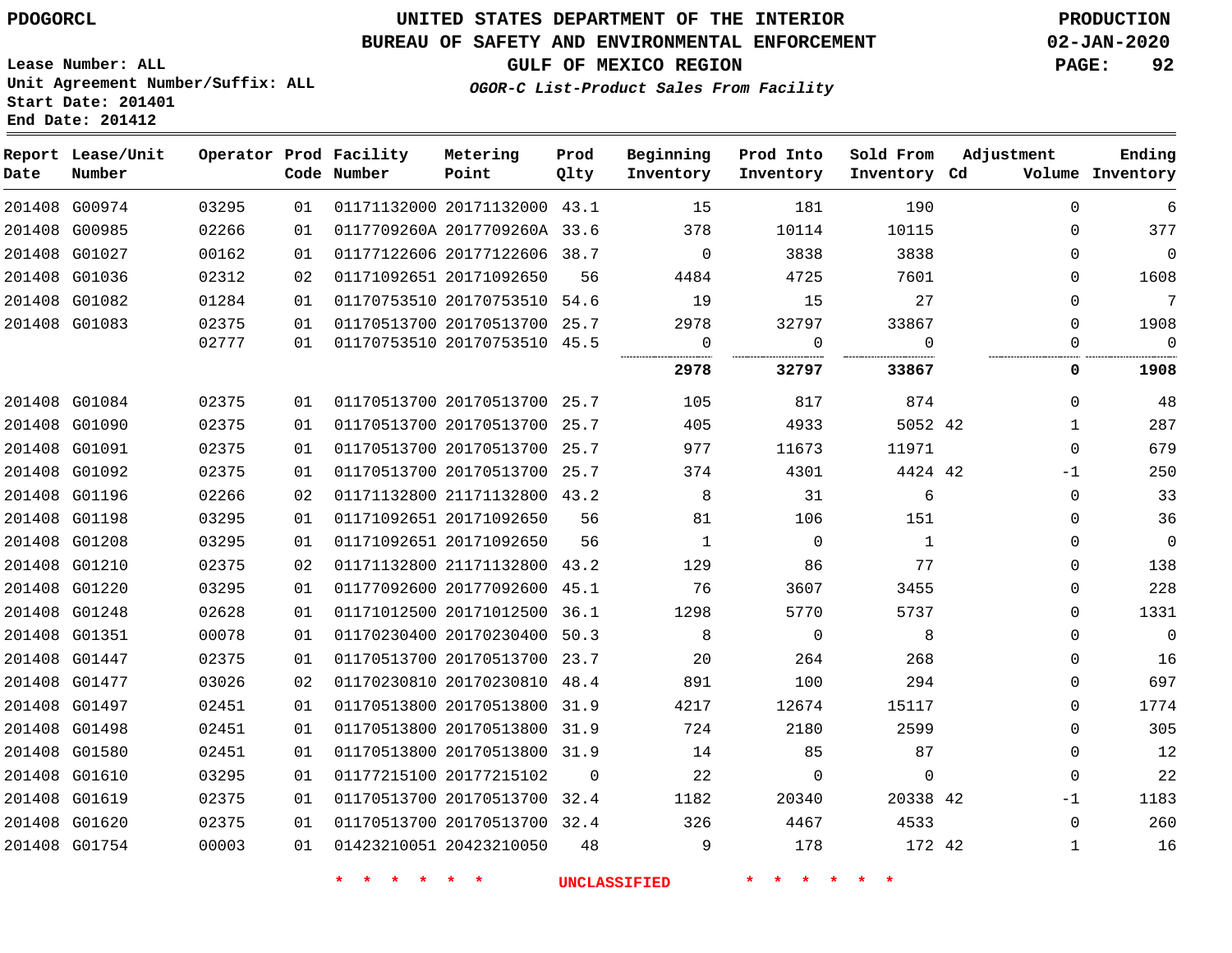**Prod**

### **BUREAU OF SAFETY AND ENVIRONMENTAL ENFORCEMENT 02-JAN-2020**

**Lease Number: ALL Unit Agreement Number/Suffix: ALL Start Date: 201401**

**Operator Prod Facility Metering**

**End Date: 201412**

**Report Lease/Unit**

**GULF OF MEXICO REGION PAGE: 93**

**Adjustment**

**Ending**

**OGOR-C List-Product Sales From Facility**

**Beginning Prod Into Sold From**

| Date | Number        |       |    | Code Number | Point                        | Qlty     | Inventory | Inventory      | Inventory Cd |              | Volume Inventory |
|------|---------------|-------|----|-------------|------------------------------|----------|-----------|----------------|--------------|--------------|------------------|
|      | 201408 G01757 | 00003 | 01 |             | 01423210051 20423210050      | 48       | 77        | 1627           | 1561         | $\mathbf{0}$ | 143              |
|      | 201408 G01848 | 01978 | 02 |             | 01170230500 20170230500      | 45       | 15        | 1372           | 1321         | $\Omega$     | 66               |
|      | 201408 G01860 | 03295 | 01 |             | 01170231110 20170231110      | 40.4     | 9847      | 5353           | 12017        | $\Omega$     | 3183             |
|      | 201408 G01865 | 00078 | 01 |             | 01171012500 20171012500 36.1 |          | 872       | 2705           | 2952 42      | -1           | 624              |
|      | 201408 G01880 | 03295 | 01 |             | 01171132000 20171132000      | 43       | 2         | 25             | 26           | 0            | $\mathbf 1$      |
|      | 201408 G01898 | 02312 | 01 |             | 01171012500 20171012500      | 36.1     | 964       | 4641           | 4534         | $\Omega$     | 1071             |
|      | 201408 G01901 | 03295 | 01 |             | 01177215100 20177215102      | $\Omega$ | 1         | $\Omega$       | $\Omega$     | $\Omega$     | $\mathbf{1}$     |
|      | 201408 G01953 | 03295 | 01 |             | 01170230811 20170230811      | 40.8     | 39        | 120            | 132          | 0            | 27               |
|      | 201408 G01966 | 03295 | 01 |             | 01177215100 20177215102      | $\Omega$ | 64        | $\mathbf 0$    | $\mathbf 0$  | $\Omega$     | 64               |
|      | 201408 G01967 | 03295 | 01 |             | 01177215100 20177215102      | $\Omega$ | 130       | 0              | $\Omega$     | $\Omega$     | 130              |
|      | 201408 G01972 | 03033 | 01 |             | 01170230810 20170230810      | 48.4     | 486       | 145            | 187          | $\Omega$     | 444              |
|      | 201408 G02037 | 02222 | 01 |             | 01170530900 20170530900 53.5 |          | 428       | $\overline{2}$ | 20           | 0            | 410              |
|      | 201408 G02111 | 02628 | 01 |             | 01171132000 20171132000      | 43.1     | 1686      | 43577          | 43837        | 0            | 1426             |
|      | 201408 G02127 | 02312 | 02 |             | 01170230810 20170230810      | 48.4     | 217       | 123            | 101 42       | 1            | 240              |
|      | 201408 G02161 | 03295 | 01 |             | 01171012500 20171012500 36.1 |          | 2025      | 3697           | 4869         | 0            | 853              |
|      | 201408 G02163 | 03295 | 01 |             | 01171012500 20171012500      | 36       | 346       | 937            | 1067         | 0            | 216              |
|      | 201408 G02317 | 03295 | 01 |             | 01171132000 20171132000      | 43       | 11        | 129            | 136          | $\Omega$     | $\overline{4}$   |
|      | 201408 G02353 | 01284 | 01 |             | 01170230450 20170230450      | 43.1     | 260       | 1947           | 1745         | 0            | 462              |
|      | 201408 G02354 | 01284 | 01 |             | 01170230450 20170230450      | 43.1     | $\Omega$  | 833            | 636          | $\Omega$     | 197              |
|      | 201408 G02429 | 02375 | 02 |             | 01170230811 20170230810 48.4 |          | 138       | 37             | 52           | $\Omega$     | 123              |
|      | 201408 G02433 | 02375 | 02 |             | 01170230810 20170230810      | 48.4     | 27        | 5              | 9            | $\Omega$     | 23               |
|      | 201408 G02601 | 02628 | 02 |             | 01171092651 20171092650      | 56       | 1157      | 1306           | 2017         | 0            | 446              |
|      | 201408 G02613 | 02628 | 01 |             | 01171132000 20171132000 45.1 |          | $\Omega$  | $\mathbf 0$    | $\Omega$     | 0            | 0                |
|      | 201408 G02665 | 02451 | 01 |             | 01423210051 20423210050      | 48       | 87        | 1516           | 1470         | 0            | 133              |
|      | 201408 G02735 | 03295 | 01 |             | 01170230810 20170230810      | 48.4     | 260       | $\mathbf 0$    | 77           | $\Omega$     | 183              |
|      | 201408 G02825 | 03295 | 01 |             | 01170230810 20170230810 48.3 |          | 133       | 90             | 56           | 0            | 167              |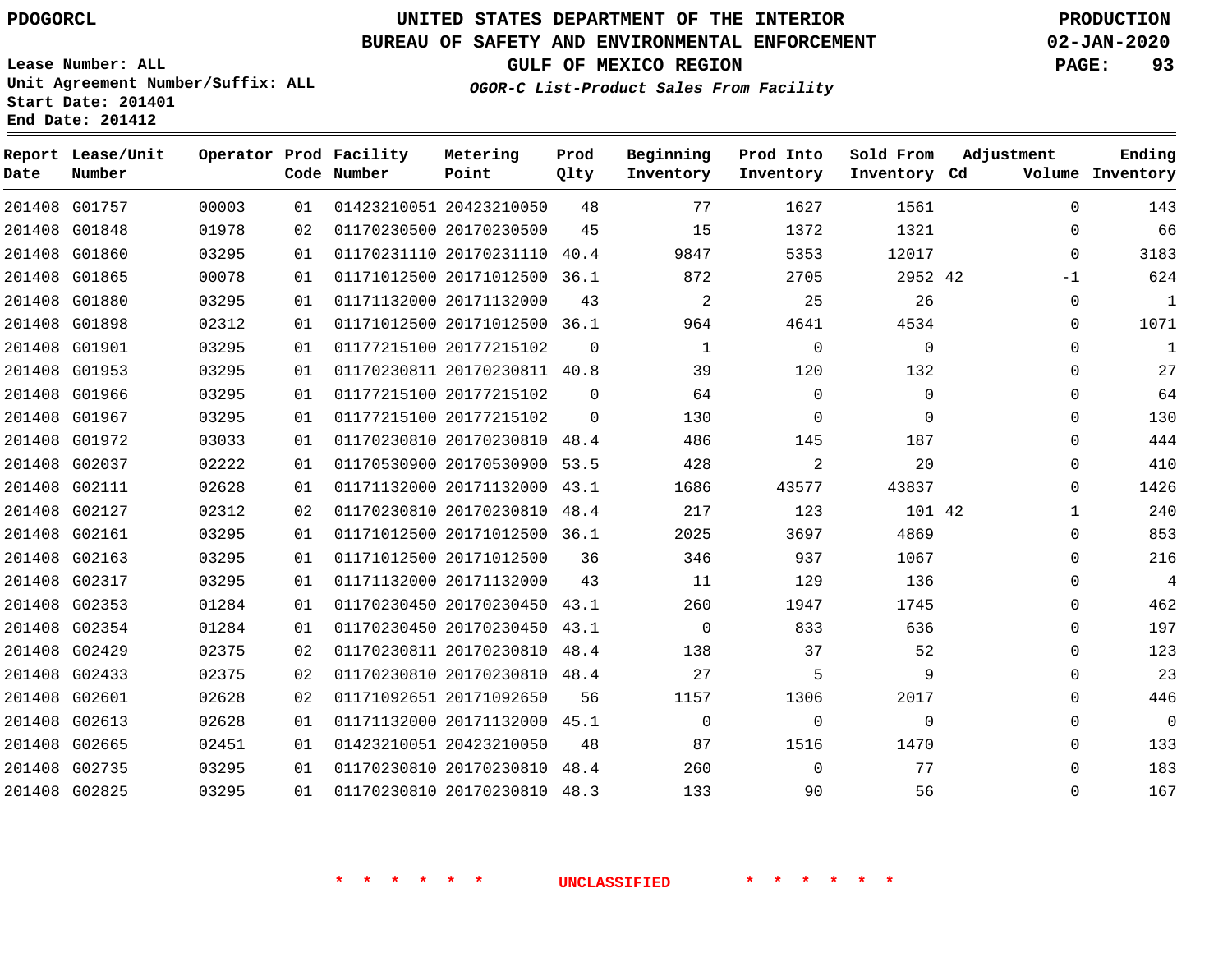#### **BUREAU OF SAFETY AND ENVIRONMENTAL ENFORCEMENT 02-JAN-2020**

**Lease Number: ALL Unit Agreement Number/Suffix: ALL Start Date: 201401 End Date: 201412**

**GULF OF MEXICO REGION PAGE: 94**

| OGOR-C List-Product Sales From Facility |  |
|-----------------------------------------|--|
|-----------------------------------------|--|

| Date | Report Lease/Unit<br>Number |       |    | Operator Prod Facility<br>Code Number | Metering<br>Point            | Prod<br>Qlty | Beginning<br>Inventory | Prod Into<br>Inventory | Sold From<br>Inventory Cd | Adjustment  | Ending<br>Volume Inventory |
|------|-----------------------------|-------|----|---------------------------------------|------------------------------|--------------|------------------------|------------------------|---------------------------|-------------|----------------------------|
|      | 201408 G02826               | 03295 | 01 |                                       | 01170231110 20170231110 40.4 |              | 1176                   | 662                    | 1446                      | $\Omega$    | 392                        |
|      |                             |       | 01 | 01170230810 20170230810 48.3          |                              |              | 354                    | 117                    | 149                       | $\Omega$    | 322                        |
|      |                             |       |    |                                       |                              |              | 1530                   | 779                    | 1595                      | 0           | 714                        |
|      | 201408 G02870               | 03295 | 01 | 01170230810 20170230810 48.4          |                              |              | 57                     | 31                     | 26                        | $\Omega$    | 62                         |
|      | 201408 G02895               | 02579 | 02 |                                       | 01171092651 20171092650      | 56           | 141                    | 136                    | 230 42                    | $-1$        | 46                         |
|      |                             | 02628 | 02 |                                       | 01171092651 20171092650 55.3 |              | 0                      | $\overline{0}$         | $\overline{0}$            | $\mathbf 0$ | $\mathbf 0$                |
|      |                             |       |    |                                       |                              |              | 141                    | 136                    | 230                       | $-1$        | 46                         |
|      | 201408 G02917               | 01834 | 01 |                                       | 01171092930 20171092930 38.3 |              | 40                     | 404                    | 410 42                    | -1          | 33                         |
|      | 201408 G03061               | 03026 | 01 |                                       | 01423210051 20423210050      | 48           | 278                    | 4658                   | 4526 42                   | $-1$        | 409                        |
|      | 201408 G03145               | 02375 | 02 |                                       | 01171132800 21171132800 43.2 |              | 17                     | 1                      | 14                        | $\Omega$    | $\sqrt{4}$                 |
|      | 201408 G03152               | 03295 | 01 |                                       | 01177092600 20177092600 45.1 |              | 95                     | 3920                   | 3768                      | $\Omega$    | 247                        |
|      | 201408 G03331               | 02628 | 01 |                                       | 01171132800 21171132800 45.1 |              | 1                      | $\Omega$               | 1                         | $\Omega$    | $\overline{0}$             |
|      | 201408 G03414               | 03295 | 01 |                                       | 01170753510 20170753510      | 54.5         | 1023                   | 929                    | 1570                      | 0           | 382                        |
|      | 201408 G03593               | 03295 | 01 |                                       | 01171012500 20171012500 36.1 |              | 6                      | 25                     | 25                        | $\Omega$    | $\sqrt{6}$                 |
|      | 201408 G03793               | 03295 | 01 |                                       | 01171012500 20171012500 36.1 |              | 167                    | 542                    | 584                       | $\Omega$    | 125                        |
|      | 201408 G03811               | 03295 | 01 |                                       | 01171092651 20171092650      | 56           | 170                    | 220                    | 315                       | $\Omega$    | 75                         |
|      | 201408 G03958               | 03295 | 01 |                                       | 01170230510 20170230510 49.1 |              | 1102                   | 1741                   | 1311                      | $\Omega$    | 1532                       |
|      | 201408 G04003               | 03295 | 01 |                                       | 01171012500 20171012500      | 36           | 1768                   | 4787                   | 5451                      | $\Omega$    | 1104                       |
|      | 201408 G04065               | 02628 | 01 |                                       | 01423210051 20423210050      | 48           | 3                      | 49                     | 48                        | $\Omega$    | $\overline{4}$             |
|      | 201408 G04081               | 03295 | 01 |                                       | 01170230450 20170230810 48.4 |              | 3272                   | 1098                   | 1294                      | $\Omega$    | 3076                       |
|      | 201408 G04085               | 02899 | 01 |                                       | 01170230811 20170230811      | 40.9         | 980                    | 1253                   | 1946                      | $\Omega$    | 287                        |
|      | 201408 G04087               | 02899 | 01 |                                       | 01177008150 01177008150      | 34           | 5606                   | 2887                   | 6002 42                   | -2          | 2489                       |
|      | 201408 G04232               | 00730 | 01 |                                       | 01171012500 20171012500 36.1 |              | 3128                   | 7700                   | 9052                      | $\Omega$    | 1776                       |
|      |                             | 03295 | 01 |                                       | 01171012500 20171012500      | 36           | 224                    | 559                    | 654                       | 0           | 129                        |
|      |                             |       |    |                                       |                              |              | 3352                   | 8259                   | 9706                      | 0           | 1905                       |
|      | 201408 G04421               | 03295 | 01 |                                       | 01171131600 20171131600 42.5 |              | 1124                   | 16824                  | 17245                     | $\Omega$    | 703                        |
|      | 201408 G04433               | 02312 | 01 |                                       | 01177082950 20177082956 27.5 |              | 2                      | 103                    | 103                       | $\Omega$    | 2                          |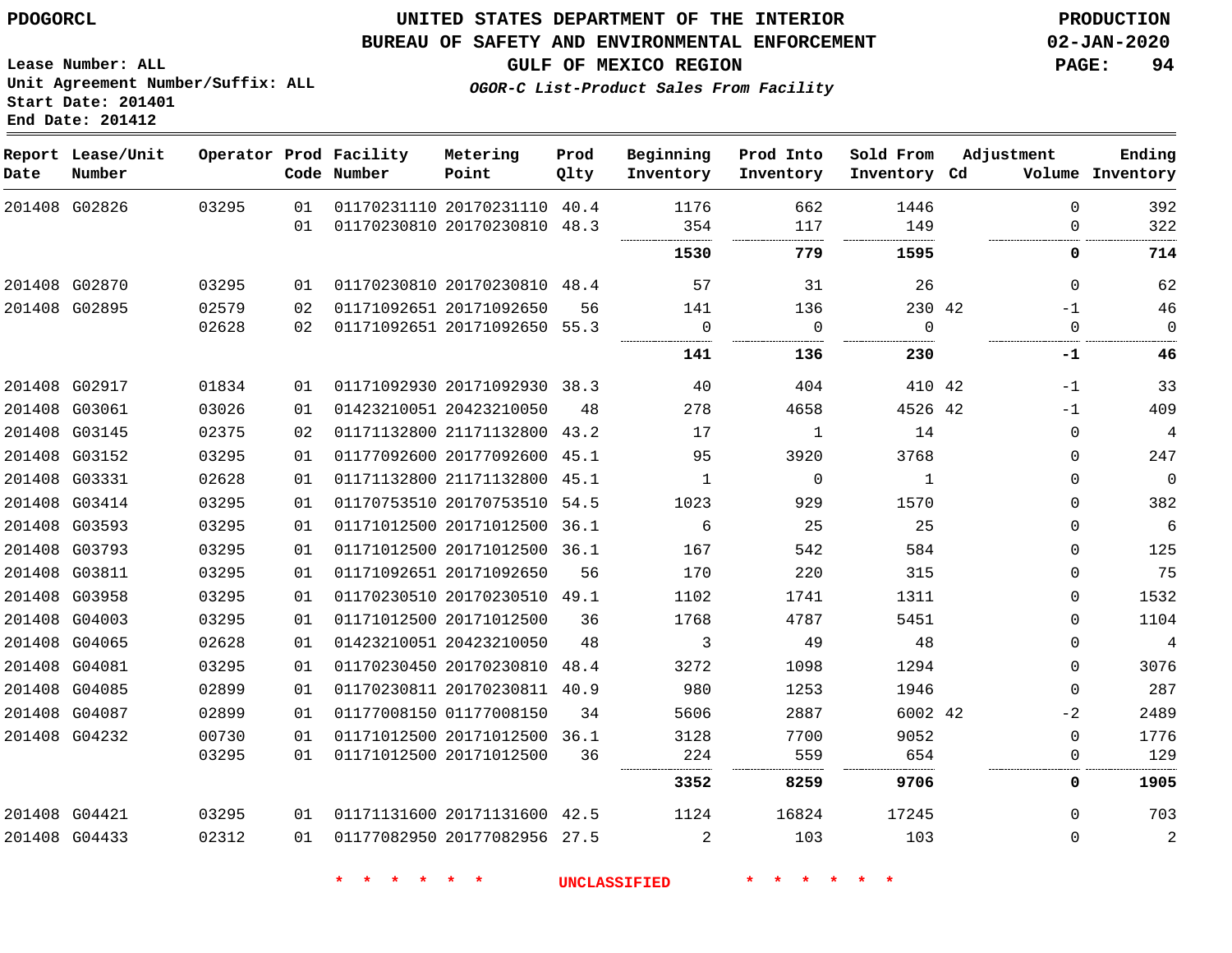#### **BUREAU OF SAFETY AND ENVIRONMENTAL ENFORCEMENT 02-JAN-2020**

**Lease Number: ALL Unit Agreement Number/Suffix: ALL Start Date: 201401 End Date: 201412**

**GULF OF MEXICO REGION PAGE: 95**

**OGOR-C List-Product Sales From Facility**

| Date          | Report Lease/Unit<br>Number |       |    | Operator Prod Facility<br>Code Number | Metering<br>Point            | Prod<br>Qlty | Beginning<br>Inventory | Prod Into<br>Inventory | Sold From<br>Inventory Cd | Adjustment | Ending<br>Volume Inventory  |
|---------------|-----------------------------|-------|----|---------------------------------------|------------------------------|--------------|------------------------|------------------------|---------------------------|------------|-----------------------------|
|               | 201408 G04537               | 03033 | 01 |                                       | 01420470030 20420470030      | $\Omega$     | 2834                   | $\Omega$               | $\Omega$                  |            | 2834<br>$\Omega$            |
|               | 201408 G04800               | 02970 | 02 |                                       | 01177062608 2017706260A 37.4 |              | $\mathbf 0$            | 812                    | 810                       |            | 2<br>$\Omega$               |
|               |                             | 03026 | 02 |                                       | 01171132800 21171132800 43.2 |              | 73                     | 550                    | 223                       |            | 400<br>0                    |
|               |                             |       |    |                                       |                              |              | 73                     | 1362                   | 1033                      |            | 402<br>0                    |
| 201408 G04809 |                             | 02312 | 01 |                                       | 01177082950 20177082956 27.5 |              | 380                    | 18790                  | 18826 42                  |            | 345<br>1                    |
|               | 201408 G04818               | 03295 | 01 |                                       | 01170230500 20170230500      | 45           | $\mathbf 0$            | 19                     | 18                        |            | $\mathbf{1}$<br>0           |
| 201408 G05006 |                             | 01284 | 02 |                                       | 01423210051 20170230510 49.2 |              | 116                    | 188                    | 181                       |            | 123<br>0                    |
| 201408 G05299 |                             | 03295 | 01 |                                       | 01170230500 20170230500      | 45           | $\Omega$               | 23                     | 22                        |            | $\mathbf{1}$<br>$\Omega$    |
| 201408 G05431 |                             | 02970 | 02 |                                       | 01177062608 2017706260A 37.4 |              | 32                     | 18059                  | 18049                     |            | 42<br>$\Omega$              |
| 201408 G05504 |                             | 00730 | 01 |                                       | 01171132800 21171132800 43.2 |              | 48                     | 78                     | 45                        |            | 81<br>$\Omega$              |
|               |                             | 02970 | 02 |                                       | 01171132800 21171132800 43.2 |              | 5695                   | 3208                   | 3189                      |            | 5714<br>$\Omega$            |
|               |                             | 03295 | 01 |                                       | 01171132800 21171132800 43.2 |              | 643                    | 332                    | 349                       |            | 626<br>0                    |
|               |                             |       |    |                                       |                              |              | 6386                   | 3618                   | 3583                      |            | 0<br>6421                   |
| 201408 G05505 |                             | 00078 | 01 |                                       | 01171012400 20171012400 51.5 |              | 87                     | 0                      | 87                        |            | $\mathbf 0$<br>$\Omega$     |
|               |                             |       | 01 |                                       | 01171132800 21171132800 43.2 |              | 59                     | 204                    |                           | 94 42      | 168<br>-1                   |
|               |                             |       |    |                                       |                              |              | 146                    | 204                    | 181                       |            | 168<br>-1                   |
|               | 201408 G05602               | 01834 | 01 |                                       | 01171012500 20171012500 36.1 |              | 732                    | 2012                   | 2280                      |            | 464<br>0                    |
|               | 201408 G05612               | 03295 | 01 |                                       | 01171012500 20171012500 36.1 |              | 1702                   | 4726                   | 5338                      |            | 1090<br>$\Omega$            |
| 201408 G06069 |                             | 03295 | 01 |                                       | 01423210051 20423210050      | 48           | 2                      | 34                     | 33                        |            | $\mathbf{3}$<br>$\mathbf 0$ |
| 201408 G06668 |                             | 02375 | 01 |                                       | 01171132000 20171132000      | 43.1         | 491                    | 4960                   | 5288 42                   |            | 162<br>$-1$                 |
| 201408 G07736 |                             | 02628 | 01 |                                       | 01171132800 21171132800      | 44.7         | $\Omega$               | $\Omega$               | $\Omega$                  |            | $\mathbf 0$<br>0            |
|               | 201408 G07760               | 01284 | 01 |                                       | 01177122950 20177122950 30.9 |              | 113                    | 8833                   | 8871                      |            | 75<br>$\mathbf 0$           |
|               | 201408 G07917               | 01834 | 01 |                                       | 01170573602 20170573602 33.1 |              | 29085                  | 14736                  | 11398 42                  |            | 32422<br>$-1$               |
| 201408 G08120 |                             | 02312 | 02 |                                       | 01423210051 20423210050      | 48           | 1                      | 128                    | 119 42                    |            | 11<br>1                     |
| 201408 G09010 |                             | 02266 | 01 |                                       | 01420390120 01420390120      | 55           | 44                     | $\Omega$               | $\Omega$                  |            | 44<br>0                     |
|               | 201408 G09032               | 00730 | 01 |                                       | 01170230450 20170230450 43.1 |              | 11                     | $\Omega$               | 11                        |            | 0<br>0                      |
|               | 201408 G09631               | 01284 | 01 |                                       | 01177122950 20177122950 30.9 |              | 22                     | 1626                   | 1634                      |            | 14<br>0                     |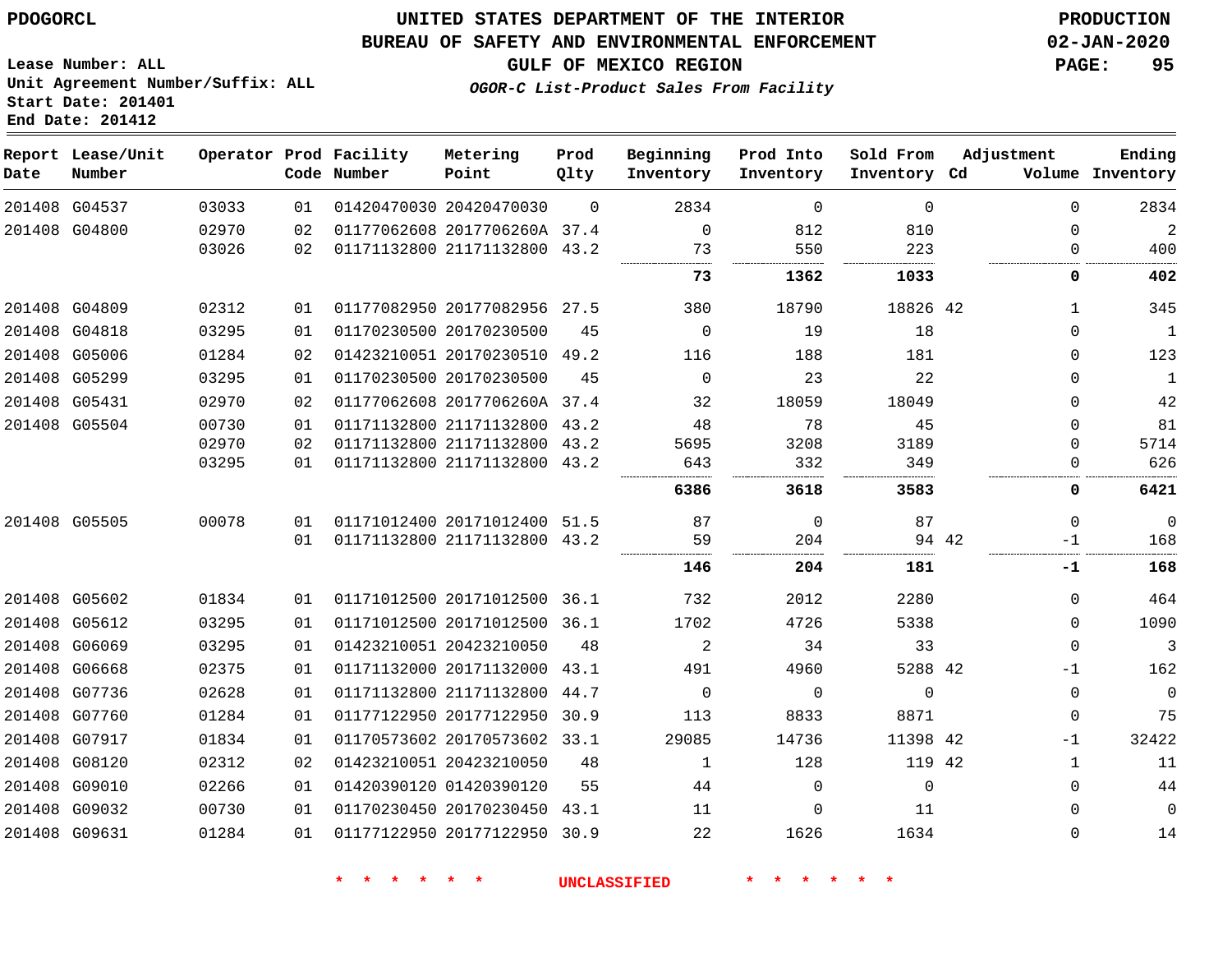**End Date: 201412**

**Report Lease/Unit**

**Number**

 G15740 G16121 G16325 G16469 G16515 G16890

# **UNITED STATES DEPARTMENT OF THE INTERIOR PDOGORCL PRODUCTION**

**Prod Qlty**

#### **BUREAU OF SAFETY AND ENVIRONMENTAL ENFORCEMENT 02-JAN-2020**

**Lease Number: ALL Unit Agreement Number/Suffix: ALL Start Date: 201401**

**Operator Prod Facility**

**Code Number**

**OGOR-C List-Product Sales From Facility**

**Beginning Inventory** **Prod Into Inventory** **Sold From Inventory**

**GULF OF MEXICO REGION PAGE: 96**

**Inventory Cd Volume**

**Adjustment**

  $\Omega$  $\Omega$  $\Omega$  $\Omega$  $\Omega$ 

  $\Omega$  $\Omega$  $\Omega$  $\Omega$  $\Omega$   $\Omega$  $\overline{0}$  $\Omega$  $\Omega$  $\Omega$  $\Omega$   $\Omega$  $\Omega$   $\Omega$   $\Omega$ 

**Ending**

| 201408 G10487 | 00981 | 01 | 01170753850 20170753850      | 0        | 2733     | $\Omega$    | $\mathbf 0$ | 0            |
|---------------|-------|----|------------------------------|----------|----------|-------------|-------------|--------------|
| 201408 G10794 | 03295 | 01 | 01177122950 20177122950      | 30.8     | 66       | 3182        | 3222        | $\mathbf 0$  |
| 201408 G10910 | 00162 | 01 | 01177245110 2017724511G 43.9 |          | 0        | 8311        | 8311        | 0            |
| 201408 G11243 | 03033 | 01 | 01420470030 20420470030      | $\Omega$ | 24       | $\mathbf 0$ | $\mathbf 0$ | $\mathbf 0$  |
| 201408 G11870 | 02375 | 01 | 01171132000 20171132000      | 43.1     | 169      | 1765        | 1876        | $\mathbf 0$  |
| 201408 G12020 | 03295 | 01 | 01171012500 20171012500      | 36.1     | 226      | 633         | 713         | $\mathbf 0$  |
| 201408 G12355 | 03209 | 01 | 01171012300 20171012300      | 37       | $\Omega$ | 28166       | 30500 47    | 16060        |
| 201408 G12358 | 03209 | 01 | 01171012300 20171012300      | 37       | $\Omega$ | 442         | 479 47      | 221          |
| 201408 G12564 | 02603 | 01 | 01170230510 20170230510      | 49.2     | 338      | 5           | 339         | $\mathbf 0$  |
| 201408 G12802 | 02628 | 01 | 01170230811 20170230811      | 40.9     | 187      | 1345        | 1223        | 0            |
| 201408 G13576 | 03147 | 02 | 01170230810 20170230810      | 48.4     | 183      | $\mathbf 0$ | 54          | $\mathbf 0$  |
| 201408 G13938 | 01284 | 01 | 01171012500 20171012500      | 36.1     | 3234     | 8268        | 9592        | $\mathbf 0$  |
| 201408 G14342 | 02628 | 01 | 01170230811 20170230811      | 41       | 702      | 4074        | 3844        | $\mathbf 0$  |
| 201408 G14493 | 01834 | 01 | 01171092930 20171092930      | 38.3     | 75       | 716         | 732         | $\mathbf 0$  |
| 201408 G14535 | 02628 | 01 | 01171012500 20171012500      | 36.1     | 5790     | 21645       | 22443       | $\mathbf 0$  |
| 201408 G14864 | 02871 | 02 | 01170230450 20170230450      | 43.7     | 1310     | 3580        | 4042        | $\mathbf 0$  |
| 201408 G15050 | 03295 | 01 | 01170231110 20170231110      | 40.5     | 179      | 92          | 216         | 0            |
| 201408 G15239 | 02266 | 02 | 01171012500 20171012500      | 36.1     | 567      | 979         | 1321        | $\mathbf 0$  |
| 201408 G15242 | 03295 | 01 | 01171092651 20171092650      | 56       | 899      | 965         | 1536        | $\mathbf{0}$ |
| 201408 G15263 | 03295 | 01 | 01171132000 20171132000      | 43       | 36       | 650         | 665         | $\mathbf 0$  |
| 201408 G15277 | 03295 | 01 | 01171012400 20171012400      | 51.4     | 3062     | 3728        | 5704        | 0            |
| 201408 G15312 | 03295 | 01 | 01171092651 20171092650      | 56       | 5745     | 6268        | 9880        | $\mathbf{0}$ |

#### 20170753510 54.6

20170230450

20170753850

 20170230811 40.9 20171012400 51.5

**Metering Point**

2017724511G 43.9

 $\Omega$ 

**\* \* \* \* \* \* UNCLASSIFIED \* \* \* \* \* \***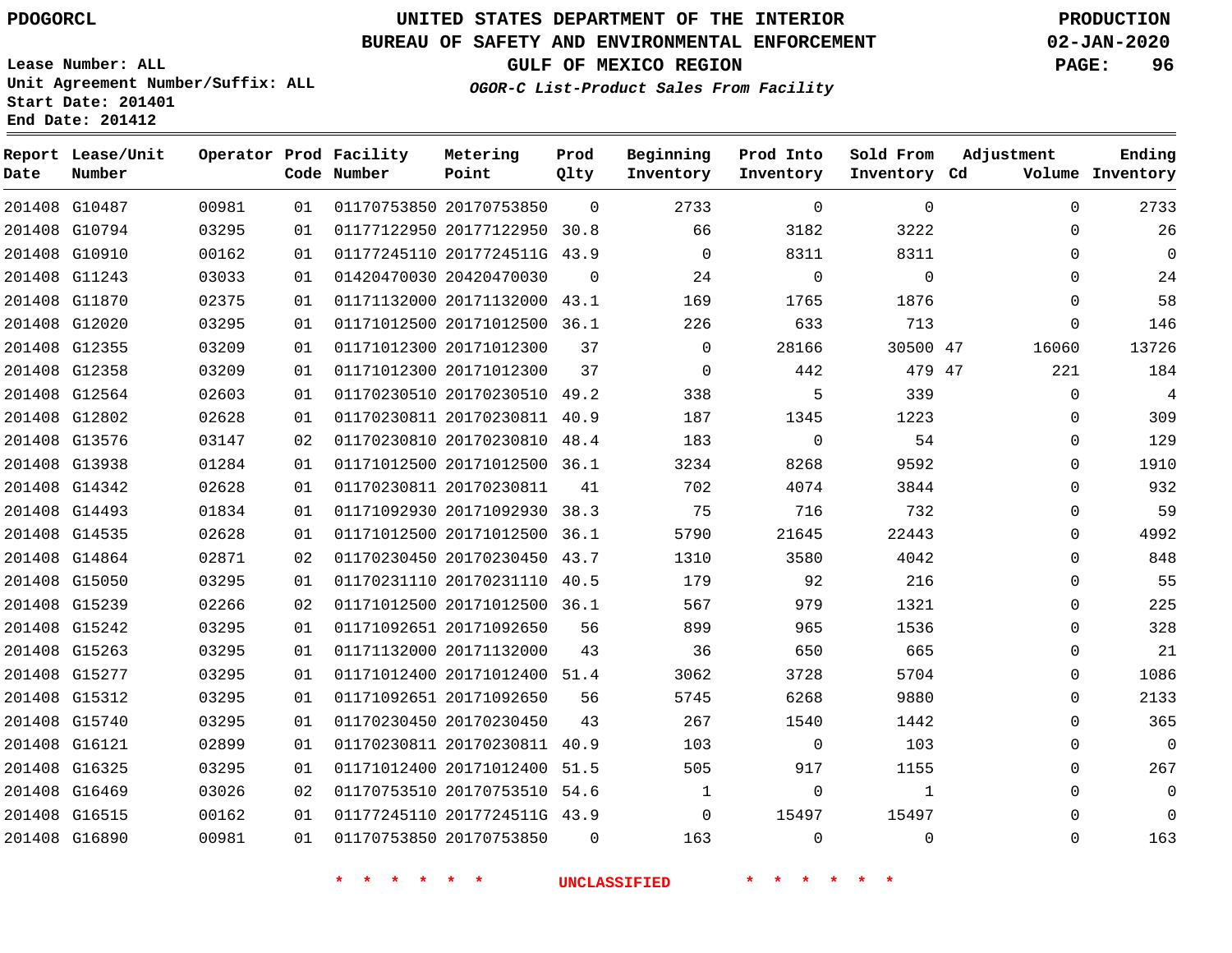# **UNITED STATES DEPARTMENT OF THE INTERIOR PDOGORCL PRODUCTION**

### **BUREAU OF SAFETY AND ENVIRONMENTAL ENFORCEMENT 02-JAN-2020**

**Lease Number: ALL Unit Agreement Number/Suffix: ALL Start Date: 201401**

**GULF OF MEXICO REGION PAGE: 97**

**OGOR-C List-Product Sales From Facility**

| Date          | Report Lease/Unit<br>Number |       |    | Operator Prod Facility<br>Code Number | Metering<br>Point            | Prod<br>Qlty | Beginning<br>Inventory | Prod Into<br>Inventory | Sold From<br>Inventory Cd | Adjustment     | Ending<br>Volume Inventory |
|---------------|-----------------------------|-------|----|---------------------------------------|------------------------------|--------------|------------------------|------------------------|---------------------------|----------------|----------------------------|
|               | 201408 G17754               | 02375 | 02 |                                       | 01170230510 20170230510 49.2 |              | 1536                   | 2038                   | 1781                      | $\Omega$       | 1793                       |
|               | 201408 G17789               | 03295 | 01 |                                       | 01170230810 20170230810 48.4 |              | 43                     | 4                      | 14                        | $\Omega$       | 33                         |
|               | 201408 G17858               | 03295 | 01 |                                       | 01170530900 20170530900 53.5 |              | 544                    | $\mathbf{1}$           | 25                        | $\Omega$       | 520                        |
|               | 201408 G17912               | 02970 | 02 |                                       | 01177062608 2017706260A 37.4 |              | 63                     | 10176                  | 10215                     | $\Omega$       | 24                         |
|               | 201408 G17921               | 03026 | 01 |                                       | 01171012500 20177062959      | 26           | $\mathbf 0$            | 50941                  | 50941                     | $\Omega$       | 0                          |
|               | 201408 G18043               | 03059 | 01 |                                       | 01171012500 20171012500 36.1 |              | 1760                   | 4086                   | 4903                      | $\Omega$       | 943                        |
| 201408 G18577 |                             | 00981 | 01 |                                       | 01170753850 20170753850      | $\Omega$     | 8030                   | 0                      | $\Omega$                  | $\Omega$       | 8030                       |
|               | 201408 G18936               | 02871 | 01 |                                       | 01422450350 20422450350      | 47.7         | 7                      | 0                      | $\Omega$                  | $\Omega$       | 7                          |
|               | 201408 G19030               | 02806 | 01 |                                       | 01423210051 20423210050 53.9 |              | 27                     | 457                    | 444                       | 0              | 40                         |
|               | 201408 G19127               | 03165 | 01 |                                       | 01170230811 20170230811 40.9 |              | 4                      | 57                     |                           | 0 0 9<br>$-56$ | 5                          |
|               | 201408 G19839               | 02777 | 01 |                                       | 01170753510 20170753510 45.5 |              | $\Omega$               | 0                      | $\Omega$                  | $\Omega$       | $\Omega$                   |
|               | 201408 G20605               | 02477 | 01 |                                       | 01423550141 20423550140      | 35.9         | 207                    | $\Omega$               |                           | 66 42<br>$-32$ | 109                        |
|               | 201408 G20656               | 02266 | 02 |                                       | 01422450350 20422450350 47.7 |              | 44                     | $\Omega$               | $\Omega$                  | $\Omega$       | 44                         |
|               | 201408 G20660               | 03295 | 01 |                                       | 01170230450 20170230450 43.1 |              | 51                     | 374                    | 336                       | 0              | 89                         |
|               | 201408 G21096               | 03295 | 01 |                                       | 01170230811 20170230811 40.9 |              | 28                     | 113                    | 115                       | 0              | 26                         |
|               | 201408 G21532               | 03217 | 01 |                                       | 01170230811 20170230811 40.9 |              | 290                    | 1447                   | 1406                      | 0              | 331                        |
|               | 201408 G21534               | 03217 | 01 |                                       | 01170230811 20170230811 40.9 |              | 397                    | 1322                   | 1415 42                   | -1             | 303                        |
|               | 201408 G21580               | 03295 | 01 |                                       | 01170230811 20170230811 40.2 |              | 7                      | 42                     | 42                        | $\Omega$       | 7                          |
|               | 201408 G21592               | 02628 | 02 |                                       | 01171132000 20171132000 41.4 |              | 3                      | 2                      | 3                         | $\Omega$       | 2                          |
|               | 201408 G21655               | 01834 | 01 |                                       | 01171132800 21171132800 43.2 |              | 3148                   | 2346                   | 1968                      | 0              | 3526                       |
|               | 201408 G21825               | 00981 | 01 |                                       | 01170753850 20170753850      | $\Omega$     | 642                    | 0                      | $\Omega$                  | $\Omega$       | 642                        |
|               | 201408 G21826               | 00981 | 01 |                                       | 01170753850 20170753850      | $\Omega$     | 6                      | $\mathbf 0$            | $\Omega$                  | $\Omega$       | 6                          |
|               | 201408 G22219               | 03033 | 01 |                                       | 01423210051 20423210050      | 48           | 54                     | 572                    | 575 42                    | $-1$           | 50                         |
|               | 201408 G22236               | 03295 | 01 |                                       | 01170230450 20170230450      | 43.1         | 12                     | 119                    | 103                       | 0              | 28                         |
|               | 201408 G22246               | 01284 | 02 |                                       | 01423210051 20170230500 44.9 |              | 5                      | 0                      | 5                         | 0              | 0                          |
|               | 201408 G22268               | 02777 | 01 |                                       | 01170230810 2042709015I 51.5 |              | $\Omega$               | 203                    | 203                       | $\Omega$       | $\Omega$                   |
|               | 201408 G22501               | 00078 | 01 |                                       | 01170230400 20170230400 50.4 |              | 17                     | 43                     | 42                        | $\Omega$       | 18                         |
|               | 201408 G22505               | 02375 | 02 |                                       | 01170230811 20170230811 40.9 |              | 609                    | 2791                   | 2761                      | $\Omega$       | 639                        |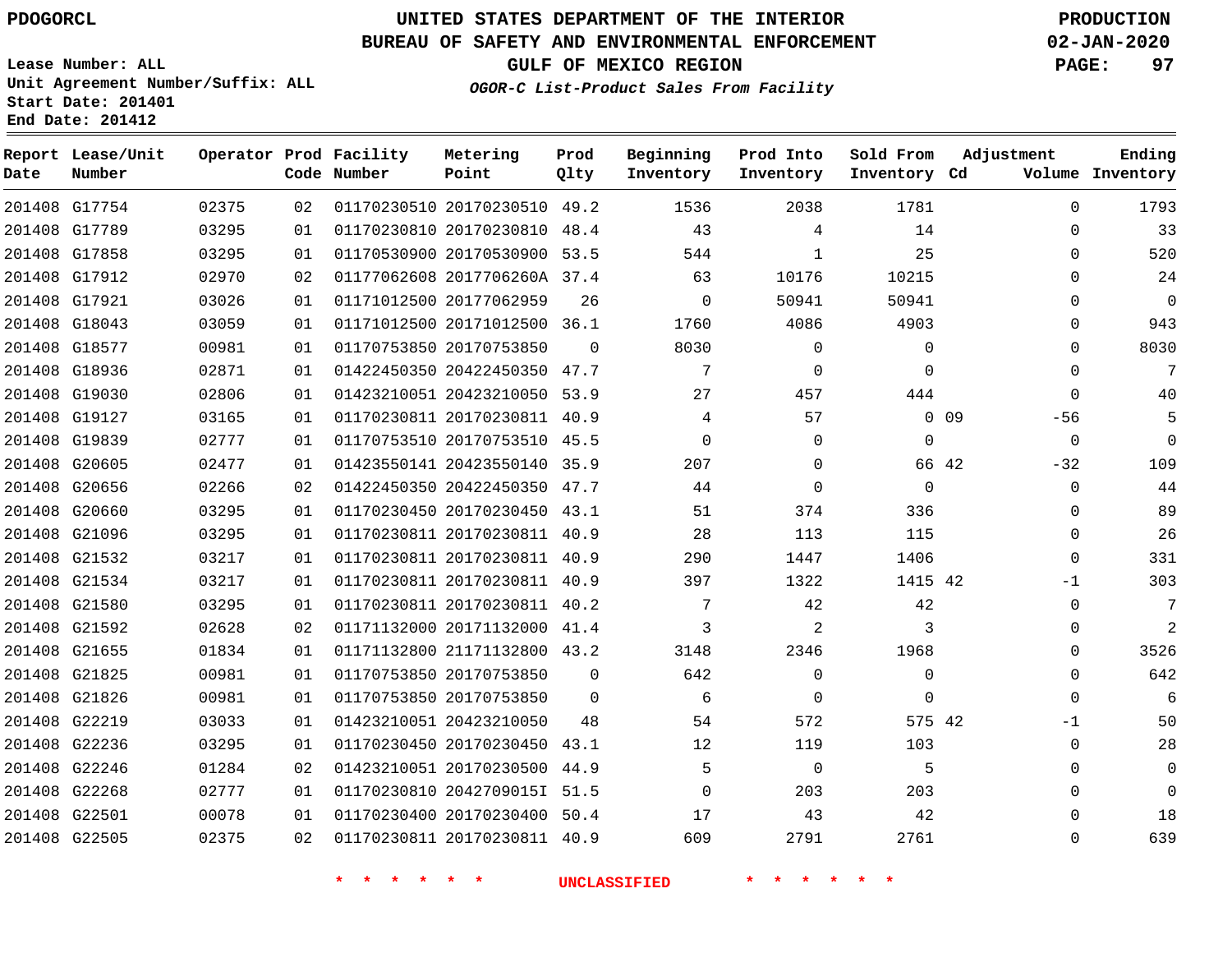### **BUREAU OF SAFETY AND ENVIRONMENTAL ENFORCEMENT 02-JAN-2020**

**OGOR-C List-Product Sales From Facility**

**GULF OF MEXICO REGION PAGE: 98**

**Lease Number: ALL Unit Agreement Number/Suffix: ALL Start Date: 201401 End Date: 201412**

| Date | Report Lease/Unit<br>Number |       |    | Operator Prod Facility<br>Code Number | Metering<br>Point            | Prod<br>Qlty | Beginning<br>Inventory | Prod Into<br>Inventory | Sold From<br>Inventory Cd | Adjustment |              | Ending<br>Volume Inventory |
|------|-----------------------------|-------|----|---------------------------------------|------------------------------|--------------|------------------------|------------------------|---------------------------|------------|--------------|----------------------------|
|      | 201408 G22510               | 00162 | 01 |                                       | 01170230810 20170230810 48.4 |              | 3300                   | 1212                   | 1336 42                   |            | $-1$         | 3175                       |
|      | 201408 G22513               | 02579 | 02 |                                       | 01170230500 20170230500      | 45           | $\Omega$               | 1468                   | 1390 42                   |            | $-9$         | 69                         |
|      | 201408 G22605               | 01834 | 01 |                                       | 01171132800 21171132800      | 43.2         | 156                    | 152                    | 110 42                    |            | $-1$         | 197                        |
|      | 201408 G22621               | 01834 | 01 |                                       | 01171132800 21171132800      | 43.2         | 2996                   | 1450                   | 1593 42                   |            | $\mathbf{1}$ | 2854                       |
|      | 201408 G22840               | 00730 | 01 |                                       | 01608103650 20608103650      | 32           | $\mathbf 0$            | 1536                   | 1531                      |            | $\mathbf 0$  | 5                          |
|      | 201408 G23473               | 00981 | 01 |                                       | 01170753850 20170753850      | $\Omega$     | 48                     | $\Omega$               | $\Omega$                  |            | 0            | 48                         |
|      | 201408 G23480               | 00981 | 01 |                                       | 01170753850 20170753850      | $\Omega$     | 470                    | $\Omega$               | $\Omega$                  |            | $\Omega$     | 470                        |
|      | 201408 G23481               | 00981 | 01 |                                       | 01170753850 20170753850      | $\mathbf{0}$ | 1244                   | $\mathbf 0$            | $\mathbf 0$               |            | 0            | 1244                       |
|      | 201408 G23528               | 00981 | 01 |                                       | 01170753850 20170753850      | $\Omega$     | 1026                   | $\Omega$               | $\Omega$                  |            | 0            | 1026                       |
|      | 201408 G23529               | 00981 | 01 |                                       | 01170753850 20170753850      | $\Omega$     | 2673                   | $\Omega$               | $\Omega$                  |            | $\mathbf 0$  | 2673                       |
|      | 201408 G23730               | 03217 | 01 |                                       | 01170230810 20170230811 40.9 |              | 33                     | 212                    | 197                       |            | $\Omega$     | 48                         |
|      | 201408 G23735               | 00162 | 01 |                                       | 01170230810 20170230810      | 48.4         | $\mathbf 0$            | 265                    | 265                       |            | $\Omega$     | $\mathbf 0$                |
|      | 201408 G23736               | 00730 | 01 |                                       | 01170230810 20170230810      | 48.4         | 484                    | 504                    | 293 42                    |            | 1            | 696                        |
|      | 201408 G23851               | 02503 | 02 |                                       | 01171012400 20171012400      | 51.5         | 555                    | 6524                   | 5177                      |            | $\mathbf 0$  | 1902                       |
|      | 201408 G23956               | 03217 | 01 |                                       | 01170753510 20170753510 54.6 |              | 3018                   | 2682                   | 4585 42                   |            | 1            | 1116                       |
|      | 201408 G24425               | 02312 | 02 |                                       | 01170230810 20170230810 48.4 |              | 826                    | 84                     | 270                       |            | $\Omega$     | 640                        |
|      | 201408 G24710               | 02375 | 01 |                                       | 01170230811 20170230811 40.9 |              | 135                    | 222                    | 306                       |            | $\mathbf 0$  | 51                         |
|      | 201408 G24730               | 03295 | 01 |                                       | 01170230500 20170230500      | 45           | 78                     | 1363                   | 1378 42                   |            | 1            | 64                         |
|      |                             |       | 01 |                                       | 01170230810 20170230810 48.3 |              | 169                    | 32                     | 60                        |            | $\mathbf 0$  | 141                        |
|      |                             |       |    |                                       |                              |              | 247                    | 1395                   | 1438                      |            | 1            | 205                        |
|      | 201408 G24766               | 02628 | 02 |                                       | 01170230811 20170230811      | 41           | $\mathbf 0$            | 38                     | 29                        |            | $\mathbf 0$  | 9                          |
|      | 201408 G24767               | 02628 | 02 |                                       | 01170530900 20170230811      | 41           | $\mathbf{1}$           | 47                     | 36                        |            | $\Omega$     | 12                         |
|      | 201408 G24791               | 02989 | 01 |                                       | 01171131600 20171131600      | 42.5         | 15                     | 183                    | 190                       |            | 0            | 8                          |
|      | 201408 G24870               | 02970 | 02 |                                       | 01177062608 2017706260A 37.4 |              | $\mathbf 0$            | 947                    | 944                       |            | 0            | 3                          |
|      | 201408 G24878               | 02628 | 02 |                                       | 01171092651 20171092650      | 56           | 485                    | 12                     | 491                       |            | $\mathbf 0$  | 6                          |
|      | 201408 G24883               | 02628 | 02 |                                       | 01171092651 20171092650      | 56           | 518                    | 539                    | 874                       |            | 0            | 183                        |
|      | 201408 G24898               | 02807 | 01 |                                       | 01171012300 20171012300      | 37           | 4022                   | 9742                   | 9028 42                   |            | 1            | 4737                       |
|      | 201408 G24924               | 01834 | 01 |                                       | 01171132800 21171132800 43.2 |              | 1318                   | 770                    | 752 42                    |            | $\mathbf{1}$ | 1337                       |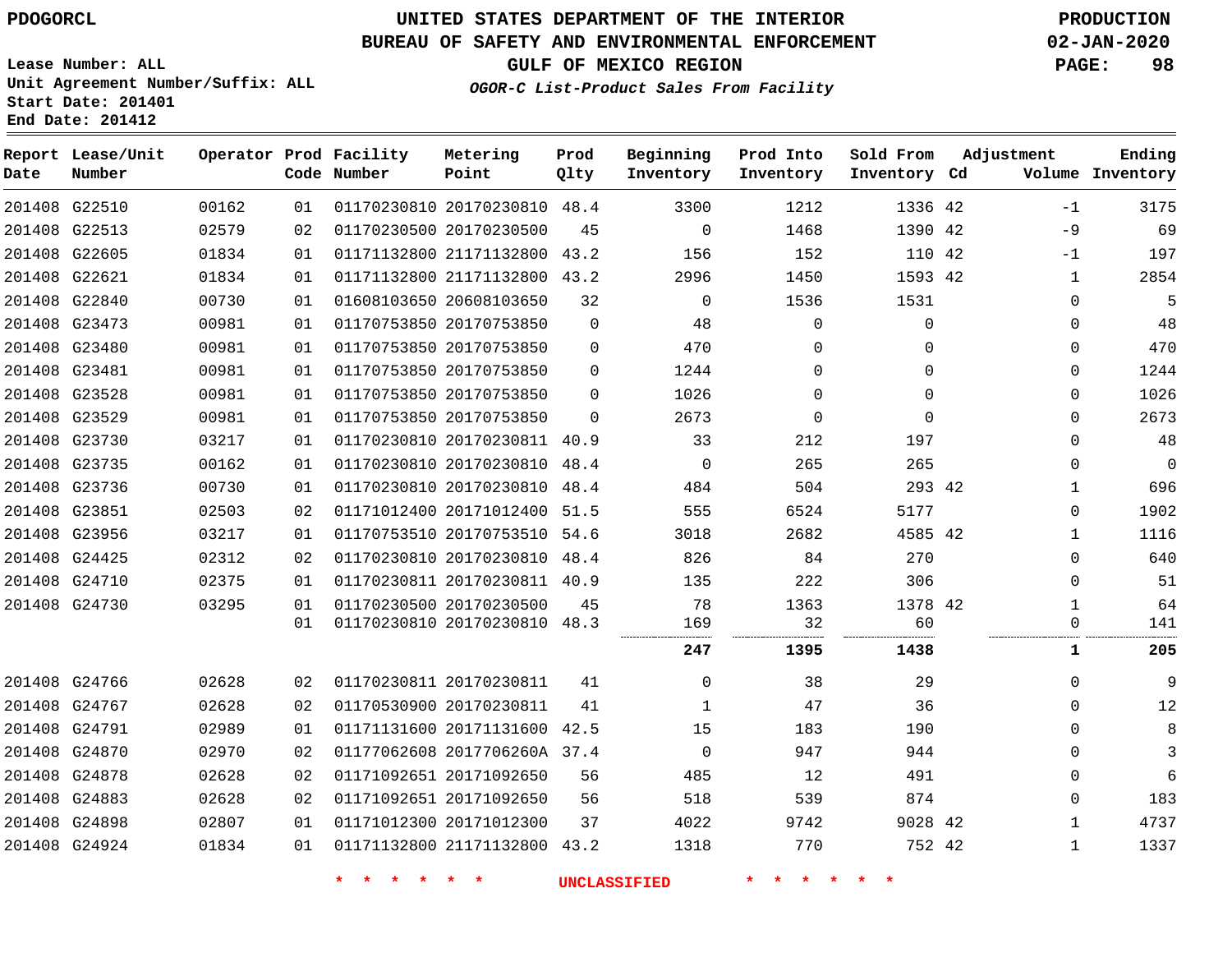# **UNITED STATES DEPARTMENT OF THE INTERIOR PDOGORCL PRODUCTION**

### **BUREAU OF SAFETY AND ENVIRONMENTAL ENFORCEMENT 02-JAN-2020**

**Lease Number: ALL Unit Agreement Number/Suffix: ALL Start Date: 201401**

**GULF OF MEXICO REGION PAGE: 99**

**OGOR-C List-Product Sales From Facility**

| Date | Report Lease/Unit<br>Number |       |    | Operator Prod Facility<br>Code Number | Metering<br>Point            | Prod<br>Qlty | Beginning<br>Inventory | Prod Into<br>Inventory | Sold From<br>Inventory Cd | Adjustment        | Ending<br>Volume Inventory |
|------|-----------------------------|-------|----|---------------------------------------|------------------------------|--------------|------------------------|------------------------|---------------------------|-------------------|----------------------------|
|      | 201408 G24926               | 01834 | 01 |                                       | 01171132800 21171132800      | $\Omega$     | $\Omega$               | 11                     | $\Omega$                  | $\Omega$          | 11                         |
|      | 201408 G25008               | 02777 | 01 |                                       | 01170753510 20170753510 45.5 |              | $\Omega$               | $\Omega$               | $\Omega$                  | $\Omega$          | $\overline{0}$             |
|      | 201408 G25524               | 03295 | 01 |                                       | 01170230450 20170230450      | 43.1         | 98                     | 628                    | 577                       | $\Omega$          | 149                        |
|      | 201408 G25561               | 02375 | 01 |                                       | 01170230450 20170230450 43.1 |              | 85                     | 703                    | 621                       | $\Omega$          | 167                        |
|      | 201408 G25605               | 03295 | 01 |                                       | 01170230810 20170230810 48.3 |              | 2                      | 1                      | 1                         | $\Omega$          | $\overline{2}$             |
|      | 201408 G25606               | 02375 | 02 |                                       | 01170230810 20170230810 48.4 |              | 355                    | 91                     | 132                       | 0                 | 314                        |
|      | 201408 G25937               | 02222 | 02 |                                       | 01170230810 20170230810 48.4 |              | 1707                   | 633                    | 693                       | $\mathbf 0$       | 1647                       |
|      | 201408 G26001               | 02628 | 01 |                                       | 01171132800 21171132800 43.2 |              | 190                    | 104                    | 106                       | $\Omega$          | 188                        |
|      | 201408 G26032               | 03059 | 02 |                                       | 01171012300 20171012300      | 37           | 74                     | 46                     | 88                        | 0                 | 32                         |
|      | 201408 G26074               | 01284 | 01 |                                       | 01177122950 20177122950 30.9 |              | 23                     | 1827                   | 1836                      | 0                 | 14                         |
|      | 201408 G26146               | 01586 | 01 |                                       | 01177258152 01177258152 31.9 |              | 353                    | $\mathbf 0$            | $\Omega$                  | $\mathbf 0$       | 353                        |
|      | 201408 G26480               | 02740 | 02 |                                       | 01423210051 20423210050 56.2 |              | 116                    | 1947                   | 1891                      | 0                 | 172                        |
|      | 201408 G26655               | 03165 | 01 |                                       | 01170230811 20170230811 40.9 |              | 1482                   | 7000                   |                           | $-6872$<br>$0$ 09 | 1610                       |
|      | 201408 G27030               | 02477 | 02 |                                       | 01170530900 20170530900 53.5 |              | 654                    | $\mathbf 0$            | 30                        | 0                 | 624                        |
|      | 201408 G27070               | 03295 | 01 |                                       | 01171132800 21171132800 43.2 |              | 3719                   | 2641                   | 2278                      | $\Omega$          | 4082                       |
|      | 201408 G27100               | 01978 | 02 |                                       | 01171012310 20171012310 43.7 |              | 9                      | 127                    | 114                       | $\Omega$          | 22                         |
|      | 201408 G27169               | 01284 | 01 |                                       | 01171012500 20171012500 36.1 |              | 2683                   | 7452                   | 8416                      | 0                 | 1719                       |
|      | 201408 G27173               | 03295 | 01 |                                       | 01170513800 20170513800 31.9 |              | 2238                   | 16591                  | 16506                     | $\Omega$          | 2323                       |
|      | 201408 G27194               | 01586 | 01 |                                       | 01177258152 01177258152 31.9 |              | 38                     | $\mathbf 0$            | $\Omega$                  | $\mathbf 0$       | 38                         |
|      | 201408 G27509               | 02970 | 02 |                                       | 01170230450 20170230450 43.1 |              | 129                    | 936                    | 843                       | $\Omega$          | 222                        |
|      | 201408 G27831               | 02795 | 02 |                                       | 01170530900 20170530900 53.5 |              | $\mathbf 0$            | 21                     | 21                        | 0                 | 0                          |
|      | 201408 G27851               | 02628 | 02 |                                       | 01171132000 20171132000 41.4 |              | 1                      | 9                      | 9                         | $\Omega$          | 1                          |
|      | 201408 G27927               | 02503 | 02 |                                       | 01171092651 20171092650      | 56           | 770                    | 821                    | 1312                      | 0                 | 279                        |
|      | 201408 G27949               | 02871 | 01 |                                       | 01171012500 20171012500      | 36           | 58                     | 168                    | 187                       | $\mathbf 0$       | 39                         |
|      | 201408 G27988               | 00730 | 01 |                                       | 01608103650 20608103650      | 32           | 394                    | 59992                  | 60202                     | 0                 | 184                        |
|      | 201408 G30654               | 02777 | 02 |                                       | 01170230810 20170230810 42.3 |              | 375                    | 117                    | 146                       | $\mathbf 0$       | 346                        |
|      | 201408 G31003               | 02579 | 02 |                                       | 01423210051 20423210050      | 48           | 16                     | 288                    | 279                       | $\mathbf 0$       | 25                         |
|      | 201408 G31040               | 02375 | 01 |                                       | 01170230450 20170230450 43.1 |              | 74                     | 900                    | 761                       | $\Omega$          | 213                        |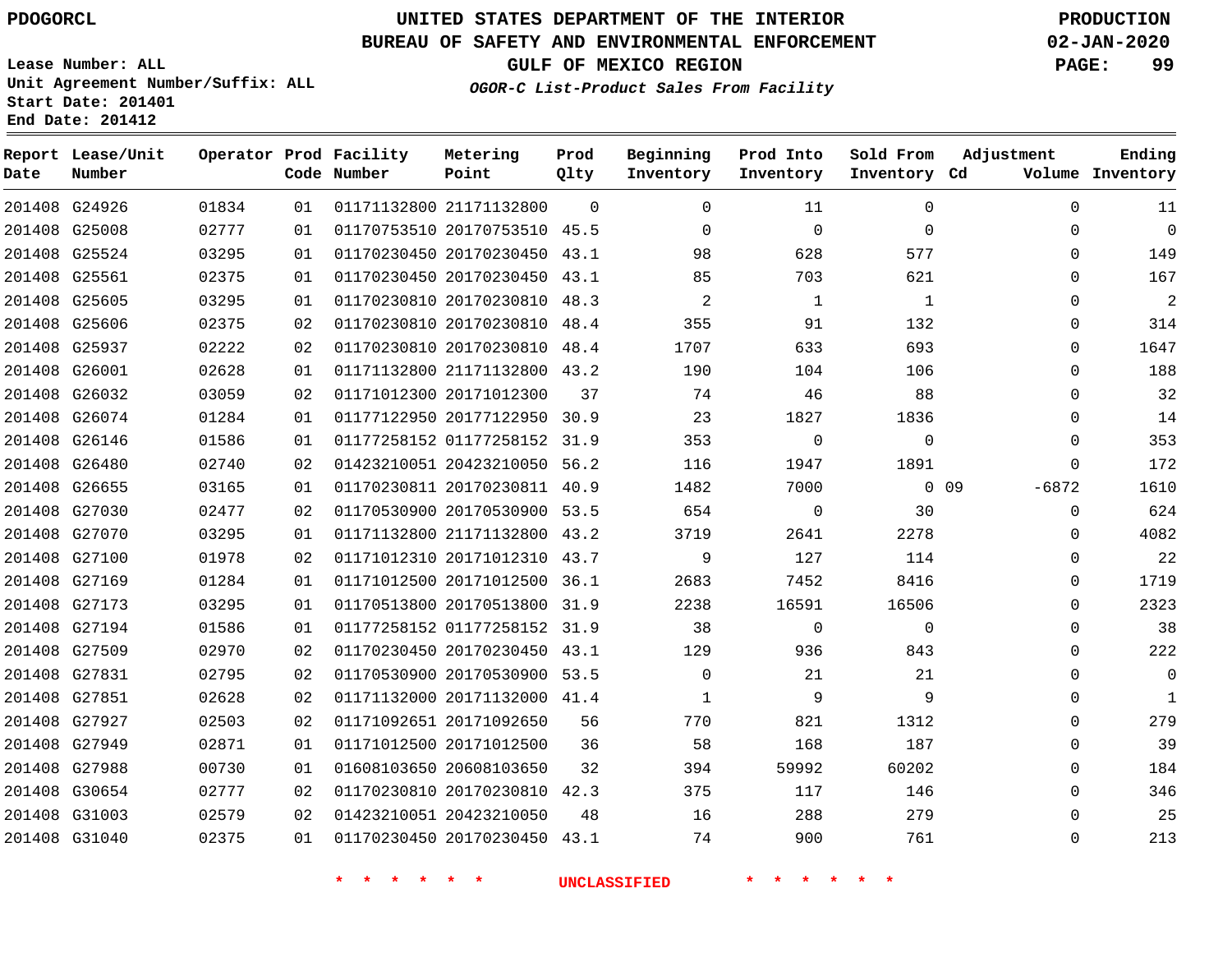# **UNITED STATES DEPARTMENT OF THE INTERIOR PDOGORCL PRODUCTION**

#### **BUREAU OF SAFETY AND ENVIRONMENTAL ENFORCEMENT 02-JAN-2020**

**Lease Number: ALL Unit Agreement Number/Suffix: ALL Start Date: 201401 End Date: 201412**

**OGOR-C List-Product Sales From Facility**

**GULF OF MEXICO REGION PAGE: 100**

| Date   | Report Lease/Unit<br>Number |       |    | Operator Prod Facility<br>Code Number | Metering<br>Point            | Prod<br>Qlty | Beginning<br>Inventory | Prod Into<br>Inventory | Sold From<br>Inventory Cd | Adjustment   | Ending<br>Volume Inventory |
|--------|-----------------------------|-------|----|---------------------------------------|------------------------------|--------------|------------------------|------------------------|---------------------------|--------------|----------------------------|
|        | 201408 G31304               | 02714 | 01 |                                       | 01170230811 20170230811 40.9 |              | 147                    | 605                    | 614                       | $\mathbf 0$  | 138                        |
|        | 201408 G31369               | 02628 | 01 |                                       | 01171012300 20171012300      | 37           | 5815                   | 14662                  | 13347                     | $\Omega$     | 7130                       |
|        | 201408 G32113               | 02477 | 01 |                                       | 01170230811 20170230811      | 40.9         | 1431                   | 6060                   | 6104                      | $\Omega$     | 1387                       |
|        | 201408 G32197               | 01284 | 02 |                                       | 01171012500 20171012500      | 36.1         | 409                    | 968                    | 1154                      | $\Omega$     | 223                        |
|        | 201408 G32231               | 01284 | 01 |                                       | 01171012500 20171012500      | 36.1         | 721                    | 2108                   | 2347                      | $\Omega$     | 482                        |
|        | 201408 G32267               | 03295 | 01 |                                       | 01177298272 01177298272      | $\Omega$     | 3                      | 23                     | $\Omega$                  | $\Omega$     | 26                         |
|        | 201408 G32268               | 03295 | 01 |                                       | 01177298272 01177298272      | $\Omega$     | 4                      | 36                     | $\Omega$                  | 0            | 40                         |
|        | 201408 G32744               | 01284 | 02 |                                       | 01423210051 20170230510 49.2 |              | 63                     | 35                     | 67                        | $\Omega$     | 31                         |
|        | 201408 G33088               | 03026 | 01 |                                       | 01171012500 20177062959      | 26           | $\Omega$               | 321                    | 321                       | $\Omega$     | $\mathbf 0$                |
|        | 201408 G33112               | 02970 | 02 |                                       | 01171092651 20171092650      | 56           | 378                    | 472                    | 689                       | 0            | 161                        |
|        | 201408 G33388               | 02967 | 01 |                                       | 01420470030 20420470030 43.8 |              | 318                    | $\mathbf 0$            | $\Omega$                  | 0            | 318                        |
|        | 201408 G33407               | 02967 | 02 |                                       | 01170230810 20170230810      | 42.3         | 77                     | 22                     | 29                        | 0            | 70                         |
|        | 201408 G33408               | 03075 | 02 |                                       | 01422450350 20422450350 47.7 |              | 297                    | $\mathbf 0$            | $\Omega$                  | $\Omega$     | 297                        |
|        | 201408 G33596               | 02503 | 02 |                                       | 01171132000 20171132000      | 43.1         | 202                    | 2549                   | 2668                      | 0            | 83                         |
|        | 201408 G33636               | 02628 | 01 |                                       | 01171132000 20171132000      | 43.1         | 3998                   | 91119                  | 92133                     | $\mathbf{0}$ | 2984                       |
| 201409 | 00016                       | 02375 | 01 |                                       | 01170513700 20170513700      | 25.1         | 1215                   | 20252                  | 20092                     | $\Omega$     | 1375                       |
|        |                             | 03288 | 01 |                                       | 01170513700 20170513700      | 23.7         | 81<br>                 | 1965                   | 1919<br>.                 | $\Omega$     | 127                        |
|        |                             |       |    |                                       |                              |              | 1296                   | 22217                  | 22011                     | 0            | 1502                       |
| 201409 | 00026                       | 02375 | 01 |                                       | 01170513700 20170513700 25.1 |              | 2587                   | 44946                  | 44482                     | 0            | 3051                       |
| 201409 | 00032                       | 02375 | 01 |                                       | 01170513700 20170513700      | 30.4         | 168                    | 1890                   | 1936                      | 0            | 122                        |
| 201409 | 00049                       | 03295 | 01 |                                       | 01171012300 20171012300      | 37.1         | 13994                  | 17737                  | 19481                     | $\mathbf 0$  | 12250                      |
| 201409 | 00050                       | 03295 | 01 |                                       | 01171012300 20171012300      | 37.1         | 2555                   | 6215                   | 4972                      | $\mathbf{0}$ | 3798                       |
| 201409 | 00051                       | 03295 | 01 |                                       | 01171012300 20171012300      | 37.1         | 3862                   | 6755                   | 6150                      | 0            | 4467                       |
| 201409 | 00052                       | 03295 | 01 |                                       | 01171012300 20171012300 37.1 |              | 1490                   | 2780                   | 2506                      | 0            | 1764                       |
| 201409 | 00079                       | 01834 | 01 |                                       | 01170230810 20170230810      | 45.8         | 623                    | 370                    | 599 42                    | 1            | 395                        |
| 201409 | 00081                       | 03295 | 01 |                                       | 01170230450 20170230450      | 43.6         | 88                     | 436                    | 439                       | 0            | 85                         |
| 201409 | 00137                       | 03288 | 01 |                                       | 01170513700 20170513700      | 23.7         | 50                     | 1115                   | 1093                      | $\Omega$     | 72                         |
| 201409 | 00138                       | 03288 | 01 |                                       | 01170513700 20170513700 23.7 |              | 264                    | 5644                   | 5544                      | $\Omega$     | 364                        |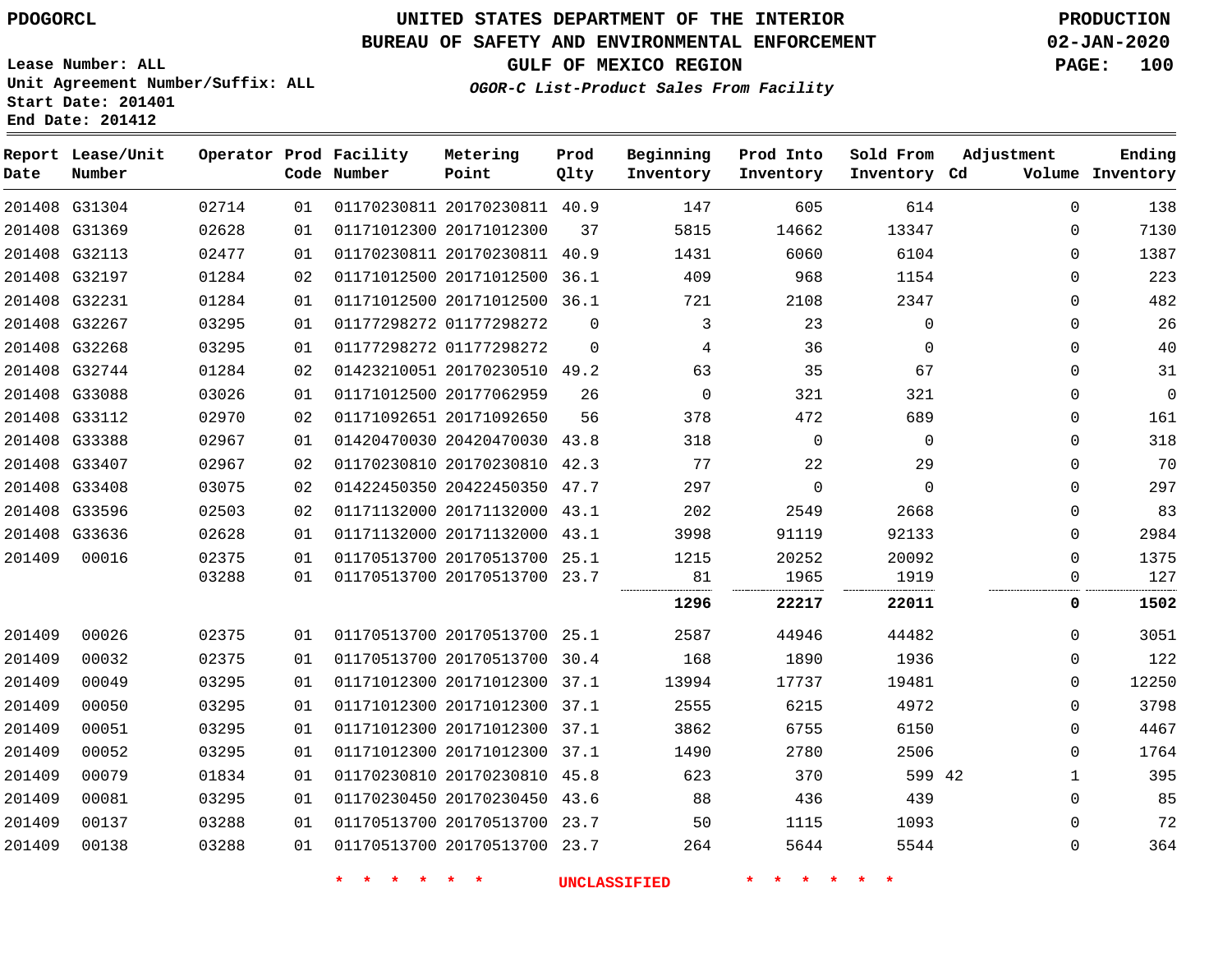### **UNITED STATES DEPARTMENT OF THE INTERIOR PDOGORCL PRODUCTION**

#### **BUREAU OF SAFETY AND ENVIRONMENTAL ENFORCEMENT 02-JAN-2020**

**Lease Number: ALL Unit Agreement Number/Suffix: ALL Start Date: 201401**

**GULF OF MEXICO REGION PAGE: 101**

**OGOR-C List-Product Sales From Facility**

| Date   | Report Lease/Unit<br>Number |       |    | Operator Prod Facility<br>Code Number | Metering<br>Point            | Prod<br>Qlty | Beginning<br>Inventory | Prod Into<br>Inventory | Sold From<br>Inventory Cd | Adjustment   | Ending<br>Volume Inventory |
|--------|-----------------------------|-------|----|---------------------------------------|------------------------------|--------------|------------------------|------------------------|---------------------------|--------------|----------------------------|
| 201409 | 00184                       | 03147 | 02 |                                       | 01170230810 20170230810 45.8 |              | 651                    | $\mathbf 0$            | 651                       | $\Omega$     | $\mathbf{0}$               |
| 201409 | 00196                       | 02266 | 01 |                                       | 01171012300 20171012300 37.1 |              | 10404                  | 19532                  | 16942                     | 0            | 12994                      |
| 201409 | 00253                       | 01284 | 02 |                                       | 01170230810 20170230810 45.8 |              | 862                    | 428                    | 846                       | $\Omega$     | 444                        |
|        |                             | 02375 | 02 |                                       | 01170230810 20170230810 45.8 |              | 36<br>                 | $\Omega$<br>           | 24                        | $\Omega$<br> | 12                         |
|        |                             |       |    |                                       |                              |              | 898                    | 428                    | 870                       | 0            | 456                        |
| 201409 | 00317                       | 02970 | 02 |                                       | 01171012310 20171012310 44.3 |              | $\overline{0}$         | 8                      | 6                         | $\Omega$     | $\overline{2}$             |
| 201409 | 00353                       | 02266 | 01 |                                       | 01170754800 20170754800      | 29           | 284                    | 1355                   | 1355                      | $\Omega$     | 284                        |
| 201409 | 00367                       | 02375 | 01 |                                       | 01170513700 20170513700 25.1 |              | 448                    | 7521                   | 7459                      | $\Omega$     | 510                        |
| 201409 | 00424                       | 03295 | 01 |                                       | 01171012400 20171012400      | 53           | $\overline{3}$         | $\mathbf 0$            | 3                         | $\Omega$     | $\Omega$                   |
| 201409 | 00434                       | 01284 | 01 |                                       | 01177112605 2017711260Y 31.7 |              | 50                     | 3105                   | 3105                      | 0            | 50                         |
| 201409 | 00453                       | 01284 | 01 |                                       | 01177112605 2017711260Y 31.7 |              | 19                     | 1185                   | 1186                      | 0            | 18                         |
| 201409 | 00466                       | 03295 | 01 |                                       | 01171012400 20171012400      | 53           | 1152                   | 7378                   | 4455                      | 0            | 4075                       |
| 201409 | 00479                       | 03295 | 01 |                                       | 01171012500 20171012500      | 36.2         | 385                    | 883                    | 953                       | $\Omega$     | 315                        |
| 201409 | 00518                       | 03033 | 01 |                                       | 01170230450 20170230450 43.7 |              | 3                      | $\Omega$               | 3                         | $\Omega$     | $\mathbf 0$                |
| 201409 | 00541                       | 03033 | 01 |                                       | 01170530900 20170530900 52.3 |              | 828                    | 1018                   | 38                        | $\Omega$     | 1808                       |
| 201409 | 00560                       | 03288 | 01 |                                       | 01171131600 20171131600 43.2 |              | 36                     | 1220                   | 1177                      | 0            | 79                         |
| 201409 | 00577                       | 03059 | 01 |                                       | 01171012300 20171012300      | 37.1         | 16371                  | 30297                  | 26511                     | 0            | 20157                      |
| 201409 | 00593                       | 01834 | 01 |                                       | 01171012300 20171012300 37.1 |              | 8123                   | 6119                   | 4413 42                   | $-5758$      | 4071                       |
|        |                             | 03209 | 01 |                                       | 01171012300 20171012300 37.1 |              | $\Omega$               | 306                    | 103                       | 0            | 203                        |
|        |                             |       |    |                                       |                              |              | 8123                   | 6425                   | 4516                      | $-5758$      | 4274                       |
| 201409 | 00599                       | 02899 | 01 |                                       | 01170573602 20170573602 32.8 |              | 732                    | $\Omega$               | 156                       | $\Omega$     | 576                        |
| 201409 | 00605                       | 02899 | 01 |                                       | 01170573602 20170573602 32.8 |              | 902                    | $\mathbf 0$            | 191                       | 0            | 711                        |
| 201409 | 00680                       | 03033 | 01 |                                       | 01170230700 20170230700      | $\Omega$     | 665                    | $\mathbf 0$            | $\Omega$                  | 0            | 665                        |
| 201409 | 00691                       | 02312 | 02 |                                       | 01170754201 01170754201 37.6 |              | 837                    | 563                    | 334                       | $\Omega$     | 1066                       |
| 201409 | 00693                       | 02266 | 01 |                                       | 01170754800 20170754800      | 29           | 71                     | 350                    | 348                       | 0            | 73                         |
| 201409 | 00694                       | 02266 | 01 |                                       | 01170754800 20170754800      | 29           | 1606                   | 7491                   | 7528                      | $\Omega$     | 1569                       |
| 201409 | 00697                       | 02266 | 01 |                                       | 01170754800 20170754800      | 29           | 116                    | 668                    | 644                       | $\Omega$     | 140                        |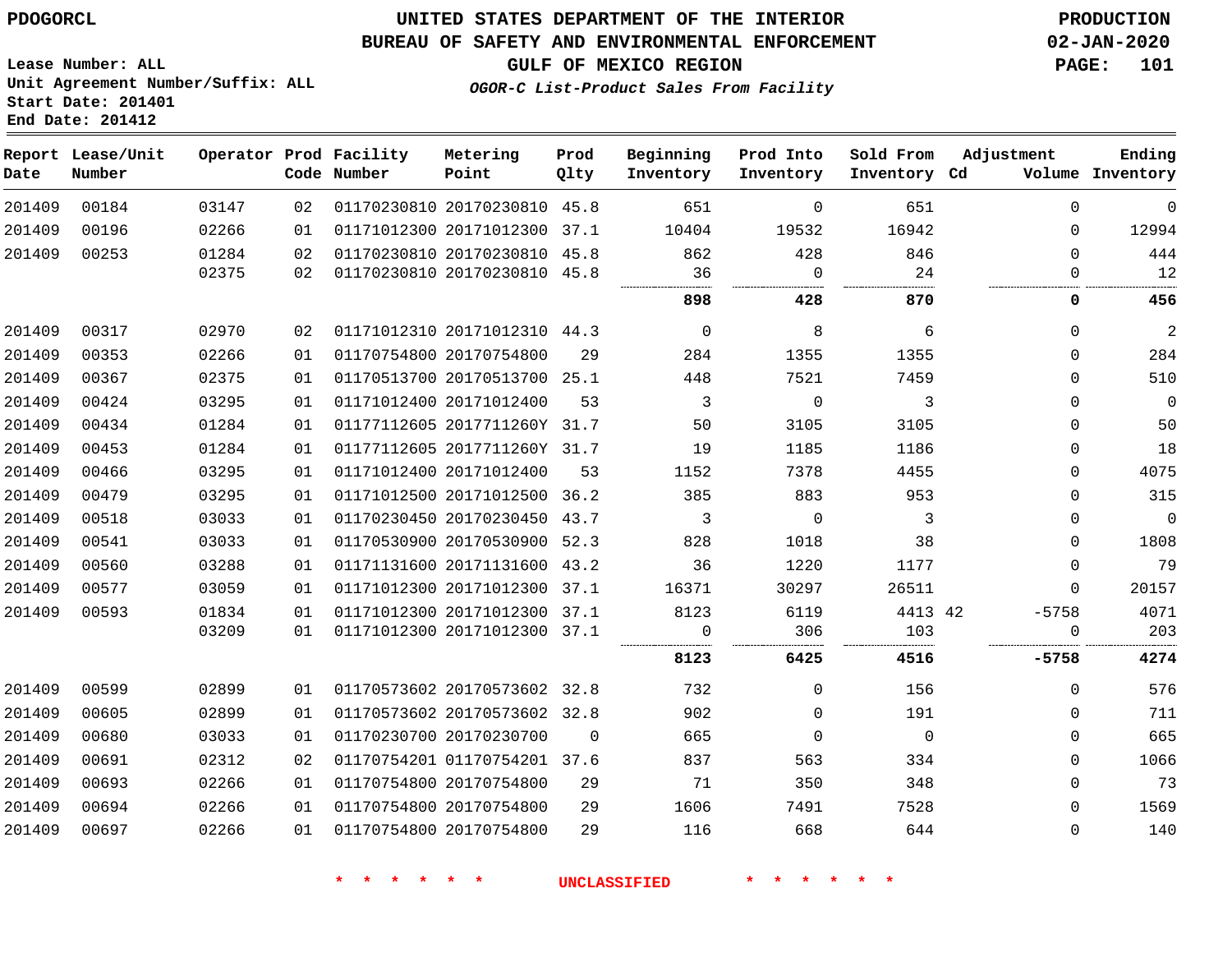**End Date: 201412**

**Report Lease/Unit**

**Number**

# **UNITED STATES DEPARTMENT OF THE INTERIOR PDOGORCL PRODUCTION**

**Prod Qlty**

#### **BUREAU OF SAFETY AND ENVIRONMENTAL ENFORCEMENT 02-JAN-2020**

**Lease Number: ALL Unit Agreement Number/Suffix: ALL Start Date: 201401**

**Operator Prod Facility**

**Code Number**

**Metering Point**

**GULF OF MEXICO REGION PAGE: 102**

**Inventory Cd Volume**

**Adjustment**

**Ending**

**OGOR-C List-Product Sales From Facility**

**Beginning Inventory** **Prod Into Inventory** **Sold From Inventory**

| 201409 | 00758             | 03295 | 01 | 01170230810 20170230810 45.7 |          | 1687  | 930         | 1625        |                 | 0         | 992            |
|--------|-------------------|-------|----|------------------------------|----------|-------|-------------|-------------|-----------------|-----------|----------------|
| 201409 | 00763             | 01284 | 01 | 01170230810 20170230810 45.8 |          | 33    | 49          | 30          |                 | $\Omega$  | 52             |
| 201409 | 00775             | 01834 | 01 | 01171131600 20171131600 43.2 |          | 143   | 4006        | 3891        |                 | $\Omega$  | 258            |
| 201409 | 00796             | 02628 | 01 | 01171012300 20171012300      | 37       | 5191  | 8760        | 8121        |                 | $\Omega$  | 5830           |
| 201409 | 00839             | 02451 | 01 | 01170513800 20170513800 31.5 |          | 2148  | 4965        | 5288        |                 | $\Omega$  | 1825           |
| 201409 | 754302003A        | 00078 | 01 | 01170573601 20170573601 27.8 |          | 486   | 6588        | 6443        |                 | $\Omega$  | 631            |
|        | 201409 754303001A | 00059 | 01 | 01170230811 20170230811 44.7 |          | 291   | 1253        | 1077 09     |                 | $-346$    | 121            |
| 201409 | 754306012A        | 01207 | 01 | 01608128270 20608128270      | 25       | 38780 | 318980      |             | $0$ 09          | $-311485$ | 46275          |
| 201409 | 754306013A        | 01207 | 01 | 01608128270 20608128270      | 24.6     | 76380 | 566323      |             | 0 <sub>09</sub> | $-524351$ | 118352         |
|        | 201409 754307005A | 00078 | 01 | 01170573601 20170573601 27.8 |          | 43    | 1015        | 960 42      |                 | $-1$      | 97             |
| 201409 | 754307017A        | 02970 | 02 | 01171132800 20170230811 41.7 |          | 1027  | 4545        | 5134        |                 | $\Omega$  | 438            |
| 201409 | 754309002A        | 00981 | 01 | 01170753850 20170753850      | $\Omega$ | 2357  | $\mathbf 0$ | $\mathbf 0$ |                 | $\Omega$  | 2357           |
|        | 201409 754310009A | 00078 | 01 | 01170573601 20170573601 27.8 |          | 572   | 5171        | 5248        |                 | 0         | 495            |
| 201409 | 754315006A        | 02266 | 01 | 01170754800 20170754800      | 29       | 129   | 623         | 621         |                 | $\Omega$  | 131            |
|        | 201409 7543880060 | 03295 | 01 | 01170230450 20170230450 43.6 |          | 17    | 65          | 69          |                 | $\Omega$  | 13             |
|        | 201409 7543890080 | 02375 | 01 | 01170513700 20170513700      | 33       | 95    | 1173        | 1192        |                 | $\Omega$  | 76             |
|        | 201409 7543930100 | 03026 | 02 | 01170230450 20170230450      | 43.7     | 83    | 139         | 194 42      |                 | $-1$      | 27             |
|        | 201409 7543930200 | 01284 | 01 | 0117709260L 2017709260L 40.4 |          | 0     | 1073        | 1073        |                 | $\Omega$  | $\overline{0}$ |
|        |                   | 03295 | 01 | 01171012310 20171012310 44.3 |          | 1404  | 4349        | 4524<br>    |                 | 0         | 1229           |
|        |                   |       |    |                              |          | 1404  | 5422        | 5597        |                 | 0         | 1229           |
|        | 201409 7543940080 | 03295 | 01 | 01170230811 20170230811 41.6 |          | 67    | 289         | 328         |                 | $\Omega$  | 28             |
|        | 201409 754396015A | 01284 | 01 | 01608103650 20608103650      | $\Omega$ | 9     | $\Omega$    | $\mathbf 0$ |                 | $\Omega$  | 9              |
|        | 201409 8910020210 | 02451 | 01 | 01170513800 20170513800 31.5 |          | 15728 | 46054       | 44855       |                 | $\Omega$  | 16927          |
|        | 201409 8910024540 | 02451 | 01 | 01170513800 20170513800 31.5 |          | 7881  | 15380       | 17608       |                 | $\Omega$  | 5653           |
| 201409 | 8910029320        | 02375 | 01 | 01170513700 20170513700      | 30.4     | 5374  | 94609       | 93885       |                 | $\Omega$  | 6098           |
|        | 201409 8910034440 | 02375 | 01 | 01170513700 20170513700 33.4 |          | 4381  | 67509       | 67541 42    |                 | 2         | 4351           |
| 201409 | 8910039150        | 00078 | 01 | 01170573601 20170573601 27.8 |          | 4210  | 39882       | 40271 42    |                 | -4        | 3817           |
|        | 201409 8910086400 | 02222 | 02 | 01171012400 20171012400      | 53       | 128   | 724         | 452         |                 | $\Omega$  | 400            |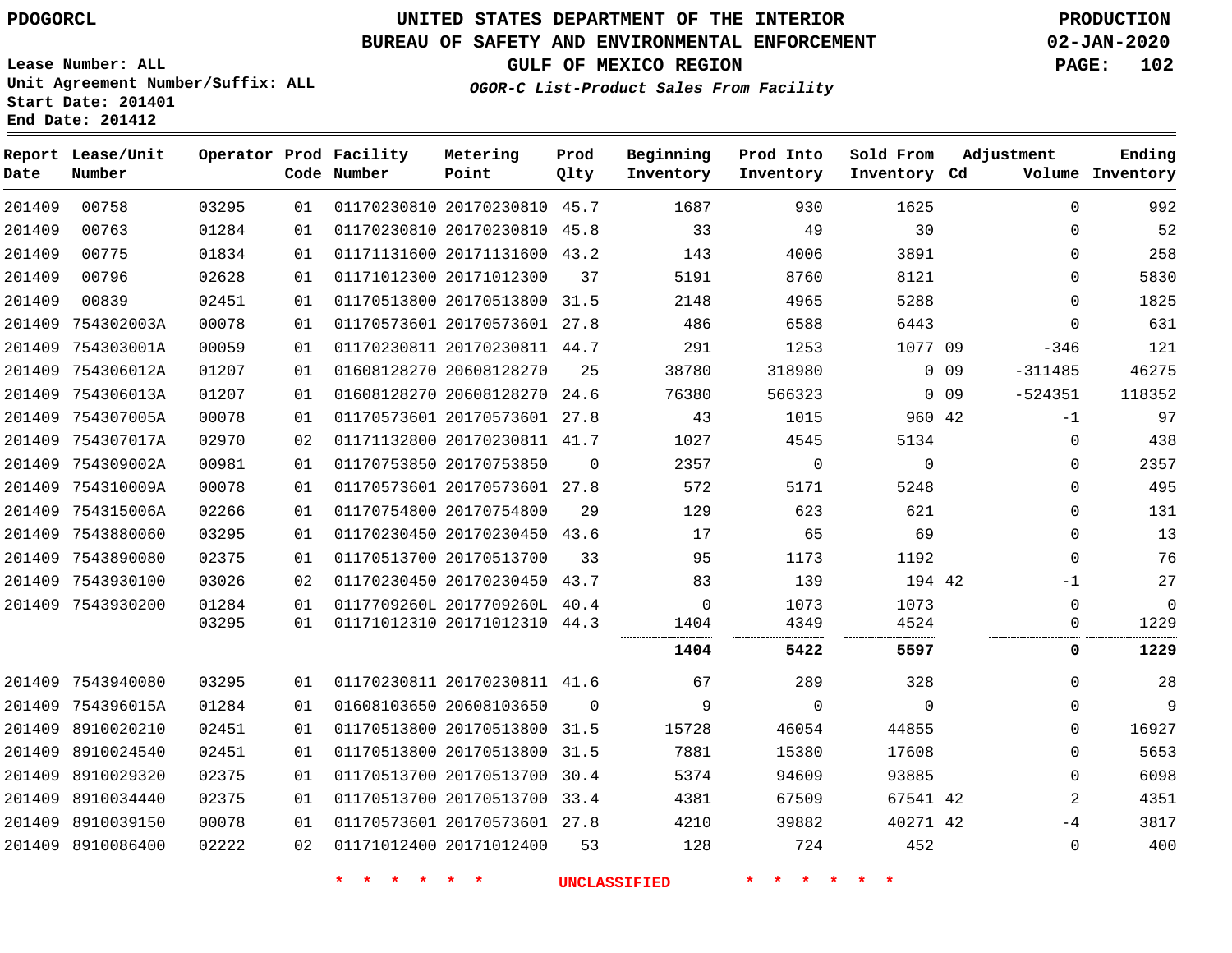**Report Lease/Unit**

**Number**

# **UNITED STATES DEPARTMENT OF THE INTERIOR PDOGORCL PRODUCTION**

#### **BUREAU OF SAFETY AND ENVIRONMENTAL ENFORCEMENT 02-JAN-2020**

**Lease Number: ALL Unit Agreement Number/Suffix: ALL Start Date: 201401 End Date: 201412**

#### **OGOR-C List-Product Sales From Facility**

**GULF OF MEXICO REGION PAGE: 103**

**Inventory Cd Volume**

**Adjustment**

**Ending**

|       |      | Operator Prod Facility<br>Code Number | Metering<br>Point | Prod<br>Olty | Beginning<br>Inventory | Prod Into<br>Inventory |
|-------|------|---------------------------------------|-------------------|--------------|------------------------|------------------------|
| 02312 | 0.1  | 01170754201 01170754201 37.6          |                   |              | 309                    | 503                    |
| 00162 | 01 D | 01177122606 20177122606 38.6          |                   |              | $\Omega$               | 259                    |
| 01284 | 01 D | 01171132800 21171132800 48.4          |                   |              | $\Omega$               |                        |

| 201409 8910087670  | 02312 | 01 |                         | 01170754201 01170754201 37.6 |      | 309      | 503      | 124 42   |       | 1            | 689      |
|--------------------|-------|----|-------------------------|------------------------------|------|----------|----------|----------|-------|--------------|----------|
| 201409 8910087840  | 00162 | 01 |                         | 01177122606 20177122606      | 38.6 | $\Omega$ | 259      | 259      |       | $\Omega$     | $\Omega$ |
| 201409 8910088160  | 01284 | 01 |                         | 01171132800 21171132800      | 48.4 | $\Omega$ | $\Omega$ | $\Omega$ |       | $\Omega$     | $\Omega$ |
| 201409 8910089160  | 02375 | 01 |                         | 01170513700 20170513700 28.5 |      | 422      | 8100     | 8000     |       | $\Omega$     | 522      |
| 201409 891008927AG | 00078 | 01 |                         | 01170230400 20170230400      | 51.8 | 9        | 35       |          | 31 42 | $-1$         | 12       |
| 201409 891008927Y  | 00078 | 01 |                         | 01170230400 20170230400 51.8 |      | 0        | 17       | 11       |       | $\mathbf{0}$ | 6        |
| 201409 8910116580  | 02375 | 01 |                         | 01170513700 20170513700 28.5 |      | 280      | 5393     | 5325     |       | 0            | 348      |
| 201409 8910116740  | 02375 | 01 |                         | 01170513700 20170513700      | 28.5 | 393      | 6280     | 6269 42  |       | 1            | 405      |
| 201409 8910116770  | 02375 | 01 |                         | 01170513700 20170513700 28.5 |      | 79       | 1249     | 1247 42  |       | $-1$         | 80       |
| 201409 8910116790  | 02375 | 01 |                         | 01170513700 20170513700 28.5 |      | 1089     | 17281    | 17257 42 |       | $\mathbf 1$  | 1114     |
| 201409 8910116800  | 02375 | 01 |                         | 01170513700 20170513700 28.5 |      | 2414     | 48536    | 47822    |       | $\Omega$     | 3128     |
| 201409 891011687A  | 02266 | 01 | 01170754800 20170754800 |                              | 29   | 99       | 435      | 443      |       | $\mathbf 0$  | 91       |
| 201409 891011687C  | 02266 | 01 | 01170754800 20170754800 |                              | 29   | 171      | 832      | 829      |       | $\mathbf{0}$ | 174      |
| 201409 891011687D  | 02266 | 01 | 01170754800 20170754800 |                              | 29   | 183      | 843      | 849      |       | $\Omega$     | 177      |
| 201409 891011687E  | 02266 | 01 | 01170754800 20170754800 |                              | 29   | 25       | 140      | 136      |       | $\Omega$     | 29       |
| 201409 8910117330  | 02266 | 01 | 01170754800 20170754800 |                              | 29   | 4        | 18       | 18       |       | $\Omega$     | 4        |
| 201409 8910123270  | 03295 | 01 |                         | 01177215100 20177215102 32.4 |      | 50       | 1480     | 1490     |       | $\Omega$     | 40       |
| 201409 8910123320  | 03295 | 01 |                         | 01177215100 20177215102 32.4 |      | 112      | 3616     | 3631     |       | $\Omega$     | 97       |
| 201409 8910123330  | 03295 | 01 |                         | 01177215100 20177215102 32.4 |      | 131      | 4832     | 4833     |       | $\Omega$     | 130      |
| 201409 8910169280  | 02628 | 01 |                         | 01171132000 20171132000 40.9 |      | 100      | 3148     | 3147     |       | $\Omega$     | 101      |
| 201409 8910169290  | 02628 | 01 |                         | 01171132000 20171132000      | 40.9 | 37       | 1166     | 1165     |       | 0            | 38       |
| 201409 8910169300  | 02375 | 01 |                         | 01170230810 20170230810      | 45.8 | 56       | 35       | 54       |       | $\mathbf{0}$ | 37       |
| 201409 8910169370  | 02628 | 01 |                         | 01171132000 20171132000 40.9 |      | 72       | 3059     | 3033     |       | $\Omega$     | 98       |
| 201409 8910202350  | 00276 | 01 |                         | 01170513700 20170513700 34.1 |      | 766      | 15427    | 15199    |       | $\Omega$     | 994      |
| 201409 8910202560  | 02375 | 01 |                         | 01170513700 20170513700 30.1 |      | 404      | 7459     | 7383 42  |       | $\mathbf{1}$ | 481      |
| 201409 G00900      | 02986 | 01 |                         | 01170230811 20170230811 41.7 |      | $\Omega$ | 11       | 10       |       | $\Omega$     | 1        |
| 201409 G00974      | 03295 | 01 |                         | 01171132000 20171132000 40.9 |      | 6        | 266      | 263      |       | $\Omega$     | 9        |
| 201409 G00985      | 02266 | 01 |                         | 0117709260A 2017709260A 33.5 |      | 377      | 9454     | 9453     |       | $\Omega$     | 378      |

**\* \* \* \* \* \* UNCLASSIFIED \* \* \* \* \* \***

**Sold From Inventory**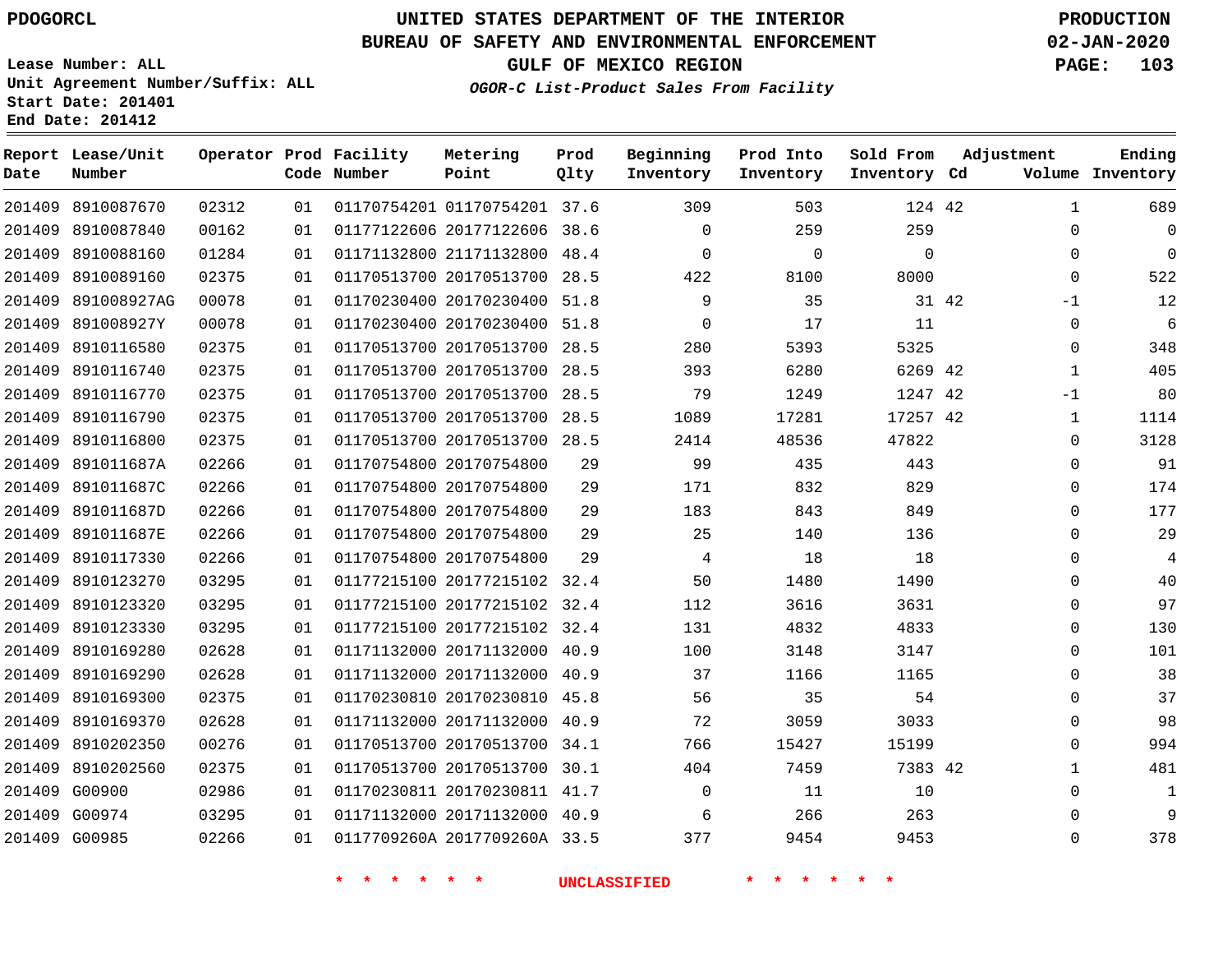**Lease Number: ALL**

**Start Date: 201401 End Date: 201412**

### **UNITED STATES DEPARTMENT OF THE INTERIOR PDOGORCL PRODUCTION**

### **BUREAU OF SAFETY AND ENVIRONMENTAL ENFORCEMENT 02-JAN-2020**

**Unit Agreement Number/Suffix: ALL**

**GULF OF MEXICO REGION PAGE: 104**

**OGOR-C List-Product Sales From Facility**

| Date          | Report Lease/Unit<br>Number |       |    | Operator Prod Facility<br>Code Number | Metering<br>Point            | Prod<br>Qlty | Beginning<br>Inventory | Prod Into<br>Inventory | Sold From<br>Inventory Cd | Adjustment |              | Ending<br>Volume Inventory |
|---------------|-----------------------------|-------|----|---------------------------------------|------------------------------|--------------|------------------------|------------------------|---------------------------|------------|--------------|----------------------------|
|               | 201409 G01027               | 00162 | 01 |                                       | 01177122606 20177122606 38.6 |              | $\Omega$               | 1626                   | 1626                      |            | $\Omega$     | $\Omega$                   |
|               | 201409 G01036               | 02312 | 02 |                                       | 01171092651 20171092650      | 59           | 1608                   | 1239                   | 2020                      |            | $\mathbf 0$  | 827                        |
|               | 201409 G01082               | 01284 | 01 |                                       | 01170753510 20170753510      | 54.6         | $7\phantom{.0}$        | 20                     | 25                        |            | $\mathbf 0$  | $\overline{a}$             |
|               | 201409 G01083               | 02375 | 01 |                                       | 01170513700 20170513700 28.5 |              | 1908                   | 33870                  | 33595                     |            | $\Omega$     | 2183                       |
|               |                             | 02777 | 01 |                                       | 01170753510 20170753510 45.5 |              | $\Omega$<br>           | $\Omega$<br>           | $\Omega$<br><br>.         |            | $\Omega$     | $\Omega$                   |
|               |                             |       |    |                                       |                              |              | 1908                   | 33870                  | 33595                     |            | 0            | 2183                       |
|               | 201409 G01084               | 02375 | 01 |                                       | 01170513700 20170513700 28.5 |              | 48                     | 1457                   | 1410 42                   |            | $-1$         | 94                         |
|               | 201409 G01090               | 02375 | 01 |                                       | 01170513700 20170513700      | 28.5         | 287                    | 4690                   | 4675                      |            | $\mathbf 0$  | 302                        |
| 201409 G01091 |                             | 02375 | 01 |                                       | 01170513700 20170513700      | 28.5         | 679                    | 10407                  | 10415                     |            | $\mathbf 0$  | 671                        |
|               | 201409 G01092               | 02375 | 01 |                                       | 01170513700 20170513700 28.5 |              | 250                    | 5005                   | 4933 42                   |            | $\mathbf{1}$ | 323                        |
|               | 201409 G01196               | 02266 | 02 |                                       | 01171132800 21171132800 43.9 |              | 33                     | 97                     | 107                       |            | $\Omega$     | 23                         |
|               | 201409 G01198               | 03295 | 01 |                                       | 01171092651 20171092650      | 59           | 36                     | 54                     | 54                        |            | $\mathbf 0$  | 36                         |
|               | 201409 G01210               | 02375 | 02 |                                       | 01171132800 21171132800 43.9 |              | 138                    | 371                    | 409                       |            | $\mathbf 0$  | 100                        |
|               | 201409 G01220               | 03295 | 01 |                                       | 01177092600 20177092600 45.7 |              | 228                    | 3309                   | 3430                      |            | $\Omega$     | 107                        |
| 201409        | G01248                      | 02628 | 01 |                                       | 01171012500 20171012500      | 36.2         | 1331                   | 7190                   | 5953                      |            | $\mathbf 0$  | 2568                       |
| 201409 G01351 |                             | 00078 | 01 |                                       | 01170230400 20170230400      | 51.8         | $\Omega$               | 67                     | 43                        |            | $\mathbf 0$  | 24                         |
|               | 201409 G01447               | 02375 | 01 |                                       | 01170513700 20170513700 25.1 |              | 16                     | 209                    | 210 42                    |            | -1           | 14                         |
|               | 201409 G01477               | 03026 | 02 |                                       | 01170230810 20170230810 45.8 |              | 697                    | 162                    | 687 42                    |            | 1            | 173                        |
|               | 201409 G01497               | 02451 | 01 |                                       | 01170513800 20170513800 31.4 |              | 1774                   | $\mathbf 0$            | 1774                      |            | $\mathbf 0$  | $\mathbf 0$                |
|               | 201409 G01498               | 02451 | 01 |                                       | 01170513800 20170513800      | 31.4         | 305                    | $\mathbf 0$            | 305                       |            | $\mathbf 0$  | $\mathbf 0$                |
|               | 201409 G01580               | 02451 | 01 |                                       | 01170513800 20170513800 31.6 |              | 12                     | 297                    | 200                       |            | $\Omega$     | 109                        |
| 201409        | G01610                      | 03295 | 01 |                                       | 01177215100 20177215102 32.4 |              | 22                     | 670                    | 674                       |            | $\Omega$     | 18                         |
| 201409        | G01619                      | 02375 | 01 |                                       | 01170513700 20170513700      | 33           | 1183                   | 20135                  | 20020                     |            | $\mathbf 0$  | 1298                       |
|               | 201409 G01620               | 02375 | 01 |                                       | 01170513700 20170513700      | 33           | 260                    | 4251                   | 4237                      |            | $\mathbf 0$  | 274                        |
|               | 201409 G01754               | 00003 | 01 |                                       | 01423210051 20423210050      | 48.4         | 16                     | 31                     | 40                        |            | $\mathbf 0$  | 7                          |
|               | 201409 G01757               | 00003 | 01 |                                       | 01423210051 20423210050 48.4 |              | 143                    | 295                    | 374 42                    |            | -1           | 63                         |
|               | 201409 G01848               | 01978 | 02 |                                       | 01170230500 20170230500      | 45           | 66                     | 1370                   | 1386                      |            | $\mathbf 0$  | 50                         |
|               | 201409 G01860               | 03295 | 01 |                                       | 01170231110 20170231110      | $\Omega$     | 3183                   | 5100                   | $\Omega$                  |            | $\Omega$     | 8283                       |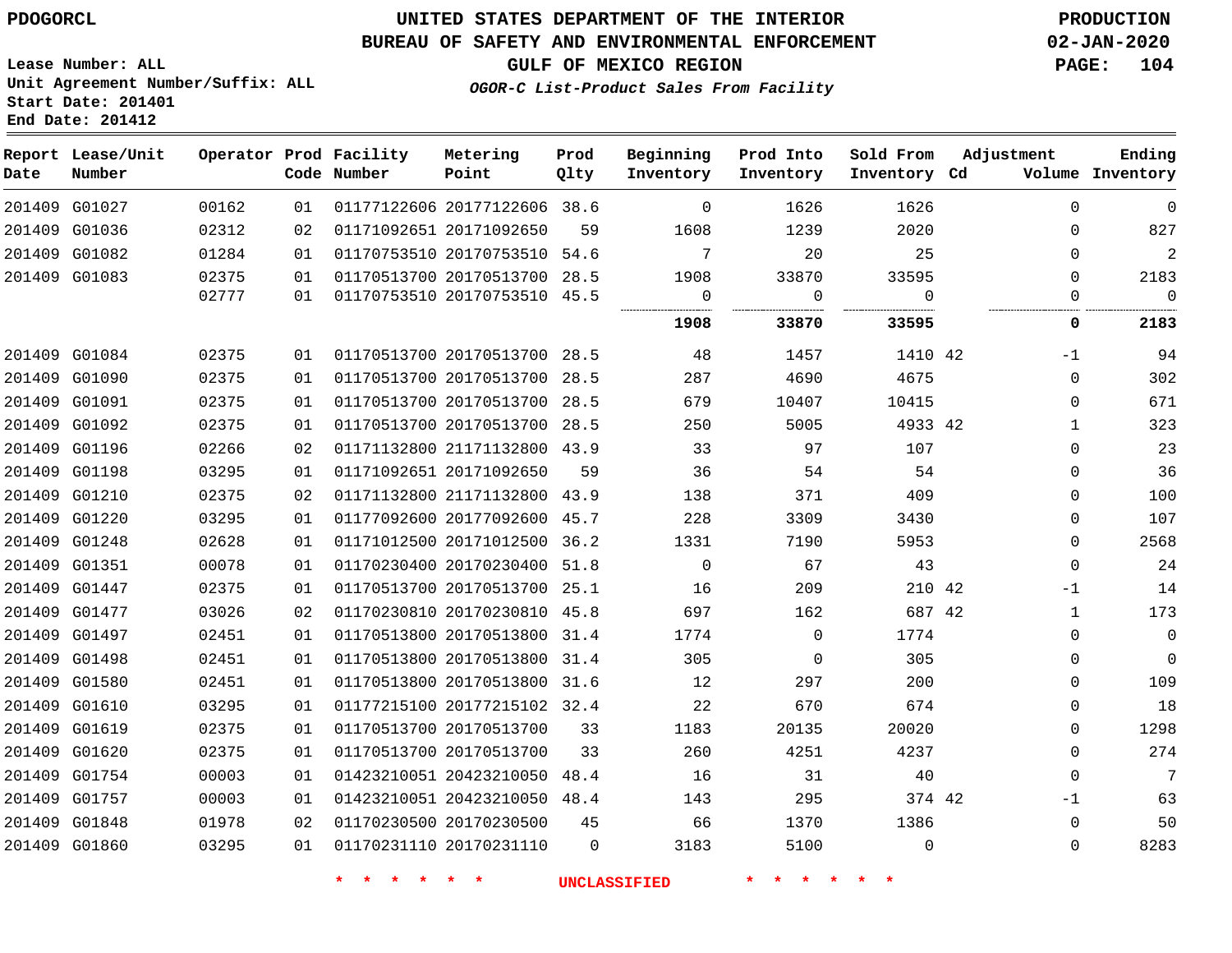**Report Lease/Unit**

**Number**

# **UNITED STATES DEPARTMENT OF THE INTERIOR PDOGORCL PRODUCTION**

**Prod Qlty**

#### **BUREAU OF SAFETY AND ENVIRONMENTAL ENFORCEMENT 02-JAN-2020**

**Lease Number: ALL Unit Agreement Number/Suffix: ALL Start Date: 201401 End Date: 201412**

**Operator Prod Facility**

**Code Number**

**OGOR-C List-Product Sales From Facility**

**Beginning Inventory** **Prod Into Inventory** **Sold From Inventory**

**GULF OF MEXICO REGION PAGE: 105**

**Inventory Cd Volume**

**Adjustment**

**Ending**

|               | 201409 G01865 | 00078 | 01 | 01171012500 20171012500 36.2    |    | 624            | 1959           | 1883           | $\Omega$     | 700            |
|---------------|---------------|-------|----|---------------------------------|----|----------------|----------------|----------------|--------------|----------------|
|               | 201409 G01880 | 03295 | 01 | 01171132000 20171132000 40.9    |    | $\mathbf{1}$   | 31             | 31             | 0            | $\mathbf{1}$   |
|               | 201409 G01898 | 02312 | 01 | 01171012500 20171012500 36.2    |    | 1071           | 2936           | 2955 42        | -3           | 1049           |
|               | 201409 G01901 | 03295 | 01 | 01177215100 20177215102 32.4    |    | $\mathbf{1}$   | 8              | $\overline{9}$ | $\mathbf{0}$ | 0              |
|               | 201409 G01953 | 03295 | 01 | 01170230811 20170230811 41.6    |    | 27             | 90             | 108            | $\Omega$     | 9              |
|               | 201409 G01966 | 03295 | 01 | 01177215100 20177215102 32.4    |    | 64             | 2986           | 2970           | $\Omega$     | 80             |
|               | 201409 G01967 | 03295 | 01 | 01177215100 20177215102 32.4    |    | 130            | 5453           | 5437           | $\Omega$     | 146            |
|               | 201409 G01972 | 03033 | 01 | 01170230810 20170230810 45.8    |    | 444            | 210            | 430            | $\Omega$     | 224            |
|               | 201409 G02037 | 02222 | 01 | 01170530900 20170530900 52.3    |    | 410            | 429            | 17             | $\Omega$     | 822            |
|               | 201409 G02111 | 02628 | 01 | 01171132000 20171132000 40.9    |    | 1426           | 70326          | 69493          | $\Omega$     | 2259           |
| 201409 G02127 |               | 02312 | 02 | 01170230810 20170230810 45.8    |    | 240            | 55             | 236            | $\Omega$     | 59             |
| 201409 G02161 |               | 03295 | 01 | 01171012500 20171012500 36.2    |    | 853            | 4025           | 3440           | $\Omega$     | 1438           |
|               | 201409 G02163 | 03295 | 01 | 01171012500 20171012500 36.1    |    | 216            | 571            | 583            | $\Omega$     | 204            |
|               | 201409 G02317 | 03295 | 01 | 01171132000 20171132000 40.8    |    | $\overline{4}$ | 136            | 136            | $\Omega$     | $\overline{4}$ |
|               | 201409 G02353 | 01284 | 01 | 01170230450 20170230450 43.7    |    | 462            | 2207           | 2239           | $\Omega$     | 430            |
|               | 201409 G02354 | 01284 | 01 | 01170230450 20170230450 43.7    |    | 197            | 1019           | 1018           | $\Omega$     | 198            |
|               | 201409 G02429 | 02375 | 01 | 01170230811 20170230810 45.8    |    | 123            | 99             | 116            | $\Omega$     | 106            |
|               | 201409 G02433 | 02375 | 01 | 01170230810 20170230810 45.8    |    | 22             | 9              | 21             | $\Omega$     | 10             |
|               | 201409 G02439 | 02375 | 01 | 01171132000 20171132000 40.9    |    | $\Omega$       | 1              | 1              | $\Omega$     | $\mathbf 0$    |
|               | 201409 G02601 | 02628 | 02 | 01171092651 20171092650         | 59 | 446            | 428            | 586            | 0            | 288            |
|               | 201409 G02613 | 02628 | 01 | 01171132000 20171132000 45.1    |    | $\overline{0}$ | $\overline{0}$ | $\Omega$       | $\Omega$     | $\overline{0}$ |
| 201409 G02665 |               | 02451 | 01 | 01423210051 20423210050 48.3    |    | 133            | 837            | 791            | $\Omega$     | 179            |
|               | 201409 G02735 | 03295 | 01 | 01170230810 20170230810 45.8    |    | 183            | $\overline{0}$ | 183            | $\Omega$     | $\mathbf 0$    |
|               | 201409 G02825 | 03295 | 01 | 01170230810 20170230810 45.7    |    | 167            | 195            | 160            | $\Omega$     | 202            |
|               | 201409 G02826 | 03295 | 01 | 01170230810 20170230810 45.7    |    | 322            | 124            | 308            | $\Omega$     | 138            |
|               |               |       | 01 | 01170231110 20170231110         | 0  | 392            | 620            | $\Omega$       | 0            | 1012           |
|               |               |       |    |                                 |    | 714            | 744            | 308            | 0            | 1150           |
|               | 201409 G02870 | 03295 |    | 01 01170230810 20170230810 45.8 |    | 62             | 22             | 61             | $\mathbf{0}$ | 23             |

**Metering Point**

**\* \* \* \* \* \* UNCLASSIFIED \* \* \* \* \* \***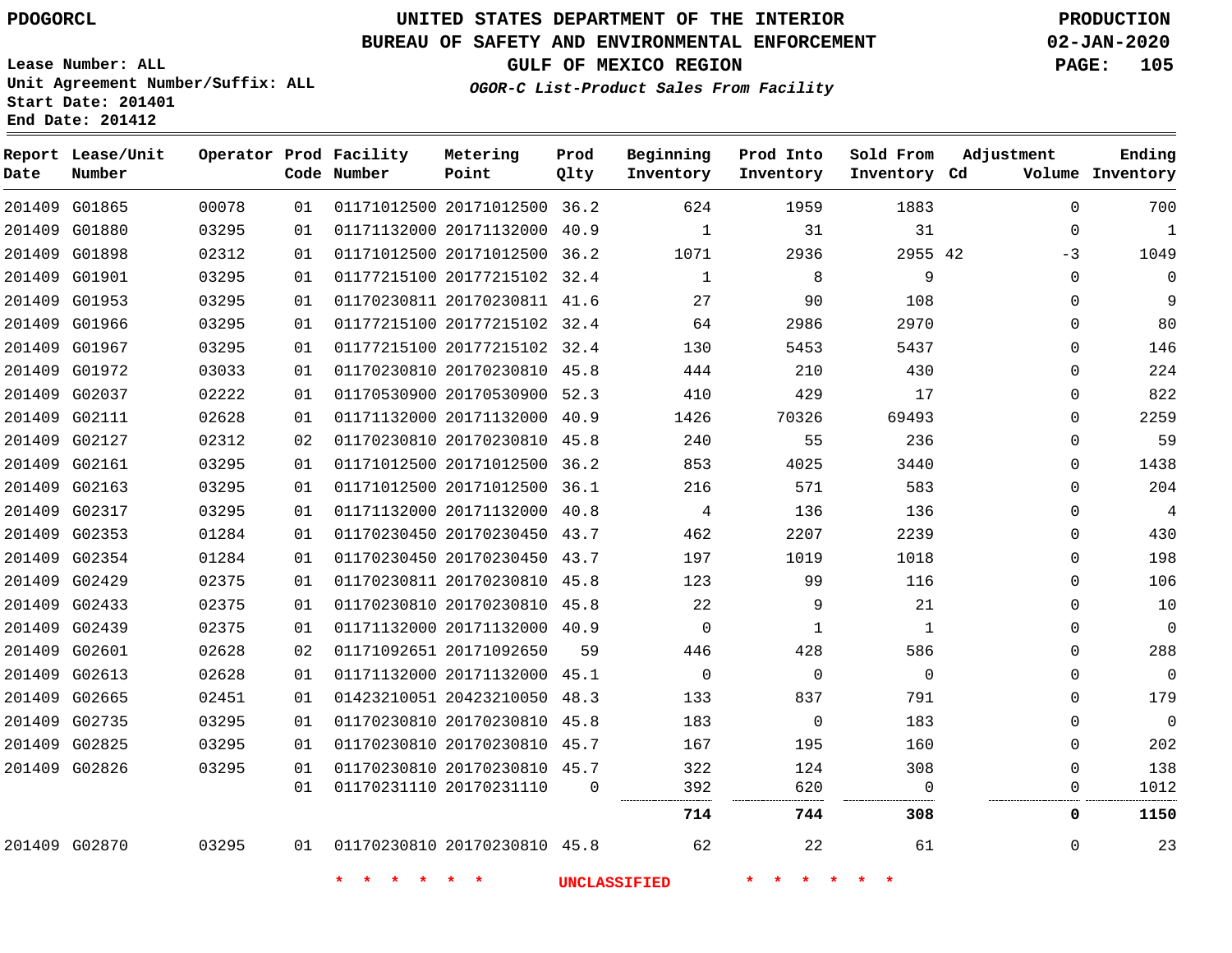#### **BUREAU OF SAFETY AND ENVIRONMENTAL ENFORCEMENT 02-JAN-2020**

**GULF OF MEXICO REGION PAGE: 106**

**Lease Number: ALL Unit Agreement Number/Suffix: ALL Start Date: 201401 End Date: 201412**

**OGOR-C List-Product Sales From Facility**

| Date | Report Lease/Unit<br>Number |       |    | Operator Prod Facility<br>Code Number | Metering<br>Point            | Prod<br>Qlty | Beginning<br>Inventory | Prod Into<br>Inventory | Sold From<br>Inventory Cd | Adjustment   | Ending<br>Volume Inventory |
|------|-----------------------------|-------|----|---------------------------------------|------------------------------|--------------|------------------------|------------------------|---------------------------|--------------|----------------------------|
|      | 201409 G02895               | 02579 | 02 |                                       | 01171092651 20171092650      | 59           | 46                     | 46                     | 61                        | $\Omega$     | 31                         |
|      |                             | 02628 | 02 |                                       | 01171092651 20171092650 57.5 |              | $\Omega$               | 98                     | 33                        | 0            | 65                         |
|      |                             |       |    |                                       |                              |              | 46                     | 144                    | 94                        | 0            | 96                         |
|      | 201409 G02917               | 01834 | 01 |                                       | 01171092930 20171092930 41.3 |              | 33                     | 491                    | 487                       | $\mathbf{0}$ | 37                         |
|      | 201409 G03061               | 03026 | 01 |                                       | 01423210051 20423210050      | 48.4         | 409                    | 2819                   | 2623 42                   | $-1$         | 604                        |
|      | 201409 G03145               | 02375 | 02 |                                       | 01171132800 21171132800 43.9 |              | 4                      | 89                     | 72                        | 0            | 21                         |
|      | 201409 G03152               | 03295 | 01 |                                       | 01177092600 20177092600 45.7 |              | 247                    | 8855                   | 8815                      | 0            | 287                        |
|      | 201409 G03331               | 02628 | 01 |                                       | 01171132800 20171132000      | 40.9         | $\Omega$               | 843                    | 816                       | $\Omega$     | 27                         |
|      | 201409 G03414               | 03295 | 01 |                                       | 01170753510 20170753510      | 54.6         | 382                    | 1401                   | 1665                      | $\Omega$     | 118                        |
|      | 201409 G03593               | 03295 | 01 |                                       | 01171012500 20171012500 36.2 |              | 6                      | 22                     | 20                        | $\Omega$     | 8                          |
|      | 201409 G03793               | 03295 | 01 |                                       | 01171012500 20171012500 36.2 |              | 125                    | 411                    | 389                       | 0            | 147                        |
|      | 201409 G03811               | 03295 | 01 |                                       | 01171092651 20171092650      | 59           | 75                     | 66                     | 97                        | 0            | 44                         |
|      | 201409 G03958               | 03295 | 01 |                                       | 01170230510 20170230510 46.6 |              | 1532                   | 154                    | 31                        | 0            | 1655                       |
|      | 201409 G04003               | 03295 | 01 |                                       | 01171012500 20171012500      | 36.1         | 1104                   | 2778                   | 2890                      | $\Omega$     | 992                        |
|      | 201409 G04065               | 02628 | 01 |                                       | 01423210051 20423210050      | 48.4         | 4                      | 185                    | 149                       | 0            | 40                         |
|      | 201409 G04081               | 03295 | 01 |                                       | 01170230450 20170230810 45.8 |              | 3076                   | 1812                   | 2955                      | 0            | 1933                       |
|      | 201409 G04085               | 02899 | 01 |                                       | 01170230811 20170230811 41.7 |              | 287                    | 1127                   | 1305                      | 0            | 109                        |
|      | 201409 G04087               | 02899 | 01 |                                       | 01177008150 01177008150      | $\Omega$     | 2489                   | 2943                   | $\Omega$                  | $\Omega$     | 5432                       |
|      | 201409 G04232               | 00730 | 01 |                                       | 01171012500 20171012500      | 36.2         | 1776                   | 9130                   | 7645                      | 0            | 3261                       |
|      |                             | 03295 | 01 |                                       | 01171012500 20171012500 36.1 |              | 129                    | 419                    | 398                       | 0            | 150                        |
|      |                             |       |    |                                       |                              |              | 1905                   | 9549                   | 8043                      | 0            | 3411                       |
|      | 201409 G04421               | 03295 | 01 |                                       | 01171131600 20171131600 43.1 |              | 703                    | 24116                  | 23268                     | 0            | 1551                       |
|      | 201409 G04433               | 02312 | 01 |                                       | 01177082950 20177082956      | 28.3         | 2                      | 27                     | 28                        | 0            | $\overline{1}$             |
|      | 201409 G04537               | 03033 | 01 |                                       | 01420470030 20420470030      | $\Omega$     | 2834                   | $\Omega$               | $\Omega$                  | 0            | 2834                       |
|      | 201409 G04800               | 02970 | 02 |                                       | 01177062608 2017706260A 38.8 |              | 2                      | 1502                   | 1499                      | 0            | 5                          |
|      |                             | 03026 | 02 |                                       | 01171132800 21171132800 43.9 |              | 400                    | 41                     | 355                       | 0            | 86                         |
|      |                             |       |    |                                       |                              |              | 402                    | 1543                   | 1854                      | 0            | 91                         |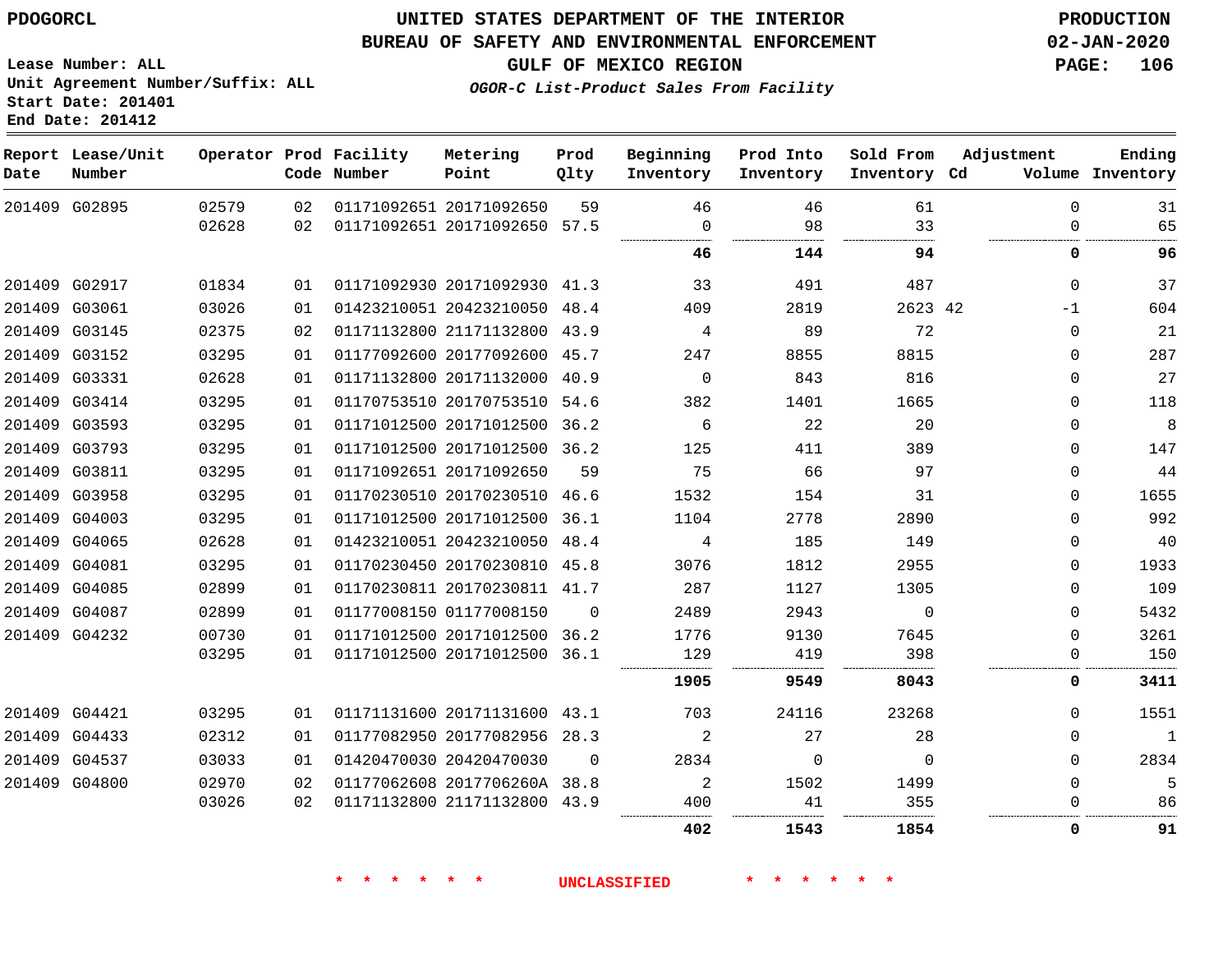**Lease Number: ALL**

**Start Date: 201401 End Date: 201412**

### **UNITED STATES DEPARTMENT OF THE INTERIOR PDOGORCL PRODUCTION**

### **BUREAU OF SAFETY AND ENVIRONMENTAL ENFORCEMENT 02-JAN-2020**

**Unit Agreement Number/Suffix: ALL**

**GULF OF MEXICO REGION PAGE: 107**

**OGOR-C List-Product Sales From Facility**

| Date   | Report Lease/Unit<br>Number |       |    | Operator Prod Facility<br>Code Number | Metering<br>Point            | Prod<br>Qlty | Beginning<br>Inventory | Prod Into<br>Inventory | Sold From<br>Inventory Cd | Adjustment   | Ending<br>Volume Inventory |
|--------|-----------------------------|-------|----|---------------------------------------|------------------------------|--------------|------------------------|------------------------|---------------------------|--------------|----------------------------|
|        | 201409 G04809               | 02312 | 01 |                                       | 01177082950 20177082956 28.3 |              | 345                    | 15352                  | 15350 42                  | $-1$         | 346                        |
| 201409 | G04818                      | 03295 | 01 |                                       | 01170230500 20170230500      | 43           | $\mathbf{1}$           | 17                     | 17                        | $\mathbf 0$  | $\mathbf{1}$               |
| 201409 | G05006                      | 01284 | 02 |                                       | 01423210051 20170230510      | 46.7         | 165                    | 11                     | 3                         | $\mathbf 0$  | 173                        |
|        | 201409 G05299               | 03295 | 01 |                                       | 01170230500 20170230500      | 43           | 1                      | 27                     | 27                        | $\Omega$     | $\mathbf{1}$               |
|        | 201409 G05431               | 02970 | 02 |                                       | 01177062608 2017706260A 38.8 |              | 46                     | 19442                  | 19450                     | $\mathbf 0$  | 38                         |
|        | 201409 G05504               | 00730 | 01 |                                       | 01171132800 21171132800 43.9 |              | 81                     | 238                    | 256 42                    | $-1$         | 62                         |
|        |                             | 02970 | 02 |                                       | 01171132800 21171132800      | 43.2         | 5714                   | 12515                  | 14660                     | $\Omega$     | 3569                       |
|        |                             | 03295 | 01 |                                       | 01171132800 21171132800      | 43.9         | 626                    | 1171                   | 1445                      | $\Omega$     | 352                        |
|        |                             |       |    |                                       |                              |              | 6421                   | 13924                  | 16361                     | -1           | 3983                       |
|        | 201409 G05505               | 00078 | 01 |                                       | 01171012400 20171012400      | 53.1         | $\Omega$               | $\overline{a}$         | $\mathbf{1}$              | $\mathbf 0$  | $\mathbf{1}$               |
|        |                             |       | 01 |                                       | 01171132800 21171132800 43.9 |              | 168                    | 1039                   | 971 42                    | 1            | 237                        |
|        |                             |       |    |                                       |                              |              | 168                    | 1041                   | 972                       | 1            | 238                        |
|        | 201409 G05602               | 01834 | 01 |                                       | 01171012500 20171012500 36.2 |              | 464                    | 1200                   | 1235                      | $\Omega$     | 429                        |
|        | 201409 G05612               | 03295 | 01 |                                       | 01171012500 20171012500      | 36.2         | 1090                   | 3267                   | 3190                      | $\Omega$     | 1167                       |
|        | 201409 G06069               | 03295 | 01 |                                       | 01423210051 20423210050 48.3 |              | 3                      | 33                     | 29                        | 0            | 7                          |
|        | 201409 G06668               | 02375 | 01 |                                       | 01171132000 20171132000 40.9 |              | 162                    | 8179                   | 8079 42                   | $\mathbf{1}$ | 263                        |
|        | 201409 G07736               | 02628 | 01 |                                       | 01171132800 20171132000      | 40.9         | $\Omega$               | 161                    | 156                       | $\Omega$     | 5                          |
|        | 201409 G07760               | 01284 | 01 |                                       | 01177122950 20177122950      | 30.3         | 75                     | 7722                   | 7723                      | 0            | 74                         |
|        | 201409 G07917               | 01834 | 01 |                                       | 01170573602 20170573602 32.8 |              | 32422                  | 15242                  | 13611 42                  | $\mathbf{1}$ | 34054                      |
|        | 201409 G08120               | 02312 | 02 |                                       | 01423210051 20423210050 48.4 |              | 11                     | 3                      | 14                        | 0            | $\mathbf{0}$               |
| 201409 | G09010                      | 02266 | 01 |                                       | 01420390120 01420390120      | 55           | 44                     | $\Omega$               | $\Omega$                  | $\Omega$     | 44                         |
|        | 201409 G09631               | 01284 | 01 |                                       | 01177122950 20177122950 30.3 |              | 14                     | 1500                   | 1500                      | 0            | 14                         |
|        | 201409 G10487               | 00981 | 01 |                                       | 01170753850 20170753850      | $\Omega$     | 2733                   | $\Omega$               | $\Omega$                  | $\Omega$     | 2733                       |
|        | 201409 G10794               | 03295 | 01 |                                       | 01177122950 20177122950      | 40           | 26                     | 3046                   | 3044                      | $\Omega$     | 28                         |
|        | 201409 G10910               | 00162 | 01 |                                       | 01177245110 2017724511G 45.2 |              | $\Omega$               | 8027                   | 8027                      | $\Omega$     | $\mathbf{0}$               |
|        | 201409 G11243               | 03033 | 01 |                                       | 01420470030 20420470030      | $\Omega$     | 24                     | $\Omega$               | $\mathbf 0$               | $\Omega$     | 24                         |
|        | 201409 G11870               | 02375 | 01 |                                       | 01171132000 20171132000      | 40.9         | 58                     | 3006                   | 2968 42                   | 1            | 97                         |
|        | 201409 G12020               | 03295 | 01 |                                       | 01171012500 20171012500 36.2 |              | 146                    | 383                    | 392                       | $\mathbf 0$  | 137                        |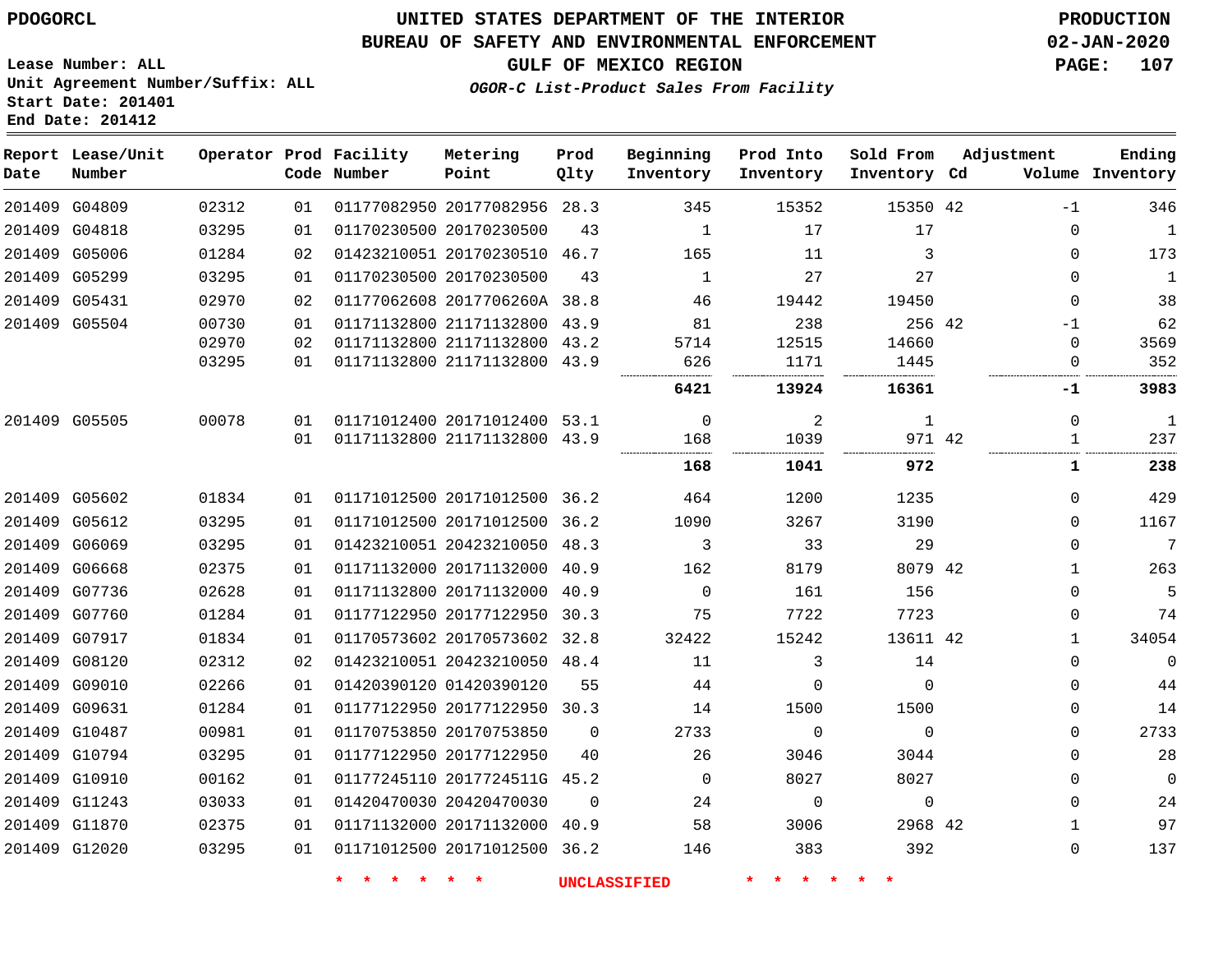### **BUREAU OF SAFETY AND ENVIRONMENTAL ENFORCEMENT 02-JAN-2020**

**Lease Number: ALL Unit Agreement Number/Suffix: ALL Start Date: 201401**

**End Date: 201412**

**GULF OF MEXICO REGION PAGE: 108**

**OGOR-C List-Product Sales From Facility**

| Date | Report Lease/Unit<br>Number |       |    | Operator Prod Facility<br>Code Number | Metering<br>Point            | Prod<br>Qlty | Beginning<br>Inventory | Prod Into<br>Inventory | Sold From<br>Inventory Cd | Adjustment  | Ending<br>Volume Inventory |
|------|-----------------------------|-------|----|---------------------------------------|------------------------------|--------------|------------------------|------------------------|---------------------------|-------------|----------------------------|
|      | 201409 G12355               | 03209 | 01 |                                       | 01171012300 20171012300 37.1 |              | 13726                  | 33422                  | 25026                     | $\Omega$    | 22122                      |
|      | 201409 G12358               | 03209 | 01 |                                       | 01171012300 20171012300 37.1 |              | 184                    | 539                    | 250                       | 0           | 473                        |
|      | 201409 G12564               | 02603 | 01 |                                       | 01170230510 20170230510 46.7 |              | 4                      | 2                      | $\Omega$                  | $\Omega$    | 6                          |
|      | 201409 G12802               | 02628 | 01 |                                       | 01170230811 20170230811 41.7 |              | 309                    | 1146                   | 1343                      | 0           | 112                        |
|      | 201409 G13576               | 03147 | 02 |                                       | 01170230810 20170230810 45.8 |              | 129                    | $\mathbf 0$            | 129                       | 0           | $\overline{0}$             |
|      | 201409 G13938               | 01284 | 01 |                                       | 01171012500 20171012500 36.2 |              | 1910                   | 6169                   | 5873                      | $\Omega$    | 2206                       |
|      | 201409 G14342               | 02628 | 01 |                                       | 01170230811 20170230811 41.7 |              | 932                    | 2893                   | 3547                      | $\mathbf 0$ | 278                        |
|      | 201409 G14493               | 01834 | 01 |                                       | 01171092930 20171092930      | 41.3         | 59                     | 545                    | 562 42                    | $-1$        | 41                         |
|      | 201409 G14535               | 02628 | 01 |                                       | 01171012500 20171012500 36.2 |              | 4992                   | 15262                  | 14803                     | 0           | 5451                       |
|      | 201409 G14864               | 02871 | 02 |                                       | 01170230450 20170230450 43.7 |              | 849                    | 7877                   | 7193                      | 0           | 1533                       |
|      | 201409 G15050               | 03295 | 01 |                                       | 01170231110 20170231110      | $\Omega$     | 55                     | $\mathbf 0$            | $\Omega$                  | 0           | 55                         |
|      | 201409 G15189               | 02970 | 02 |                                       | 01171132800 21171132800      | $\mathbf 0$  | $\mathbf 0$            | $\mathbf 0$            | $\Omega$                  | $\mathbf 0$ | $\mathbf 0$                |
|      | 201409 G15239               | 02266 | 02 |                                       | 01171012500 20171012500 36.2 |              | 225                    | 423                    | 497                       | 0           | 151                        |
|      | 201409 G15242               | 03295 | 01 |                                       | 01171092651 20171092650      | 59           | 328                    | 309                    | 431                       | 0           | 206                        |
|      | 201409 G15263               | 03295 | 01 |                                       | 01171132000 20171132000 40.8 |              | 21                     | 1174                   | 1157                      | $\Omega$    | 38                         |
|      | 201409 G15277               | 03295 | 01 |                                       | 01171012400 20171012400      | 53           | 1086                   | 10027                  | 5575                      | 0           | 5538                       |
|      | 201409 G15312               | 03295 | 01 |                                       | 01171092651 20171092650      | 59           | 2133                   | 926                    | 2441                      | $\mathbf 0$ | 618                        |
|      | 201409 G15740               | 03295 | 01 |                                       | 01170230450 20170230450 43.6 |              | 365                    | 1491                   | 1566                      | $\Omega$    | 290                        |
|      | 201409 G16325               | 03295 | 01 |                                       | 01171012400 20171012400      | 53           | 267                    | 1811                   | 1078                      | 0           | 1000                       |
|      | 201409 G16515               | 00162 | 01 |                                       | 01177245110 2017724511G 45.2 |              | $\mathbf 0$            | 11275                  | 11275                     | $\Omega$    | $\overline{0}$             |
|      | 201409 G16890               | 00981 | 01 |                                       | 01170753850 20170753850      | $\Omega$     | 163                    | 0                      | $\Omega$                  | 0           | 163                        |
|      | 201409 G17754               | 02375 | 02 |                                       | 01170230510 20170230510 46.7 |              | 1793                   | 171                    | 36                        | 0           | 1928                       |
|      | 201409 G17789               | 03295 | 01 |                                       | 01170230810 20170230810      | 45.8         | 33                     | 31                     | 31                        | $\Omega$    | 33                         |
|      | 201409 G17858               | 03295 | 01 |                                       | 01170530900 20170530900 52.3 |              | 520                    | 1273                   | 37                        | 0           | 1756                       |
|      | 201409 G17912               | 02970 | 02 |                                       | 01177062608 2017706260A 38.8 |              | 26                     | 14339                  | 14337                     | $\Omega$    | 28                         |
|      | 201409 G17921               | 03026 | 01 |                                       | 01171012500 20177062959 25.8 |              | $\mathbf 0$            | 46559                  | 46559                     | 0           | $\mathbf 0$                |
|      | 201409 G18043               | 03059 | 01 |                                       | 01171012500 20171012500 36.2 |              | 943                    | 3691                   | 3316                      | 0           | 1318                       |
|      | 201409 G18577               | 00981 | 01 |                                       | 01170753850 20170753850      | $\Omega$     | 8030                   | $\mathbf 0$            | $\mathbf 0$               | $\mathbf 0$ | 8030                       |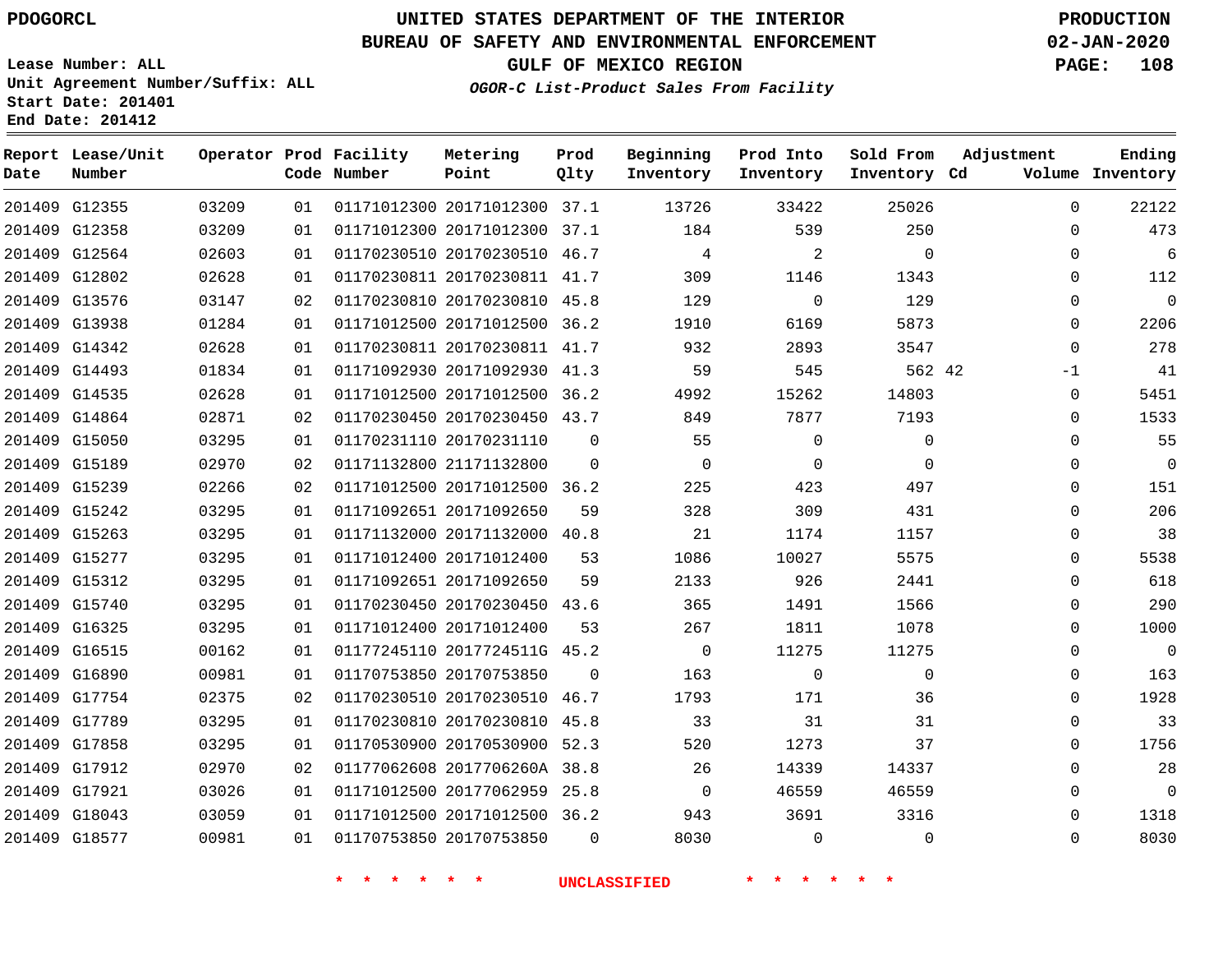**Date**

**Report Lease/Unit**

**Number**

 G22605 G22621 G22840 G23473

# **UNITED STATES DEPARTMENT OF THE INTERIOR PDOGORCL PRODUCTION**

**Prod Qlty**

#### **BUREAU OF SAFETY AND ENVIRONMENTAL ENFORCEMENT 02-JAN-2020**

**Lease Number: ALL Unit Agreement Number/Suffix: ALL Start Date: 201401 End Date: 201412**

**Operator Prod Facility**

**Code Number**

**GULF OF MEXICO REGION PAGE: 109**

**Inventory Cd Volume**

**Adjustment**

**Ending**

**OGOR-C List-Product Sales From Facility**

**Beginning Inventory** **Prod Into Inventory** **Sold From Inventory**

| 201409 | G18936        | 02871 | 01 | 01422450350 20422450350 | 47.7     | 7        | $\Omega$ | $\Omega$    |                 | $\Omega$    | 7           |
|--------|---------------|-------|----|-------------------------|----------|----------|----------|-------------|-----------------|-------------|-------------|
|        | 201409 G19030 | 02806 | 01 | 01423210051 20423210050 | 53.9     | 40       | 454      | 397         |                 | $\Omega$    | 97          |
| 201409 | G19127        | 03165 | 01 | 01170230811 20170230811 | 41.7     | 5        | 31       |             | 0 <sub>09</sub> | $-33$       | 3           |
| 201409 | G19839        | 02777 | 01 | 01170753510 20170753510 | 45.5     | $\Omega$ | $\Omega$ | $\Omega$    |                 | $\mathbf 0$ | $\Omega$    |
| 201409 | G20605        | 02477 | 01 | 01423550141 20423550140 | 35.9     | 109      | $\Omega$ |             | 57 42           | $-1$        | 51          |
| 201409 | G20656        | 02266 | 02 | 01422450350 20422450350 | 47.7     | 44       | 0        | $\mathbf 0$ |                 | 0           | 44          |
| 201409 | G20660        | 03295 | 01 | 01170230450 20170230450 | 43.7     | 89       | 349      | 370         |                 | 0           | 68          |
| 201409 | G21096        | 03295 | 01 | 01170230811 20170230811 | 41.7     | 26       | 101      | 117         |                 | $\Omega$    | 10          |
| 201409 | G21532        | 03217 | 01 | 01170230811 20170230811 | 40.9     | 331      | 2883     | 2937 42     |                 |             | 278         |
| 201409 | G21534        | 03217 | 01 | 01170230811 20170230811 | 40.9     | 303      | 530      | 782         |                 | 0           | 51          |
|        | 201409 G21580 | 03295 | 01 | 01170230811 20170230811 | 41.7     | 8        | 63       | 65          |                 | $\Omega$    | 6           |
|        | 201409 G21592 | 02628 | 02 | 01171132000 20171132000 | 41.4     | 2        | $\Omega$ | 0           |                 | 0           | 2           |
| 201409 | G21655        | 01834 | 01 | 01171132800 21171132800 | 43.9     | 3526     | 2637     | 4957 42     |                 |             | 1207        |
| 201409 | G21825        | 00981 | 01 | 01170753850 20170753850 | $\Omega$ | 642      | $\Omega$ | 0           |                 | 0           | 642         |
| 201409 | G21826        | 00981 | 01 | 01170753850 20170753850 | $\Omega$ | 6        | $\Omega$ | $\Omega$    |                 | 0           | 6           |
| 201409 | G22219        | 03033 | 01 | 01423210051 20423210050 | 48.4     | 50       | 294      | 281         |                 | $\Omega$    | 63          |
| 201409 | G22236        | 03295 | 01 | 01170230450 20170230450 | 34.7     | 28       | 163      | 159         |                 | 0           | 32          |
| 201409 | G22246        | 01284 | 02 | 01423210051 20170230500 | 44.9     | 5        | $\Omega$ | 5           |                 | $\Omega$    | $\mathbf 0$ |
| 201409 | G22268        | 02777 | 01 | 01170230810 2042709015I | 51.5     | $\Omega$ | 465      | 465         |                 | $\Omega$    | $\Omega$    |
| 201409 | G22501        | 00078 | 01 | 01170230400 20170230400 | 51.8     | 18       | 55       | 53          |                 | 0           | 20          |
| 201409 | G22505        | 02375 | 02 | 01170230811 20170230811 | 41.7     | 639      | 2084     | 2522        |                 | 0           | 201         |
| 201409 | G22510        | 00162 | 01 | 01170230810 20170230810 | 45.8     | 3175     | 1639     | 3066 42     |                 | $-1$        | 1747        |
| 201409 | G22513        | 02579 | 02 | 01170230500 20170230500 | 43.1     | 69       | 1293     | 1315        |                 | $\Omega$    | 47          |
| 201409 | G22549        | 02222 | 01 | 01170530900 20170530900 | 52.3     | $\Omega$ | 119      |             | 2 4 2           | $-1$        | 116         |

 20608103650 20170753850

 21171132800 43.9 21171132800 43.9

**Metering Point**

 

**\* \* \* \* \* \* UNCLASSIFIED \* \* \* \* \* \***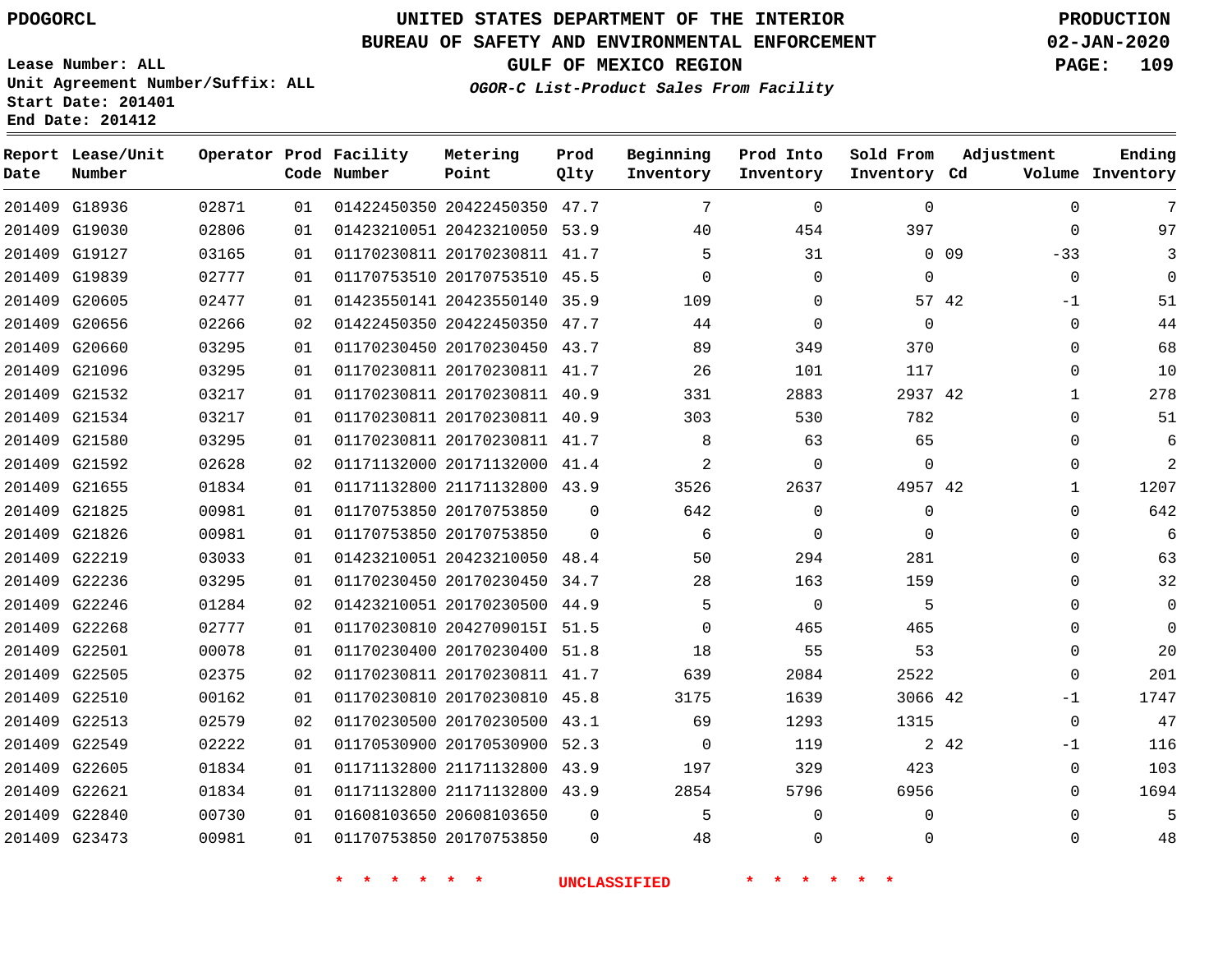# **UNITED STATES DEPARTMENT OF THE INTERIOR PDOGORCL PRODUCTION**

## **BUREAU OF SAFETY AND ENVIRONMENTAL ENFORCEMENT 02-JAN-2020**

**Lease Number: ALL Unit Agreement Number/Suffix: ALL Start Date: 201401**

**GULF OF MEXICO REGION PAGE: 110**

**OGOR-C List-Product Sales From Facility**

| Date | Report Lease/Unit<br>Number |       |    | Operator Prod Facility<br>Code Number | Metering<br>Point            | Prod<br>Qlty | Beginning<br>Inventory | Prod Into<br>Inventory | Sold From<br>Inventory Cd | Adjustment   | Ending<br>Volume Inventory |
|------|-----------------------------|-------|----|---------------------------------------|------------------------------|--------------|------------------------|------------------------|---------------------------|--------------|----------------------------|
|      | 201409 G23480               | 00981 | 01 |                                       | 01170753850 20170753850      | $\Omega$     | 470                    | $\Omega$               | $\Omega$                  | $\Omega$     | 470                        |
|      | 201409 G23481               | 00981 | 01 |                                       | 01170753850 20170753850      | $\Omega$     | 1244                   | $\Omega$               | $\Omega$                  | $\Omega$     | 1244                       |
|      | 201409 G23528               | 00981 | 01 |                                       | 01170753850 20170753850      | $\Omega$     | 1026                   | $\Omega$               | $\Omega$                  | $\mathbf 0$  | 1026                       |
|      | 201409 G23529               | 00981 | 01 |                                       | 01170753850 20170753850      | $\Omega$     | 2673                   | $\Omega$               | $\Omega$                  | $\Omega$     | 2673                       |
|      | 201409 G23730               | 03217 | 01 |                                       | 01170230810 20170230811 40.9 |              | 48                     | 325                    | 342                       | $\Omega$     | 31                         |
|      | 201409 G23735               | 00162 | 01 |                                       | 01170230810 20170230810 45.8 |              | $\mathbf 0$            | 614                    | 614                       | $\Omega$     | $\mathbf 0$                |
|      | 201409 G23736               | 00730 | 01 |                                       | 01170230810 20170230810 45.8 |              | 696                    | 802                    | 643                       | $\mathbf 0$  | 855                        |
|      | 201409 G23851               | 02503 | 02 |                                       | 01171012400 20171012400      | 53           | 1902                   | 326                    | 2047                      | $\Omega$     | 181                        |
|      | 201409 G23956               | 03217 | 01 |                                       | 01170753510 20170753510 54.6 |              | 1116                   | 7236                   | 7800                      | $\mathbf 0$  | 552                        |
|      | 201409 G24425               | 02312 | 02 |                                       | 01170230810 20170230810 45.8 |              | 640                    | 371                    | 615                       | $\Omega$     | 396                        |
|      | 201409 G24710               | 02375 | 01 |                                       | 01170230811 20170230811 41.7 |              | 51                     | 774                    | 750                       | $\mathbf 0$  | 75                         |
|      | 201409 G24730               | 03295 | 01 |                                       | 01170230810 20170230810 45.7 |              | 141                    | 79                     | 136                       | $\Omega$     | 84                         |
|      |                             |       | 01 |                                       | 01170230500 20170230500      | 43           | 64                     | 1277                   | 1295                      | 0            | 46                         |
|      |                             |       |    |                                       |                              |              | 205                    | 1356                   | 1431                      | 0            | 130                        |
|      | 201409 G24766               | 02628 | 02 |                                       | 01170230811 20170230811      | 41           | 9                      | $\Omega$               | 9                         | $\mathbf 0$  | $\mathbf 0$                |
|      | 201409 G24767               | 02628 | 02 |                                       | 01170530900 20170230811      | 41           | 12                     | 28                     | 36                        | $\Omega$     | 4                          |
|      | 201409 G24791               | 02989 | 01 |                                       | 01171131600 20171131600 43.2 |              | 8                      | 135                    | 134                       | $\Omega$     | 9                          |
|      | 201409 G24870               | 02970 | 02 |                                       | 01177062608 2017706260A 38.8 |              | 2                      | 1901                   | 1899                      | $\Omega$     | 4                          |
|      | 201409 G24878               | 02628 | 02 |                                       | 01171092651 20171092650      | 59           | 6                      | 475                    | 162                       | $\mathbf{0}$ | 319                        |
|      | 201409 G24883               | 02628 | 02 |                                       | 01171092651 20171092650      | 59           | 183                    | 176                    | 242                       | $\Omega$     | 117                        |
|      | 201409 G24898               | 02807 | 01 |                                       | 01171012300 20171012300 37.1 |              | 4737                   | 8649                   | 7631                      | $\Omega$     | 5755                       |
|      | 201409 G24924               | 01834 | 01 |                                       | 01171132800 21171132800 43.9 |              | 1337                   | 3001                   | 3488                      | $\Omega$     | 850                        |
|      | 201409 G24926               | 01834 | 01 |                                       | 01171132800 21171132800 43.9 |              | 11                     | 18                     | 24                        | $\mathbf 0$  | 5                          |
|      | 201409 G25008               | 02777 | 01 |                                       | 01170753510 20170753510 45.5 |              | $\mathbf 0$            | $\mathbf 0$            | $\Omega$                  | 0            | $\overline{0}$             |
|      | 201409 G25524               | 03295 | 01 |                                       | 01170230450 20170230450 43.7 |              | 149                    | 566                    | 605                       | 0            | 110                        |
|      | 201409 G25561               | 02375 | 01 |                                       | 01170230450 20170230450 43.7 |              | 167                    | 626                    | 671                       | 0            | 122                        |
|      | 201409 G25605               | 03295 | 01 |                                       | 01170230810 20170230810 45.7 |              | 2                      | $\Omega$               | 2                         | $\Omega$     | $\mathbf 0$                |
|      | 201409 G25606               | 02375 | 01 |                                       | 01170230810 20170230810 45.8 |              | 314                    | 131                    | 306                       | $\Omega$     | 139                        |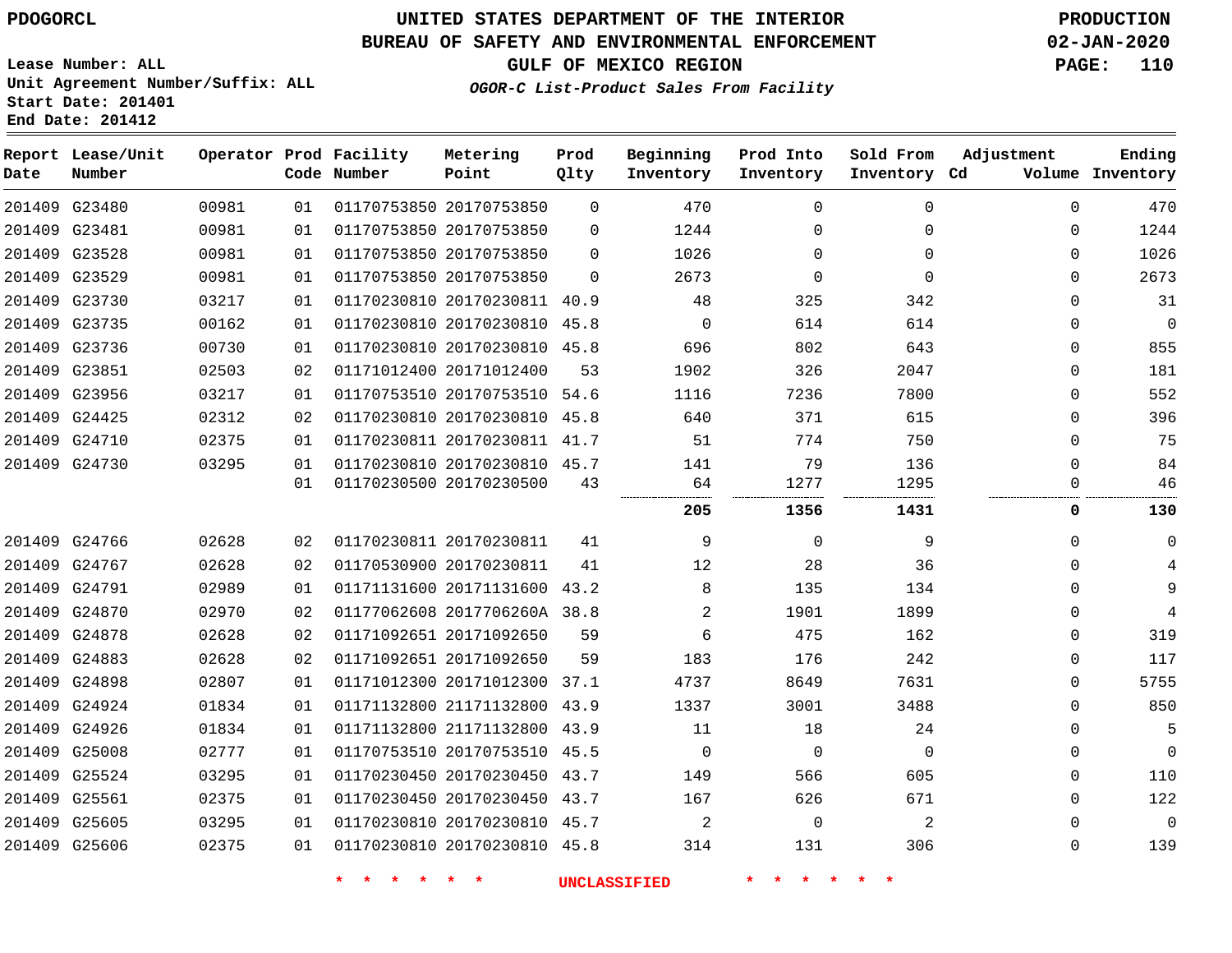## **BUREAU OF SAFETY AND ENVIRONMENTAL ENFORCEMENT 02-JAN-2020**

**Lease Number: ALL Unit Agreement Number/Suffix: ALL Start Date: 201401 End Date: 201412**

**OGOR-C List-Product Sales From Facility**

**GULF OF MEXICO REGION PAGE: 111**

| Date | Report Lease/Unit<br>Number |       |    | Operator Prod Facility<br>Code Number | Metering<br>Point            | Prod<br>Qlty | Beginning<br>Inventory | Prod Into<br>Inventory | Sold From<br>Inventory Cd | Adjustment        | Ending<br>Volume Inventory |
|------|-----------------------------|-------|----|---------------------------------------|------------------------------|--------------|------------------------|------------------------|---------------------------|-------------------|----------------------------|
|      | 201409 G25937               | 02222 | 02 |                                       | 01170230810 20170230810 45.8 |              | 1647                   | 796                    | 1594                      | $\Omega$          | 849                        |
|      | 201409 G26001               | 02628 | 01 |                                       | 01171132800 21171132800 43.9 |              | 188                    | 392                    | 468                       | $\Omega$          | 112                        |
|      | 201409 G26032               | 03059 | 01 |                                       | 01171012300 20171012300      | 37.1         | 32                     | 99                     | 55                        | $\Omega$          | 76                         |
|      | 201409 G26074               | 01284 | 01 |                                       | 01177122950 20177122950 30.3 |              | 14                     | 1658                   | 1658                      | 0                 | 14                         |
|      | 201409 G26146               | 01586 | 01 |                                       | 01177258152 01177258152      | 31.9         | 353                    | 0                      | $\mathbf 0$               | 0                 | 353                        |
|      | 201409 G26480               | 02740 | 02 |                                       | 01423210051 20423210050 56.2 |              | 172                    | 980                    | 941                       | $\Omega$          | 211                        |
|      | 201409 G26655               | 03165 | 01 |                                       | 01170230811 20170230811 41.7 |              | 1610                   | 7183                   |                           | $0$ 09<br>$-8101$ | 692                        |
|      | 201409 G27030               | 02477 | 02 |                                       | 01170530900 20170530900 52.3 |              | 624                    | 332                    | 19                        | $\mathbf 0$       | 937                        |
|      | 201409 G27070               | 03295 | 01 |                                       | 01171132800 21171132800 43.9 |              | 4082                   | 10475                  | 11707                     | 0                 | 2850                       |
|      | 201409 G27083               | 02477 | 01 |                                       | 01171092651 20171092650      | 59           | $\mathbf 0$            | 99                     | 33                        | $\Omega$          | 66                         |
|      | 201409 G27100               | 01978 | 02 |                                       | 01171012310 20171012310 44.3 |              | 22                     | 30                     | 43                        | $\Omega$          | 9                          |
|      | 201409 G27169               | 01284 | 01 |                                       | 01171012500 20171012500      | 36.2         | 1719                   | 5248                   | 5092                      | $\Omega$          | 1875                       |
|      | 201409 G27173               | 03295 | 01 |                                       | 01170513800 20170513800      | 31.5         | 2323                   | 8467                   | 7678                      | $\Omega$          | 3112                       |
|      | 201409 G27194               | 01586 | 01 |                                       | 01177258152 01177258152 31.9 |              | 38                     | 0                      | $\mathbf{0}$              | 0                 | 38                         |
|      | 201409 G27509               | 02970 | 02 |                                       | 01170230450 20170230450 43.7 |              | 222                    | 858                    | 913                       | $\Omega$          | 167                        |
|      | 201409 G27831               | 02795 | 02 |                                       | 01170530900 20170530900 52.3 |              | $\mathbf 0$            | 9                      | 9                         | $\Omega$          | 0                          |
|      | 201409 G27851               | 02628 | 02 |                                       | 01171132000 20171132000 40.9 |              | 1                      | 11                     | 11                        | $\Omega$          | 1                          |
|      | 201409 G27927               | 02503 | 02 |                                       | 01171092651 20171092650      | 59           | 279                    | 107                    | 315                       | $\Omega$          | 71                         |
|      | 201409 G27949               | 02871 | 01 |                                       | 01171012500 20171012500      | 36           | 39                     | 43                     | 66                        | $\Omega$          | 16                         |
|      | 201409 G27988               | 00730 | 01 |                                       | 01608103650 20608103650      | $\Omega$     | 184                    | 0                      | $\mathbf 0$               | 0                 | 184                        |
|      | 201409 G30654               | 02777 | 02 |                                       | 01170230810 20170230810      | 42.6         | 346                    | 217                    | 335                       | $\Omega$          | 228                        |
|      | 201409 G31003               | 02579 | 02 |                                       | 01423210051 20423210050      | 48.4         | 25                     | 144                    | 139 42                    | 1                 | 31                         |
|      | 201409 G31040               | 02375 | 01 |                                       | 01170230450 20170230450 43.7 |              | 213                    | 1228                   | 1202                      | $\Omega$          | 239                        |
|      | 201409 G31304               | 02714 | 01 |                                       | 01170230811 20170230811 41.7 |              | 138                    | 642                    | 718                       | 0                 | 62                         |
|      | 201409 G31369               | 02628 | 01 |                                       | 01171012300 20171012300      | 37           | 7130                   | 14437                  | 11961                     | 0                 | 9606                       |
|      | 201409 G32113               | 02477 | 01 |                                       | 01170230811 20170230811 41.7 |              | 1387                   | 7264                   | 7951                      | 0                 | 700                        |
|      | 201409 G32197               | 01284 | 02 |                                       | 01171012500 20171012500 36.1 |              | 223                    | 811                    | 744                       | $\Omega$          | 290                        |
|      | 201409 G32231               | 01284 | 01 |                                       | 01171012500 20171012500 36.2 |              | 482                    | 1226                   | 1273                      | $\Omega$          | 435                        |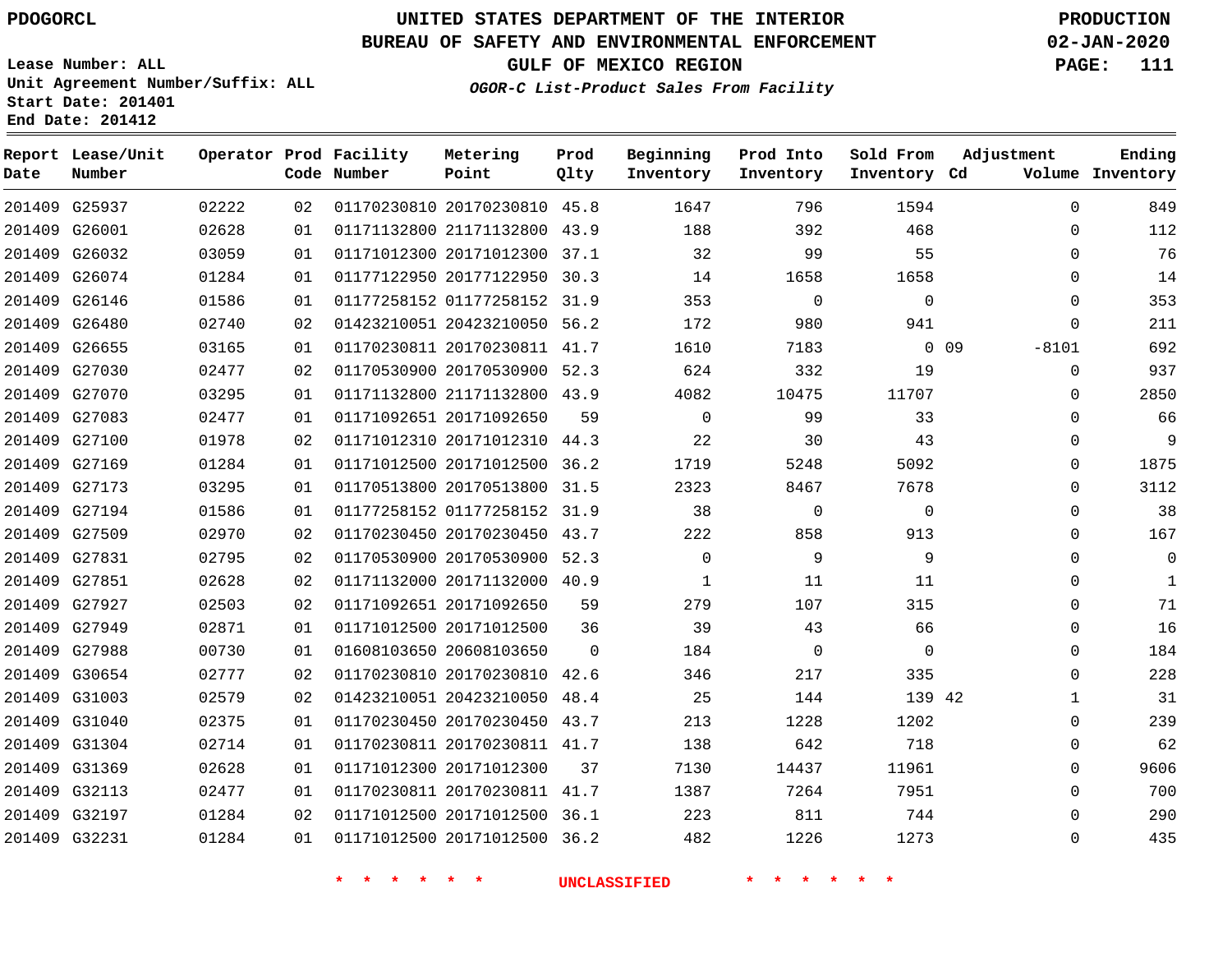# **UNITED STATES DEPARTMENT OF THE INTERIOR PDOGORCL PRODUCTION**

## **BUREAU OF SAFETY AND ENVIRONMENTAL ENFORCEMENT 02-JAN-2020**

**Lease Number: ALL Unit Agreement Number/Suffix: ALL Start Date: 201401**

**GULF OF MEXICO REGION PAGE: 112**

**OGOR-C List-Product Sales From Facility**

| Date          | Report Lease/Unit<br>Number |       |    | Operator Prod Facility<br>Code Number | Metering<br>Point            | Prod<br>Qlty | Beginning<br>Inventory | Prod Into<br>Inventory | Sold From<br>Inventory Cd | Adjustment  | Ending<br>Volume Inventory |
|---------------|-----------------------------|-------|----|---------------------------------------|------------------------------|--------------|------------------------|------------------------|---------------------------|-------------|----------------------------|
|               | 201409 G32267               | 03295 | 01 |                                       | 01177298272 01177298272 40.4 |              | 26                     | 12                     | 36                        | $\mathbf 0$ | $\overline{c}$             |
| 201409 G32268 |                             | 03295 | 01 |                                       | 01177298272 01177298272 40.4 |              | 40                     | 11                     | 49                        | $\mathbf 0$ | $\overline{c}$             |
| 201409 G32744 |                             | 01284 | 02 |                                       | 01423210051 20170230510 46.7 |              | 31                     | 6                      | 1                         | $\Omega$    | 36                         |
| 201409 G33112 |                             | 02970 | 02 |                                       | 01171092651 20171092650      | 59           | 160                    | 76                     | 186                       | $\Omega$    | 50                         |
| 201409 G33388 |                             | 02967 | 01 |                                       | 01420470030 20420470030 43.8 |              | 318                    | $\Omega$               | $\Omega$                  | $\mathbf 0$ | 318                        |
| 201409 G33407 |                             | 02967 | 02 |                                       | 01170230810 20170230810 42.6 |              | 70                     | 38                     | 64                        | $\Omega$    | 44                         |
| 201409 G33408 |                             | 03075 | 02 |                                       | 01422450350 20422450350      | 47.7         | 297                    | 0                      | $\mathbf 0$               | $\mathbf 0$ | 297                        |
| 201409 G33596 |                             | 02503 | 02 |                                       | 01171132000 20171132000 40.9 |              | 83                     | 3515                   | 3485                      | $\Omega$    | 113                        |
|               | 201409 G33636               | 02628 | 01 |                                       | 01171132000 20171132000 40.9 |              | 2984                   | 130068                 | 128873                    | $\mathbf 0$ | 4179                       |
| 201410        | 00016                       | 02375 | 01 |                                       | 01170513700 20170513700 26.3 |              | 1375                   | 20047                  | 20346 42                  | $-2$        | 1074                       |
|               |                             | 03288 | 01 |                                       | 01170513700 20170513700      | 24           | 127                    | 1696                   | 1736                      | $\Omega$    | 87<br>.                    |
|               |                             |       |    |                                       |                              |              | 1502                   | 21743                  | 22082                     | -2          | 1161                       |
| 201410        | 00026                       | 02375 | 01 |                                       | 01170513700 20170513700 26.3 |              | 3051                   | 52251                  | 52502 42                  | $-1$        | 2799                       |
| 201410        | 00032                       | 02375 | 01 |                                       | 01170513700 20170513700 27.2 |              | 122                    | 1215                   | 1274                      | $\Omega$    | 63                         |
| 201410        | 00049                       | 03295 | 01 |                                       | 01171012300 20171012300 37.2 |              | 12250                  | 14961                  | 20309                     | 0           | 6902                       |
| 201410        | 00050                       | 03295 | 01 |                                       | 01171012300 20171012300 37.2 |              | 3798                   | 6837                   | 7727                      | $\mathbf 0$ | 2908                       |
| 201410        | 00051                       | 03295 | 01 |                                       | 01171012300 20171012300      | 37.2         | 4467                   | 5455                   | 7486                      | $\mathbf 0$ | 2436                       |
| 201410        | 00052                       | 03295 | 01 |                                       | 01171012300 20171012300 37.2 |              | 1764                   | 2433                   | 3126                      | $\mathbf 0$ | 1071                       |
| 201410        | 00079                       | 01834 | 01 |                                       | 01170230810 20170230810 48.1 |              | 395                    | 617                    | 400 45                    | $-612$      | $\overline{0}$             |
| 201410        | 00081                       | 03295 | 01 |                                       | 01170230450 20170230450 43.6 |              | 85                     | 220                    | 273                       | $\mathbf 0$ | 32                         |
| 201410        | 00137                       | 03288 | 01 |                                       | 01170513700 20170513700      | 24           | 72                     | 945                    | 968                       | $\mathbf 0$ | 49                         |
| 201410        | 00138                       | 03288 | 01 |                                       | 01170513700 20170513700      | 24           | 364                    | 4664                   | 4788                      | $\Omega$    | 240                        |
| 201410        | 00196                       | 02266 | 01 |                                       | 01171012300 20171012300 37.2 |              | 12994                  | 21154                  | 24659                     | $\mathbf 0$ | 9489                       |
| 201410        | 00253                       | 01284 | 02 |                                       | 01170230810 20170230810 48.1 |              | 444                    | 577                    | 403                       | $\mathbf 0$ | 618                        |
|               |                             | 02375 | 02 |                                       | 01170230810 20170230810 48.1 |              | 12                     | 1                      | 5                         | 0           | 8                          |
|               |                             |       |    |                                       |                              |              | 456                    | 578                    | 408                       | 0           | 626                        |
| 201410        | 00317                       | 02970 | 02 | 01171012310 20171012310 44.3          |                              |              | 2                      | $\Omega$               | 2                         | $\Omega$    | $\mathbf 0$                |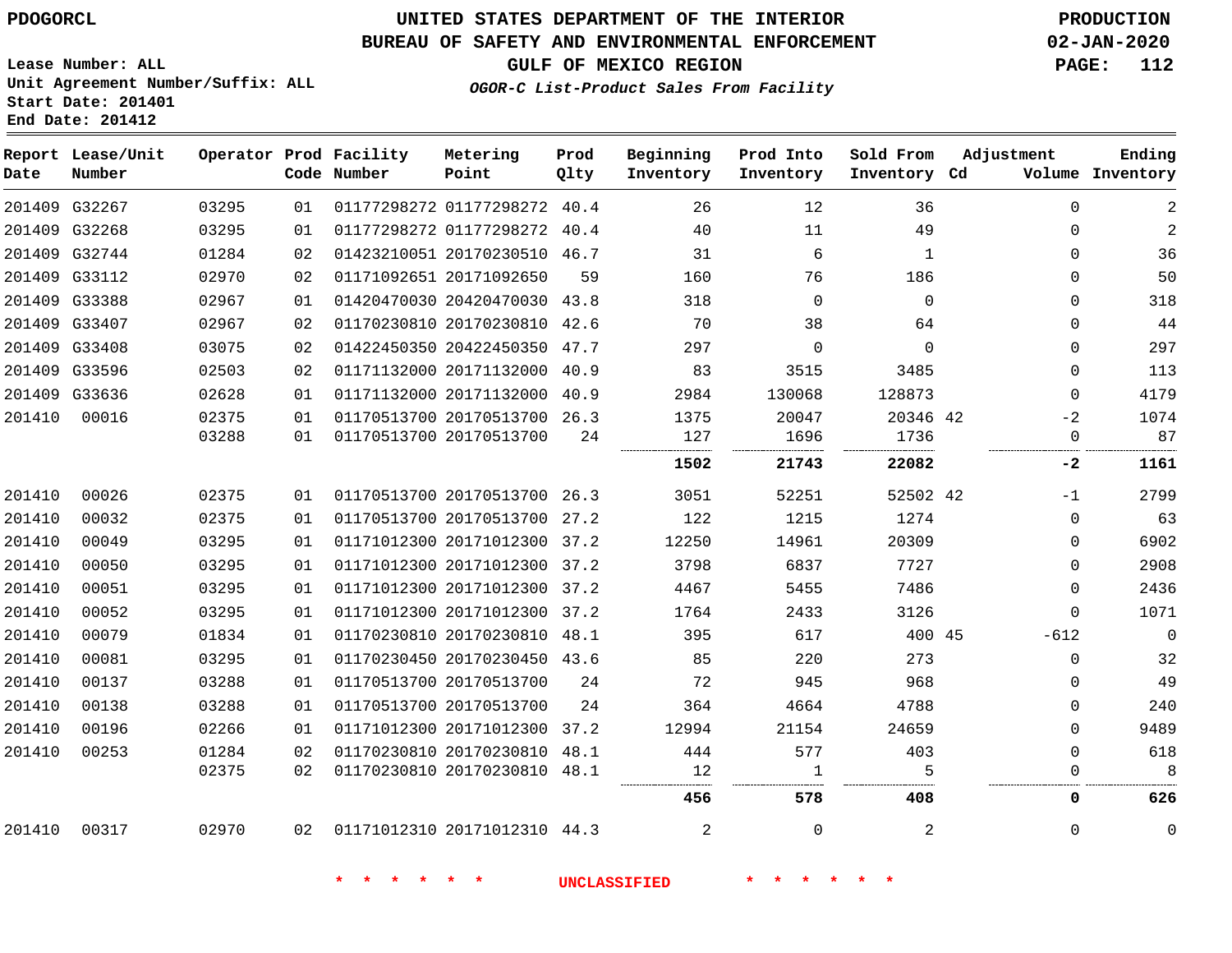# **UNITED STATES DEPARTMENT OF THE INTERIOR PDOGORCL PRODUCTION**

## **BUREAU OF SAFETY AND ENVIRONMENTAL ENFORCEMENT 02-JAN-2020**

**Lease Number: ALL Unit Agreement Number/Suffix: ALL Start Date: 201401**

**GULF OF MEXICO REGION PAGE: 113**

**OGOR-C List-Product Sales From Facility**

| Date   | Report Lease/Unit<br>Number |       |    | Operator Prod Facility<br>Code Number | Metering<br>Point            | Prod<br>Qlty | Beginning<br>Inventory | Prod Into<br>Inventory | Sold From<br>Inventory Cd | Adjustment |              | Ending<br>Volume Inventory |
|--------|-----------------------------|-------|----|---------------------------------------|------------------------------|--------------|------------------------|------------------------|---------------------------|------------|--------------|----------------------------|
| 201410 | 00353                       | 02266 | 01 |                                       | 01170754800 20170754800 28.7 |              | 284                    | 1098                   | 1088                      |            | $\mathbf 0$  | 294                        |
| 201410 | 00367                       | 02375 | 01 |                                       | 01170513700 20170513700 26.3 |              | 510                    | 6035                   | 6222                      |            | $\mathbf{0}$ | 323                        |
| 201410 | 00424                       | 03295 | 01 |                                       | 01171012400 20171012400 54.3 |              | $\overline{0}$         | 60                     | 9                         |            | $\mathbf{0}$ | 51                         |
| 201410 | 00434                       | 01284 | 01 |                                       | 01177112605 2017711260Y 31.9 |              | 50                     | 3384                   | 3384                      |            | $\Omega$     | 50                         |
| 201410 | 00453                       | 01284 | 01 |                                       | 01177112605 2017711260Y 31.9 |              | 18                     | 1220                   | 1220                      |            | 0            | 18                         |
| 201410 | 00466                       | 03295 | 01 |                                       | 01171012400 20171012400 54.3 |              | 4075                   | 6565                   | 5034                      |            | $\Omega$     | 5606                       |
| 201410 | 00479                       | 03295 | 01 |                                       | 01171012500 20171012500 37.2 |              | 315                    | 1051                   | 1024                      |            | $\Omega$     | 342                        |
| 201410 | 00541                       | 03033 | 01 |                                       | 01170530900 20170530900 53.6 |              | 1808                   | 3                      | 62                        |            | 0            | 1749                       |
| 201410 | 00560                       | 03288 | 01 |                                       | 01171131600 20171131600      | 44           | 79                     | 673                    | 729                       |            | 0            | 23                         |
| 201410 | 00577                       | 03059 | 01 |                                       | 01171012300 20171012300 37.2 |              | 20157                  | 29049                  | 36175                     |            | $\mathbf 0$  | 13031                      |
| 201410 | 00593                       | 01834 | 01 |                                       | 01171012300 20171012300 37.2 |              | 4071                   | 6587                   | 7703 45                   |            | $-2955$      | $\mathbf 0$                |
|        |                             | 03209 | 01 |                                       | 01171012300 20171012300 37.2 |              | 203                    | 1311                   | 926                       |            | 0            | 588                        |
|        |                             |       |    |                                       |                              |              | 4274                   | 7898                   | 8629                      |            | $-2955$      | 588                        |
| 201410 | 00599                       | 02899 | 01 |                                       | 01170573602 20170573602      | 33           | 576                    | 89                     | 271 42                    |            | 2            | 396                        |
| 201410 | 00605                       | 02899 | 01 |                                       | 01170573602 20170573602      | 33           | 709                    | 348                    | 333                       |            | $\mathbf 0$  | 724                        |
| 201410 | 00680                       | 03033 | 01 |                                       | 01170230700 20170230700      | $\Omega$     | 665                    | $\overline{0}$         | $\mathbf 0$               |            | 0            | 665                        |
| 201410 | 00691                       | 02312 | 02 |                                       | 01170754201 01170754201 36.8 |              | 1066                   | 377                    | 341                       |            | $\mathbf 0$  | 1102                       |
| 201410 | 00693                       | 02266 | 01 |                                       | 01170754800 20170754800 28.7 |              | 73                     | 270                    | 271                       |            | $\mathbf 0$  | 72                         |
| 201410 | 00694                       | 02266 | 01 |                                       | 01170754800 20170754800      | 28.7         | 1569                   | 6147                   | 6068                      |            | $\mathbf 0$  | 1648                       |
| 201410 | 00697                       | 02266 | 01 |                                       | 01170754800 20170754800 28.7 |              | 140                    | 800                    | 725                       |            | $\mathbf{0}$ | 215                        |
| 201410 | 00758                       | 03295 | 01 |                                       | 01170230810 20170230810      | 48           | 992                    | 1298                   | 904                       |            | 0            | 1386                       |
| 201410 | 00763                       | 01284 | 01 |                                       | 01170230810 20170230810 48.1 |              | 52                     | 0                      | 21                        |            | $\mathbf 0$  | 31                         |
| 201410 | 00775                       | 01834 | 01 |                                       | 01171131600 20171131600      | 44           | 258                    | 3345                   | 3490 42                   |            | -1           | 112                        |
| 201410 | 00796                       | 02628 | 01 |                                       | 01171012300 20171012300      | 37           | 5830                   | 10312                  | 11515                     |            | $\mathbf 0$  | 4627                       |
| 201410 | 00839                       | 02451 | 01 |                                       | 01170513800 20170513800 32.5 |              | 1825                   | 9509                   | 9043                      |            | $\Omega$     | 2291                       |
| 201410 | 754302003A                  | 00078 | 01 |                                       | 01170573601 20170573601 27.7 |              | 631                    | 6693                   | 6721                      |            | $\Omega$     | 603                        |
|        | 201410 754303001A           | 00059 | 01 |                                       | 01170230811 20170230811 41.5 |              | 121                    | 990                    | 768 09                    |            | $-248$       | 95                         |
|        | 201410 754306012A           | 01207 | 01 |                                       | 01608128270 20608128270 25.1 |              | 46275                  | 345372                 |                           | $0$ 09     | $-277264$    | 114383                     |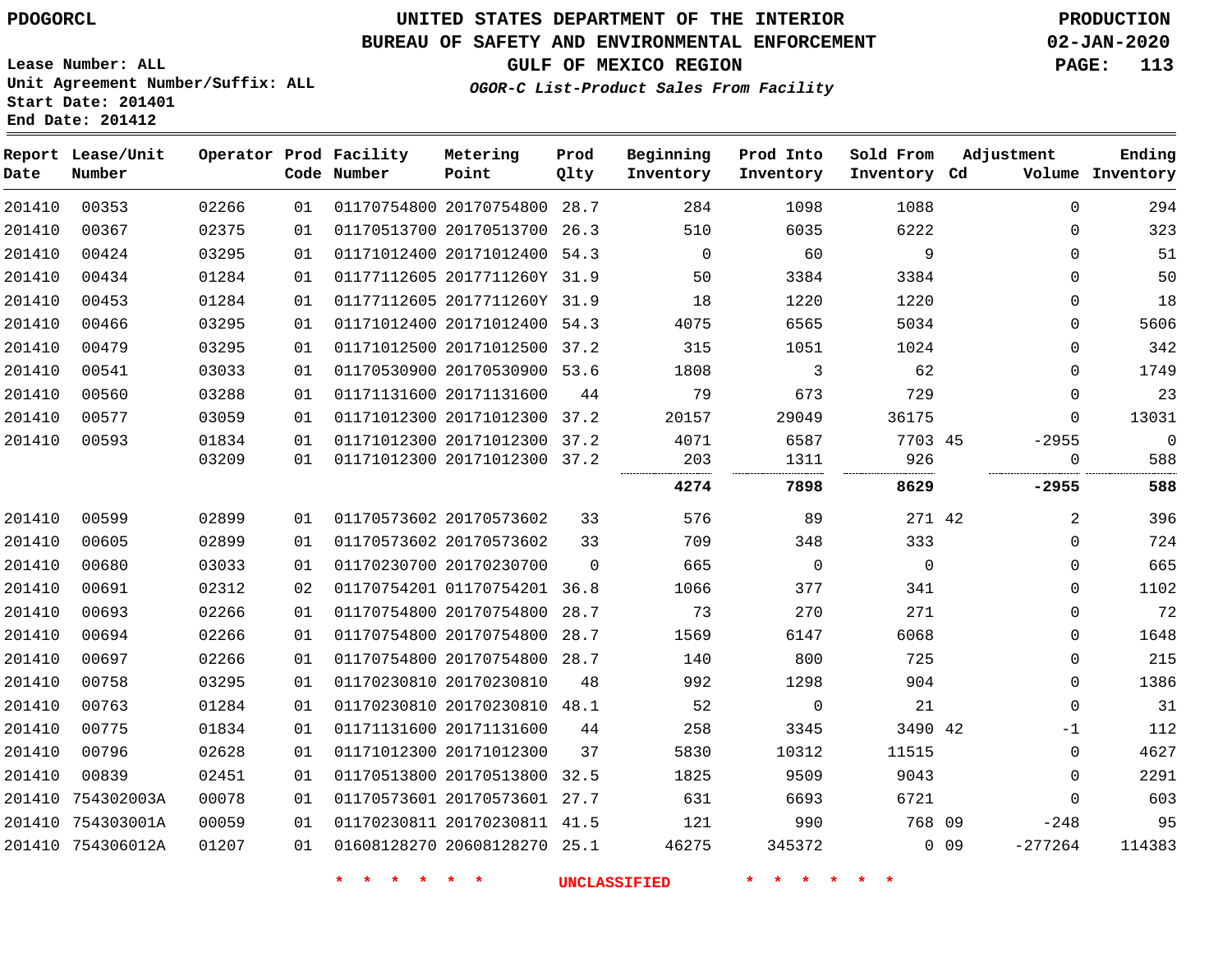**Date**

 754306013A 754307005A 754307017A

**Report Lease/Unit**

**Number**

 891008927AG 891008927Y 8910116580 8910116740 8910116770

# **UNITED STATES DEPARTMENT OF THE INTERIOR PDOGORCL PRODUCTION**

#### **BUREAU OF SAFETY AND ENVIRONMENTAL ENFORCEMENT 02-JAN-2020**

**Lease Number: ALL Unit Agreement Number/Suffix: ALL Start Date: 201401 End Date: 201412**

**Operator Prod Facility**

**Code Number**

20608128270 25.1

**Metering Point**

  $0<sup>1</sup>$ 

#### **OGOR-C List-Product Sales From Facility**

  $\sim$ 

  $0.23$ 

**Prod Into Inventory**

**Beginning Inventory**

**GULF OF MEXICO REGION PAGE: 114**

**Inventory Cd Volume**

-1  $\Omega$ 

 $\Omega$  -1  $\Omega$ 

-570863

**Adjustment**

**Ending**

0 0 9

**Sold From Inventory**

| 00078 | 01 | 01170573601 20170573601 | 27.8     | 97    | 283    | 354 42   |  |
|-------|----|-------------------------|----------|-------|--------|----------|--|
| 02970 | 02 | 01171132800 20170230811 | 41.5     | 438   | 4651   | 4641     |  |
| 00981 | 01 | 01170753850 20170753850 | $\Omega$ | 2357  | 0      | 0        |  |
| 00078 | 01 | 01170573601 20170573601 | 27.7     | 495   | 5049   | 5089     |  |
| 02266 | 01 | 01170754800 20170754800 | 28.7     | 131   | 510    | 504      |  |
| 03295 | 01 | 01170230450 20170230450 | 43.6     | 13    | 14     | 25       |  |
| 02375 | 01 | 01170513700 20170513700 | 31.9     | 76    | 1340   | 1346 42  |  |
| 03026 | 02 | 01170230450 20170230450 | 44.9     | 27    | 420    | 386      |  |
| 03295 | 01 | 01171012310 20171012310 | 45.1     | 1229  | 5777   | 5529     |  |
| 03295 | 01 | 01170230811 20170230811 | 41.4     | 28    | 257    | 260      |  |
| 01284 | 01 | 01608103650 20608103650 | 32.1     | 9     | 1741   | 1730     |  |
| 02451 | 01 | 01170513800 20170513800 | 32.5     | 16927 | 108833 | 99537    |  |
| 02451 | 01 | 01170513800 20170513800 | 32.5     | 5653  | 32020  | 29958    |  |
| 02375 | 01 | 01170513700 20170513700 | 27.2     | 6098  | 87106  | 88724    |  |
| 02375 | 01 | 01170513700 20170513700 | 31.9     | 4351  | 66341  | 67278 42 |  |
|       |    |                         |          |       |        |          |  |

**Prod Qlty**

 754309002A 754310009A 754315006A 7543880060 7543890080 7543930100 7543930200 7543940080 754396015A 8910020210 8910024540 8910029320 8910034440 8910039150 8910086400 8910087670 8910087840 8910088130 8910088160 8910089160 20170573601 27.7 20171012400 54.3 01170754201 36.8 20177122606 38.1 21171132800 45.5 21171132800 48.4 20170513700 26.9 42 42 42 42  $\Omega$  $\Omega$  $\Omega$   $\Omega$   $\Omega$   $\Omega$   $\Omega$  $\Omega$  $\Omega$  $\Omega$  $-1$  $\Omega$  $\Omega$  $\Omega$  $\Omega$  $\Omega$  $\Omega$  $\Omega$  $-2$  $-2$  $-1$  $\Omega$  $\Omega$  $\Omega$  $\Omega$  $\Omega$ 

> 

**\* \* \* \* \* \* UNCLASSIFIED \* \* \* \* \* \***

 20170513700 26.9 20170513700 26.9 20170513700 26.9

 20170230400 20170230400

42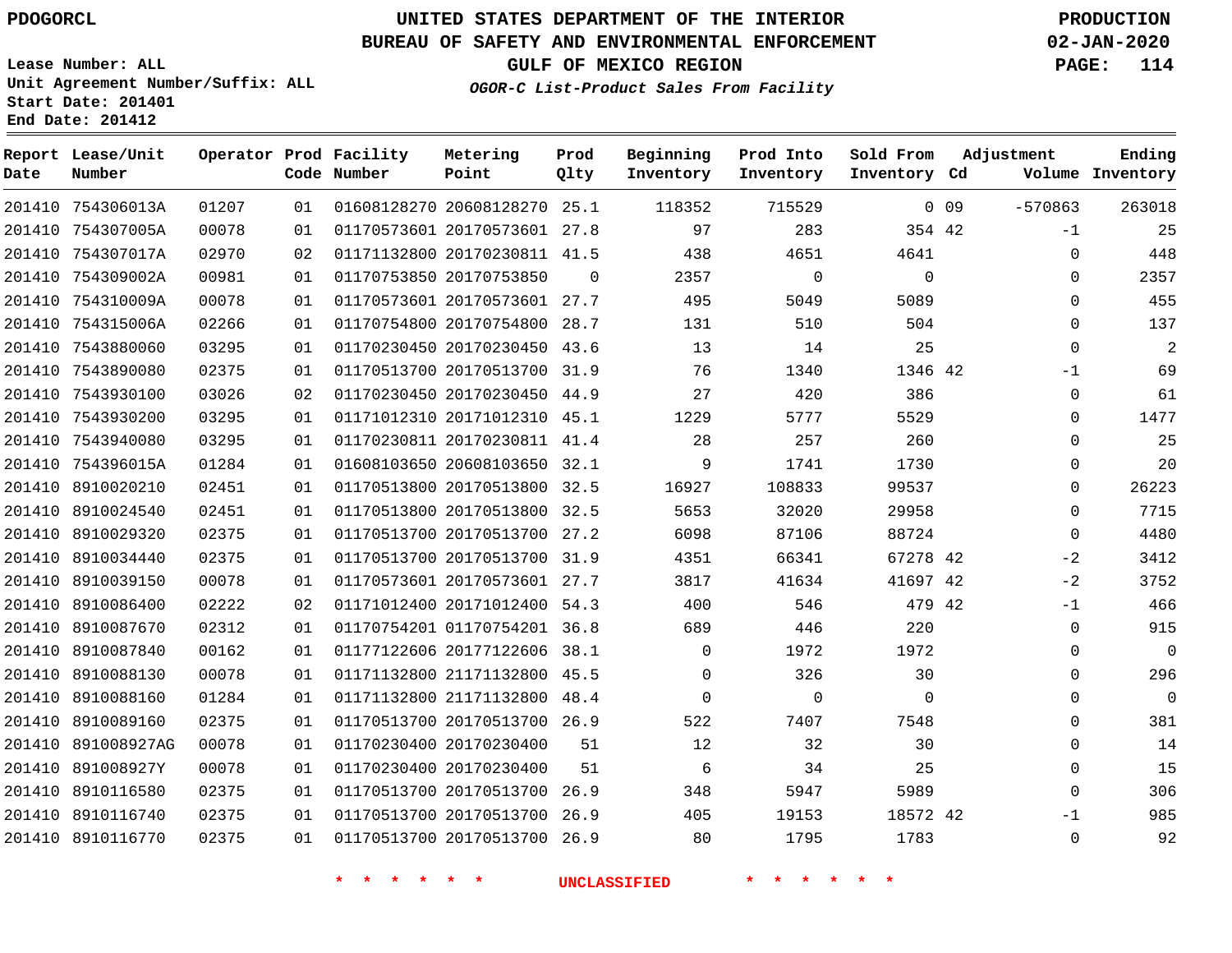**Prod**

#### **BUREAU OF SAFETY AND ENVIRONMENTAL ENFORCEMENT 02-JAN-2020**

**Lease Number: ALL Unit Agreement Number/Suffix: ALL Start Date: 201401 End Date: 201412**

**GULF OF MEXICO REGION PAGE: 115**

**Adjustment**

**Ending**

**OGOR-C List-Product Sales From Facility**

| Date | Report Lease/Unit<br>Number |       |    | Operator Prod Facility<br>Code Number | Metering<br>Point            | Prod<br>Qlty | Beginning<br>Inventory | Prod Into<br>Inventory | Sold From<br>Inventory Cd | Adjustment   | Ending<br>Volume Inventory |
|------|-----------------------------|-------|----|---------------------------------------|------------------------------|--------------|------------------------|------------------------|---------------------------|--------------|----------------------------|
|      | 201410 8910116790           | 02375 | 01 |                                       | 01170513700 20170513700 26.9 |              | 1114                   | 21861                  | 21850 42                  | $-1$         | 1124                       |
|      | 201410 8910116800           | 02375 | 01 |                                       | 01170513700 20170513700 26.9 |              | 3128                   | 54744                  | 55056                     | $\mathbf 0$  | 2816                       |
|      | 201410 891011687A           | 02266 | 01 |                                       | 01170754800 20170754800 28.7 |              | 91                     | 383                    | 371                       | 0            | 103                        |
|      | 201410 891011687C           | 02266 | 01 |                                       | 01170754800 20170754800 28.7 |              | 174                    | 759                    | 730                       | 0            | 203                        |
|      | 201410 891011687D           | 02266 | 01 |                                       | 01170754800 20170754800 28.7 |              | 177                    | 720                    | 704                       | $\mathbf 0$  | 193                        |
|      | 201410 891011687E           | 02266 | 01 |                                       | 01170754800 20170754800      | 28.7         | 29                     | 120                    | 117                       | $\mathbf 0$  | 32                         |
|      | 201410 8910117330           | 02266 | 01 |                                       | 01170754800 20170754800 28.7 |              | 4                      | 14                     | 14                        | $\mathbf{0}$ | $\overline{4}$             |
|      | 201410 8910123270           | 03295 | 01 |                                       | 01177215100 20177215102 32.8 |              | 40                     | 4058                   | 4054                      | 0            | 44                         |
|      | 201410 8910123320           | 03295 | 01 |                                       | 01177215100 20177215102 32.8 |              | 97                     | 9404                   | 9400                      | 0            | 101                        |
|      | 201410 8910123330           | 03295 | 01 |                                       | 01177215100 20177215102 32.8 |              | 130                    | 12379                  | 12376                     | 0            | 133                        |
|      | 201410 8910169280           | 02628 | 01 |                                       | 01171132000 20171132000 39.8 |              | 101                    | 4164                   | 4180                      | 0            | 85                         |
|      | 201410 8910169290           | 02628 | 01 |                                       | 01171132000 20171132000 39.8 |              | 38                     | 1191                   | 1205                      | $\mathbf 0$  | 24                         |
|      | 201410 8910169300           | 02375 | 01 |                                       | 01170230810 20170230810 48.1 |              | 37                     | 185                    | 88                        | $\mathbf 0$  | 134                        |
|      | 201410 8910169370           | 02628 | 01 |                                       | 01171132000 20171132000 39.8 |              | 98                     | 3150                   | 3184                      | $\Omega$     | 64                         |
|      | 201410 8910202350           | 00276 | 01 |                                       | 01170513700 20170513700 34.1 |              | 994                    | 20095                  | 20052 42                  | 1            | 1038                       |
|      | 201410 8910202560           | 02375 | 01 |                                       | 01170513700 20170513700 33.4 |              | 481                    | 6706                   | 6842                      | 0            | 345                        |
|      | 201410 G00900               | 02986 | 01 |                                       | 01170230811 20170230811 41.5 |              | $\mathbf{1}$           | 17                     | 17                        | 0            | $\mathbf{1}$               |
|      | 201410 G00974               | 03295 | 01 |                                       | 01171132000 20171132000 39.8 |              | 9                      | 320                    | 322                       | $\mathbf 0$  | $7\phantom{.0}$            |
|      | 201410 G00985               | 02266 | 01 |                                       | 0117709260A 2017709260A 33.4 |              | 378                    | 9926                   | 9928                      | 0            | 376                        |
|      | 201410 G01027               | 00162 | 01 |                                       | 01177122606 20177122606 38.1 |              | $\mathbf 0$            | 2061                   | 2061                      | $\mathbf 0$  | $\overline{0}$             |
|      | 201410 G01036               | 02312 | 02 |                                       | 01171092651 20171092650 56.1 |              | 827                    | 10435                  | 8009 42                   | $\mathbf{1}$ | 3254                       |
|      | 201410 G01082               | 01284 | 01 |                                       | 01170753510 20170753510 56.7 |              | 2                      | 10                     | 6                         | 0            | 6                          |
|      | 201410 G01083               | 02375 | 01 |                                       | 01170513700 20170513700 26.9 |              | 2183                   | 34097                  | 34527                     | 0            | 1753                       |
|      |                             | 02777 | 01 |                                       | 01170753510 20170753510 45.5 |              | $\mathbf 0$            | 0                      | $\Omega$                  | $\mathbf 0$  | $\mathbf 0$                |
|      |                             |       |    |                                       |                              |              | 2183                   | 34097                  | 34527                     | 0            | 1753                       |
|      | 201410 G01084               | 02375 | 01 |                                       | 01170513700 20170513700 26.9 |              | 94                     | 1647                   | 1656                      | 0            | 85                         |
|      | 201410 G01090               | 02375 | 01 |                                       | 01170513700 20170513700 26.9 |              | 302                    | 4448                   | 4521                      | 0            | 229                        |
|      | 201410 G01091               | 02375 | 01 |                                       | 01170513700 20170513700 26.9 |              | 671                    | 11051                  | 11154                     | 0            | 568                        |
|      |                             |       |    | * * * *<br>$\star$ $\star$            |                              |              | <b>UNCLASSIFIED</b>    | * * *<br>$\star$       | $*$ *                     |              |                            |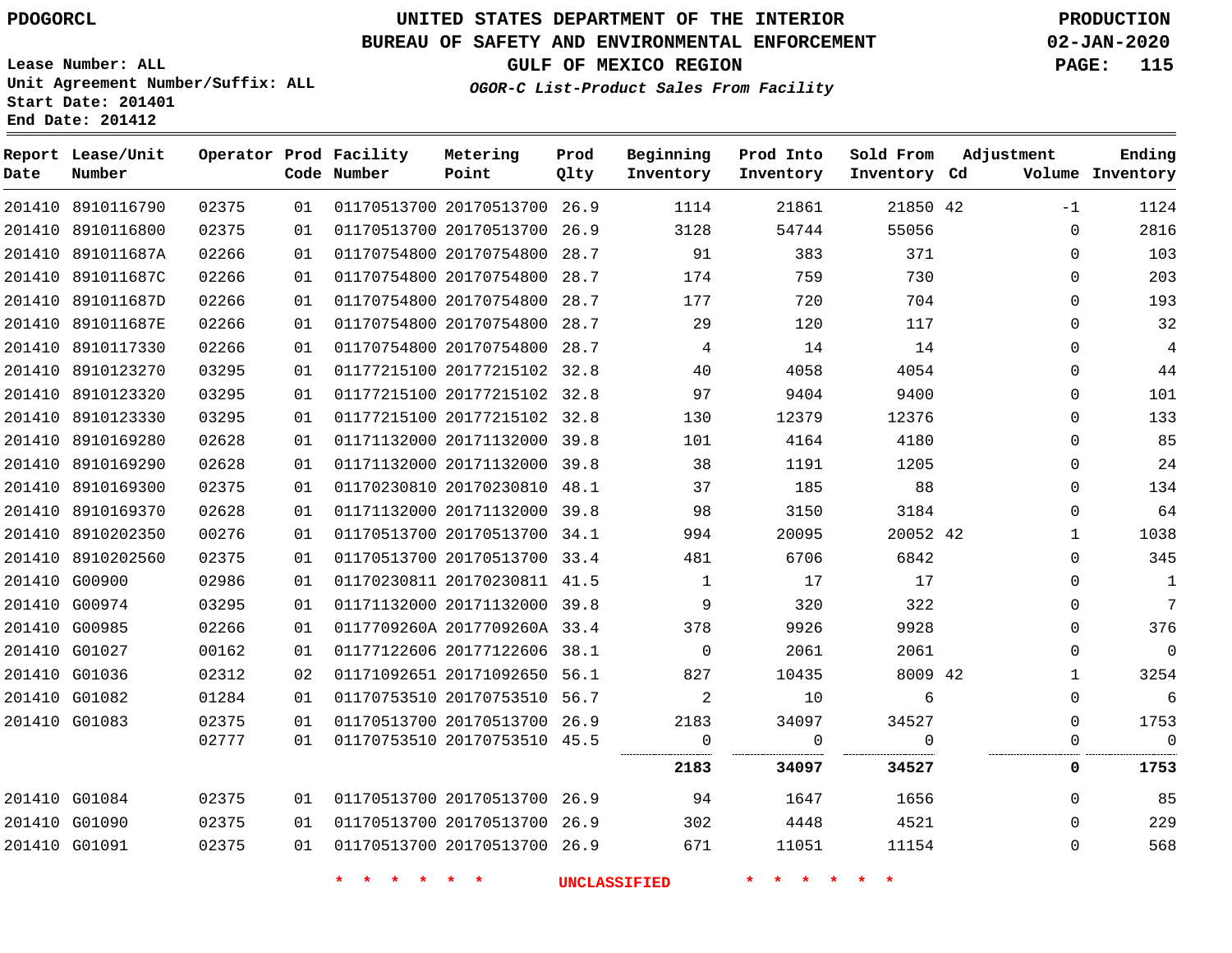## **BUREAU OF SAFETY AND ENVIRONMENTAL ENFORCEMENT 02-JAN-2020**

**Lease Number: ALL Unit Agreement Number/Suffix: ALL Start Date: 201401 End Date: 201412**

**GULF OF MEXICO REGION PAGE: 116**

**OGOR-C List-Product Sales From Facility**

| Date | Report Lease/Unit<br>Number |       |    | Operator Prod Facility<br>Code Number | Metering<br>Point            | Prod<br>Qlty | Beginning<br>Inventory | Prod Into<br>Inventory | Sold From<br>Inventory Cd | Adjustment |              | Ending<br>Volume Inventory |
|------|-----------------------------|-------|----|---------------------------------------|------------------------------|--------------|------------------------|------------------------|---------------------------|------------|--------------|----------------------------|
|      | 201410 G01092               | 02375 | 01 |                                       | 01170513700 20170513700 26.9 |              | 323                    | 5496                   | 5535 42                   |            | $-1$         | 283                        |
|      | 201410 G01196               | 02266 | 02 |                                       | 01171132800 21171132800 45.5 |              | 23                     | 13                     | 14                        |            | $\mathbf{0}$ | 22                         |
|      | 201410 G01198               | 03295 | 01 |                                       | 01171092651 20171092650 56.1 |              | 36                     | 193                    | 169                       |            | 0            | 60                         |
|      | 201410 G01210               | 02375 | 02 |                                       | 01171132800 21171132800 45.5 |              | 100                    | 81                     | 72                        |            | $\Omega$     | 109                        |
|      | 201410 G01220               | 03295 | 01 |                                       | 01177092600 20177092600 44.9 |              | 107                    | 4520                   | 4333                      |            | 0            | 294                        |
|      | 201410 G01248               | 02628 | 01 |                                       | 01171012500 20171012500 37.2 |              | 2568                   | 5197                   | 6074                      |            | $\mathbf 0$  | 1691                       |
|      | 201410 G01351               | 00078 | 01 |                                       | 01170230400 20170230400      | 51           | 24                     | 3                      | 26                        |            | $\Omega$     | $\mathbf{1}$               |
|      | 201410 G01447               | 02375 | 01 |                                       | 01170513700 20170513700 26.3 |              | 14                     | 218                    | 221 42                    |            | $\mathbf{1}$ | 12                         |
|      | 201410 G01477               | 03026 | 02 |                                       | 01170230810 20170230810 48.1 |              | 173                    | 413                    | 231                       |            | $\Omega$     | 355                        |
|      | 201410 G01580               | 02451 | 01 |                                       | 01170513800 20170513800 32.5 |              | 109                    | 1407                   | 1177                      |            | $\Omega$     | 339                        |
|      | 201410 G01610               | 03295 | 01 |                                       | 01177215100 20177215102 32.8 |              | 18                     | 1306                   | 1310                      |            | $\mathbf 0$  | 14                         |
|      | 201410 G01619               | 02375 | 01 |                                       | 01170513700 20170513700 31.9 |              | 1298                   | 17864                  | 18243                     |            | $\mathbf 0$  | 919                        |
|      | 201410 G01620               | 02375 | 01 |                                       | 01170513700 20170513700 31.9 |              | 274                    | 4564                   | 4604 42                   |            | $\mathbf{1}$ | 235                        |
|      | 201410 G01754               | 00003 | 01 |                                       | 01423210051 20423210050 54.9 |              | $7\phantom{.0}$        | 22                     | 14 42                     |            | $-1$         | 14                         |
|      | 201410 G01757               | 00003 | 01 |                                       | 01423210051 20423210050 54.9 |              | 63                     | 212                    | 134 42                    |            | $\mathbf{1}$ | 142                        |
|      | 201410 G01848               | 01978 | 02 |                                       | 01170230500 20170230500 45.5 |              | 50                     | 1935                   | 1965                      |            | $\mathbf 0$  | 20                         |
|      | 201410 G01860               | 03295 | 01 |                                       | 01170231110 20170231110      | -0           | 8283                   | 6453                   | $\mathbf{0}$              |            | 0            | 14736                      |
|      | 201410 G01865               | 00078 | 01 |                                       | 01171012500 20171012500 37.2 |              | 700                    | 1794                   | 1910                      |            | $\mathbf 0$  | 584                        |
|      | 201410 G01880               | 03295 | 01 |                                       | 01171132000 20171132000 39.8 |              | 1                      | 49                     | 49                        |            | $\mathbf 0$  | $\mathbf{1}$               |
|      | 201410 G01898               | 02312 | 01 |                                       | 01171012500 20171012500 37.2 |              | 1049                   | 1900                   | 2330                      |            | $\mathbf 0$  | 619                        |
|      | 201410 G01901               | 03295 | 01 |                                       | 01177215100 20177215102 32.8 |              | $\mathbf 0$            | 66                     | 65                        |            | $\Omega$     | $\mathbf{1}$               |
|      | 201410 G01953               | 03295 | 01 |                                       | 01170230811 20170230811 41.5 |              | 9                      | 106                    | 105                       |            | $\Omega$     | 10                         |
|      | 201410 G01966               | 03295 | 01 |                                       | 01177215100 20177215102 32.8 |              | 80                     | 8124                   | 8117                      |            | $\mathbf 0$  | 87                         |
|      | 201410 G01967               | 03295 | 01 |                                       | 01177215100 20177215102 32.8 |              | 146                    | 12247                  | 12262                     |            | $\mathbf 0$  | 131                        |
|      | 201410 G01972               | 03033 | 01 |                                       | 01170230810 20170230810 48.1 |              | 224                    | 267                    | 194                       |            | $\mathbf 0$  | 297                        |
|      | 201410 G02037               | 02222 | 01 |                                       | 01170530900 20170530900 53.6 |              | 822                    | 2                      | 28                        |            | $\mathbf 0$  | 796                        |
|      | 201410 G02111               | 02628 | 01 |                                       | 01171132000 20171132000 39.8 |              | 2259                   | 87610                  | 88094                     |            | $\mathbf 0$  | 1775                       |
|      | 201410 G02127               | 02312 | 02 |                                       | 01170230810 20170230810 48.1 |              | 59                     | 64                     | 49                        |            | $\Omega$     | 74                         |
|      |                             |       |    |                                       |                              |              |                        |                        |                           |            |              |                            |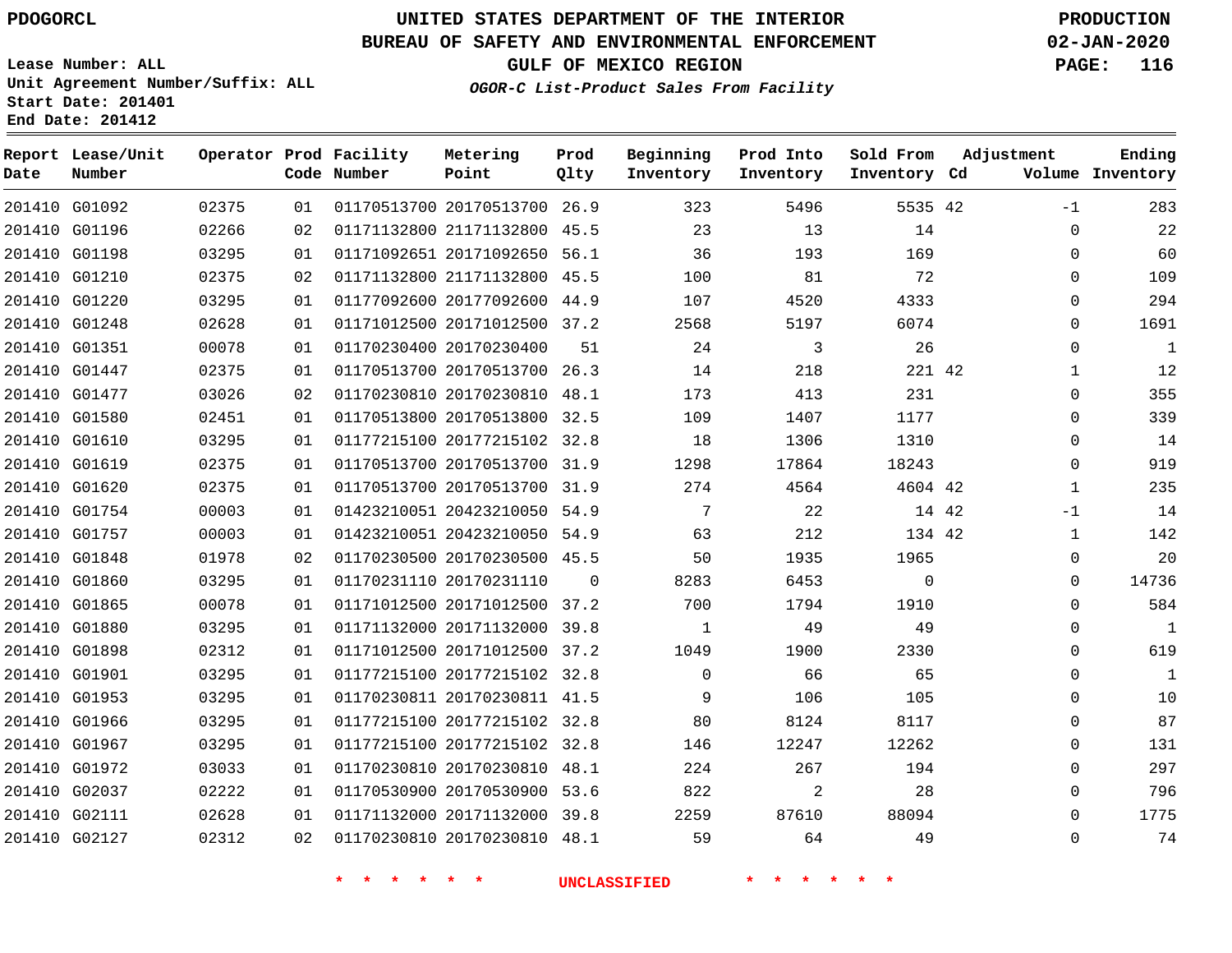# **UNITED STATES DEPARTMENT OF THE INTERIOR PDOGORCL PRODUCTION**

## **BUREAU OF SAFETY AND ENVIRONMENTAL ENFORCEMENT 02-JAN-2020**

**Lease Number: ALL Unit Agreement Number/Suffix: ALL Start Date: 201401**

**GULF OF MEXICO REGION PAGE: 117**

**OGOR-C List-Product Sales From Facility**

| Date | Report Lease/Unit<br>Number |       |    | Operator Prod Facility<br>Code Number | Metering<br>Point            | Prod<br>Qlty | Beginning<br>Inventory | Prod Into<br>Inventory | Sold From<br>Inventory Cd | Adjustment  | Ending<br>Volume Inventory |
|------|-----------------------------|-------|----|---------------------------------------|------------------------------|--------------|------------------------|------------------------|---------------------------|-------------|----------------------------|
|      | 201410 G02161               | 03295 | 01 |                                       | 01171012500 20171012500 37.2 |              | 1438                   | 3855                   | 4038                      | $\Omega$    | 1255                       |
|      | 201410 G02163               | 03295 | 01 |                                       | 01171012500 20171012500 37.1 |              | 204                    | 458                    | 513                       | $\Omega$    | 149                        |
|      | 201410 G02317               | 03295 | 01 |                                       | 01171132000 20171132000      | 39.7         | 4                      | 234                    | 233                       | $\Omega$    | 5                          |
|      | 201410 G02353               | 01284 | 01 |                                       | 01170230450 20170230450 43.7 |              | 429                    | 1576                   | 1776                      | $\Omega$    | 229                        |
|      | 201410 G02354               | 01284 | 01 |                                       | 01170230450 20170230450 43.7 |              | 198                    | 656                    | 759                       | 0           | 95                         |
|      | 201410 G02429               | 02375 | 01 |                                       | 01170230811 20170230810 48.1 |              | 105                    | 93                     | 78                        | 0           | 120                        |
|      | 201410 G02433               | 02375 | 01 |                                       | 01170230810 20170230810      | 48.1         | 10                     | 16                     | 10                        | 0           | 16                         |
|      | 201410 G02601               | 02628 | 02 |                                       | 01171092651 20171092650 56.1 |              | 288                    | 2029                   | 1682                      | 0           | 635                        |
|      | 201410 G02613               | 02628 | 01 |                                       | 01171132000 20171132000 45.1 |              | $\mathbf 0$            | 0                      | $\mathbf 0$               | 0           | $\overline{0}$             |
|      | 201410 G02665               | 02451 | 01 |                                       | 01423210051 20423210050 54.8 |              | 179                    | 279                    | 272                       | 0           | 186                        |
|      | 201410 G02825               | 03295 | 01 |                                       | 01170230810 20170230810      | 48           | 202                    | 282                    | 180                       | 0           | 304                        |
|      | 201410 G02826               | 03295 | 01 |                                       | 01170231110 20170231110      | $\Omega$     | 1012                   | 702                    | 0                         | 0           | 1714                       |
|      |                             |       | 01 |                                       | 01170230810 20170230810      | 48           | 138                    | 148                    | 124<br>.                  | 0           | 162                        |
|      |                             |       |    |                                       |                              |              | 1150                   | 850                    | 124                       | 0           | 1876                       |
|      | 201410 G02870               | 03295 | 01 |                                       | 01170230810 20170230810 48.1 |              | 23                     | 25                     | 19                        | $\Omega$    | 29                         |
|      | 201410 G02895               | 02579 | 02 |                                       | 01171092651 20171092650 56.1 |              | 31                     | 266                    | 214                       | $\Omega$    | 83                         |
|      |                             | 02628 | 02 |                                       | 01171092651 20171092650 57.5 |              | 65                     | 1311                   | 967                       | $\Omega$    | 409                        |
|      |                             |       |    |                                       |                              |              | 96                     | 1577                   | 1181                      | 0           | 492                        |
|      | 201410 G02917               | 01834 | 01 |                                       | 01171092930 20171092930 39.1 |              | 37                     | 493                    | 488 45                    | $-42$       | $\Omega$                   |
|      | 201410 G03061               | 03026 | 01 |                                       | 01423210051 20423210050      | 54.9         | 604                    | 822                    | 878 42                    | 1           | 549                        |
|      | 201410 G03145               | 02375 | 02 |                                       | 01171132800 21171132800      | 45.5         | 21                     | 13                     | 13                        | $\mathbf 0$ | 21                         |
|      | 201410 G03152               | 03295 | 01 |                                       | 01177092600 20177092600      | 44.9         | 287                    | 8842                   | 8554                      | 0           | 575                        |
|      | 201410 G03331               | 02628 | 01 |                                       | 01171132800 20171132000      | 39.8         | 27                     | 2383                   | 2361                      | 0           | 49                         |
|      | 201410 G03414               | 03295 | 01 |                                       | 01170753510 20170753510      | 56.7         | 118                    | 598                    | 367                       | 0           | 349                        |
|      | 201410 G03593               | 03295 | 01 |                                       | 01171012500 20171012500      | 37.2         | 8                      | 28                     | 27                        | 0           | 9                          |
|      | 201410 G03793               | 03295 | 01 |                                       | 01171012500 20171012500      | 37.1         | 147                    | 421                    | 431                       | 0           | 137                        |
|      | 201410 G03811               | 03295 | 01 |                                       | 01171092651 20171092650 56.1 |              | 44                     | 298                    | 249                       | 0           | 93                         |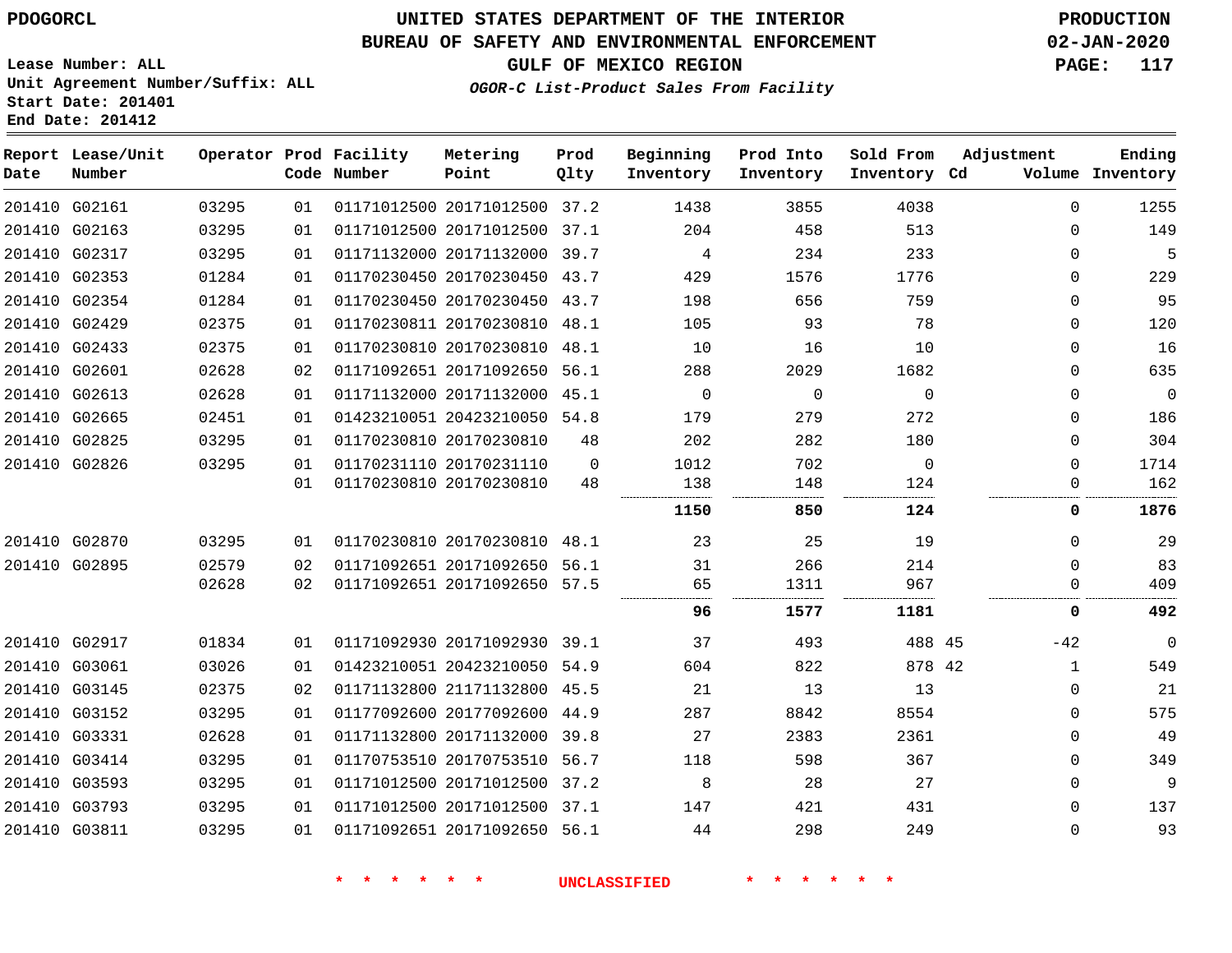## **BUREAU OF SAFETY AND ENVIRONMENTAL ENFORCEMENT 02-JAN-2020**

**OGOR-C List-Product Sales From Facility**

**GULF OF MEXICO REGION PAGE: 118**

**Lease Number: ALL Unit Agreement Number/Suffix: ALL Start Date: 201401 End Date: 201412**

| Date | Report Lease/Unit<br>Number |       |    | Operator Prod Facility<br>Code Number | Metering<br>Point            | Prod<br>Qlty | Beginning<br>Inventory | Prod Into<br>Inventory | Sold From<br>Inventory Cd | Adjustment   | Ending<br>Volume Inventory |
|------|-----------------------------|-------|----|---------------------------------------|------------------------------|--------------|------------------------|------------------------|---------------------------|--------------|----------------------------|
|      | 201410 G03958               | 03295 | 01 |                                       | 01170230510 20170230510 47.2 |              | 1655                   | 1746                   | 1696                      | $\Omega$     | 1705                       |
|      | 201410 G04003               | 03295 | 01 |                                       | 01171012500 20171012500 37.1 |              | 992                    | 2311                   | 2551                      | $\Omega$     | 752                        |
|      | 201410 G04065               | 02628 | 01 |                                       | 01423210051 20423210050 54.9 |              | 40                     | 8                      | 42                        | 0            | $\epsilon$                 |
|      | 201410 G04081               | 03295 | 01 |                                       | 01170230450 20170230810 48.1 |              | 1933                   | 2506                   | 1752                      | 0            | 2687                       |
|      | 201410 G04085               | 02899 | 01 |                                       | 01170230811 20170230811 41.5 |              | 109                    | 1182                   | 1177                      | 0            | 114                        |
|      | 201410 G04087               | 02899 | 01 |                                       | 01177008150 01177008150 32.1 |              | 5431                   | 3037                   | 4499                      | $\Omega$     | 3969                       |
|      | 201410 G04232               | 00730 | 01 |                                       | 01171012500 20171012500 37.2 |              | 3261                   | 11498                  | 11017                     | $\Omega$     | 3742                       |
|      |                             | 03295 | 01 |                                       | 01171012500 20171012500 37.1 |              | 150                    | 395                    | 416                       | 0            | 129                        |
|      |                             |       |    |                                       |                              |              | 3411                   | 11893                  | 11433                     | 0            | 3871                       |
|      | 201410 G04421               | 03295 | 01 |                                       | 01171131600 20171131600      | 44           | 1551                   | 16978                  | 17959                     | $\Omega$     | 570                        |
|      | 201410 G04433               | 02312 | 01 |                                       | 01177082950 20177082956 27.8 |              | 1                      | 116                    | 114 42                    | $-1$         | $\overline{2}$             |
|      | 201410 G04537               | 03033 | 01 |                                       | 01420470030 20420470030 43.8 |              | 2834                   | $\mathbf 0$            | 168                       | $\mathbf{0}$ | 2666                       |
|      | 201410 G04800               | 02970 | 02 |                                       | 01177062608 2017706260A 36.7 |              | 3                      | 646                    | 647 32                    | $-1$         | $\overline{1}$             |
|      |                             | 03026 | 02 |                                       | 01171132800 21171132800 45.5 |              | 86                     | $\Omega$               | 86                        | $\Omega$     | $\Omega$                   |
|      |                             |       |    |                                       |                              |              | 89                     | 646                    | 733                       | $-1$         | $\mathbf 1$                |
|      | 201410 G04809               | 02312 | 01 |                                       | 01177082950 20177082956 27.8 |              | 346                    | 18054                  | 18056 42                  | $\mathbf{1}$ | 345                        |
|      | 201410 G04818               | 03295 | 01 |                                       | 01170230500 20170230500 45.4 |              | $\overline{1}$         | 18                     | 19                        | 0            | $\overline{0}$             |
|      | 201410 G05006               | 01284 | 02 |                                       | 01423210051 20170230510 47.2 |              | 173                    | 75                     | 175                       | 0            | 73                         |
|      | 201410 G05299               | 03295 | 01 |                                       | 01170230500 20170230500 45.4 |              | $\mathbf{1}$           | 35                     | 36                        | 0            | $\mathbf 0$                |
|      | 201410 G05431               | 02970 | 02 |                                       | 01177062608 2017706260A 36.7 |              | 38                     | 20301                  | 20298                     | 0            | 41                         |
|      | 201410 G05504               | 00730 | 01 |                                       | 01171132800 21171132800 45.5 |              | 62                     | 57                     | 47 42                     | $\mathbf{1}$ | 73                         |
|      |                             | 02970 | 02 |                                       | 01171132800 21171132800 43.2 |              | 3569                   | 2621                   | 2435                      | $\Omega$     | 3755                       |
|      |                             | 03295 | 01 |                                       | 01171132800 21171132800 45.5 |              | 352                    | 366                    | 282                       | $\Omega$     | 436                        |
|      |                             |       |    |                                       |                              |              | 3983                   | 3044                   | 2764                      | $\mathbf{1}$ | 4264                       |
|      | 201410 G05505               | 00078 | 01 |                                       | 01171132800 21171132800 45.5 |              | 237                    | 148                    | 250 42                    | $\mathbf{1}$ | 136                        |
|      |                             |       | 01 |                                       | 01171012400 20171012400 54.3 |              | $\overline{1}$         | $\Omega$               | $\overline{1}$            | $\Omega$     | $\overline{0}$             |
|      |                             |       |    |                                       |                              |              | 238                    | 148                    | 251                       | $\mathbf{1}$ | 136                        |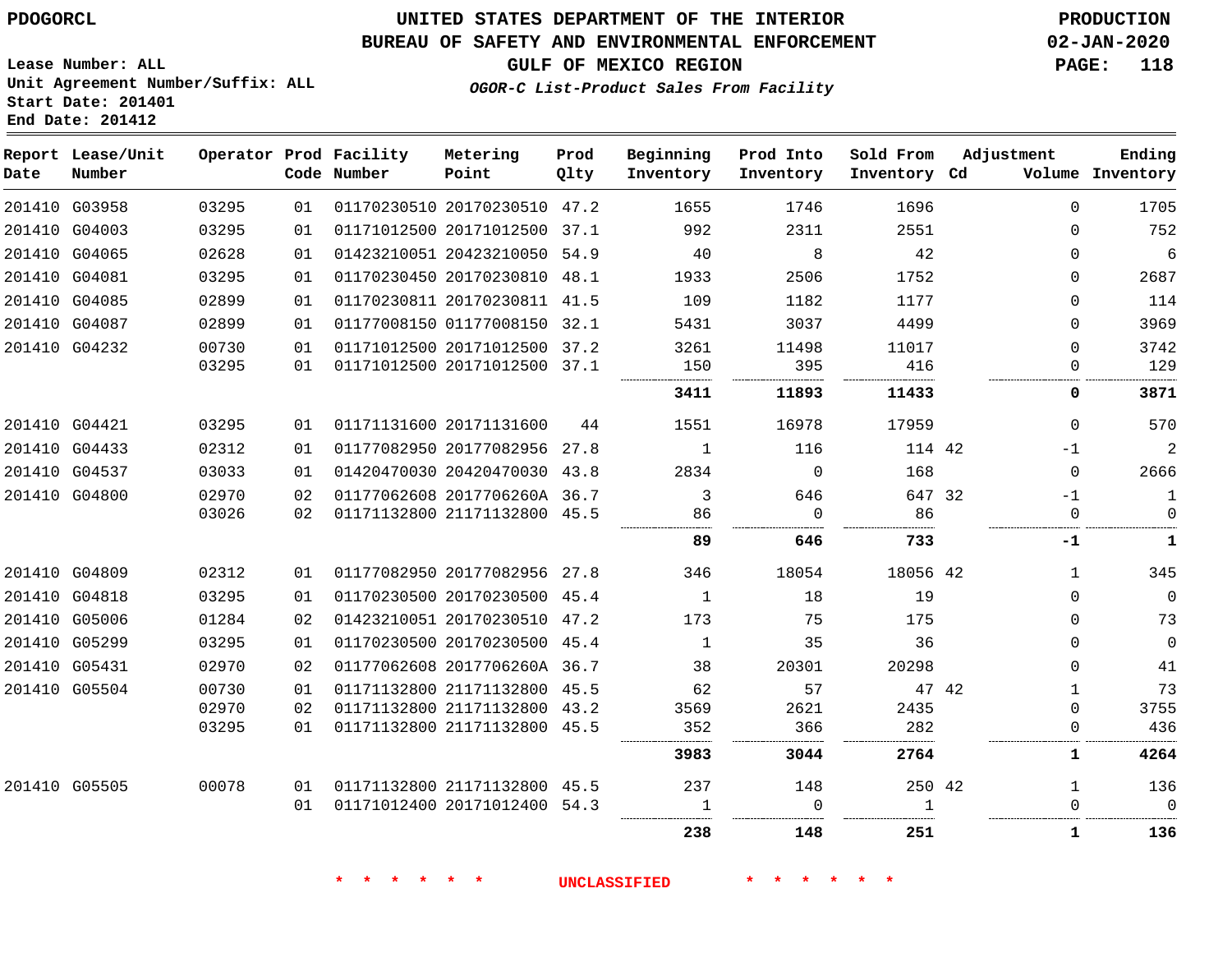## **BUREAU OF SAFETY AND ENVIRONMENTAL ENFORCEMENT 02-JAN-2020**

**Lease Number: ALL Unit Agreement Number/Suffix: ALL Start Date: 201401 End Date: 201412**

**GULF OF MEXICO REGION PAGE: 119**

**OGOR-C List-Product Sales From Facility**

| Date | Report Lease/Unit<br>Number |       |    | Operator Prod Facility<br>Code Number | Metering<br>Point            | Prod<br>Olty | Beginning<br>Inventory | Prod Into<br>Inventory | Sold From<br>Inventory Cd | Adjustment  | Ending<br>Volume Inventory |
|------|-----------------------------|-------|----|---------------------------------------|------------------------------|--------------|------------------------|------------------------|---------------------------|-------------|----------------------------|
|      | 201410 G05602               | 01834 | 01 |                                       | 01171012500 20171012500 37.2 |              | 429                    | 989                    | 1096 45                   | $-322$      | $\mathbf 0$                |
|      | 201410 G05612               | 03295 | 01 |                                       | 01171012500 20171012500 37.2 |              | 1167                   | 2542                   | 2882                      | 0           | 827                        |
|      | 201410 G06069               | 03295 | 01 |                                       | 01423210051 20423210050 54.8 |              | 7                      | 3                      | 8                         | $\Omega$    | 2                          |
|      | 201410 G06168               | 02801 | 02 |                                       | 01170230450 20170230450 43.7 |              | $\mathbf 0$            | 260                    | 222                       | 0           | 38                         |
|      | 201410 G06668               | 02375 | 01 |                                       | 01171132000 20171132000 39.8 |              | 263                    | 10270                  | 10325                     | $\Omega$    | 208                        |
|      | 201410 G07703               | 02266 | 01 |                                       | 01171132800 21171132800 45.5 |              | $\Omega$               | 2                      | $\Omega$                  | 0           | 2                          |
|      | 201410 G07736               | 02628 | 01 |                                       | 01171132800 20171132000 39.8 |              | 5                      | 410                    | 407                       | $\Omega$    | $\mathsf{B}$               |
|      | 201410 G07760               | 01284 | 01 |                                       | 01177122950 20177122950 30.7 |              | 74                     | 7345                   | 7346                      | $\mathbf 0$ | 73                         |
|      | 201410 G07917               | 01834 | 01 |                                       | 01170573602 20170573602      | 33           | 34054                  | 16534                  | 17705 45                  | $-32883$    | $\mathbf 0$                |
|      | 201410 G08120               | 02312 | 02 |                                       | 01423210051 20423210050 54.9 |              | $\Omega$               | 5                      | $\overline{a}$            | $\mathbf 0$ | 3                          |
|      | 201410 G09010               | 02266 | 01 |                                       | 01420390120 01420390120      | 55           | 44                     | $\mathbf 0$            | 16                        | 0           | 28                         |
|      | 201410 G09631               | 01284 | 01 |                                       | 01177122950 20177122950 30.7 |              | 14                     | 1545                   | 1544                      | $\Omega$    | 15                         |
|      | 201410 G10487               | 00981 | 01 |                                       | 01170753850 20170753850      | $\Omega$     | 2733                   | $\mathbf 0$            | $\mathbf{0}$              | 0           | 2733                       |
|      | 201410 G10794               | 03295 | 01 |                                       | 01177122950 20177122950 30.6 |              | 28                     | 3308                   | 3304                      | $\Omega$    | 32                         |
|      | 201410 G10910               | 00162 | 01 |                                       | 01177245110 2017724511G 45.6 |              | $\Omega$               | 9617                   | 9617                      | 0           | $\Omega$                   |
|      | 201410 G11243               | 03033 | 01 |                                       | 01420470030 20420470030 43.8 |              | 24                     | 0                      | $\mathbf{1}$              | $\mathbf 0$ | 23                         |
|      | 201410 G11870               | 02375 | 01 |                                       | 01171132000 20171132000 39.8 |              | 97                     | 3527                   | 3552 42                   | $-1$        | 71                         |
|      | 201410 G11984               | 02801 | 02 |                                       | 01171092651 20171092650 56.1 |              | 0                      | 263                    | 181                       | 0           | 82                         |
|      | 201410 G12020               | 03295 | 01 |                                       | 01171012500 20171012500 37.2 |              | 137                    | 439                    | 433                       | 0           | 143                        |
|      | 201410 G12355               | 03209 | 01 |                                       | 01171012300 20171012300 37.2 |              | 22122                  | 35661                  | 41786                     | $\mathbf 0$ | 15997                      |
|      | 201410 G12358               | 03209 | 01 |                                       | 01171012300 20171012300 37.2 |              | 473                    | 826                    | 929                       | $\Omega$    | 370                        |
|      | 201410 G12564               | 02603 | 01 |                                       | 01170230510 20170230510 47.2 |              | 6                      | $\Omega$               | 6                         | $\Omega$    | $\mathbf 0$                |
|      | 201410 G12802               | 02628 | 01 |                                       | 01170230811 20170230811      | 42           | 112                    | 801                    | 834                       | $\Omega$    | 79                         |
|      | 201410 G13938               | 01284 | 01 |                                       | 01171012500 20171012500 37.2 |              | 2206                   | 5594                   | 5983                      | 0           | 1817                       |
|      | 201410 G14342               | 02628 | 01 |                                       | 01170230811 20170230811      | 42           | 278                    | 1822                   | 1926                      | $\mathbf 0$ | 174                        |
|      | 201410 G14493               | 01834 | 01 |                                       | 01171092930 20171092930 39.1 |              | 41                     | 475                    | 475 45                    | $-41$       | $\mathbf{0}$               |
|      | 201410 G14535               | 02628 | 01 |                                       | 01171012500 20171012500 37.2 |              | 5451                   | 9995                   | 12194                     | 0           | 3252                       |
|      | 201410 G14864               | 02871 | 02 |                                       | 01170230450 20170230450 43.7 |              | 1533                   | 4805                   | 5639                      | $\Omega$    | 699                        |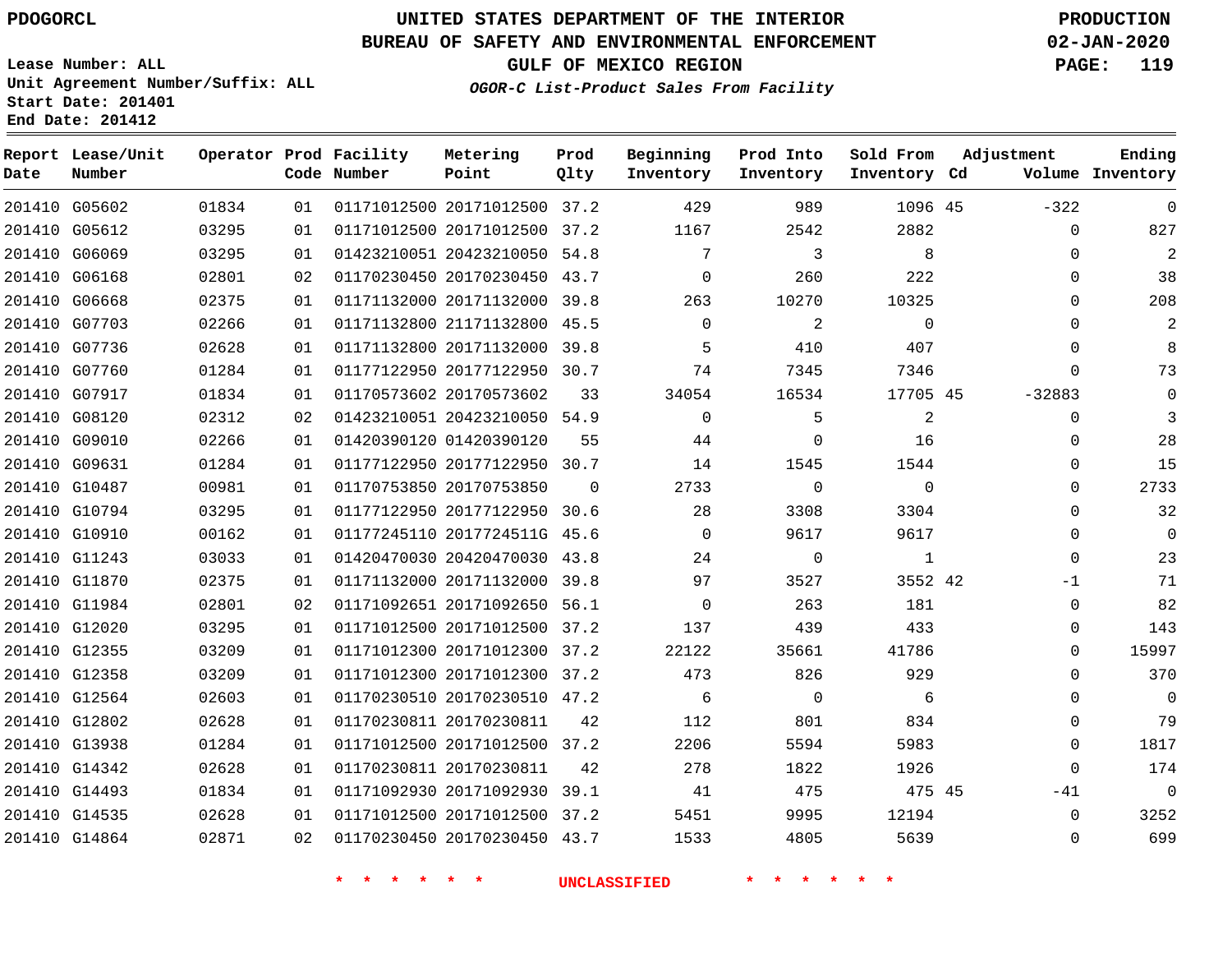**Date**

**Report Lease/Unit**

**Number**

# **UNITED STATES DEPARTMENT OF THE INTERIOR PDOGORCL PRODUCTION**

**Prod Qlty**

#### **BUREAU OF SAFETY AND ENVIRONMENTAL ENFORCEMENT 02-JAN-2020**

**Lease Number: ALL Unit Agreement Number/Suffix: ALL Start Date: 201401 End Date: 201412**

**Operator Prod Facility**

**OGOR-C List-Product Sales From Facility**

**Beginning Inventory** **Prod Into Inventory** **Sold From Inventory**

**GULF OF MEXICO REGION PAGE: 120**

**Adjustment**

**Ending**

| Date | Number        |       |    | Code Number | Point                        | Qlty     | Inventory | Inventory   | Inventory Cd |        |              | Volume Inventory |
|------|---------------|-------|----|-------------|------------------------------|----------|-----------|-------------|--------------|--------|--------------|------------------|
|      | 201410 G15050 | 03295 | 01 |             | 01170231110 20170231110      | $\Omega$ | 55        | $\mathbf 0$ | $\mathbf 0$  |        | 0            | 55               |
|      | 201410 G15239 | 02266 | 01 |             | 01171012500 20171012500 37.2 |          | 151       | 392         | 415          |        | 0            | 128              |
|      | 201410 G15242 | 03295 | 01 |             | 01171092651 20171092650 56.1 |          | 206       | 1341        | 1129         |        | $\Omega$     | 418              |
|      | 201410 G15263 | 03295 | 01 |             | 01171132000 20171132000 39.7 |          | 38        | 1144        | 1159         |        | $\Omega$     | 23               |
|      | 201410 G15277 | 03295 | 01 |             | 01171012400 20171012400 54.2 |          | 5538      | 7815        | 6680         |        | $\Omega$     | 6673             |
|      | 201410 G15312 | 03295 | 01 |             | 01171092651 20171092650 56.1 |          | 618       | $\mathbf 0$ | 618          |        | $\Omega$     | $\mathbf 0$      |
|      | 201410 G15740 | 03295 | 01 |             | 01170230450 20170230450 43.6 |          | 290       | 1152        | 1274         |        | $\Omega$     | 168              |
|      | 201410 G16325 | 03295 | 01 |             | 01171012400 20171012400 54.3 |          | 1000      | 1515        | 1221         |        | $\Omega$     | 1294             |
|      | 201410 G16515 | 00162 | 01 |             | 01177245110 2017724511G 45.6 |          | $\Omega$  | 8798        | 8798         |        | $\Omega$     | $\overline{0}$   |
|      | 201410 G16890 | 00981 | 01 |             | 01170753850 20170753850      | $\Omega$ | 163       | 0           | $\mathbf{0}$ |        | 0            | 163              |
|      | 201410 G17754 | 02375 | 02 |             | 01170230510 20170230510 47.2 |          | 1928      | 1903        | 1972         |        | 0            | 1859             |
|      | 201410 G17789 | 03295 | 01 |             | 01170230810 20170230810 48.1 |          | 33        | 71          | 41           |        | 0            | 63               |
|      | 201410 G17858 | 03295 | 01 |             | 01170530900 20170530900 53.6 |          | 1756      | 8           | 61           |        | $\Omega$     | 1703             |
|      | 201410 G17912 | 02970 | 02 |             | 01177062608 2017706260A 36.7 |          | 28        | 19958       | 19945 42     |        | -1           | 40               |
|      | 201410 G17921 | 03026 | 01 |             | 01171012500 20177062959 25.4 |          | $\Omega$  | 46550       | 46550        |        | $\mathbf{0}$ | - 0              |
|      | 201410 G18043 | 03059 | 01 |             | 01171012500 20171012500 37.2 |          | 1318      | 3113        | 3418         |        | 0            | 1013             |
|      | 201410 G18577 | 00981 | 01 |             | 01170753850 20170753850      | $\Omega$ | 8030      | $\mathbf 0$ | $\mathbf 0$  |        | $\Omega$     | 8030             |
|      | 201410 G18936 | 02871 | 01 |             | 01422450350 20422450350 47.7 |          | 7         | $\mathbf 0$ | $\Omega$     |        | $\Omega$     | 7                |
|      | 201410 G19030 | 02806 | 01 |             | 01423210051 20423210050 53.9 |          | 97        | 92          | 128          |        | $\Omega$     | 61               |
|      | 201410 G19127 | 03165 | 01 |             | 01170230811 20170230811 41.5 |          | 2         | 53          |              | $0$ 09 | $-53$        | 2                |
|      | 201410 G19839 | 02777 | 01 |             | 01170753510 20170753510 45.5 |          | 0         | $\mathbf 0$ | 0            |        | $\mathbf{0}$ | 0                |
|      | 201410 G20605 | 02477 | 01 |             | 01423550141 20423550140 36.4 |          | 51        | 0           | 20           |        | 0            | 31               |
|      | 201410 G20656 | 02266 | 02 |             | 01422450350 20422450350 47.7 |          | 44        | 0           | $\Omega$     |        | 0            | 44               |
|      | 201410 G20660 | 03295 | 01 |             | 01170230450 20170230450 43.7 |          | 68        | 243         | 276          |        | $\Omega$     | 35               |
|      | 201410 G21096 | 03295 | 01 |             | 01170230811 20170230811 41.5 |          | 10        | 113         | 112          |        | $\Omega$     | 11               |
|      | 201410 G21532 | 03217 | 01 |             | 01170230811 20170230811 41.5 |          | 278       | 2479        | 2519 42      |        | $\mathbf{1}$ | 239              |
|      | 201410 G21534 | 03217 | 01 |             | 01170230811 20170230811 41.5 |          | 51        | 499         | 502          |        | $\Omega$     | 48               |
|      | 201410 G21580 | 03295 | 01 |             | 01170230811 20170230811 41.5 |          | 6         | 22          | 26           |        | $\Omega$     | 2                |

**Metering Point**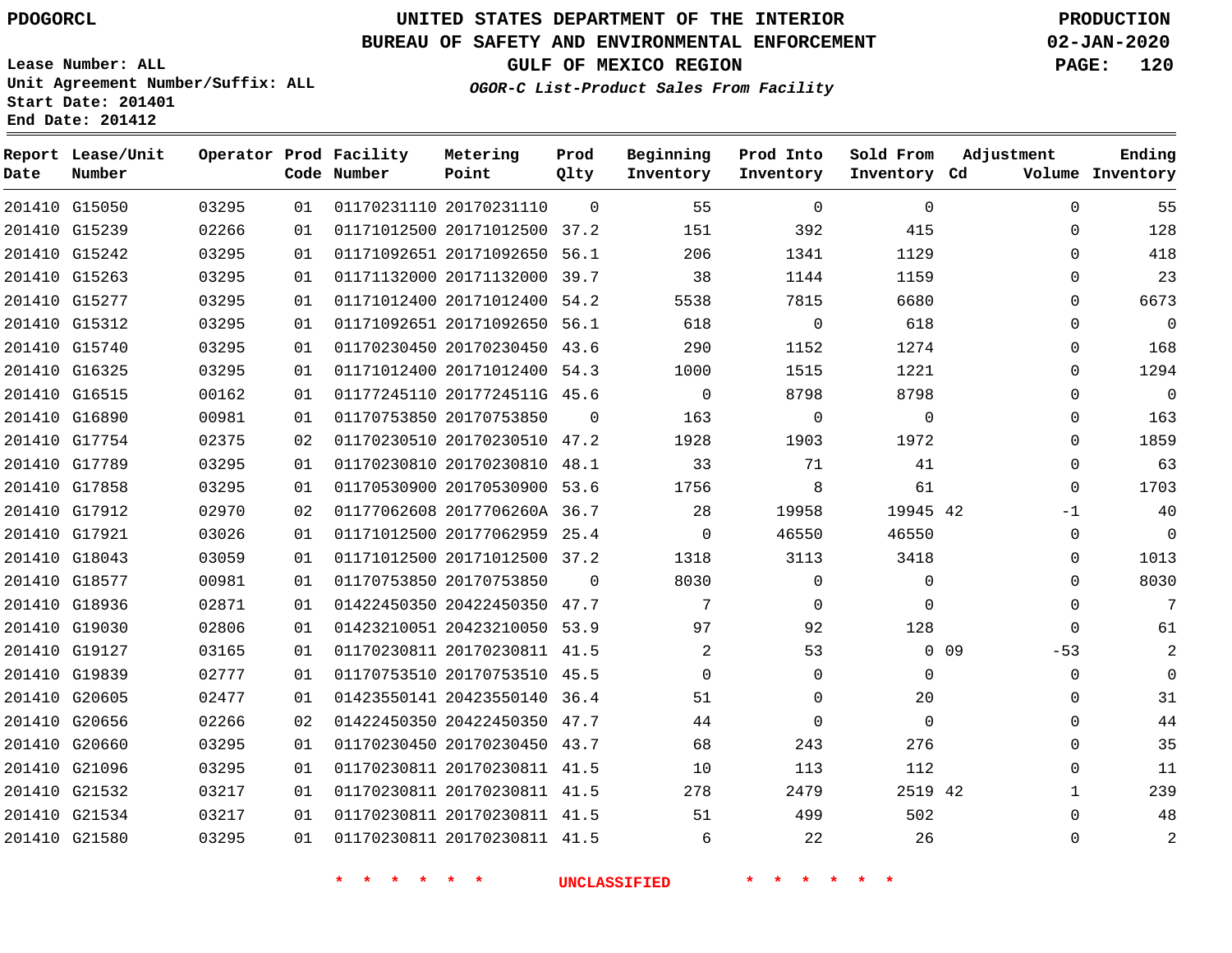**Date**

**Report Lease/Unit**

**Number**

# **UNITED STATES DEPARTMENT OF THE INTERIOR PDOGORCL PRODUCTION**

**Prod Qlty**

#### **BUREAU OF SAFETY AND ENVIRONMENTAL ENFORCEMENT 02-JAN-2020**

**Lease Number: ALL Unit Agreement Number/Suffix: ALL Start Date: 201401 End Date: 201412**

**Operator Prod Facility**

**Code Number**

**Metering Point**

**OGOR-C List-Product Sales From Facility**

**Beginning Inventory** **Prod Into Inventory** **Sold From Inventory**

**Inventory Cd Volume**

**Adjustment**

 -1946  $\Omega$   $\Omega$  $\Omega$  $\Omega$  $\Omega$  $-1$   $\Omega$  $\Omega$  $\Omega$ -134 -1804  $\overline{0}$  $\Omega$  $\Omega$  $\Omega$  $\Omega$   $\Omega$ 

**GULF OF MEXICO REGION PAGE: 121**

**Ending**

|               |       |    | $\star$<br>$\star$<br>$\star$<br>一大 | $\star$<br><b>水</b>          | <b>UNCLASSIFIED</b> |                |                |             |       |
|---------------|-------|----|-------------------------------------|------------------------------|---------------------|----------------|----------------|-------------|-------|
| 201410 G24710 | 02375 | 01 |                                     | 01170230811 20170230811 41.5 |                     | 75             | 526            | 550         |       |
| 201410 G24425 | 02312 | 02 |                                     | 01170230810 20170230810 48.1 |                     | 396            | 764            | 458         |       |
| 201410 G23956 | 03217 | 01 |                                     | 01170753510 20170753510 56.7 |                     | 552            | 114            | 341         |       |
| 201410 G23851 | 02503 | 02 |                                     | 01171012400 20171012400 54.3 |                     | 180            | $\overline{0}$ | 180         |       |
| 201410 G23736 | 00730 | 01 |                                     | 01170230810 20170230810 48.1 |                     | 855            | 797            | 652         |       |
| 201410 G23735 | 00162 | 01 |                                     | 01170230810 20170230810 48.1 |                     | $\mathbf{0}$   | 257            | 257         |       |
| 201410 G23730 | 03217 | 01 |                                     | 01170230810 20170230811 41.5 |                     | 31             | 126            | 145         |       |
| 201410 G23529 | 00981 | 01 | 01170753850 20170753850             |                              | $\mathbf{0}$        | 2673           | $\mathbf 0$    | $\mathbf 0$ |       |
| 201410 G23528 | 00981 | 01 | 01170753850 20170753850             |                              | $\Omega$            | 1026           | $\mathbf 0$    | $\Omega$    |       |
| 201410 G23481 | 00981 | 01 |                                     | 01170753850 20170753850      | $\mathbf{0}$        | 1244           | $\Omega$       | $\Omega$    |       |
| 201410 G23480 | 00981 | 01 |                                     | 01170753850 20170753850      | 0                   | 470            | 0              | $\Omega$    |       |
| 201410 G23473 | 00981 | 01 | 01170753850 20170753850             |                              | $\mathbf{0}$        | 48             | 0              | 0           |       |
| 201410 G22840 | 00730 | 01 |                                     | 01608103650 20608103650 32.1 |                     | 5              | 593            | 590         |       |
| 201410 G22621 | 01834 | 01 |                                     | 01171132800 21171132800 45.5 |                     | 1694           | 1280           | 1170 45     |       |
| 201410 G22605 | 01834 | 01 |                                     | 01171132800 21171132800 45.5 |                     | 103            | 118            |             | 87 45 |
| 201410 G22549 | 02222 | 01 |                                     | 01170530900 20170530900 53.6 |                     | 116            | $\overline{0}$ | 4           |       |
| 201410 G22513 | 02579 | 02 |                                     | 01170230500 20170230500 45.5 |                     | 47             | 1216           | 1251        |       |
| 201410 G22510 | 00162 | 01 |                                     | 01170230810 20170230810 48.1 |                     | 1747           | 2381           | 1629        |       |
| 201410 G22505 | 02375 | 02 |                                     | 01170230811 20170230811 41.5 |                     | 201            | 1834           | 1859 42     |       |
| 201410 G22501 | 00078 | 01 | 01170230400 20170230400             |                              | 51                  | 20             | 71             |             | 59 42 |
| 201410 G22268 | 02777 | 01 |                                     | 01170230810 2042709015I 51.5 |                     | 0              | $\mathbf 0$    | $\Omega$    |       |
| 201410 G22246 | 01284 | 02 |                                     | 01423210051 20170230500 44.9 |                     | 5              | $\mathbf 0$    | 5           |       |
| 201410 G22236 | 03295 | 01 |                                     | 01170230450 20170230450 34.7 |                     | 32             | 53             | 77          |       |
| 201410 G22219 | 03033 | 01 |                                     | 01423210051 20423210050 54.9 |                     | 63             | 150            | 113         |       |
| 201410 G21826 | 00981 | 01 |                                     | 01170753850 20170753850      | $\Omega$            | 6              | 0              | $\Omega$    |       |
| 201410 G21825 | 00981 | 01 | 01170753850 20170753850             |                              | $\overline{0}$      | 642            | $\mathbf 0$    | 0           |       |
| 201410 G21655 | 01834 | 01 |                                     | 01171132800 21171132800 45.5 |                     | 1206           | 2000           | 1260 45     |       |
| 201410 G21592 | 02628 | 02 |                                     | 01171132000 20171132000 39.8 |                     | $\overline{2}$ | $\mathbf 0$    | $\mathbf 0$ |       |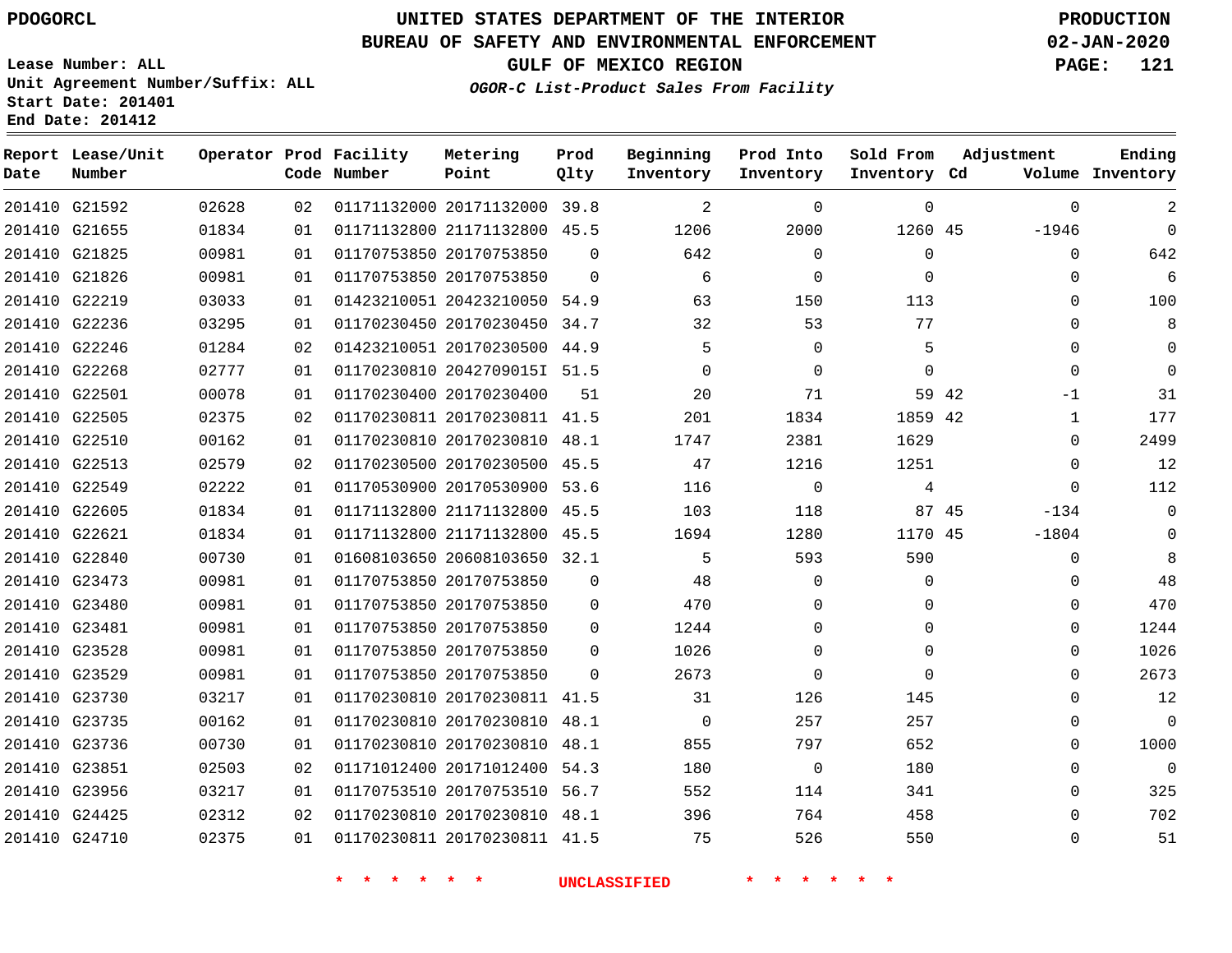#### **BUREAU OF SAFETY AND ENVIRONMENTAL ENFORCEMENT 02-JAN-2020**

**Lease Number: ALL Unit Agreement Number/Suffix: ALL Start Date: 201401 End Date: 201412**

**OGOR-C List-Product Sales From Facility**

**GULF OF MEXICO REGION PAGE: 122**

| Date | Report Lease/Unit<br>Number |       |    | Operator Prod Facility<br>Code Number | Metering<br>Point            | Prod<br>Qlty | Beginning<br>Inventory | Prod Into<br>Inventory | Sold From<br>Inventory Cd | Adjustment       | Ending<br>Volume Inventory |
|------|-----------------------------|-------|----|---------------------------------------|------------------------------|--------------|------------------------|------------------------|---------------------------|------------------|----------------------------|
|      | 201410 G24730               | 03295 | 01 |                                       | 01170230500 20170230500 45.4 |              | 46                     | 1288                   | 1321                      | $\Omega$         | 13                         |
|      |                             |       | 01 |                                       | 01170230810 20170230810      | 48           | 84<br>                 | 9<br>                  | 37<br>                    | $\Omega$         | 56                         |
|      |                             |       |    |                                       |                              |              | 130                    | 1297                   | 1358                      | 0                | 69                         |
|      | 201410 G24766               | 02628 | 02 |                                       | 01170230811 20170230811      | 42           | $\Omega$               | 17                     | 15                        | $\Omega$         | $\overline{2}$             |
|      | 201410 G24767               | 02628 | 02 |                                       | 01170530900 20170230811      | 42           | 4                      | 29                     | 29                        | $\Omega$         | 4                          |
|      | 201410 G24791               | 02989 | 01 |                                       | 01171131600 20171131600      | 44           | 9                      | 215                    | 217                       | $\Omega$         | 7                          |
|      | 201410 G24870               | 02970 | 02 |                                       | 01177062608 2017706260A 36.7 |              | 4                      | 1678                   | 1679 42                   | 1                | 4                          |
|      | 201410 G24878               | 02628 | 02 |                                       | 01171092651 20171092650 56.1 |              | 319                    | 803                    | 870                       | $\Omega$         | 252                        |
|      | 201410 G24883               | 02628 | 02 |                                       | 01171092651 20171092650 56.1 |              | 117                    | 189                    | 247                       | 0                | 59                         |
|      | 201410 G24898               | 02807 | 01 |                                       | 01171012300 20171012300 37.2 |              | 5755                   | 6695                   | 9446                      | $\Omega$         | 3004                       |
|      | 201410 G24924               | 01834 | 01 |                                       | 01171132800 21171132800 45.5 |              | 850                    | 631                    | 581 45                    | $-900$           | $\mathbf 0$                |
|      | 201410 G25008               | 02777 | 01 |                                       | 01170753510 20170753510 45.5 |              | $\mathbf 0$            | $\mathbf 0$            | $\overline{0}$            | $\mathbf 0$      | $\mathbf 0$                |
|      | 201410 G25524               | 03295 | 01 |                                       | 01170230450 20170230450 43.7 |              | 110                    | 426                    | 474                       | $\Omega$         | 62                         |
|      | 201410 G25561               | 02375 | 01 |                                       | 01170230450 20170230450 43.7 |              | 122                    | 405                    | 468                       | $\Omega$         | 59                         |
|      | 201410 G25606               | 02375 | 01 |                                       | 01170230810 20170230810 48.1 |              | 139                    | 223                    | 143                       | $\Omega$         | 219                        |
|      | 201410 G25937               | 02222 | 02 |                                       | 01170230810 20170230810 48.1 |              | 849                    | 891                    | 687                       | $\Omega$         | 1053                       |
|      | 201410 G25966               | 02477 | 01 |                                       | 01171132000 20171132000 39.8 |              | $\mathbf 0$            | 296                    | 290                       | $\Omega$         | $\sqrt{6}$                 |
|      | 201410 G26001               | 02628 | 01 |                                       | 01171132800 21171132800 45.5 |              | 112                    | 57                     | 67                        | 0                | 102                        |
|      | 201410 G26032               | 03059 | 02 |                                       | 01171012300 20171012300 37.2 |              | 76                     | 165                    | 158                       | $\mathbf{0}$     | 83                         |
|      | 201410 G26074               | 01284 | 01 |                                       | 01177122950 20177122950 30.7 |              | 14                     | 1708                   | 1706                      | $\Omega$         | 16                         |
|      | 201410 G26146               | 01586 | 01 |                                       | 01177258152 01177258152 31.9 |              | 353                    | $\Omega$               | $\Omega$                  | $\Omega$         | 353                        |
|      | 201410 G26480               | 02740 | 02 |                                       | 01423210051 20423210050 56.2 |              | 211                    | 216                    | 282                       | $\Omega$         | 145                        |
|      | 201410 G26655               | 03165 | 01 |                                       | 01170230811 20170230811 41.5 |              | 693                    | 6442                   |                           | $-6512$<br>0 0 9 | 623                        |
|      | 201410 G27030               | 02477 | 02 |                                       | 01170530900 20170530900      | 53.6         | 937                    | $\mathbf 1$            | 32                        | $\mathbf{0}$     | 906                        |
|      | 201410 G27070               | 03295 | 01 |                                       | 01171132800 21171132800      | 45.5         | 2850                   | 2088                   | 1942                      | 0                | 2996                       |
|      | 201410 G27083               | 02477 | 01 |                                       | 01171092651 20171092650 56.1 |              | 66                     | 856                    | 655                       | $\Omega$         | 267                        |
|      | 201410 G27100               | 01978 | 02 |                                       | 01171012310 20171012310 45.1 |              | 9                      | 14                     | 19                        | $\Omega$         | 4                          |
|      | 201410 G27169               | 01284 | 01 |                                       | 01171012500 20171012500 37.2 |              | 1875                   | 4462                   | 4889                      | $\Omega$         | 1448                       |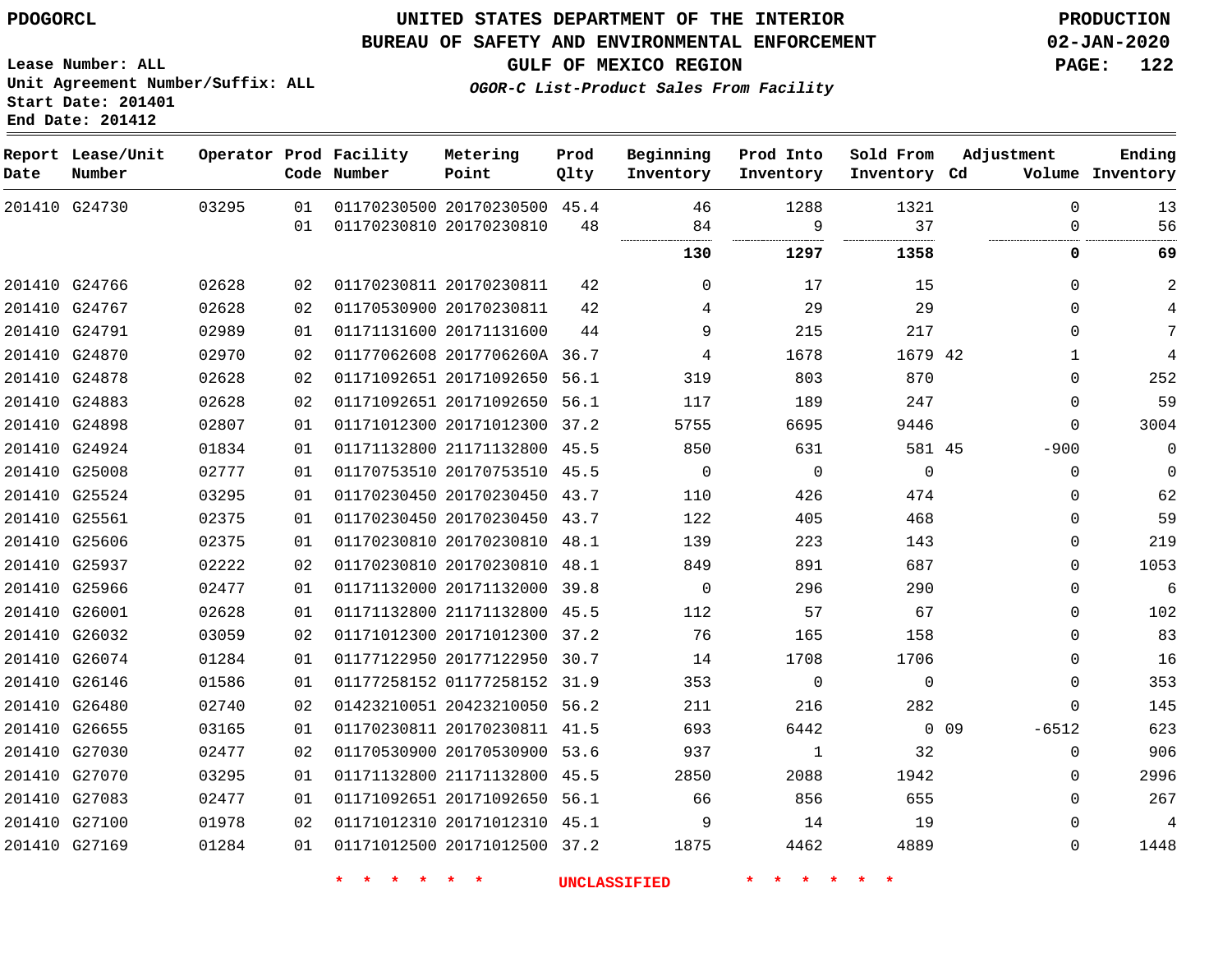#### **BUREAU OF SAFETY AND ENVIRONMENTAL ENFORCEMENT 02-JAN-2020**

**Lease Number: ALL Unit Agreement Number/Suffix: ALL Start Date: 201401**

**End Date: 201412**

**GULF OF MEXICO REGION PAGE: 123**

**OGOR-C List-Product Sales From Facility**

| Date | Report Lease/Unit<br>Number |       |    | Operator Prod Facility<br>Code Number | Metering<br>Point            | Prod<br>Qlty | Beginning<br>Inventory | Prod Into<br>Inventory | Sold From<br>Inventory Cd | Adjustment  | Ending<br>Volume Inventory |
|------|-----------------------------|-------|----|---------------------------------------|------------------------------|--------------|------------------------|------------------------|---------------------------|-------------|----------------------------|
|      | 201410 G27173               | 03295 | 01 |                                       | 01170513800 20170513800 32.5 |              | 3112                   | 16169                  | 15385                     | $\Omega$    | 3896                       |
|      | 201410 G27194               | 01586 | 01 |                                       | 01177258152 01177258152 31.9 |              | 38                     | $\mathbf 0$            | $\Omega$                  | 0           | 38                         |
|      | 201410 G27509               | 02970 | 02 |                                       | 01170230450 20170230450 43.7 |              | 167                    | 528                    | 618                       | $\Omega$    | 77                         |
|      | 201410 G27831               | 02795 | 02 |                                       | 01170530900 20170530900 53.6 |              | $\Omega$               | 15                     | 15                        | $\Omega$    | 0                          |
|      | 201410 G27851               | 02628 | 02 |                                       | 01171132000 20171132000 39.8 |              | $\mathbf 1$            | 32                     | 32                        | 0           | $\mathbf{1}$               |
|      | 201410 G27927               | 02503 | 02 |                                       | 01171092651 20171092650 56.1 |              | 72                     | $\Omega$               | 72                        | $\Omega$    | $\Omega$                   |
|      | 201410 G27949               | 02871 | 01 |                                       | 01171012500 20171012500      | 37           | 15                     | 34                     | 38                        | 0           | 11                         |
|      | 201410 G27988               | 00730 | 01 |                                       | 01608103650 20608103650 32.1 |              | 184                    | 25902                  | 25750                     | $\Omega$    | 336                        |
|      | 201410 G30654               | 02777 | 02 |                                       | 01170230810 20170230810 41.2 |              | 228                    | 316                    | 215                       | 0           | 329                        |
|      | 201410 G31003               | 02579 | 02 |                                       | 01423210051 20423210050 54.9 |              | 31                     | 25                     | 39                        | 0           | 17                         |
|      | 201410 G31040               | 02375 | 01 |                                       | 01170230450 20170230450 43.7 |              | 239                    | 817                    | 937                       | 0           | 119                        |
|      | 201410 G31304               | 02714 | 01 |                                       | 01170230811 20170230811 41.5 |              | 62                     | 619                    | 621                       | $\Omega$    | 60                         |
|      | 201410 G31322               | 02477 | 01 |                                       | 01171132000 20171132000 39.8 |              | $\Omega$               | 5                      | 5                         | $\Omega$    | 0                          |
|      | 201410 G31369               | 02628 | 01 |                                       | 01171012300 20171012300      | 37           | 9606                   | 14843                  | 17790                     | $\Omega$    | 6659                       |
|      | 201410 G32113               | 02477 | 01 |                                       | 01170230811 20170230811 41.5 |              | 700                    | 5823                   | 5963                      | $\Omega$    | 560                        |
|      | 201410 G32197               | 01284 | 02 |                                       | 01171012500 20171012500 37.2 |              | 290                    | 619                    | 707                       | 0           | 202                        |
|      | 201410 G32231               | 01284 | 01 |                                       | 01171012500 20171012500 37.2 |              | 435                    | 1190                   | 1241                      | 0           | 384                        |
|      | 201410 G32267               | 03295 | 01 |                                       | 01177298272 01177298272 41.1 |              | $\overline{2}$         | 22                     | 19                        | $\Omega$    | 5                          |
|      | 201410 G32268               | 03295 | 01 |                                       | 01177298272 01177298272 41.1 |              | 2                      | 35                     | 29                        | $\Omega$    | 8                          |
|      | 201410 G32744               | 01284 | 02 |                                       | 01423210051 20170230510 47.2 |              | 36                     | 75                     | 39                        | $\Omega$    | 72                         |
|      | 201410 G33088               | 03026 | 01 |                                       | 01171012500 20177062959 25.4 |              | $\Omega$               | 68                     | 68                        | 0           | 0                          |
|      | 201410 G33112               | 02970 | 02 |                                       | 01171092651 20171092650 56.1 |              | 51                     | 552                    | 431                       | 0           | 172                        |
|      | 201410 G33388               | 02967 | 01 |                                       | 01420470030 20420470030 43.8 |              | 318                    | $\mathbf 0$            | 19                        | $\mathbf 0$ | 299                        |
|      | 201410 G33407               | 02967 | 02 |                                       | 01170230810 20170230810 41.2 |              | 44                     | 56                     | 39 42                     | $-1$        | 60                         |
|      | 201410 G33408               | 03075 | 02 |                                       | 01422450350 20422450350 47.7 |              | 297                    | $\Omega$               | $\Omega$                  | $\Omega$    | 297                        |
|      | 201410 G33596               | 02503 | 02 |                                       | 01171132000 20171132000 39.8 |              | 113                    | 4015                   | 4046                      | 0           | 82                         |
|      | 201410 G33636               | 02628 | 01 |                                       | 01171132000 20171132000 39.8 |              | 4179                   | 147526                 | 148714                    | $\Omega$    | 2991                       |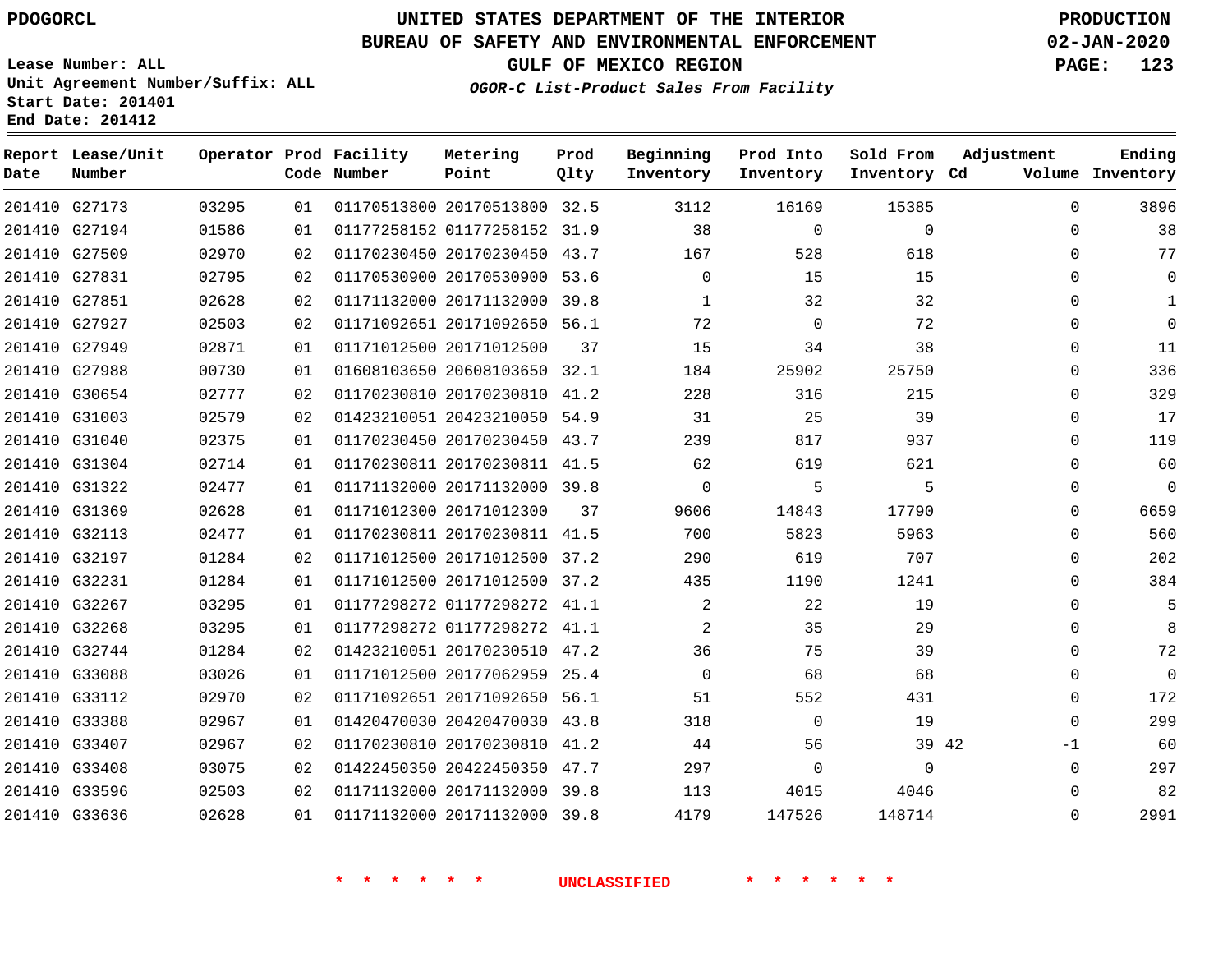#### **BUREAU OF SAFETY AND ENVIRONMENTAL ENFORCEMENT 02-JAN-2020**

**GULF OF MEXICO REGION PAGE: 124**

**Lease Number: ALL Unit Agreement Number/Suffix: ALL Start Date: 201401 End Date: 201412**

**OGOR-C List-Product Sales From Facility**

| Date   | Report Lease/Unit<br>Number |                |          | Operator Prod Facility<br>Code Number | Metering<br>Point                                            | Prod<br>Qlty | Beginning<br>Inventory | Prod Into<br>Inventory | Sold From<br>Inventory Cd | Adjustment |                            | Ending<br>Volume Inventory |
|--------|-----------------------------|----------------|----------|---------------------------------------|--------------------------------------------------------------|--------------|------------------------|------------------------|---------------------------|------------|----------------------------|----------------------------|
| 201411 | 00016                       | 02375<br>03288 | 01<br>01 |                                       | 01170513700 20170513700 25.7<br>01170513700 20170513700 23.6 |              | 1074<br>87<br>         | 16822<br>1055          | 16775 42<br>1076          |            | $\overline{2}$<br>$\Omega$ | 1123<br>66                 |
|        |                             |                |          |                                       |                                                              |              | 1161                   | 17877                  | 17851                     |            | $\mathbf{2}$               | 1189                       |
| 201411 | 00026                       | 02375          | 01       |                                       | 01170513700 20170513700 25.7                                 |              | 2799                   | 50553                  | 49977 42                  |            | $-1$                       | 3374                       |
| 201411 | 00032                       | 02375          | 01       |                                       | 01170513700 20170513700 29.1                                 |              | 63                     | 1120                   | 1111 42                   |            | $-1$                       | 71                         |
| 201411 | 00049                       | 03295          | 01       |                                       | 01171012300 20171012300 37.3                                 |              | 6902                   | 15704                  | 11075                     |            | $\Omega$                   | 11531                      |
| 201411 | 00050                       | 03295          | 01       |                                       | 01171012300 20171012300 37.3                                 |              | 2908                   | 5821                   | 4424                      |            | $\Omega$                   | 4305                       |
| 201411 | 00051                       | 03295          | 01       |                                       | 01171012300 20171012300 37.3                                 |              | 2436                   | 4517                   | 3649                      |            | 0                          | 3304                       |
| 201411 | 00052                       | 03295          | 01       |                                       | 01171012300 20171012300 37.3                                 |              | 1071                   | 1924                   | 1547                      |            | 0                          | 1448                       |
| 201411 | 00079                       | 03247          | 01       |                                       | 01170230810 20170230810 45.6                                 |              | $\mathbf 0$            | 232                    | 118 47                    |            | 612                        | 726                        |
| 201411 | 00081                       | 03295          | 01       |                                       | 01170230450 20170230450 44.8                                 |              | 32                     | 498                    | 418                       |            | $\Omega$                   | 112                        |
| 201411 | 00137                       | 03288          | 01       |                                       | 01170513700 20170513700 23.6                                 |              | 49                     | 287                    | 315                       |            | $\Omega$                   | 21                         |
| 201411 | 00138                       | 03288          | 01       |                                       | 01170513700 20170513700 23.6                                 |              | 240                    | 5450                   | 5345                      |            | 0                          | 345                        |
| 201411 | 00196                       | 02266          | 01       |                                       | 01171012300 20171012300 37.3                                 |              | 9489                   | 20310                  | 14850                     |            | $\Omega$                   | 14949                      |
| 201411 | 00244                       | 03295          | 01       |                                       | 01170231290 01170231290                                      | 40           | $\Omega$               | 54                     | $\Omega$                  |            | $\Omega$                   | 54                         |
| 201411 | 00247                       | 03295          | 01       |                                       | 01170231290 01170231290                                      | 40           | $\Omega$               | 1                      | $\Omega$                  |            | $\Omega$                   | 1                          |
| 201411 | 00253                       | 01284          | 02       |                                       | 01170230810 20170230810                                      | 52           | 618                    | 411                    | 144                       |            | $\Omega$                   | 885                        |
|        |                             | 02375          | 02       |                                       | 01170230810 20170230810                                      | 52           | 8<br>                  | .                      |                           |            | $\mathbf{0}$               | 8                          |
|        |                             |                |          |                                       |                                                              |              | 626                    | 412                    | 145                       |            | 0                          | 893                        |
| 201411 | 00353                       | 02266          | 01       |                                       | 01170754800 20170754800 28.7                                 |              | 294                    | 1361                   | 1344                      |            | $\Omega$                   | 311                        |
| 201411 | 00367                       | 02375          | 01       |                                       | 01170513700 20170513700 25.7                                 |              | 323                    | 1803                   | 2006                      |            | $\Omega$                   | 120                        |
| 201411 | 00424                       | 03295          | 01       |                                       | 01171012400 20171012400                                      | 54           | 51                     | 27                     | 33                        |            | $\Omega$                   | 45                         |
| 201411 | 00434                       | 01284          | 01       |                                       | 01177112605 2017711260Y 32.2                                 |              | 50                     | 1421                   | 1422                      |            | 0                          | 49                         |
| 201411 | 00453                       | 01284          | 01       |                                       | 01177112605 2017711260Y 32.2                                 |              | 18                     | 545                    | 544                       |            | 0                          | 19                         |
| 201411 | 00466                       | 03295          | 01       |                                       | 01171012400 20171012400                                      | 54           | 5606                   | 1909                   | 3601                      |            | $\Omega$                   | 3914                       |
| 201411 | 00479                       | 03295          | 01       |                                       | 01171012500 20171012500 38.1                                 |              | 342                    | 1103                   | 848                       |            | $\Omega$                   | 597                        |
| 201411 | 00541                       | 03033          | 01       |                                       | 01170530900 20170530900 53.6                                 |              | 1749                   | $\mathbf{1}$           |                           | 60 42      | $-1$                       | 1689                       |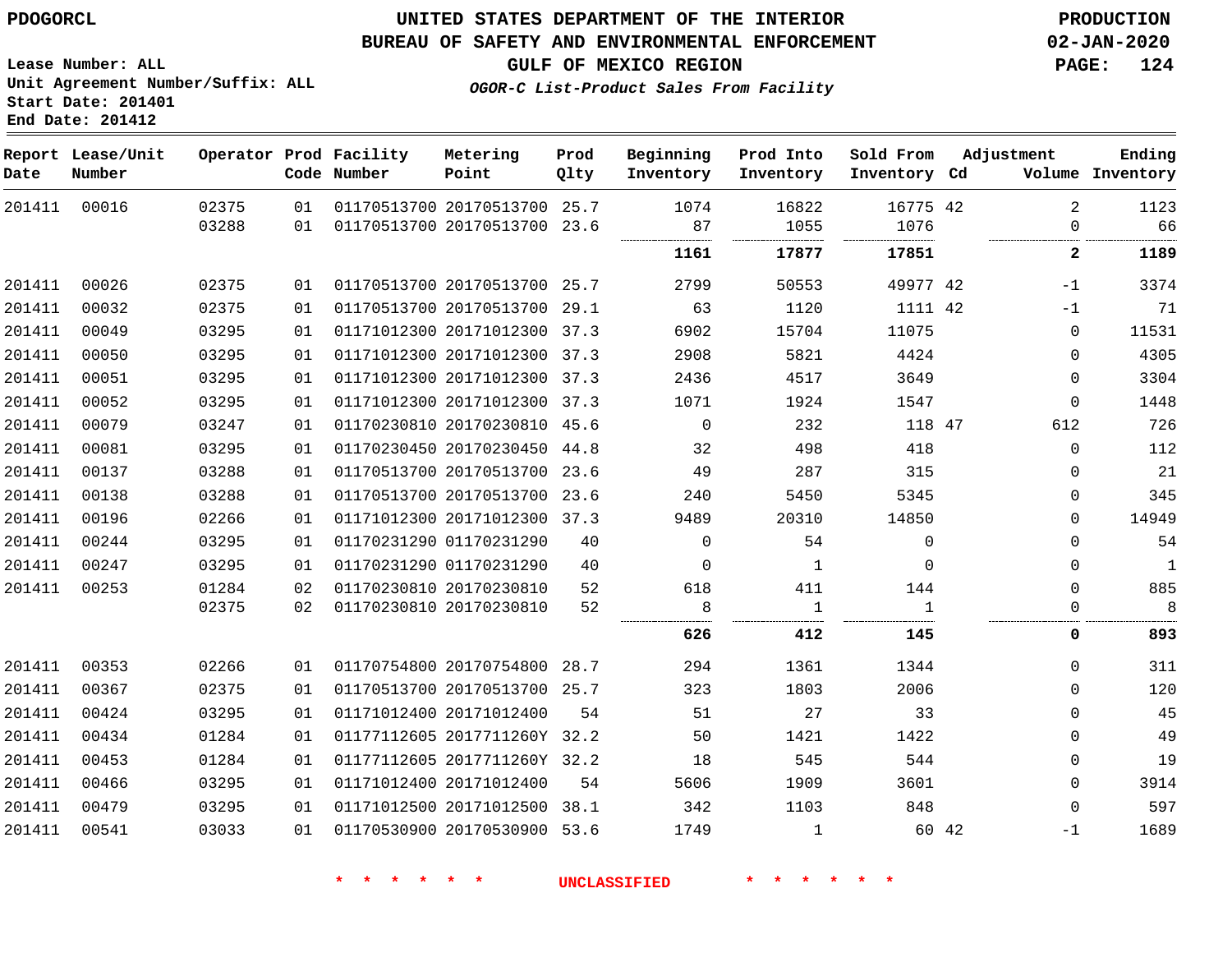#### **BUREAU OF SAFETY AND ENVIRONMENTAL ENFORCEMENT 02-JAN-2020**

**Lease Number: ALL Unit Agreement Number/Suffix: ALL Start Date: 201401 End Date: 201412**

**OGOR-C List-Product Sales From Facility**

**GULF OF MEXICO REGION PAGE: 125**

| Date   | Report Lease/Unit<br>Number |       |    | Operator Prod Facility<br>Code Number | Metering<br>Point            | Prod<br>Qlty   | Beginning<br>Inventory | Prod Into<br>Inventory | Sold From<br>Inventory Cd |                 | Adjustment  | Ending<br>Volume Inventory |
|--------|-----------------------------|-------|----|---------------------------------------|------------------------------|----------------|------------------------|------------------------|---------------------------|-----------------|-------------|----------------------------|
| 201411 | 00560                       | 03288 | 01 |                                       | 01171131600 20171131600 42.6 |                | 23                     | 360                    | 307                       |                 | $\Omega$    | 76                         |
| 201411 | 00577                       | 03059 | 01 |                                       | 01171012300 20171012300 37.3 |                | 13031                  | 29306                  | 20764                     |                 | $\Omega$    | 21573                      |
| 201411 | 00593                       | 03209 | 01 |                                       | 01171012300 20171012300 37.3 |                | 588                    | 1153                   | 926                       |                 | $\mathbf 0$ | 815                        |
|        |                             | 03247 | 01 |                                       | 01171012300 20171012300 37.2 |                | 0                      | 5566                   | 4424 47                   |                 | 2955        | 4097                       |
|        |                             |       |    |                                       |                              |                | 588                    | 6719                   | 5350                      |                 | 2955        | 4912                       |
| 201411 | 00599                       | 02899 | 01 |                                       | 01170573602 20170573602 46.8 |                | 396                    | 293                    | 296 42                    |                 | -1          | 392                        |
| 201411 | 00605                       | 02899 | 01 |                                       | 01170573602 20170573602 46.8 |                | 724                    | 457                    | 543 42                    |                 | 2           | 640                        |
| 201411 | 00680                       | 03033 | 01 |                                       | 01170230700 20170230700      | $\Omega$       | 665                    | $\mathbf 0$            | $\mathbf 0$               |                 | $\Omega$    | 665                        |
| 201411 | 00691                       | 02312 | 02 |                                       | 01170754201 01170754201 37.5 |                | 1102                   | 578                    | 512                       |                 | 0           | 1168                       |
| 201411 | 00693                       | 02266 | 01 |                                       | 01170754800 20170754800 28.7 |                | 72                     | 351                    | 343                       |                 | $\mathbf 0$ | 80                         |
| 201411 | 00694                       | 02266 | 01 |                                       | 01170754800 20170754800      | 28.7           | 1648                   | 7779                   | 7647                      |                 | $\Omega$    | 1780                       |
| 201411 | 00697                       | 02266 | 01 |                                       | 01170754800 20170754800 28.7 |                | 215                    | 514                    | 611                       |                 | $\Omega$    | 118                        |
| 201411 | 00758                       | 03295 | 01 |                                       | 01170230810 20170230810      | 52             | 1386                   | 960                    | 328                       |                 | $\Omega$    | 2018                       |
| 201411 | 00763                       | 01284 | 01 |                                       | 01170230810 20170230810      | 52             | 31                     | $\mathbf 0$            | 4                         |                 | $\Omega$    | 27                         |
| 201411 | 00775                       | 03247 | 01 |                                       | 01171131600 20171131600      | 42.6           | $\mathbf 0$            | 1392                   | 1210 47                   |                 | 112         | 294                        |
| 201411 | 00796                       | 02628 | 01 |                                       | 01171012300 20171012300      | 37             | 4627                   | 10324                  | 7350                      |                 | $\Omega$    | 7601                       |
| 201411 | 00839                       | 02451 | 01 |                                       | 01170513800 20170513800 32.6 |                | 2291                   | 9221                   | 9196                      |                 | $\Omega$    | 2316                       |
|        | 201411 754302003A           | 00078 | 01 |                                       | 01170573601 20170573601      | 29             | 603                    | 4830                   | 4918                      |                 | $\Omega$    | 515                        |
|        | 201411 754303001A           | 00059 | 01 |                                       | 01170230811 20170230811 42.7 |                | 95                     | 858                    | 666 09                    |                 | $-214$      | 73                         |
|        | 201411 754306012A           | 01207 | 01 |                                       | 01608128270 20608128270      | 25.1           | 114383                 | 321859                 |                           | $0$ 09          | $-296074$   | 140168                     |
|        | 201411 754306013A           | 01207 | 01 |                                       | 01608128270 20608128270 25.1 |                | 263018                 | 574996                 |                           | 0 <sub>09</sub> | $-582685$   | 255329                     |
|        | 201411 754307005A           | 00078 | 01 |                                       | 01170573601 20170573601 28.9 |                | 25                     | 440                    | 418                       |                 | $\Omega$    | 47                         |
|        | 201411 754307017A           | 02970 | 02 |                                       | 01171132800 20170230811 42.7 |                | 448                    | 4217                   | 4306                      |                 | $\Omega$    | 359                        |
|        | 201411 754309002A           | 00981 | 01 |                                       | 01170753850 20170753850      | $\overline{0}$ | 2357                   | $\mathbf 0$            | 0                         |                 | $\mathbf 0$ | 2357                       |
|        | 201411 754310009A           | 00078 | 01 |                                       | 01170573601 20170573601      | 29             | 455                    | 3482                   | 3565                      |                 | $\Omega$    | 372                        |
|        | 201411 754315006A           | 02266 | 01 |                                       | 01170754800 20170754800      | 28.7           | 137                    | 585                    | 588                       |                 | $\Omega$    | 134                        |
|        | 201411 7543880060           | 03295 | 01 |                                       | 01170230450 20170230450 44.8 |                | 2                      | 209                    | 164                       |                 | 0           | 47                         |
|        | 201411 7543890080           | 02375 | 01 |                                       | 01170513700 20170513700 33.7 |                | 69                     | 1249                   | 1239                      |                 | $\Omega$    | 79                         |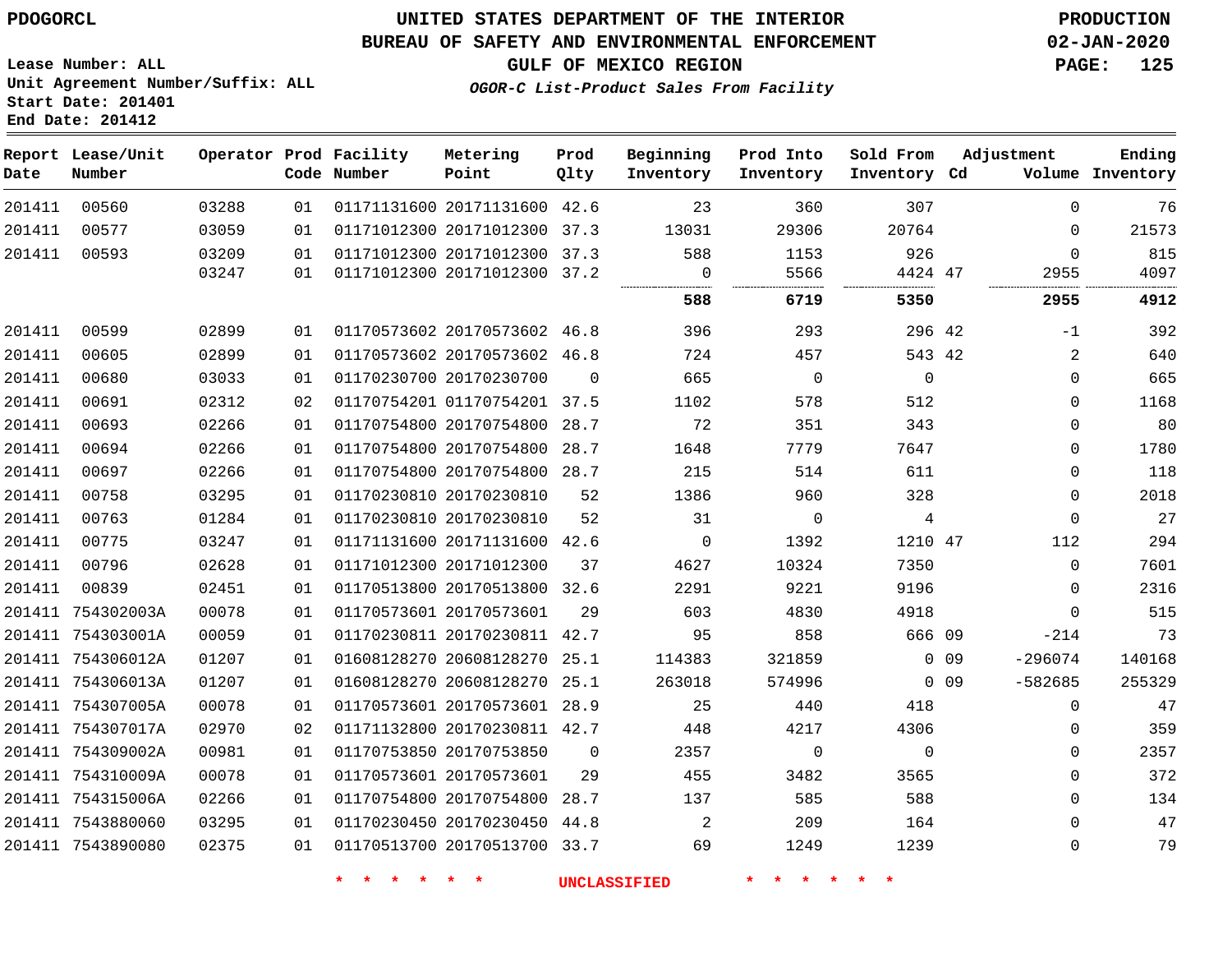**Prod Qlty**

#### **BUREAU OF SAFETY AND ENVIRONMENTAL ENFORCEMENT 02-JAN-2020**

**Lease Number: ALL Unit Agreement Number/Suffix: ALL Start Date: 201401**

**Operator Prod Facility**

**Code Number**

20170230450 44.9

**Metering Point**

**End Date: 201412**

**Date**

7543930100

**Report Lease/Unit**

**Number**

**GULF OF MEXICO REGION PAGE: 126**

**Inventory Cd Volume**

**Adjustment**

**Ending**

**OGOR-C List-Product Sales From Facility**

**Beginning Inventory**

**Sold From Inventory**

**Prod Into Inventory**

|        | 201411 7543930200  | 03295 | 01 | 01171012310 20171012310 44.8 |      | 1477     | 3994     | 4068     | $\Omega$    | 1403        |
|--------|--------------------|-------|----|------------------------------|------|----------|----------|----------|-------------|-------------|
|        | 201411 7543940080  | 03295 | 01 | 01170230811 20170230811 42.6 |      | 25       | 271      | 273      | $\Omega$    | 23          |
|        | 201411 754396015A  | 01284 | 01 | 01608103650 20608103650 32.1 |      | 20       | 2181     | 2176     | 0           | 25          |
|        | 201411 8910020210  | 02451 | 01 | 01170513800 20170513800      | 32.6 | 26223    | 99728    | 100898   | 0           | 25053       |
| 201411 | 8910024540         | 02451 | 01 | 01170513800 20170513800      | 32.6 | 7715     | 29312    | 29664    | $\Omega$    | 7363        |
|        | 201411 8910029320  | 02375 | 01 | 01170513700 20170513700 29.1 |      | 4480     | 79570    | 78988    | $\mathbf 0$ | 5062        |
|        | 201411 8910034440  | 02375 | 01 | 01170513700 20170513700 34.4 |      | 3412     | 63613    | 62977 42 | -1          | 4047        |
|        | 201411 8910039150  | 00078 | 01 | 01170573601 20170573601      | 29   | 3752     | 26105    | 27070 42 | $-1$        | 2786        |
|        | 201411 8910086400  | 02222 | 02 | 01171012400 20171012400      | 54   | 466      | 212      | 324 42   | $-1$        | 353         |
|        | 201411 8910087670  | 02312 | 01 | 01170754201 01170754201 37.5 |      | 915      | 240      | 424 42   | $-1$        | 730         |
|        | 201411 8910087840  | 00162 | 01 | 01177122606 20177122606 37.2 |      | $\Omega$ | 1442     | 1442     | 0           | 0           |
|        | 201411 8910088130  | 00078 | 01 | 01171012400 20171012400      | 54   | $\Omega$ | 246      | 112      | $\Omega$    | 134         |
|        |                    |       | 01 | 01171132800 21171132800 45.6 |      | 296      | 529      | 458      | 0           | 367         |
|        |                    |       |    |                              |      | 296      | 775      | 570      | 0           | 501         |
|        | 201411 8910088160  | 01284 | 01 | 01171132800 21171132800 48.4 |      | 0        | $\Omega$ | 0        | 0           | $\mathbf 0$ |
|        | 201411 8910089160  | 02375 | 01 | 01170513700 20170513700      | 26.9 | 381      | 8508     | 8348     | $\Omega$    | 541         |
|        | 201411 891008927AG | 00078 | 01 | 01170230400 20170230400 51.7 |      | 14       | 6        | 18       | $\Omega$    | 2           |
|        | 201411 891008927Y  | 00078 | 01 | 01170230400 20170230400      | 51.6 | 15       | 1        | 16       | $\Omega$    | 0           |
|        | 201411 8910116580  | 02375 | 01 | 01170513700 20170513700      | 26.9 | 306      | 5705     | 5648     | 0           | 363         |
|        | 201411 8910116740  | 02375 | 01 | 01170513700 20170513700      | 26.9 | 985      | 14908    | 14946 42 | 1           | 948         |
|        | 201411 8910116770  | 02375 | 01 | 01170513700 20170513700 26.9 |      | 92       | 1157     | 1176 42  | 1           | 74          |
|        | 201411 8910116790  | 02375 | 01 | 01170513700 20170513700      | 26.9 | 1124     | 20837    | 20635    | 0           | 1326        |
|        | 201411 8910116800  | 02375 | 01 | 01170513700 20170513700      | 26.9 | 2816     | 55730    | 55001    | 0           | 3545        |
| 201411 | 891011687A         | 02266 | 01 | 01170754800 20170754800      | 28.7 | 103      | 453      | 452      | $\Omega$    | 104         |
|        | 201411 891011687C  | 02266 | 01 | 01170754800 20170754800      | 28.7 | 203      | 1157     | 1096     | $\Omega$    | 264         |
|        | 201411 891011687D  | 02266 | 01 | 01170754800 20170754800      | 28.7 | 193      | 875      | 868      | $\Omega$    | 200         |
|        | 201411 891011687E  | 02266 | 01 | 01170754800 20170754800      | 28.7 | 32       | 168      | 162      | $\Omega$    | 38          |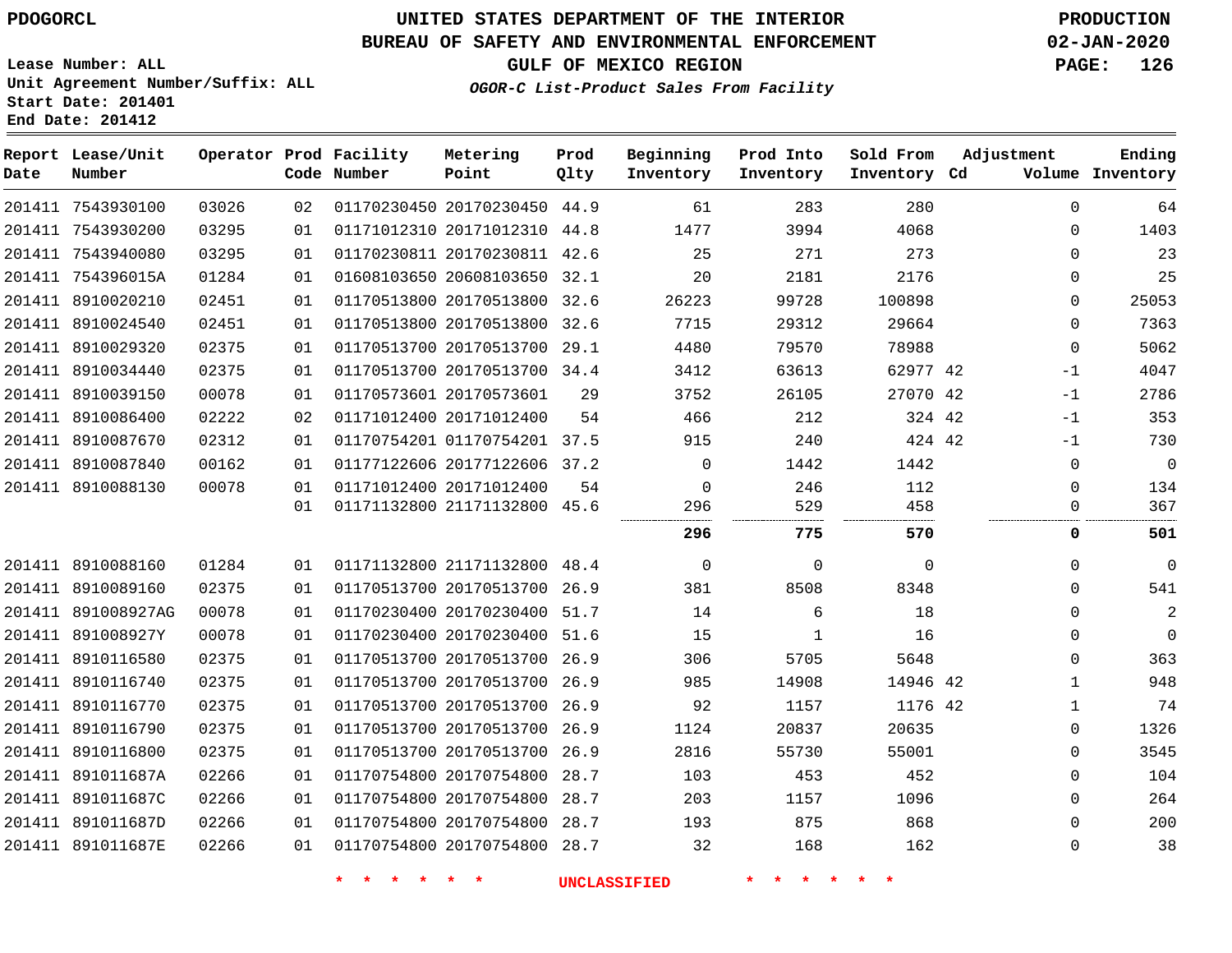## **BUREAU OF SAFETY AND ENVIRONMENTAL ENFORCEMENT 02-JAN-2020**

**Lease Number: ALL Unit Agreement Number/Suffix: ALL Start Date: 201401**

**End Date: 201412**

**GULF OF MEXICO REGION PAGE: 127**

**OGOR-C List-Product Sales From Facility**

| Date | Report Lease/Unit<br>Number |       |    | Operator Prod Facility<br>Code Number | Metering<br>Point            | Prod<br>Qlty | Beginning<br>Inventory | Prod Into<br>Inventory | Sold From<br>Inventory Cd | Adjustment   | Ending<br>Volume Inventory |
|------|-----------------------------|-------|----|---------------------------------------|------------------------------|--------------|------------------------|------------------------|---------------------------|--------------|----------------------------|
|      | 201411 8910117330           | 02266 | 01 |                                       | 01170754800 20170754800 28.7 |              | 4                      | 17                     | 17                        | $\Omega$     | 4                          |
|      | 201411 8910123270           | 03295 | 01 |                                       | 01177215100 20177215102      | 32           | 44                     | 3482                   | 3488                      | $\Omega$     | 38                         |
|      | 201411 8910123320           | 03295 | 01 |                                       | 01177215100 20177215102      | 32           | 101                    | 9739                   | 9734                      | $\Omega$     | 106                        |
|      | 201411 8910123330           | 03295 | 01 |                                       | 01177215100 20177215102      | 32           | 133                    | 11725                  | 11730                     | 0            | 128                        |
|      | 201411 8910169280           | 02628 | 01 |                                       | 01171132000 20171132000      | 41           | 85                     | 567                    | 635                       | 0            | 17                         |
|      | 201411 8910169290           | 02628 | 01 |                                       | 01171132000 20171132000      | 41           | 24                     | 178                    | 197                       | $\Omega$     | 5                          |
|      | 201411 8910169300           | 02375 | 01 |                                       | 01170230810 20170230810      | 52           | 134                    | 82                     | 30                        | 0            | 186                        |
|      | 201411 8910169370           | 02628 | 01 |                                       | 01171132000 20171132000      | 41           | 64                     | 517                    | 566                       | 0            | 15                         |
|      | 201411 8910202350           | 00276 | 01 |                                       | 01170513700 20170513700 31.1 |              | 1038                   | 22117                  | 21744                     | $\Omega$     | 1411                       |
|      | 201411 8910202560           | 02375 | 01 |                                       | 01170513700 20170513700      | 32           | 345                    | 5132                   | 5151                      | 0            | 326                        |
|      | 201411 G00900               | 02986 | 01 |                                       | 01170230811 20170230811 42.7 |              | $\mathbf{1}$           | 16                     | 16                        | 0            | $\mathbf{1}$               |
|      | 201411 G00974               | 03295 | 01 |                                       | 01171132000 20171132000 41.6 |              | 7                      | 230                    | 230                       | 0            | $7\phantom{.0}$            |
|      | 201411 G00985               | 02266 | 01 |                                       | 0117709260A 2017709260A 33.6 |              | 376                    | 9602                   | 9601                      | 0            | 377                        |
|      | 201411 G01027               | 00162 | 01 |                                       | 01177122606 20177122606 37.2 |              | $\Omega$               | 2478                   | 2478                      | $\Omega$     | $\mathbf 0$                |
|      | 201411 G01036               | 02312 | 02 |                                       | 01171092651 20171092650 55.9 |              | 3254                   | 4150                   | 5362                      | 0            | 2042                       |
|      | 201411 G01082               | 01284 | 01 |                                       | 01170753510 20170753510 56.1 |              | 6                      | 1                      | 1                         | 0            | $\sqrt{6}$                 |
|      | 201411 G01083               | 02375 | 01 |                                       | 01170513700 20170513700 26.9 |              | 1753                   | 37379                  | 36754                     | $\Omega$     | 2378                       |
|      |                             | 02777 | 01 |                                       | 01170753510 20170753510 45.5 |              | $\mathbf 0$            | $\Omega$               | $\Omega$<br>              | 0            | $\mathbf 0$                |
|      |                             |       |    |                                       |                              |              | 1753                   | 37379                  | 36754                     | 0            | 2378                       |
|      | 201411 G01084               | 02375 | 01 |                                       | 01170513700 20170513700 26.9 |              | 85                     | 1641                   | 1622                      | $\Omega$     | 104                        |
|      | 201411 G01090               | 02375 | 01 |                                       | 01170513700 20170513700 26.9 |              | 229                    | 3870                   | 3852 42                   | $-1$         | 246                        |
|      | 201411 G01091               | 02375 | 01 |                                       | 01170513700 20170513700 26.9 |              | 568                    | 9710                   | 9661 42                   | $\mathbf{1}$ | 618                        |
|      | 201411 G01092               | 02375 | 01 |                                       | 01170513700 20170513700 26.9 |              | 283                    | 4569                   | 4562 42                   | $\mathbf{1}$ | 291                        |
|      | 201411 G01196               | 02266 | 02 |                                       | 01171132800 21171132800 45.6 |              | 22                     | 24                     | 25                        | 0            | 21                         |
|      | 201411 G01198               | 03295 | 01 |                                       | 01171092651 20171092650 55.9 |              | 60                     | 77                     | 99                        | $\Omega$     | 38                         |
|      | 201411 G01210               | 02375 | 02 |                                       | 01171132800 21171132800 45.6 |              | 109                    | 233                    | 194                       | 0            | 148                        |
|      | 201411 G01220               | 03295 | 01 |                                       | 01177092600 20177092600      | 45           | 294                    | 8642                   | 8936                      | 0            | $\overline{0}$             |
|      | 201411 G01248               | 02628 | 01 |                                       | 01171012500 20171012500 38.1 |              | 1691                   | 3985                   | 3521                      | $\Omega$     | 2155                       |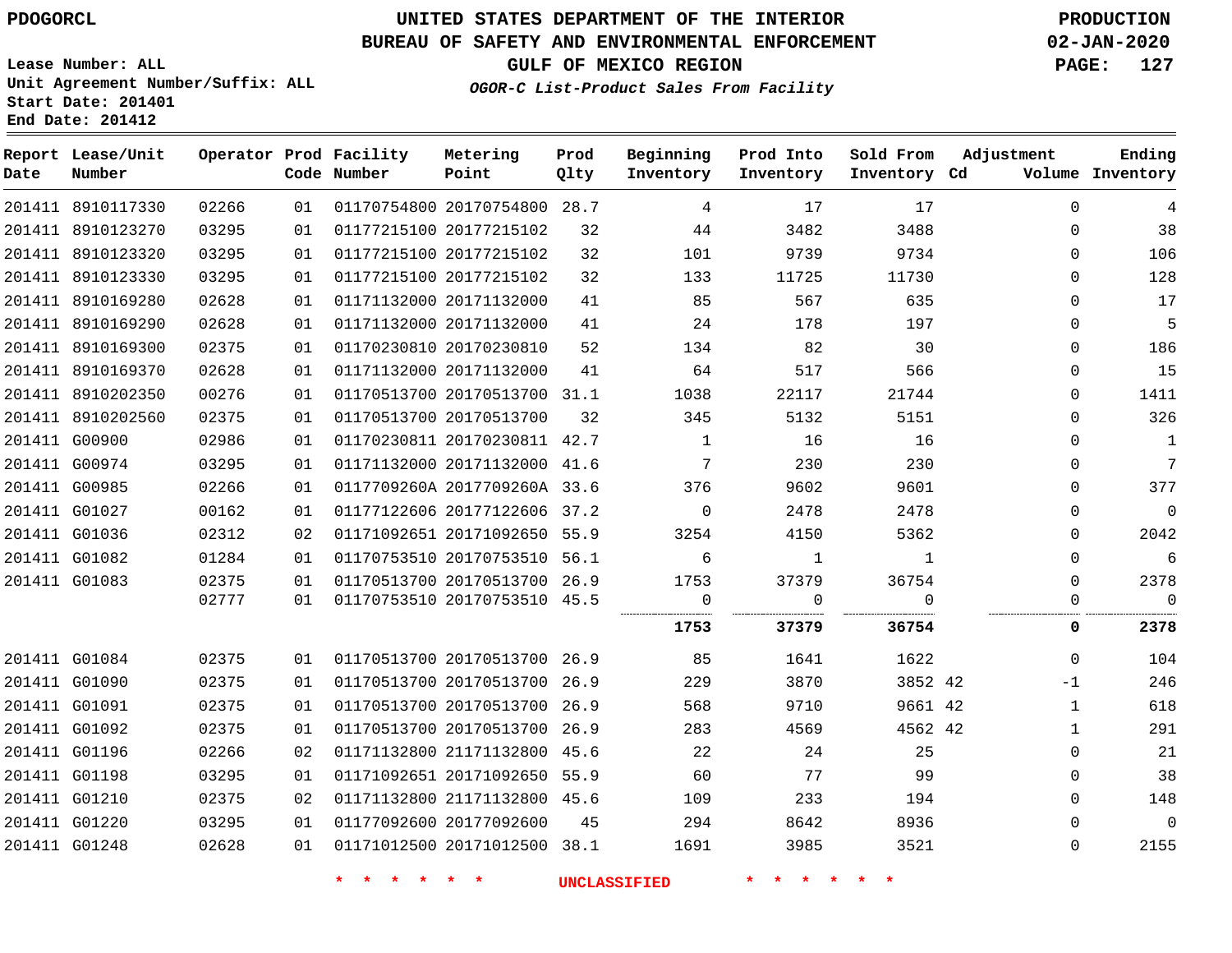**Start Date: 201401 End Date: 201412**

# **UNITED STATES DEPARTMENT OF THE INTERIOR PDOGORCL PRODUCTION**

## **BUREAU OF SAFETY AND ENVIRONMENTAL ENFORCEMENT 02-JAN-2020**

**Lease Number: ALL Unit Agreement Number/Suffix: ALL**

**GULF OF MEXICO REGION PAGE: 128**

**OGOR-C List-Product Sales From Facility**

| Date | Report Lease/Unit<br>Number |       |    | Operator Prod Facility<br>Code Number | Metering<br>Point            | Prod<br>Qlty | Beginning<br>Inventory | Prod Into<br>Inventory | Sold From<br>Inventory Cd | Adjustment |              | Ending<br>Volume Inventory |
|------|-----------------------------|-------|----|---------------------------------------|------------------------------|--------------|------------------------|------------------------|---------------------------|------------|--------------|----------------------------|
|      | 201411 G01351               | 00078 | 01 |                                       | 01170230400 20170230400      | 51.9         | 1                      | 49                     | 31                        |            | $\mathbf 0$  | 19                         |
|      | 201411 G01447               | 02375 | 01 |                                       | 01170513700 20170513700 25.7 |              | 12                     | 212                    | 209 42                    |            | $-1$         | 14                         |
|      | 201411 G01477               | 03026 | 02 |                                       | 01170230810 20170230810      | 52           | 355                    | 218                    | 80                        |            | $\Omega$     | 493                        |
|      | 201411 G01580               | 02451 | 01 |                                       | 01170513800 20170513800 32.6 |              | 339                    | $\overline{0}$         | 339                       |            | $\Omega$     | $\mathbf 0$                |
|      | 201411 G01610               | 03295 | 01 |                                       | 01177215100 20177215102      | 32           | 14                     | 1223                   | 1224                      |            | $\mathbf{0}$ | 13                         |
|      | 201411 G01619               | 02375 | 01 |                                       | 01170513700 20170513700 33.7 |              | 919                    | 17943                  | 17720 42                  |            | $-1$         | 1141                       |
|      | 201411 G01620               | 02375 | 01 |                                       | 01170513700 20170513700 33.7 |              | 235                    | 4218                   | 4184 42                   |            | $-1$         | 268                        |
|      | 201411 G01754               | 00003 | 01 |                                       | 01423210051 20423210050      | $\mathbf 0$  | 14                     | $\mathbf{1}$           |                           | 042        | 1            | 16                         |
|      | 201411 G01757               | 00003 | 01 |                                       | 01423210051 20423210050      | $\Omega$     | 142                    | 12                     | $\Omega$                  |            | $\Omega$     | 154                        |
|      | 201411 G01848               | 01978 | 02 |                                       | 01170230500 20170230500 45.1 |              | 19                     | 1500                   | 1486                      |            | $\Omega$     | 33                         |
|      | 201411 G01860               | 03295 | 01 |                                       | 01170231110 20170231110      | 41           | 14736                  | 4237                   | 12510                     |            | $\Omega$     | 6463                       |
|      | 201411 G01865               | 00078 | 01 |                                       | 01171012500 20171012500 38.1 |              | 584                    | 2004                   | 1503 42                   |            | $-1$         | 1084                       |
|      | 201411 G01880               | 03295 | 01 |                                       | 01171132000 20171132000      | 41.6         | 1                      | 34                     | 34                        |            | $\mathbf{0}$ | $\mathbf{1}$               |
|      | 201411 G01898               | 02312 | 01 |                                       | 01171012500 20171012500 38.1 |              | 603                    | 2050                   | 1544                      |            | $\Omega$     | 1109                       |
|      |                             |       | 02 |                                       | 01171012500 20171012500 38.1 |              | 16                     | 272                    | 141                       |            | $\Omega$     | 147                        |
|      |                             |       |    |                                       |                              |              | 619                    | 2322                   | 1685                      |            | 0            | 1256                       |
|      | 201411 G01901               | 03295 | 01 |                                       | 01177215100 20177215102      | 32           | 1                      | 15                     | 16                        |            | $\mathbf 0$  | $\mathbf 0$                |
|      | 201411 G01953               | 03295 | 01 |                                       | 01170230811 20170230811 42.6 |              | 10                     | 85                     | 88                        |            | $\mathbf 0$  | 7                          |
|      | 201411 G01966               | 03295 | 01 |                                       | 01177215100 20177215102      | 32           | 87                     | 7899                   | 7900                      |            | $\Omega$     | 86                         |
|      | 201411 G01967               | 03295 | 01 |                                       | 01177215100 20177215102      | 32           | 131                    | 12815                  | 12806                     |            | $\Omega$     | 140                        |
|      | 201411 G01972               | 03033 | 01 |                                       | 01170230810 20170230810      | 52           | 297                    | 188                    | 68 42                     |            | 1            | 418                        |
|      | 201411 G02037               | 02222 | 01 |                                       | 01170530900 20170530900      | 53.6         | 796                    | $\mathbf 0$            | 27                        |            | $\Omega$     | 769                        |
|      | 201411 G02111               | 02628 | 01 |                                       | 01171132000 20171132000      | 42           | 1775                   | 44508                  | 44989                     |            | $\Omega$     | 1294                       |
|      | 201411 G02127               | 02312 | 02 |                                       | 01170230810 20170230810      | 52           | 74                     | 33                     | 15                        |            | $\mathbf 0$  | 92                         |
|      | 201411 G02161               | 03295 | 01 |                                       | 01171012500 20171012500      | 38.1         | 1255                   | 2681                   | 2485                      |            | $\mathbf 0$  | 1451                       |
|      | 201411 G02163               | 03295 | 01 |                                       | 01171012500 20171012500      | 38           | 149                    | 259                    | 268                       |            | $\Omega$     | 140                        |
|      | 201411 G02317               | 03295 | 01 |                                       | 01171132000 20171132000 41.5 |              | 5                      | 165                    | 165                       |            | $\Omega$     | 5                          |
|      | 201411 G02353               | 01284 | 01 |                                       | 01170230450 20170230450 44.9 |              | 229                    | 2424                   | 2107                      |            | $\mathbf 0$  | 546                        |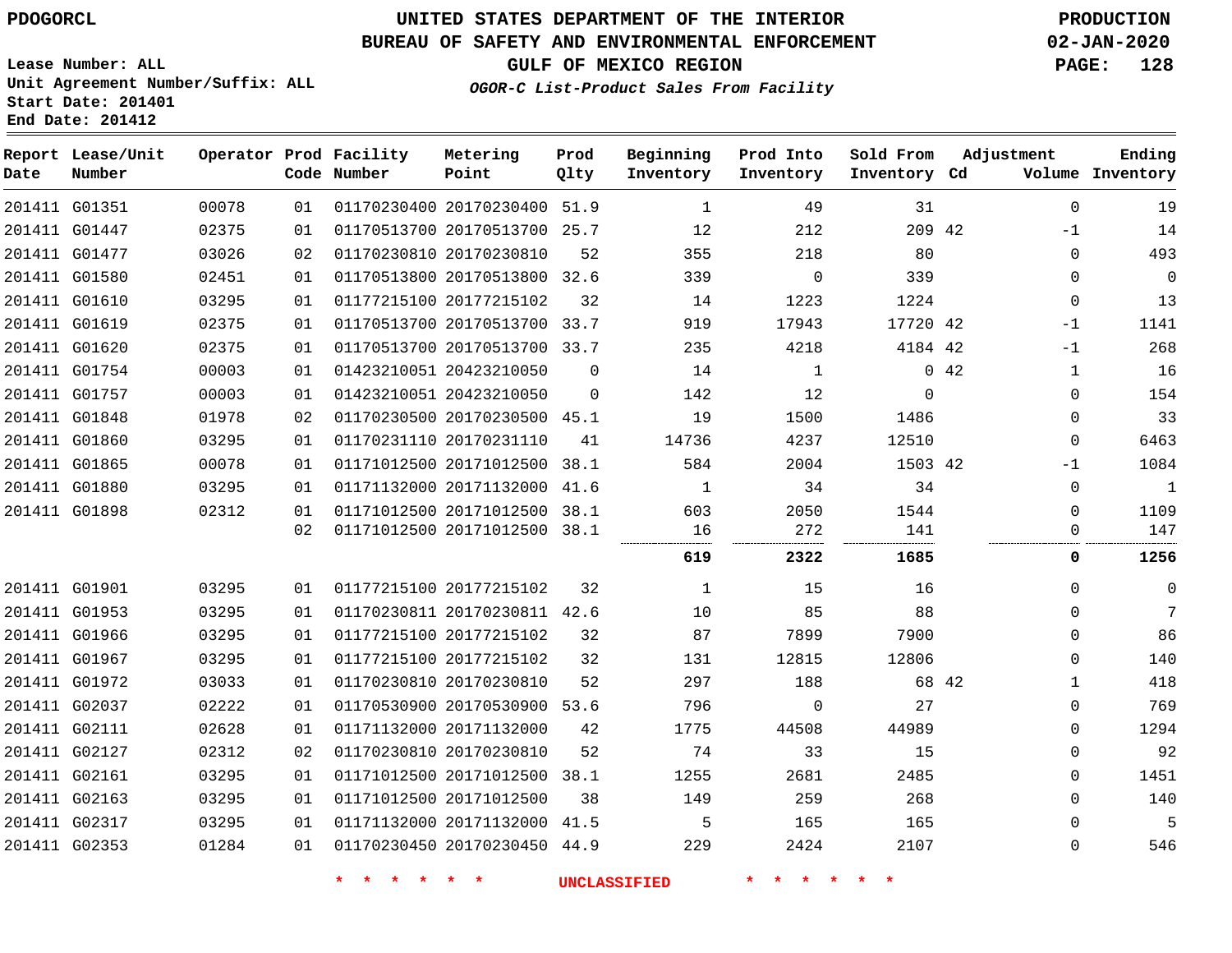#### **BUREAU OF SAFETY AND ENVIRONMENTAL ENFORCEMENT 02-JAN-2020**

**GULF OF MEXICO REGION PAGE: 129**

**Lease Number: ALL Unit Agreement Number/Suffix: ALL Start Date: 201401 End Date: 201412**

| OGOR-C List-Product Sales From Facility |
|-----------------------------------------|
|                                         |

| Date | Report Lease/Unit<br>Number |       |    | Operator Prod Facility<br>Code Number | Metering<br>Point            | Prod<br>Qlty | Beginning<br>Inventory | Prod Into<br>Inventory | Sold From<br>Inventory Cd | Adjustment  | Ending<br>Volume Inventory |
|------|-----------------------------|-------|----|---------------------------------------|------------------------------|--------------|------------------------|------------------------|---------------------------|-------------|----------------------------|
|      | 201411 G02354               | 01284 | 01 |                                       | 01170230450 20170230450 44.9 |              | 95                     | 1813                   | 1500                      | $\Omega$    | 408                        |
|      | 201411 G02429               | 02375 | 01 |                                       | 01170230811 20170230810      | 52           | 120                    | 71                     | 27                        | 0           | 164                        |
|      | 201411 G02433               | 02375 | 01 |                                       | 01170230810 20170230810      | 52           | 16                     | 33                     | 7                         | 0           | 42                         |
|      | 201411 G02601               | 02628 | 02 |                                       | 01171092651 20171092650      | 56.1         | 635                    | 698                    | 987                       | 0           | 346                        |
|      | 201411 G02613               | 02628 | 01 |                                       | 01171132000 20171132000 45.1 |              | 0                      | 0                      | 0                         | 0           | $\mathbf 0$                |
|      | 201411 G02665               | 02451 | 01 |                                       | 01423210051 20423210050      | $\Omega$     | 186                    | 14                     | $\Omega$                  | 0           | 200                        |
|      | 201411 G02825               | 03295 | 01 | 01170230810 20170230810               |                              | 52           | 304                    | 187                    | 68                        | 0           | 423                        |
|      | 201411 G02826               | 03295 | 01 |                                       | 01170230810 20170230810      | 52           | 162                    | 94                     | 36                        | 0           | 220                        |
|      |                             |       | 01 |                                       | 01170231110 20170231110      | 41           | 1714                   | 434                    | 1457                      | 0           | 691                        |
|      |                             |       |    |                                       |                              |              | 1876                   | 528                    | 1493                      | 0           | 911                        |
|      | 201411 G02870               | 03295 | 01 |                                       | 01170230810 20170230810      | 52           | 29                     | 79                     | 15                        | 0           | 93                         |
|      | 201411 G02895               | 02579 | 02 |                                       | 01171092651 20171092650 55.9 |              | 83                     | 53                     | 110                       | $\Omega$    | 26                         |
|      |                             | 02628 | 02 |                                       | 01171092651 20171092650 55.9 |              | 409                    | 222                    | 522                       | 0           | 109                        |
|      |                             |       |    |                                       |                              |              | 492                    | 275                    | 632                       | 0           | 135                        |
|      | 201411 G02917               | 03247 | 01 |                                       | 01171092930 20171092930 56.6 |              | 0                      | 753                    | 775 47                    | 42          | 20                         |
|      | 201411 G03061               | 03026 | 01 |                                       | 01423210051 20423210050      | 46.3         | 549                    | 41                     | $\mathbf 0$               | $\mathbf 0$ | 590                        |
|      | 201411 G03145               | 02375 | 02 |                                       | 01171132800 21171132800 45.6 |              | 21                     | 18                     | 23                        | 0           | 16                         |
|      | 201411 G03152               | 03295 | 01 |                                       | 01177092600 20177092600      | 45           | 575                    | 6132                   | 6707                      | 0           | 0                          |
|      | 201411 G03331               | 02628 | 01 |                                       | 01171132800 20171132000 41.6 |              | 49                     | 1417                   | 1424                      | 0           | 42                         |
|      | 201411 G03414               | 03295 | 01 |                                       | 01170753510 20170753510      | 56.1         | 349                    | 167                    | 102                       | $\Omega$    | 414                        |
|      | 201411 G03593               | 03295 | 01 |                                       | 01171012500 20171012500 38.1 |              | 9                      | 2                      | 10                        | 0           | $\mathbf{1}$               |
|      | 201411 G03793               | 03295 | 01 | 01171012500 20171012500               |                              | 38           | 137                    | 477                    | 356                       | 0           | 258                        |
|      | 201411 G03811               | 03295 | 01 |                                       | 01171092651 20171092650 55.9 |              | 93                     | 140                    | 164                       | $\Omega$    | 69                         |
|      | 201411 G03958               | 03295 | 01 |                                       | 01170230510 20170230510 47.1 |              | 1705                   | $\mathbf{1}$           | 26                        | $\Omega$    | 1680                       |
|      | 201411 G04003               | 03295 | 01 |                                       | 01171012500 20171012500      | 38           | 752                    | 1534                   | 1456                      | 0           | 830                        |
|      | 201411 G04081               | 03295 | 01 | 01170230450 20170230810               |                              | 52           | 2687                   | 1743                   | 619                       | 0           | 3811                       |
|      | 201411 G04085               | 02899 | 01 |                                       | 01170230811 20170230811 42.7 |              | 114                    | 1294                   | 1298                      | $\Omega$    | 110                        |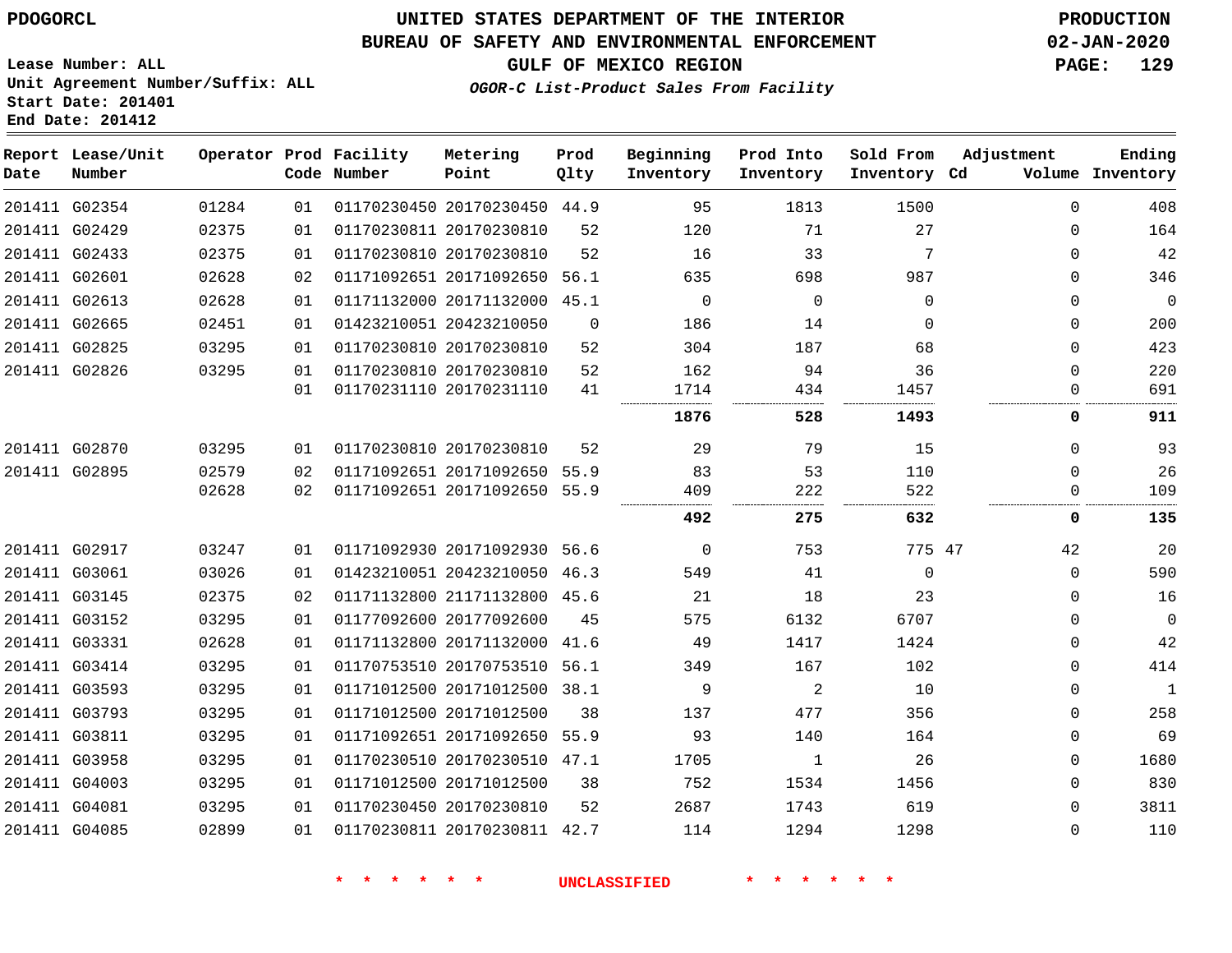## **UNITED STATES DEPARTMENT OF THE INTERIOR PDOGORCL PRODUCTION**

#### **BUREAU OF SAFETY AND ENVIRONMENTAL ENFORCEMENT 02-JAN-2020**

**Lease Number: ALL Unit Agreement Number/Suffix: ALL Start Date: 201401**

**GULF OF MEXICO REGION PAGE: 130**

**OGOR-C List-Product Sales From Facility**

| Date | Report Lease/Unit<br>Number |       |    | Operator Prod Facility<br>Code Number | Metering<br>Point            | Prod<br>Qlty | Beginning<br>Inventory | Prod Into<br>Inventory | Sold From<br>Inventory Cd | Adjustment |          | Ending<br>Volume Inventory |
|------|-----------------------------|-------|----|---------------------------------------|------------------------------|--------------|------------------------|------------------------|---------------------------|------------|----------|----------------------------|
|      | 201411 G04087               | 02899 | 01 |                                       | 01177008150 01177008150      | $\Omega$     | 3969                   | 3038                   |                           | 0.42       | $-1$     | 7006                       |
|      | 201411 G04232               | 00730 | 01 |                                       | 01171012500 20171012500 38.1 |              | 3742                   | 8429                   | 7611                      |            | $\Omega$ | 4560                       |
|      |                             | 03295 | 01 | 01171012500 20171012500               |                              | 38           | 129                    | 397                    | 311                       |            | 0        | 215                        |
|      |                             |       |    |                                       |                              |              | 3871                   | 8826                   | 7922                      |            | 0        | 4775                       |
|      | 201411 G04421               | 03295 | 01 |                                       | 01171131600 20171131600 42.5 |              | 570                    | 8890                   | 7583                      |            | $\Omega$ | 1877                       |
|      | 201411 G04433               | 02312 | 01 |                                       | 01177082950 20177082956 28.4 |              | 2                      | 78                     | 78                        |            | $\Omega$ | $\overline{2}$             |
|      | 201411 G04537               | 03033 | 01 |                                       | 01420470030 20420470030      | $\Omega$     | 2666                   | $\Omega$               | $\Omega$                  |            | $\Omega$ | 2666                       |
|      | 201411 G04800               | 02970 | 02 |                                       | 01177062608 2017706260A 36.7 |              | $\mathbf{1}$           | 313                    | 313                       |            | $\Omega$ | $\mathbf{1}$               |
|      |                             | 03026 | 02 |                                       | 01171132800 21171132800      | 45.6         | $\Omega$               | 149                    | 84                        |            | 0        | 65                         |
|      |                             |       |    |                                       |                              |              | 1                      | 462                    | 397                       |            | 0        | 66                         |
|      | 201411 G04809               | 02312 | 01 |                                       | 01177082950 20177082956 28.4 |              | 345                    | 13793                  | 13740 42                  |            | $-1$     | 397                        |
|      | 201411 G04818               | 03295 | 01 |                                       | 01170230500 20170230500      | 45           | $\Omega$               | 22                     | 22                        |            | $\Omega$ | $\mathbf 0$                |
|      | 201411 G05006               | 01284 | 02 |                                       | 01423210051 20170230510 47.1 |              | 73                     | $\Omega$               | 1                         |            | $\Omega$ | 72                         |
|      | 201411 G05299               | 03295 | 01 |                                       | 01170230500 20170230500      | 45           | $\Omega$               | 26                     | 25                        |            | $\Omega$ | $\mathbf{1}$               |
|      | 201411 G05431               | 02970 | 02 |                                       | 01177062608 2017706260A 36.7 |              | 42                     | 19110                  | 19118                     |            | $\Omega$ | 34                         |
|      | 201411 G05504               | 00730 | 01 |                                       | 01171132800 21171132800 45.6 |              | 73                     | 120                    | 109                       |            | $\Omega$ | 84                         |
|      |                             | 02970 | 02 |                                       | 01171132800 21171132800      | 45.6         | 3755                   | 6042                   | 5532 42                   |            | 1.       | 4266                       |
|      |                             | 03295 | 01 |                                       | 01171132800 21171132800 45.6 |              | 436                    | 735                    | 661                       |            | $\Omega$ | 510                        |
|      |                             |       |    |                                       |                              |              | 4264                   | 6897                   | 6302                      |            | 1        | 4860                       |
|      | 201411 G05505               | 00078 | 01 |                                       | 01171012400 20171012400      | 54           | $\Omega$               | 95                     | 51                        |            | $\Omega$ | 44                         |
|      |                             |       | 01 |                                       | 01171132800 21171132800 45.6 |              | 136                    | 162                    | 175 42                    |            | $-1$     | 122                        |
|      |                             |       |    |                                       |                              |              | 136                    | 257                    | 226                       |            | -1       | 166                        |
|      | 201411 G05599               | 03247 | 01 |                                       | 01171012500 20171012500 38.1 |              | $\Omega$               | $\Omega$               | 162 47                    |            | 162      | $\overline{0}$             |
|      | 201411 G05602               | 03247 | 01 |                                       | 01171012500 20171012500      | 38.1         | $\Omega$               | 988                    | 776 47                    |            | 323      | 535                        |
|      | 201411 G05612               | 03295 | 01 |                                       | 01171012500 20171012500 38.1 |              | 827                    | 2602                   | 2021                      |            | $\Omega$ | 1408                       |
|      | 201411 G06069               | 03295 | 01 |                                       | 01423210051 20423210050      | $\Omega$     | $\overline{2}$         | $\mathbf 0$            | $\mathbf 0$               |            | 0        | $\overline{2}$             |
|      | 201411 G06156               | 03295 | 01 |                                       | 01170230810 20170230810      | 52           | $\Omega$               | 747                    | 104                       |            | $\Omega$ | 643                        |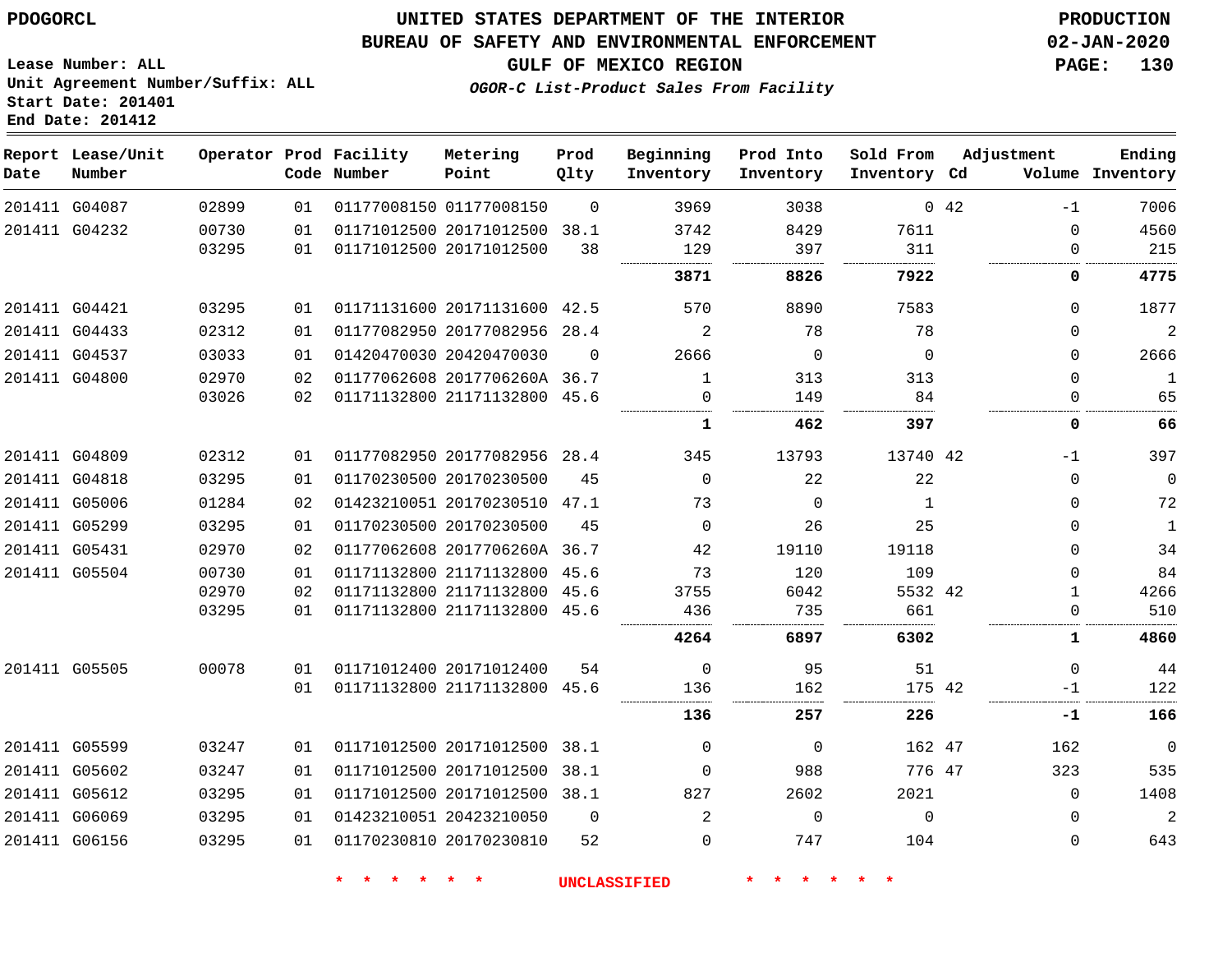**Date**

**Report Lease/Unit**

**Number**

# **UNITED STATES DEPARTMENT OF THE INTERIOR PDOGORCL PRODUCTION**

**Prod Qlty**

## **BUREAU OF SAFETY AND ENVIRONMENTAL ENFORCEMENT 02-JAN-2020**

**Lease Number: ALL Unit Agreement Number/Suffix: ALL Start Date: 201401 End Date: 201412**

**Operator Prod Facility**

**Code Number**

**OGOR-C List-Product Sales From Facility**

**Beginning Inventory**

**Prod Into Inventory**

**Sold From Inventory**

**GULF OF MEXICO REGION PAGE: 131**

**Inventory Cd Volume**

**Adjustment**

  $\Omega$  $\Omega$   $\Omega$ 

 $\Omega$   $\Omega$  $\Omega$  $\Omega$  $\Omega$  $\Omega$   $\Omega$  $\Omega$  $\Omega$  $\Omega$  $\Omega$  $\Omega$  $\Omega$   $\Omega$ 

**Ending**

|               |                     |    |                                           |                              |                                           |                | 38             | $\mathbf 0$    |
|---------------|---------------------|----|-------------------------------------------|------------------------------|-------------------------------------------|----------------|----------------|----------------|
| 201411 G06668 | 02375               |    | 01  01171132000  20171132000  41.6  208   |                              |                                           | 5750           | 5791           | $\Omega$       |
| 201411 G07703 | 02266               |    | 02 01171132800 21171132800 45.6 2         |                              |                                           | $\overline{7}$ | $\overline{4}$ | 0              |
| 201411 G07736 | 02628               | 01 |                                           |                              | 01171132800 20171132000 41.6 8            | 223            | 225            | $\overline{0}$ |
| 201411 G07760 | 01284               | 01 |                                           | 01177122950 20177122950 30.7 | 73                                        | 6624           | 6633           | $\mathbf 0$    |
| 201411 G07917 | 03247               | 01 |                                           | 01170573602 20170573602 34.9 | $\overline{0}$                            | 26710          | 26710 47       | 32900          |
| 201411 G08120 | 02312               |    | 02 01423210051 20423210050 0              |                              | $\overline{\mathbf{3}}$                   | $\overline{0}$ | $\overline{0}$ | 0              |
| 201411 G09010 | 02266               | 01 |                                           | 01420390120 01420390120 55   | 28                                        | $\overline{0}$ | $\overline{0}$ | $\Omega$       |
| 201411 G09631 | 01284               |    | 01   01177122950   20177122950   30.7     |                              | 15                                        | 1287           | 1290           | 0              |
| 201411 G10487 | 00981               | 01 |                                           |                              | 01170753850 20170753850 0 2733            | $\overline{0}$ | $\overline{0}$ | $\Omega$       |
| 201411 G10794 | 03295               |    | 01  01177122950  20177122950  30.6  32    |                              |                                           | 3880           | 3875           | 0              |
| 201411 G10910 | 00162               | 01 |                                           |                              | 01177245110 2017724511G 45.7 0 7702       |                | 7702           | $\Omega$       |
| 201411 G11243 | 03033               |    | 01 01420470030 20420470030 0              |                              | 23                                        | $\overline{0}$ | $\overline{0}$ | $\Omega$       |
| 201411 G11870 | 02375               | 01 | 01171132000 20171132000 41.6              |                              | 71                                        | 2078           | 2090 42        | 1              |
| 201411 G11984 | 02801               |    | 02 01171092651 20171092650 55.9 82 139    |                              |                                           |                | 153            | $\Omega$       |
| 201411 G12020 | 03295               | 01 |                                           |                              | 01171012500 20171012500 38.1 143 406      |                | 329            | $\Omega$       |
| 201411 G12355 | 03209               |    |                                           |                              |                                           | 29597          | 23761          | 0              |
| 201411 G12358 | 03209               | 01 |                                           |                              | 01171012300 20171012300 37.3 370 370 709  |                | 569            | $\Omega$       |
| 201411 G12564 | 02603               |    | 01   01170230510   20170230510   47.2     |                              | $\overline{0}$                            | $\overline{0}$ | $\overline{0}$ | $\Omega$       |
| 201411 G12802 | 02628               | 01 |                                           |                              | 01170230811 20170230811 43 79 492         |                | 527            | 0              |
| 201411 G13563 | 03033               |    | 01   01170230811   20170230811   42.7     |                              | $\overline{0}$                            | 41             | 37             | 0              |
| 201411 G13938 | 01284               | 01 |                                           | 01171012500 20171012500 38.1 | 1817                                      | 6340           | 4725           | $\mathbf 0$    |
| 201411 G14342 | 02628               |    | 01  01170230811  20170230811  43  174     |                              |                                           | 1167           | 1244           | $\Omega$       |
| 201411 G14493 | 03247               | 01 |                                           |                              | 01171092930 20171092930 37.1 0 742 763 47 |                |                | 41             |
| 201411 G14535 | 02628               | 01 |                                           |                              | 01171012500 20171012500 38.1 3252         | 14140          | 9744           | $\mathbf 0$    |
| 201411 G14864 | 02871               | 02 |                                           |                              | 01170230450 20170230450 44.9 699 5499     |                | 4959           | $\mathbf 0$    |
|               | 201411 G15050 03295 |    | 01  01170231110  20170231110  41  55      |                              |                                           | $\overline{0}$ | 47             | $\Omega$       |
|               | 201411 G15239 02266 |    | 02 01171012500 20171012500 38.1 128 0 128 |                              |                                           |                |                | 0              |
|               |                     |    |                                           |                              | * * * * * * * UNCLASSIFIED                | * * * * * *    |                |                |

**Metering Point**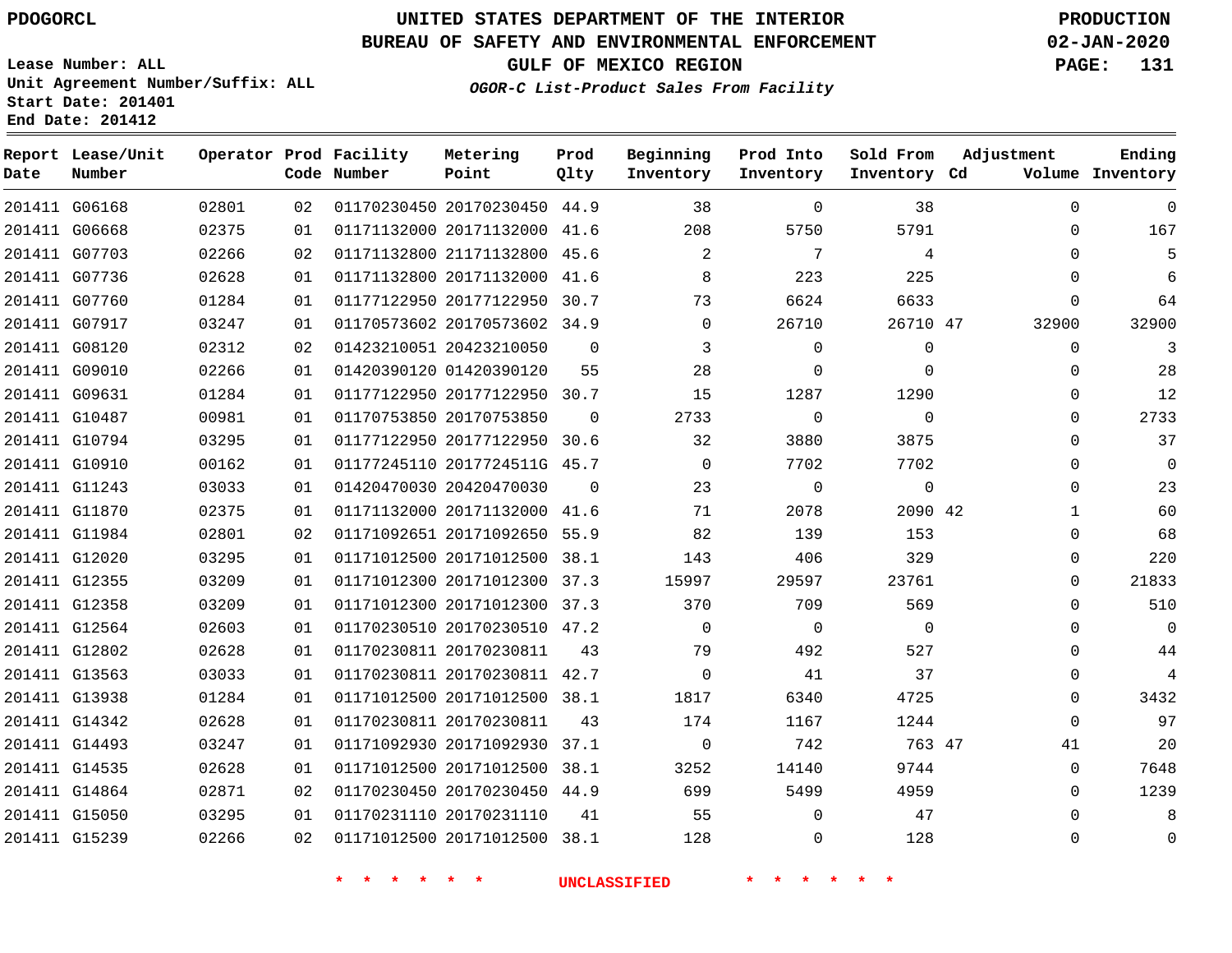## **BUREAU OF SAFETY AND ENVIRONMENTAL ENFORCEMENT 02-JAN-2020**

**Lease Number: ALL Unit Agreement Number/Suffix: ALL Start Date: 201401 End Date: 201412**

**OGOR-C List-Product Sales From Facility**

**GULF OF MEXICO REGION PAGE: 132**

| OGOR-C List-Product Sales From Facility |  |  |
|-----------------------------------------|--|--|
|                                         |  |  |
|                                         |  |  |

| Date          | Report Lease/Unit<br>Number |       |    | Operator Prod Facility<br>Code Number | Metering<br>Point            | Prod<br>Qlty | Beginning<br>Inventory | Prod Into<br>Inventory | Sold From<br>Inventory Cd | Adjustment            | Ending<br>Volume Inventory |
|---------------|-----------------------------|-------|----|---------------------------------------|------------------------------|--------------|------------------------|------------------------|---------------------------|-----------------------|----------------------------|
| 201411 G15242 |                             | 03295 | 01 |                                       | 01171092651 20171092650 55.9 |              | 418                    | 615                    | 730                       | $\Omega$              | 303                        |
| 201411 G15263 |                             | 03295 | 01 |                                       | 01171132000 20171132000 41.5 |              | 23                     | 669                    | 673                       | $\mathbf{0}$          | 19                         |
| 201411 G15277 |                             | 03295 | 01 |                                       | 01171012400 20171012400      | 54           | 6673                   | 1523                   | 3922                      | $\Omega$              | 4274                       |
| 201411 G15740 |                             | 03295 | 01 |                                       | 01170230450 20170230450 44.8 |              | 168                    | 1590                   | 1400                      | $\Omega$              | 358                        |
| 201411 G16325 |                             | 03295 | 01 |                                       | 01171012400 20171012400      | 54           | 1294                   | 403                    | 812                       | $\Omega$              | 885                        |
| 201411 G16515 |                             | 00162 | 01 |                                       | 01177245110 2017724511G 45.7 |              | $\overline{0}$         | 17338                  | 17338                     | $\mathbf 0$           | $\mathbf 0$                |
| 201411 G16890 |                             | 00981 | 01 |                                       | 01170753850 20170753850      | $\Omega$     | 163                    | $\Omega$               | $\Omega$                  | 0                     | 163                        |
| 201411 G17754 |                             | 02375 | 02 |                                       | 01170230510 20170230510 47.1 |              | 1859                   | 1                      |                           | 29 42<br>$\mathbf{1}$ | 1832                       |
| 201411 G17789 |                             | 03295 | 01 |                                       | 01170230810 20170230810      | 52           | 63                     | 23                     | 12                        | $\Omega$              | 74                         |
| 201411 G17858 |                             | 03295 | 01 |                                       | 01170530900 20170530900 53.6 |              | 1703                   | 0                      | 58                        | 0                     | 1645                       |
| 201411 G17912 |                             | 02970 | 02 |                                       | 01177062608 2017706260A 36.7 |              | 42                     | 18569                  | 18576 42                  | $-1$                  | 34                         |
| 201411 G17921 |                             | 03026 | 01 |                                       | 01171012500 20177062959      | 25.7         | $\mathbf 0$            | 43145                  | 43145                     | $\mathbf{0}$          | $\mathbf 0$                |
| 201411 G18043 |                             | 03059 | 01 |                                       | 01171012500 20171012500 38.1 |              | 1013                   | 3433                   | 2589                      | $\Omega$              | 1857                       |
| 201411 G18577 |                             | 00981 | 01 |                                       | 01170753850 20170753850      | $\Omega$     | 8030                   | $\Omega$               | $\Omega$                  | $\Omega$              | 8030                       |
| 201411 G18936 |                             | 02871 | 01 |                                       | 01422450350 20422450350 47.7 |              | 7                      | $\Omega$               | $\Omega$                  | $\Omega$              | 7                          |
| 201411 G19030 |                             | 02806 | 01 |                                       | 01423210051 20423210050 53.9 |              | 61                     | 4                      | $\Omega$                  | $\Omega$              | 65                         |
| 201411 G19127 |                             | 03165 | 01 |                                       | 01170230811 20170230811      | $\mathbf 0$  | $\overline{c}$         | $\Omega$               | $\Omega$                  | $\Omega$              | $\overline{a}$             |
| 201411 G19839 |                             | 02777 | 01 |                                       | 01170753510 20170753510 45.5 |              | $\Omega$               | $\Omega$               | $\Omega$                  | $\Omega$              | $\Omega$                   |
| 201411 G20605 |                             | 02477 | 01 |                                       | 01423550141 20423550140 35.8 |              | 31                     | 2326                   | 1276                      | $\mathbf{0}$          | 1081                       |
| 201411 G20656 |                             | 02266 | 02 |                                       | 01422450350 20422450350 47.7 |              | 44                     | $\mathbf 0$            | $\Omega$                  | $\mathbf{0}$          | 44                         |
| 201411 G20660 |                             | 03295 | 01 |                                       | 01170230450 20170230450 44.9 |              | 35                     | 443                    | 378                       | $\mathbf{0}$          | 100                        |
| 201411 G21096 |                             | 03295 | 01 |                                       | 01170230811 20170230811 42.7 |              | 11                     | 105                    | 107                       | $\Omega$              | 9                          |
| 201411 G21532 |                             | 03217 | 01 |                                       | 01170230811 20170230811 42.7 |              | 239                    | 4364                   | 4232                      | $\mathbf 0$           | 371                        |
| 201411 G21534 |                             | 03217 | 01 |                                       | 01170230811 20170230811 42.7 |              | 48                     | $\Omega$               | 48                        | $\Omega$              | $\mathbf 0$                |
| 201411 G21580 |                             | 03295 | 01 |                                       | 01170230811 20170230811 42.7 |              | $\overline{2}$         | 40                     | 39                        | $\mathbf{0}$          | 3                          |
| 201411 G21592 |                             | 02628 | 02 |                                       | 01171132000 20171132000 41.6 |              | 2                      | $\Omega$               | $\Omega$                  | $\Omega$              | 2                          |
| 201411 G21655 |                             | 03247 | 01 |                                       | 01171132800 21171132800 45.6 |              | 0                      | 3921                   | 3313 47                   | 1946                  | 2554                       |
| 201411 G21825 |                             | 00981 | 01 |                                       | 01170753850 20170753850      | $\Omega$     | 642                    | $\Omega$               | $\Omega$                  | $\mathbf{0}$          | 642                        |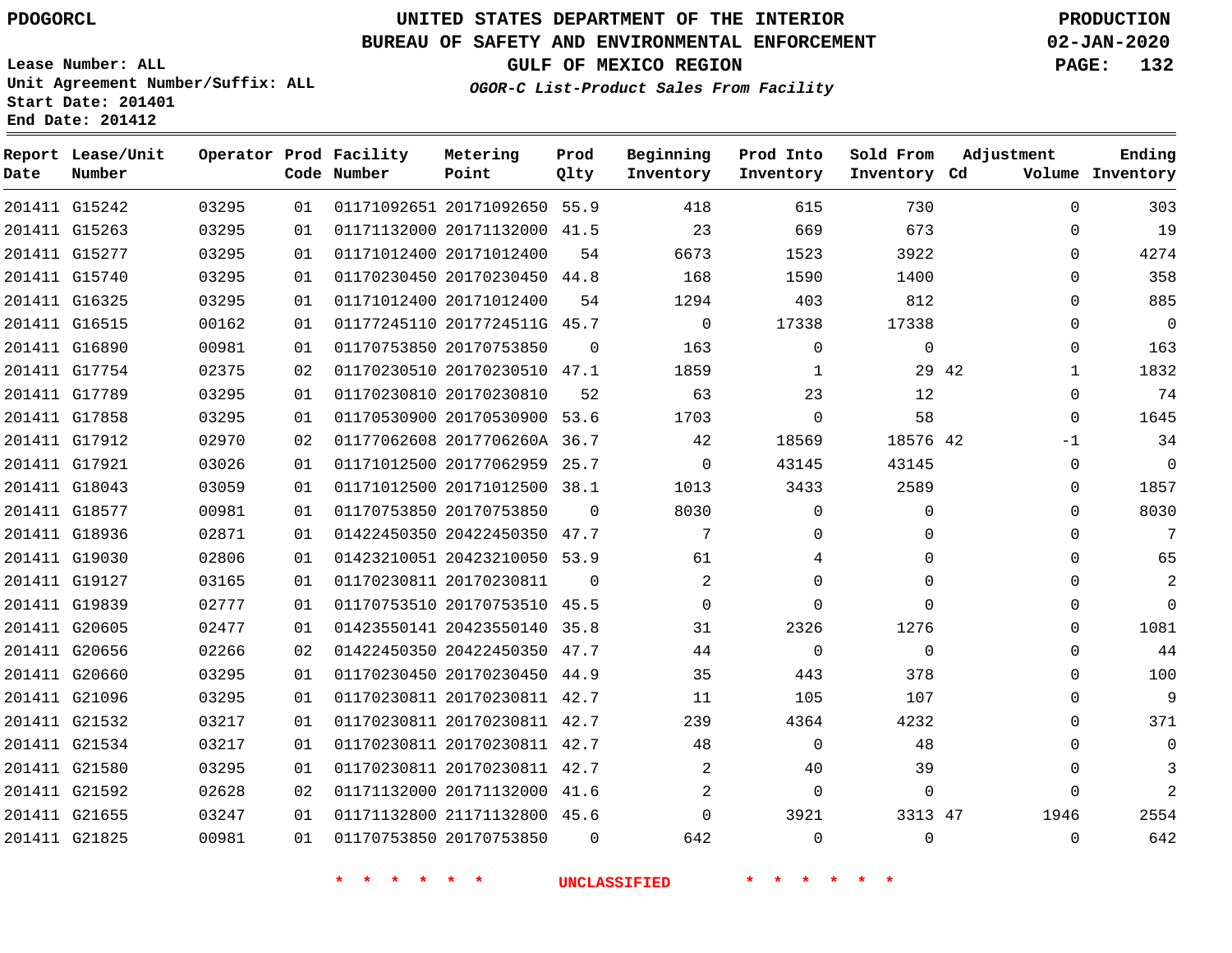**Date**

# **UNITED STATES DEPARTMENT OF THE INTERIOR PDOGORCL PRODUCTION**

#### **BUREAU OF SAFETY AND ENVIRONMENTAL ENFORCEMENT 02-JAN-2020**

**Lease Number: ALL Unit Agreement Number/Suffix: ALL Start Date: 201401**

**Operator Prod Facility**

**Code Number**

**Metering Point**

**End Date: 201412**

**Report Lease/Unit**

**Number**

**GULF OF MEXICO REGION PAGE: 133**

 $\Omega$ 

**Prod Qlty**

**Inventory Cd Volume**

**Adjustment**

 $\Omega$ 

**Ending**

. . . . . . . . . .

. . . . . . . . . . . . .

**OGOR-C List-Product Sales From Facility**

**Beginning Inventory**

 $\cap$ 

 $\cap$ 

**Sold From Inventory**

**Prod Into Inventory**

| 201411 G21826 | 00981 | 01 | 01170753850 20170753850      | <sup>0</sup> | 6           | O        | 0        | 0        | 6           |
|---------------|-------|----|------------------------------|--------------|-------------|----------|----------|----------|-------------|
| 201411 G22219 | 03033 | 01 | 01423210051 20423210050      | $\Omega$     | 100         | 7        | $\Omega$ | 0        | 107         |
| 201411 G22236 | 03295 | 01 | 01170230450 20170230450 44.9 |              | 8           | 57       | 52       | 0        | 13          |
| 201411 G22246 | 01284 | 02 | 01423210051 20170230500 44.9 |              | 5           | $\Omega$ | 5        | 0        | $\mathbf 0$ |
| 201411 G22268 | 02777 | 01 | 01170230810 2042709015I 51.5 |              | $\Omega$    | $\Omega$ | $\Omega$ | 0        | $\Omega$    |
| 201411 G22501 | 00078 | 01 | 01170230400 20170230400 51.8 |              | 31          | 112      | 99       | $\Omega$ | 44          |
| 201411 G22505 | 02375 | 02 | 01170230811 20170230811 42.7 |              | 177         | 1594     | 1635     | $\Omega$ | 136         |
| 201411 G22510 | 00162 | 01 | 01170230810 20170230810      | 52           | 2499        | 2088     | 640 42   | $-1$     | 3946        |
| 201411 G22513 | 02579 | 02 | 01170230500 20170230500 45.1 |              | 12          | 758      | 753 42   | $-1$     | 16          |
| 201411 G22549 | 02222 | 01 | 01170530900 20170530900 53.6 |              | 112         | $\Omega$ | 4        | $\Omega$ | 108         |
| 201411 G22605 | 03247 | 01 | 01171132800 21171132800 45.6 |              | 0           | 287      | 238 47   | 134      | 183         |
| 201411 G22621 | 03247 | 01 | 01171132800 21171132800 45.6 |              | $\Omega$    | 2148     | 2231 47  | 1804     | 1721        |
| 201411 G22840 | 00730 | 01 | 01608103650 20608103650 32.1 |              | 8           | 850      | 847 42   | $-1$     | 10          |
| 201411 G23473 | 00981 | 01 | 01170753850 20170753850      | $\Omega$     | 48          | $\Omega$ | $\Omega$ | $\Omega$ | 48          |
| 201411 G23480 | 00981 | 01 | 01170753850 20170753850      | $\Omega$     | 470         | $\Omega$ | 0        | 0        | 470         |
| 201411 G23481 | 00981 | 01 | 01170753850 20170753850      | $\Omega$     | 1244        | $\Omega$ | $\Omega$ | 0        | 1244        |
| 201411 G23528 | 00981 | 01 | 01170753850 20170753850      | $\Omega$     | 1026        | $\Omega$ | $\Omega$ | $\Omega$ | 1026        |
| 201411 G23529 | 00981 | 01 | 01170753850 20170753850      | $\Omega$     | 2673        | $\Omega$ | $\Omega$ | 0        | 2673        |
| 201411 G23730 | 03217 | 01 | 01170230810 20170230811 42.7 |              | 12          | 801      | 745      | 0        | 68          |
| 201411 G23735 | 00162 | 01 | 01170230810 20170230810      | 52           | $\mathbf 0$ | 86       | 86       | 0        | $\mathbf 0$ |
| 201411 G23736 | 00730 | 01 | 01170230810 20170230810      | 52           | 1000        | 513      | 211      | 0        | 1302        |
| 201411 G23851 | 02503 | 02 | 01171012400 20171012400      | 54           | $\Omega$    | $\Omega$ | $\Omega$ | 0        | $\mathbf 0$ |
| 201411 G23956 | 03217 | 01 | 01170753510 20170753510 56.1 |              | 325         | $\Omega$ | 64       | 0        | 261         |
| 201411 G24425 | 02312 | 02 | 01170230810 20170230810      | 52           | 702         | 460      | 162      | 0        | 1000        |
| 201411 G24710 | 02375 | 01 | 01170230811 20170230811 42.7 |              | 51          | 497      | 506      | 0        | 42          |
| 201411 G24730 | 03295 | 01 | 01170230500 20170230500      | 45           | 13          | 1162     | 1150     | $\Omega$ | 25          |

**\* \* \* \* \* \* UNCLASSIFIED \* \* \* \* \* \***

. . . . . . . . . . . . . . .

. . . . . . . .

.............................

**1230 1167 0 132**

. . . . . . . .

20170230810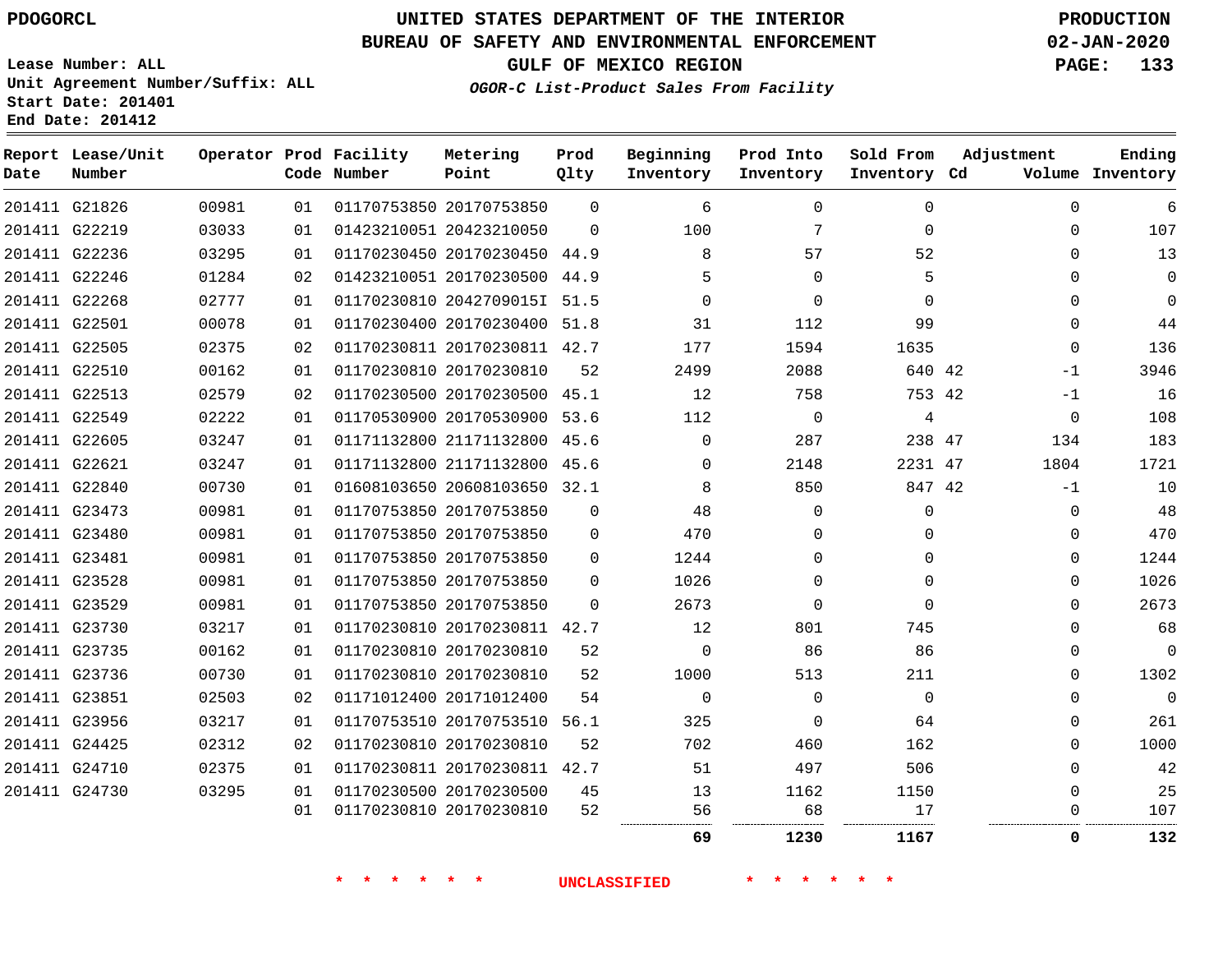## **BUREAU OF SAFETY AND ENVIRONMENTAL ENFORCEMENT 02-JAN-2020**

**Lease Number: ALL Unit Agreement Number/Suffix: ALL Start Date: 201401 End Date: 201412**

**OGOR-C List-Product Sales From Facility**

**GULF OF MEXICO REGION PAGE: 134**

| Date | Report Lease/Unit<br>Number |       |    | Operator Prod Facility<br>Code Number | Metering<br>Point            | Prod<br>Qlty | Beginning<br>Inventory | Prod Into<br>Inventory | Sold From<br>Inventory Cd | Adjustment            | Ending<br>Volume Inventory |
|------|-----------------------------|-------|----|---------------------------------------|------------------------------|--------------|------------------------|------------------------|---------------------------|-----------------------|----------------------------|
|      | 201411 G24766               | 02628 | 02 |                                       | 01170230811 20170230811      | 43           | $\overline{a}$         | 16                     | 17                        | $\Omega$              | 1                          |
|      | 201411 G24767               | 02628 | 02 |                                       | 01170530900 20170230811      | 43           | 4                      | 16                     | 17                        | $\Omega$              | 3                          |
|      | 201411 G24791               | 02989 | 01 |                                       | 01171131600 20171131600 42.6 |              | 7                      | 27                     | 29                        | $\Omega$              | 5                          |
|      | 201411 G24870               | 02970 | 02 |                                       | 01177062608 2017706260A 36.7 |              | 4                      | 1478                   | 1479                      | $\Omega$              | 3                          |
|      | 201411 G24878               | 02628 | 02 |                                       | 01171092651 20171092650 55.9 |              | 252                    | 626                    | 569                       | $\Omega$              | 309                        |
|      | 201411 G24883               | 02628 | 02 |                                       | 01171092651 20171092650 55.9 |              | 59                     | 109                    | 114                       | $\Omega$              | 54                         |
|      | 201411 G24898               | 02807 | 01 |                                       | 01171012300 20171012300 37.3 |              | 3004                   | 5146                   | 4360 42                   | $-1$                  | 3789                       |
|      | 201411 G24924               | 03247 | 01 |                                       | 01171132800 21171132800 45.6 |              | $\Omega$               | 1620                   | 1419 47                   | 900                   | 1101                       |
|      | 201411 G24926               | 03247 | 01 |                                       | 01171132800 21171132800 45.6 |              | $\Omega$               | 16                     | 14 47                     | 2                     | 4                          |
|      | 201411 G25008               | 02777 | 01 |                                       | 01170753510 20170753510 45.5 |              | $\Omega$               | $\Omega$               | $\Omega$                  | $\Omega$              | $\Omega$                   |
|      | 201411 G25524               | 03295 | 01 |                                       | 01170230450 20170230450 44.9 |              | 62                     | 671                    | 582                       | $\Omega$              | 151                        |
|      | 201411 G25561               | 02375 | 01 |                                       | 01170230450 20170230450 44.9 |              | 59                     | 567                    | 498                       | $\Omega$              | 128                        |
|      | 201411 G25606               | 02375 | 01 |                                       | 01170230810 20170230810      | 52           | 219                    | 239                    | 64                        | $\Omega$              | 394                        |
|      | 201411 G25937               | 02222 | 02 |                                       | 01170230810 20170230810      | 52           | 1053                   | 758                    | 253                       | $\Omega$              | 1558                       |
|      | 201411 G25966               | 02477 | 01 |                                       | 01171132000 20171132000 41.6 |              | 6                      | 662                    | 649                       | 0                     | 19                         |
|      | 201411 G26001               | 02628 | 01 |                                       | 01171132800 21171132800 45.6 |              | 102                    | 132                    | 133                       | $\Omega$              | 101                        |
|      | 201411 G26032               | 03059 | 01 |                                       | 01171012300 20171012300 37.3 |              | 83                     | 13                     | 77                        | $\Omega$              | 19                         |
|      | 201411 G26074               | 01284 | 01 |                                       | 01177122950 20177122950 30.7 |              | 16                     | 1423                   | 1426                      | $\Omega$              | 13                         |
|      | 201411 G26146               | 01586 | 01 |                                       | 01177258152 01177258152 31.9 |              | 353                    | $\mathbf 0$            | $\Omega$                  | 0                     | 353                        |
|      | 201411 G26480               | 02740 | 02 |                                       | 01423210051 20423210050 56.2 |              | 145                    | 9                      | $\Omega$                  | $\Omega$              | 154                        |
|      | 201411 G26655               | 03165 | 01 |                                       | 01170230811 20170230811 42.7 |              | 625                    | 6124                   |                           | $-6228$<br>$0\quad09$ | 521                        |
|      | 201411 G27030               | 02477 | 02 |                                       | 01170530900 20170530900 53.6 |              | 906                    | 4                      | 31                        | 0                     | 879                        |
|      | 201411 G27070               | 03295 | 01 |                                       | 01171132800 21171132800 45.6 |              | 2996                   | 5755                   | 4941                      | 0                     | 3810                       |
|      | 201411 G27083               | 02477 | 01 |                                       | 01171092651 20171092650 55.9 |              | 267                    | 380                    | 460                       | $\Omega$              | 187                        |
|      | 201411 G27100               | 01978 | 02 |                                       | 01171012310 20171012310 45.1 |              | 4                      | $\mathbf 0$            | 4                         | 0                     | $\overline{0}$             |
|      | 201411 G27169               | 01284 | 01 |                                       | 01171012500 20171012500 38.1 |              | 1448                   | 4183                   | 3367                      | 0                     | 2264                       |
|      | 201411 G27173               | 03295 | 01 |                                       | 01170513800 20170513800 32.6 |              | 3896                   | 8726                   | 10430                     | $\Omega$              | 2192                       |
|      | 201411 G27194               | 01586 | 01 |                                       | 01177258152 01177258152 31.9 |              | 38                     | $\Omega$               | $\Omega$                  | $\Omega$              | 38                         |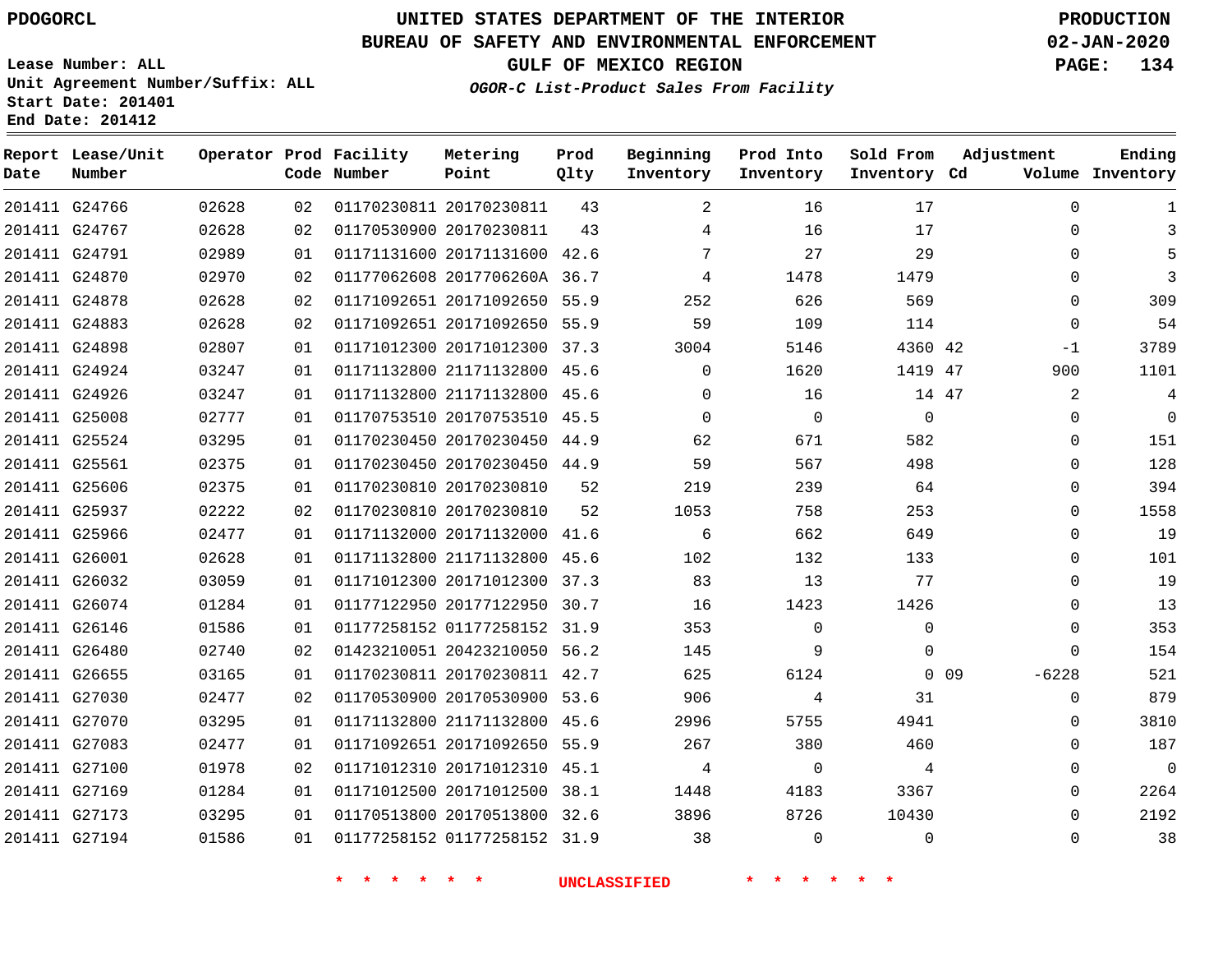G27509 G27831

**Date**

**Report Lease/Unit**

**Number**

00016

# **UNITED STATES DEPARTMENT OF THE INTERIOR PDOGORCL PRODUCTION**

**Prod Qlty**

#### **BUREAU OF SAFETY AND ENVIRONMENTAL ENFORCEMENT 02-JAN-2020**

**Lease Number: ALL Unit Agreement Number/Suffix: ALL Start Date: 201401 End Date: 201412**

> 

**Operator Prod Facility**

**Code Number**

 

    **OGOR-C List-Product Sales From Facility**

  $\Omega$ 

**Beginning Inventory**

**Inventory Cd Volume**

**Adjustment**

  $\Omega$  $\Omega$  $\Omega$  $\Omega$  $\Omega$  $\Omega$  $\Omega$  $\Omega$  $\Omega$  $\Omega$  $\Omega$  $\Omega$  $\overline{0}$  $\Omega$  $\overline{0}$  $\Omega$  $\Omega$  $\Omega$  $\Omega$   $\Omega$  $\Omega$ -1 

**Ending**

**GULF OF MEXICO REGION PAGE: 135**

 

 

**Sold From Inventory**

**Prod Into Inventory**

|               | 201411 G27851 | 02628 | 02 |                         | 01171132000 20171132000 41.6 |                |          | 8        | 9            |  |
|---------------|---------------|-------|----|-------------------------|------------------------------|----------------|----------|----------|--------------|--|
| 201411 G27949 |               | 02871 | 01 | 01171012500 20171012500 |                              | 38             | 11       | 55       | 36           |  |
| 201411 G27988 |               | 00730 | 01 |                         | 01608103650 20608103650 32.1 |                | 336      | 27727    | 27722        |  |
|               | 201411 G30654 | 02777 | 02 |                         | 01170230810 20170230810 41.2 |                | 329      | 172      | 70           |  |
|               | 201411 G31003 | 02579 | 02 | 01423210051 20423210050 |                              | $\overline{0}$ | 17       | 1        | $\mathbf 0$  |  |
|               | 201411 G31040 | 02375 | 01 |                         | 01170230450 20170230450 44.9 |                | 119      | 1242     | 1081         |  |
|               | 201411 G31304 | 02714 | 01 |                         | 01170230811 20170230811 42.7 |                | 60       | 598      | 608          |  |
| 201411 G31369 |               | 02628 | 01 | 01171012300 20171012300 |                              | 37             | 6659     | 13540    | 10231        |  |
| 201411 G32113 |               | 02477 | 01 |                         | 01170230811 20170230811 42.7 |                | 560      | 5201     | 5319         |  |
|               | 201411 G32197 | 01284 | 02 |                         | 01171012500 20171012500 38.1 |                | 202      | 553      | 456          |  |
|               | 201411 G32231 | 01284 | 01 |                         | 01171012500 20171012500 38.1 |                | 384      | 765      | 736          |  |
| 201411 G32267 |               | 03295 | 01 | 01177298272 01177298272 |                              | $\Omega$       | 5        | 18       | $\mathbf 0$  |  |
| 201411 G32268 |               | 03295 | 01 | 01177298272 01177298272 |                              | $\mathbf 0$    | 8        | 41       | 0            |  |
| 201411 G32744 |               | 01284 | 02 |                         | 01423210051 20170230510 47.1 |                | 72       | 0        | $\mathbf{1}$ |  |
| 201411 G33088 |               | 03026 | 01 |                         | 01171012500 20177062959 25.7 |                | $\Omega$ | 122      | 122          |  |
|               | 201411 G33112 | 02970 | 02 |                         | 01171092651 20171092650 55.9 |                | 172      | 361      | 356          |  |
| 201411 G33388 |               | 02967 | 01 |                         | 01420470030 20420470030 43.8 |                | 299      | $\Omega$ | $\mathbf 0$  |  |
|               | 201411 G33407 | 02967 | 02 |                         | 01170230810 20170230810 41.2 |                | 60       | 33       | 13           |  |
| 201411 G33408 |               | 03075 | 02 |                         | 01422450350 20422450350 47.7 |                | 297      | $\Omega$ | $\Omega$     |  |
| 201411 G33596 |               | 02503 | 02 |                         | 01171132000 20171132000 41.6 |                | 81       | 2072     | 2093         |  |
|               | 201411 G33636 | 02628 | 01 |                         | 01171132000 20171132000      | 41             | 2991     | 85917    | 86408        |  |

 20170230450 44.9 20170530900 53.6

**Metering Point**

|        |       | 03288 | 01 | 01170513700 20170513700 20.7 |    | 66       | 739 '     | '713      |     |      |
|--------|-------|-------|----|------------------------------|----|----------|-----------|-----------|-----|------|
|        |       |       |    |                              |    | <br>1189 | <br>20050 | <br>20112 | - 1 | 1127 |
| 201412 | 00026 | 02375 | 01 | 01170513700 20170513700      | 23 | 3373     | 44629     | 45483 42  |     | 2520 |
| 201412 | 00032 | 02375 | 01 | 01170513700 20170513700 27.3 |    | 71       | 783       | 812       |     | 42   |

 

**\* \* \* \* \* \* UNCLASSIFIED \* \* \* \* \* \***

20170513700

  42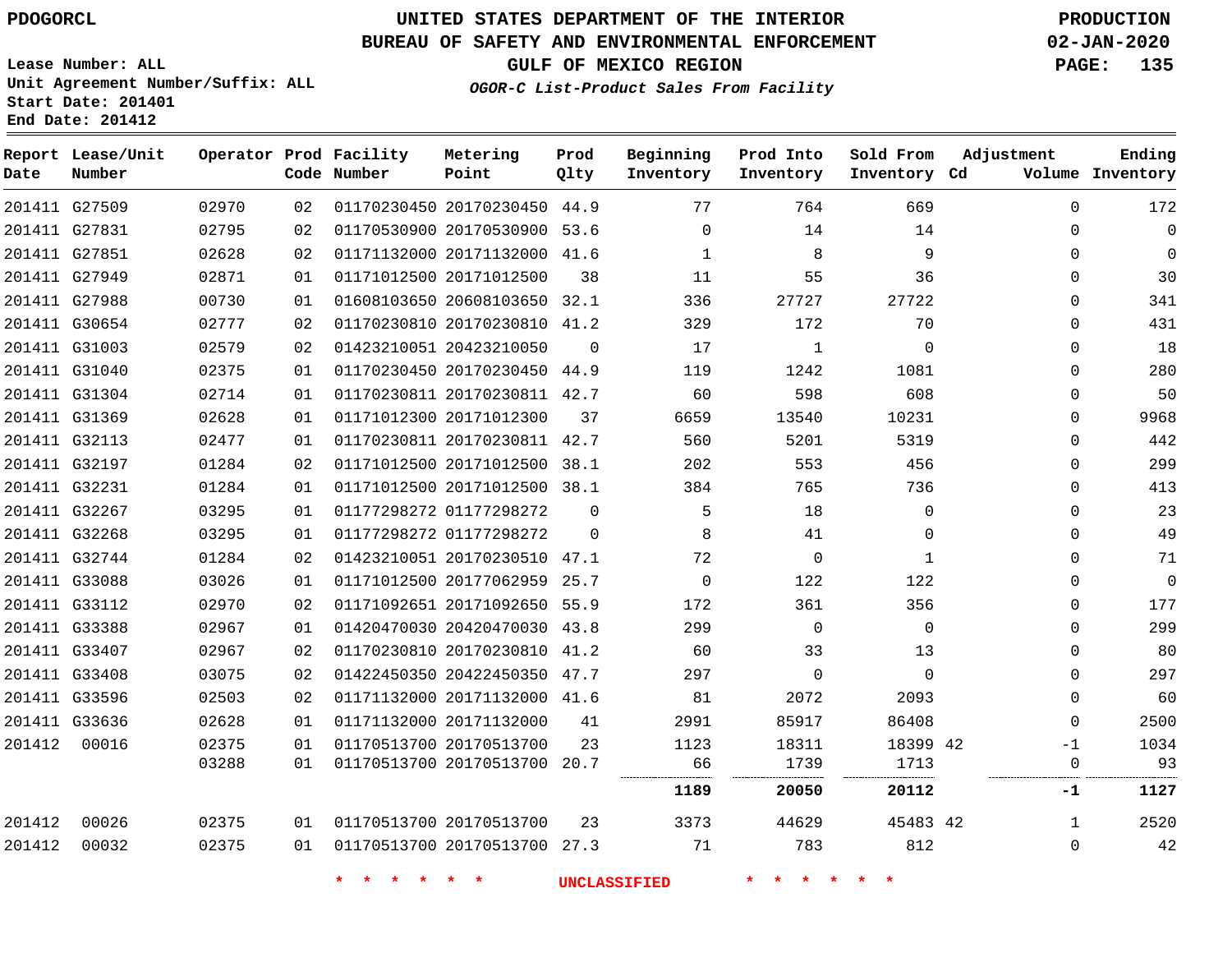**Lease Number: ALL**

**Start Date: 201401 End Date: 201412**

# **UNITED STATES DEPARTMENT OF THE INTERIOR PDOGORCL PRODUCTION**

## **BUREAU OF SAFETY AND ENVIRONMENTAL ENFORCEMENT 02-JAN-2020**

**Unit Agreement Number/Suffix: ALL**

**GULF OF MEXICO REGION PAGE: 136**

**OGOR-C List-Product Sales From Facility**

| Date   | Report Lease/Unit<br>Number |       |    | Operator Prod Facility<br>Code Number | Metering<br>Point            | Prod<br>Qlty | Beginning<br>Inventory | Prod Into<br>Inventory | Sold From<br>Inventory Cd | Adjustment  | Ending<br>Volume Inventory |
|--------|-----------------------------|-------|----|---------------------------------------|------------------------------|--------------|------------------------|------------------------|---------------------------|-------------|----------------------------|
| 201412 | 00049                       | 03295 | 01 |                                       | 01171012300 20171012300 37.2 |              | 11531                  | 15441                  | 17930                     | $\Omega$    | 9042                       |
| 201412 | 00050                       | 03295 | 01 |                                       | 01171012300 20171012300      | 37.2         | 4305                   | 7083                   | 7349                      | $\Omega$    | 4039                       |
| 201412 | 00051                       | 03295 | 01 |                                       | 01171012300 20171012300 37.2 |              | 3304                   | 2464                   | 4596                      | $\Omega$    | 1172                       |
| 201412 | 00052                       | 03295 | 01 |                                       | 01171012300 20171012300 37.2 |              | 1448                   | 1122                   | 2055                      | $\Omega$    | 515                        |
| 201412 | 00079                       | 03247 | 01 |                                       | 01170230810 20170230810      | 45           | 726                    | 337                    | 395                       | $\Omega$    | 668                        |
| 201412 | 00081                       | 03295 | 01 |                                       | 01170230450 20170230450 44.5 |              | 112                    | 278                    | 343                       | 0           | 47                         |
| 201412 | 00137                       | 03288 | 01 |                                       | 01170513700 20170513700      | 20.7         | 21                     | $\Omega$               | $\Omega$                  | $\Omega$    | 21                         |
| 201412 | 00138                       | 03288 | 01 |                                       | 01170513700 20170513700      | 20.7         | 345                    | 6401                   | 6422                      | $\mathbf 0$ | 324                        |
| 201412 | 00196                       | 02266 | 01 |                                       | 01171012300 20171012300      | 37.2         | 14949                  | 18766                  | 23100                     | $\Omega$    | 10615                      |
| 201412 | 00244                       | 03295 | 01 |                                       | 01170231290 01170231290      | 45.6         | 54                     | 6887                   | 6292                      | $\mathbf 0$ | 649                        |
| 201412 | 00247                       | 03295 | 01 |                                       | 01170231290 01170231290 45.6 |              | 1                      | 704                    | 640                       | $\Omega$    | 65                         |
| 201412 | 00253                       | 01284 | 02 |                                       | 01170230810 20170230810 48.2 |              | 885                    | 472                    | 504                       | $\Omega$    | 853                        |
|        |                             | 02375 | 02 |                                       | 01170230810 20170230810 48.2 |              | 7                      | $\Omega$               |                           | 3 42<br>1   | $\overline{5}$             |
|        |                             |       |    |                                       |                              |              | 892                    | 472                    | 507                       | 1           | 858                        |
| 201412 | 00353                       | 02266 | 01 |                                       | 01170754800 20170754800      | 29           | 311                    | 1360                   | 1368                      | $\Omega$    | 303                        |
| 201412 | 00367                       | 02375 | 01 |                                       | 01170513700 20170513700      | 23           | 120                    | 4701                   | 4556                      | $\Omega$    | 265                        |
| 201412 | 00424                       | 03295 | 01 |                                       | 01171012400 20171012400      | 55.2         | 45                     | 40                     | 50                        | $\Omega$    | 35                         |
| 201412 | 00434                       | 01284 | 01 |                                       | 01177112605 2017711260Y 32.1 |              | 49                     | 3092                   | 3019                      | $\mathbf 0$ | 122                        |
| 201412 | 00453                       | 01284 | 01 |                                       | 01177112605 2017711260Y 32.1 |              | 19                     | 1255                   | 1224                      | $\Omega$    | 50                         |
| 201412 | 00466                       | 03295 | 01 |                                       | 01171012400 20171012400 55.2 |              | 3914                   | 2564                   | 4181                      | $\Omega$    | 2297                       |
| 201412 | 00479                       | 03295 | 01 |                                       | 01171012500 20171012500 36.7 |              | 597                    | 970                    | 953                       | $\mathbf 0$ | 614                        |
| 201412 | 00541                       | 03033 | 01 |                                       | 01170530900 20170530900 53.6 |              | 1689                   | 4                      | 32                        | $\Omega$    | 1661                       |
| 201412 | 00560                       | 03288 | 01 |                                       | 01171131600 20171131600      | 43.6         | 76                     | 621                    | 636                       | 0           | 61                         |
| 201412 | 00577                       | 03059 | 01 |                                       | 01171012300 20171012300 37.2 |              | 21573                  | 29444                  | 34363                     | $\Omega$    | 16654                      |
| 201412 | 00593                       | 03209 | 01 |                                       | 01171012300 20171012300 37.2 |              | 815                    | 1007                   | 1030                      | $\mathbf 0$ | 792                        |
|        |                             | 03247 | 01 |                                       | 01171012300 20171012300      | 37           | 4097                   | 4258                   | 5947                      | $\mathbf 0$ | 2408                       |
|        |                             |       |    |                                       |                              |              | 4912                   | 5265                   | 6977                      | 0           | 3200                       |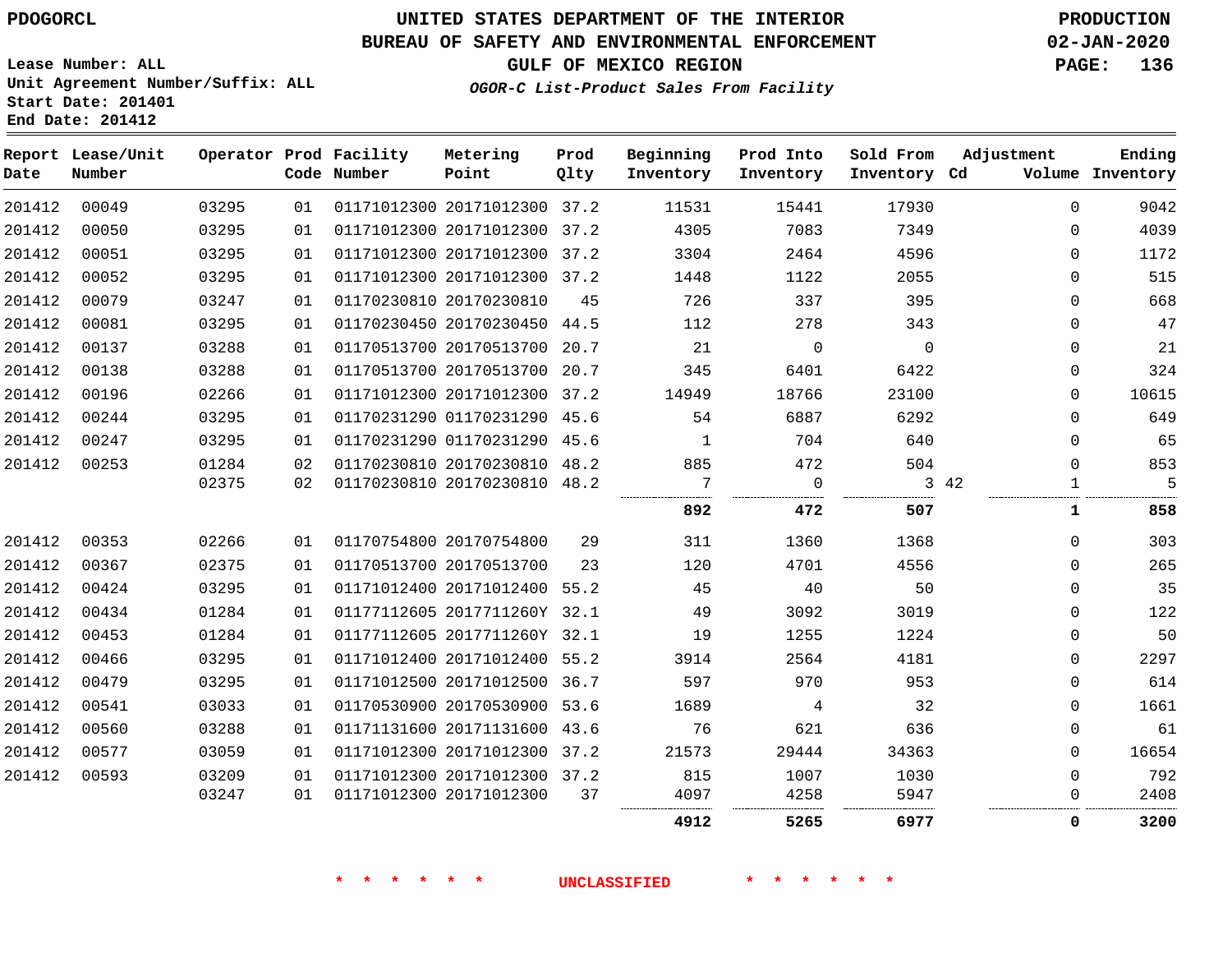**Prod**

## **BUREAU OF SAFETY AND ENVIRONMENTAL ENFORCEMENT 02-JAN-2020**

**Lease Number: ALL Unit Agreement Number/Suffix: ALL Start Date: 201401 End Date: 201412**

**OGOR-C List-Product Sales From Facility**

**Beginning**

**Prod Into**

**Sold From**

**Adjustment**

**GULF OF MEXICO REGION PAGE: 137**

**Ending**

| Ending<br>Volume Inventory | Adjustment   |        | Sold From<br>Inventory Cd | Prod Into<br>Inventory | Beginning<br>Inventory | Prod<br>Qlty | Metering<br>Point            | Operator Prod Facility<br>Code Number |    |       | Report Lease/Unit<br>Number | Date   |
|----------------------------|--------------|--------|---------------------------|------------------------|------------------------|--------------|------------------------------|---------------------------------------|----|-------|-----------------------------|--------|
| 163                        | $\mathbf 0$  |        | 487                       | 258                    | 392                    |              | 01170573602 20170573602 33.5 |                                       | 01 | 02899 | 00599                       | 201412 |
| 822                        | $\Omega$     |        | 1119                      | 1301                   | 640                    |              | 01170573602 20170573602 33.5 |                                       | 01 | 02899 | 00605                       | 201412 |
| 665                        | $\mathbf 0$  |        | 0                         | $\mathbf 0$            | 665                    | $\mathbf 0$  |                              | 01170230700 20170230700               | 01 | 03033 | 00680                       | 201412 |
| 1206                       | $\mathbf 0$  |        | 741                       | 779                    | 1168                   |              | 01170754201 01170754201 38.1 |                                       | 02 | 02312 | 00691                       | 201412 |
| 81                         | 0            |        | 363                       | 364                    | 80                     | 29           |                              | 01170754800 20170754800               | 01 | 02266 | 00693                       | 201412 |
| 1810                       | $\Omega$     |        | 8103                      | 8133                   | 1780                   | 29           |                              | 01170754800 20170754800               | 01 | 02266 | 00694                       | 201412 |
| 243                        | $\mathbf 0$  |        | 967                       | 1092                   | 118                    | 29           |                              | 01170754800 20170754800               | 01 | 02266 | 00697                       | 201412 |
| 1974                       | $\mathbf 0$  |        | 1166                      | 1122                   | 2018                   |              | 01170230810 20170230810 48.1 |                                       | 01 | 03295 | 00758                       | 201412 |
| 17                         | $\mathbf 0$  |        | $10$                      | $\mathsf 0$            | 27                     |              | 01170230810 20170230810 48.2 |                                       | 01 | 01284 | 00763                       | 201412 |
| 200                        | $\mathbf 0$  |        | 2133                      | 2039                   | 294                    |              | 01171131600 20171131600 43.6 |                                       | 01 | 03247 | 00775                       | 201412 |
| 5291                       | $\mathbf{0}$ |        | 11662                     | 9352                   | 7601                   | 37           |                              | 01171012300 20171012300               | 01 | 02628 | 00796                       | 201412 |
| 2172                       | $\mathbf{0}$ |        | 9602                      | 9458                   | 2316                   |              | 01170513800 20170513800 32.6 |                                       | 01 | 02451 | 00839                       | 201412 |
| 446                        | $\mathbf 0$  |        | 5957                      | 5888                   | 515                    | 29           |                              | 01170573601 20170573601               | 01 | 00078 | 201412 754302003A           |        |
| 84                         | $-262$       |        | 814 09                    | 1087                   | 73                     | 42           |                              | 01170230811 20170230811               | 01 | 00059 | 201412 754303001A           |        |
| 66902                      | $-295924$    | $0$ 09 |                           | 222658                 | 140168                 |              | 01608128270 20608128270 25.2 |                                       | 01 | 01207 | 201412 754306012A           |        |
| 180532                     | $-556794$    | $0$ 09 |                           | 481997                 | 255329                 |              | 01608128270 20608128270 25.2 |                                       | 01 | 01207 | 201412 754306013A           |        |
| 38                         | $\mathbf{1}$ |        | 508 42                    | 498                    | 47                     | 29           |                              | 01170573601 20170573601               | 01 | 00078 | 201412 754307005A           |        |
| 468                        | $\mathbf 0$  |        | 5918                      | 6027                   | 359                    |              | 01171132800 20170230811 42.7 |                                       | 02 | 02970 | 201412 754307017A           |        |
| 2357                       | $\Omega$     |        | $\Omega$                  | $\mathbf 0$            | 2357                   | $\Omega$     | 01170753850 20170753850      |                                       | 01 | 00981 | 201412 754309002A           |        |
| 302                        | $\mathbf 0$  |        | 4056                      | 3986                   | 372                    | 29           |                              | 01170573601 20170573601               | 01 | 00078 | 201412 754310009A           |        |
| 134                        | $\mathbf 0$  |        | 601                       | 601                    | 134                    | 29           |                              | 01170754800 20170754800               | 01 | 02266 | 201412 754315006A           |        |
| 24                         | $\mathbf 0$  |        | 166                       | 143                    | 47                     |              | 01170230450 20170230450 44.5 |                                       | 01 | 03295 | 201412 7543880060           |        |
| 64                         | $\Omega$     |        | 1214                      | 1199                   | 79                     | 33           |                              | 01170513700 20170513700               | 01 | 02375 | 201412 7543890080           |        |
| 30                         | $\mathbf 0$  |        | 208                       | 174                    | 64                     |              | 01170230450 20170230450 44.6 |                                       | 02 | 03026 | 201412 7543930100           |        |
| 1124                       | $\mathbf{0}$ |        | 3997                      | 3718                   | 1403                   |              | 01171012310 20171012310 44.9 |                                       | 01 | 03295 | 201412 7543930200           |        |
| 26                         | $\mathbf 0$  |        | 328                       | 331                    | 23                     | 42           |                              | 01170230811 20170230811               | 01 | 03295 | 201412 7543940080           |        |
| 22                         | $\mathbf 0$  |        | 1068                      | 1065                   | 25                     |              | 01608103650 20608103650 32.1 |                                       | 01 | 01284 | 201412 754396015A           |        |
| 25784                      | 0            |        | 111538                    | 112269                 | 25053                  |              | 01170513800 20170513800 32.6 |                                       | 01 | 02451 | 201412 8910020210           |        |
|                            |              |        | $\star$                   |                        | <b>UNCLASSIFIED</b>    |              |                              | * * * *<br>$\star$ $\star$            |    |       |                             |        |

**Metering**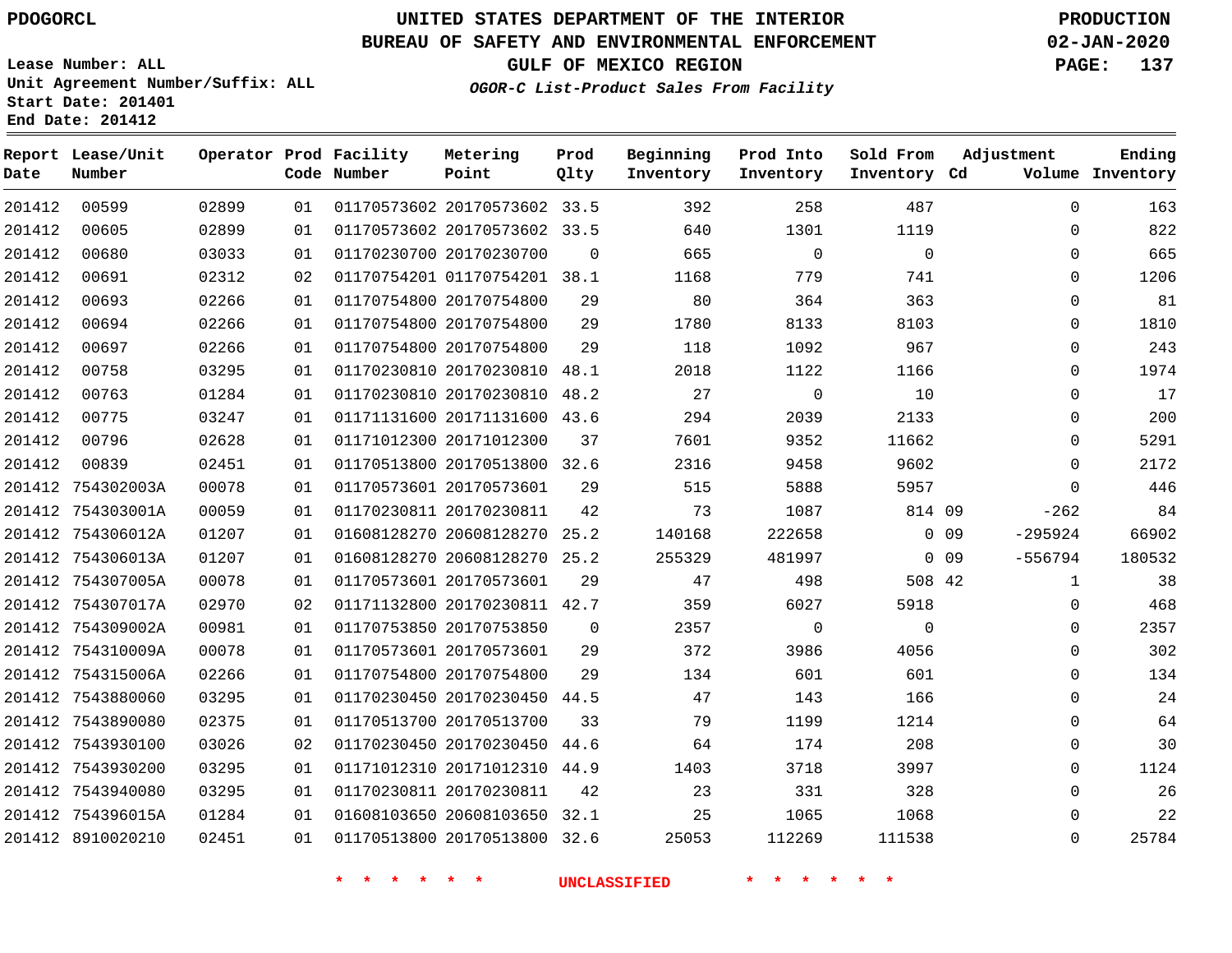# **UNITED STATES DEPARTMENT OF THE INTERIOR PDOGORCL PRODUCTION**

## **BUREAU OF SAFETY AND ENVIRONMENTAL ENFORCEMENT 02-JAN-2020**

**Lease Number: ALL Unit Agreement Number/Suffix: ALL Start Date: 201401**

## **OGOR-C List-Product Sales From Facility**

**GULF OF MEXICO REGION PAGE: 138**

| Date | Report Lease/Unit<br>Number |       |    | Operator Prod Facility<br>Code Number | Metering<br>Point            | Prod<br>Qlty | Beginning<br>Inventory | Prod Into<br>Inventory | Sold From<br>Inventory Cd | Adjustment |              | Ending<br>Volume Inventory |
|------|-----------------------------|-------|----|---------------------------------------|------------------------------|--------------|------------------------|------------------------|---------------------------|------------|--------------|----------------------------|
|      | 201412 8910024540           | 02451 | 01 |                                       | 01170513800 20170513800 32.6 |              | 7363                   | 28135                  | 29037                     |            | 0            | 6461                       |
|      | 201412 8910029320           | 02375 | 01 |                                       | 01170513700 20170513700 27.3 |              | 5062                   | 76770                  | 77709                     |            | $\Omega$     | 4123                       |
|      | 201412 8910034440           | 02375 | 01 |                                       | 01170513700 20170513700 28.2 |              | 4047                   | 62416                  | 63110 42                  |            | $-1$         | 3352                       |
|      | 201412 8910039150           | 00078 | 01 |                                       | 01170573601 20170573601      | 29           | 2786                   | 31177                  | 31600 42                  |            | $-3$         | 2360                       |
|      | 201412 8910086400           | 02222 | 02 |                                       | 01171012400 20171012400 55.2 |              | 353                    | 337                    | 388                       |            | $\Omega$     | 302                        |
|      | 201412 8910087670           | 02312 | 01 |                                       | 01170754201 01170754201 38.1 |              | 730                    | 205                    | 463                       |            | 0            | 472                        |
|      | 201412 8910087840           | 00162 | 01 |                                       | 01177122606 20177122606      | 40           | $\mathbf 0$            | 175                    | 175                       |            | 0            | $\mathbf 0$                |
|      | 201412 8910088130           | 00078 | 01 |                                       | 01171012400 20171012400 55.2 |              | 134                    | 1008                   | 239                       |            | $\Omega$     | 903                        |
|      |                             |       | 01 |                                       | 01171132800 21171132800      | 45           | 366<br><br>.           | $\mathbf 0$            | 366                       |            | 0            | $\mathbf 0$                |
|      |                             |       |    |                                       |                              |              | 500                    | 1008                   | 605                       |            | 0            | 903                        |
|      | 201412 8910088160           | 01284 | 01 |                                       | 01171132800 21171132800 48.4 |              | $\overline{0}$         | $\mathbf 0$            | $\mathbf 0$               |            | 0            | $\mathbf 0$                |
|      | 201412 8910089160           | 02375 | 01 |                                       | 01170513700 20170513700 27.8 |              | 541                    | 8701                   | 8775                      |            | $\Omega$     | 467                        |
|      | 201412 891008927AG          | 00078 | 01 |                                       | 01170230400 20170230400 51.3 |              | 2                      | 55                     |                           | 38 42      | $\mathbf{1}$ | 20                         |
|      | 201412 891008927Y           | 00078 | 01 |                                       | 01170230400 20170230400 51.4 |              | $\Omega$               | 6                      | 4                         |            | $\Omega$     | 2                          |
|      | 201412 8910116580           | 02375 | 01 |                                       | 01170513700 20170513700      | 27.8         | 363                    | 5232                   | 5314                      |            | 0            | 281                        |
|      | 201412 8910116740           | 02375 | 01 |                                       | 01170513700 20170513700      | 27.8         | 948                    | 18988                  | 18917 42                  |            | $\mathbf{1}$ | 1020                       |
|      | 201412 8910116770           | 02375 | 01 |                                       | 01170513700 20170513700 27.8 |              | 74                     | 1921                   | 1891 42                   |            | $-1$         | 103                        |
|      | 201412 8910116790           | 02375 | 01 |                                       | 01170513700 20170513700 27.8 |              | 1326                   | 19651                  | 19921 42                  |            | -1           | 1055                       |
|      | 201412 8910116800           | 02375 | 01 |                                       | 01170513700 20170513700 27.8 |              | 3545                   | 53754                  | 54413                     |            | $\mathbf 0$  | 2886                       |
|      | 201412 891011687A           | 02266 | 01 |                                       | 01170754800 20170754800      | 29           | 104                    | 429                    | 437                       |            | 0            | 96                         |
|      | 201412 891011687C           | 02266 | 01 |                                       | 01170754800 20170754800      | 29           | 264                    | 1250                   | 1236                      |            | 0            | 278                        |
|      | 201412 891011687D           | 02266 | 01 |                                       | 01170754800 20170754800      | 29           | 200                    | 940                    | 931                       |            | 0            | 209                        |
|      | 201412 891011687E           | 02266 | 01 |                                       | 01170754800 20170754800      | 29           | 38                     | 170                    | 170                       |            | 0            | 38                         |
|      | 201412 8910117330           | 02266 | 01 |                                       | 01170754800 20170754800      | 29           | 4                      | 17                     | 17                        |            | 0            | $\overline{4}$             |
|      | 201412 8910123270           | 03295 | 01 |                                       | 01177215100 20177215102      | 32           | 38                     | 3304                   | 3304                      |            | 0            | 38                         |
|      | 201412 8910123320           | 03295 | 01 |                                       | 01177215100 20177215102      | 32           | 106                    | 8516                   | 8523                      |            | 0            | 99                         |
|      | 201412 8910123330           | 03295 | 01 |                                       | 01177215100 20177215102      | 32           | 128                    | 12465                  | 12448                     |            | 0            | 145                        |
|      | 201412 8910169280           | 02628 | 01 |                                       | 01171132000 20171132000 40.7 |              | 17                     | 3067                   | 3031                      |            | $\Omega$     | 53                         |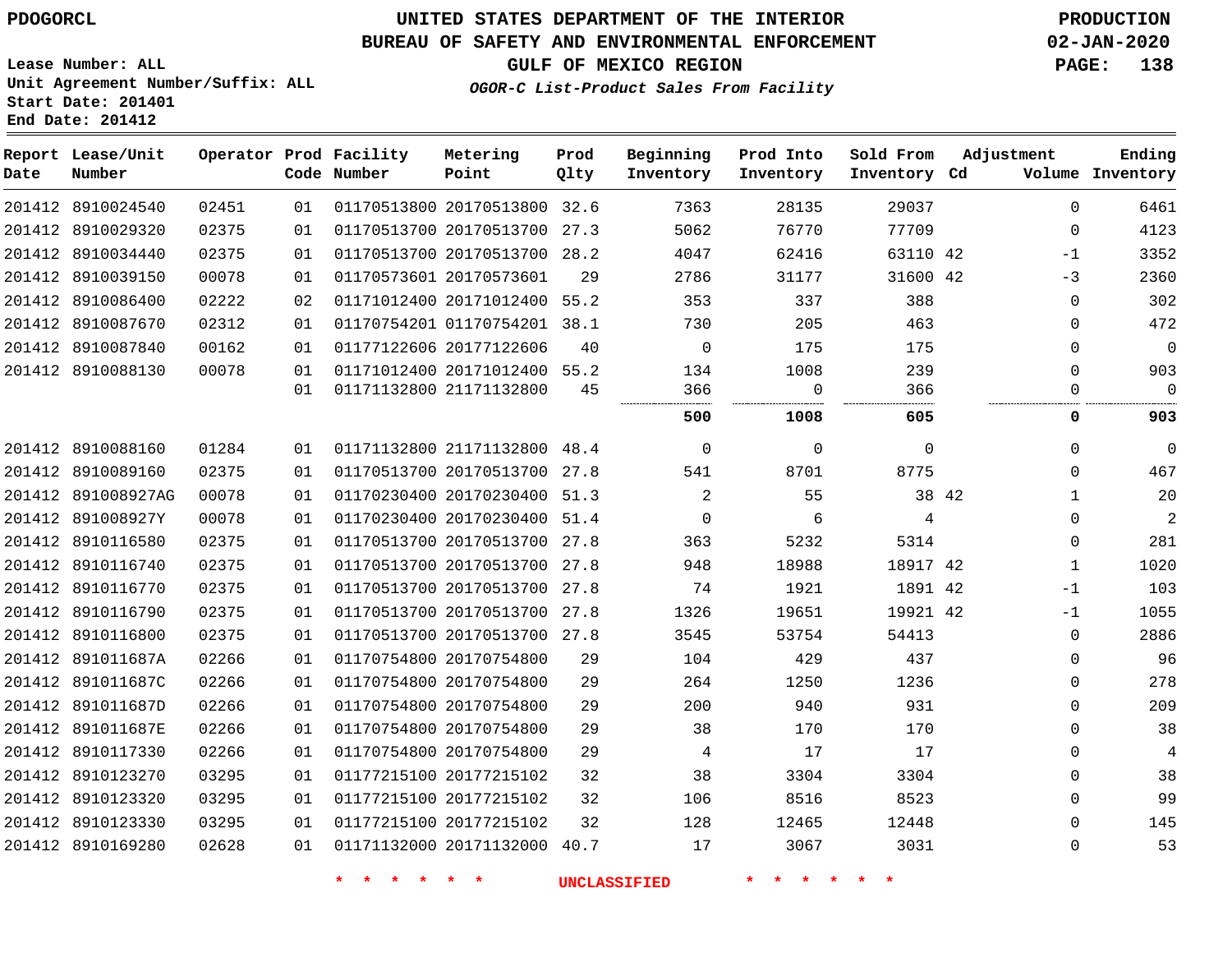# **UNITED STATES DEPARTMENT OF THE INTERIOR PDOGORCL PRODUCTION**

## **BUREAU OF SAFETY AND ENVIRONMENTAL ENFORCEMENT 02-JAN-2020**

**Lease Number: ALL Unit Agreement Number/Suffix: ALL Start Date: 201401**

**GULF OF MEXICO REGION PAGE: 139**

**OGOR-C List-Product Sales From Facility**

| Date          | Report Lease/Unit<br>Number |       |    | Operator Prod Facility<br>Code Number | Metering<br>Point            | Prod<br>Qlty | Beginning<br>Inventory | Prod Into<br>Inventory | Sold From<br>Inventory Cd | Adjustment            | Ending<br>Volume Inventory |
|---------------|-----------------------------|-------|----|---------------------------------------|------------------------------|--------------|------------------------|------------------------|---------------------------|-----------------------|----------------------------|
|               | 201412 8910169290           | 02628 | 01 |                                       | 01171132000 20171132000 40.7 |              | 5                      | 1278                   | 1261                      | $\Omega$              | 22                         |
|               | 201412 8910169300           | 02375 | 01 |                                       | 01170230810 20170230810 48.2 |              | 186                    | 148                    | 124                       | $\Omega$              | 210                        |
|               | 201412 8910169370           | 02628 | 01 |                                       | 01171132000 20171132000 40.7 |              | 15                     | 1872                   | 1855                      | $\Omega$              | 32                         |
|               | 201412 8910202350           | 00276 | 01 |                                       | 01170513700 20170513700 36.8 |              | 1411                   | 23908                  | 24035                     | 0                     | 1284                       |
|               | 201412 8910202560           | 02375 | 01 |                                       | 01170513700 20170513700 33.5 |              | 326                    | 4891                   | 4955 42                   | 1                     | 263                        |
|               | 201412 G00900               | 02986 | 01 |                                       | 01170230811 20170230811 42.7 |              | $\mathbf{1}$           | 34                     | 33                        | 0                     | 2                          |
|               | 201412 G00974               | 03295 | 01 |                                       | 01171132000 20171132000 40.7 |              | 7                      | 391                    | 391                       | 0                     | $7\phantom{.0}$            |
|               | 201412 G00985               | 02266 | 01 |                                       | 0117709260A 2017709260A 33.8 |              | 377                    | 11876                  | 11877                     | $\Omega$              | 376                        |
|               | 201412 G01027               | 00162 | 01 |                                       | 01177122606 20177122606      | 40           | $\overline{0}$         | 2834                   | 2834                      | 0                     | $\mathbf 0$                |
|               | 201412 G01036               | 02312 | 02 |                                       | 01171092651 20171092650 62.8 |              | 2042                   | 3352                   | 4363 42                   | $\mathbf{1}$          | 1032                       |
|               | 201412 G01082               | 01284 | 01 |                                       | 01170753510 20170753510 56.5 |              | 6                      | 1                      | 1                         | $\Omega$              | $\sqrt{6}$                 |
|               | 201412 G01083               | 02375 | 01 |                                       | 01170513700 20170513700 27.8 |              | 2378                   | 50133                  | 49819                     | $\Omega$              | 2692                       |
|               |                             | 02777 | 01 |                                       | 01170753510 20170753510 45.5 |              | 0<br>                  | $\Omega$               | $\Omega$<br>              | $\Omega$              | $\Omega$                   |
|               |                             |       |    |                                       |                              |              | 2378                   | 50133                  | 49819                     | 0                     | 2692                       |
|               | 201412 G01084               | 02375 | 01 |                                       | 01170513700 20170513700 27.8 |              | 104                    | 1527                   | 1549                      | $\Omega$              | 82                         |
|               | 201412 G01090               | 02375 | 01 |                                       | 01170513700 20170513700 27.8 |              | 246                    | 4343                   | 4356                      | $\Omega$              | 233                        |
| 201412 G01091 |                             | 02375 | 01 |                                       | 01170513700 20170513700 27.8 |              | 618                    | 8865                   | 9007                      | $\Omega$              | 476                        |
|               | 201412 G01092               | 02375 | 01 |                                       | 01170513700 20170513700 27.8 |              | 291                    | 4700                   | 4739                      | 0                     | 252                        |
|               | 201412 G01196               | 02266 | 02 |                                       | 01171132800 21171132800      | 45           | 21                     | 59                     | 33                        | $\Omega$              | 47                         |
|               | 201412 G01198               | 03295 | 01 |                                       | 01171092651 20171092650 62.8 |              | 38                     | 104                    | 110                       | $\Omega$              | 32                         |
|               | 201412 G01210               | 02375 | 02 |                                       | 01171132800 21171132800      | 45           | 148                    | 350                    | 256                       | $\Omega$              | 242                        |
|               | 201412 G01220               | 03295 | 01 |                                       | 01177092600 20177092600 42.2 |              | 0                      | 8628                   | 8378                      | $\Omega$              | 250                        |
|               | 201412 G01248               | 02628 | 01 |                                       | 01171012500 20171012500 36.7 |              | 2155                   | 4664                   | 3866                      | $\Omega$              | 2953                       |
| 201412 G01351 |                             | 00078 | 01 |                                       | 01170230400 20170230400 51.6 |              | 19                     | 32                     |                           | 40 42<br>$\mathbf{1}$ | 12                         |
|               | 201412 G01447               | 02375 | 01 |                                       | 01170513700 20170513700      | 23           | 14                     | 188                    | 191                       | 0                     | 11                         |
|               | 201412 G01477               | 03026 | 02 |                                       | 01170230810 20170230810 48.2 |              | 493                    | 106                    | 222 32                    | $-1$                  | 376                        |
|               | 201412 G01610               | 03295 | 01 |                                       | 01177215100 20177215102      | 32           | 13                     | 557                    | 564                       | 0                     | 6                          |
|               | 201412 G01619               | 02375 | 01 |                                       | 01170513700 20170513700      | 33           | 1141                   | 18605                  | 18747                     | 0                     | 999                        |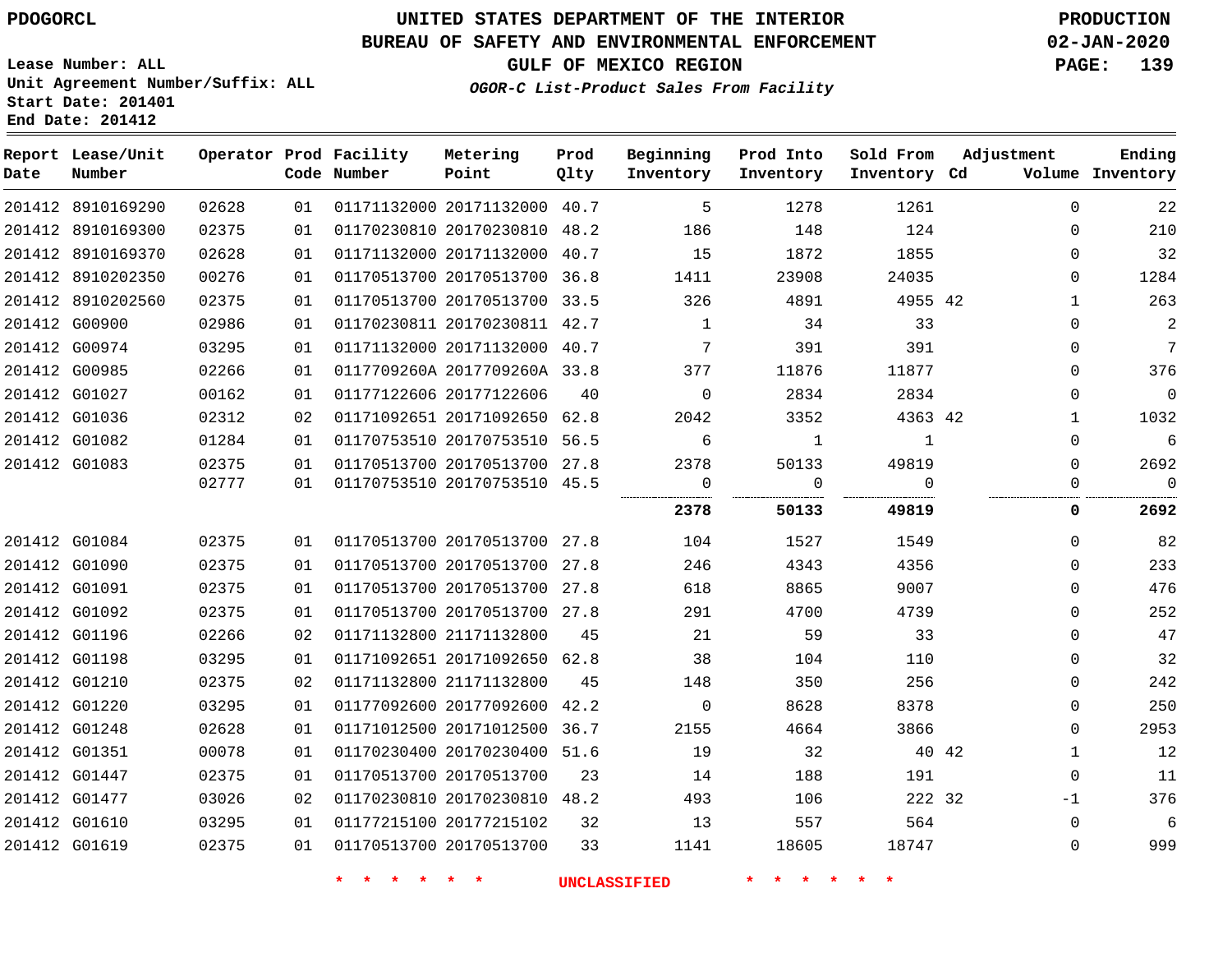# **UNITED STATES DEPARTMENT OF THE INTERIOR PDOGORCL PRODUCTION**

## **BUREAU OF SAFETY AND ENVIRONMENTAL ENFORCEMENT 02-JAN-2020**

**Lease Number: ALL Unit Agreement Number/Suffix: ALL Start Date: 201401**

## **GULF OF MEXICO REGION PAGE: 140**

**OGOR-C List-Product Sales From Facility**

| Date          | Report Lease/Unit<br>Number |       |    | Operator Prod Facility<br>Code Number | Metering<br>Point            | Prod<br>Qlty | Beginning<br>Inventory | Prod Into<br>Inventory | Sold From<br>Inventory Cd | Adjustment          | Ending<br>Volume Inventory |
|---------------|-----------------------------|-------|----|---------------------------------------|------------------------------|--------------|------------------------|------------------------|---------------------------|---------------------|----------------------------|
|               | 201412 G01620               | 02375 | 01 |                                       | 01170513700 20170513700      | 33           | 268                    | 4416                   | 4447                      | $\mathbf 0$         | 237                        |
| 201412 G01754 |                             | 00003 | 01 |                                       | 01423210051 20423210050      | $\Omega$     | 16                     | $\overline{2}$         | $\Omega$                  | $\mathbf 0$         | 18                         |
|               | 201412 G01757               | 00003 | 01 |                                       | 01423210051 20423210050      | $\Omega$     | 154                    | 17                     |                           | $0\quad 42$<br>$-1$ | 170                        |
| 201412 G01848 |                             | 01978 | 02 |                                       | 01170230500 20170230500 45.7 |              | 33                     | 243                    | 221                       | $\Omega$            | 55                         |
| 201412 G01860 |                             | 03295 | 01 |                                       | 01170231110 20170231110      | $\mathbf 0$  | 6463                   | 4125                   | $\mathbf 0$               | $\mathbf 0$         | 10588                      |
| 201412 G01865 |                             | 00078 | 01 |                                       | 01171012500 20171012500      | 36.7         | 1084                   | 1830                   | 1755                      | $\Omega$            | 1159                       |
| 201412 G01880 |                             | 03295 | 01 |                                       | 01171132000 20171132000      | 40.7         | $\mathbf{1}$           | 83                     | 83                        | $\Omega$            | $\mathbf{1}$               |
| 201412 G01898 |                             | 02312 | 01 |                                       | 01171012500 20171012500      | 36.7         | 1109                   | 2370                   | 1978                      | 0                   | 1501                       |
|               |                             |       | 02 |                                       | 01171012500 20171012500 36.7 |              | 147<br>                | 230                    | 231                       | $\mathbf 0$<br>     | 146                        |
|               |                             |       |    |                                       |                              |              | 1256                   | 2600                   | 2209                      | 0                   | 1647                       |
|               | 201412 G01901               | 03295 | 01 |                                       | 01177215100 20177215102      | 32           | $\mathbf 0$            | 20                     | 20                        | $\mathbf 0$         | $\mathbf 0$                |
| 201412 G01953 |                             | 03295 | 01 |                                       | 01170230811 20170230811      | 42           | 7                      | 117                    | 115                       | $\Omega$            | 9                          |
|               | 201412 G01966               | 03295 | 01 |                                       | 01177215100 20177215102      | 32           | 86                     | 6532                   | 6542                      | $\Omega$            | 76                         |
|               | 201412 G01967               | 03295 | 01 |                                       | 01177215100 20177215102      | 32           | 140                    | 12508                  | 12502                     | $\mathbf 0$         | 146                        |
|               | 201412 G01972               | 03033 | 01 |                                       | 01170230810 20170230810      | 48.2         | 418                    | 209                    | 233                       | $\Omega$            | 394                        |
| 201412 G02037 |                             | 02222 | 01 |                                       | 01170530900 20170530900      | 53.6         | 769                    | 0                      | 15                        | $\Omega$            | 754                        |
| 201412 G02111 |                             | 02628 | 01 |                                       | 01171132000 20171132000 40.7 |              | 1294                   | 77779                  | 77757                     | $\mathbf{0}$        | 1316                       |
| 201412 G02127 |                             | 02312 | 02 |                                       | 01170230810 20170230810 48.2 |              | 92                     | 46                     | 51                        | 0                   | 87                         |
| 201412 G02161 |                             | 03295 | 01 |                                       | 01171012500 20171012500 36.7 |              | 1451                   | 2608                   | 2407                      | $\Omega$            | 1652                       |
| 201412 G02163 |                             | 03295 | 01 |                                       | 01171012500 20171012500      | 36.6         | 140                    | 283                    | 244                       | $\Omega$            | 179                        |
| 201412 G02317 |                             | 03295 | 01 |                                       | 01171132000 20171132000 40.6 |              | 5                      | 247                    | 248                       | $\mathbf 0$         | $\overline{4}$             |
|               | 201412 G02353               | 01284 | 01 |                                       | 01170230450 20170230450 44.6 |              | 546                    | 1386                   | 1696                      | $\Omega$            | 236                        |
| 201412 G02354 |                             | 01284 | 01 |                                       | 01170230450 20170230450 44.6 |              | 408                    | 1375                   | 1549                      | $\Omega$            | 234                        |
| 201412 G02429 |                             | 02375 | 01 |                                       | 01170230811 20170230810 48.2 |              | 164                    | 81                     | 91                        | $\mathbf 0$         | 154                        |
| 201412 G02433 |                             | 02375 | 01 |                                       | 01170230810 20170230810      | 48.2         | 42                     | 38                     | 30                        | 0                   | 50                         |
| 201412 G02601 |                             | 02628 | 02 |                                       | 01171092651 20171092650 62.8 |              | 346                    | 590                    | 752                       | $\Omega$            | 184                        |
| 201412 G02613 |                             | 02628 | 01 |                                       | 01171132000 20171132000 45.1 |              | $\mathbf 0$            | 0                      | $\mathbf{0}$              | $\mathbf{0}$        | $\mathbf 0$                |
| 201412 G02665 |                             | 02451 | 01 |                                       | 01423210051 20423210050      | $\Omega$     | 200                    | 20                     | 0                         | $\mathbf 0$         | 220                        |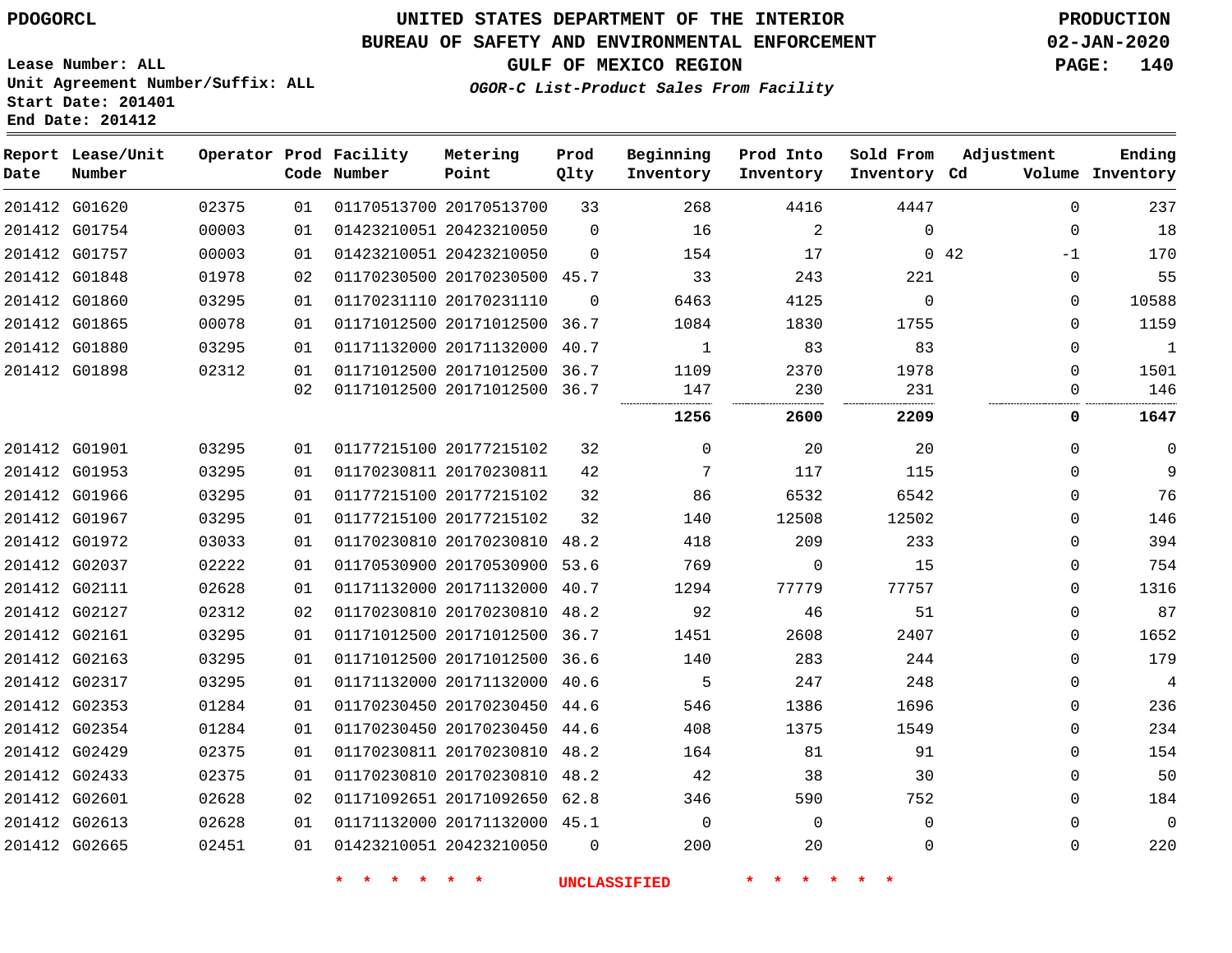G02825 G02826

**Date**

**Report Lease/Unit**

**Number**

 G02870 G02895

 G02917 G03061 G03145 G03152 G03331 G03414 G03593 G03793 G03811 G03958 G04003 G04081 G04085 G04087 G04232

## **UNITED STATES DEPARTMENT OF THE INTERIOR PDOGORCL PRODUCTION**

 $\Omega$ 

**Prod Qlty**

#### **BUREAU OF SAFETY AND ENVIRONMENTAL ENFORCEMENT 02-JAN-2020**

**Lease Number: ALL Unit Agreement Number/Suffix: ALL Start Date: 201401 End Date: 201412**

> 

**Operator Prod Facility**

**Code Number**

20170230810 48.2

**Metering Point**

20170231110

  **OGOR-C List-Product Sales From Facility**

 

 

  $\Omega$ 

**Sold From Inventory**

**Prod Into Inventory**

**Beginning Inventory**

**GULF OF MEXICO REGION PAGE: 141**

**Inventory Cd Volume**

**Adjustment**

  $\Omega$  $\Omega$ 

 

 $\Omega$  $\Omega$   $\Omega$  $\Omega$  $\Omega$  $\Omega$  $\Omega$  $\Omega$  $\Omega$  $\Omega$  $\Omega$  -1 

 

**Ending**

 

. . . . . .

. . . . . . . . . . . . .

|       | 01 |                         | 01170230810 20170230810 | 48.2 | 220  | 110      | 123  |    |
|-------|----|-------------------------|-------------------------|------|------|----------|------|----|
|       |    |                         |                         |      | 911  | 614      | 123  |    |
| 03295 | 01 |                         | 01170230810 20170230810 | 48.2 | 93   | 29       | 45   |    |
| 02579 | 02 | 01171092651 20171092650 |                         | 62.8 | 26   | 22       | 41   |    |
| 02628 | 02 |                         | 01171092651 20171092650 | 62.8 | 109  | 152      | 214  |    |
|       |    |                         |                         |      | 135  | 174      | 255  |    |
| 03247 | 01 |                         | 01171092930 20171092930 | 37.3 | 20   | 566      | 534  |    |
| 03026 | 01 | 01423210051 20423210050 |                         | 46   | 590  | 53       | 0    |    |
| 02375 | 02 | 01171132800 21171132800 |                         | 45   | 16   | $\Omega$ | 16   |    |
| 03295 | 01 | 01177092600 20177092600 |                         | 42.2 | 0    | 6299     | 6117 |    |
| 02628 | 01 | 01171132800 20171132000 |                         | 40.7 | 42   | 1419     | 1436 |    |
| 03295 | 01 | 01170753510 20170753510 |                         | 56.6 | 414  | 424      | 155  |    |
| 03295 | 01 | 01171012500 20171012500 |                         | 36.7 | 1    | 0        | 1    |    |
| 03295 | 01 | 01171012500 20171012500 |                         | 36.6 | 258  | 344      | 384  |    |
| 03295 | 01 | 01171092651 20171092650 |                         | 62.8 | 69   | 96       | 135  |    |
| 03295 | 01 | 01170230510 20170230510 |                         | 47   | 1680 | 3        | 315  |    |
| 03295 | 01 | 01171012500 20171012500 |                         | 36.6 | 830  | 1940     | 1541 |    |
| 03295 | 01 | 01170230450 20170230810 |                         | 48.2 | 3811 | 2147     | 2212 |    |
| 02899 | 01 | 01170230811 20170230811 |                         | 42   | 110  | 2158     | 2101 |    |
| 02899 | 01 | 01177008150 01177008150 |                         | 33.1 | 7006 | 3253     | 6713 | 42 |
| 00730 | 01 | 01171012500 20171012500 |                         | 36.7 | 4560 | 5336     | 6516 |    |
| 03295 | 01 |                         | 01171012500 20171012500 | 36.6 | 215  | 314      | 330  |    |
|       |    |                         |                         |      |      |          |      |    |

 G04421 G04433 20171131600 43.5 20177082956 28.6 

**\* \* \* \* \* \* UNCLASSIFIED \* \* \* \* \* \***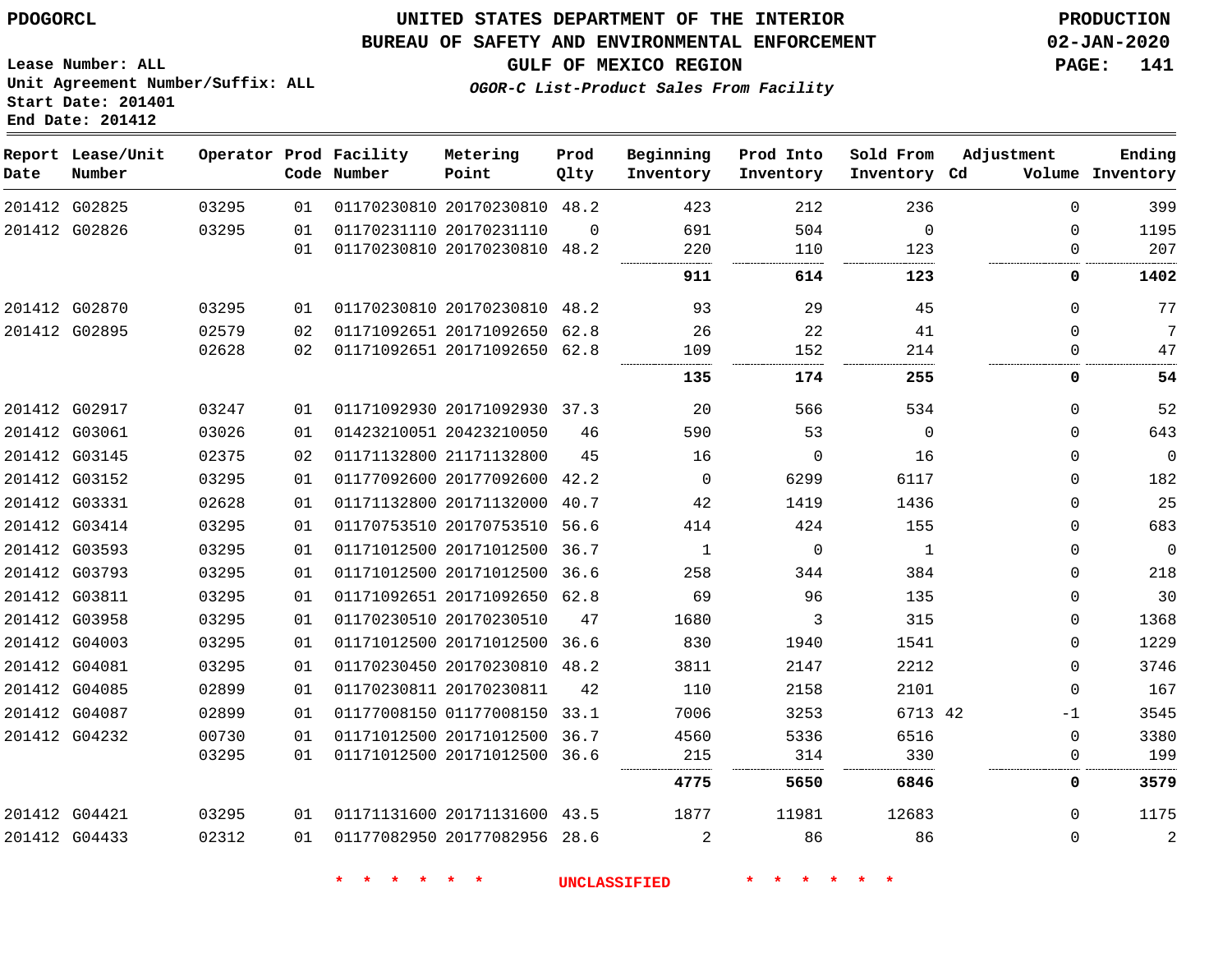#### **BUREAU OF SAFETY AND ENVIRONMENTAL ENFORCEMENT 02-JAN-2020**

**GULF OF MEXICO REGION PAGE: 142**

**Lease Number: ALL Unit Agreement Number/Suffix: ALL Start Date: 201401 End Date: 201412**

**OGOR-C List-Product Sales From Facility**

| Date | Report Lease/Unit<br>Number |       |    | Operator Prod Facility<br>Code Number | Metering<br>Point            | Prod<br>Qlty | Beginning<br>Inventory | Prod Into<br>Inventory | Sold From<br>Inventory Cd |              | Adjustment   | Ending<br>Volume Inventory |
|------|-----------------------------|-------|----|---------------------------------------|------------------------------|--------------|------------------------|------------------------|---------------------------|--------------|--------------|----------------------------|
|      | 201412 G04537               | 03033 | 01 |                                       | 01420470030 20420470030      | $\Omega$     | 2666                   | $\mathbf 0$            | $\mathbf 0$               |              | $\Omega$     | 2666                       |
|      | 201412 G04800               | 02970 | 02 |                                       | 01177062608 2017706260A 36.8 |              | 1                      | 174                    | 175                       |              | $\Omega$     | $\mathbf 0$                |
|      |                             | 03026 | 02 |                                       | 01171132800 21171132800 45.6 |              | 65                     | $\mathbf 0$            | 65                        |              | $\Omega$     | $\Omega$                   |
|      |                             |       |    |                                       |                              |              | 66                     | 174                    | 240                       |              | 0            | 0                          |
|      | 201412 G04809               | 02312 | 01 |                                       | 01177082950 20177082956 28.6 |              | 397                    | 15756                  | 15799                     |              | $\Omega$     | 354                        |
|      | 201412 G04818               | 03295 | 01 |                                       | 01170230500 20170230500 45.6 |              | $\Omega$               | 8                      | 6                         |              | $\Omega$     | 2                          |
|      | 201412 G05006               | 01284 | 02 |                                       | 01423210051 20170230510      | 47           | 72                     | $\Omega$               | 14                        |              | $\Omega$     | 58                         |
|      | 201412 G05283               | 01376 | 01 |                                       | 01170231290 01170231290 45.6 |              | $\Omega$               | 468                    | 468                       |              | $\Omega$     | 0                          |
|      | 201412 G05299               | 03295 | 01 |                                       | 01170230500 20170230500      | 45.6         | 1                      | 4                      | 4                         |              | $\Omega$     | $\mathbf 1$                |
|      | 201412 G05431               | 02970 | 02 |                                       | 01177062608 2017706260A 36.8 |              | 35                     | 19312                  | 19309                     |              | $\Omega$     | 38                         |
|      | 201412 G05504               | 00730 | 01 |                                       | 01171132800 21171132800      | 45           | 84                     | 121                    | 105 42                    |              | $-1$         | 99                         |
|      |                             | 02970 | 02 |                                       | 01171132800 21171132800 45.6 |              | 4266                   | 6979                   | 5791                      |              | $\Omega$     | 5454                       |
|      |                             | 03295 | 01 |                                       | 01171132800 21171132800      | 45           | 510                    | 948                    | 751                       |              | $\Omega$     | 707                        |
|      |                             |       |    |                                       |                              |              | 4860                   | 8048                   | 6647                      |              | -1           | 6260                       |
|      | 201412 G05505               | 00078 | 01 |                                       | 01171132800 21171132800      | 45           | 121                    | 0                      | 121                       |              | $\mathbf 0$  | $\overline{0}$             |
|      |                             |       | 01 |                                       | 01171012400 20171012400 55.2 |              | 44                     | 512                    |                           | 98 42        |              | 459                        |
|      |                             |       |    |                                       |                              |              | 165                    | 512                    | 219                       |              | 1            | 459                        |
|      | 201412 G05602               | 03247 | 01 |                                       | 01171012500 20171012500 36.7 |              | 535                    | 910                    | 865                       |              | $\Omega$     | 580                        |
|      | 201412 G05612               | 03295 | 01 |                                       | 01171012500 20171012500 36.7 |              | 1408                   | 2503                   | 2325                      |              | $\Omega$     | 1586                       |
|      | 201412 G06069               | 03295 | 01 |                                       | 01423210051 20423210050      | $\Omega$     | 2                      | $\mathbf{1}$           | $\Omega$                  |              | $\Omega$     | 3                          |
|      | 201412 G06156               | 03295 | 01 |                                       | 01170230810 20170230810      | 48.2         | 643                    | 0                      | 358                       |              | $\Omega$     | 285                        |
|      | 201412 G06668               | 02375 | 01 |                                       | 01171132000 20171132000 40.7 |              | 167                    | 12102                  | 12064                     |              | $\Omega$     | 205                        |
|      | 201412 G07703               | 02266 | 02 |                                       | 01171132800 21171132800      | 45           | 5                      | $\Omega$               | 5                         |              | $\Omega$     | 0                          |
|      | 201412 G07736               | 02628 | 01 |                                       | 01171132800 20171132000      | 40.7         | 6                      | 231                    | 234                       |              | $\Omega$     | 3                          |
|      | 201412 G07760               | 01284 | 01 |                                       | 01177122950 20177122950      | 30.8         | 64                     | 6634                   | 6639                      |              | $\Omega$     | 59                         |
|      | 201412 G07917               | 03247 | 01 |                                       | 01170573602 20170573602 33.5 |              | 32900                  | 27236                  | 36220 42                  |              | 1            | 23917                      |
|      | 201412 G08120               | 02312 | 02 |                                       | 01423210051 20423210050      | $\Omega$     | 3                      | $\Omega$               |                           | $0 \quad 42$ | $\mathbf{1}$ | 4                          |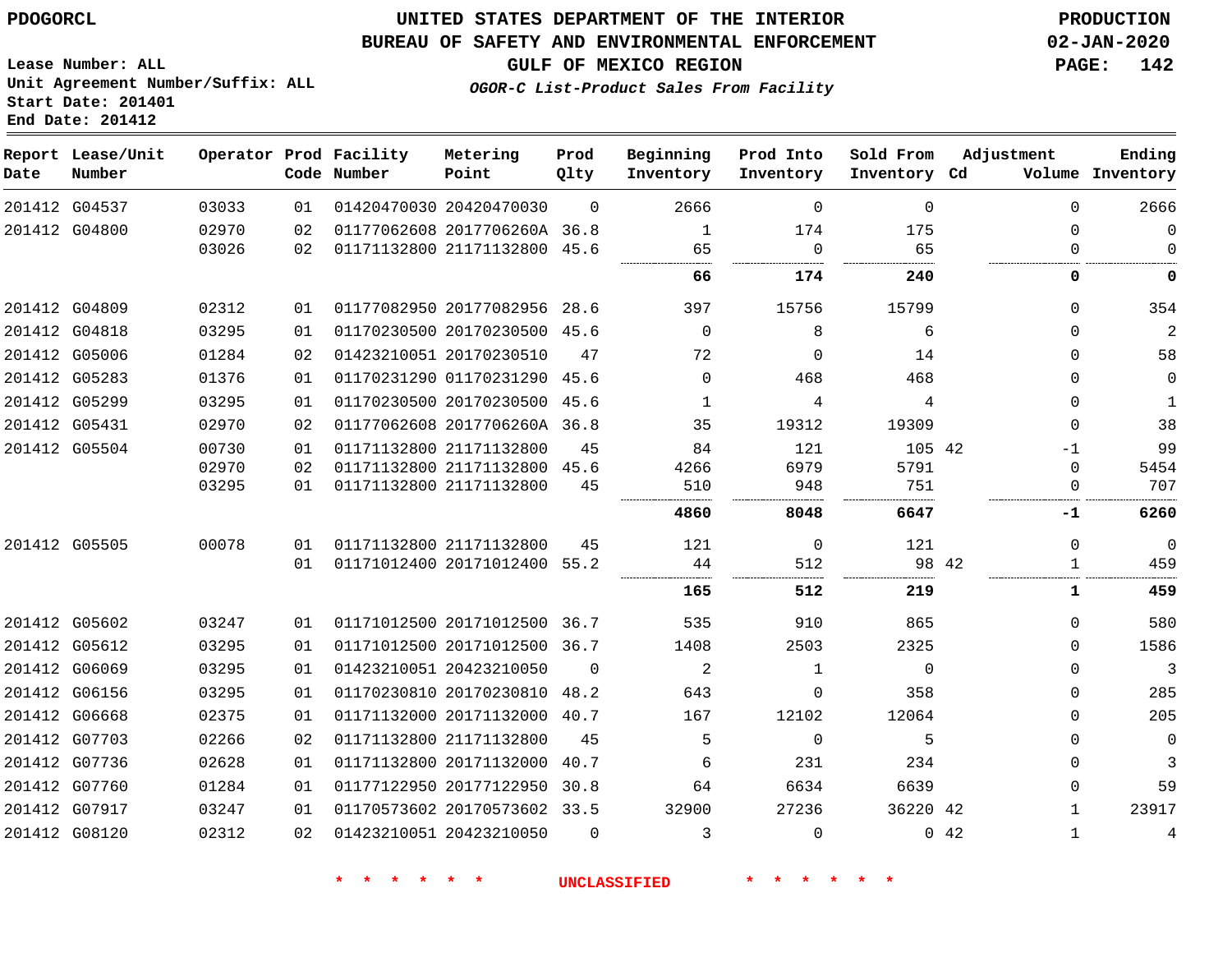G09010 G09631

**Date**

**Report Lease/Unit**

**Number**

## **UNITED STATES DEPARTMENT OF THE INTERIOR PDOGORCL PRODUCTION**

**Prod Qlty**

#### **BUREAU OF SAFETY AND ENVIRONMENTAL ENFORCEMENT 02-JAN-2020**

**Lease Number: ALL Unit Agreement Number/Suffix: ALL Start Date: 201401 End Date: 201412**

> 

**Operator Prod Facility**

**Code Number**

01420390120

20177122950 30.8

**Metering Point**

  **OGOR-C List-Product Sales From Facility**

**Beginning Inventory**

> 

 

 

**Sold From Inventory**

**Prod Into Inventory**

**GULF OF MEXICO REGION PAGE: 143**

**Inventory Cd Volume**

**Adjustment**

  $\Omega$   $\Omega$  $\Omega$   $\Omega$  $\overline{0}$  $\overline{0}$  $\Omega$  $\overline{0}$  $\Omega$  $\Omega$  $\Omega$  $\Omega$   $\Omega$  

**Ending**

|               | 201412 G10487 | 00981 | 01 | 01170753850 20170753850      | 0                   | 2733         | $\Omega$ | $\Omega$ |  |
|---------------|---------------|-------|----|------------------------------|---------------------|--------------|----------|----------|--|
|               | 201412 G10794 | 03295 | 01 | 01177122950 20177122950 30.7 |                     | 37           | 5054     | 5047     |  |
|               | 201412 G10910 | 00162 | 01 | 01177245110 2017724511G 45.7 |                     | 0            | 8222     | 8222     |  |
|               | 201412 G11243 | 03033 | 01 | 01420470030 20420470030      | $\Omega$            | 23           | $\Omega$ | $\Omega$ |  |
|               | 201412 G11870 | 02375 | 01 | 01171132000 20171132000 40.7 |                     | 60           | 4648     | 4630 42  |  |
|               | 201412 G11984 | 02801 | 02 | 01171092651 20171092650 62.8 |                     | 68           | 79       | 123      |  |
|               | 201412 G12020 | 03295 | 01 | 01171012500 20171012500 36.7 |                     | 220          | 319      | 337      |  |
| 201412 G12355 |               | 03209 | 01 | 01171012300 20171012300 37.2 |                     | 21833        | 38986    | 38983    |  |
|               | 201412 G12358 | 03209 | 01 | 01171012300 20171012300 37.2 |                     | 510          | 904      | 909      |  |
|               | 201412 G12564 | 02603 | 01 | 01170230510 20170230510 47.2 |                     | $\Omega$     | $\Omega$ | $\Omega$ |  |
| 201412 G12802 |               | 02628 | 01 | 01170230811 20170230811      | 42                  | 44           | 788      | 769      |  |
|               | 201412 G13563 | 03033 | 01 | 01170230811 20170230811      | 42                  | 4            | $\Omega$ | 4        |  |
| 201412 G13938 |               | 01284 | 01 | 01171012500 20171012500 36.7 |                     | 3432         | 5608     | 5486     |  |
|               | 201412 G14342 | 02628 | 01 | 01170230811 20170230811      | 42                  | 97           | 1222     | 1227     |  |
|               | 201412 G14493 | 03247 | 01 | 01171092930 20171092930 37.3 |                     | 20           | 14       | 31       |  |
| 201412 G14535 |               | 02628 | 01 | 01171012500 20171012500 36.7 |                     | 7648         | 12862    | 12365    |  |
|               | 201412 G14864 | 02871 | 02 | 01170230450 20170230450 44.9 |                     | 1239         | 4708     | 5146     |  |
|               | 201412 G15050 | 03295 | 01 | 01170231110 20170231110      | $\Omega$            | 8            | $\Omega$ | $\Omega$ |  |
| 201412 G15239 |               | 02266 | 02 | 01171012500 20171012500 36.7 |                     | $\mathbf{0}$ | 125      | 46       |  |
|               | 201412 G15242 | 03295 | 01 | 01171092651 20171092650 62.8 |                     | 303          | 474      | 631      |  |
|               | 201412 G15263 | 03295 | 01 | 01171132000 20171132000 40.6 |                     | 19           | 924      | 927      |  |
|               | 201412 G15277 | 03295 | 01 | 01171012400 20171012400 55.1 |                     | 4274         | $\Omega$ | 4274     |  |
|               | 201412 G15312 | 03295 | 01 | 01171092651 20171092650 62.8 |                     | $\mathbf 0$  | 2633     | 1823     |  |
|               | 201412 G15740 | 03295 | 01 | 01170230450 20170230450 44.5 |                     | 358          | 871      | 1081     |  |
| 201412 G16325 |               | 03295 | 01 | 01171012400 20171012400 55.2 |                     | 885          | 364      | 923      |  |
| 201412 G16515 |               | 00162 | 01 | 01177245110 2017724511G 45.7 |                     | $\mathbf 0$  | 22687    | 22687    |  |
|               |               |       |    |                              | <b>UNCLASSIFIED</b> |              |          |          |  |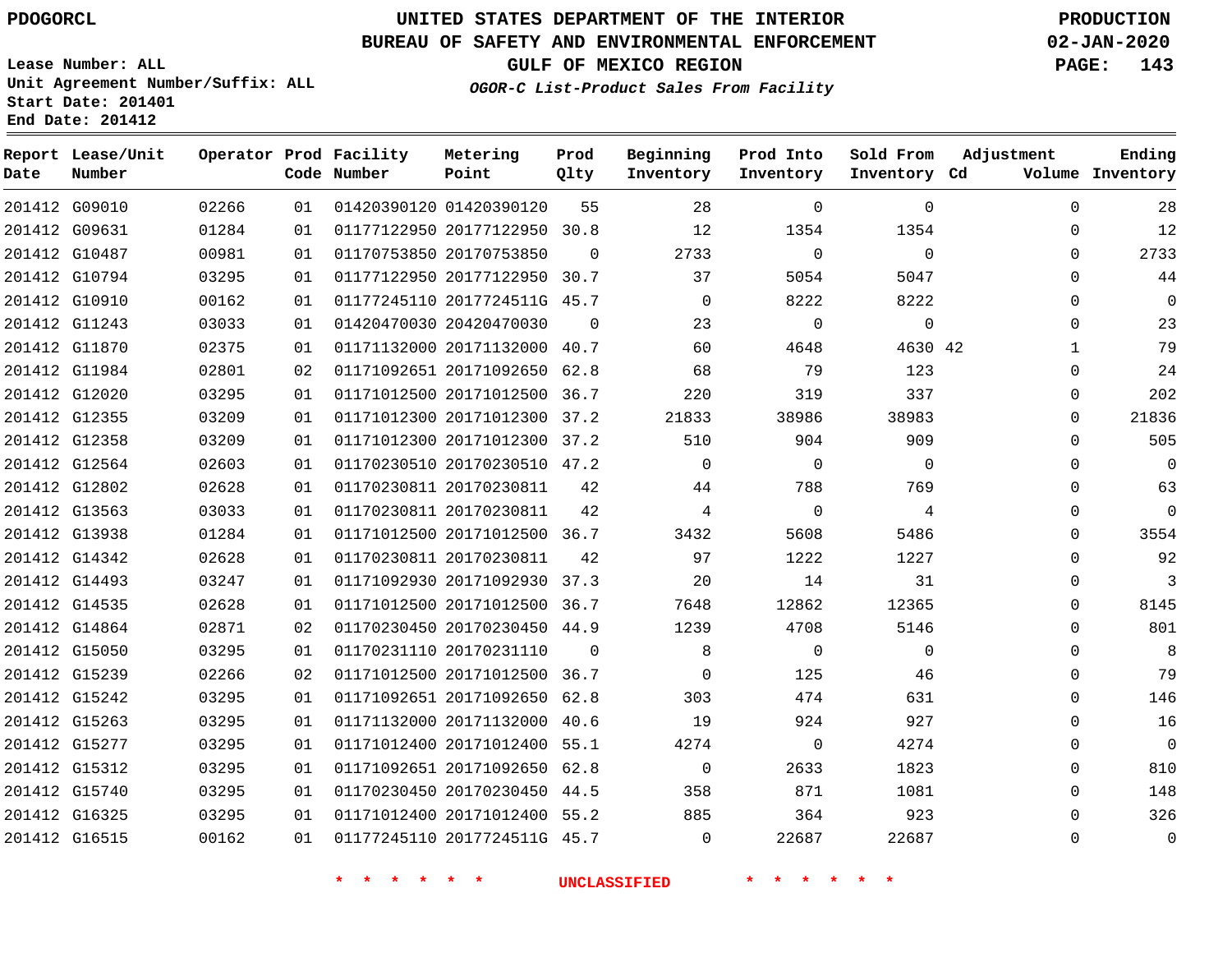**Date**

**Report Lease/Unit**

**Number**

G22505

# **UNITED STATES DEPARTMENT OF THE INTERIOR PDOGORCL PRODUCTION**

**Prod Qlty**

#### **BUREAU OF SAFETY AND ENVIRONMENTAL ENFORCEMENT 02-JAN-2020**

**Lease Number: ALL Unit Agreement Number/Suffix: ALL Start Date: 201401 End Date: 201412**

**Operator Prod Facility**

**Code Number**

**Metering Point**

**GULF OF MEXICO REGION PAGE: 144**

**Inventory Cd Volume**

**Adjustment**

**Ending**

 $\Omega$ 

**OGOR-C List-Product Sales From Facility**

**Inventory**

**Beginning Prod Into**

**Inventory**

**Sold From Inventory**

| 163            | $\Omega$ |                 | $\Omega$    | $\Omega$    | 163            | $\Omega$ |                              | 01170753850 20170753850 | 01 | 00981 | 201412 G16890 |  |
|----------------|----------|-----------------|-------------|-------------|----------------|----------|------------------------------|-------------------------|----|-------|---------------|--|
| 1492           | $\Omega$ |                 | 343         | 3           | 1832           | 47       |                              | 01170230510 20170230510 | 02 | 02375 | 201412 G17754 |  |
| 69             | $\Omega$ |                 | 41          | 36          | 74             | 48.2     | 01170230810 20170230810      |                         | 01 | 03295 | 201412 G17789 |  |
| 1614           | 0        |                 | 31          | $\Omega$    | 1645           | 53.6     | 01170530900 20170530900      |                         | 01 | 03295 | 201412 G17858 |  |
| 27             | $-1$     |                 | 14315 42    | 14309       | 34             |          | 01177062608 2017706260A 36.8 |                         | 02 | 02970 | 201412 G17912 |  |
| $\overline{0}$ | 0        |                 | 45045       | 45045       | $\overline{0}$ | 25.6     | 01171012500 20177062959      |                         | 01 | 03026 | 201412 G17921 |  |
| 173            | $\Omega$ |                 | 1957        | 273         | 1857           | 36.7     | 01171012500 20171012500      |                         | 01 | 03059 | 201412 G18043 |  |
| 8030           | 0        |                 | $\Omega$    | $\Omega$    | 8030           | $\Omega$ |                              | 01170753850 20170753850 | 01 | 00981 | 201412 G18577 |  |
| 7              | $\Omega$ |                 | $\Omega$    | $\Omega$    | 7              | 47.7     | 01422450350 20422450350      |                         | 01 | 02871 | 201412 G18936 |  |
| 67             | $\Omega$ |                 | $\Omega$    | 2           | 65             |          | 01423210051 20423210050 53.9 |                         | 01 | 02806 | 201412 G19030 |  |
| 2              | $-207$   | 0 <sub>09</sub> |             | 207         | 2              | 42       |                              | 01170230811 20170230811 | 01 | 03165 | 201412 G19127 |  |
| $\mathbf 0$    | 0        |                 | $\Omega$    | $\Omega$    | $\Omega$       |          | 01170753510 20170753510 45.5 |                         | 01 | 02777 | 201412 G19839 |  |
| 155            | 0        |                 | 3890        | 2964        | 1081           | 29.2     | 01423550141 20423550140      |                         | 01 | 02477 | 201412 G20605 |  |
| 44             | 0        |                 | $\mathbf 0$ | $\mathbf 0$ | 44             | 47.7     | 01422450350 20422450350      |                         | 02 | 02266 | 201412 G20656 |  |
| 51             | 0        |                 | 348         | 299         | 100            | 44.6     | 01170230450 20170230450      |                         | 01 | 03295 | 201412 G20660 |  |
| 9              | 0        |                 | 116         | 116         | 9              | 42       |                              | 01170230811 20170230811 | 01 | 03295 | 201412 G21096 |  |
| 100            | 1        |                 | 1558 42     | 1286        | 371            | 42       |                              | 01170230811 20170230811 | 01 | 03217 | 201412 G21532 |  |
| 10             | 1        |                 | 116 42      | 125         | $\mathbf 0$    | 42       |                              | 01170230811 20170230811 | 01 | 03217 | 201412 G21534 |  |
| 5              | 0        |                 | 61          | 63          | 3              | 42       |                              | 01170230811 20170230811 | 01 | 03295 | 201412 G21580 |  |
| $\overline{2}$ | $\Omega$ |                 | $\Omega$    | $\Omega$    | 2              | 41.6     | 01171132000 20171132000      |                         | 02 | 02628 | 201412 G21592 |  |
| 1274           | $\Omega$ |                 | 1352        | 72          | 2554           | 45       |                              | 01171132800 21171132800 | 01 | 03247 | 201412 G21655 |  |
| 642            | $\Omega$ |                 | $\Omega$    | $\Omega$    | 642            | $\Omega$ |                              | 01170753850 20170753850 | 01 | 00981 | 201412 G21825 |  |
| 6              | $\Omega$ |                 | $\Omega$    | $\Omega$    | 6              | $\Omega$ |                              | 01170753850 20170753850 | 01 | 00981 | 201412 G21826 |  |
| 114            | $\Omega$ |                 | $\Omega$    | 7           | 107            | $\Omega$ |                              | 01423210051 20423210050 | 01 | 03033 | 201412 G22219 |  |
| $\overline{a}$ | $\Omega$ |                 | 23          | 12          | 13             | 44.6     | 01170230450 20170230450      |                         | 01 | 03295 | 201412 G22236 |  |
| $\Omega$       | $\Omega$ |                 | $\Omega$    | $\Omega$    | $\Omega$       | 51.5     | 01170230810 20427090151      |                         | 01 | 02777 | 201412 G22268 |  |
| 51             | $\Omega$ |                 | 133         | 140         | 44             | 51.5     | 01170230400 20170230400      |                         | 01 | 00078 | 201412 G22501 |  |

**\* \* \* \* \* \* UNCLASSIFIED \* \* \* \* \* \***

01170230811 20170230811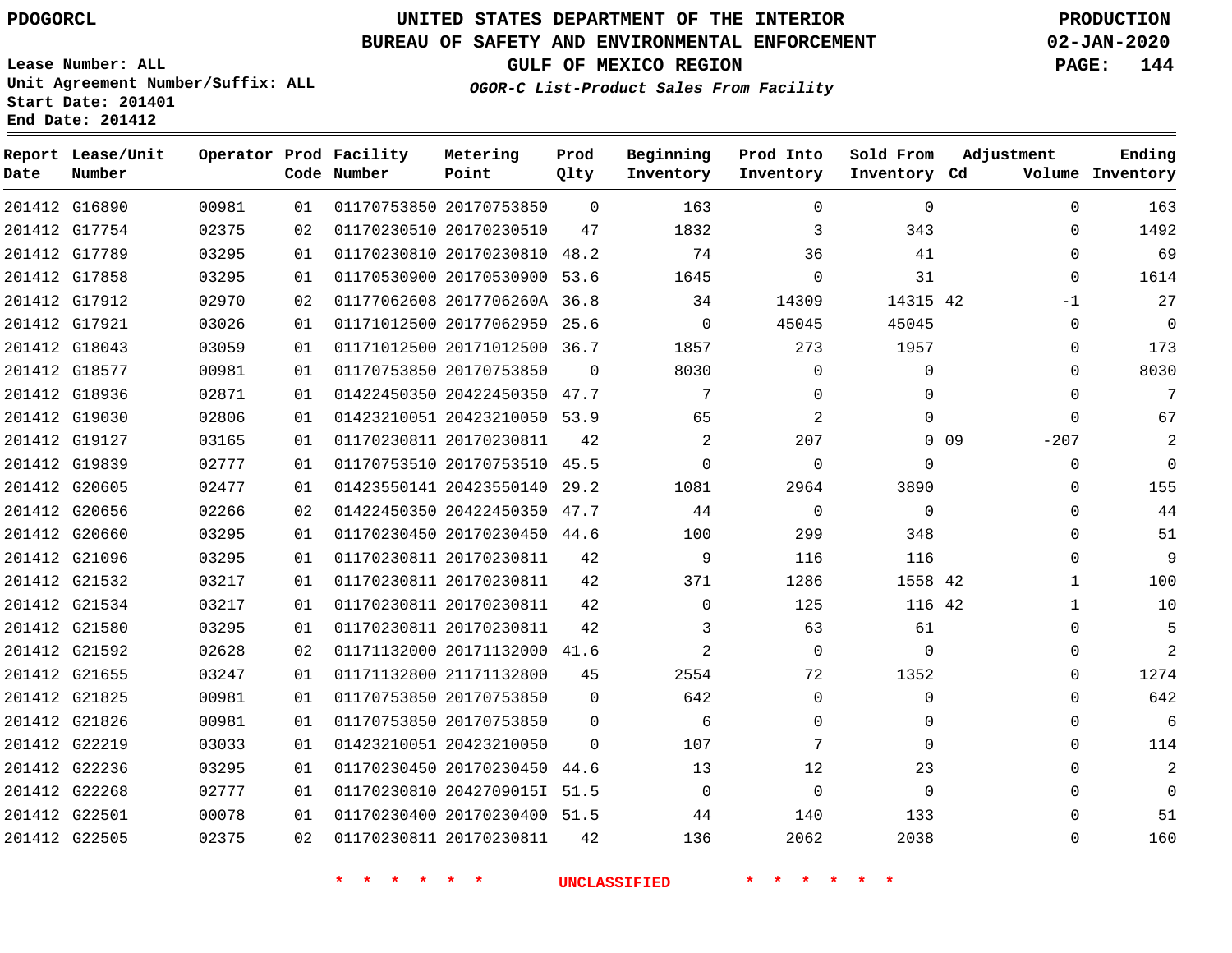**Date**

## **UNITED STATES DEPARTMENT OF THE INTERIOR PDOGORCL PRODUCTION**

#### **BUREAU OF SAFETY AND ENVIRONMENTAL ENFORCEMENT 02-JAN-2020**

**Lease Number: ALL Unit Agreement Number/Suffix: ALL Start Date: 201401**

**Operator Prod Facility**

**Code Number**

**Metering Point**

**End Date: 201412**

**Report Lease/Unit**

**Number**

**GULF OF MEXICO REGION PAGE: 145**

**Prod Qlty**

**Inventory Cd Volume**

**Adjustment**

**Ending**

**OGOR-C List-Product Sales From Facility**

**Inventory**

**Beginning Prod Into**

**Inventory**

**Sold From Inventory**

| 3783     | $\Omega$     | 2234     | 2071     | 3946     |          | 01170230810 20170230810 48.2 | 01 | 00162 | 201412 G22510 |  |
|----------|--------------|----------|----------|----------|----------|------------------------------|----|-------|---------------|--|
| 42       | 1            | 163 42   | 188      | 16       |          | 01170230500 20170230500 45.7 | 02 | 02579 | 201412 G22513 |  |
| 106      | $\Omega$     | 2        | $\Omega$ | 108      |          | 01170530900 20170530900 53.6 | 01 | 02222 | 201412 G22549 |  |
| 252      | $\Omega$     | 269      | 338      | 183      | 45       | 01171132800 21171132800      | 01 | 03247 | 201412 G22605 |  |
| 2484     | $\Omega$     | 2638     | 3401     | 1721     | 45       | 01171132800 21171132800      | 01 | 03247 | 201412 G22621 |  |
| 3        | 1            | 125 42   | 117      | 10       |          | 01608103650 20608103650 32.1 | 01 | 00730 | 201412 G22840 |  |
| 48       | $\Omega$     | $\Omega$ | 0        | 48       | $\Omega$ | 01170753850 20170753850      | 01 | 00981 | 201412 G23473 |  |
| 470      | $\Omega$     | $\Omega$ | 0        | 470      | 0        | 01170753850 20170753850      | 01 | 00981 | 201412 G23480 |  |
| 1244     | $\Omega$     | $\Omega$ | 0        | 1244     | $\Omega$ | 01170753850 20170753850      | 01 | 00981 | 201412 G23481 |  |
| 1026     | $\Omega$     | $\Omega$ | $\Omega$ | 1026     | $\Omega$ | 01170753850 20170753850      | 01 | 00981 | 201412 G23528 |  |
| 2673     | $\Omega$     | $\Omega$ | $\Omega$ | 2673     | $\Omega$ | 01170753850 20170753850      | 01 | 00981 | 201412 G23529 |  |
| 52       | $\Omega$     | 688      | 672      | 68       | 42       | 01170230810 20170230811      | 01 | 03217 | 201412 G23730 |  |
| $\Omega$ | $\Omega$     | 304      | 304      | $\Omega$ |          | 01170230810 20170230810 48.2 | 01 | 00162 | 201412 G23735 |  |
| 1194     | $\Omega$     | 705      | 597      | 1302     | 48.2     | 01170230810 20170230810      | 01 | 00730 | 201412 G23736 |  |
| 510      | $\Omega$     | 60       | 570      | $\Omega$ |          | 01171012400 20171012400 55.2 | 02 | 02503 | 201412 G23851 |  |
| 212      | -1           | 48 42    | $\Omega$ | 261      |          | 01170753510 20170753510 56.5 | 01 | 03217 | 201412 G23956 |  |
| 789      | $\mathbf 0$  | 466      | 255      | 1000     | 48.2     | 01170230810 20170230810      | 02 | 02312 | 201412 G24425 |  |
| 46       | 1            | 587 42   | 590      | 42       | 42       | 01170230811 20170230811      | 01 | 02375 | 201412 G24710 |  |
| 96       | $\Omega$     | 362      | 433      | 25       |          | 01170230500 20170230500 45.6 | 01 | 03295 | 201412 G24730 |  |
| 163      | 0            | 96       | 152      | 107      |          | 01170230810 20170230810 48.1 | 01 |       |               |  |
| 259      | 0            | 458      | 585      | 132      |          |                              |    |       |               |  |
| 1        | $\Omega$     | 12       | 12       | 1        | 42       | 01170230811 20170230811      | 02 | 02628 | 201412 G24766 |  |
| 1        | <sup>n</sup> | 2        | $\Omega$ | 3        | 43       | 01170530900 20170230811      | 02 | 02628 | 201412 G24767 |  |
| $\Omega$ | <sup>n</sup> | 10       | 4        | 6        | 43.6     | 01171131600 20171131600      | 01 | 02989 | 201412 G24791 |  |
| 5        | $\Omega$     | 2150     | 2152     | 3        |          | 01177062608 2017706260A 36.8 | 02 | 02970 | 201412 G24870 |  |
| 115      | $\Omega$     | 564      | 370      | 309      | 62.8     | 01171092651 20171092650      | 02 | 02628 | 201412 G24878 |  |
| 68       | 0            | 206      | 220      | 54       |          | 01171092651 20171092650 62.8 | 02 | 02628 | 201412 G24883 |  |
| 2588     | $\Omega$     | 5776     | 4575     | 3789     |          | 01171012300 20171012300 37.2 | 01 | 02807 | 201412 G24898 |  |
|          |              |          |          |          |          |                              |    |       |               |  |

**\* \* \* \* \* \* UNCLASSIFIED \* \* \* \* \* \***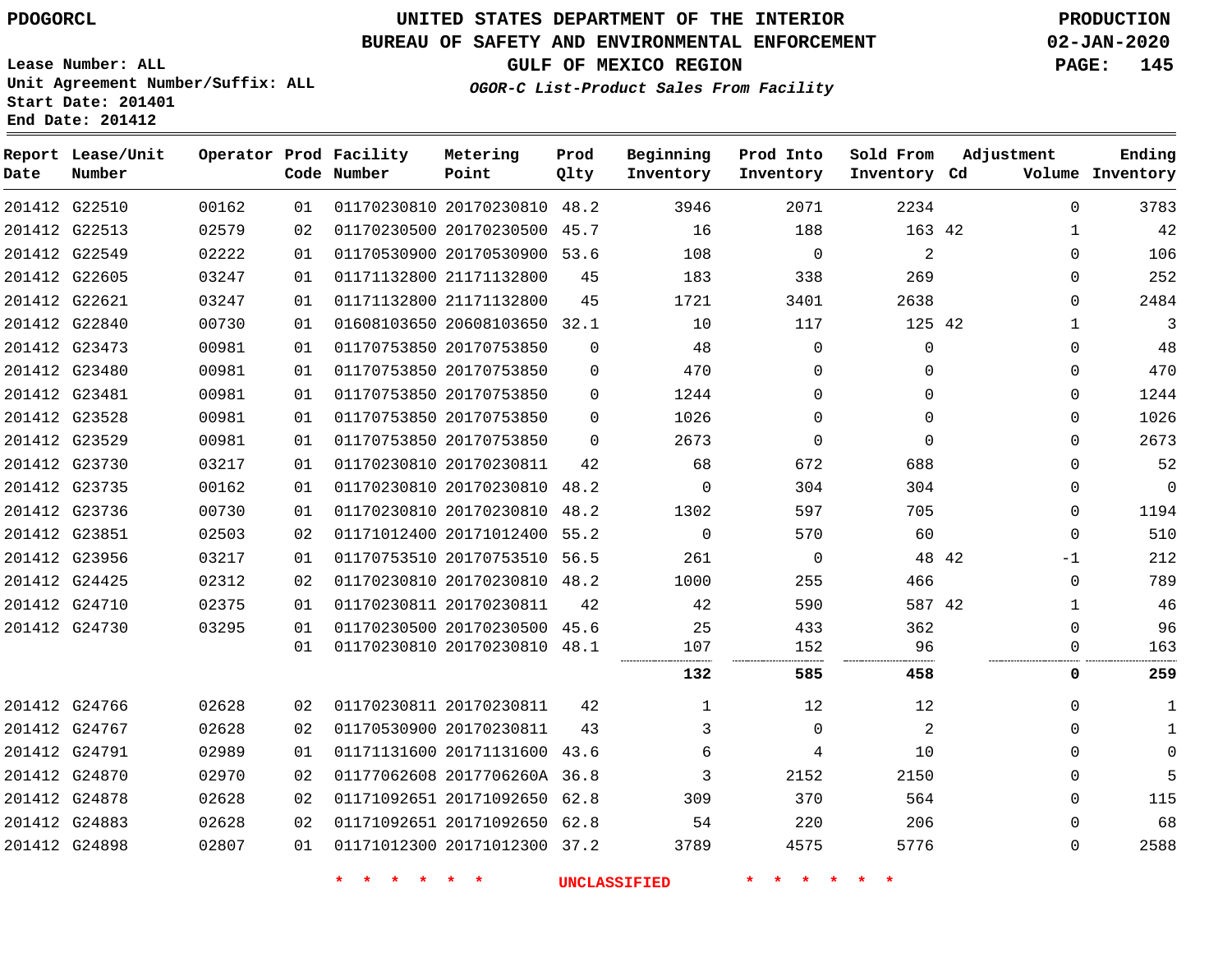**Date**

**End Date: 201412**

**Report Lease/Unit**

**Number**

# **UNITED STATES DEPARTMENT OF THE INTERIOR PDOGORCL PRODUCTION**

**Prod Qlty**

#### **BUREAU OF SAFETY AND ENVIRONMENTAL ENFORCEMENT 02-JAN-2020**

**Lease Number: ALL Unit Agreement Number/Suffix: ALL Start Date: 201401**

**Operator Prod Facility**

**Code Number**

**OGOR-C List-Product Sales From Facility**

**Beginning Inventory** **Prod Into Inventory** **Sold From Inventory**

**Inventory Cd Volume**

**Adjustment**

  $\Omega$  $\Omega$   $\Omega$  $\Omega$   $\Omega$  $\Omega$  $\Omega$   $\Omega$  $\overline{0}$ -7959  $\Omega$  $\Omega$  $\Omega$  $\Omega$  $\Omega$  $\Omega$  $\Omega$   $-1$   $\Omega$ 

**GULF OF MEXICO REGION PAGE: 146**

**Ending**

| 201412 G24924 03247 |       |    | 01   01171132800   21171132800   45         |                                      |                | 1101            | 1774                    | 1482                    |  |
|---------------------|-------|----|---------------------------------------------|--------------------------------------|----------------|-----------------|-------------------------|-------------------------|--|
| 201412 G24926 03247 |       | 01 |                                             | 01171132800 21171132800 45 4         |                |                 | $\overline{\mathbf{3}}$ | $\overline{\mathbf{3}}$ |  |
| 201412 G25008 02777 |       | 01 | 01170753510 20170753510 45.5                |                                      |                | $\overline{0}$  | $\overline{0}$          | $\overline{0}$          |  |
| 201412 G25524       | 03295 | 01 |                                             | 01170230450 20170230450 44.6         |                | 151             | 576                     | 629                     |  |
| 201412 G25561 02375 |       | 01 |                                             | 01170230450 20170230450 44.6 128     |                |                 | 310                     | 385                     |  |
| 201412 G25606       | 02375 | 01 |                                             | 01170230810 20170230810 48.2 394     |                |                 | 228                     | 231                     |  |
| 201412 G25937 02222 |       | 02 |                                             | 01170230810 20170230810 48.2 1558    |                |                 |                         | 954<br>933 42           |  |
| 201412 G25966       | 02477 | 01 | 01171132000 20171132000 40.7 19             |                                      |                |                 | 551                     | 561                     |  |
| 201412 G26001 02628 |       | 01 |                                             | 01171132800 21171132800 45 101       |                |                 | 137                     | 123                     |  |
| 201412 G26032       | 03059 |    | 01 01171012300 20171012300 37.2 19 19 19    |                                      |                |                 |                         | 18                      |  |
| 201412 G26074 01284 |       |    |                                             |                                      |                |                 | 1496 149                | 1497                    |  |
| 201412 G26146       | 01586 | 01 | 01177258152 01177258152 31.9 353 0          |                                      |                |                 |                         | $\Omega$                |  |
| 201412 G26480       | 02740 |    | 02   01423210051   20423210050   56.2       |                                      |                |                 | 154 16                  | $\Omega$                |  |
| 201412 G26655 03165 |       |    | 01 01170230811 20170230811 42.7 521         |                                      |                |                 | 8063                    | $0\quad09$              |  |
| 201412 G27030       | 02477 | 02 | 01170530900 20170530900 53.6 879            |                                      |                |                 | $\overline{9}$          | 17                      |  |
| 201412 G27070       | 03295 |    | 01   01171132800   21171132800   45         |                                      |                |                 | 3810                    | 6953<br>5543            |  |
| 201412 G27083 02477 |       | 01 | 01171092651 20171092650 55.9 187            |                                      |                |                 | 218                     | 338                     |  |
| 201412 G27100       | 01978 | 02 |                                             | 01171012310 20171012310 45.1         |                | $4\overline{)}$ | $\overline{0}$          | $\overline{4}$          |  |
| 201412 G27169 01284 |       | 01 |                                             | 01171012500 20171012500 36.7         |                | 2264            | 3998                    | 3728                    |  |
| 201412 G27173 03295 |       | 01 |                                             | 01170513800 20170513800 32.6         |                | 2192            | 3006                    | 4508                    |  |
| 201412 G27194       | 01586 | 01 |                                             | 01177258152 01177258152 31.9 38 0    |                |                 |                         | $\overline{0}$          |  |
| 201412 G27509 02970 |       | 02 |                                             | 01170230450 20170230450 44.9 172 272 |                |                 |                         | 398                     |  |
| 201412 G27831 02795 |       | 02 |                                             | 01170530900 20170530900 53.6 0       |                |                 |                         | 8                       |  |
| 201412 G27851       | 02628 | 02 |                                             |                                      |                |                 |                         |                         |  |
| 201412 G27949       | 02871 |    | 01  01171012500  20171012500  37   30       |                                      |                |                 | 10                      | 34                      |  |
| 201412 G27988       | 00730 | 01 |                                             | 01608103650 20608103650 32.1         |                | 341             | 11379                   | 11473 42                |  |
| 201412 G30654       | 02777 |    | 02 01170230810 20170230810 41.8 431 191 231 |                                      |                |                 |                         |                         |  |
| 201412 G31003       | 02579 |    | 02 01423210051 20423210050                  |                                      | $\overline{0}$ | 18              | 1                       | $\overline{0}$          |  |

**Metering Point**

**\* \* \* \* \* \* UNCLASSIFIED \* \* \* \* \* \***